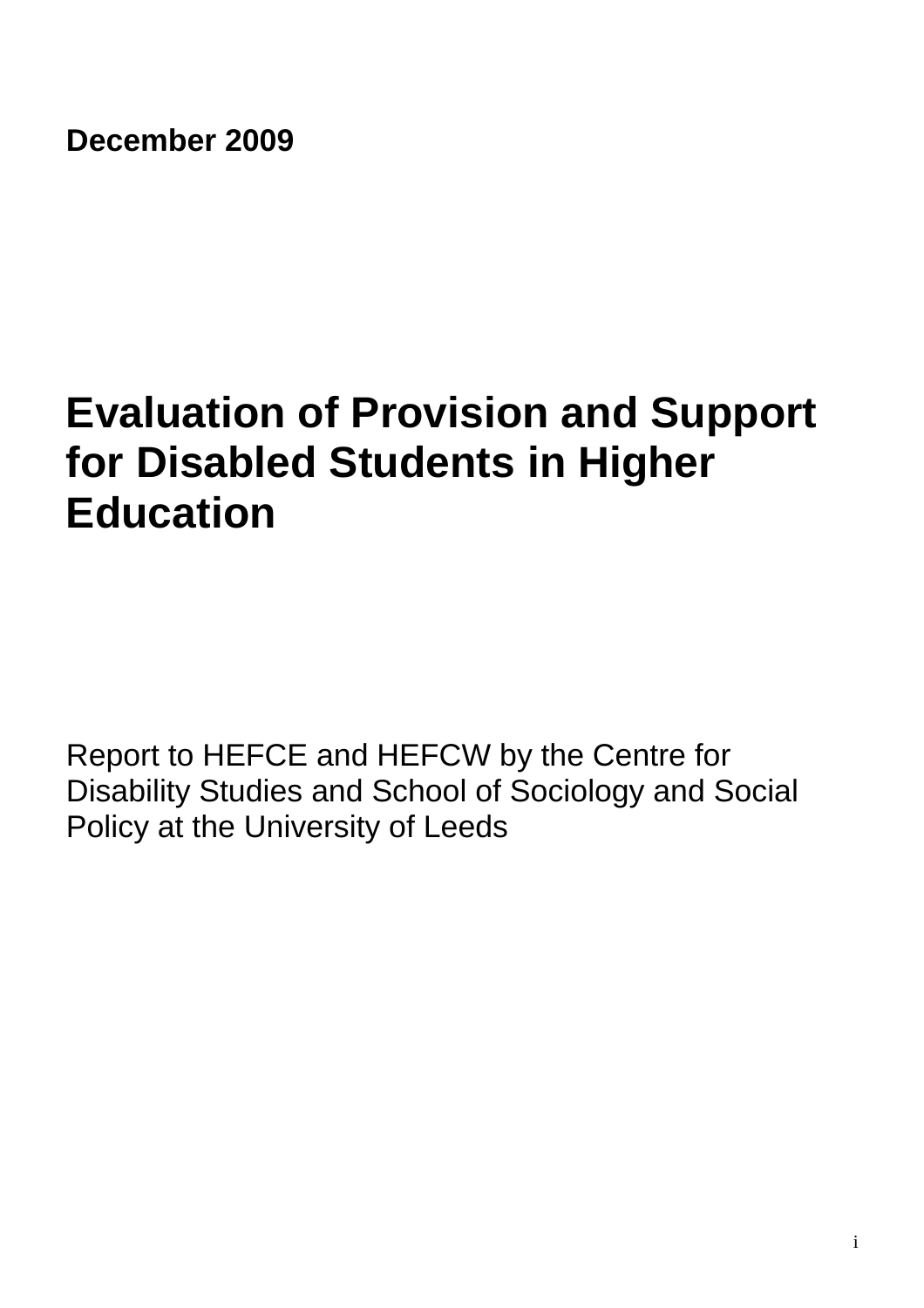## **Contents**

| <b>Executive summary</b> |                                                                               | iv  |
|--------------------------|-------------------------------------------------------------------------------|-----|
|                          | Chapter 1 The aims and methods of the research                                | 1   |
|                          | Chapter 2 Disability policy and higher education                              | 6   |
|                          | Chapter 3 Review and evaluation of the information, research and<br>data base | 22  |
|                          | Chapter 4 Survey results for England                                          | 54  |
|                          | Chapter 5 Survey results for Wales                                            | 83  |
|                          | Chapter 6 The case studies                                                    | 101 |
|                          | Chapter 7 Good practice developments in England and Wales                     | 113 |
|                          | <b>Chapter 8 Conclusions</b>                                                  | 133 |
| <b>Bibliography</b>      |                                                                               | 151 |
| Acronyms                 |                                                                               | 167 |

Appendices are contained in a separate downloadable file that can be accessed alongside this document at www.hefce.ac.uk under Publications/Research & evaluation

Appendix 1 Nine areas in which HEIs and FECs should be responding positively

Appendix 2 Levels of support available for individual students via DSA at the time of this study

Appendix 3 National Surveys: main cover letters sent via email

Appendix 4 Supplementary data from the national surveys

Appendix 5 Follow-up enquiry on disclosure and take-up of support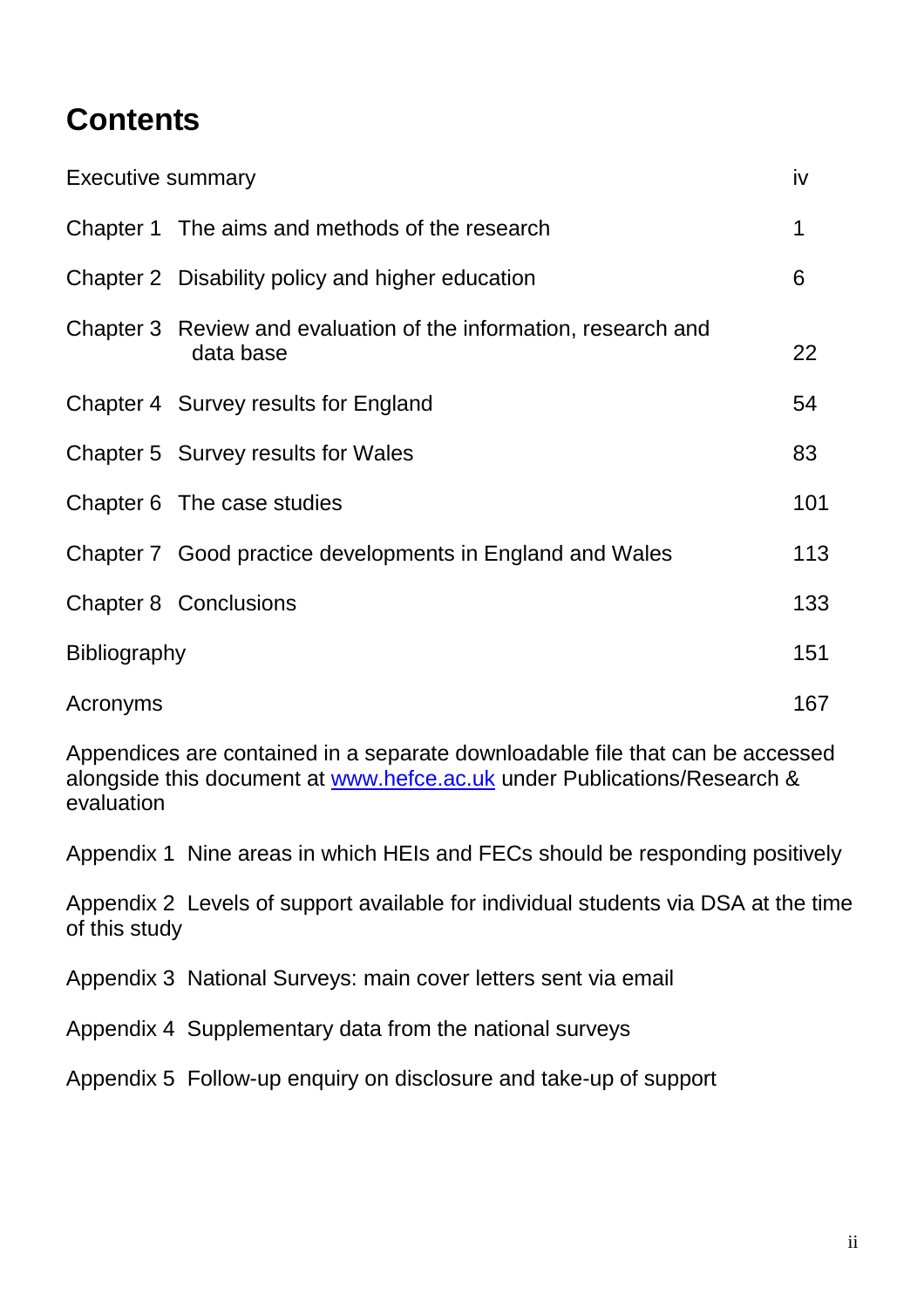## **Acknowledgements**

The research team would like to thank those disabled people and college and university staff who have provided information for this study. We are also grateful for the support and time given to the project by HEFCE and HEFCW officers, and by members of the Steering Group for the project. In addition, specific acknowledgement is due to DIUS for permission to use data assembled and analysed in an unpublished report in 2008 (see Chapter 3).

**Harrison, M., Hemingway, L., Sheldon, A., Pawson, R. and Barnes, C.**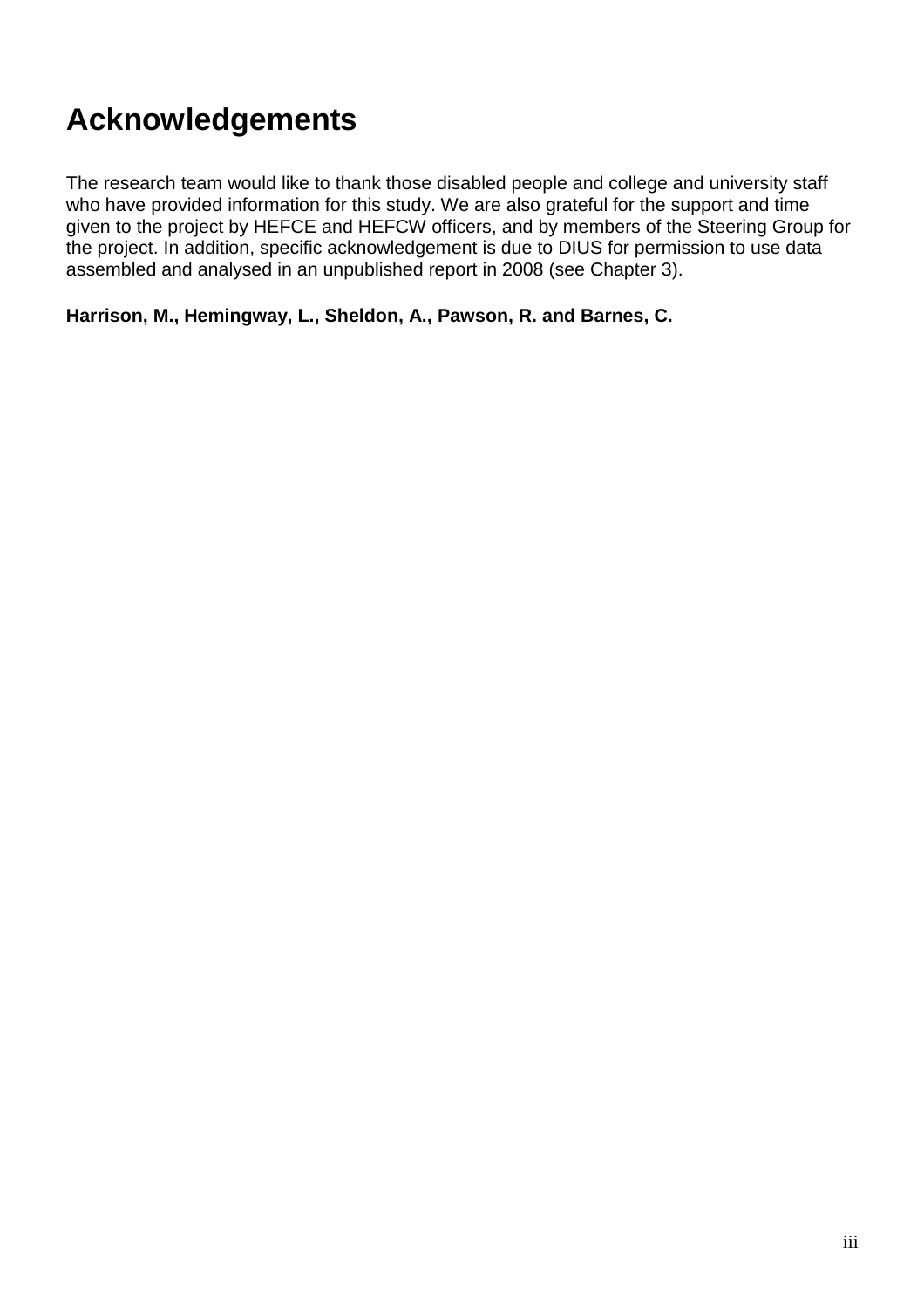## **Executive summary**

## **The aims and methods of the research**

### **Introduction**

This report summarises results and findings from an investigation commissioned jointly by HEFCE and HEFCW. The research project focussed on higher education (HE) provision and support for disabled students, and was carried out mainly between February and August 2008. Using a mixed methods strategy, the research team explored and analysed institutional responses to disabled students across England and Wales. While the activities of higher education institutions (HEIs) were central to the research, the study also included further education colleges (FECs) involved with HE students.

### **Approach and methods**

The investigation had four main components:

**(i) An historical review**, looking especially at developments in policy, regulation and official advice over the last ten years, and the implications within the sector. This was primarily desk-based.

**(ii) A review of the information base** in terms of previous research studies and reports, to explore progress made and provide an evaluation of the robustness of available data. This was primarily desk-based.

**(iii) A national survey covering both England and Wales**, to gather information on the ways in which disability support is organised, the utilisation of funding, and the extent of progress towards better practices. This was implemented through a questionnaire, reinforced by further information from key informants and website work. An additional small-scale survey exercise was carried out at the end of the project, to enhance information that had been received from some of the informants. This touched on disclosure of impairments and take-up of support.

**(iv) A set of case studies** to examine salient aspects of institutional practices and performance through direct contacts with participants. This involved some telephone and email contact, but centred around visits to seven institutions, six in England and one in Wales.

Three groups of institutions were contacted for the national survey. First, a 50% sample was generated for HEIs in England, made up of 67 institutions. Second, this was complemented with 20 FECs in England. Third, a separate sample was drawn for Wales in consultation with HEFCW, involving nine institutions (seven HEIs and two FECs). Each HEI and FEC was sent a questionnaire via email, with some slight differences in questions between England and Wales.

Fifty-one HEIs and 13 FECs in England returned completed questionnaires: an overall response rate of above 73%. In Wales, there were eight responses from a sample of nine institutions, constituting nearly 89%.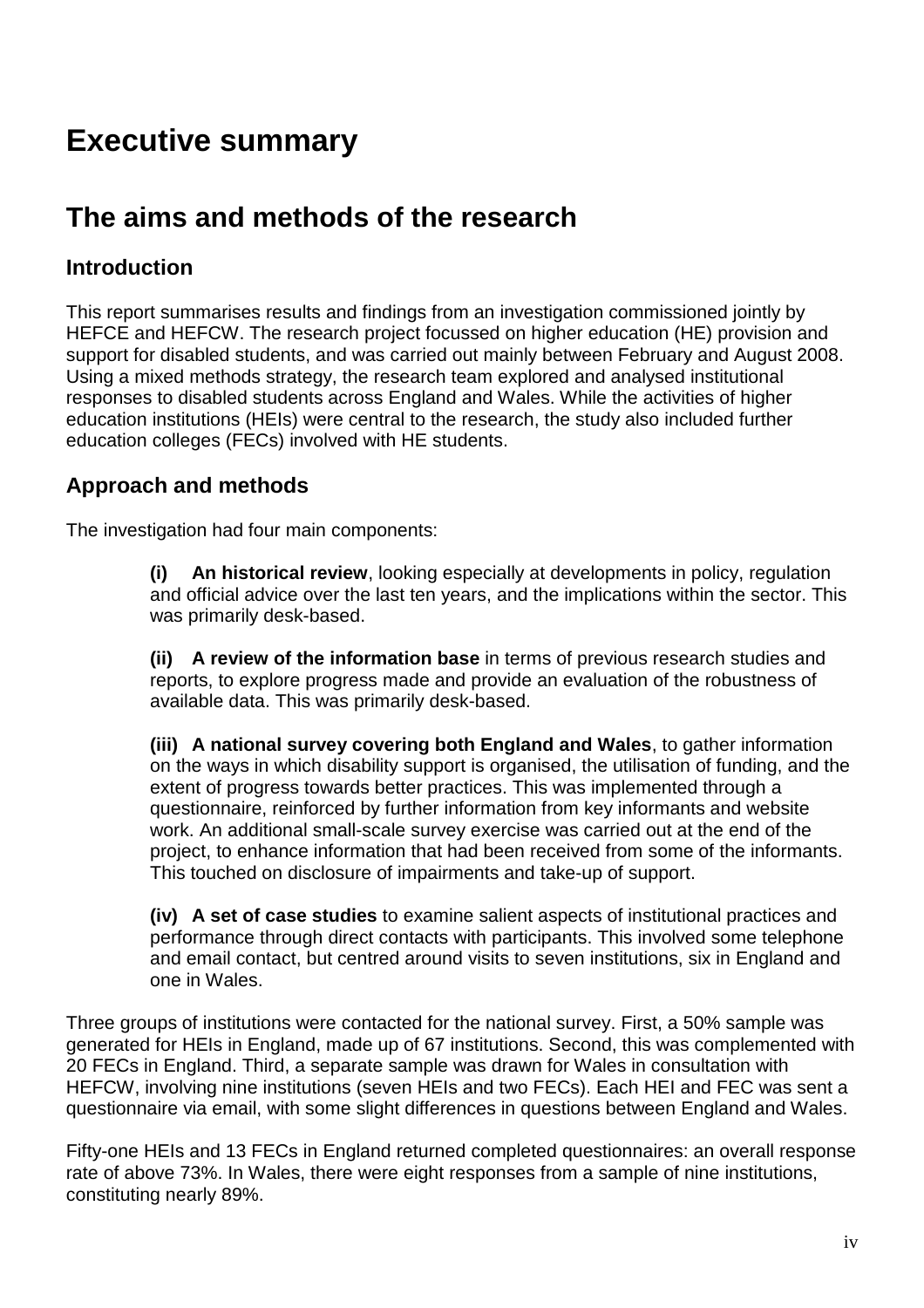## **Disability policy and higher education**

## **Introduction**

Much has changed in the relationships between disability, and further and higher education. Whereas once disability was considered almost exclusively an individualistic medical problem, it is now widely regarded as an equal opportunities issue on a par with gender, race, ethnicity, sexual preference and age. From the 1990s onwards, government policies aimed at addressing barriers to mainstream living for disabled people have grown in scope and reach, with the 1995 Disability Discrimination Act (DDA) marking an important stage. In line with these developments, access to **HE** for disabled students has moved up the agenda. It is clear that widening access to HE has become a major priority for successive governments.

### **Government policy on disability in higher education**

Key factors in practice on national disability equality today include the Disability Equality Duty (DED), the trend towards a proactive approach, and the associated requirement for a Disability Equality Scheme (DES). Effective implementation and compliance are important.

## **Developments in England**

HE developments over time have been influenced by specific reports and ideas about provision, and through the activities of HEFCE and other bodies (via strategic planning, specific initiatives, production of guidelines, etc.). An approach that may become more significant over the next few years is Equality Impact Assessment (EIA).

## **Policy in Wales**

Parallel progress has occurred in Wales, with HEFCW playing a proactive role. Matters such as legal requirements, specific initiatives, guidelines, and the EIA are clearly on the agenda for Welsh institutions, just as they are for English ones.

#### **Funding to address disability in universities and colleges**

Key steps on funding have included specific projects, as well as the introduction of Disabled Students' Allowance (DSA), mainstream disability funding allocation, and disability premium funding. Over time the levels and coverage of student support have been adjusted upward, and extended (see Appendix 2 for the recent levels of support available), although disabled students from some categories still may not meet DSA eligibility criteria.

In overall terms, the chapter charts what has been a successful accumulation of measures and innovations encouraging change. There remain some important limitations and difficulties, however, and scope for further action from governmental organisations and departments.

## **Review and evaluation of the information, research and data base**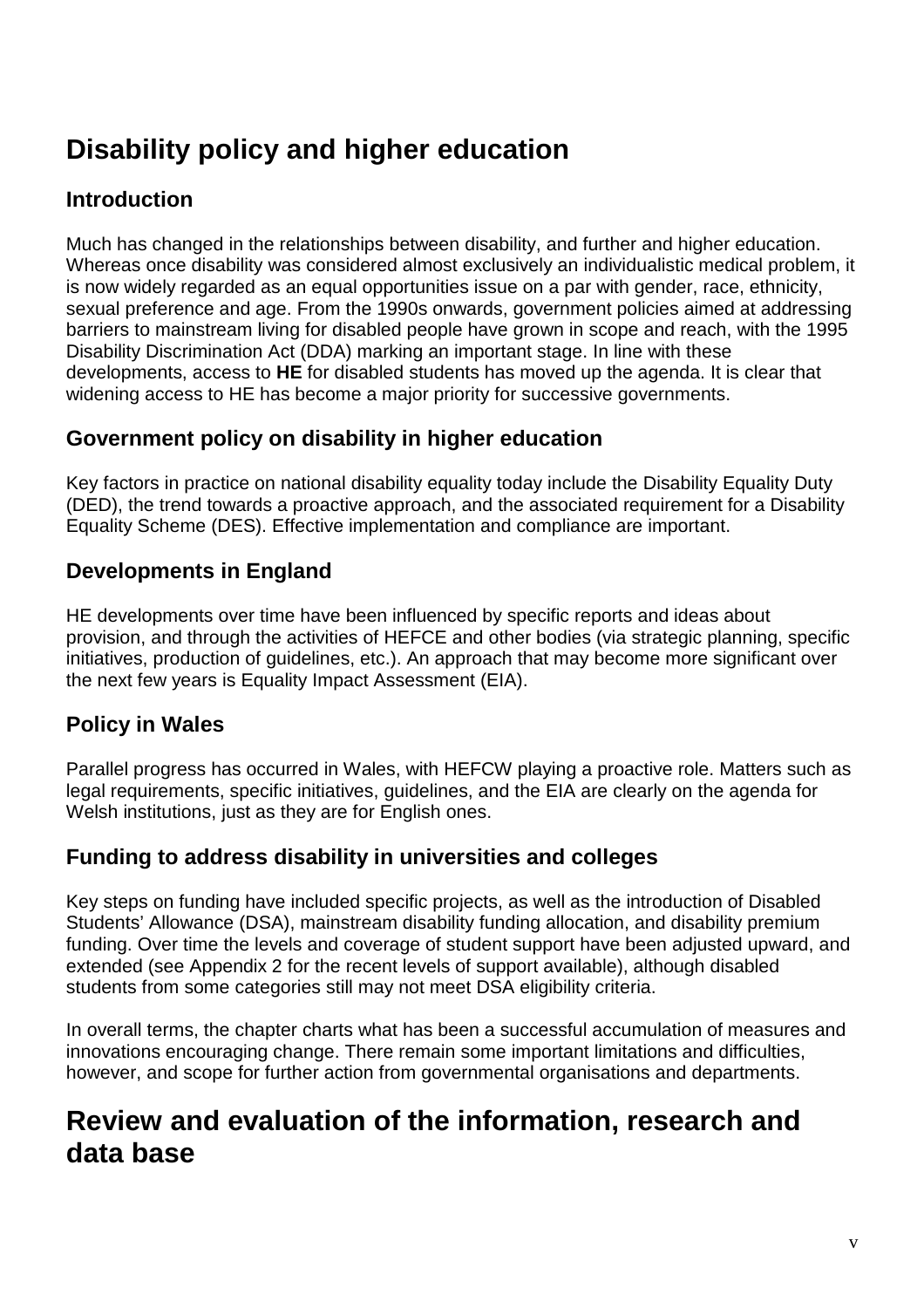### **The approach to the review**

The chapter provides a 'rapid review' of existing research into HE provision for disabled students, and considers the robustness and reliability of published data.

#### **Mapping and appraising the evidence base**

A classification adapted from a Social Care Institute for Excellence (SCIE) study is used to categorise available evidence into five forms: 'organisational knowledge'; 'practitioner knowledge'; 'policy community knowledge'; 'formal research knowledge'; and 'user knowledge'. This is followed through in subsequent sub-sections, covering what is available and its strengths and limitations.

#### **Progress and problems: key points from the literature**

As the amount of published material is very substantial, the chapter concentrates commentary around examples from key studies characteristic of the particular sub-domains of enquiry. Amongst materials discussed are some illustrative key data on the statistical profile of disabled students as they enter and pass through HE.

#### **Measurement issues**

Impediments arise in identifying and tracking the progress of students with diverse and complex impairments. Some extant measurement strategies are reviewed, and suggestions are offered on the safety of the inferences that may be drawn from them.

The brief for the present research report included an exploration of issues around the measurement and classification involved in profiling the progress of disabled students in HE. Building on the literature, the research identified several challenges. In summary these relate to:

- The definition of disability itself
- The classifications and codes used in survey instruments and administrative data
- Differences in working definitions across organisations (affecting comparability of databases)
- Difficulties in agreeing on measures to describe types of impairment
- Issues in using 'self-report' for purposes of measurement or monitoring
- The associated matter of disclosure
- The formal assessment of progress of students.

Dispute colours many aspects of the measurement process: basic definitions, consistency of classification, techniques of data collection, and assessment methodology. Thus it is difficult for an evaluator to be confident about attribution (for example, in making causal inferences that particular changes are attributable to particular policy initiatives).

Despite the difficulties, the general figures for disabled students are likely to gain in accuracy as more sensitive methods are used in respect of declaration.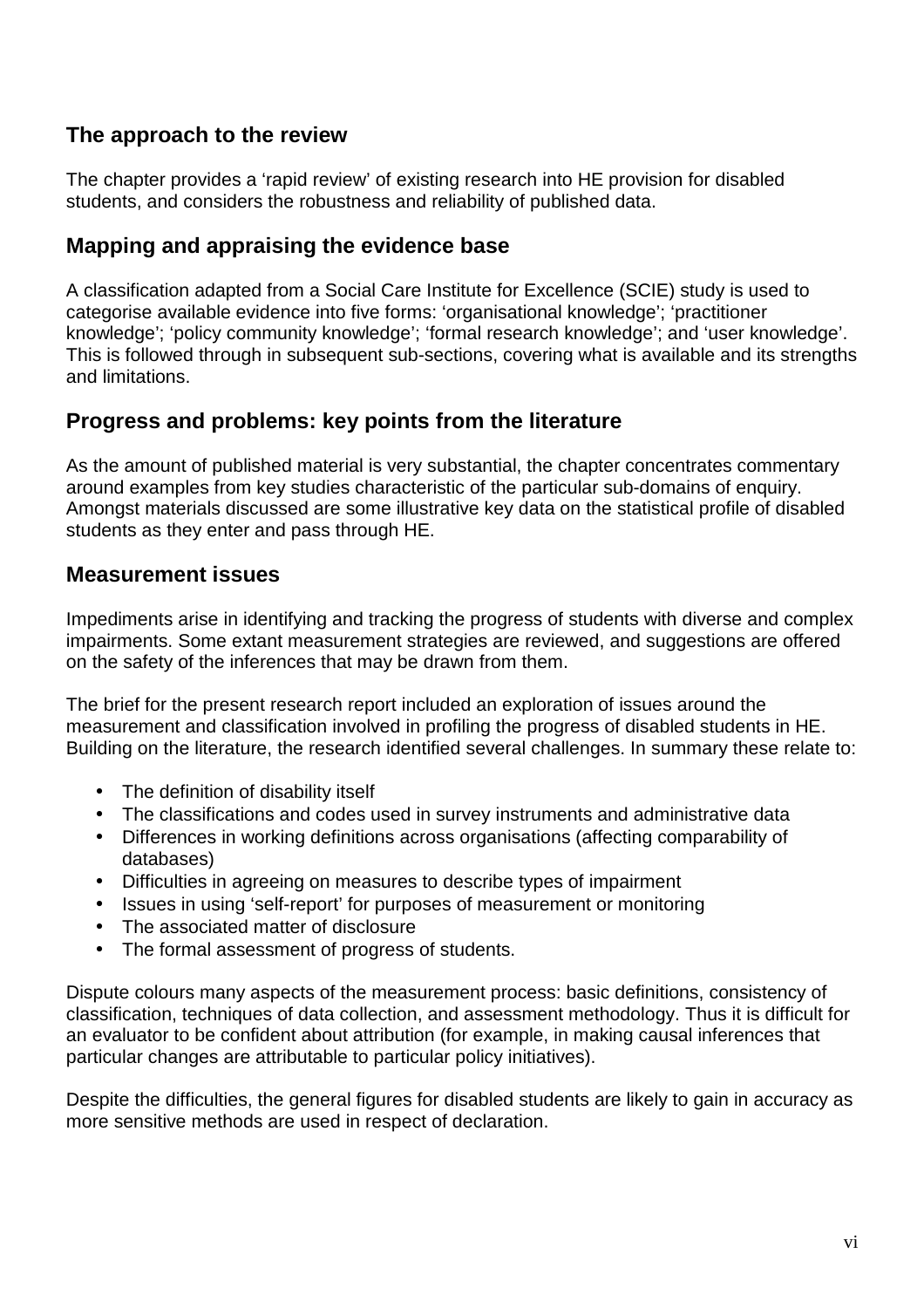#### **Towards a more rigorous measurement system**

There are paths to improvement that may help towards more rigorous measurement, and strengthen the basis of statistical analysis. Understanding the range of measurement problems is itself part of the solution. Safe inferences can be drawn if data limitations are explored alongside the primary gathering of evidence. The way forward is likely to be incremental, and more about data linkage and interpretation than production of new instruments and indicators.

Four specific suggestions are made. First, analysis should concentrate on portions of the evidence base in which measures are common and stable. Second, better co-ordination across governmental agencies would be helpful on data issues. Third, in approaching the search for data on specific impairments, institutions should develop classifications and measures that relate well to what needs to be known in order to generate appropriate and supportive responses. Finally, more sensitivity should be achieved in gathering information on impairments. Methods to facilitate disclosure should respect confidentiality, separate students off as little as possible from the mainstream, and be better embedded into administrative procedures and institutional routines.

## **Survey results for England**

This chapter presents material from the national survey, enhanced by additional insights from websites.

#### **Dedicated services, 'equality champions', and support for specific impairment groups**

There is some form of dedicated support service provided for disabled students across institutions in general, although there is a mixture of approaches. Disability services are becoming quite well established, but core staff numbers remain relatively small. 53 of the English institutions indicated that they had an 'equality champion' for disabled people, and only eight felt that they did not.

41 informants claimed that their institution provided support for all the types of impairments identified. The biggest group catered for – according to overall responses – covered students with dyslexia. Responses suggest that specific impairments are attracting a great deal of attention within most institutions. The groups cited most often as not having their needs met sufficiently were students with mental health difficulties (18 institutions), followed by students with hearing impairments (nine).

## **Disability Equality Schemes (DES)**

The website review showed that a DES had been produced in most institutions, and a large majority make the full scheme available to read online. Even so, there appeared to be some exceptions. We could not readily find the DES in eight of the English cases. Taking institutions overall, we conclude that although progress has been made there are some surprising gaps.

A few institutions had not yet consulted students, even though this is expected in relation to the DES. Some appropriate monitoring is taking place, in terms of numbers of disabled students, impairment groupings, courses taken and outcomes, but monitoring of other issues may be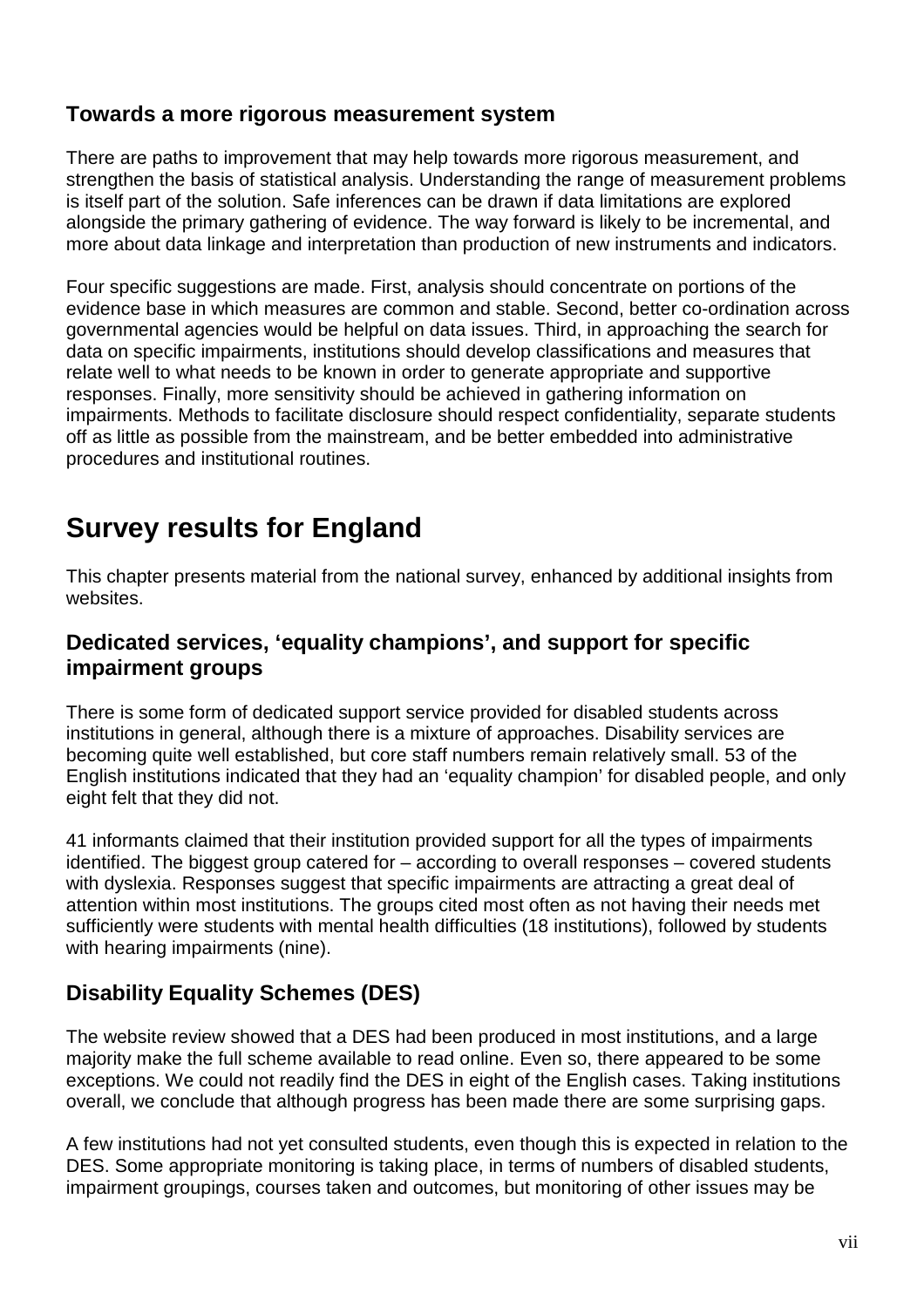somewhat weaker. Questionnaire responses showed that more than half the institutions had an annual report available to download from their website, but that some had not produced this report or were unable to provide an answer to our enquiry.

Most institutions have some form of training available for staff, whether general equality or disability-related training. Some institutions also provide training related to students with specific impairments. Not all training, however, is compulsory for all staff.

Most institutions indicate some representation of disabled students in committees or advisory panels, but 16 negative responses were received on this.

#### **Institutions' use of HEFCE mainstream disability funding allocation**

HEFCE's mainstream disability funding allocation was being used primarily to provide general dedicated disability services, technical assistance and equipment, or improvements to campus accessibility. Also important were providing individual support services (such as personal assistants), staff training, and supplementing DSA for individual students. There was a spread of activities, however, across most identified expenditure areas. Some of the answers in this part of the questionnaire pointed to leverage and complementarity effects. Thus, HEFCE mainstream disability funding can be a stimulant to more resources being found.

Allocation methods for HEFCE funding varied considerably, but many institutions use a method of allocating a block grant to some form of central support service, whilst others allocate it to disability services. Monitoring of such spending seemed to be relatively under-developed, although there was some evidence of annual reporting or regular review.

Institutions were asked to estimate approximately how much of their budget for disabled students was covered by HEFCE's mainstream disability funding allocation. 40 institutions selected a figure below 50%, and the largest group chose the range 1-24%.

A later question on the impact that fluctuations in funding had on planning seemed to confirm the valuable nature of this money for institutions, with the largest group of responses pointing to 'some effect' (and five noting a 'substantial effect'). It certainly seems that HEFCE monies are important to institutions.

The questionnaire asked whether there were external sources of funding other than those from HEFCE or the DSA that institutions had used to meet the needs of disabled students. Half of those responding to the questionnaire answered 'yes', but a substantial number gave a negative answer, suggesting that HEFCE support plays a substantial role. 66% of informants indicated that their institution supplemented external funding so as to meet the needs of disabled students.

For institutions involved in franchise arrangements, it seems that the colleges provide the support to disabled students in the majority of cases, although in some instances the university provides supplementary support.

#### **Individual funding for disabled students**

For students in receipt of or applying for DSA, a range of services is offered and at different stages by most institutions, with many offering support and guidance at the early stages.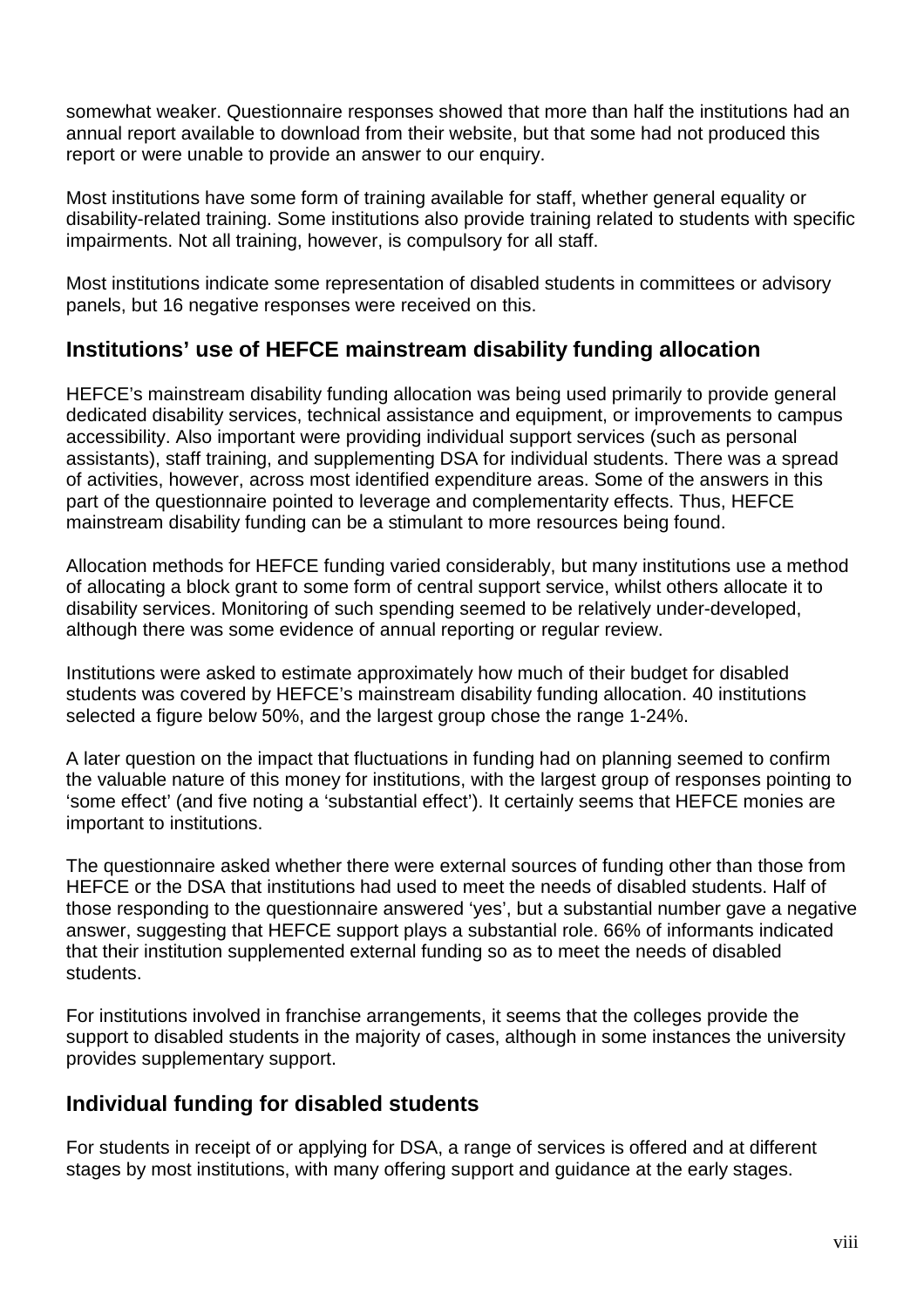The majority of institutions offer some form of financial support in the event of DSA delays. Access to Learning Funds were often cited as substitute funding. Part-time and international students were mentioned as groups lacking support through funding such as the DSA.

The survey sought to discover the level of awareness and financial support activity relating to less visible impairments. Large numbers of comments were offered in response, and 54 informants stated that their institution did take steps to uncover undeclared impairments. The extent and scope of comments suggested some strong awareness of specific issues around disclosure, although it was not clear how far particular resources are being allocated to this. (See also Chapter 7.)

#### **Admissions, access and audit**

It is important that information is provided that is specifically relevant for disabled people. There was a reasonably encouraging response on this, although there were some evident gaps in information provision, relating particularly to 'accessibility maps' and student groups.

Campus accessibility seemed to be an area that the majority of institutions had made improvements to over the last ten years, and most had carried out an access audit within the same period. Despite this, it was noted that there was still a need for more progress.

### **Institutions' self-evaluation of progress**

As a conclusion to the Leeds team's part of the questionnaire, institutions were offered the opportunity to rate their own progress in developing good practice in supporting disabled students. This was sub-divided across twelve topic areas. The exercise revealed significant differences for differing areas of activity, across responses from institutions as a whole. While not meant to provide a reliable finding in statistical terms, this showed that there may be less confidence over institutional activities in some areas than in others. In line with conclusions arising in various other parts of our work, we found less assertion implicit here about success both in the mainstreaming of disability issues into university business, and for institutional progress in consulting and involving disabled students.

### **Conclusions on survey results for England**

This section draws together findings (as above) from the returned questionnaires, within 17 bullet points.

## **Survey results for Wales**

The returned questionnaires for Wales were from eight institutions, comprising seven HEIs and one FEC. The questionnaires were slightly different from those for England (taking into account variations in funding). As in Chapter 4, Chapter 5 draws on website information as well as questionnaire responses.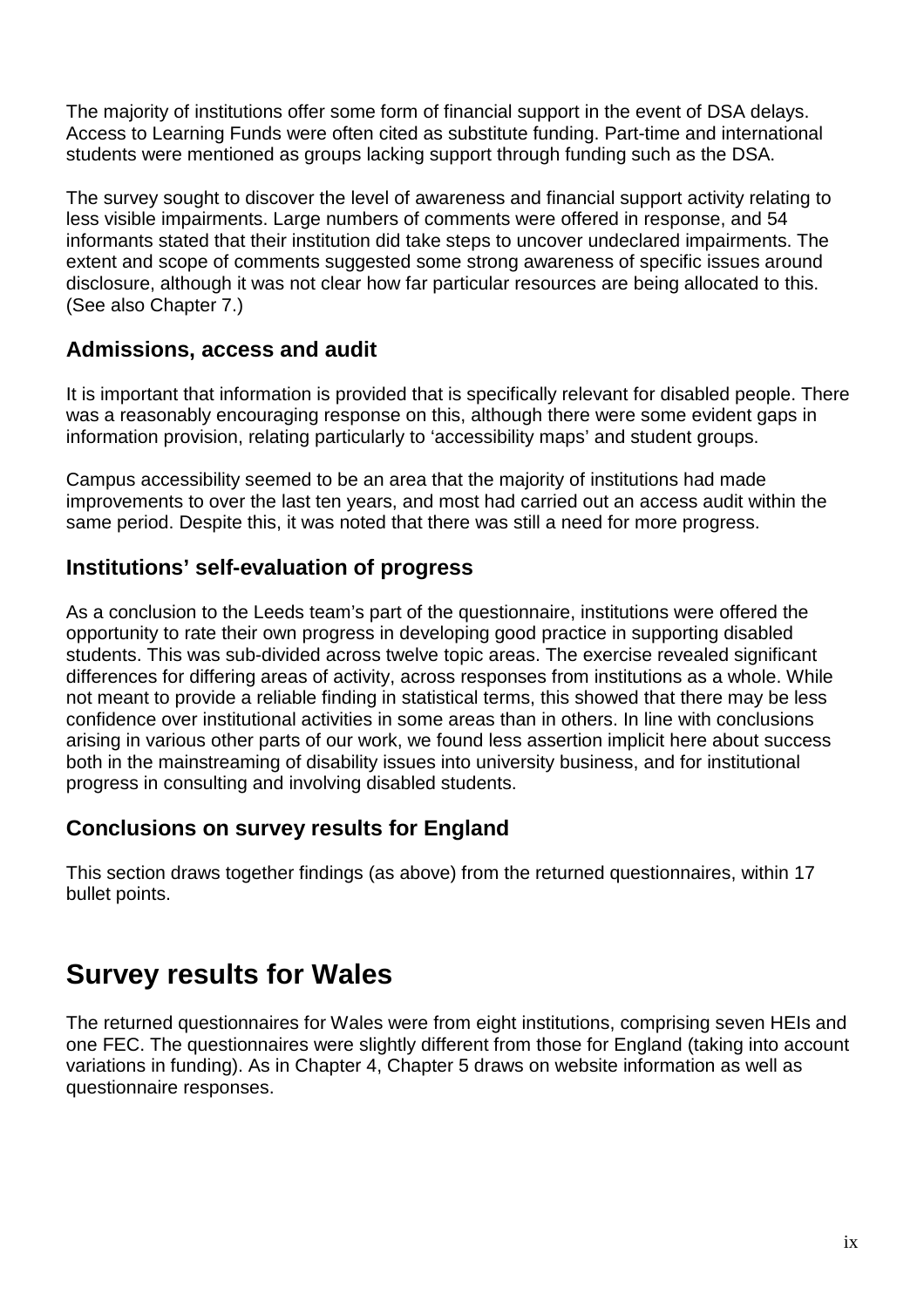### **Dedicated services, 'equality champions', and support for specific impairment groups**

Most institutions have some form of support service for disabled students, largely as part of a broader equality service (although in many, core staff numbers are relatively small). Six respondents identified an 'equality champion' within their institution.

Inquiry into provision of support for students with specific impairments showed that those with dyslexia appear to be the biggest group catered for across all institutions. Those groups of students whose needs are perhaps not being met sufficiently seem to be those with mobility impairments and hearing impairments (each mentioned by a quarter of the respondents).

## **Disability Equality Schemes**

A Disability Equality Scheme (DES) had been produced by the majority of institutions, according to our website review. There was evidence of consultation with disabled students in all but one institution; the collection, publication and monitoring of data on disabled students in most institutions; and the production of an annual report in over half of the institutions.

All institutions have some form of disability training available for staff, and some have additional general equality training. This training, however, is only compulsory for staff at one institution.

The questionnaire asked whether disabled students were represented directly in any committees or advisory panels. Somewhat in contrast with the responses from England, the Welsh answers to this question showed almost all institutions involving disabled students (in some way) formally.

#### **Institutions' use of HEFCW disability premium funding**

Key destinations for funding within institutions were the provision of technical assistance and equipment (75% of institutions), improving campus accessibility and providing dedicated disability services (50% each).

Allocation methods for HEFCW funding varied considerably, but half of the respondents who provided a response claimed that their institutions use a method of allocating a block grant to a central support service. Some form of monitoring of such spending is evident within three of the institutions.

Institutions were asked to estimate approximately how much of their budget for disabled students was covered by HEFCW's disability premium funding. Half of the informants chose a figure of less than 50%. When asked about the impact that fluctuations in funding have on the continuity of planning, the largest group of responses stated 'some effect' (as with the English institutions), with 50% selecting this option. Only two of the institutions have any other external sources of funding available than those secured through HEFCW or the DSA for disabled students. Seven institutions supplemented external funding to cover the costs of provision for disabled students.

For institutions involved in franchise arrangements, it seems that the colleges provide the support to disabled students in the majority of cases, although in some instances the university provides supplementary support.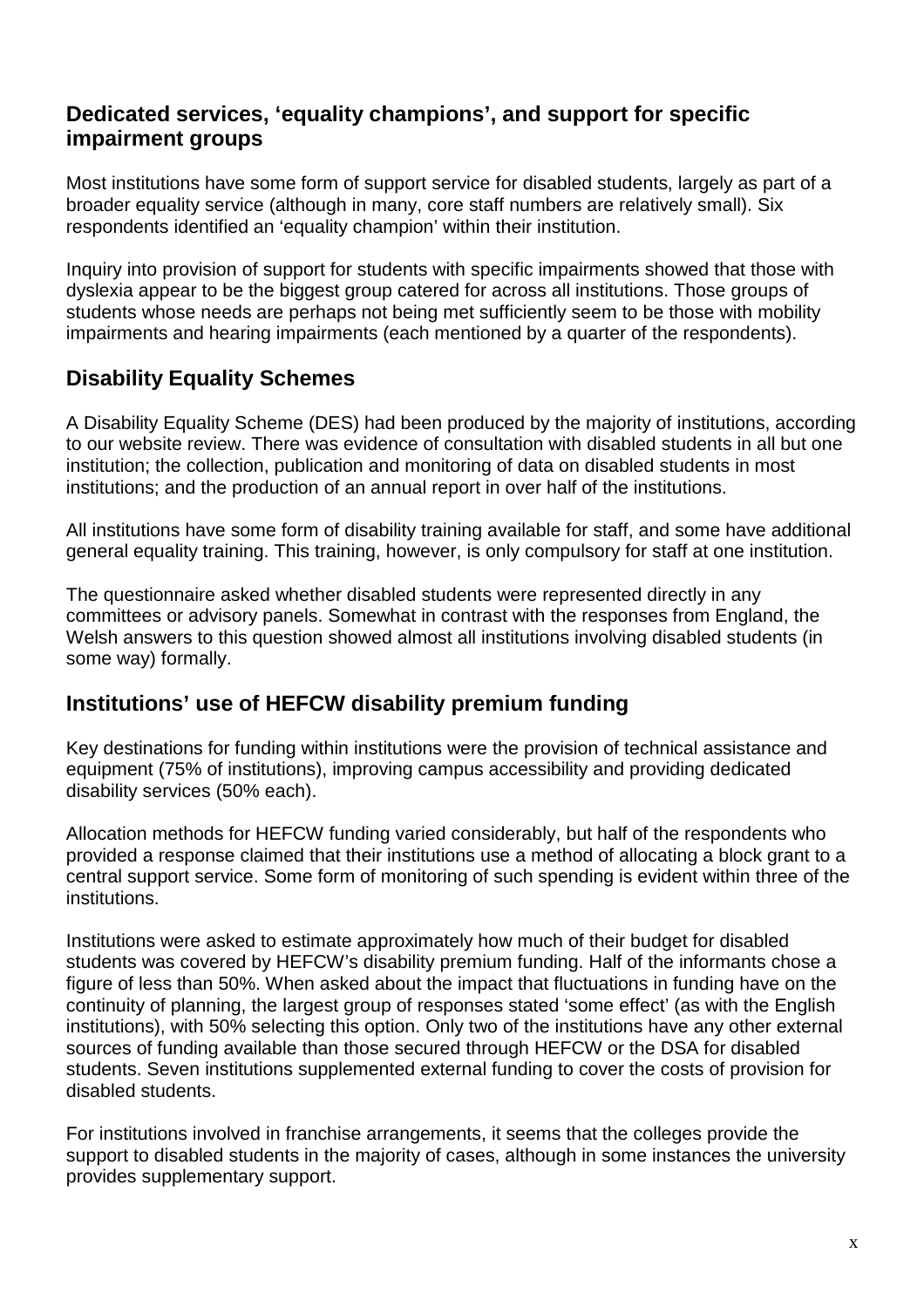### **Individual funding for disabled students**

The initial website check revealed that all of the Welsh institutions provide some form of information on DSA on their site, although, as with English institutions, the level of detail provided varied.

For students in receipt of or applying for DSA, a range of services is offered and at different stages by most institutions. All of the institutions offer some form of financial support in the event of DSA delays. Financial contingency funds were often cited as substitute funding.

All eight informants claimed that their institution did take steps to uncover undeclared impairments. The comments received in relation to this question addressed a range of ways in which this might be achieved, including dyslexia screening being available to students, information campaigns, the use of a "health check questionnaire sent to all students at enrolment", or through links with other services. The areas most frequently identified were similar to those identified by the English institutions. (See also Chapter 7.)

#### **Admissions, access and audit**

All institutions provided some form of specific information for disabled students at application stage, although the provision of 'accessibility maps' and information on student groups is available at less than half of the institutions.

The majority of institutions had made improvements to campus accessibility over the last ten years, and all who answered the question had carried out an access audit within the same period. Despite this, it appears that there is still room for progress.

#### **Institutions' self-evaluation of progress**

As in the questionnaire for England, institutions rated their own progress in developing good practice in twelve topic areas. This revealed significant differences for differing areas of activity, across responses from institutions as a whole. There was less self-confidence over institutional activities in some areas than in others. Strikingly, the two areas scoring lowest in Wales matched those for England. On the other hand, Welsh respondents placed their institutions' performance slightly higher on providing equipment. The indications that this question gave reinforce two themes already found for performance in England. Thus, we can have some doubts about the degree of commitment made so far either to consultation and participation on the one hand, or mainstreaming of disability issues into university business on the other.

#### **Conclusions on survey results for Wales**

This section draws together findings from the returned questionnaires within fifteen bullet points.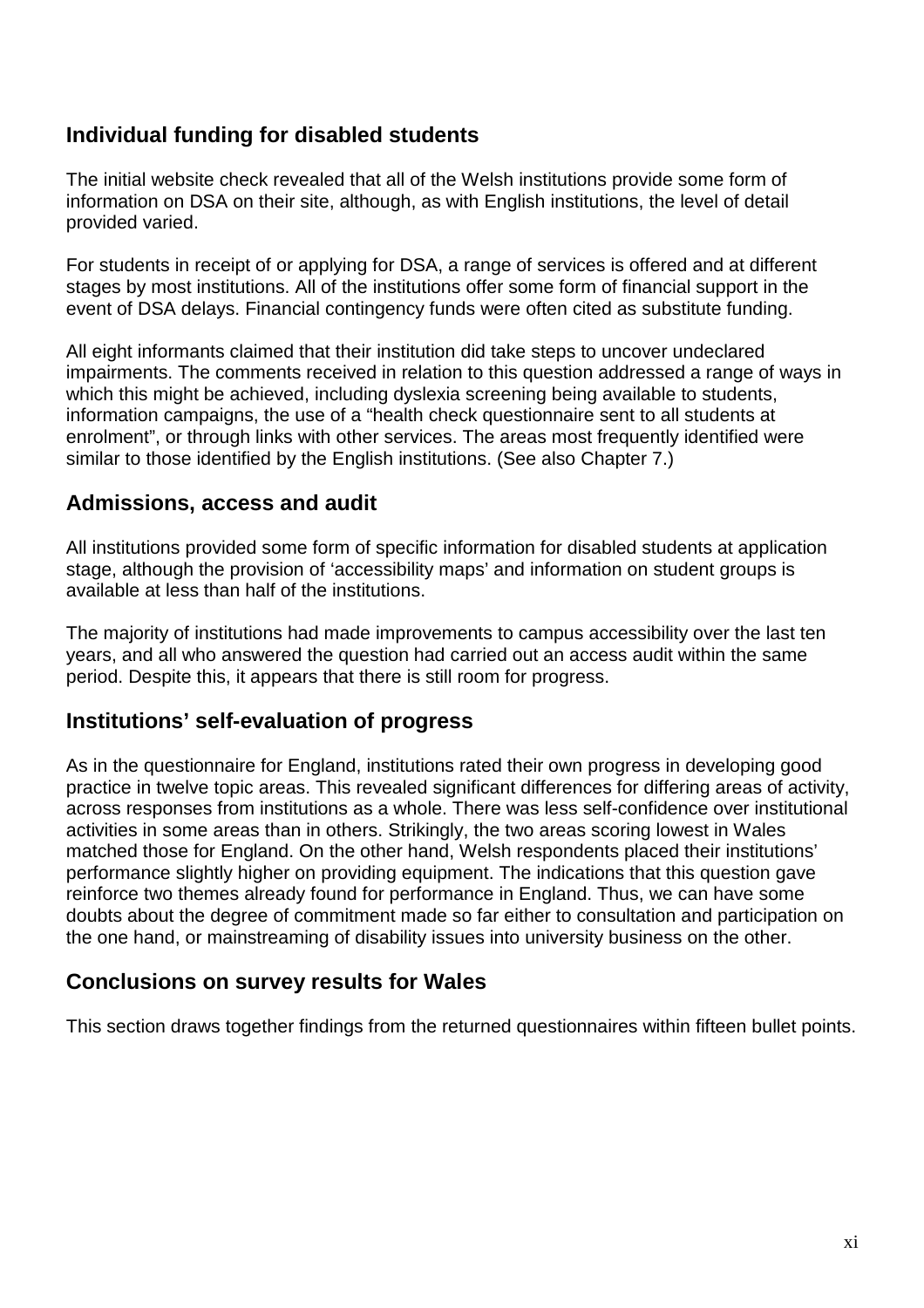## **The case studies**

### **Introduction**

Seven institutions were visited to gather information to complement and enhance the national survey.

### **The sample institutions**

The sample covered a range of institutional types, geographical settings, and campus features. There was also some diversity in the institutions selected as regards the numbers of students they had in receipt of DSA.

#### **Practices and progress across the sample institutions**

All institutions were making progress with provision for disabled students. There was, however, some disagreement between stakeholders about the extent of good practice, the urgency of speeding up change, and the degree to which disability was in fact embedded throughout the institution. All the case study institutions demonstrated an awareness of, and commitment to, the broad principles of disability equality in HE, although work to achieve such equality was still very much ongoing. Specific examples were referred to of innovative practices in supporting or working for disabled students. These ranged from actions on transport or accessibility information, to the appointment of an Accessible Curriculum Project Officer, to consultation with disabled people's organisations.

#### **Limitations and constraints**

A number of constraints and areas for improvement were highlighted. These concerned: student access to dedicated resources and related issues around assessment and disclosure; the limited involvement of disabled students; problems with continuity of funding; difficulties over physical access needs; problems in teaching and learning; gaps in staff training; uncertain support from above (central management, etc.); and limitations in external support and monitoring.

### **Conclusions**

Key findings from the case studies of institutions are summarised as follows:

- Levels of commitment and knowledge are often high amongst staff whose work regularly includes or focuses around disability issues. This reflects changes that have taken place in institutional environments in recent years, moving towards fuller recognition of disability.
- All institutions were making progress with provision for disabled students, although there was uncertainty across stakeholders about the extent of good practice, the urgency of speeding up change, and the degree to which disability was acknowledged in mainstream thinking and action. Staff directly engaged with disability issues can often cite positive examples of change and innovation, although they may also be well aware of barriers that remain.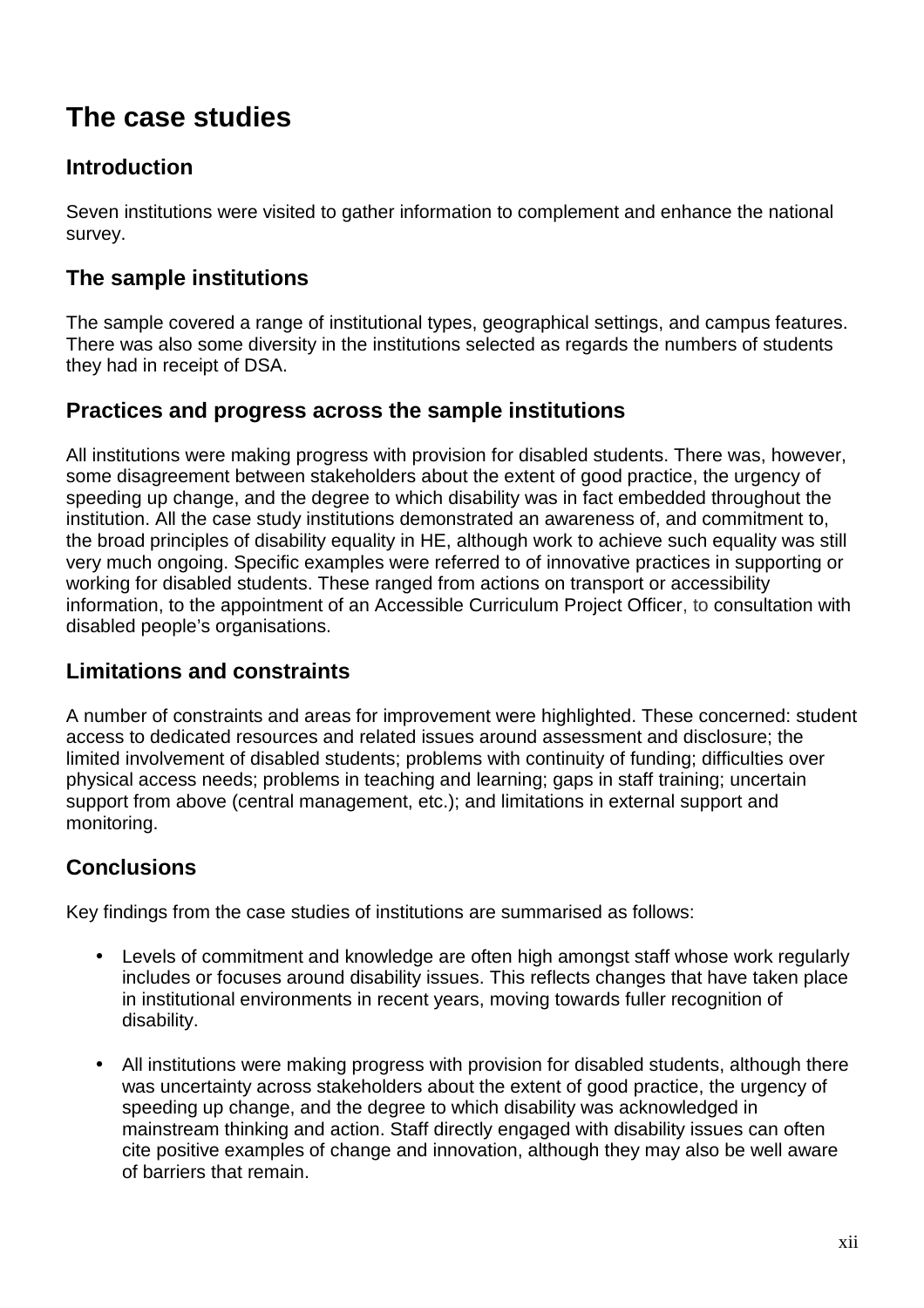- Work to achieve greater equality was very much an ongoing task, and the case study organisations could best be characterised as institutions in transition.
- There can be problems of delay and poor communication affecting the meeting of individual support needs. Institutions could seek to reduce delays in processes (perhaps especially where these concern access to resources), and improve the flows of information. Targeting of information and advice is likely to be most effective where it includes all students, rather than being focussed too tightly on the groups whose needs are most clearly visible from the outset.
- Consultation, participation and feedback mechanisms do not seem well developed, and deserve more attention.
- There is not always adequate continuity and reliability of funding for services and student needs, and this can affect performance of essential work, planning, and innovation. Some informants noted here the difficulty of planning ahead, because of the fluctuations in HEFCE mainstream funding (as perceived by individual institutions).
- While progress has been made on access and allied issues, much remains to be done, and students can still find themselves facing very difficult situations.
- Improvements in learning and teaching have been made, but practical and attitudinal barriers sometimes remain.
- Staff training is not as far-reaching or mainstreamed as might be hoped, and the seriousness of staff commitment to improved understanding and better practice is thought to vary. As far as we can judge, disability awareness training seems undervalued within institutions. One hypothesis might be that time and resource problems facing teaching staff may have combined with limited levels of senior management commitment, to delay positive change and diminish the commitment to training. This cannot be verified within the limits of our present study.
- Officers engaged with disability issues day-to-day are not always convinced about the strength of commitment of their senior managements. Thus it is difficult to confirm that disability issues are being mainstreamed effectively into university and college business in strategic and planning terms, despite good work at the support officer and unit levels.
- External regulation and support are seen by some informants as having important roles to play, but there are some doubts expressed about the adequacy of monitoring and guidance.

## **Good practice developments in England and Wales**

#### **Introduction**

Chapter 7 draws together information on progress within institutions, indicating the overall 'state of play' on good practice and innovation across the sector. No similar review has been available previously for England and Wales.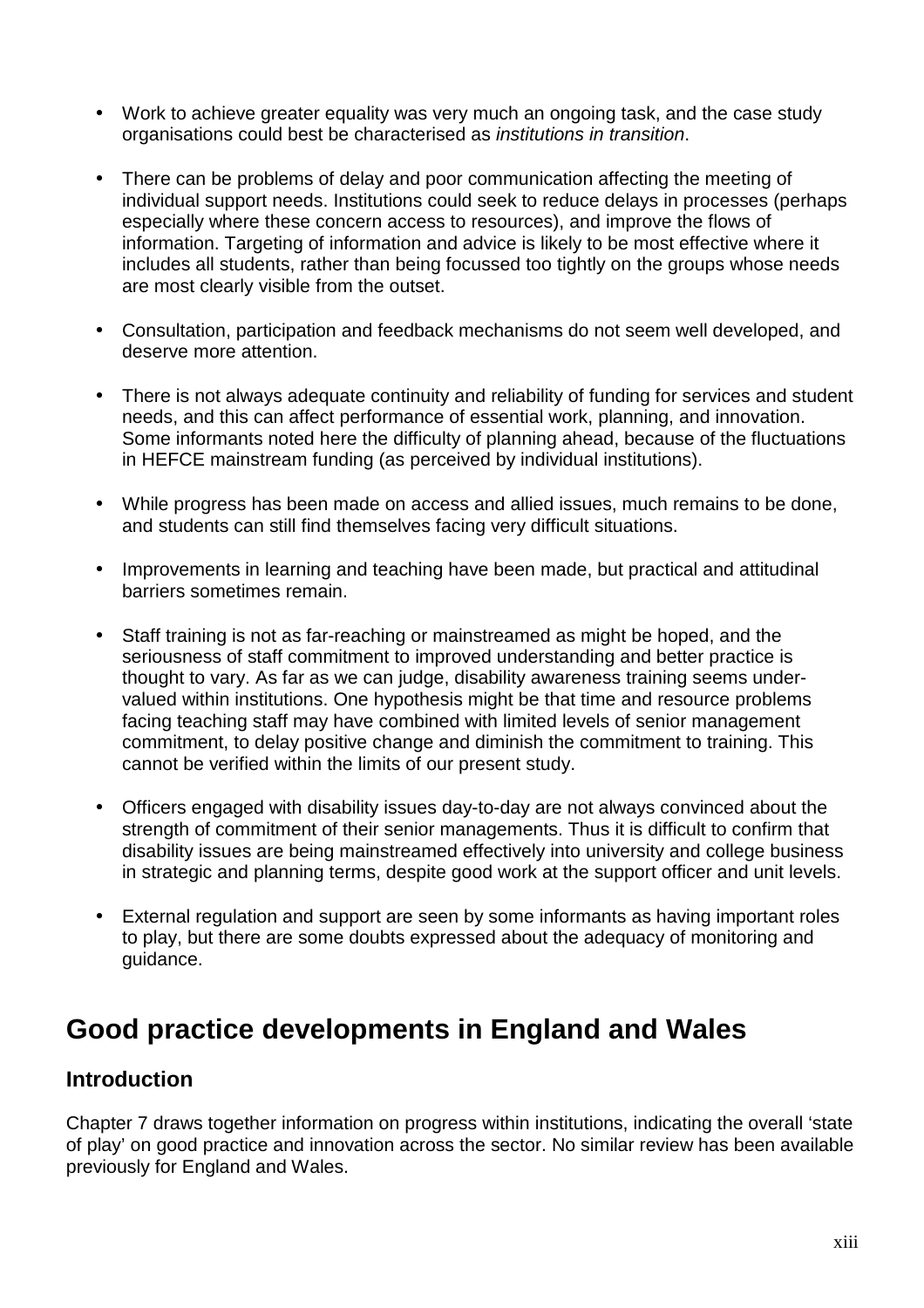A large number of institutions feel they have something particular to offer in terms of their work towards good practice, and many can identify areas in which they feel strong. There is quite a rich array of positive work in hand, demonstrating strong proactive efforts. We were surprised not to find more examples of good practice cited in relation to one or two of the specific aspects of HEI and FEC operations that had been identified for attention through our literature review and initial contacts. Nonetheless, there clearly have been major shifts towards engagement with disability in recent years, and no particular overall pattern to suggest that best practice is to be found predominantly or disproportionately within any particular types of institutions. A small group of specific references in questionnaire responses to links with other aspects of 'difference' (with mention of mature students, etc.) came from newer universities. This may reflect priorities related to recruitment patterns and the composition of student populations. In a similar way, the infrequency across our sample of explicit commentaries on part-time students might perhaps be an indicator of a relatively low level of interest. We can add that some respondents referred to specific HEFCE-funded work, to illustrate their own involvements with good practice.

## **Good practice developments amongst HEIs and FECs**

Examples of good practice offered to us by institutions were grouped into nine main areas that had been identified for investigation at the outset of this research (although with some overlap between categories). An additional category was subsequently added, to cater more particularly for responses provided via our small-scale supplementary survey focused on relationships between take-up and good practice on disclosure (see also Chapter 4). The ten categories are shown below. Some of these areas attracted more direct mentions of good practice than others.

#### **Physical access needs of disabled students and potential students**

Only a fairly small number of examples were directly referred to as good practice under the heading of physical access needs (although 20 institutions saw this as an area of strength for them). Perhaps improving access has become sufficiently regularised to not seem worthwhile citing as a distinctive focus of institutions' innovation and good practice. We also encountered possibilities of technological changes complementing alterations in physical design. This points towards future thinking about using electronic resources to move towards the 'smart campus'. Thus sites and buildings would increasingly incorporate a range of electronic and mechanical devices and aids; thereby enabling people to navigate and pass through spaces more swiftly and freely, providing immediately accessible information, adjusting environments to meet needs of individual users, and alerting students to potential barriers.

#### **Equipment and space needs of disabled students**

On some topics, website information improved the impression given in questionnaires. This was so for the topic of meeting equipment and space needs, on which 27 of the institutions indicated in responses that this was an area in which they felt strongest.

#### **Communications (and information) needs of disabled students and potential students**

Examples of good practice were offered relating to communications and information provision for students, or the training of staff (aimed especially at helping them to perform well in terms of understanding and communicating).

#### **Financial provision and needs for disabled students**

Given the importance of financial provision, it was expected that an area for regular attention would be the circumstances experienced by disabled students themselves. We were surprised, however, that good practice examples offered to us did not highlight specific in-depth explorations or monitoring of financial experiences, opportunities and barriers.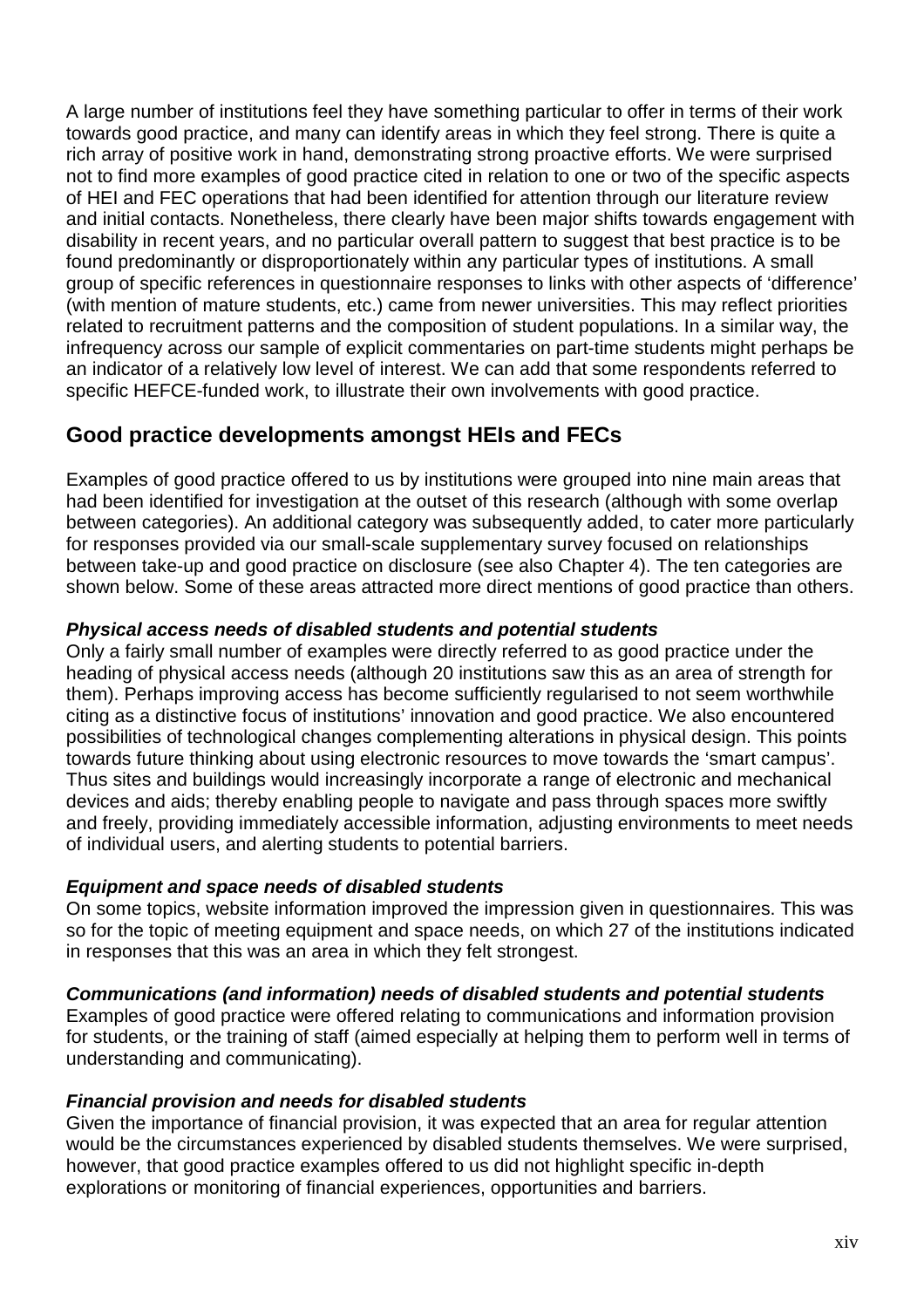#### **Relationships between take-up and good practice on disclosure**

There is support for the argument that good practice and appropriate mechanisms within institutions can raise disclosure and take-up levels. Informants generally take a positive view of the impact of better practice on disclosure of impairments, indicating that experiences have been enhanced where more sensitive practices have developed. On the other hand, some made clear the potential difficulties of evidencing the relationship in terms of statistics or other hard data.

#### **Dedicated resources**

This category attracted a very large number of responses in the national survey and is clearly an important area for action, since 54 of the institutions completing the questionnaire saw it as an area of strength for them. Dedicated resources can be fairly general or generic in focus, or target support on specific groups such as students with dyslexia or mental health difficulties.

#### **Adoption and implementation of appropriate formal practices and procedures**

This involves mainstreaming of disability issues by adjustments to existing arrangements or mechanisms, as well as new practices of record- keeping, audit, testing, or impact assessment. In questionnaire responses there were a few references to information and monitoring systems falling under this good practice heading. More institutions, however, noted as good practice their activities or documentation around rules, codes, guidelines or support and intervention tools. This was suggestive of ongoing innovation and consolidation at formal, procedural and practical levels.

#### **Consultation and participation**

The survey drew few direct mentions of student involvements as instances of good practice, and perhaps there may be a gap in institutional recognition of priorities here. Discussions with informants, however, confirmed understandings that working towards inclusion requires involvement of disabled students in regularised consultation, and EIA will require this.

#### **Communications and interactions with external organisations and environments**

Apart from mentions of support for placements, relatively little specific illustration was offered on good practice in dealing with potential employers, career paths and further training opportunities. This may be another significant gap.

#### **Relationships with other dimensions of 'difference' amongst students**

Most respondents said nothing specific about aspects of 'difference' outside disability itself. Perhaps this might be because there are not many ongoing or recent projects tackling such linkages directly, but also because interest in new activities often focuses around impairment categories (rather than sub-dividing disabled people on lines of ethnicity, age, gender or sexual orientation).

### **Defining good practice**

Good practice is being defined and detailed in a wide variety of ways within and across institutions. With this in mind, it is important to keep innovations and practices under review, and to build up consultation processes. A balance is also needed between interventions focussed on specific impairments on the one hand, and the overall learning and living environment on the other. There is movement forward on both fronts, but a preoccupation with responding to impairments should not be at the expense of improved procedures and 'generic' concerns.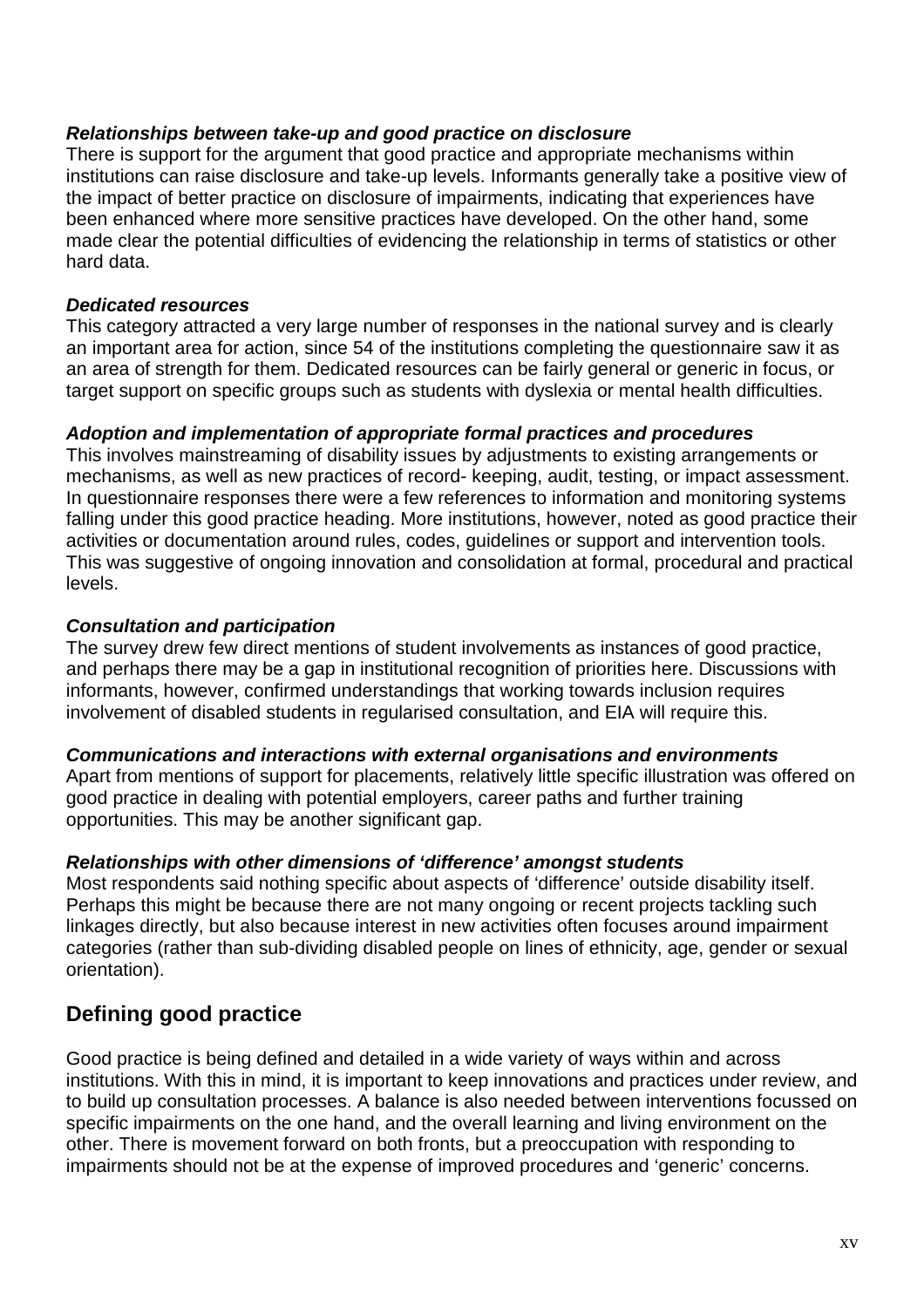General disability awareness training can be invaluable along with equality training work, but it is also necessary to consider the implications of needs arising for disabled students around specific impairments, in various areas of activity. Thus it is important to work with staff to improve the particular services they offer at detailed levels, taking account of impairment issues. There can be reservations, however, about some attempts to simulate or convey to staff the potential responses or perceptions of disabled students. Simulations (and forms of role-playing) focussed around specified impairments may not properly reveal the experiences of students, but at the same time it might also be difficult to develop generic standards that accommodate the unique circumstances of individuals. Nonetheless, institutions should not rule out good practice focussed around improving sensitivity within teaching, even if training methods involve attempts to predict how particular kinds of materials may be received. Thinking in terms of prediction of impact is a better approach than simulation, since it implies less about the capacity of staff to put themselves in the place of disabled students. A key expectation, to ensure good practice is achieved, is to integrate consultations with disabled people into specific stages of the development process for training packages relating to teaching and assessment.

### **Conclusions on good practice**

There is a wide and sometimes impressive variety of positive developments and innovations reported from institutions. Nonetheless, there seem to be some areas of activity (such as consultation and participation, work to facilitate exit pathways, or the monitoring of the financial experiences of specific groups) where we might have hoped to hear more. Our review also provides some confirmation of the view that there are potential benefits from more sensitive practices on disclosure, as far as potential take-up of support by disabled students is concerned.

## **Conclusions**

This study has assembled a 'snapshot' of what is happening across the sector, along with a background analysis that locates recent trends, events and research contributions. There is justification for optimism about trends, but still much room for further positive change.

## **Three mutually reinforcing stages of development within HE**

Although activities overlap and mutually reinforce one another, we can characterise positive change within institutions in terms of three stages, steps or trends. First, during earlier periods there was an emphasis particularly on responding to physical impairments, by improving access and reducing barriers. Work on this continues within universities and colleges, because campus and residence environments still present many problems. Physical change may be complemented increasingly via concerted technological improvements using electronic systems.

A notable shift has taken place more recently, with considerable effort going into responding to less visible impairments and to enhancing support mechanisms and systems for individuals. This can be seen as a distinctive second stage or trend. Implications include exploring better methods of delivering teaching, improving communications, training staff, and looking afresh at assessment and curriculum delivery. There is emphasis on more systematic appraisal of needs and better response systems for impairments of several kinds.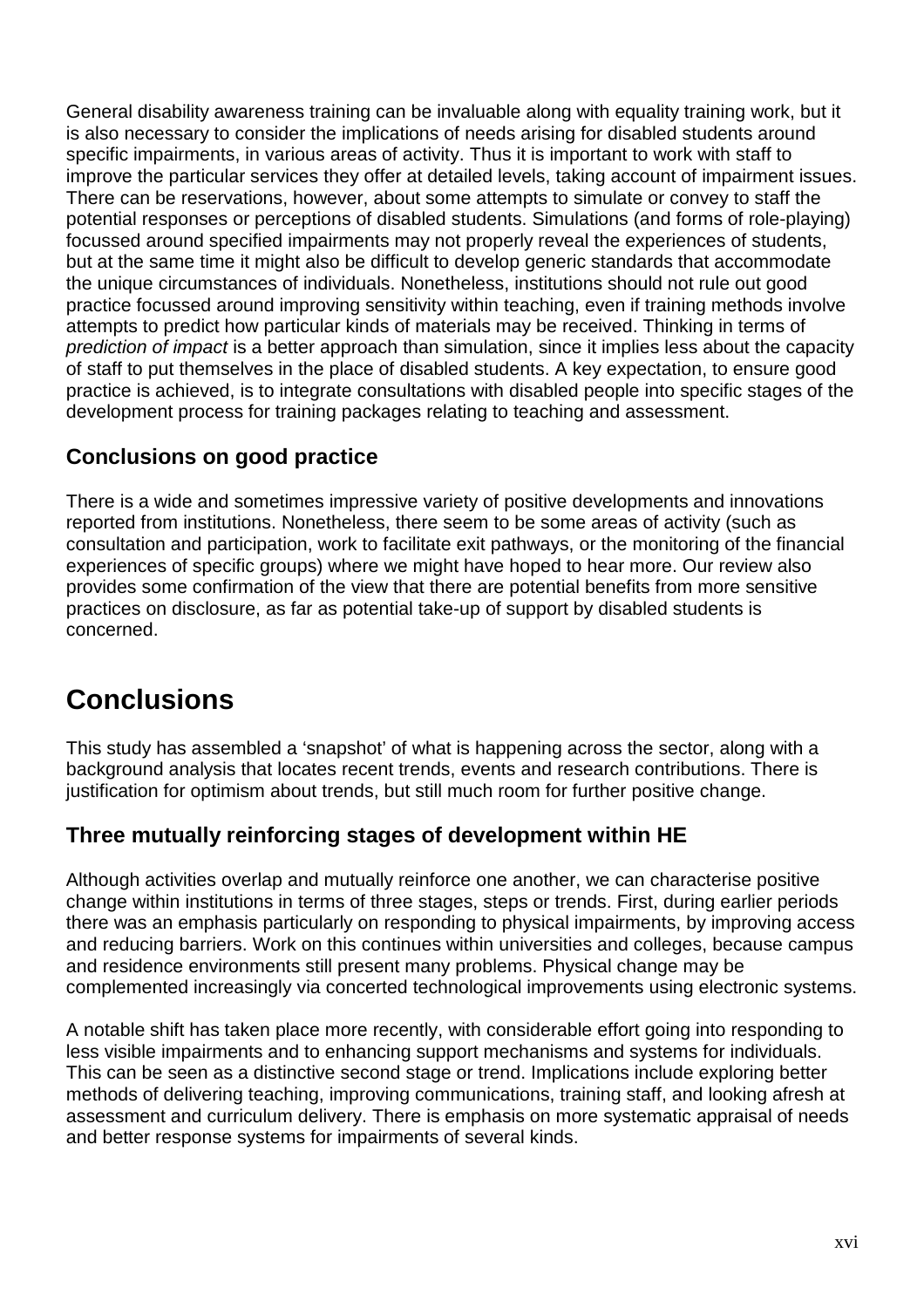A third stage of development may also be emerging. This is exemplified particularly by the adoption of Equality Impact Assessment (EIA). EIA opens doors to embedding disability issues more firmly (and in a generic way) across core activities and central management processes of institutions, complementing and helping to consolidate ongoing work that is flowing from the other two stages. It also has potential to bring with it a more regularised and significant consultative approach to equality strategies.

## **Key findings**

- The climate of thinking about disability in HE has been transformed over the last ten to fifteen years, so that disability issues are now acknowledged regularly within support work, site planning, admissions, learning and teaching, and assessment. This is not to say that responses are adequate, but to accept that the overall environment of ideas and attitudes has shifted very substantially within many institutions. Inputs from official bodies (including HEFCE and HEFCW) need to be accorded recognition in the change that has been achieved (along with financial encouragement), although much remains to be done.
- There is widespread evidence of enthusiasm and innovation amongst key staff in HEIs and FECs, evidenced clearly in efforts to improve practices and provide better services across a large array of institutions. We have encountered staff that genuinely can be described as 'equality champions'. A variety of useful projects and initiatives are helping towards better understanding, and feeding into developments in teaching, assessment and support. Some of the projects valued and cited by institutions in England as good practice have been sponsored directly by HEFCE, while others, in both England and Wales, have arisen out of a keen wish amongst staff to enhance day-to-day practices (such as communication within teaching).
- There can be no guarantee that students are always accessing the support to which they are entitled. This is mainly because of possibilities of unrecognised and unmet need amongst student populations. Despite the excellence of some of the support being given to those who can be most readily identified, students may 'fall through the gaps' in provision. This is a problem affecting planning and data. Meanwhile, events can still go badly wrong for individuals who are being catered for with delays, lack of continuity, poor staff awareness, access problems, and shortfalls in resources.
- Our material supports the view that there are potentially strong relationships between sensitivity in the handling of disclosure of impairments on the one hand, and levels of take-up of support and services on the other. While it is not currently feasible to generate large-scale quantitative comparative data to confirm this link statistically, the qualitative information gathered through our investigations points clearly to the importance of the specific approaches that HEIs and FECs adopt.
- While the trend towards better institutional performance, linked to specific impairments and to support systems, has been improving what is provided, it is less clear how much progress has been made in embedding disability matters in a more generic way within university business. It is uncertain how far central managements have yet adjusted to the needs implicit in taking a more holistic view, or in implementing EIA. There is also uncertainty over how far management commitment would be sustained across the sector independently of external pressures and funding. Although beyond our brief, there might be issues of compliance here.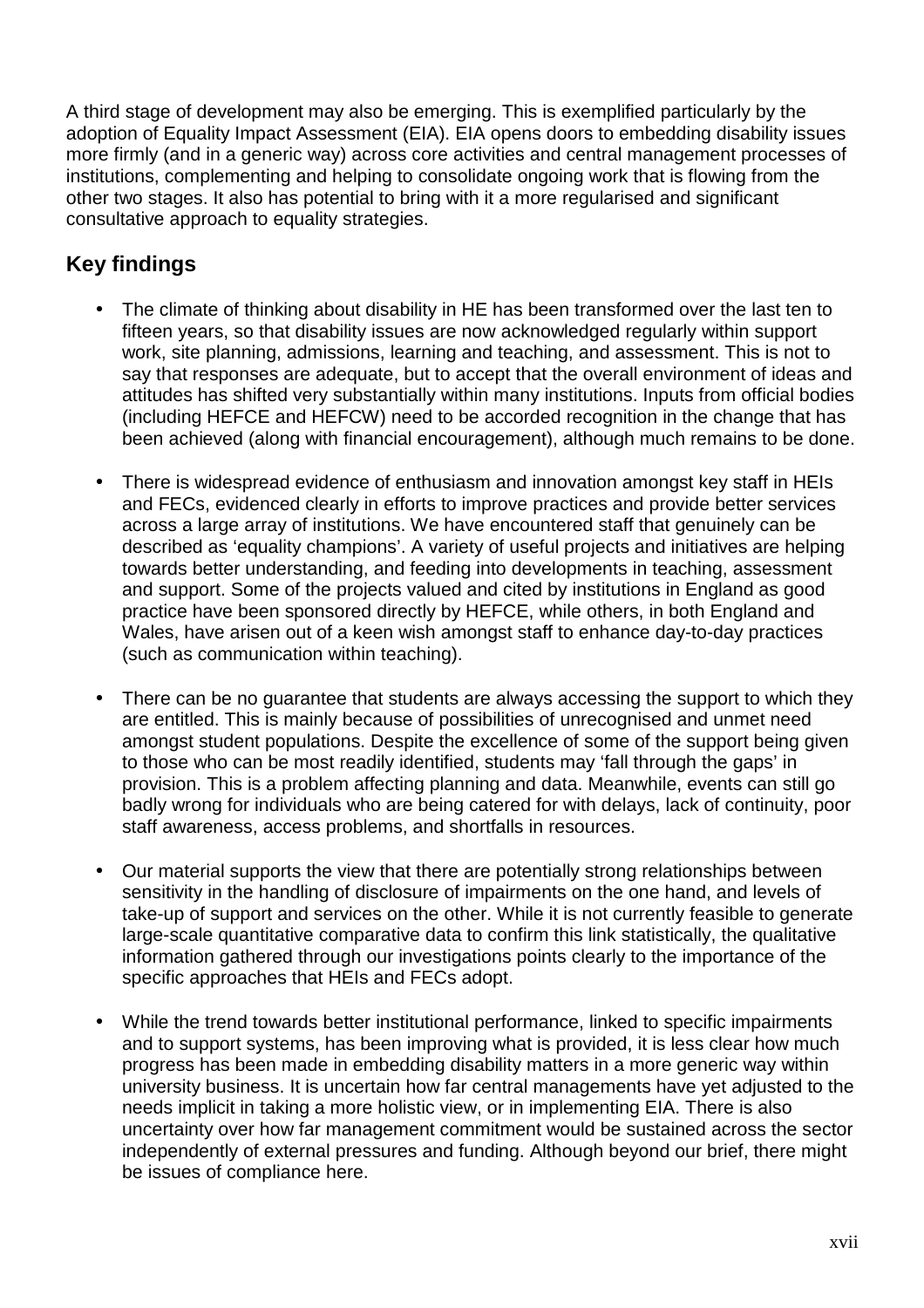- When referring to good practice, informants did not often emphasise successful participation or consultation, and this seems to be an area that remains underdeveloped, perhaps particularly in England.
- When reviewing the attention being given to needs and barriers along the pathways and trajectories of students, the research team found references to holistic approaches and 'joined up' activities, but might perhaps have hoped for more. Relatively little was mentioned about assisting or developing effective exit (or postgraduate) strategies. The limited amount of commentary offered on transition to postgraduate level might reflect various factors, including the stance on disability of external funders. Postgraduate opportunities – and access to the funding streams available via HEIs – might be a significant area for further review.
- The financial side of disability support work receives considerable attention within many institutions, and there is evidence of attempts to fill gaps in funding. On the other hand, little was brought to our attention to report detailed investigations into financial problems faced by disabled students during their time in HE, or the connections this might perhaps have with other aspects of difference or circumstance (such as having family responsibilities, studying part-time, etc.).
- The data position at the interface between HE and disability is rather weak. Research and evaluation face particular challenges, and within institutions the impression is of limitations in information collection and monitoring. The lack of internal data in some domains within HEIs and FECs may become a pressing issue as EIA becomes more entrenched, and there might be dangers of falling back too much on impressionistic methods. While small-scale qualitative investigations can generate useful insights from individuals and small groups, such methods need adequate contextual or comparative grounding.
- Differences between institutions may be significant, with some not even providing adequate website information, while others show that they have taken a range of excellent good practice steps. There does not seem to be any clear differentiation between categories of institutions.

### **Exemplars and descriptions of good practice and ways forward**

This part of the report illustrates some of the ways in which specific activities may carry good practice forward. Descriptions or exemplars of preferred practice are presented, each building on experiences or actions in one or more specific universities or colleges (and sometimes drawing on our survey information in general). They highlight selected present and emergent practices to provide pointers for a programme of ongoing developments across the sector.

In summary, the examples concern:

- 8.3.1 First steps towards the 'smart campus'
- 8.3.2 Moving towards better websites
- 8.3.3 Addressing specific impairment needs within an inclusive environment
- 8.3.4 Procedural good practice: developing impact assessment (EIA)
- 8.3.5 Developing strategies for assessment and for training staff; the SPACE approach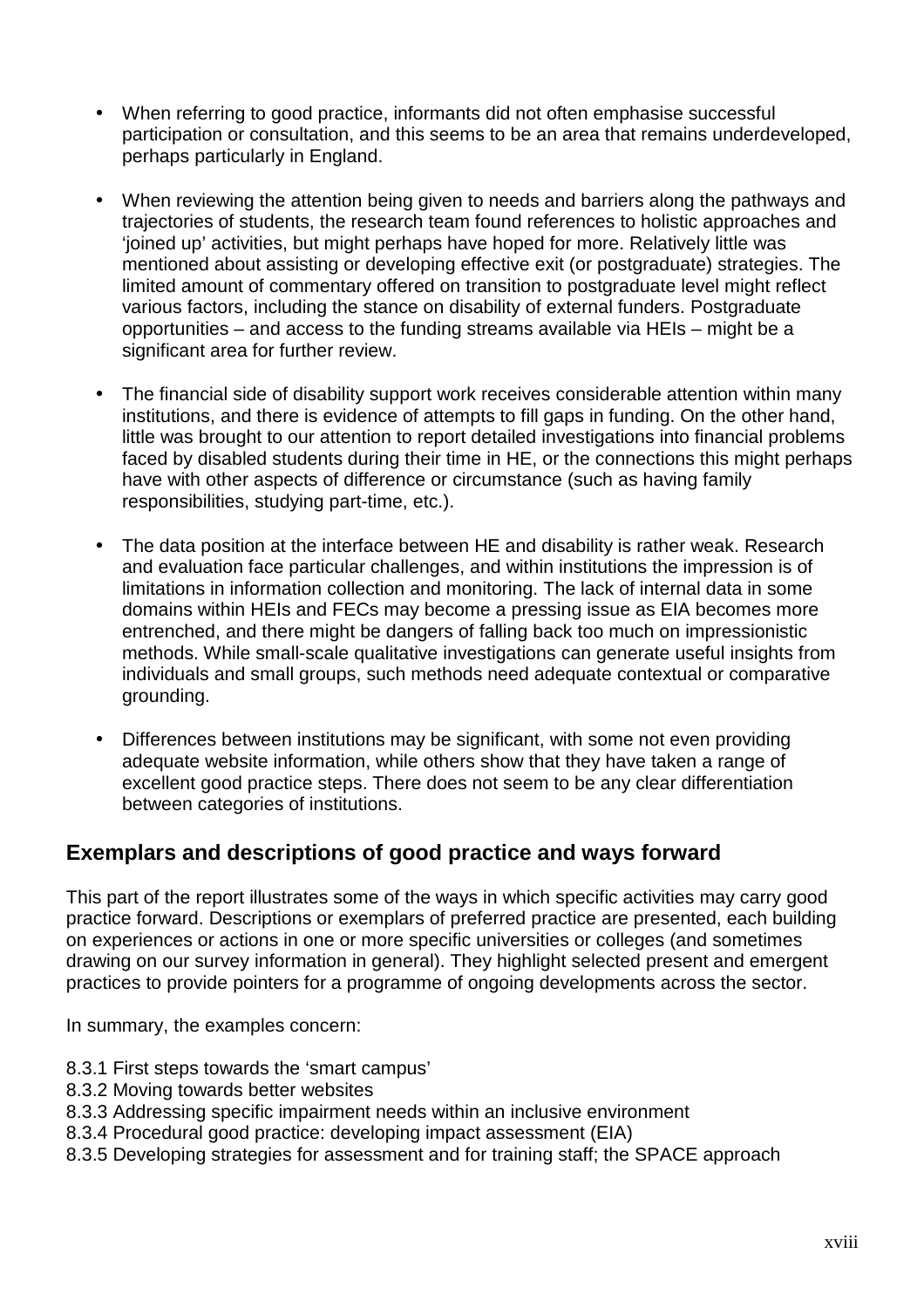8.3.6 Training and supporting staff to improve communication and delivery of teaching, and to better understand the impact of assessment methods

### **Generating an agenda for a good practice and innovation toolkit**

This section outlines ingredients that might together constitute a portfolio for 'the proactive good practice institution'. The suggestions also indicate the agenda that would need to be explored in more depth to generate a good practice and innovation toolkit. Creating a toolkit would require a fuller exploration of possibilities and pitfalls.

### **Potential options and issues for the future**

**EIA** The development and implementation of EIA needs to be supported and monitored, as it could prove central to moving proactively beyond impairment-specific initiatives. Full implementation is likely to prove demanding and expensive in terms of staff time, and there are significant data implications. Options might be explored at national level for giving practical encouragement, and for looking into issues of data and consultation practice. Thus, we recommend further investigation around EIA, including deeper engagement with questions about data needs, staffing and procedural practicalities.

**Participation and consultation** There is a case for fuller and more diverse involvement of disabled staff and students (and their organisations) in the decisions and processes of some institutions. This issue may be especially salient for England. Perhaps moving forward on consultation practices might be an appropriate theme for further enquiry across HEIs and FECs.

**HEFCE and HEFCW roles** The ongoing positive impact of HEFCE and HEFCW became evident in our investigation, and the significance of supportive intervention should be fully understood in future planning. Although changes and innovations in funding and programmes can be of great value, there are also merits in having a clear sense of continuities in available levels and flows of dedicated funds, when seen from an HEI perspective. Although catalyst effects from funding or specific initiatives and projects are hard to quantify, these interventions do seem to have had a positive impact on the commitment to prioritise disability issues, amongst management and teaching staff.

**Resources and interventions** The pace and depth of positive change in numerous domains may be influenced strongly by future resource availability, both in respect of the fuller mainstreaming of disability equality, and the widening of commitment by individual teaching staff. Ongoing commitment by HEFCE and HEFCW will be significant for maintaining momentum, and for helping HEIs and FECs handle the costs of improved practices.

One modest option for the short term could be to encourage institutions to explore in detail the ways in which they might best handle the costs of change (cast in non-economic as well as financial terms), and to feed into such an exercise some advice on assembling the information on staff and allied inputs that will be needed for specific advances to be made.

More important, however, clear targeting of key areas for development could well prove invaluable as a further stimulus to institutions. One attractive option might be a rolling programme of encouragement, focussed on a succession of key themes year by year, with supporting or complementary expenditure available as better practices are developed or demonstrated. EIA (as noted above) could be a clear case for intervention, as could systematic consultation with students and staff. Another example might cover work towards better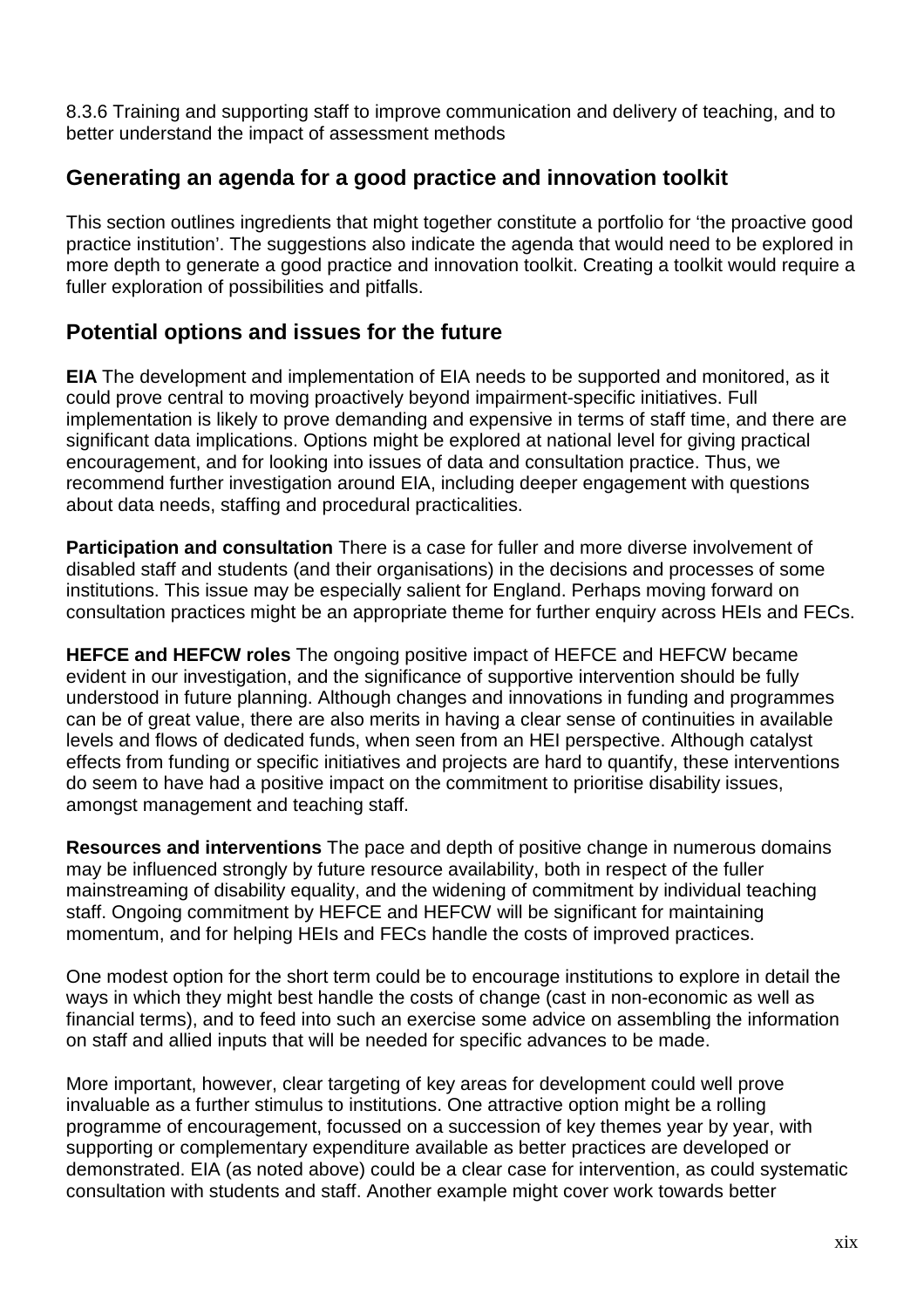engagement of staff themselves (including developing processes of participation and consultation for all staff in institutions, as well as more effective release arrangements to encourage take-up of training).

We have pointed to possibilities for generating a good practice toolkit, and one way to tackle this might be through a collaborative initiative under the leadership of HEFCE and HEFCW.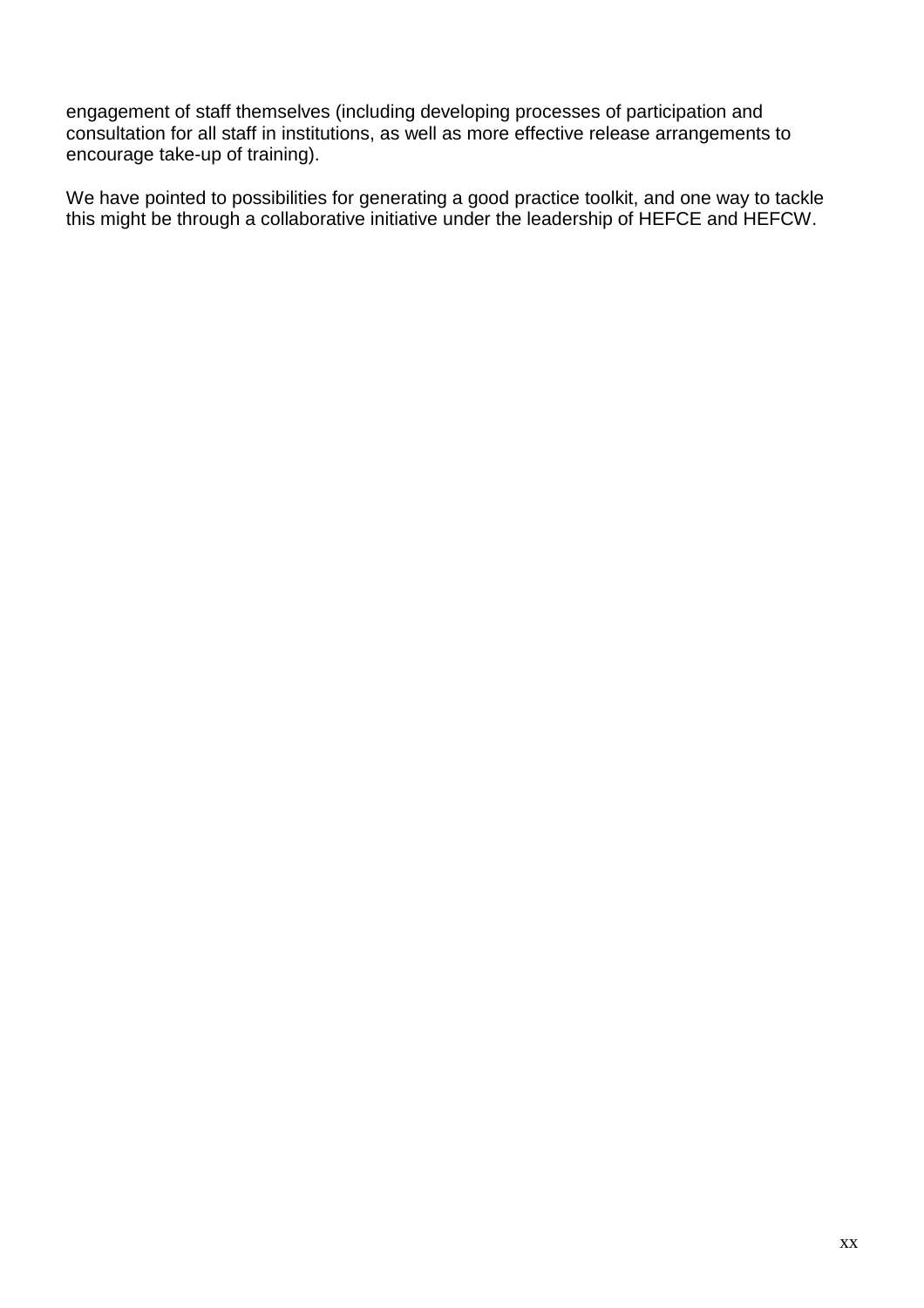## **Chapter 1**

## **The aims and methods of the research**

## **1.1 Introduction**

This report presents results and findings from an investigation commissioned jointly by HEFCE and HEFCW. The research project focused on HE provision and support for disabled students, and was carried out primarily between February and August 2008. Using a mixed methods strategy, the research team explored and analysed the institutional responses to disabled students across England and Wales. While the activities of HEIs were central for the investigation, the study also included FECs involved with HE students.

The material is arranged in eight chapters. This one gives details of the approach, methods and work of the research team. Chapters 2 and 3 then provide background coverage of the development of issues and policies in recent years, and of the features of the available data and research record. Chapters 4 and 5 present material from our national survey, providing a broad picture of the responses to disability across institutions in England and Wales. This is followed by a chapter drawing on a set of case studies, complementing the national survey. In Chapter 7, we make an analysis of good practice issues, using specific material drawn from the national survey and case studies, enhanced through follow-up contact work and additional enquiries. Finally, Chapter 8 brings together key findings, presents exemplars of good practice, outlines ingredients as first steps towards a good practice toolkit, and comments on ways forward for England and Wales.

## **1.2 Approach and methods**<sup>1</sup>

 $\overline{a}$ 

#### **The investigation had four main components**:

**(i) An historical review**, looking especially at developments in policy, regulation and official advice over the last ten years, and the implications within the sector. This was primarily desk-based.

<sup>&</sup>lt;sup>1</sup> The project was led and managed by Malcolm Harrison, who co-ordinated the findings, edited the overall text of this report, and directly drafted Chapters 1, 7 and 8. The case studies (Chapter 6) were led by Alison Sheldon, with support from Colin Barnes, Laura Hemingway and Bill Armer. Laura Hemingway implemented the national survey and website search with support from Harrison (Chapters 4 and 5), and Ray Pawson prepared the analysis of research records and data sets (Chapter 3). Colin Barnes led the historical review and related analysis of official policy trends (Chapter 2). Readers seeking further information about specific chapters may contact individual team members who were involved with particular elements of the investigation.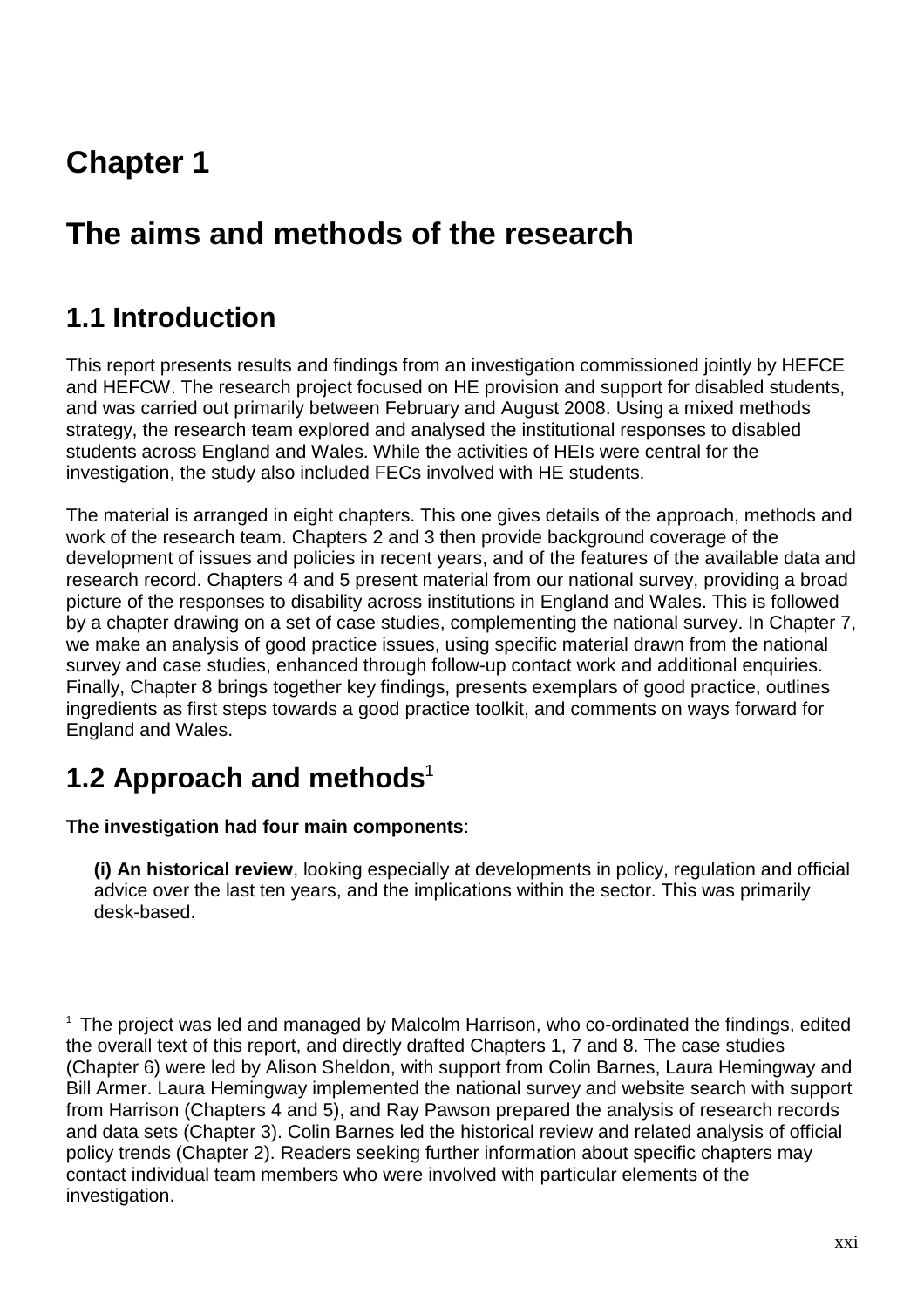**(ii) A review of the information base** in terms of previous research studies and reports, to explore progress made and provide an evaluation of the robustness of available data. This was primarily desk-based.

**(iii) A national survey covering both England and Wales**, to gather information on the ways in which disability support is organised, the utilisation of funding, and the extent of progress towards better practices. This was implemented through a questionnaire, reinforced by supporting contact and website work. In addition, a small-scale supplementary survey was used at the end of the project to deepen knowledge on particular issues around disclosure and take-up of support.

**(iv) A set of case studies**, to examine salient aspects of institutional practices and performance through direct contacts with participants. This involved some telephone and email contact, but centred around visits to seven institutions.

## **1.2.1 Three foundations for the investigation**

The overview that informed the approach was based on three very practical foundations. First, the team identified nine inter-linked and overlapping areas, topics or domains, in each of which HEIs should be responding positively to needs and expectations. These were designed to be capable of capturing most of the key ongoing points for action across institutions in recent years, and provided a simplified checklist to assist the design of questions within the survey questionnaire. The checklist also helped when visiting individual HEIs or FECs. Appendix 1 lists these nine areas. Second, the project took account of the desirability of a reasonably holistic overview of student experiences and pathways, from pre-entry to exit stages, and of acknowledging how needs and activities should be seen in a 'joined up' way. This informed the case study visits, and also parts of our analysis of good practice (see Chapters 6 and 7). Third, it seemed very important to try to draw out information about institutional engagements not only at the level of specific impairments but also in terms of broad commitment to generic improvement of practices, and to the embedding of awareness within the mainstream business of HEIs and FECs. This was seen as a key concern within an approach drawing on the social model of disability.

## **1.2.2 Links with HEFCE study on the Disability Equality Partnership**

The research team liaised with staff from the parallel project commissioned at the same time by HEFCE to evaluate the Disability Equality Partnership (DEP). This partnership, between The Higher Education Academy, Action on Access and the Equality Challenge Unit (ECU), is mentioned again in Chapter 2, and aims to support embedding of the disability agenda and disability best practice across the HE sector, engage with emerging themes, and provide added value through joint working. A section of our national survey questionnaire was dedicated to meeting some specific needs for the project on the DEP, and is therefore not discussed in the present report (for the findings from the parallel project, see Review of Disability Equality Partnership (DEP), Oakleigh Consulting, HEFCE, available at www.hefce.ac.uk under Publications/Research & evaluation).

## **1.2.3 The national survey**

The national survey involved preparatory work using websites, followed by delivery of questionnaires via email. This was preceded by local piloting to improve scope and questions, and detailed collaboration with HEFCE and HEFCW officers over question design, particularly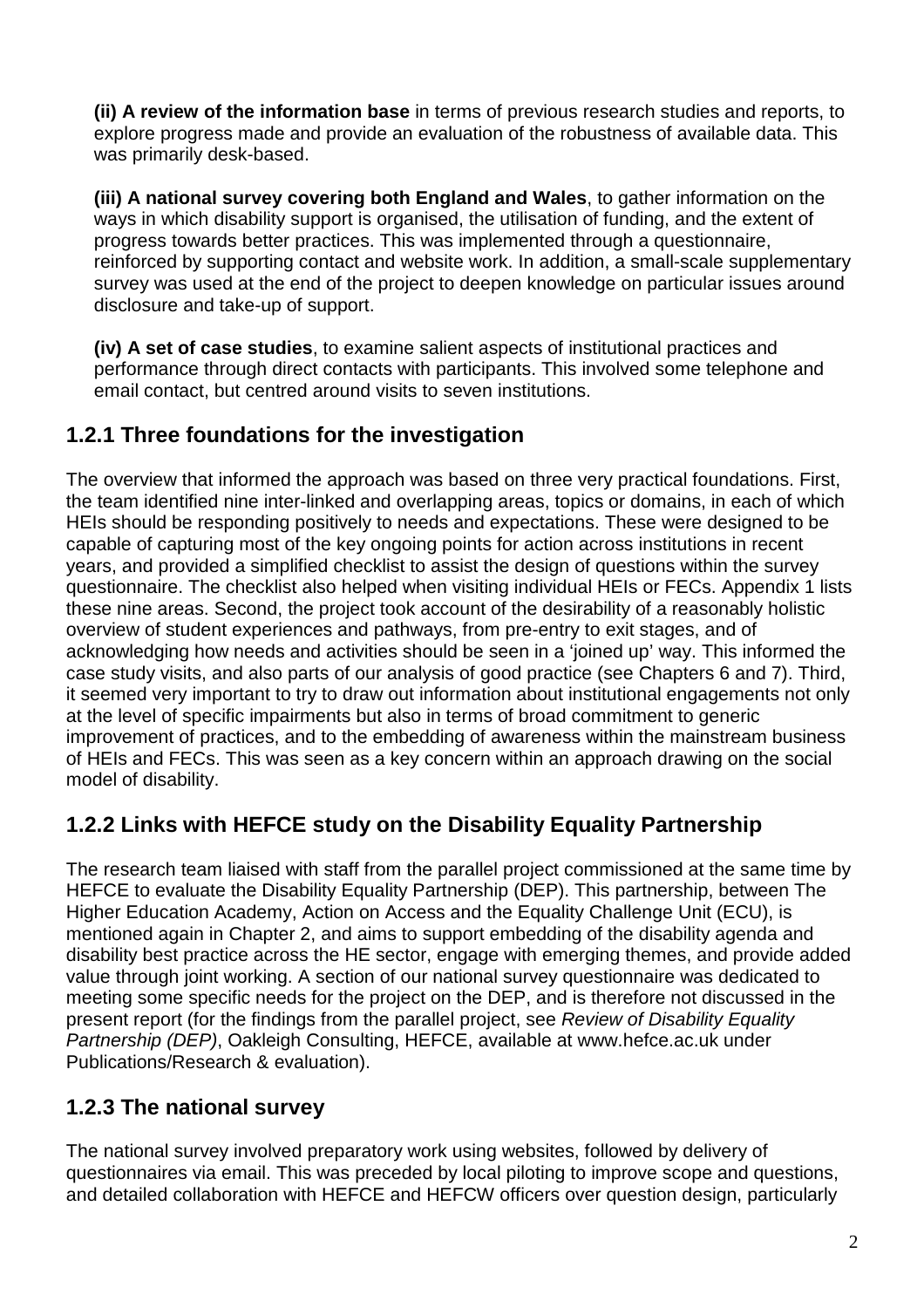for some aspects of coverage (finance, franchise arrangements, etc.). For England, the full set of institutions was subdivided into categories as a check on adequacy of representation, but the sample was in any case sufficiently large to ensure inclusiveness (see below for the categories used). For Wales, the sample and the balance within it reflected advice from HEFCW. In the final stages of the project, a supplementary email questionnaire was sent out, targeted on selected informants drawn from the main samples. This was to gather additional insights on relationships between practice on disclosure of impairment and student take-up of funds and support.

#### **Website search objectives and sample**

The websites analysis covered some basic features of 96 institutional sites, and was intended to give initial insights and reinforce the questionnaire survey, rather than as a stand-alone exercise. The sites included were those for our email questionnaire samples for England and Wales, and for our initially selected case studies. Possibilities were explored for analysing website information in depth, but detailed reporting and thematic analysis lay beyond our brief, given the project time-scale. Nonetheless, in many cases we were able to check for availability of the DES, references to a dedicated disability services unit, the provision of information on financial and technical support, general access information, and accessibility of the websites themselves.

One key aim in reviewing institutions' websites was to obtain basic insights into the availability of particular forms of information relevant for disabled students. As the websites are amongst the first places that students may look for information, the material offered and the form in which it is presented can be important. Thus, the research included examining each website for information that a disabled student might wish to find out prior to applying to a university or college. For example, useful information might refer to matters such as whether there is a dedicated disability services unit or advisor, whether the DES is available online, what information is available about DSA, whether the website presentation can be altered/adjusted to a more accessible format (including text only versions, increased font sizes, changed background colour, etc.), the availability of 'access maps' or other guides to campus or residence accessibility, whether student support groups are in operation, or whether technical equipment is provided. On occasion it proved difficult and time-consuming to find certain information within a website, reflecting a lack of clear and transparent logic or ready accessibility (sometimes due to sites not working properly at the time of the search, or being updated). Overall, the material collected was not suitable or complete enough for reliable comparative tabulation but helped establish a broad picture, and some specific observations on the sites are given in later chapters.

#### **The national questionnaire survey: a three part sampling strategy**

The survey for England covered both HEIs and FECs, but with a distinct sampling strategy for each. The main aim was to ensure reasonable representation across the two sectors to provide a genuinely informative set of responses, but bearing in mind that the HEIs generally play a larger overall role for HE students than do FECs. In Wales, the scale of the survey was much smaller, so that a combined approach to types of institution was suitable. It was anticipated that most (though not all) parts of the questionnaires would be perceived as equally relevant across the HEI/FEC boundary, and good practice would be found in varying contexts. The three parts of the questionnaire sampling are outlined now.

**(1)** A 50% sample was generated for HEIs in England, made up of 67 institutions. HEIs were assigned to six categories, within each of which a 50% random sample was drawn, and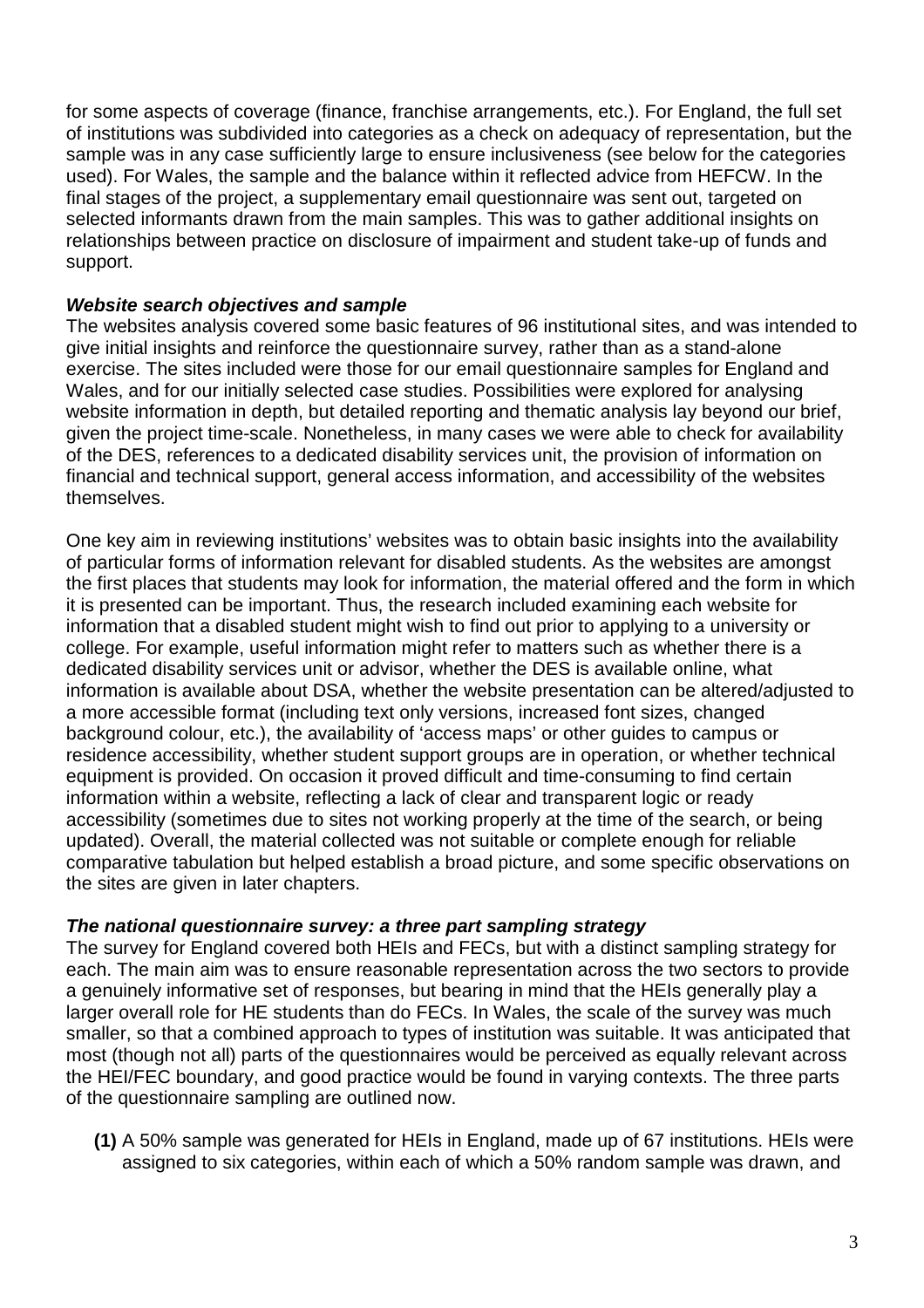the groups of selected institutions were combined to constitute the full sample. The groups were:

- 'New'/ post-1992 HEIs from large urban/conurbation areas
- 'New'/ post-1992 HEIs located in small towns/rural regions
- 'Old universities'/ HEIs that are large civic institutions
- 'Old' universities'/HEIs that are in small towns, on an outlying campus, and/or outside main conurbation areas
- Specialised institutions, small independent universities, affiliated colleges, etc.
- High status or 'elite' HEIs.

In addition, one institution was placed in its own category because of its very distinctive characteristics. There was an option in our planning to make marginal sampling adjustments to safeguard regional representation, and to ensure inclusion of some institutions in receipt of the higher levels of HEFCE funding for 2006/2007. Potential case study institutions were also considered at the time the survey samples were drawn, as it was desirable for questionnaires to be completed for all the visited institutions. In the event, the initial combined HEI sample for England was adjusted to reduce overrepresentation of Greater London institutions, but other changes to the random selection were slight.

- **(2)** The FECs in England were selected by starting with a simple randomised sampling of every seventh institution listed by HEFCE as relevant to the present enquiry's focus on HE. This was felt sufficient to provide appropriate FEC representation in the survey. Again, there were some marginal amendments to adjust regional representation, and to include three institutions that had received high levels of HEFCE funding. Twenty FECs were then included in the final sample, and were sent questionnaires.<sup>2</sup>
- **(3)** For Wales, a separate sample was drawn in consultation with HEFCW, involving nine institutions (seven HEIs and two FECs). The sampling frame for this selection was derived from combining two lists of potential respondents: twelve HEIs and six FECs. Regional representation was a significant factor for selection, along with ensuring a good range of types of university institutions.

#### **Questionnaire delivery, and response rates**

Some information was received about appropriate persons to be targeted for questionnaire delivery following HEFCE correspondence with institutions in England, but the response to this initial HEFCE letter was limited. Consequently – for most institutions – we selected contact names (often from disability services or student support services) to target alongside Vice-Chancellors or Principals. A HEFCE cover letter was sent to institutions with the questionnaire, and this (together with additional contact work from the research team) helped towards a good response rate for England. Fifty-one HEIs and thirteen FECs in England returned completed questionnaires, an overall response rate of above 73%. In Wales, with similar official endorsement, there were eight responses from a sample of nine institutions, constituting nearly 89%. The response rate for HEIs in England was lowest for the category containing specialised

 $\overline{a}$ <sup>2</sup> The sample included two institutions listed in HEFCE records as FECs in receipt of the HEFCE mainstream disability funding allocation, but survey responses indicated that these were now apparently not receiving this type of funding. This should be kept in mind for the detailed questionnaire findings in Chapter 4.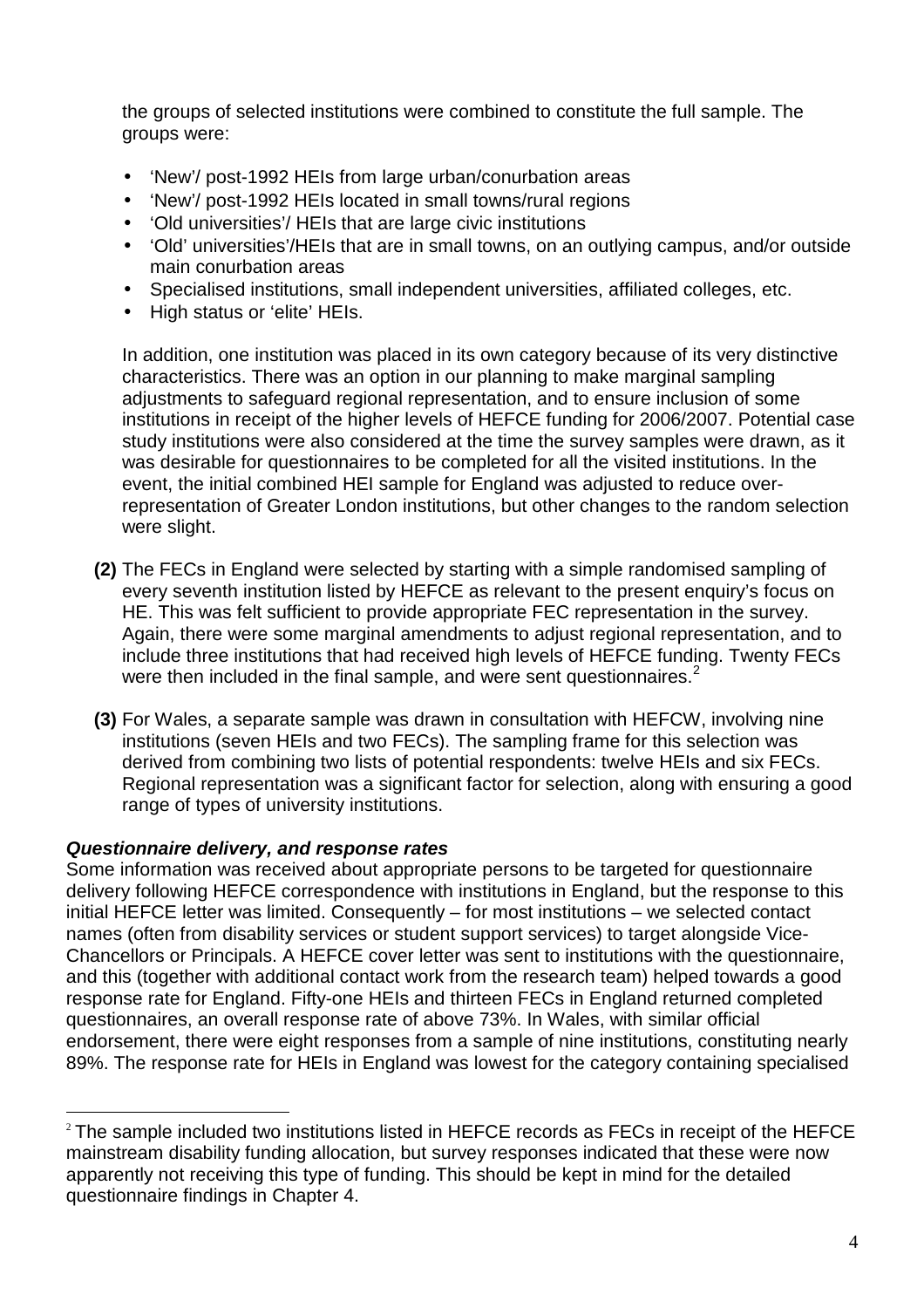institutions, small independent universities, and affiliated colleges, etc. This is a large and diverse group.

#### **The supplementary survey**

Sixty institutions were selected for a further smaller-scale enquiry. These were those HEIs or FECs across England and Wales that had already offered specific kinds of commentary in the full national survey. In effect, we returned to the informants from these colleges and universities to request fuller coverage, thereby adding more individual insights to what they had already provided. 23 replies were obtained, via a single email enquiry within a very compressed timescale.

### **1.2.4 The case studies**

Case studies were selected to represent a range of institution types and locations, and Chapter 6 gives information on these. One university directly refused to participate, either as a case study site or by returning the questionnaire, and a substitute institution was therefore selected as an alternative case study location. One case was in Wales, and six in England.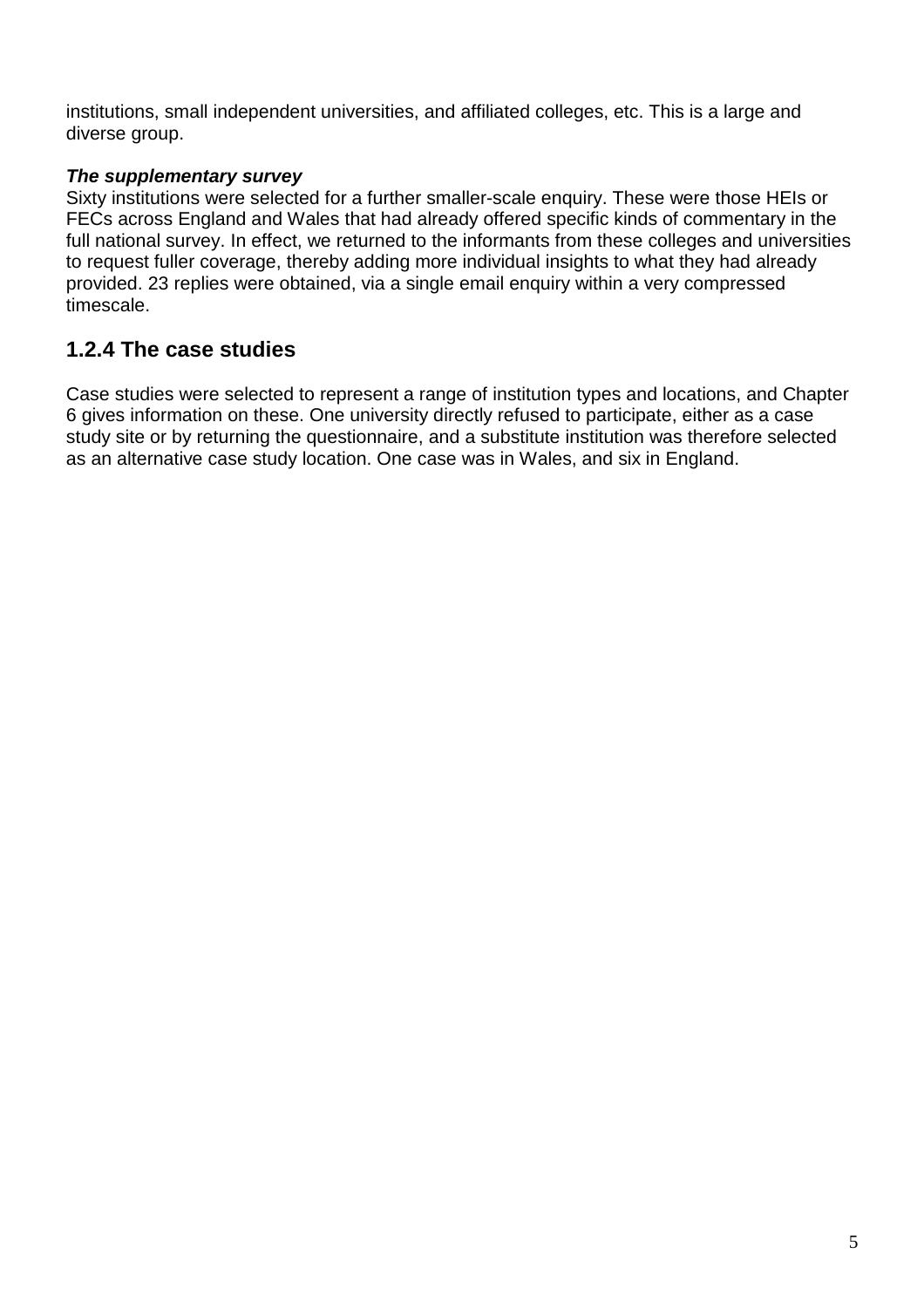## **Chapter 2**

## **Disability policy and higher education**

## **2.1 Introduction**

Much has changed in the relationships between disability, and further and higher education. Where once disability was considered almost exclusively an individualistic medical problem, it is now widely regarded as an equal opportunities issue on a par with gender, race, ethnicity, sexual preference and age. From the 1990s onwards, government policies aimed at addressing barriers to mainstream living for disabled people have grown in scope and reach, with the 1995 Disability Discrimination Act (DDA) marking an important stage in this change. In line with these developments, access to education for disabled students has moved up the agenda. Yet although overall numbers of students in universities and colleges have increased over recent years, those with accredited impairments remain under-represented, suggesting that continuing disadvantage or injustice may persist in relation to our HE system (Riddell et al., 2005). In effect, whilst expansion of HE has been accompanied by a substantial growth in general student numbers, the social composition of the student population has not changed very substantially (Lewis, 2002). At the same time, competition for places on particular courses and in higher status universities and colleges may have intensified.

The present chapter helps set the scene for our whole report by addressing the approaches of governments and governmental agencies in this policy territory, and by assembling a broad overview of change in policy and practice (particularly during the last ten years). Drawing primarily on selected key published sources, we chronicle some of the principal trends and concerns that have been salient in practice and provision for disabled students. It is clear that widening access to HE has become a major priority for successive British governments. Participation in HE is seen as being generally linked to improved life chances and higher earnings and, according to the 2003 Department for Education and Skills (DfES) White Paper, The future of higher education (DfES, 2003a), people with an undergraduate honours degree earn 64% more than those without one. This has prompted efforts to encourage disadvantaged students from non-conventional backgrounds to enter HE, in the interests of social justice and improved economic competitiveness (DfES, 2003b). There are signs of a slow but steady increase in the proportion of disabled learners, and the role of public policy has been one of the crucial influences here. Nonetheless, there are still many issues to address. An important ongoing concern, amongst others, must be the presence of unmet as well as recognised need. As is noted in Chapter 3, it remains difficult to gain an accurate picture of numbers of disabled students in HE. Here, the issue of disclosure – with its accompanying problems of labelling, and its requirements for sensitive staff practices – remains a central one.

Our review of policy change adheres to the social model of disability developed by disabled people and their organisations (Campbell and Oliver, 1996). That approach is summarised in the Statutory Code of Practice issued by the Disability Rights Commission (DRC, 2005), and is advocated by the Higher Education Funding Councils for England and Wales. It places the emphasis firmly on attitudinal or environmental barriers (HEFCE, 2006, p.34). In line with current best practice, 'disability' is distinguished from 'impairment and ill health', and is defined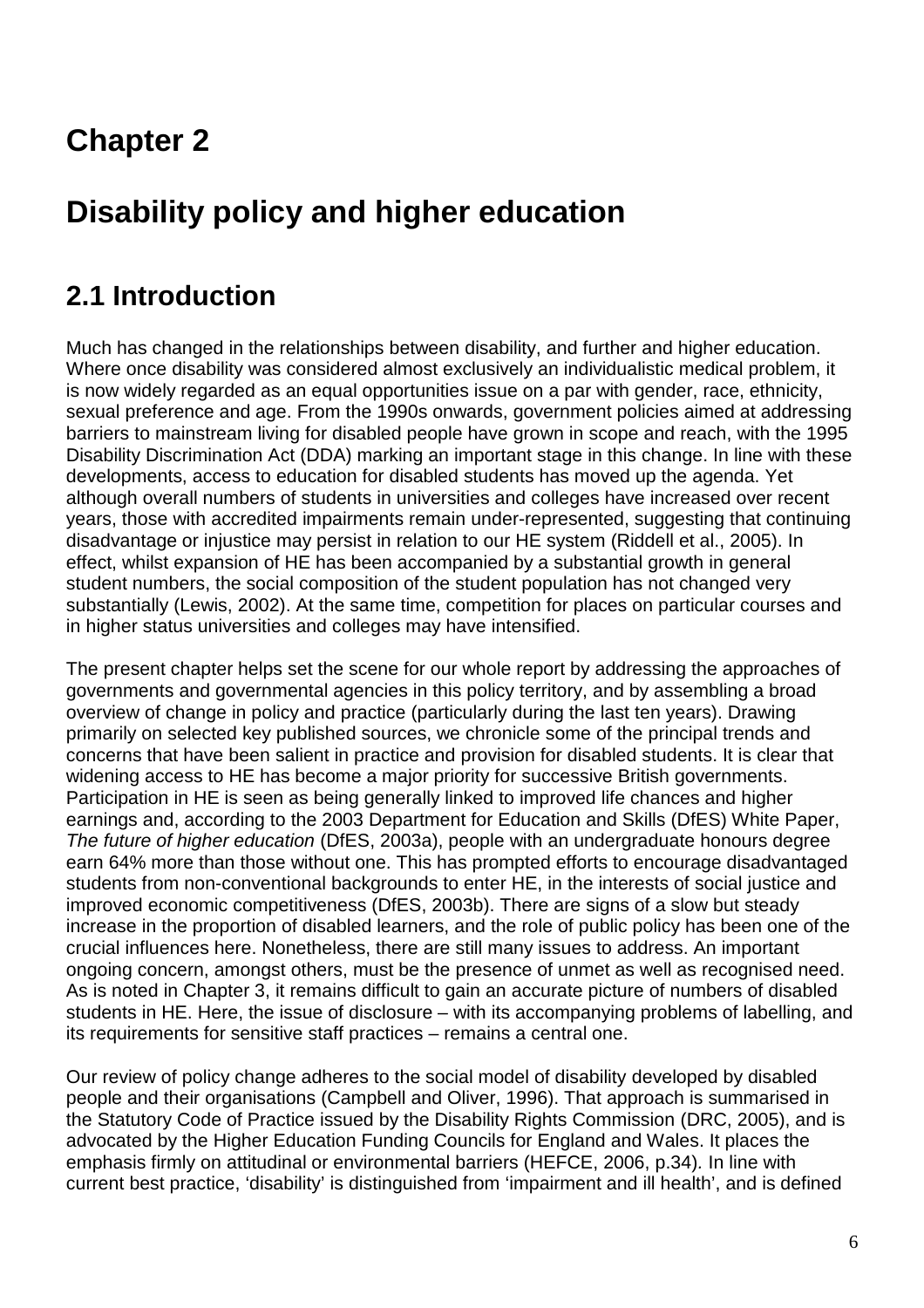by the Prime Minister's Strategy Unit as encompassing disadvantage experienced by an individual resulting from barriers to independent living, educational, employment or other opportunities, that has an impact on people with impairments and/or ill health (PMSU, 2005, p.8).

Section 2.2 discusses law, regulation and policy in general terms and in relation to educational provision for disabled students. Sections 2.3 and 2.4 review policies further for England and Wales respectively. Section 2.5 then discusses financial issues, and the funding policies and arrangements that have addressed disability issues.

## **2.2 Government policy on disability in HE**

## **2.2.1 International trends**

It is useful to begin by briefly placing UK policy on disability in HE in relation to that of other countries. The USA was the first western nation to introduce comprehensive anti-discrimination legislation, with the Americans with Disabilities Act (ADA) in 1990. This provided a legal basis for equal opportunities for disabled people, and prohibited discrimination on the basis of 'disability' (impairment) in employment, state and local government, public accommodations, commercial facilities, transport and telecommunications. It is notable that the ADA covered universities and colleges from the outset (OCR, undated). This is in contrast to the DDA, which did not address educational issues when introduced in 1995 (although these were covered from 2001). Clearly influenced by American traditions of individual rights and consumerism, the ADA also emerged as an extension of earlier civil rights legislation to prohibit discrimination against non-white Americans, and regulatory bodies were quickly established to ensure compliance. Matters moved more slowly in the UK, with the Disability Rights Commission (DRC) only coming into existence in April 2000 to facilitate 'the elimination of discrimination against disabled people'. The majority of cases brought to court in the USA under the ADA, however, have apparently centred on employment-related issues, with relatively few concerned with discrimination in education. Nonetheless, scrutiny on American university websites suggests that provision for disabled students is well embedded and systematic, and many institutions have now adopted inclusive principles appearing to cover all aspects of university life, founded on the notion of 'universal design' in Implementing universal design in higher education (Scott et al., 2007).

Turning to Europe, we find that the development of equality strategies for disabled students seems patchy. Indeed, despite the adoption of the social model of disability by the European Commission (CEC, 2003), interpretations of and responses to disability across European states vary considerably (Priestley, 2005). Although several countries now have some form of antidiscrimination policy to prohibit disability discrimination (particularly in employment), it seems that this rarely covers educational policy and practices (Hurst, 1998a, b; Riddell et al., 2005). In some respects, therefore, the UK may appear relatively active on disability at present, although it is useful to keep the US comparison in mind too, especially given its emphasis on universal principles. It would be useful to have more published comparative research about disabled students, although there has been some work around specific topics indirectly relevant to the present study (and we can note particularly a four countries comparison of how HE institutions manage student retention, from Van Stolk et al., 2007).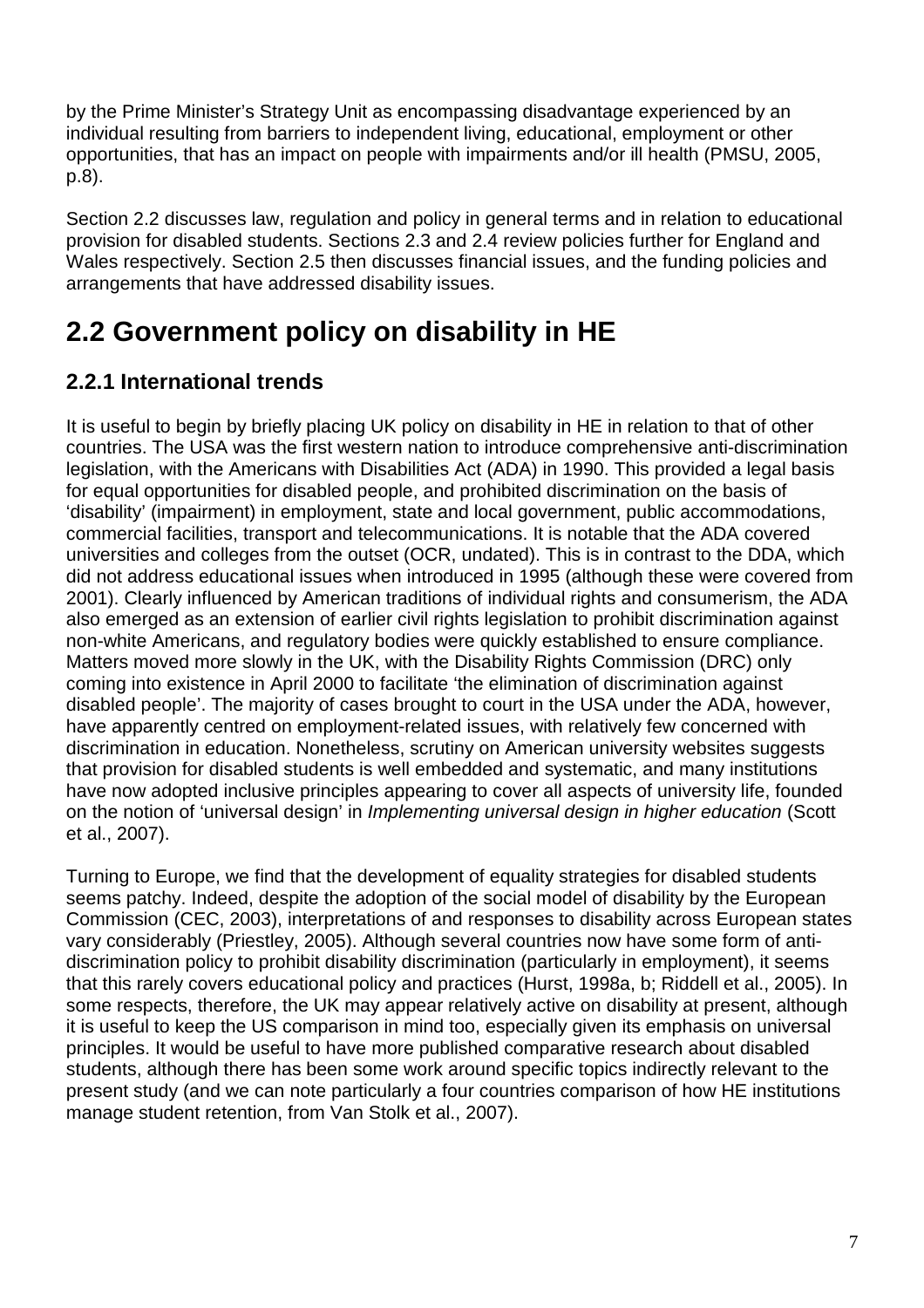### **2.2.2 Developments in UK law and regulation**

The legal definition of disability in the UK reflects an individual/medical approach to disability, so that a person is seen as having 'a disability' if he or she has a physical or mental impairment, "that has a substantial and long-term adverse effect on his or her ability to carry out normal day to day activities" (DRC, 2005, Appendix B). Individual/medical definitions conflict with the social model interpretation advocated by the disabled people's movement and increasingly acknowledged within public discussion and official commentaries, and have been widely criticised by disabled activists and their organisations (Oliver and Barnes, 1998). Nonetheless, the DDA provided an important starting point for subsequent developments, and helped establish disability officially alongside other dimensions of the equality and difference agenda. Creation of the Disability Rights Commission (DRC) was also an important associated development, even if the organisation was short-lived. Like its predecessors the Equal Opportunities Commission (EOC) and the Commission for Racial Equality (CRC), the DRC's main activities revolved around the production of new codes of practice, the updating of existing ones, the provision of information and advice, conciliation and research. Initially, the DRC had the power to take up cases on behalf of individuals and organisations, but in practice its activities in this regard focused mainly on employment-related issues (Harwood, 2006).

The DRC closed its case work department in 2005 and, along with the OEC and CRE, was abolished in 2007. They were replaced by the Equality and Human Rights Commission (EHRC) which began operations on 1 October 2007. Government justification for the new body hinges on the assertion that it will bring together 'equality experts', and act as a single source of information and point of contact for individuals and organisations, in order to help "businesses tackle discrimination by promoting awareness of equality which may prevent court and tribunal cases" and tackle "discrimination on multiple levels" as some people may face "more than one discrimination" (Directgov, undated, a).

The omission of education from the DDA in 1995 was surprising, as Section 8 of the 1970 Chronically Sick and Disabled Persons Act had acknowledged the need for improved access to the built environment of universities and schools (OPSI, undated, a). In 2001, DDA Part 4 – access to post 16 education entered the statute books, and required colleges and HEIs to publish disability statements indicating policy, provision and future plans for disabled students. This was followed by the Special Needs and Disability Discrimination Act (SENDA), also in 2001, and implemented in 2002. This Act made it illegal to discriminate against disabled students. Discrimination is deemed apparent if institutions fail to make 'reasonable adjustments', or provide unfavourable treatment to a student relating to their impairment without justification. Institutions are expected to provide anticipatory adjustments, rather than responding in an ad hoc way to the needs of individual disabled students. As with previous antidiscrimination legislation, SENDA is a reactive law that requires individuals to complain before any action may be taken. In January 2001, however, the Prime Minister's Strategy Unit published the report, Improving life chances of disabled people. By adopting social model insights the document set out:

"…an ambitious vision for improving the life chances of disabled people so that by 2005 disabled people have full opportunities and choices to improve their quality of life and will be respected and included as equal members of society." (Blair, 2005, p.6)

In 2003, there were some changes to the DDA via the Disability Discrimination Act (Amendment) Regulations, 2003. This was followed in 2005 by a further amendment, Part 5 (DRC, 2006a), the Disability Equality Duty (DED). In contrast to previous policies this is a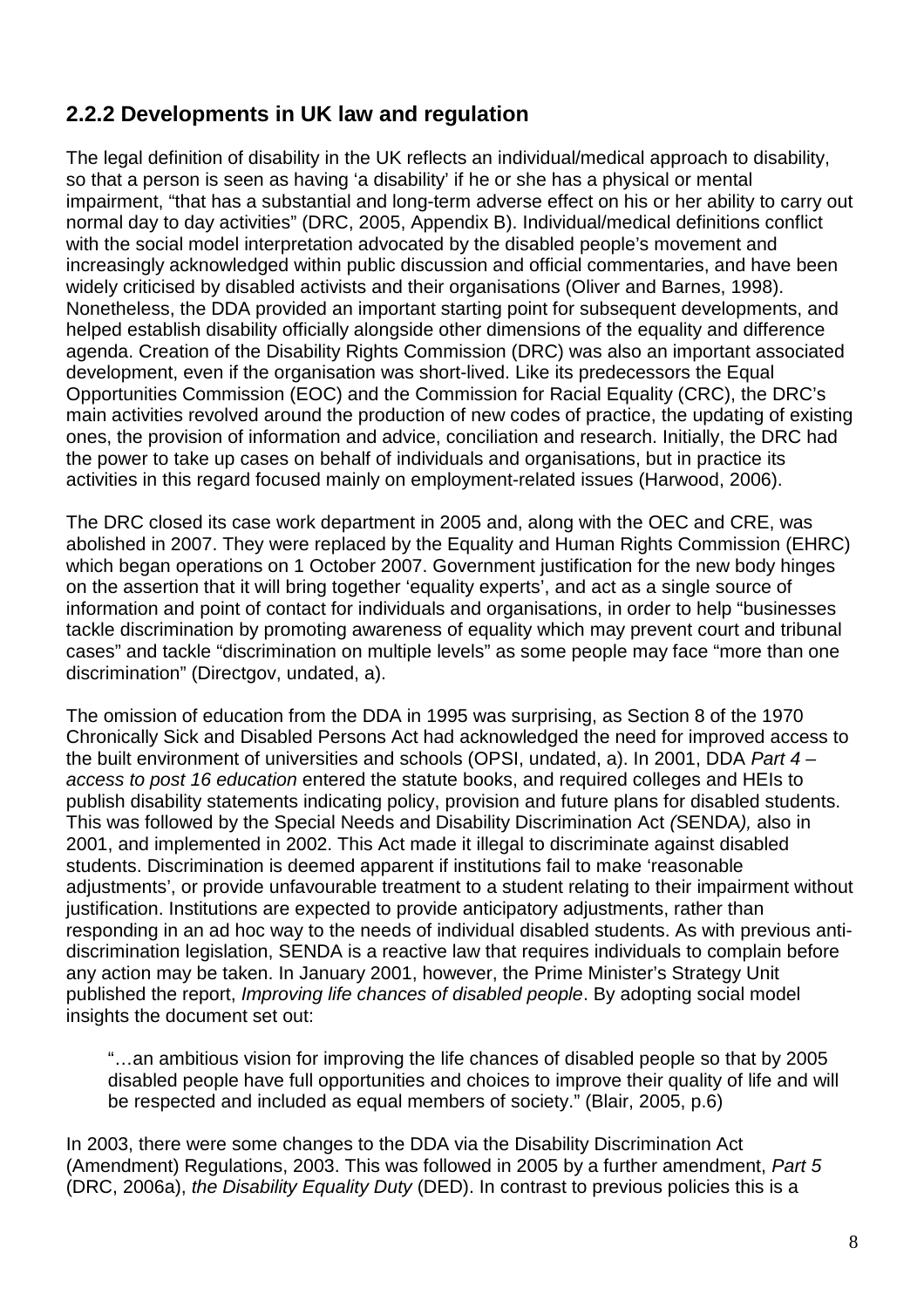proactive measure, which requires all public institutions, including HEIs, to produce a DES outlining plans to make the necessary changes in policy and practices to facilitate disabled people's meaningful inclusion into their facilities. The intention is that these schemes are to be reviewed and amended on a three-yearly basis. A DES provides a framework to assist authorities in planning, delivering and evaluating action to meet the general duty, and to report on these activities. Disabled people must be involved in the development of the scheme, and it should include a statement of the way in which disabled people have been involved; the methods for impact assessment; steps which will be taken towards fulfilling its general duty (the action plan); the arrangements for gathering information in relation to employment, and (where appropriate) its delivery of education and its functions; and the arrangements for putting the information gathered to use. The latter point meant, in particular, when reviewing the effectiveness of the institution's action plan and in preparing subsequent schemes (adapted from DRC, 2006a).

In 2006 the DRC published Further and higher education institutions and the Disability Equality Duty: Guidance for principals, Vice Chancellors, governing boards, and senior managers working in further and higher education institutions in England Scotland and Wales (DRC 2006b). This was followed less than 12 months later by Understanding the Disability Discrimination Act: A guide for colleges, universities and adult community learning providers in Great Britain (DRC 2007). Both documents provide extensive background information on institutional responsibilities under the Act, and guidance on the implementation of all aspects of the DDA and the DED for colleges and universities across the UK. In so doing they complement the Codes of Practice accompanying the legislation, which provide statutory and other guidance on materials on key topics pertinent to post-16 educational provision. (For a list of Codes see Appendix A, in DRC, 2007).

Research on the implementation of the DED by HEIs by the DRC in 2006 found that out of a representative sample of 21 institutions studied in England and Wales, only eight HEIs (38%) were assessed as being compliant with the requirements of the Disability Discrimination (Public Authorities) (Statutory) regulations (DRC, 2006c). Moreover, notwithstanding that the EHRC is charged with responsibility for monitoring and ensuring that public organisations and institutions fulfil their obligations under the DED (Directgov, Undated, a), there is as yet no indication of how this is to be achieved. Perhaps it might be argued that the Equality Act 2006 (OPSI, Undated, b) has weakened the rights of individuals seeking legal assistance in discrimination cases. Unlike its predecessors the EHRC does not have the power to represent an individual's complaint to an employment tribunal (except with reference to discriminatory advertisements and 'instructing or causing someone to discriminate'), nor is it required to consider all applications for assistance. According to one view, the legislation "appears to give the Lord Chancellor excessive power to determine the situations in which the EHRC will be able to support cases under the Human Rights Act" (Harwood, 2006, p.8). Moreover, debates in Parliament suggest that the Government expects the EHRC to use its enforcement powers as rarely as the previous commissions used theirs (Harwood, 2006).

The DfES published its Disability Equality Scheme in December 2006, which included information and guidance on action plans for universities and colleges for the period December 2006 until December 2009 (DfES, 2006). Its successor, the Department for Innovation, Universities and Skills (DIUS), is currently undertaking a consultation exercise on the development of a single equality scheme to include disability:

"Our aim is not only to achieve compliance, but demonstrate best practice and, ultimately, to be an exemplar in this field. DIUS aspires to developing and implementing policies and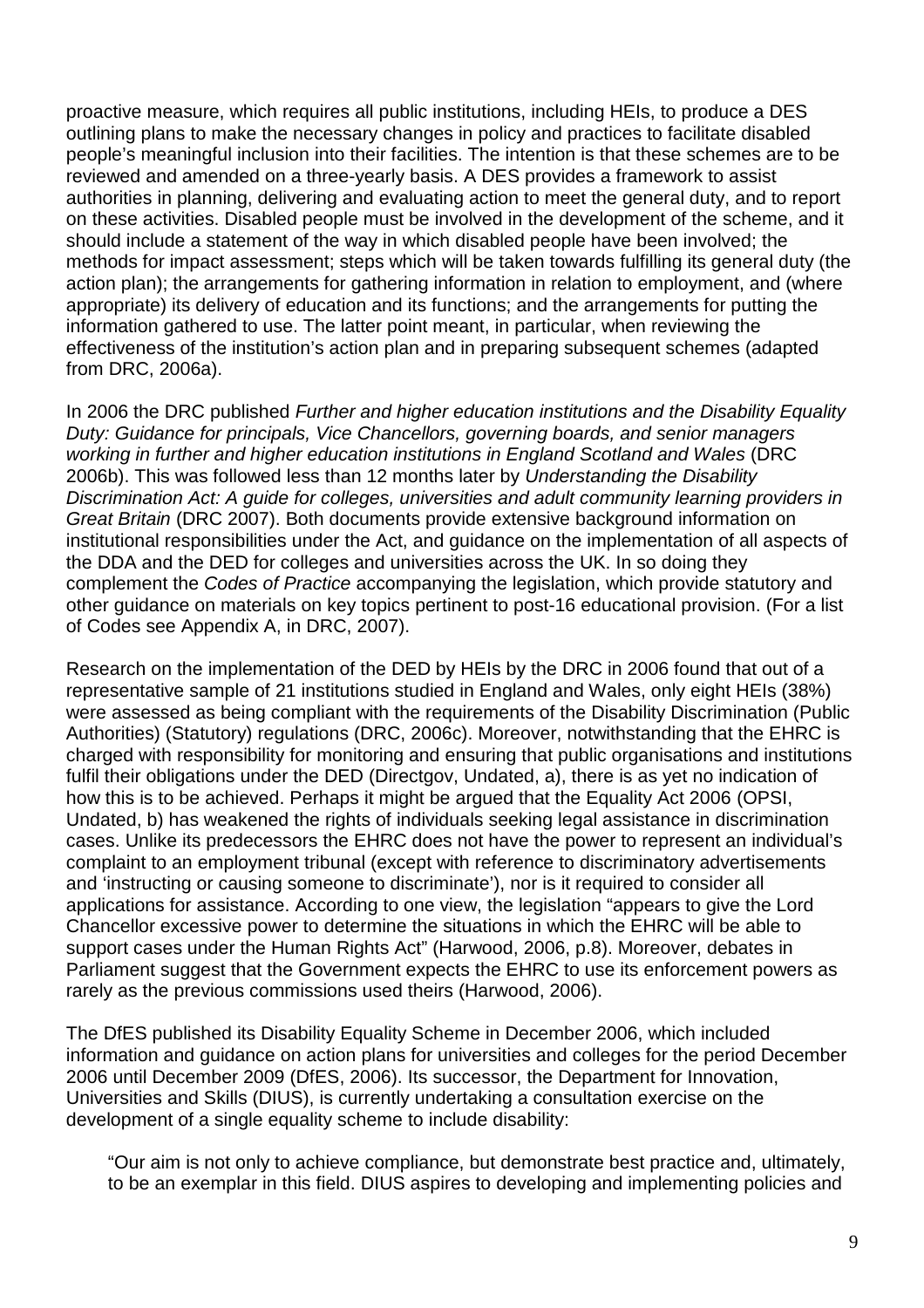programmes that truly match the needs of the different stakeholders we work with and the people we serve. It is therefore critical to us to have clarity on how our policies can engage with and have real impact across society – be it as employees or employers, as individuals or as members of local communities. We recognise that we still have work to do to truly meet this aspiration, but we believe that this SES is an important first step in that direction." (DIUS, 2008, p.3)

Parallel work has also been in hand in Wales, directed by the Welsh Assembly. At this stage, the DIUS scheme focuses mainly on equality in relation to disability, gender and race. In future updates to this work, DIUS will apparently "expand on other aspects of equality to include: age, sexual orientation, religion or faith, gender identity, transgender and community cohesion in more detail" (DIUS, 2008, p.3). Although the consultation document contains no specific policy initiatives regarding widening access for disabled students and staff, it does support those of HEFCE and the ECU in promoting equal opportunities in HE, and in widening opportunities for disabled learners. Mention is specifically made of supporting HEFCE in their review of disability initiatives which is currently underway (DIUS, 2008, p.23).

It is difficult to weigh up the present 'state of play'. On the one hand, there has been significant movement forward in recent periods, both as regards requiring more proactive approaches in institutions, and in terms of expectations about formal proceedings including creation of published strategies and plans. On the other hand, it is as yet unclear how constructive a step the creation of the EHRC will prove to have been, or how far disability issues will be addressed amidst the expanding demands of the widened equality repertoire. We now turn more directly to HE, selecting some of the landmarks and key points on which to concentrate.

## **2.3 Developments in England**

The Further and Higher Education Act of 1992 was instrumental in the establishment of the HE funding councils in England (HEFCE), Wales (HEFCW) and Scotland (SHEFC). Early HEFCE initiatives with reference to disabled students were summarised in two reports, Access to Higher Education: students with special needs (1995), and Access to Higher Education: students with learning difficulties and disabilities (1996). Taken together, these documents highlighted the importance of genuine interest and commitment from senior management, the employment of full-time experienced specialist staff, appropriate funding levels, the embedding of policies and procedures relating to disabled students within normal operating procedures, clear lines of management responsibilities, flexibility in short- and long- term planning to accommodate unprecedented and changing demands, and establishing of strong links with local, regional, national and international networks (Hurst, 1999, p.68).

During the same period, reports appeared signalling a concerted shift in ideas away from a preoccupation with particular impairments and learning difficulties towards development of an inclusive learning environment to accommodate all students in post-16 education systems. These included Inclusive Learning (The Tomlinson Report) (FEFC, 1996), Learning Works: widening participation in further education (The Kennedy Report) (FEFC, 1997), and Higher Education in the Learning Society (The Dearing Report) (NCIHE, 1997). In December 1997, HEFCE and HEFCW jointly commissioned the SQW report, Guidance on Base-level Provision for Disabled Students in Higher Education institutions. This presented the findings and recommendations of a study of base-level provision for disabled students in HEIs. The aims of the study were to guide institutions on provision for disabled students, act as a benchmark for students and institutions, and inform funding policy. Recommendations fell into three specific groups, dealing with baseline provision, funding issues, and other initiatives to promote access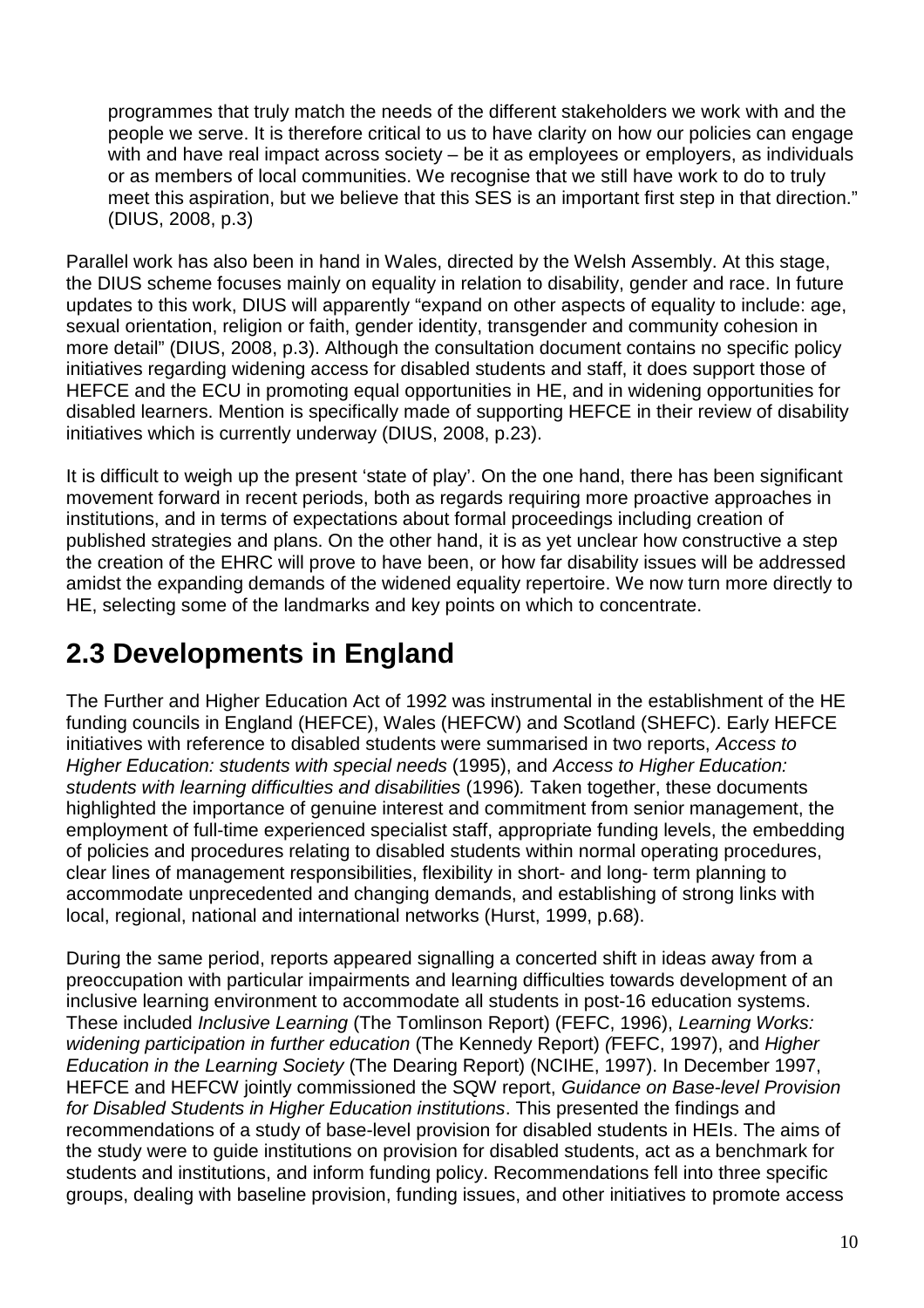for disabled students. Base line provision represented the minimum level of provision that an HEI should provide, and referred to issues that have become increasingly familiar in HE:

- a) A comprehensive disability policy statement on provision and support available to disabled students.
- b) An admissions policy and protocol that specifically addresses disability issues and includes the opportunity for students to discuss their access needs with a 'designated officer when applying and on enrolment.
- c) Accessible information on needs assessment procedures at the point of entry, including a code of practice governing the circulation of relevant personal information that secures appropriate levels of confidentiality.
- d) The provision of services to meet assessed needs.
- e) Clear internal communication and referral procedures.
- f) Arrangements for monitoring the agreed support following the needs assessment.
- g) HEIs ensuring that they have access to suitably qualified support workers.
- h) A clearly defined institution wide policy and procedure to cover examinations and assessments.
- i) Staff development programmes to cover information relevant to disabled students and support, including induction sessions and training programmes for staff new to the institution and sector.
- j) Dedicated staff, including a permanently employed disability coordinator with full or part time staff determined by the numbers of disabled students requiring support. These should be complemented by appropriate administrative staff and a member of the senior management team responsible for disability issues.
- k) An estates strategy to cover physical access issues and to ensure that the needs of all disabled groups including wheelchair access, accessible signage, loop systems for people with hearing impairments are considered in the design of and/or refurbishment of buildings.
- l) Procedures to ensure that policies, programmes and their effectiveness are subject to regular monitoring and regulation. (SQW, 1999, p.3).

In 1997, the Quality Assurance Agency for Higher Education (QAA) was established. QAA is an independent body funded by subscription from HEIs and colleges, and through contracts with the main HE funding bodies (see http://www.qaa.ac.uk/aboutus/default.asp). Its mission was to safeguard the public interest via sound standards of higher education qualifications, and to inform and encourage continuous improvement (QAA, undated). The QAA's code of practice for students with disabilities was produced in 1999 and implemented in 2000. Its 24 precepts were intended to ensure that disabled students had a learning experience comparable to that of non-disabled peers (QAA, 1999). It was intended that HEIs would incorporate these directives into their traditions, cultures and decision-making processes.

There has been much ongoing project funding, advisory work and guidance from HEFCE, some of which reflects the quite ambitious targets being set from central government in terms of more proactive practices. At a detailed level, HEFCE has sponsored specific work on practical topics relating to student support or teaching and learning. Output may include publications or electronic resources. An example of HEFCE-funded transferable guidance on good practice is Ten guides for staff supporting disabled students and one for disabled students, published by the Geography Discipline Network for the Inclusive Network Project. This project focuses on the fundamental principle of inclusion whilst addressing the day-to-day practical realities of supporting students with a wide range of impairments (Escalate, 2006). At a more strategic level, we can cite an example linked to one of the important components of emergent policies in the recent period, the aim of establishing EIA. In October 2004, HEFCE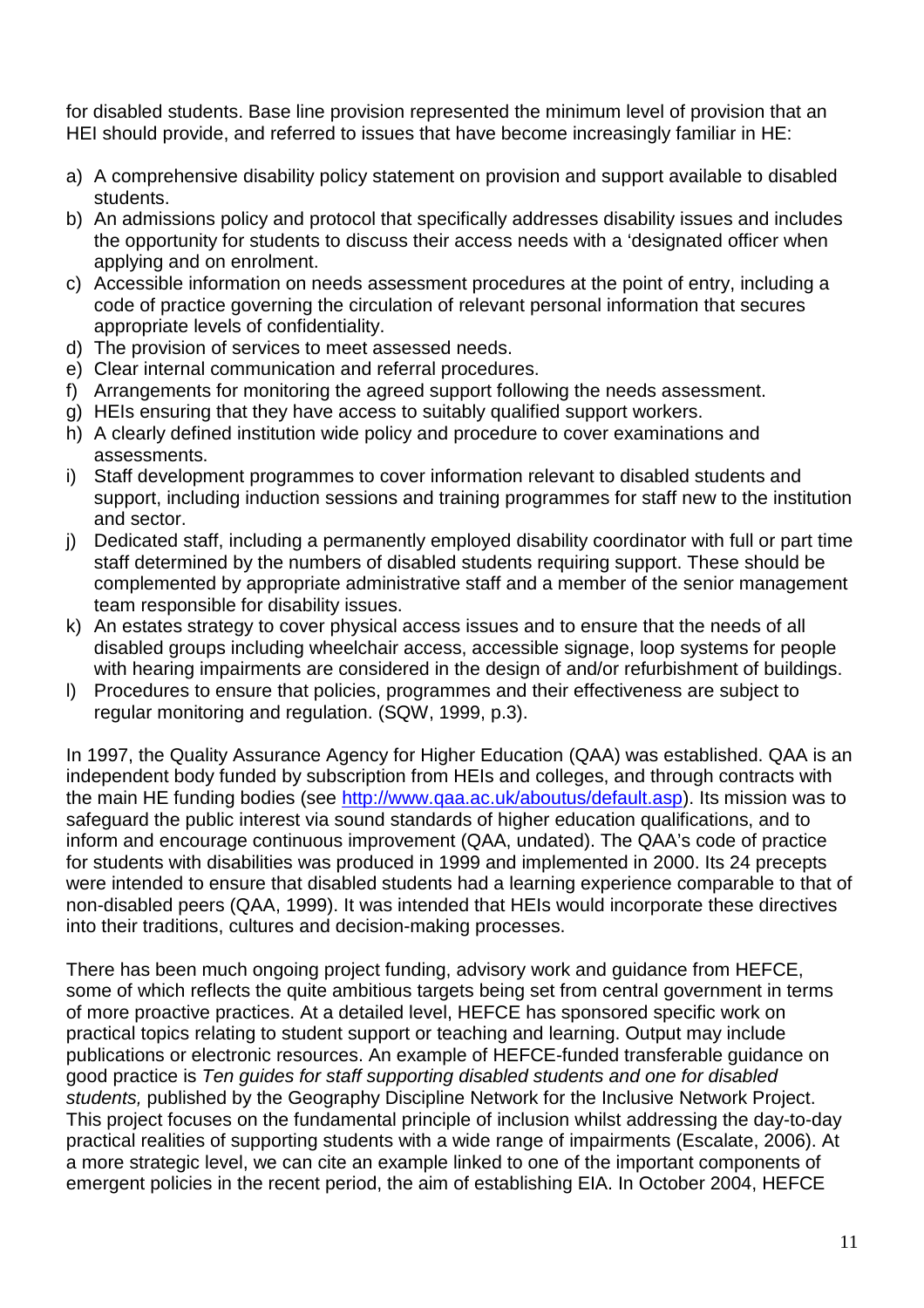produced practical guidance for HEIs connected with the assessment of the effectiveness of their policies on equal opportunities, entitled Conducting impact assessments for equal opportunities in higher education: a guide for good practice. Drawing attention to the requirement that public institutions, including HEIs, should carry out EIAs, the guidance was aimed at all staff engaged in policy formulation and delivery in HEIs, including senior management, human resources administrators and heads of departments. The intention is that impact assessments must be incorporated into all working practices in the HE sector:

"Impact assessment is the thorough and systematic analysis of a policy or practice to determine whether it has a differential impact on a particular group. It can be seen as a quality control mechanism by which HEIs can evaluate their activities and best meet the needs of their stakeholders. This can lead to better value for money, increased productivity and maximisation of resources leading to a more efficient and effective working and learning environment." (HECFE, 2004, p.3)

The report provided a template for the procedures and practices of implementation, with the assertion that impact assessments are not 'one-off' exercises, but should be incorporated into a three year cycle of institutional review (as had been recommended by the then Commission for Racial Equality). In addition, it was stated that institutions should monitor and make available the results of assessments for internal and external consumption. We give further attention to EIA in our conclusions in Chapter 8.

In light of the growing emphasis on proactive policies for eliminating inequality generally, and the introduction of the DED, guidance for HE on equality duties was updated by the ECU in 2007. The DED may be summarised as follows: universities and colleges have a 'general duty' to:

- promote equality of opportunity between disabled persons and other persons.
- eliminate discrimination that is unlawful under the Disability Discrimination Act (2005).
- eliminate harassment of disabled persons that is related to their disabilities.
- promote positive attitudes towards disabled persons.
- take steps to take account of disabled persons' disabilities, even where that involves treating disabled persons more favourably than other persons.

(ECU, 2007, p.4)

In 2006, HEFCE produced its Single Equality Scheme, which included the Council's race, disability and gender equality schemes (HEFCE, 2006). Annexes A, B and C listed proposed actions for each of these areas. The Race Equality Scheme was first produced in response to requirements of the Race Relations (Amendment) Act 2000 (OPSI, undated, c). The disability and gender schemes were produced in response to the DDA Part 5 (DRC, 2006a) and the Equality Act 2006 (OPSI, undated, b). This was the first time that HEFCE had brought together equality issues for race, disability and gender in one document, and although the focus was primarily on eradicating inequality in these three areas it was made clear that HEIs were to develop relevant policies and practices that encompassed other areas, including age and religion. Despite the generic nature of the Single Equality Scheme, HEFCE's commitment on disability discrimination within HEIs is evident:

"Our aim is that disabled people in higher education face no segregation or unequal treatment, and in fact may need to be treated more favourably than other people to ensure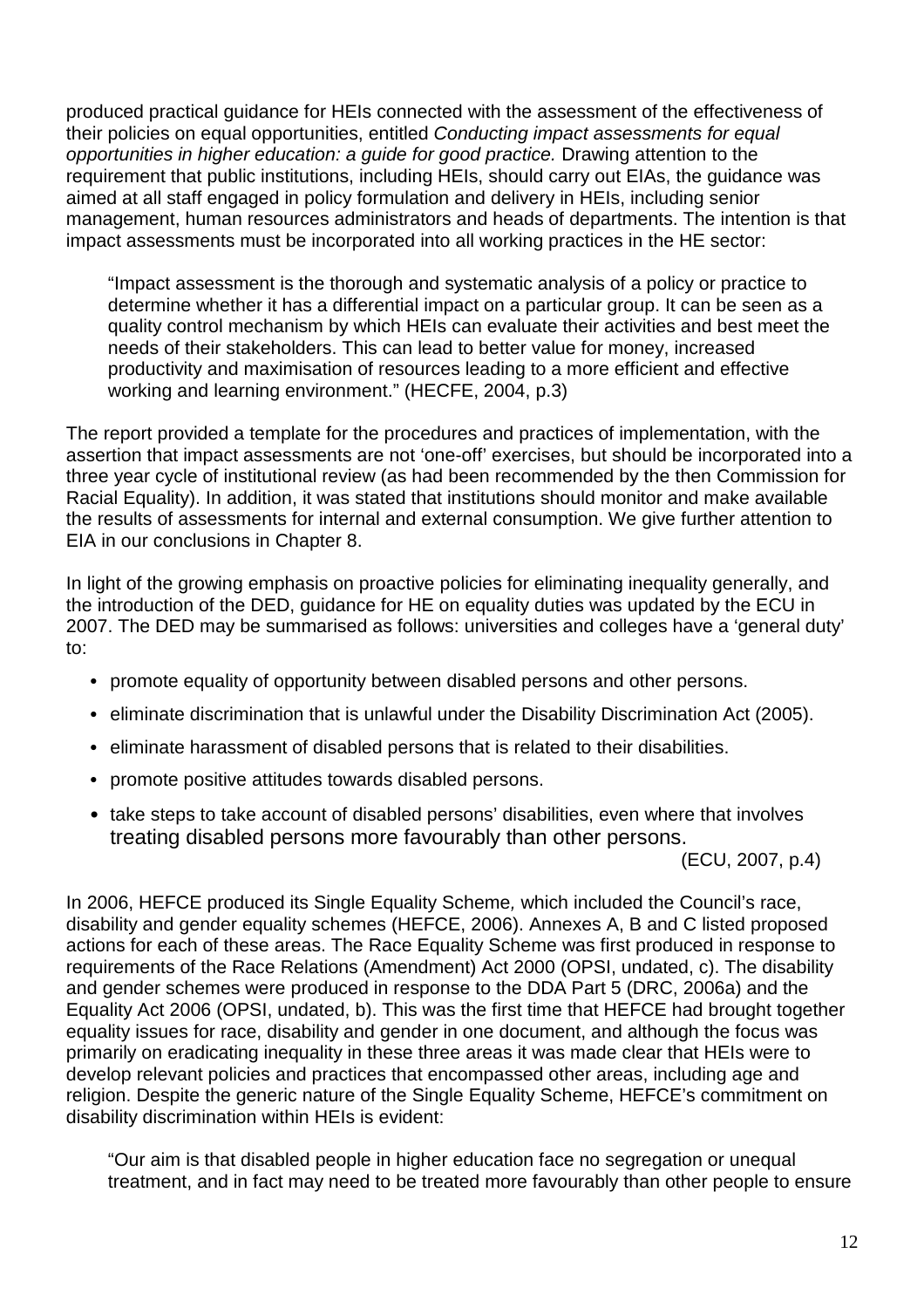equality, and in order for the aims of the equality duty to be achieved. We also want to support an environment where disabled students have genuine freedom of choice in where they learn, based on their personal preferences and academic strengths. Our aim for disability in this sector more broadly is one where everyone has the opportunity to access higher education and fulfil their potential in a culture characterised by inclusiveness and respect" (HEFCE, 2006, p.50).

HEFCE's Strategic plan 2006-2011 was published in 2006, and updated in May 2008. It contains a clear commitment to embedding widening participation as a core strategic issue for all HEIs, and particularly with reference to disabled students. Disabled students are seen as an important part of the widening participation agenda, and HEFCE will continue work with other bodies "to support universities and colleges in widening opportunities for learners with disabilities". Interestingly, resource and finance issues are explicitly acknowledged:

"We will continue to provide a dedicated funding stream for universities and colleges to recognise the additional costs involved in recruiting and supporting disabled students. In addition, we have exempted students in receipt of Disabled Students Allowance from the policy to phase out funding for students studying for a qualification that is equivalent to, or lower than, a qualification that they have already achieved" (HEFCE, 2008: p.28).

To guide future development and implementation of policy from 2009, and to ensure that activities to support disabled students remain appropriate and fit for purpose, HEFCE planned to undertake in 2008 a fundamental review of policy as it relates to disabled students. The study reported in the present report formed a part of this review.

## **2.3.1 Initiatives and interventions**

Alongside data collection, regulatory work, and particular funded projects, HEFCE has been involved with targeted national initiatives to hasten or facilitate change, and develop support or guidance. We mention now what is probably one of the most important, the Disability Equality Partnership and its three contributors, and indicate the types of work being carried forward here under HEFCE's leadership. This area of activity is the focus of research sponsored by HEFCE and running in parallel with our own, so that we only provide a very brief introductory note.

In 2005, HEFCE funded the Disability Equality Partnership (DEP) for three years, to run from January 2006 until December 2008. This was a tri-partite partnership between The Higher Education Academy (HEA), Action on Access and the ECU. The DEP is being evaluated at time of writing as part of HEFCE's review of policy. The partnership aimed to support the embedding of the disability agenda and disability best practice across the HE sector, support wider dissemination of good practice to improve provision for disabled students in HE, respond to the needs of the sector, proactively engage with current and emerging themes and priorities, and provide added value through joint partnership working (ECU, undated, a). The HEA brought to the partnership its mission to enhance the student learning experience and its focus on teaching, learning, curriculum and assessment. The ECU contributed a focus on legislation and the wider equalities agenda. Action on Access contributed a widening participation focus, to promote access for disabled students. The DEP brought these three organisations together to provide a comprehensive service to help embed disability services in all aspects of HE. There has been a helpdesk service to institutions, aimed at providing accurate, up to date service and guidance on disability. Other initiatives and resources have included the establishment of a Special Interest Group on Inclusion in Higher Education, good practice guides for academics, educational developers, learning support staff and disability service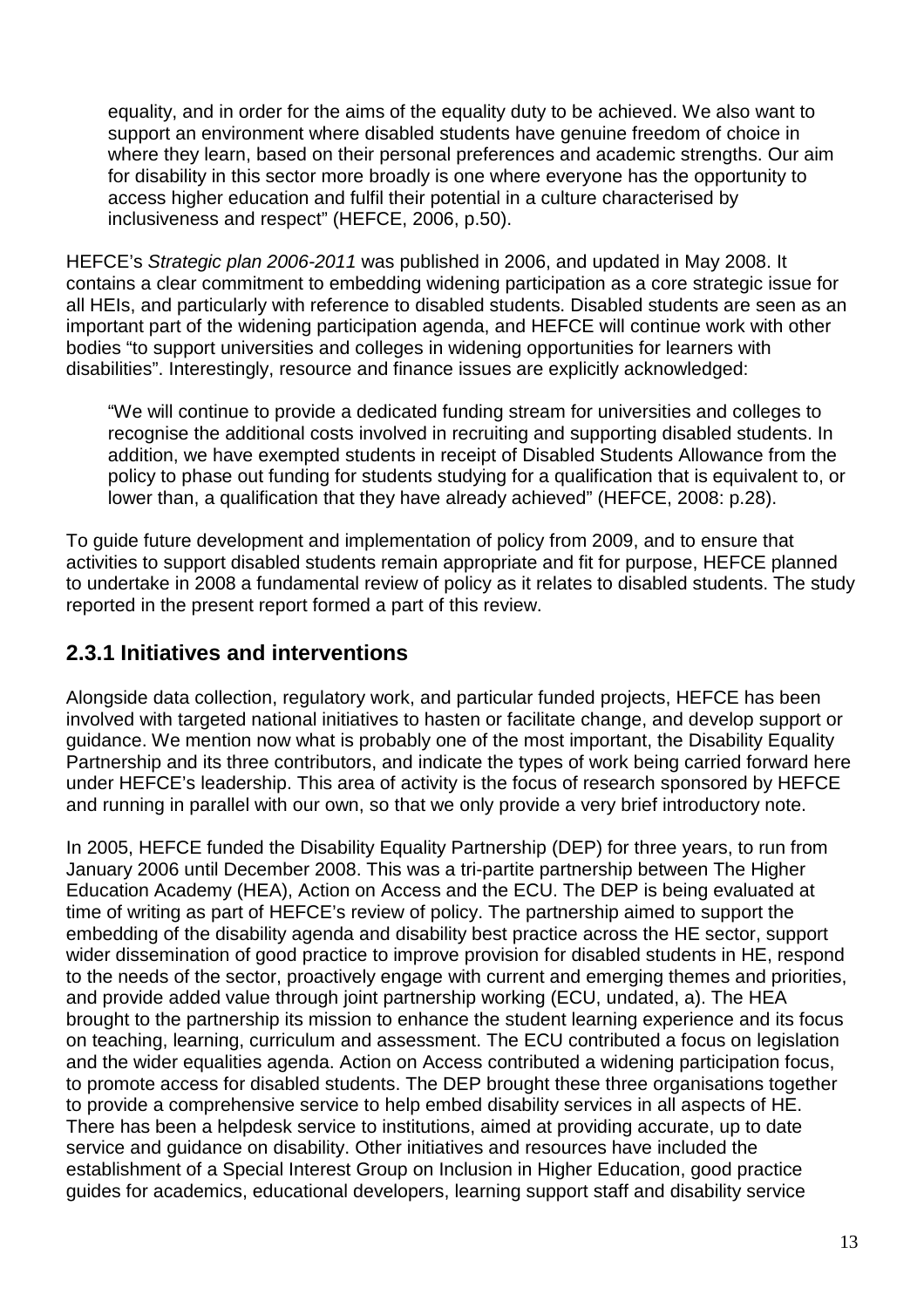advisors (HEA, undated). Action on Access aimed to ensure that disability issues are embedded in widening participation initiatives. It has held a diverse array of disability-centred resources which were developed by the HEFCE-sponsored National Disability Team (NDT). These have included an information helpdesk and explanatory notes on relevant legislation, etc., such as SENDA, the DDA, the Human Rights Act, QAA Codes of Practice, and funding information (Action on Access, undated, a).

Funded by HEFCE and Northern Ireland's Department for Employment and Learning, Action on Access is itself the national coordinating team for widening participation. Its staff work with institutions and partnerships, including Aimhigher, providing advice and information and support to their widening participation activities, strategies and plans. The Aimhigher programme, funded by the Government since April 2004 (and building on two differently named earlier programmes), brings together universities, colleges and schools in partnership to raise the awareness and attainment levels of young people and their aspirations towards HE. It supports activities such as visits to university, summer schools and mentoring schemes (see Directgov, undated, b). Its activities were evident in some of the responses institutions gave in our national survey. The Aimhigher programme is currently run through HEFCE (see http://www.hefce.ac.uk/widen/aimhigh/).

The ECU was established in 2001, following an extensive survey of HEIs a year earlier focussed on how to advance equal opportunities. The impetus for this initiative came from growing concerns about equal opportunities for staff working within HEIs, despite an improving record on the promotion of women and people from minority ethnic backgrounds in universities and colleges, stimulated by the Dearing Report (NCIHE, 1997), the Independent Review of Higher Education Pay and Conditions, chaired by Sir Michael Bett (Bett, 1999), and the Policy Studies Institute report Ethnicity and Employment in Higher Education (Carter, Fenton and Modood, 1999). In 2006 ECU became a limited company, and its remit was extended to include students. It has funding until 2010 provided by Universities UK and GuildHE. HEFCE and HEFCW also fund the ECU. The ECU functions on several levels, working with individual HEI's management and staff through visits, answering queries and reviewing documents, offering sector wide advice in various formats, conferences and ECU liaison groups across the UK. It also represents the HE sector publicly via the media and other institutions and groups on a wide range of equality issues within HE. In addition to data on equality and diversity issues including age, ethnicity, disability, gender, religion and sexuality, the ECU has published several documents specifically concerned with disability, including: *Inclusive Campus:* Accommodation and Social Space; Disability Legislation: Practical Guidance for Academic Staff; Involving Disabled People in Disability Equality Schemes; Shaping Your Disability Equality Scheme; and Employing Disabled People in Higher Education (for available materials, see ECU website: http://www.ecu.ac.uk/publications/?browse=subject&filter=disability).

## **2.4 Policy in Wales**

The Higher Education Funding Council for Wales (HEFCW) is responsible for HE funding in Wales, and accountable to the National Assembly for Wales (which was established in 1999 following the passing of the Government of Wales Act). HEFCW provides information and advice to the Welsh Assembly on the funding needs, aspirations and concerns of 11 Welsh universities and colleges and the Open University in Wales, and promotes Welsh interests in the wider UK context. HEFCW is also responsible for the training of teachers of school children and accredited providers of teacher education and training. As in England, there has been growing interest in strategic issues and widening participation within policy communities and amongst national leaderships during the last ten years, and a number of significant steps have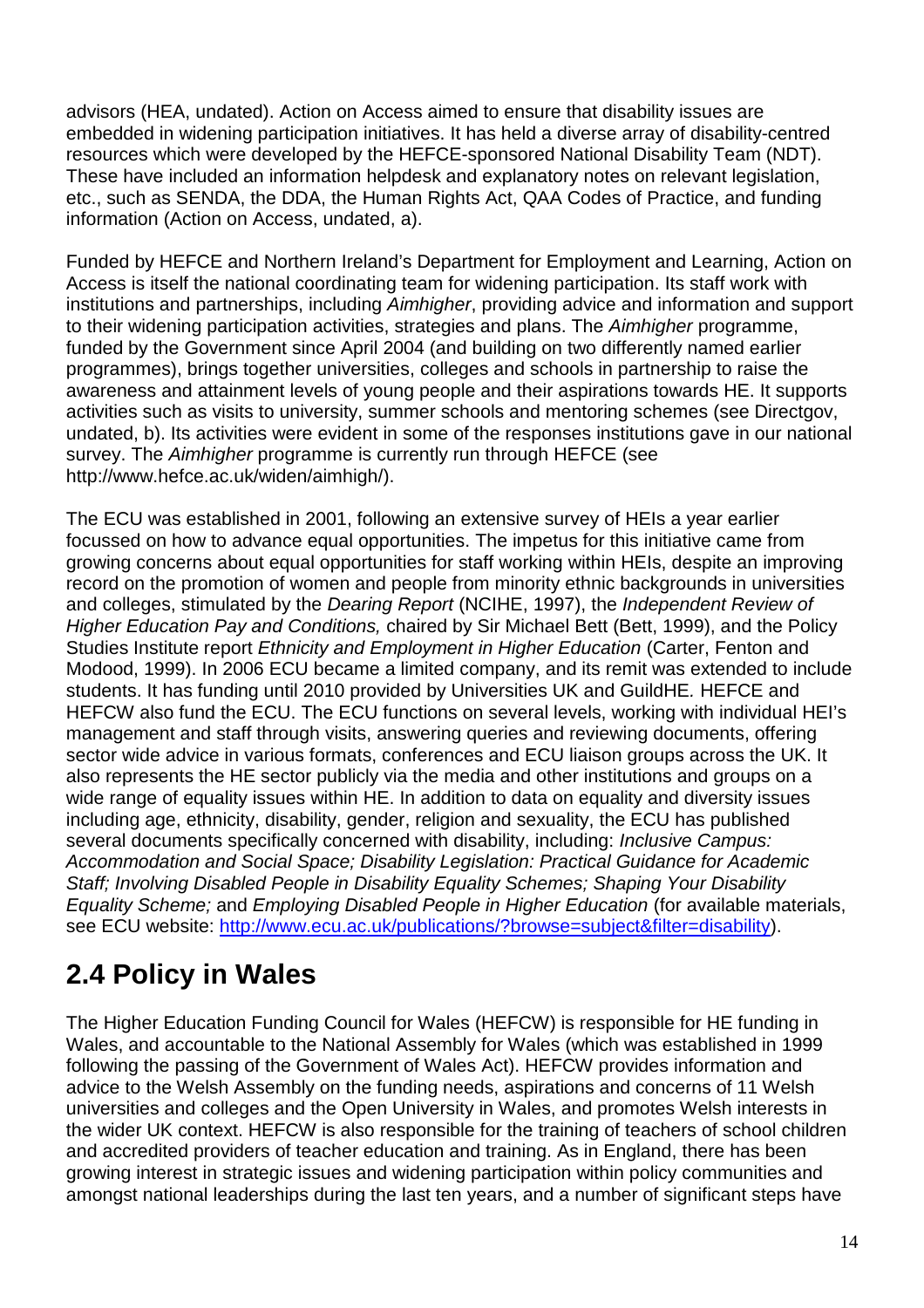been taken, with several high profile initiatives, projects and reviews being initiated early in this decade (Beauchamp-Pryor, 2004). These included a policy review of HE by the Education and Life Long Learning Committee (WAG, 2002a), the formation of an Independent Investigation Group on Student Hardship and Support in Wales (Rees, 2001), and the reports, Patterns of Higher Education Institutions in Wales commissioned by Higher Education Wales and HEFCW (Ramsden, 2002), Reaching Higher- Higher Education and the Learning Country: A Strategy for the Higher Education sector in Wales initiative (WAG, 2002b), and One Wales: A progressive agenda for the government of Wales: an agreement between the Labour and Plaid Cymru Groups in the National Assembly (Labour Party Wales/Plaid Cymru, 2007).

The policy review of HE drew attention to the important link between employment and HE (WAG, 2002a, p.35). The Ramsden Report contained a section on widening participation, discussed attracting students from non-conventional backgrounds, and referred to qualifications of entry, mature students and social class. There was, however, no reference to disability. In debates about issues of student hardship, there has been some acknowledgement of potential conflict between tuition fees and widening access with reference to mature students and low income families, but the difficulties encountered by disabled students have not yet been subject to adequate deeper enquiry. The Independent Investigation Group on Student Hardship and Support's report did, however, draw attention to the fact that disabled students encounter additional financial difficulties, and its Recommendation Eleven suggested that the National Assembly for Wales should, as a priority, conduct its own review into the anomalies in the current support systems and benefits systems, as they affect disabled learners in Wales. Recently, a substantial initiative has been announced to help tackle hardship generally (Jane Davidson announces £20 million for Student Hardship

http://wales.gov.uk/news/archivepress/educationpress/edpress2001/749120/?lang=en). Despite some reservations over such particular concerns, however, the impression for Wales is fairly encouraging as far as general data are concerned. Data on percentages of students at Welsh HEIs in receipt of DSA have suggested not only some increase in the first half of this decade, but also a level that may be higher than for the UK as a whole (HEFCW, 2008a).

Turning to HEFCW, itself, we note the publication in 2006 of its Disability Equality Scheme in accordance with the legal requirements (and as we note below there is now a single equality scheme). In concert with HEFCE, HEFCW recognises that although the Council was not given additional duties to monitor developments within the Welsh HE sector, promoting disability equality in universities and colleges will improve services for all. To this end it subscribes to the 'social model of disability', recognising:

"… that the poverty, disadvantage and social exclusion experienced by many disabled people is not the inevitable result of their impairments or medical conditions, but rather stems from attitudinal or environmental barriers." (HEFCW, 2006, p.7)

HEFCW provide funding for learning and teaching to assist HEIs maintain a 'high level' learning environment for their students, alongside allocations for research. Institutions are able to move funding between the two streams to take account of their practical priorities. Examples of developments supporting learning and teaching include improvement of the estate, enhancement of IT infrastructure, purchase of equipment, capital expenditure for projects supporting disabled students, and measures to reduce environmental impact and carbon emissions (HEFCW, 2008b). In 2004/2005 and 2005/2006 HEFCW provided 'earmarked' funding to help Welsh HEIs meet the requirements of disability legislation.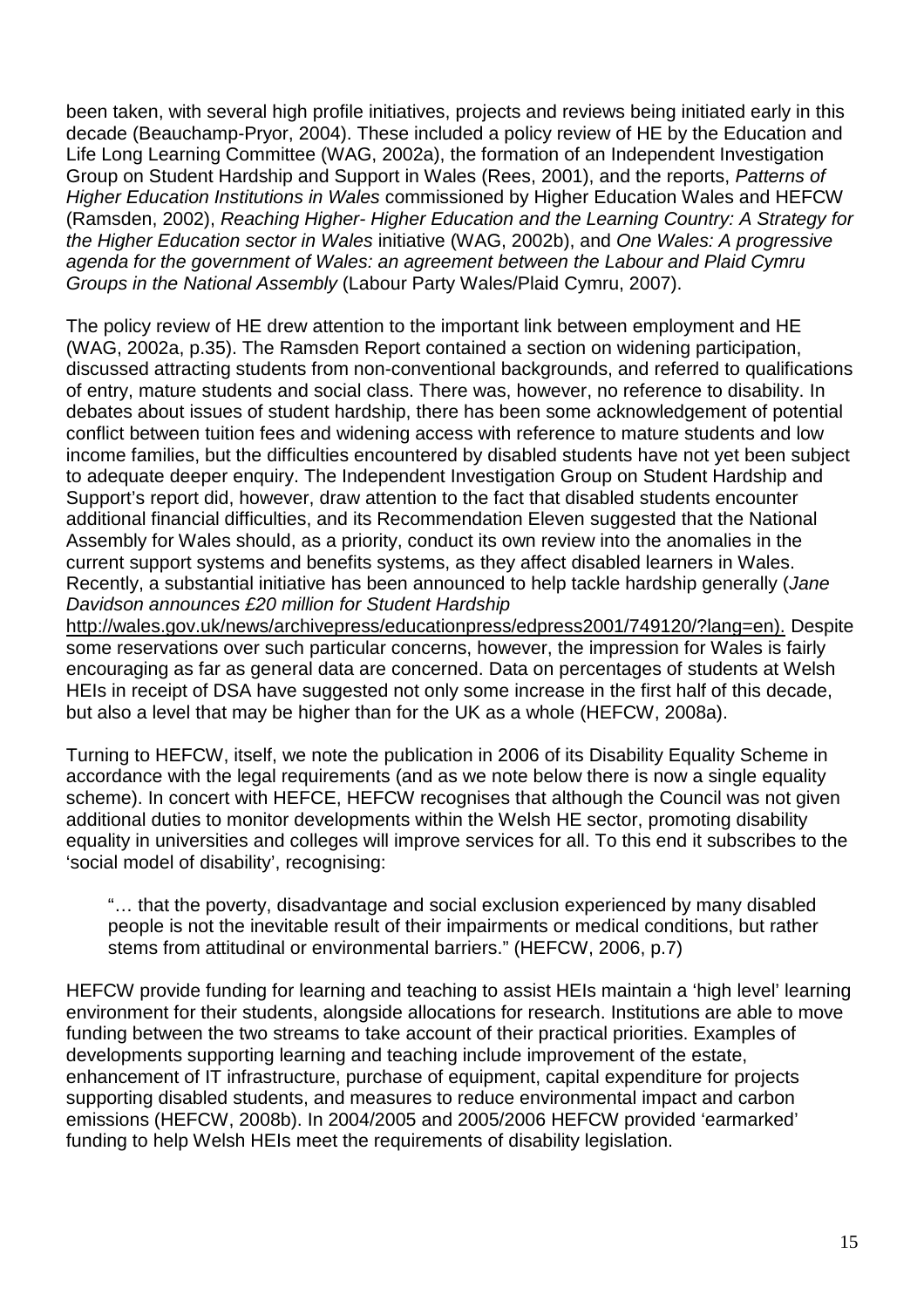HEFCW is committed to widening access within Welsh HEIs, and provides extra funding in its annual teaching grant to universities and colleges in recognition of the additional costs of recruiting and retaining students from under-represented groups. In 2008/09, £5.5m was allocated through widening access premium funding, and an additional £1.8m through a Widening Access Fund. HEFCW also provides specific annual disability premium funding that is issued within each HEI's funding allocation, which in 2008/09 totalled £783k. The Council encourages HEIs to:

"…plan for widening access activities by producing three year widening access strategies. These include plans for supporting disabled students." (HEFCW, 2008b, unpaged)

It also operates a Widening Access Fund to support widening access strategies. HEIs are encouraged to submit widening access progress reports, disability development plans, and widening access strategies. Strategic plans are reviewed in respect of equality. The Council also provides feedback on widening access and disability reports, reports on widening access strategy monitoring arrangements, and confirms details of institutional access fund allocations for the forthcoming academic year. For example, Widening Access to Higher Education Feedback, Circular W07/37HE, has feedback and information on widening access fund allocations for the period 2007/2008 (HEFCW, 2007). HEIs were asked to submit widening participation strategies for the period 2006/2007 to 2008/2009 in a previous circular. Several institutions submitted information about their provision for disabled students funded through the premium funding and widening access fund, along with their widening access strategies. Generic feedback on institutions' Disability Provision Plans' is provided in an annex. All HEIs provided information on their progress against their 2005/2006 Disability Provision Plans (DPPs). It was reported that there was a general awareness that there was a need to ensure that DPPs must be consistent with institutions' overall strategic goals and plans, and to continue to show how the strategies are monitored, evaluated and inform future planning. This included consultation and involvement with stakeholders, both internal and external. Nonetheless, it was noted that although several HEIs were aware of their legal responsibilities, referring to their DES and associated action plans, this is not consistent across the HE sector (Riddell et al., 2005). This is important as HEFCW state that they expect all institutions to be fully informed of their obligations under the DDA 2005 and the DED. In addition, it is expected that they should concentrate increasingly "on positive action and improve outcomes for disabled people," including making reference to other areas of equality legislation to ensure parity of opportunity with other students with cross-strand or multiple identities (HEFCW, 2007 unpaged).

In terms of funding, a statement on Generic Feedback on 2006/2009 Widening Access Strategies (HEFCW, 2007, Annex A) reported that a considerable percentage of funding continued to be used for appointments to help progress institutions' strategies, and provide for aspects of student support, including assessors, tutors and support workers. Most of the funding set aside by institutions for developments "is used for additional staff". It was thought that it could be beneficial if institutions were able to consider measures eventually to fund this as part of core activity, thus consolidating posts and services and releasing premium funds to support new widening access initiatives. Apparently, whilst most institutions' plans "identified clear targets for the utilisation of DPP funding", a small number of institutions "did not focus so strongly on clear outcomes for the use of this funding" (HEFCW, 2007, Annex B). There is observable here an implicit view that the flow of dedicated external funds to institutions should not too readily be seen as something to be relied upon by them to help fund core activities for disabled people. A desire to limit or curtail local reliance on specific funding streams in this way has not been uncommon with some public expenditure initiatives during recent decades, where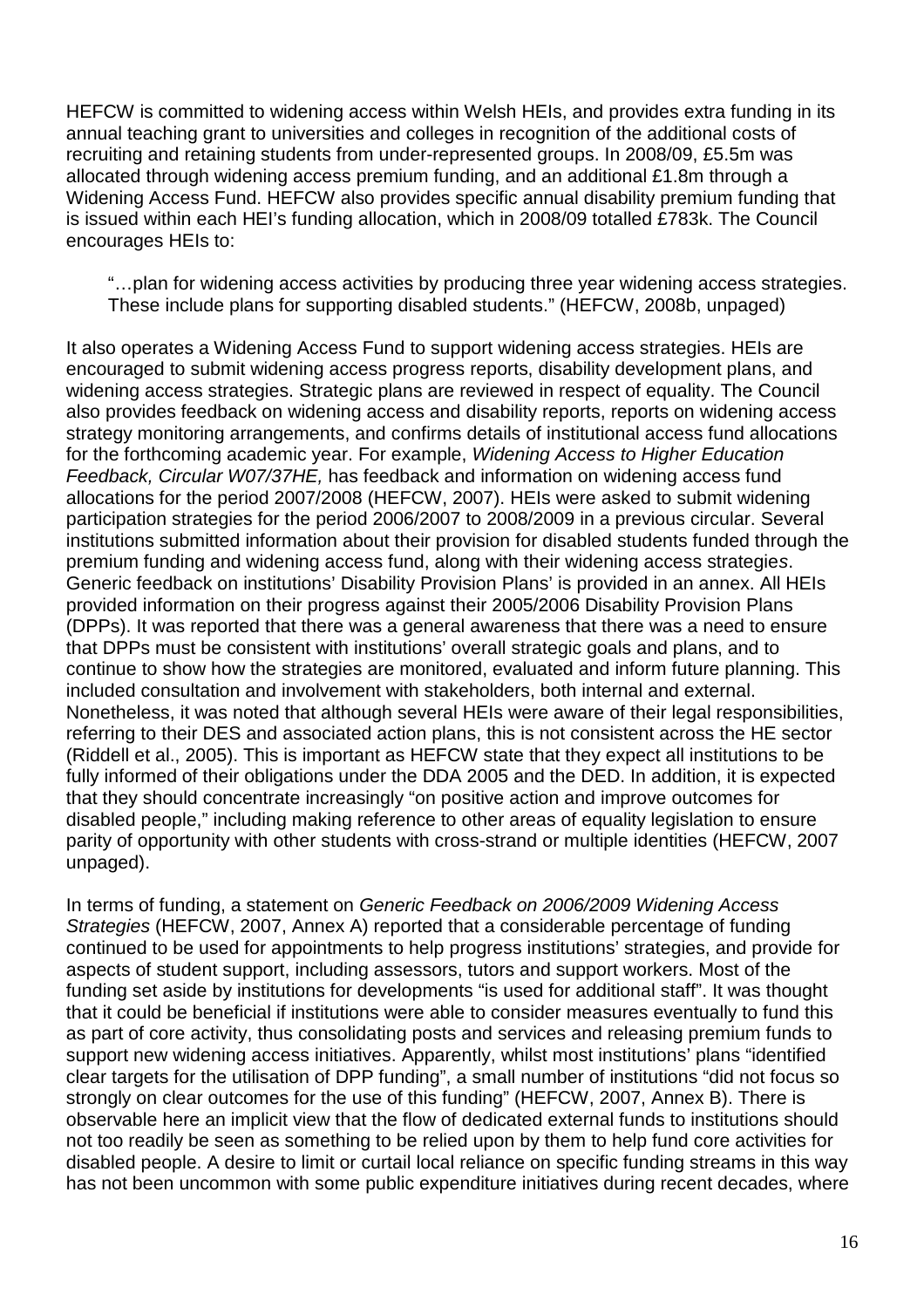there is a concern about future central government spending choices being pre-empted. Confidence is sometimes expressed, as in this case, in the capacities of local organisations to manage without such funding flows in due course:

"Institutions sometimes remark that provision for disabled students can involve considerable financial and time commitments, and that the DPP funding does not effectively cover all aspects of this support. However, institutions increasingly demonstrate that provision for disabled students can be mainstreamed within all aspects of an institution's work, and it is this that we wish to see championed and taken forward to release DPP funding for more innovative and time bound projects to support disabled students." (HEFCW, 2007, Annex B)

Despite the optimism implicit here, caution should be exercised to ensure that achievements are not put at risk if there is a significant reduction of ongoing support.

The material available from Wales indicates an array of positive activities taking place at institution level, along with encouragement from the national funding body. As in England, the funding council has been proactive via specific initiatives, alongside its financial activities. HEFCW established its Reaching Wider initiative in 2002, to break down perceived barriers and widen access to learning. This would include disabled students. There is also a disability coordination service for Wales. Examples of local good practice noted in HEFCW documentation include provision relating to students ineligible for DSA (such as equipment banks and specialist tuition), support while funding applications are processed, employing extra staff to cater for increases in student numbers, supporting international students, providing specialist IT support, reducing the length of inter-semester breaks to minimise the hiatus in work patterns, encouraging Disabled Student Forums and work groups, extending Learning Support provision throughout the summer period, improving estates and emergency egress, and several others (HEFCW, 2007, unpaged). These kinds of practices emerge strongly again later in our study, when we draw together information from our own survey and case studies to discuss good practice trends and possibilities. We also know from our own investigation that interest in EIA has been developing in Wales as in England. A final parallel to note is that HEFCW announced plans for the development of a Single Equality Scheme similar to that produced by HEFCE, in March 2008, for the period 2008-2010 (HEFCW, 2008c). HEFCW has had such a scheme since July 2008.

# **2.5 Funding to address disability in universities and colleges**

The previous section included some discussion of funding matters (particularly for Wales), but we need to say more, including commenting now on HEFCE and on the DSA system. With few notable exceptions, HE was largely inaccessible to disabled people prior to the early 1990s. The opening of Kulikundis House at the University of Sussex is a notable exception, as it provided a landmark in the development of personal assistance and support for students with 'severe' impairments (Hurst, 1999). In 1992, however, following the creation of SKILL (the National Bureau for Students with Disabilities, a voluntary agency previously known as the National Bureau for Handicapped Students and established in 1974) (Hurst 1993), the higher education and funding councils in England, Wales and Scotland began to provide funding to HEIs to improve their provision to disabled students.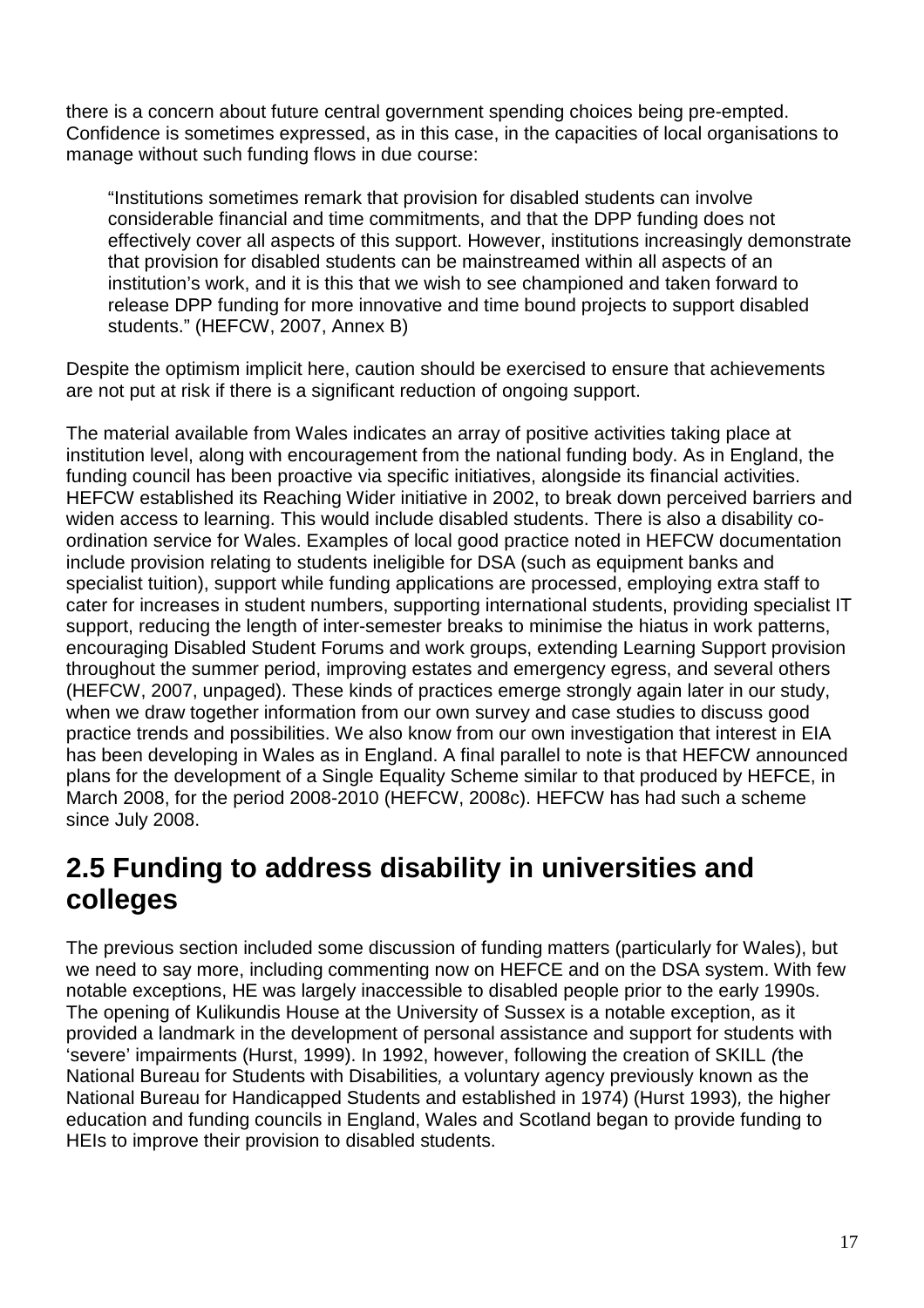The funding was used to support specific projects in particular institutions. In 1993/1994, £3 million was allocated to 38 HEIs for specific projects to widen access for students with impairments. A further £3 million was distributed to another 48 institutions in 1994/1995. This funding revolved around three strands. The first aimed to improve provision in those institutions that had little experience of supporting disabled students. The second strand centred on the promotion and transfer of expertise and good practice in the support of disabled students across institutions. The third funded projects to promote collaboration between HEIs to encourage the effective use of existing resources and available funds.

In its response to the *Dearing Report* HEFCE sought to encourage HEFCE-funded institutions to recruit and retain students from under-represented groups in HE, in particular those from disadvantaged backgrounds and disabled students. Disability statements setting out information about disabled students were requested from all HEIs in 1997, and parallel steps were taken in Wales by HEFCW. This was followed by good practice guidance, before revised versions of the statements were collected in 2000. Between 1999 and 2005, two further specialist funding programmes, totalling over £11 million, distributed support for a range of projects designed to ensure that provision for disabled students was consistent across universities and colleges. HEFCE provided £6 million to 50 projects between 1999 and 2002 (Lewis, 2002). In addition, HEFCE's NDT, mentioned above) provided 'hands on' support and advice both to funded projects and institutions generally. Formed in 2000, NDT ceased operations in December 2005.

In 1999/2000, the funding councils moved towards a more generalised approach with the introduction of Premium Funding in England and Wales; Scotland followed suit one year later. The amount of premium awarded in relation to disability has been determined by the number of students claiming DSA within an institution. This development signalled a formal recognition that there are significant resource implications for the recruitment and retention of 'non traditional' students. From one perspective, in effect, adjustments and interventions of this type can be seen as counteracting disincentives to recruitment of particular groups (cf NAO, 2007, Summary, 14). These funds were distributed as part of an institution's block grant. Nonetheless, HEIs were encouraged to use this money to develop support services for disabled students, as recommended in the report referred to earlier, Guidance on Base Line Provision for Disabled Students in Higher Education Institutions (Segal Quince Wicksteed, SQW, 1999). In Wales the disability premium is included in the annual teaching grant to HEIs, and contributes to the support they provide to disabled students: HEIs currently set out their intentions for using the funding through strategic disability plans, which should ensure that they make anticipatory adjustments and provide continuity of services, such as specialist support arrangements or staff training. For England, in a letter circulated to all vice-chancellors and principals of HEFCE funded universities and colleges in 2000, Sir Brian Fender, HEFCE's then Chief Executive, stated:

"The mainstream funds for disability are an integral part of the Council's package of measures to widen participation in HE. As such we would expect disability activity to be integral to institutions' widening participation work, including institutional strategies. We also expect institutions to include details of how they are developing provision for disabled students in their annual operating statements." (Fender, 2000, unpaged)

Overall disability funding has increased from £7 million, when it was introduced in 2000/2001, to £13 million in 2007/2008. Additionally, HEFCE has provided funding for universities and colleges to invest in their physical infrastructure and to make anticipatory adjustments to ensure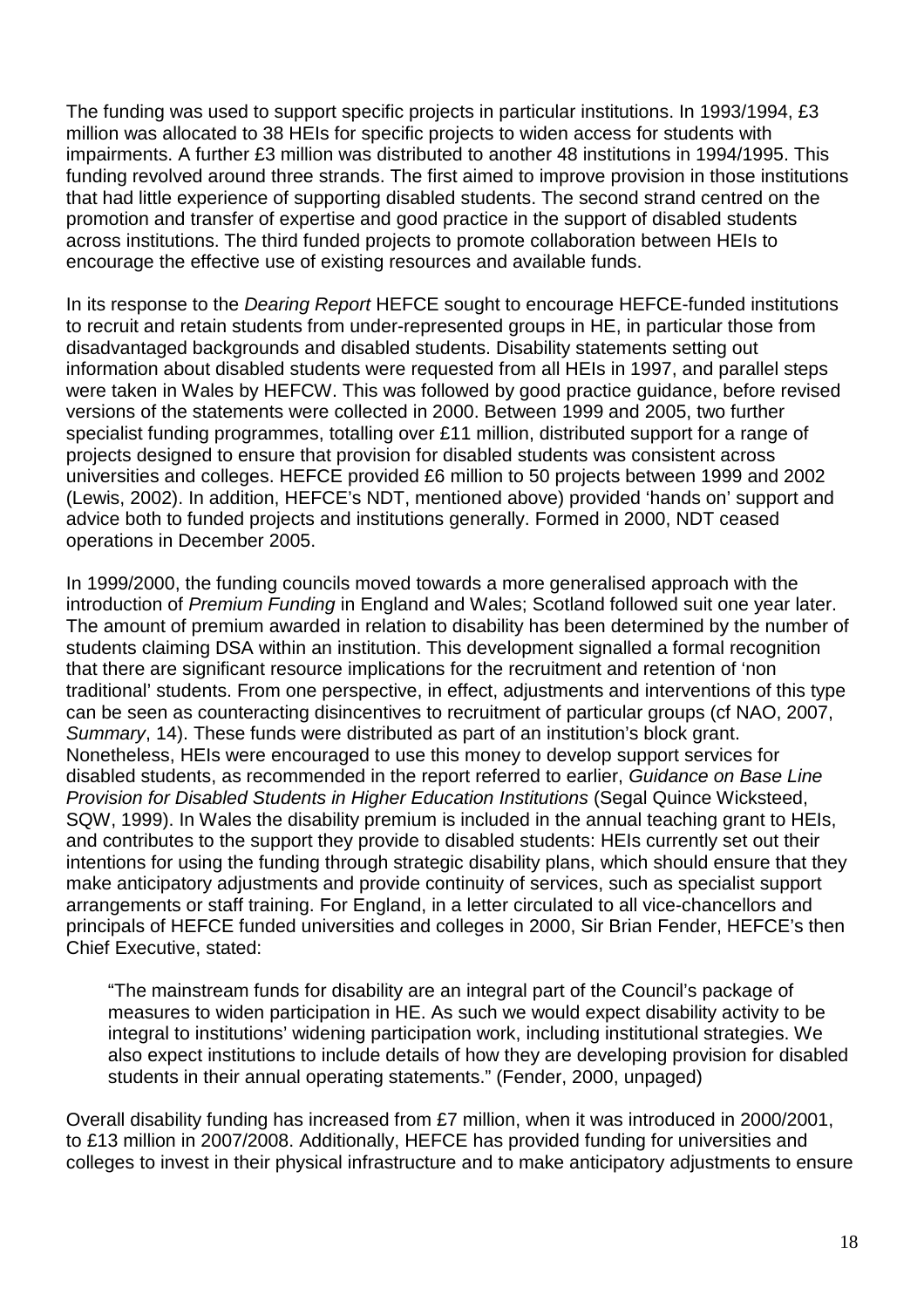that disabled students and staff can access their facilities. For instance, in May 2003 HEI's were invited to bid for Round 3 project funding:

"Of the £494 million that was subsequently allocated to improve capital and IT infrastructure to support learning and teaching, £117 million was allocated to improve provision for disabled students." (HEFCE, 2007, unpaged).

For Wales, as for England, disability capital funding helps HEIs comply with legislation (as indicated above), via adaptations to buildings and other estate work, and through providing facilities and obtaining equipment, etc. Sums can be significant for HEIs. In 2006, the UK HE funding councils for England, Scotland and Wales commissioned JM Consulting to produce a study on future needs for capital funding. The project produced two reports relevant to this review: a UK report (JM Consulting, 2006b) and one for Wales (JM Consulting, 2006a). Both reports indicate that there has been some improvement in the use of two funding streams: the Science Research Investment Fund (SRIF), a UK-wide scheme which has allocated £3 billion to HEIs over the period 2003-2008, and Learning and Teaching Capital (LTC) schemes. The latter are different in each country of the UK, but overall have contributed £2 billion over the same period. These improvements have been more marked in science than in teaching, and also in England, with some "catching up to do in Scotland and Wales" (JM Consulting, 2006b, unpaged). Amongst the many findings it was noted that much of the infrastructure is common to both research and teaching, and investment can be more effective and deliver better value for money if it is planned and managed holistically.

## **2.5.1 Disabled Students' Allowances (DSAs)**

In HE, disabled students are supported by government not just via the institution they attend, but also individually through an enhanced student support package that includes Disabled Students' Allowances (DSAs). A grant for disabled students was first introduced into the Student Support Regulations for the academic year of 1974/1975. This was a single allowance which paid a maximum amount of £100. The DSA scheme in its current form of four distinct allowances (specialist equipment, non-medical helper, travel and general) was introduced in 1990/1991.

While policy responsibility for the DSA scheme rests with central government, the functions of assessing and awarding DSAs were transferred to Local Authorities (although in certain cases delegated to the Student Loans Company or the Open University). Local Authorities asked students to have an assessment of their course needs carried out at an independent assessment centre, so that their particular needs could be matched with those of their proposed course in order that they could get the help that they would require. A DSA needs assessment should identify the types of equipment and other support that the student will need, how much it will cost, and where to get it from. It was, however, still the Local Authority that must decide whether a student is eligible for DSA, and the type and amount of support that might be received. New students starting in 2009/2010 are expected to apply for DSA by returning an application form to Student Finance England (for current arrangements see http://www.direct.gov.uk).

The DSAs are paid by the Student Loans Company on behalf of Local Authorities to individual students. If the student prefers, the money can be paid to a third party; for example, to a supplier of specialist equipment or other support. The student would need to give written consent for that to happen. Initially the DSA was means tested, and only available to students attending a full-time undergraduate course and eligible for a local authority grant. Therefore it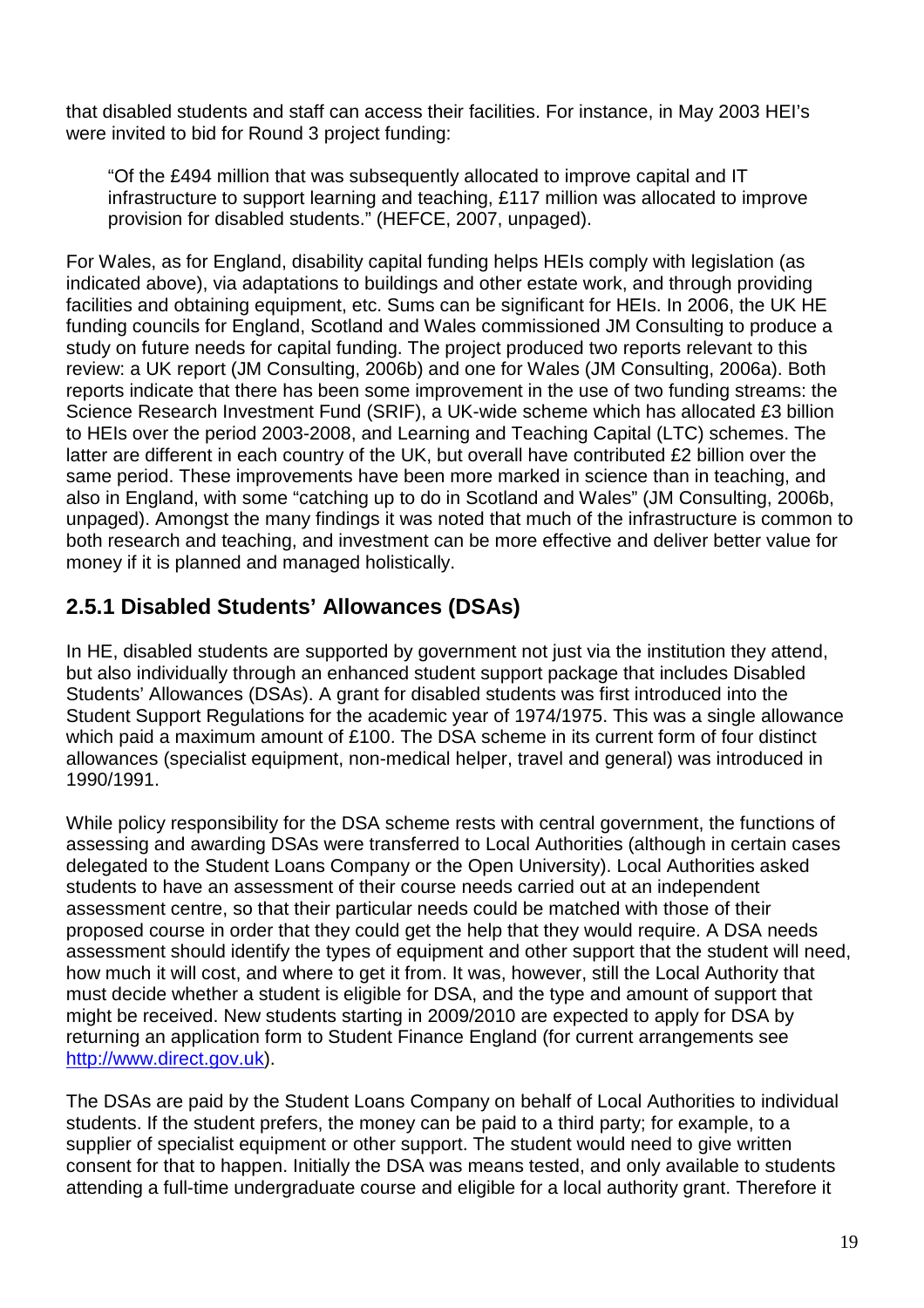was not available to part-time and postgraduate students. After publication of the Dearing Report in 1997, means testing for the DSA was abolished in 1998/1999, and coverage extended to part-time and postgraduate students (including part-time and postgraduate distance learners) in 2000/2001.

In order to receive the DSA, however, applicants have to provide proof of a 'disability or specific learning difficulty'. Physical impairments must be confirmed by letter from an appropriate medical professional. Evidence of specific learning difficulties such as 'dyslexia', for example, must be provided by a diagnostic assessment by a psychologist or suitably qualified specialist teacher. As a consequence, the DSA application process can be highly stressful for disabled students and their families. A recent study by Tozer, for The Snowdon Trust, found that:

"The process of going away to university can be stressful enough for any young adult. For disabled students there is even more to worry about. The DSA process and timing (with students having to attend an assessment and often not knowing until the last minute what additional support and funding they will receive) can add huge anxiety … Too many disabled students and their families have to struggle to obtain the support they need." (Tozer, 2006, p.5)

Attention has been given to the levels of funds that should be available, with some evident preparedness to move these upwards. In 2006/2007, disabled students eligible for the DSA could apply for grants of up to £12,135 per year for non-medical helpers such as a note taker or reader, an additional £4,795 for specialist equipment for the duration of the course (a computer for example), and a further £1,605 for 'general' allowances to cover other disability-related spending, or to top up the specialist equipment and non-medical helper allowances, if necessary. The non-medical helper allowance and general allowance were paid on a pro-rata basis, for part-time undergraduate students. Full- and part-time postgraduate students could receive an allowance up to £5,780 to cover all their needs whilst studying. (See http://www.direct.gov.uk/en/DisabledPeople/EducationAndTraining/HigherEducation/DG\_10035 904). There was a modest rise for the following year. Then, in July 2007, the DIUS announced increases in the DSA for 2008/2009. The allowance for non-medical support for full-time disabled undergraduates was set to rise to £20,000, for part-time disabled undergraduates to £15,000, and for postgraduate disabled students to £10,000. We include details for 2007/2008 and 2008/2009 in Appendix 2.

We cannot say how far these increases will fully meet the support needs of disabled students, and this is an area where further research from within institutions might be valuable. The main groups that may not meet the DSA eligibility criteria include part-time students who study for less than 0.5 of a full-time equivalent student, students on sandwich course placement years where the periods of study last for less than 10 weeks, and non-UK domiciled students. Notably, students are under no obligation to notify their university or college that they are receiving the DSA. Yet anecdotal evidence suggests that institutions make arrangements to access this information directly from Local Authorities. HEFCE also collect data on HE students in colleges of FE through the 'individualised learner record' (HEFCE, 2007, unpaged). The Welsh Assembly Government collect data in Wales pertaining to this for the Supplementary Funding process.

Recent research by the Snowdon Trust found that in many cases the DSA is insufficient to cover the full costs of overcoming barriers to inclusion in British HEIs. The Snowdon Survey 2006 showed that those with visual, hearing and mobility impairments are especially disadvantaged. Of university disability officers surveyed, 78% highlighted hearing and visually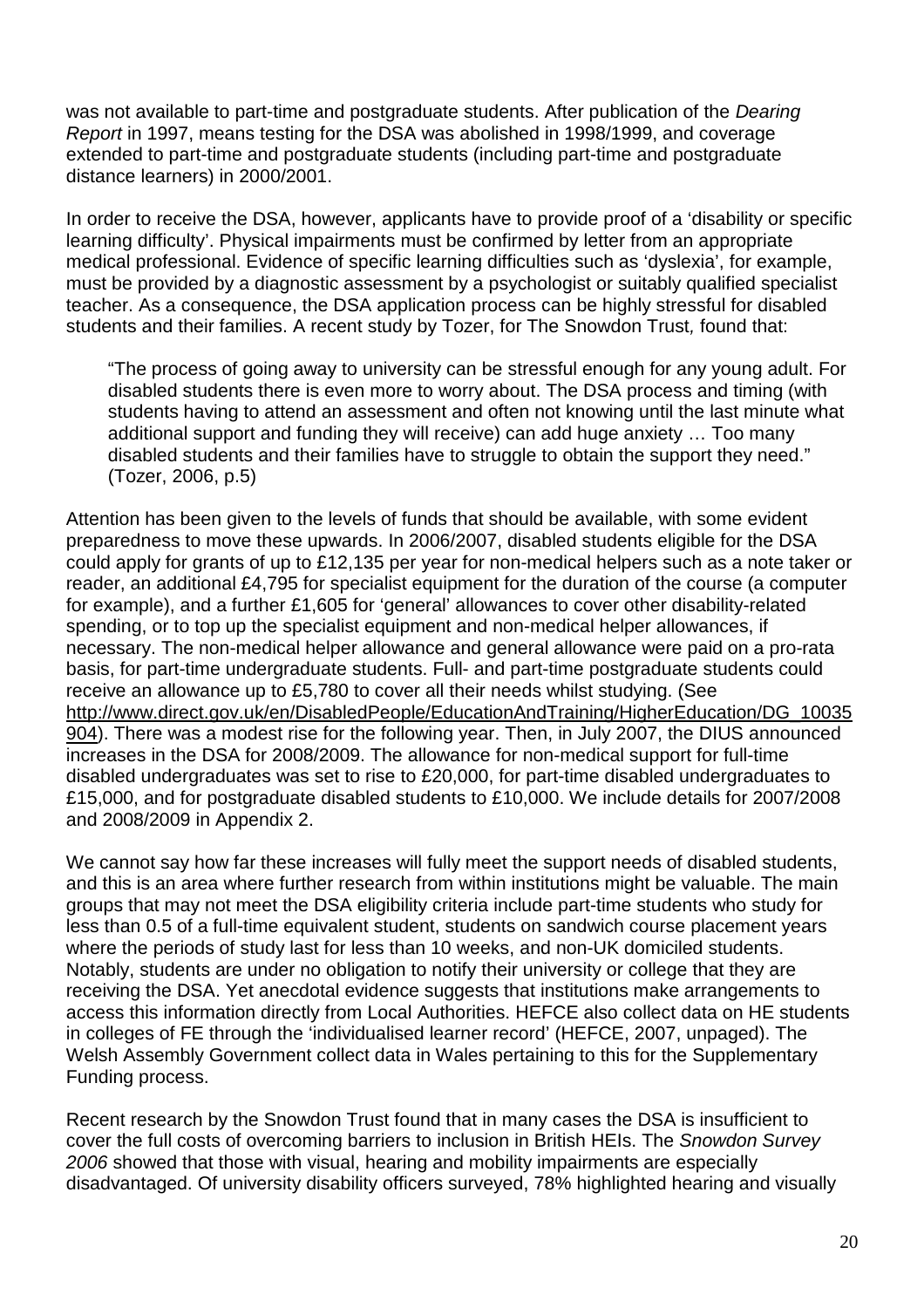impaired students as those with the most difficult funding problems. The maximum DSA equipment allowance can fail totally blind students who are Braille users (Tozer, 2006, p.5). It was indicated also that the maximum DSA non-medical helper's allowance is insufficient for the needs of students who require expensive human support in the form of non-medical helpers such as sign language interpreters, and note takers (Tozer, 2006, p.4). The shortfall is apparently even worse for students studying a course which has a high taught hours content. This study found that disabled postgraduate students are disadvantaged further, as the maximum postgraduate DSA is less than a third of that available to disabled undergraduates, and there is a difficulty for some part-time disabled students if they cannot claim DSA (Tozer, 2006, p.5). Part-time students are potentially eligible for DSAs, but a part-time course would have to last for at least one year, and must not take more than twice as long to complete as an equivalent full-time one. As a result of these shortfalls, disabled students attending university have to spend much of their time applying for additional funding from charities such as The Snowdon Award Scheme, which provides grants of up to £2,500 for disabled students studying in British universities (The Snowdon Award Scheme, undated). These problems have significant implications for teaching and learning experiences. It is notable too that assessments for the DSA may be variable, and not determined by rigid national guidelines (although assessment centres are audited by the Quality Assurance Group, and sign up to a national network of assessment centres). Applicability is often limited solely to learning and teaching concerns, so that disabled students may not access the extra-curricular activities that are an integral part of the experience of HE. The situation is especially difficult for disabled international students, who may have to rely almost exclusively on independently resourced bursaries and charities for financial support when studying in the UK (Soorenian, 2008).

As a final point related to DSA, we note that reporting from the NAO has indicated that students receiving an allowance are more likely to continue their course than other students "selfdeclaring a disability" (NAO, 2007, Summary, 19). The analysis points out that although the number receiving an allowance has increased, there is considerable variation among institutions in percentages of self-declared disabled students obtaining allowances. Clearly, for many students, DSA is likely to be a crucial building block for an effective pathway into and through HE. Retention or continuation rates amongst institutions may well be influenced by DSA take-up, although the picture is complicated by other variables (including the subjects studied, part-time or full-time status, type of institution, etc.). (See Summary, 6-7; and full report, 1.21-1.23, 1.28, 3.25.) An additional important point raised by the NAO report is that although obtaining allowances is important to continuation for part-time students, "relatively few get them" (full report, 3.26). This can be set alongside a general observation from another recent report, that part-time HE students (who are more likely to be mature) "have access to more limited student support, must pay their tuition fees upfront and are often not eligible for bursaries" (NAO, 2008, p.9).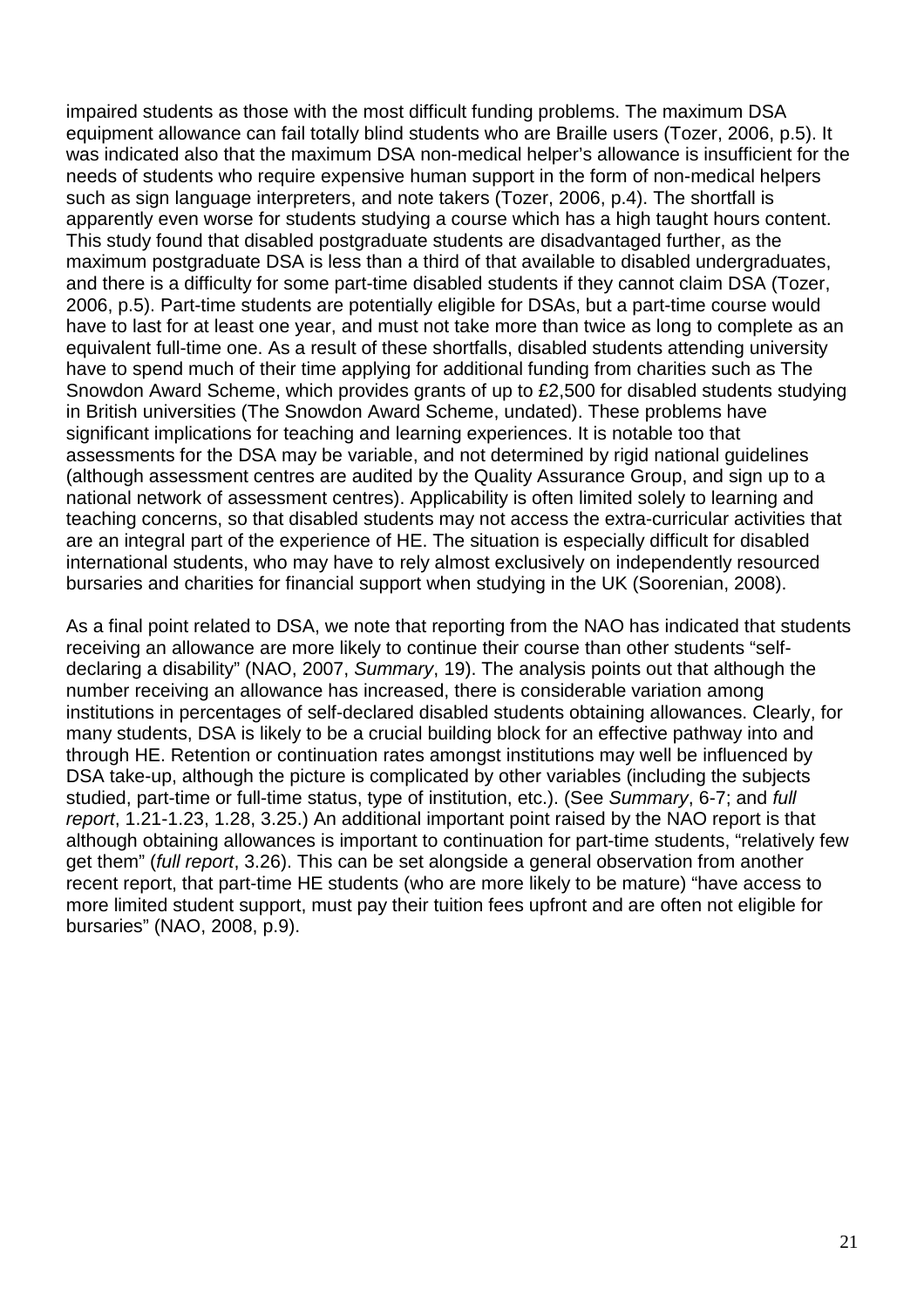# **Chapter 3**

 $\overline{a}$ 

# **Review and evaluation of the information, research and data base**

## **3.1 The approach to the review**

This chapter provides a 'rapid review' of existing research into HE provision for disabled students. It also considers the robustness and reliability of the published data. Rapid review has emerged as a useful device in the policy process, aiming to provide a synthesis of existing information from published research, with the aim of supporting fresh policy thinking and  $i$ dentifying gaps in understanding<sup>3</sup>. There are four main overlapping components:

- **Mapping of the literature.** Social research is carried out within varied traditions, and research literature on disabled students reflects this. Section 3.2 notes the schools of thought within which evidence is produced, and shows the emphases in available material. Our aims are to deliver a 'map' or guide, and to indicate any reservations about the principles or assumptions under which evidence has been assembled.
- **Quality appraisal**. As well as being diverse in form, the existing literature is significantly differentiated in research and interpretative quality. Our review appraises some of the strengths and weakness of completed research.
- **Key messages**. The chapter draws out some of the key findings from the literature. A rapid review cannot provide a compendium of the entire body of evidence, but we deploy examples which we judge to provide useful pointers and insights. Some indication of 'direction of travel' of the evidence and key indicators is also provided in Section 3.3.
- **A bibliographic resource**. This review contributes substantially to the bibliography for the report, identifying many items of primary evidence. That bibliography goes beyond our text by including items consulted but not discussed here. Our search concentrated on UK studies, but some material from overseas is noted which connects with generic issues.

This chapter also covers a further concern, as requested in the project brief:

• **Measurement issues**. Disability has properly come to be understood as one of the most deep-seated issues in regard to the social justice and widening participation agenda. Its complexity and somewhat contested nature, however, have resulted in severe measurement and classification problems, exacerbating difficulties in trying to assess progress in policy interventions in this area. In Section 3.4, the chapter outlines some of the major impediments in identifying and tracking the progress of students with diverse

<sup>&</sup>lt;sup>3</sup> This approach differs from other methods of systematic review such as 'meta-analysis' (which seeks to provide a statistical analysis of the efficacy of specific interventions) or 'realist synthesis' (which provides explication and refinement of the programme theories upon which services are designed).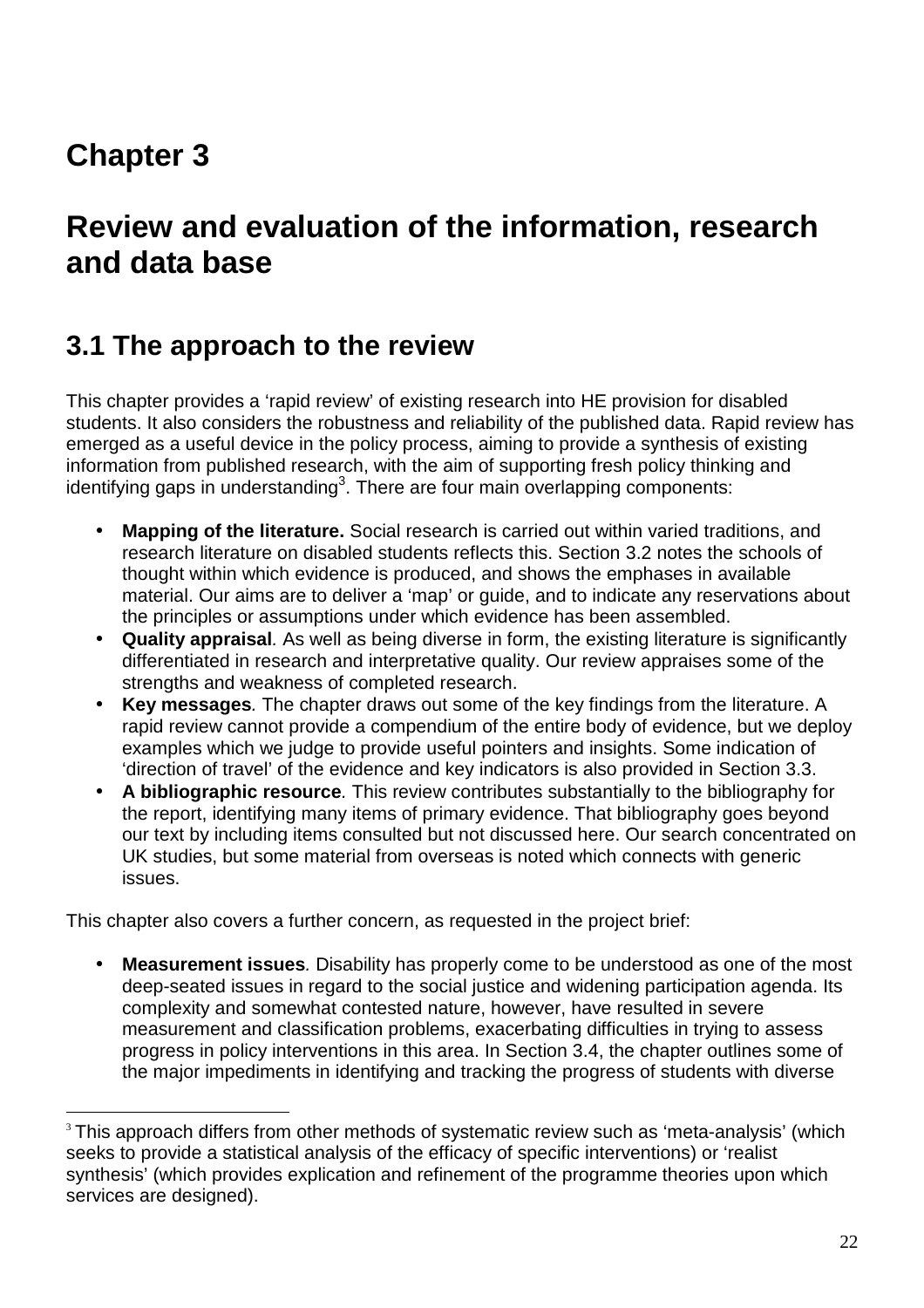and complex impairments. It compares some of the assorted, extant measurement strategies, and concludes by offering some modest suggestions on the safety of the inferences that may be drawn from them.

## **3.2 Mapping and appraising the evidence base**

This section provides a brief guide to the evidence base, and a justification for prioritising and selecting the materials called on in this chapter. Given the duration and complexity of the student journey into and through HE, we sought to consider as broad an evidence base as possible. This principle of 'breadth of sources' is now widely adhered to across the evidence movement, so that research review is often tasked with capturing information on process and implementation issues, and on viewpoints and perspectives of the various stakeholders, as well as from more formal data on outputs and outcomes. A recent report for the Social Care Institute for Excellence (Pawson et al., 2003) categorised the available evidence into five forms: 'organisational knowledge'; 'practitioner knowledge'; 'policy community knowledge'; 'formal research knowledge'; and 'user knowledge'. Whilst social care covers a wider range of services, clients and interventions than those we are concerned with, there is a close affinity at the level of evidence requirements. Thus it is appropriate to handle the available materials within the framework of Figure 3.1. This is followed through in subsequent sections below. We should add that we have not directly distinguished Wales and England for purposes of this chapter, as we are concerned with exploring broad issues and research and data quality in ways that we hope are usually likely to be relevant for both.

### **Figure 3.1: Sources of evidence**

| <b>SOURCE 1</b>     | SOURCE 2       | SOURCE 3     | <b>SOURCE 4</b>   | <b>SOURCE 5</b> |
|---------------------|----------------|--------------|-------------------|-----------------|
| Organisational      | Practitioner   | Policy       | Research          | User            |
| evidence gained     | knowledge      | community    | evidence          | knowledge       |
| from administrative | gained from    | evidence     | gathered          | gained from     |
| statistics,         | local          | gained from  | systematically to | experience of   |
| monitoring and      | agreements,    | wider policy | a formal,         | service use and |
| secondary           | guidelines and | environment, | predetermined     | reflection      |
| analysis thereof    | progress       | reports and  | design            | thereupon       |
|                     | reports        | debate       |                   |                 |

## **3.2.1 Organisational evidence**

Whilst once neglected as an element in national vital statistics, disability has come to feature as a key 'variable' in the studies, survey and administrative records of a number of institutions and government bodies. Statistical data relating to disability and HE are available from a range of sources. These include the Universities and Colleges' Admissions Services, Higher Education Statistics Agency, HEFCE NDT, the Youth Cohort Study, the Student Income and Expenditure Survey, the Health Education Population Survey, and the Health Survey for England. Information for Wales is collected by the Higher Education Statistics Agency (HESA), and HEFCW reports on data annually. Looking at the overall picture for England and Wales, analysts can find data available on such issues as:

- General levels of participation
- Application patterns
- Prior experience and attainment
- Attainment at university
- Prevalence in different disciplines/subjects/levels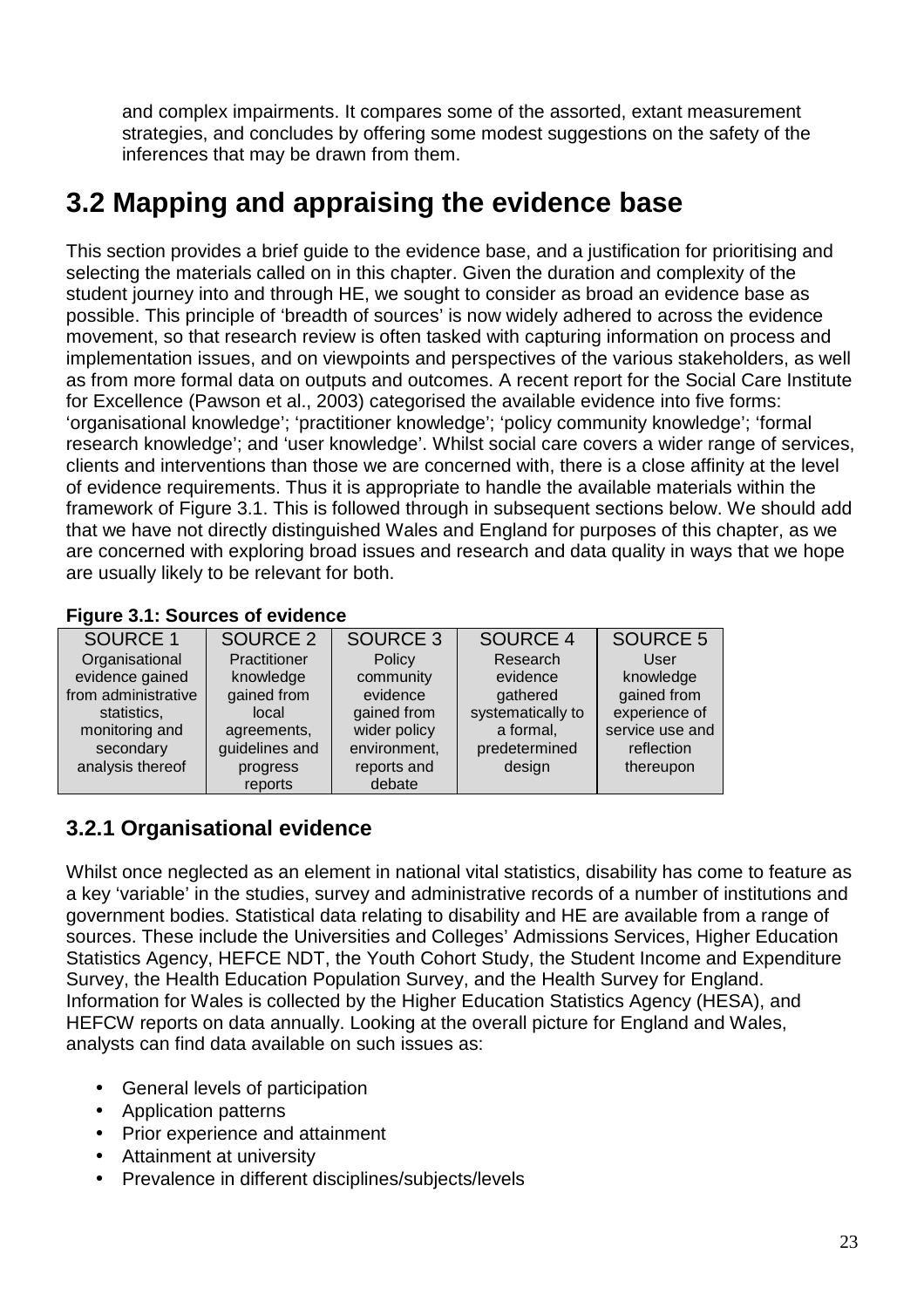- Age profiling
- Types of impairment.

For the most part, the statistical data are concerned with charting the progress of disabled students into and through the HE system. Two types of comparisons predominate, concerning (i) changes over time; and (ii) contrasts with non-disabled students. Increasingly, however, such enquiry has begun to wrestle with the problem of differentiating students with different types of impairment. Amongst existing summaries referring to the sources and themes above, there are several excellent digests, such as an unpublished DIUS report Disability and Students of Higher Education (this is mentioned again below; see footnote 5), as well as a series of overviews authored by Richardson (2001 a, b) and Richardson and Roy (2002). These enable a brief sketch of the participation and progress of disabled students, that is set out at the start of Section 3.3 of this report.

There are some crucial issues when it comes to quality appraisal of the statistical evidence. Clearly the material on 'throughput' and 'output' of disabled students lies at the heart of policy evaluation. Evidence on overall progress, direction of travel, policy gaps and so on, is to be found here. There are, however, some qualifications about data quality. Although disability is a complex and contested concept, its measurement (as for many other social indicators) is conducted with simplicity and administrative convenience in mind. Thus, very careful data interpretation is often needed, and a separate section (3.4) is devoted to the issues.

## **3.2.2 Practitioner evidence**

A substantial amount of data is available for the reviewer in the form of printed and electronic information on service provision. Our survey and case studies confirm the emergence of disability and equality service units across the HE and FE sectors (see later chapters). In reporting how they provide information, guidance and support to disabled students, practitioners in these units provide useful documentation on implementation issues. Practitioners are tasked with translating policy principles into everyday practice, with levering funding from a limited resource base, and with mediating the demands of various stakeholders. They therefore have a potentially excellent vantage point on the flows and blockages of policy implementation. Formal documents such as reports, codes of practice, guidelines, publicity material, websites and links can be scrutinised, providing potentially valuable information to the reviewer.

Unfortunately, there are several problems with the quality and utility of this form of published data. Some documentation comes in the form of 'promotional material', in which achievements are stressed while doubts and methodological problems are by-passed, or perhaps even suppressed. Examples may be found amongst website materials or printed information from institutions. In effect, whilst practitioners are indeed 'process experts', some also possess powerful skills in information management. A further difficulty lies in the confidentiality of much of the data held by universities and colleges. Institutions are required to control information held centrally, ensuring that it is communicated only to a limited and relevant number of parties; and this does not include the general public or outside research bodies. Given the data situation, we have limited our use of this mode of information here, and there is no reportage in this chapter of practitioner evidence. Our national survey and case studies, however, were closely informed by what HE and FE institutions claimed about their work. Thus, later chapters deploy extensive material reflecting practitioner inputs, gathered independently and systematically.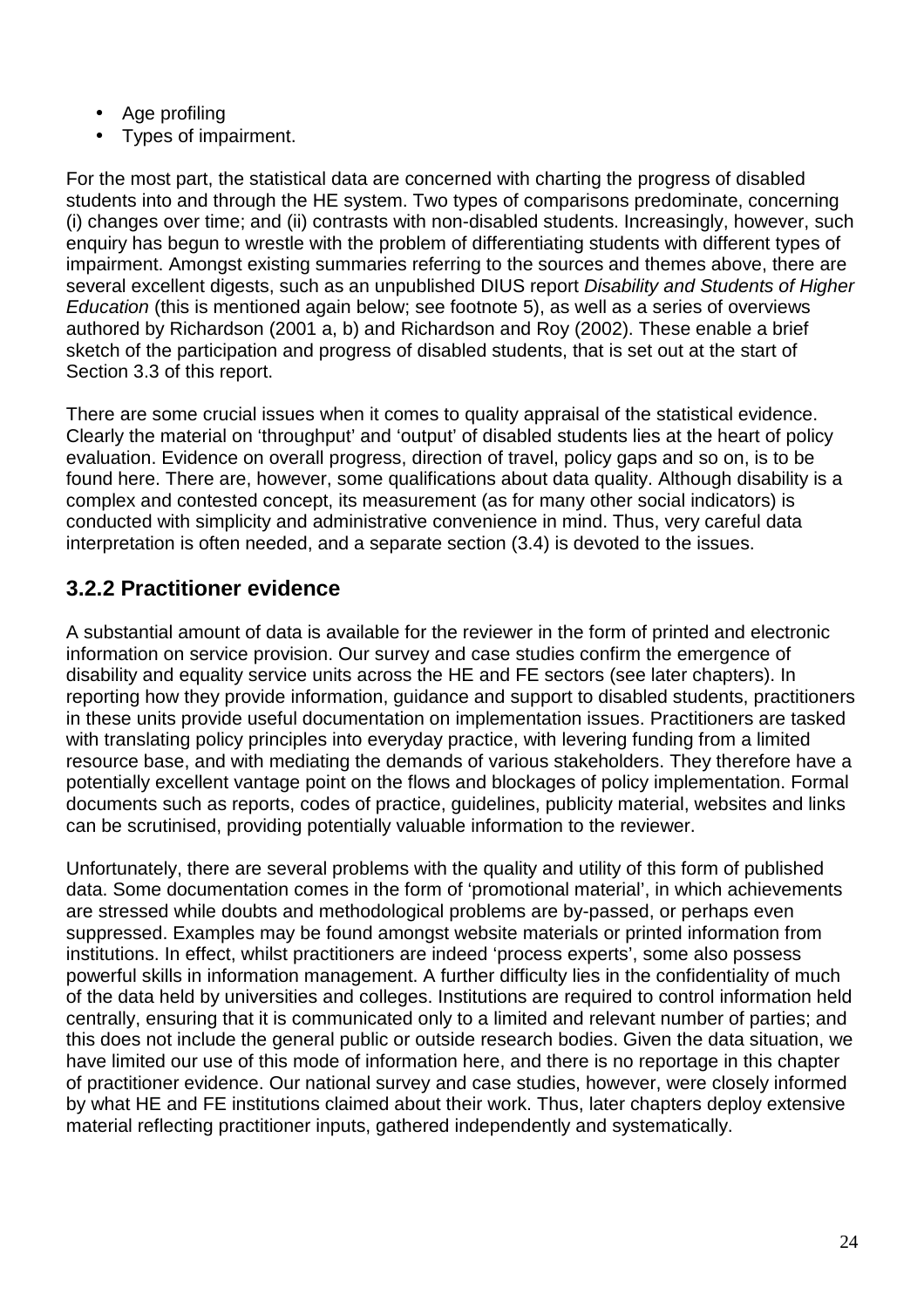## **3.2.3 Policy community evidence**

The key contributors to policy community knowledge include officials of central, regional and local governments and their agencies, members of think tanks and lobby groups, policy and research staff in political parties and their affiliates, and scholars of public policy. Their outputs range from discussion and planning documents to newspaper and magazine articles, to pamphlets and reports ('grey' literature), official documents (especially Green and White Papers), and academic journal papers and books. These are often omitted from reviews because of their great diversity and because there are no formal standards with which to appraise their quality and contribution. By contrast, we believe they can contain vital materials relevant to policy development. The sources with the greatest potential in an evidence review are analytical and reflective pieces on policy implementation, which anticipate some of the opportunities and dilemmas. These may then be compared to sources providing empirical evidence about 'ground-level actualities', enabling the review to consider the feasibility of the guiding principles. In the present case there is a considerable policy community literature on the broad principles of widening participation, and on the inclusion agenda for disabled students, much of it linked with HEFCE and HEFCW. Some of this was touched on in Chapter 2.

## **3.2.4 Evidence from formal empirical research**

This is the orthodox category for a 'review of evidence', and provides the mainstay of the information reviewed here. The defining feature of this form of evidence is that it provides empirical data based on a pre-determined design, following some established principles of social science research. It is often thought of as 'academic' research, but in review protocols this is normally widened to include commissioned reports appearing in the grey literature, provided they have had an explicit strategy for data collection and analysis. Our search under this heading revealed that empirical research on disability and HE has been conducted especially along the following dimensions:

- **Student pathways**. Although the question of university or college entry remains central, there are studies about: pre-entry, enquiry, induction, post-graduate study, qualifications and exit to careers.
- **Relationships**. There are studies about the interaction between disabled and nondisabled students, staff and other stakeholders such as personal assistants.
- **Sub-groups**. There are studies on the experience of and provision for students with specific impairments: blind, deaf and dyslexic students receive the most attention.
- **Teaching and learning**. There are studies of teaching practice, communication skills, curriculum and the learning environment, and how to make them more accessible to disabled students.
- **Assessment**. There are studies on the appropriateness, fairness and validity of different forms of examination and assessment for different groups of disabled students.

We also need to note the repertoire of research strategies used. The review unearthed material using most styles of empirical research, including surveys, secondary analysis, evaluation methods, action research, statistical analysis, and so forth. Nonetheless, it appears that a majority of studies follow the approach of the 'qualitative case study', reporting on experiences of disabled students. There are historical reasons for the strong representation of this approach, associated with emancipatory ideas, development of the social model in disability studies, and emphases on service users. In relation to study quality and its assessment, it is hard to make general pronouncements (given the diversity of topic and method). On the other hand, it could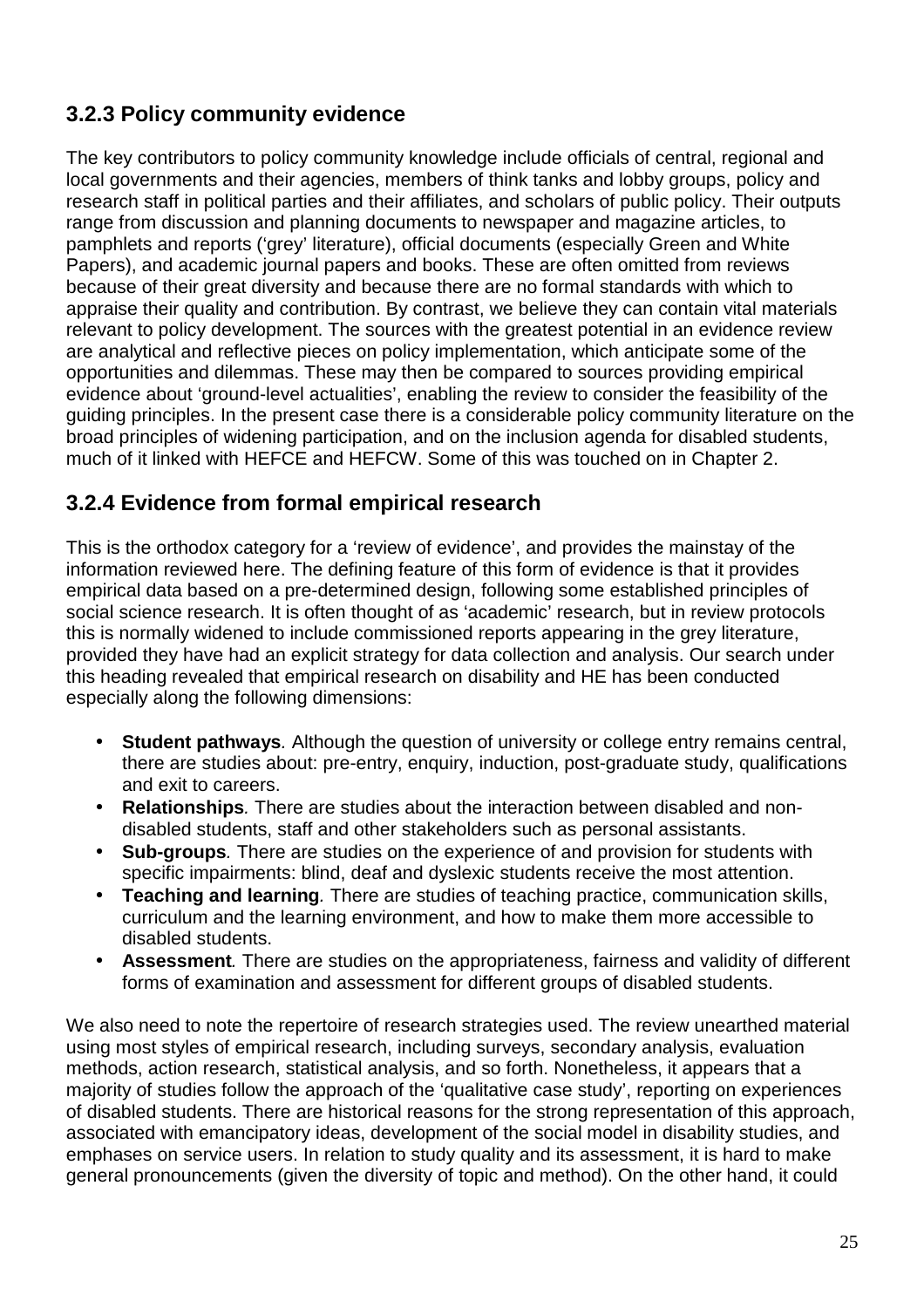be argued that the weight given to qualitative case-level work serves neither evidence-based policy nor the social model. Evaluating the progress (or lack of it) of disabled students in HE requires understanding of both process and outcome, and this requires quantitative as well as qualitative data. More comments are made about this later.

Finally, in relation to this body of work, there is the matter of prioritising key studies for closer scrutiny. In Section 3.3.2, the research materials chosen for closer exploration are drawn on the basis of proximity to the review question, being widely cited, having an evaluative focus, and being reported with a clearly decipherable analytic strategy.

## **3.2.5 User evidence**

There is some divergence of views about the weight to be accorded to user standpoints. On one side, it is reasoned that people with impairments have crucial first-hand knowledge of the limitations imposed by society's rules, regulations and expectations (cf. Oliver, 1996). This experience, therefore, affords them with understandings which must be taken into account in order to avoid 'top-down' solutions being imposed. This 'voice', moreover, should be heard loudly in the arena of evidence, perhaps to the extent that users take substantial control of the apparatus of enquiry rather than being mere respondents. This standpoint conflicts with other perspectives. In the 'evidence movement', user views (and for that matter practitioner ones) may be perceived essentially as 'opinion' (Sackett et al., 1996). Here, only hard outcome data won in formally controlled trials counts as evidence. We favour a balanced perspective, in that a many-sided policy issue will require a multi-agency programme response and a multi-method evidence base to support it. The latter in turn should include self-generated information on how disabled students view HE provision.

Unfortunately, we have found little documentation published to support any thesis that disabled students have so far created such a body of opinion and information (although individuals certainly are contributing new work on this front). A search revealed some basic information provision and personal accounts on the Skill website (National Bureau for Students with Disabilities), and there are also some web-pages owned by disabled student groups at particular universities (but these have developed little beyond informal chat rooms<sup>4</sup>). It seems that the National Union of Students (NUS) has barely commenced activity in this area. We are informed that, beginning in July 2008, "The NUS National Executive Disabled Students' Officer will work with his own committee on policy strategy based on his manifesto and policy direction" (personal communication from NUS). On the basis of our initial search of the literature, we have concluded that strong user-based evidence has made relatively little penetration to date into electronic or printed media, although there are some exceptions (including some local surveys with a degree of user participation in their development). With this disappointing picture in mind, the present review has been unable to create and draw upon a systematic set of materials that have been user-instigated, although we can take note of evidence from formal studies (type four above) that, whilst externally funded, have come under the influence of the social model and user perspective. We are informed, however, that the position may be about to improve in one respect. In 2008 the National Student Forum (NSF) for HE was established, to provide governments and policy-makers with a means of accessing student voices directly and continuously, and giving student members an opportunity to have an informed and thorough debate on the issues that matter to them. We understand that the NSF's first report is due to be published very soon after completion of our study.

 4 http://www.thestudentroom.co.uk/showthread.php?t=225080&page=11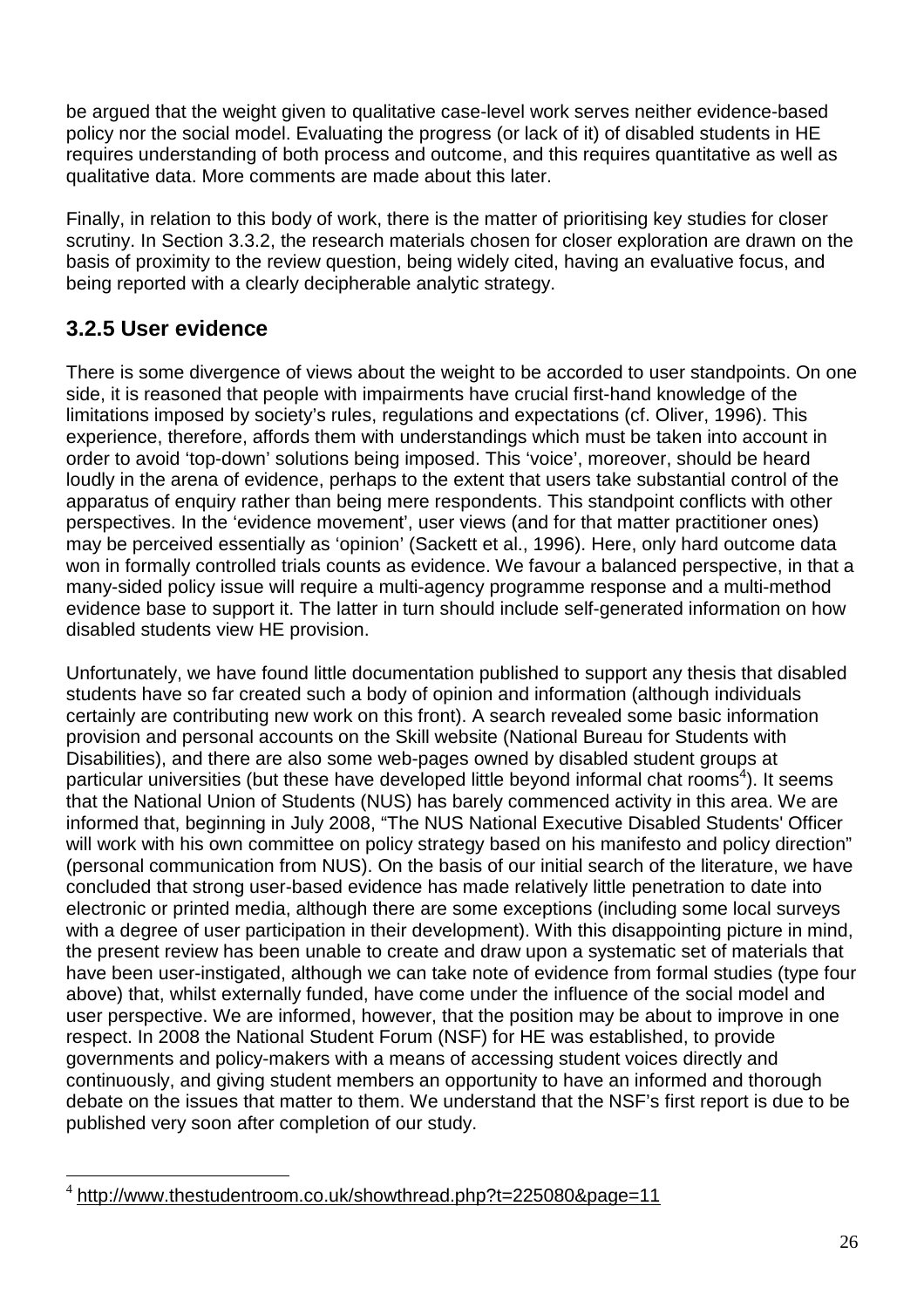This situation is perhaps unsurprising when considered alongside findings elsewhere in this study, indicating a gap in HEI and FEC activities as far as consultation with (and participation by) students is concerned. As EIA becomes more established, it will be important to move well beyond the impressionistic, so as to tackle more systematically the experiences and needs of students (disabled and non-disabled). When this happens, it will be valuable to engage users of HEI and FEC services more closely in the processes for monitoring and ongoing research. In any event, in the absence of fuller user-led material at present, the main parts of the present chapter concentrate on the available statistical material derived from administrative sources, and on the substantial body of empirical inquiry found in the social science literature.

# **3.3 Progress and problems: key points from the literature**

This section provides an overview of evidence drawn from the sources circumscribed as above, and is very much a summary. Although the area under review is seemingly well delimited, the amount of published material is very substantial. To capture some essential messages, we concentrate our account around examples from key studies that are characteristic of the particular sub-domains of enquiry.

## **3.3.1 Statistical evidence from administrative sources**

This section refers to the statistical profile of disabled students as they pass through the HE system. It is drawn from available sources, but particularly the excellent DIUS report mentioned above, *Disabled Students in Higher Education* (undated)<sup>5</sup>. Our primary aim is to use the material to provide a description of the 'state of play', although we also begin to indicate some policy implications. At the outset, however, we need to note that it appears that there is only a limited amount in readily accessible publications in the public domain, when one is seeking more detailed analyses on matters such as qualifications on entry, the position for cohorts at institutional level over time, the stages and numbers for student withdrawals, times taken to complete, etc.

Box 3.1 summarises some baseline information on numbers of disabled students in HE, and a comparison with the number in receipt of DSA. There is a gap here reflecting the general issue about the extent to which disabled students are actually catered for. We also include an estimate from the National Audit Office (NAO) (2002) comparing entry rates for those with and without impairments (often referred to as 'disabilities' in official data and other sources).

#### **Box 3.1**

 $\overline{a}$ 

**~** In 2005/06, there were 137,945 disabled UK domiciled HE students, based on their own selfassessment (representing 6.9% of the overall student population). 119,010 of these were studying at undergraduate level, 18,935 at postgraduate level.

**~** In the same year, 47,940 undergraduates were in receipt of DSA , 3.6% of the undergraduate student population in that year.

**~** An 18 year old with an impairment or health problem is "40 per cent as likely to enter higher education as an 18 year old without an impairment or health problem" (NAO, 2002).

Our overview now follows the student pathway, beginning with some information on prior attainment (insofar as this has been represented in terms of qualifications). Figures here

<sup>&</sup>lt;sup>5</sup> DIUS has given permission for citation of their work. We understand that the material is currently forthcoming in an updated form.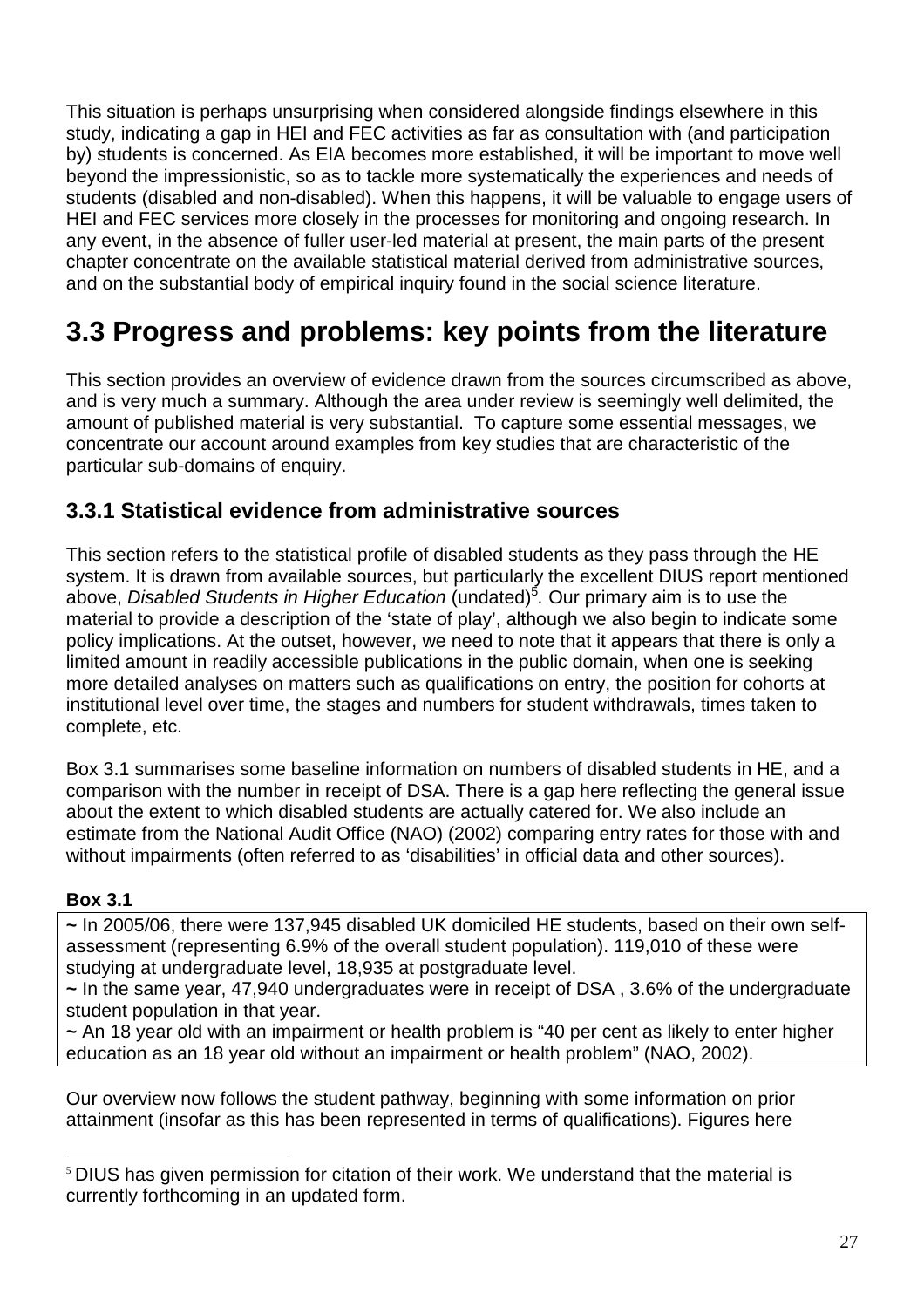suggest that disabled students have had lower levels of prior attainment than comparable groups of non-disabled students. This applies across most academic and vocational qualifications. Table 3.1 provides some Youth Cohort Study (YCS) data for GCSE in England and Wales in 2002 (as reported in 2006). The significant disparity illustrated in the table is a reminder that all subsequent outcome data on achievement and progress might be coloured by these differences at input. This prior 'attainment gap' may be followed across the YCS cohorts. In 2000 the disparity between disabled and non-disabled students in achieving five or more good GCSEs stood at 23%. This reduced to 16% in the 2002 cohort (as seen in Table 3.1) and remained at this level in 2004. Such a pattern (and any subsequent developments in it) might need to be kept in mind when considering the optimal point for widening participation interventions for this group of students.

| Proportion of students achieving:             | <b>Disabled</b> | <b>Non-Disabled</b> |
|-----------------------------------------------|-----------------|---------------------|
| 5 or more "good" (A*-C) GCSEs                 | 35%             | 51%                 |
| 5 or more "good" GCSEs, including English and | 27%             | 42%                 |
| <b>Mathematics</b>                            |                 |                     |
| 8 or more "good" GCSEs                        | 23%             | 36%                 |

#### **Table 3.1: GCSE attainment by the end of year 11**

**Source: YCS Cohort 11 (as cited in unpublished DIUS report, see 3.3.1)** 

Moving now to admissions, UCAS data suggest that both the numbers of disabled students who apply for a place in HE and the number accepted had risen steadily since 2000 (Figure 3.2). This was a promising increase of approximately 15% in five years. Numbers of applicants and acceptances had run almost perfectly in parallel over time, suggesting that there had been little aggregate change in terms of favouring or disfavouring disabled applicants at entry. Perhaps the rise in admissions has been to an extent founded on demand side change, both in terms of an increased willingness to apply and prior encouragement provided earlier in the education system. The magnitude of the increase may be considered positive news about direction of travel, given the small baseline figure described in Box 3.1. Caution must be expressed, however, on the exact size of the change, given that numbers are calculated on declarations of disability, an issue we consider further in Section 3.4.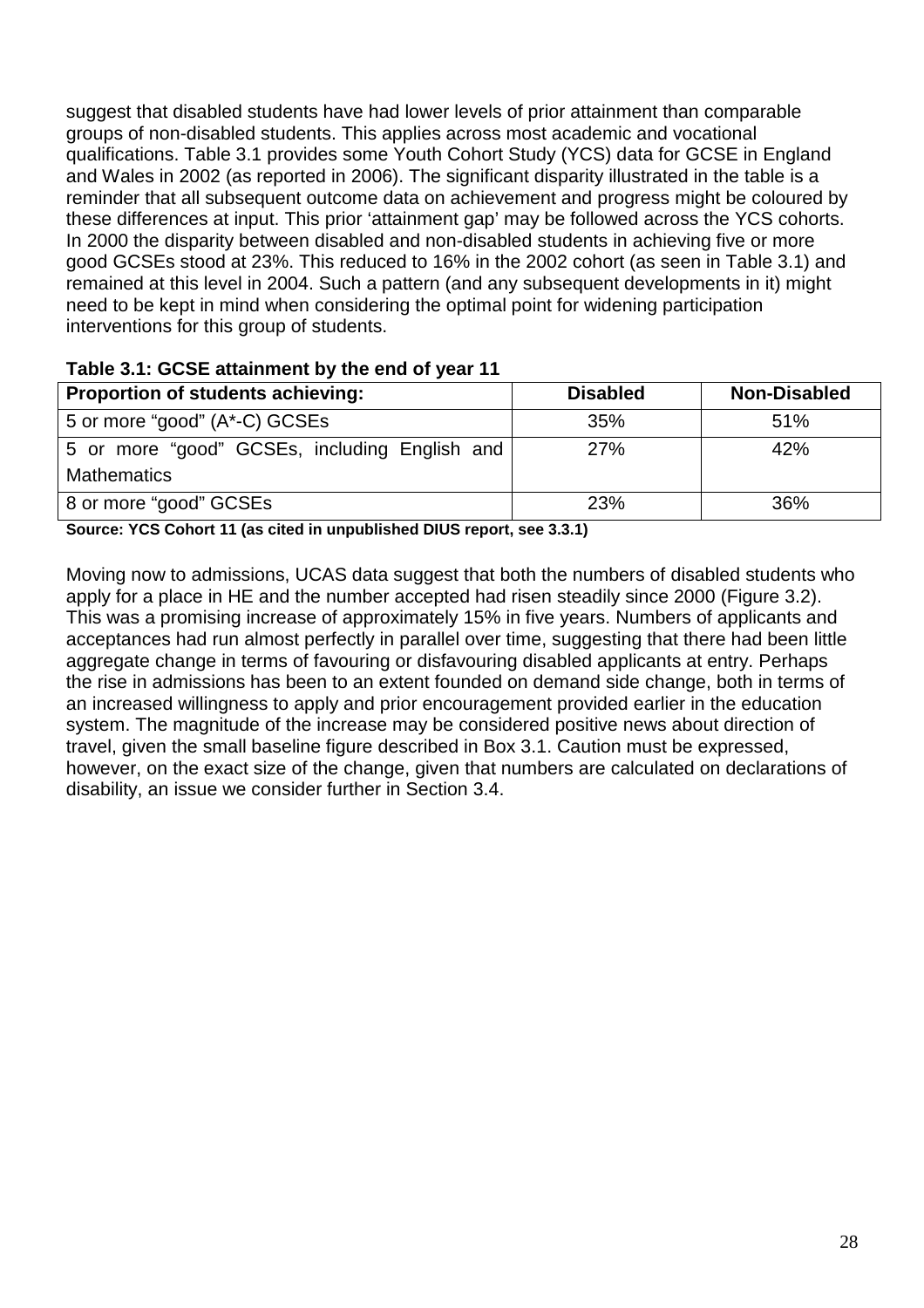

**Figure 3.2: Proportion of applicants and accepted applicants declaring 'a disability'** 

**Source: UCAS Annual Data Sets (as cited in unpublished DIUS report, see 3.3.1)** 

According to UCAS figures, the period 2003-2007 saw an increase of almost 10% in the total number of applicants for undergraduate study, and a small increase in the proportion of applicants disclosing one or more impairments. Causation for the latter change is not clear, given the wide range of potential variables (such as prior attainment, etc.). For accepted applicants, the proportion of disabled students rose from 4.9% in 2003 to 5.6% in 2007 (20,452 students) (UCAS, 2008). Figures from HESA may also be drawn upon to review trends. For example, based on first year UK students at both undergraduate and postgraduate levels, its figures show an apparent rise in the proportion of disabled students from 5% in 2002/2003 to 6.6% in 2006/2007 (57,750 students) (HESA, 2008). We need to note that there is a difference in the coverage of UCAS and HESA information, because of the inclusion of postgraduate students in HESA data. Students at this level do not enter HE through the UCAS application route, and so are not included by UCAS. In addition, other students entering HE via a non-UCAS route are also not included in UCAS figures. Groups commonly coming into HE via non-UCAS routes include part-time and mature students, and these are groups within which disabled students may well appear in significant numbers. Differences in figures reported by UCAS and HESA - as illustrated here - highlight the kinds of complications that can affect interpretations of trends, participation rates and representation of disabled students nationally. To this is added the more general uncertainty about reliability of data sets that arises because of issues around the impact of disclosure (which will be touched on further below).

### **Impairment categories**

Both UCAS and HESA use classification systems that focus on particular impairment categories.<sup>6</sup> This enables a sketch to be provided (via data) of the presence of differing groups, but it is reliant on an individual/medical model approach to disability rather than a social model

 $\frac{1}{6}$  We are informed that HESA have recently amended their staff record collection, and in future this will be compatible with DDA definitions. Information has been expanded from an indicator of disability to one that covers type of impairment as well. We also understand that HESA and UCAS will be discussing changes to the UCAS form which would bring changes to the HESA student record in due course.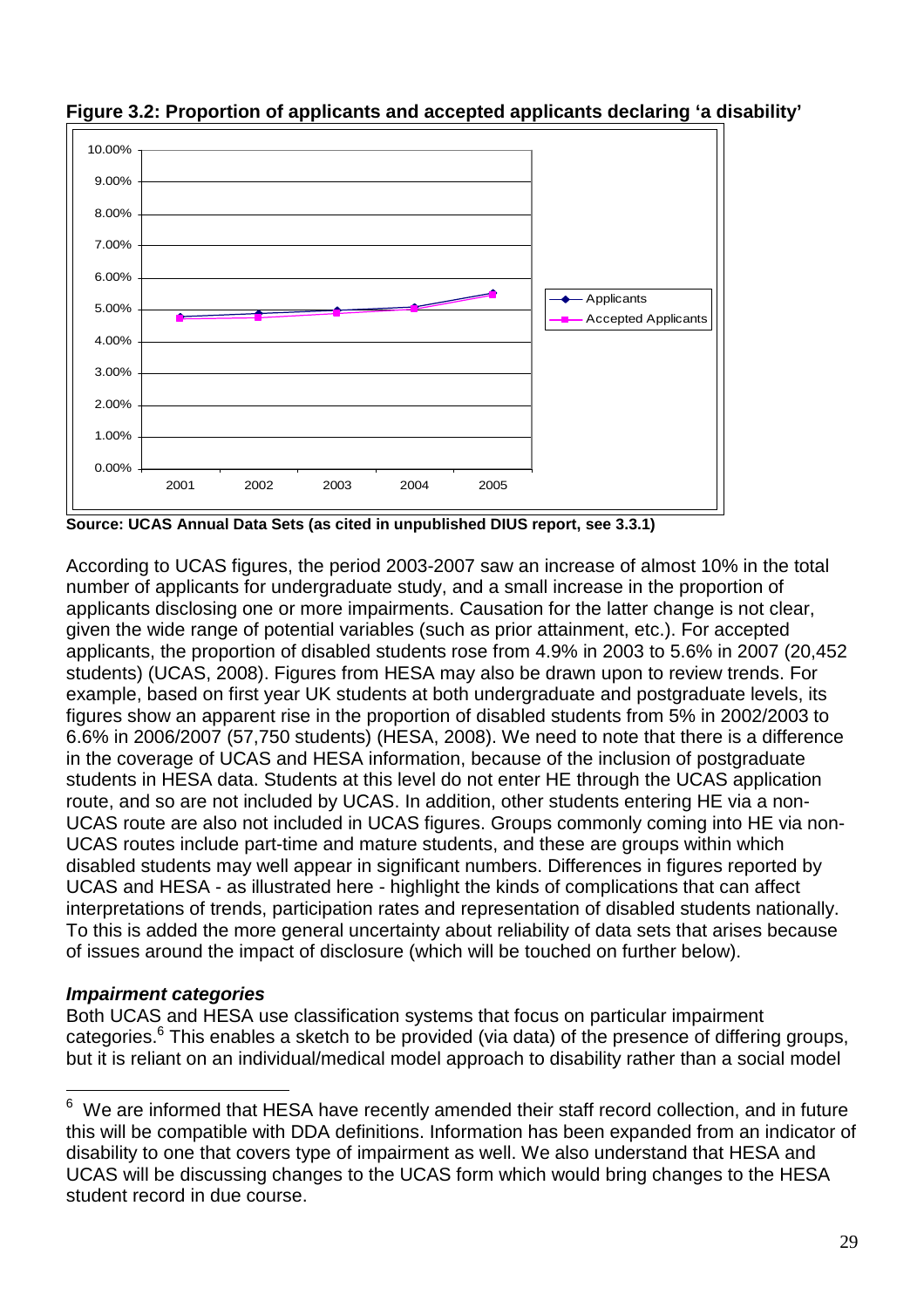approach. One implication with individual/medical approaches is that the focus at specific moments will be on what is 'wrong' with the learner/potential learner, rather than on the adjustments that an institution can make to ensure that their learning runs more smoothly (Rose, 2006). Applicants to UCAS, for example, have been required to classify themselves according to the following criteria: (i) no 'disability'; (ii) learning difficulty; (iii) blind/partially sighted; (iv) deaf/partial hearing; (v) wheelchair/mobility impairment; (vi) autistic disorder; (vii) mental health difficulties; (viii) unseen (e.g. diabetes, epilepsy, asthma); (ix) 2+ disabilities/ special needs; and (x) other disabilities/special needs. Prior to 2003, UCAS used a 'dyslexia' category, which was then subsumed into the 'learning difficulty' category. Other changes in 2003 included the abolition of a 'need personal care support' category, and introduction of the autistic spectrum disorder category. UCAS figures demonstrate that the largest impairment group for both applicants and accepted applicants is 'learning difficulty' (see Table 3.2).

| <b>Impairment category</b> | 2003    | 2007    |
|----------------------------|---------|---------|
| Learning difficulty        | 8866    | 10875   |
|                            | 54.2%   | 53.2%   |
| Blind/partially sighted    | 507     | 539     |
|                            | 3.1%    | 2.6%    |
| Deaf/partial hearing       | 715     | 930     |
|                            | 4.4%    | 4.6%    |
| Wheelchair/mobility        | 536     | 600     |
|                            | 3.3%    | 2.9%    |
| Autistic disorder          | 139     | 534     |
|                            | $0.9\%$ | 2.6%    |
| Mental health difficulties | 495     | 857     |
|                            | 3.0%    | 4.2%    |
| Unseen                     | 2 2 2 6 | 2 2 9 6 |
|                            | 13.6%   | 11.2%   |
| 2+ impairments             | 542     | 648     |
|                            | 3.3%    | 3.2%    |
| Other impairment(s)        | 2 3 2 9 | 3 1 7 3 |
|                            | 14.2%   | 15.5%   |
| <b>Total</b>               | 16 355  | 20 452  |
|                            | 100%    | 100%    |

|  |  | Table 3.2: UCAS accepted applicants by impairment category – 2003 and 2007 |
|--|--|----------------------------------------------------------------------------|
|--|--|----------------------------------------------------------------------------|

HESA have collected figures according to slightly different impairment categories, using a dyslexia category (as opposed to UCAS's 'learning difficulty' category), and a 'personal care support' category. In 2006/2007, dyslexia was the largest category, reported by 43% of students who disclosed impairment(s) (see HESA, 2008). The high number of students in UCAS's learning difficulty category and HESA's dyslexia category is clearly important (and, as we shall see in Chapter 7, is attracting considerable effort within some institutions). Regarding impairment categorisation more generally, the current system may deter some learners from disclosing impairment, but may also be of limited use to educational institutions, given the diversity and large range of additional support needs that might be found within each impairment category (cf Brown and Simpson, 2004).

### **Further along the student pathway**

Moving along the student pathway, we come to the matter of subject choice, and where within the spectrum of courses and disciplines we may find disabled students located. Figure 3.3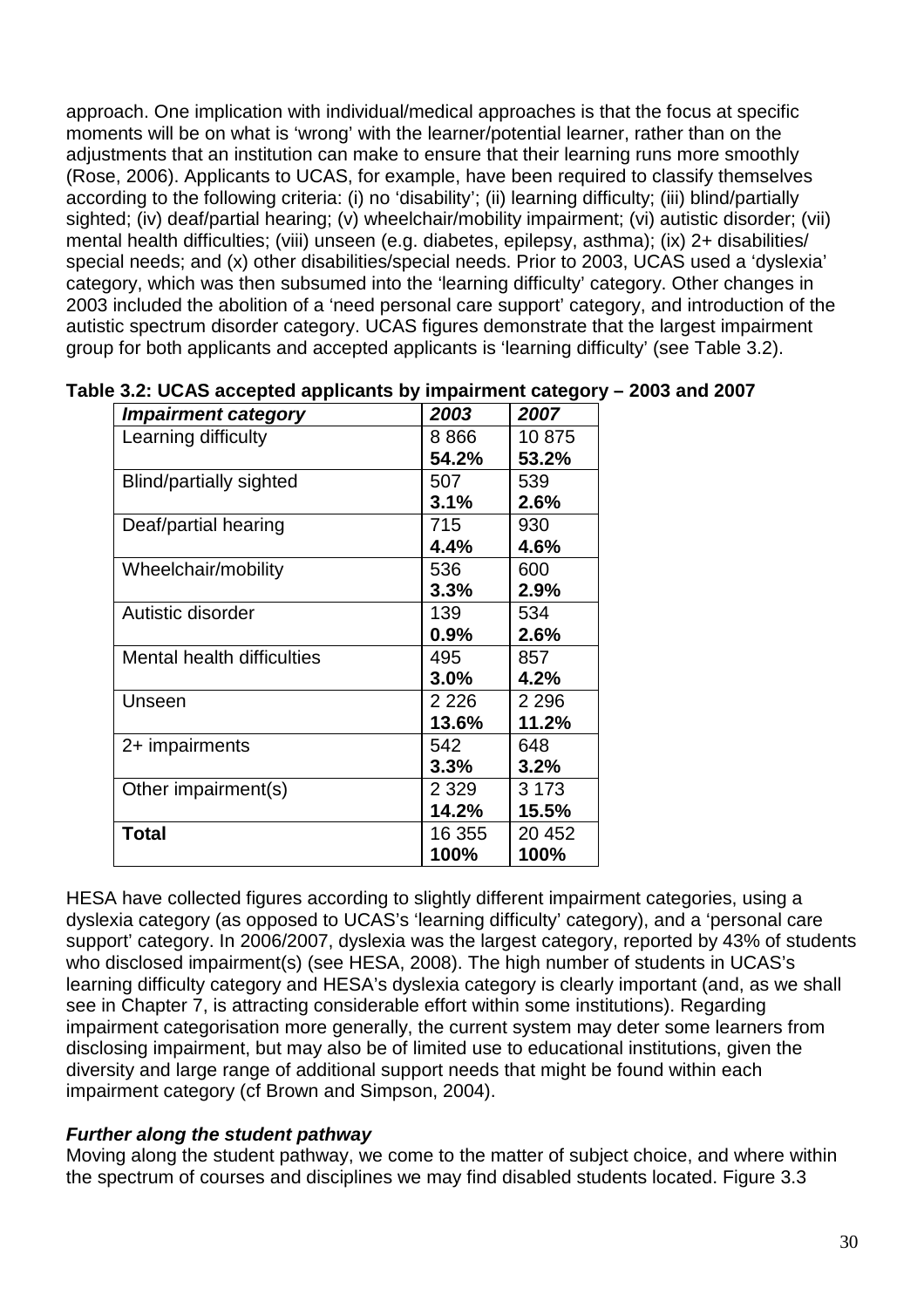provides an illustrative snapshot from a specific moment, revealing some interesting differentiation in admissions across eighteen subject areas (as cited in the unpublished DIUS report). Our report draws only on readily available data at time of review, but updated figures continue to emerge for this topic as for others. Accounting for the marked differences is difficult, and there seems to be little in the way of detailed studies relating to this issue. No single factor explanation will suffice, and the different concentrations of students are probably influenced by a complex amalgam of disciplinary cultures and traditions. Key factors may include differences in entry tariffs, overall student demand, weekly contact levels, extent of field work, laboratory work and special equipment needs, training costs, ethos, etc. Other more intangible factors concerning 'ways of thinking' may even come into play. There is apparently an interesting concentration of students with autistic spectrum condition in mathematical subjects (Fletcher-Campbell, 2003).

This patterning of subject choice, though difficult to explain fully, might be a promising area for policy initiatives. Perhaps small pilot projects could prove worthwhile to discover good practice on tackling the more difficult areas. Considerable numerical strides on overall recruitment for disabled students might follow simply by bringing some of the more 'recalcitrant' domains into line with the 'norm'. It seems that disability provision is often improved when fresh thinking is brought to bear to seemingly intractable technical issues, and there is already interesting work from the BMA (2007) on disability equality in the medical profession.



#### **Figure 3.3: Proportion of students in receipt of DSA, by subject group, 2004/05**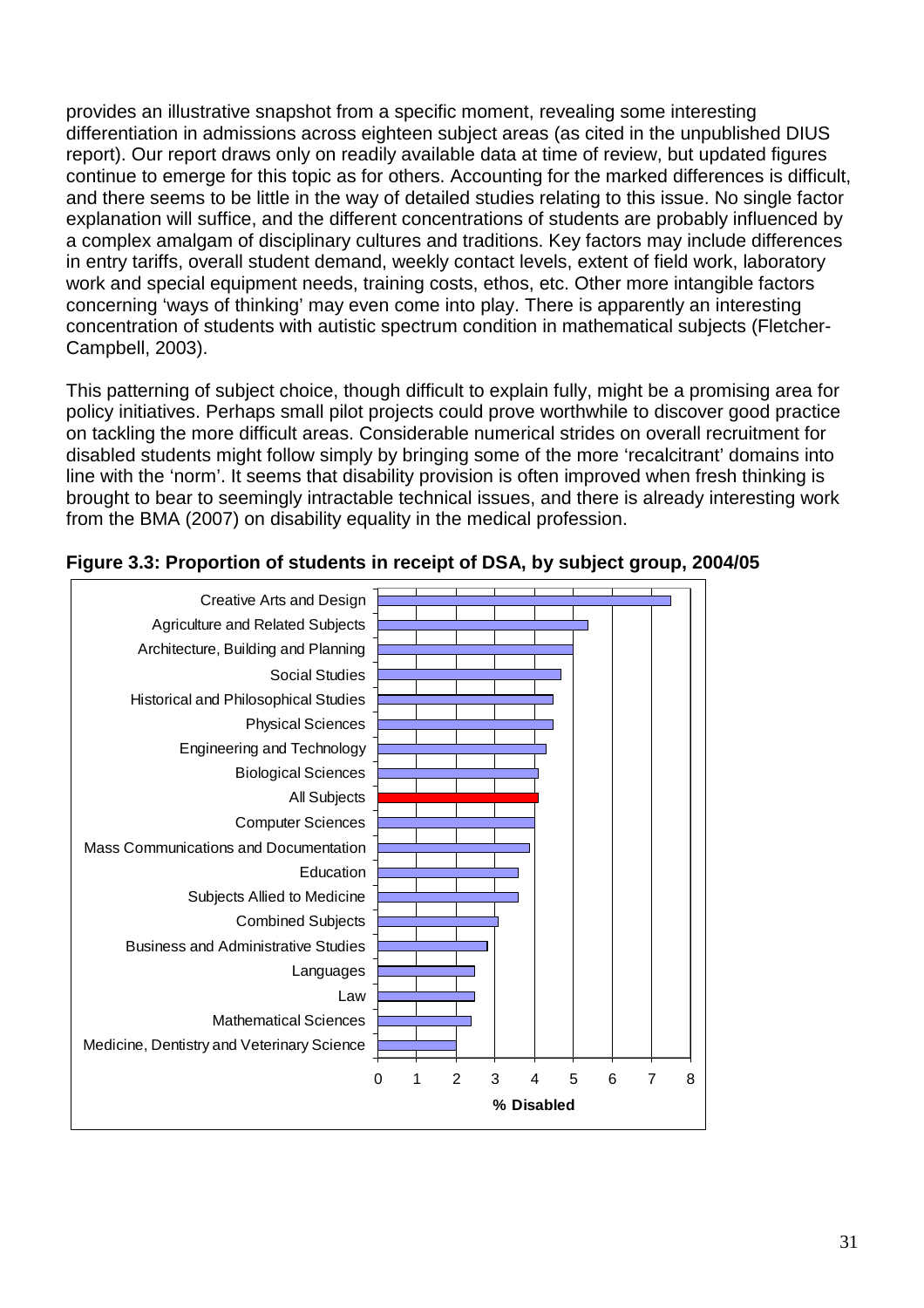We turn now to degree attainment, and the matter of how well disabled students fare in terms of final degree classifications. Some small but significant differences emerge in comparisons with the results for non-disabled students. An illustration can be found in Figure 3.4, taken from HESA data (for 2005/2006) that were available via DIUS at the time of our review. These show disabled students performing less well overall, obtaining less first class and upper-second degrees, while being over-represented in the lower-second and third class bands. As this figure displays simple frequency counts, it offers a description but not an explanation. The latter would require control for any other characteristics that may be associated with attainment such as prior attainment, subject choice, age, university attended, term time accommodation, financial support, gender etc. Given the appropriate data set, it would be feasible to take such factors into account using multivariate analysis. DfES conducted a similar exercise on HESA data in relation to ethnicity and degree attainment. Their results showed that:

" … even after controlling for the majority of factors which we would expect to have an impact on attainment, being from a minority ethnic community […] is still statistically significant in explaining final attainment, although the gap has been significantly reduced." (Broecke and Nicholls, 2007, p.3)

We could perhaps expect parallel results through application of similar methods to disability. Indeed, the above report makes brief mention (p.18) of the statistical impact of disability in reducing the probability "of getting a better degree outcome", within a section detailing results on ethnicity alongside 'controls' (albeit with little amplification). Even so, were this expectation to prove correct within a more directly targeted study (uncovering a significant negative association between disability and attainment), we would still need to be cautious about explanations. This would not necessarily be a matter of discovering unmeasured and unconsidered variables but, rather, of understanding the processes whereby the academic achievements of disabled students were falling slightly short. Thus we would need to explore what was happening in the teaching and learning environment that might account for this result. We will consider potential answers in the next part of our review (which examines qualitative evidence on the classroom experiences of disabled students).



**Figure 3.4: Distribution of degree attainment, by disability** 

**Source: HESA 2005/06 (as cited in unpublished DIUS report, see 3.3.1)**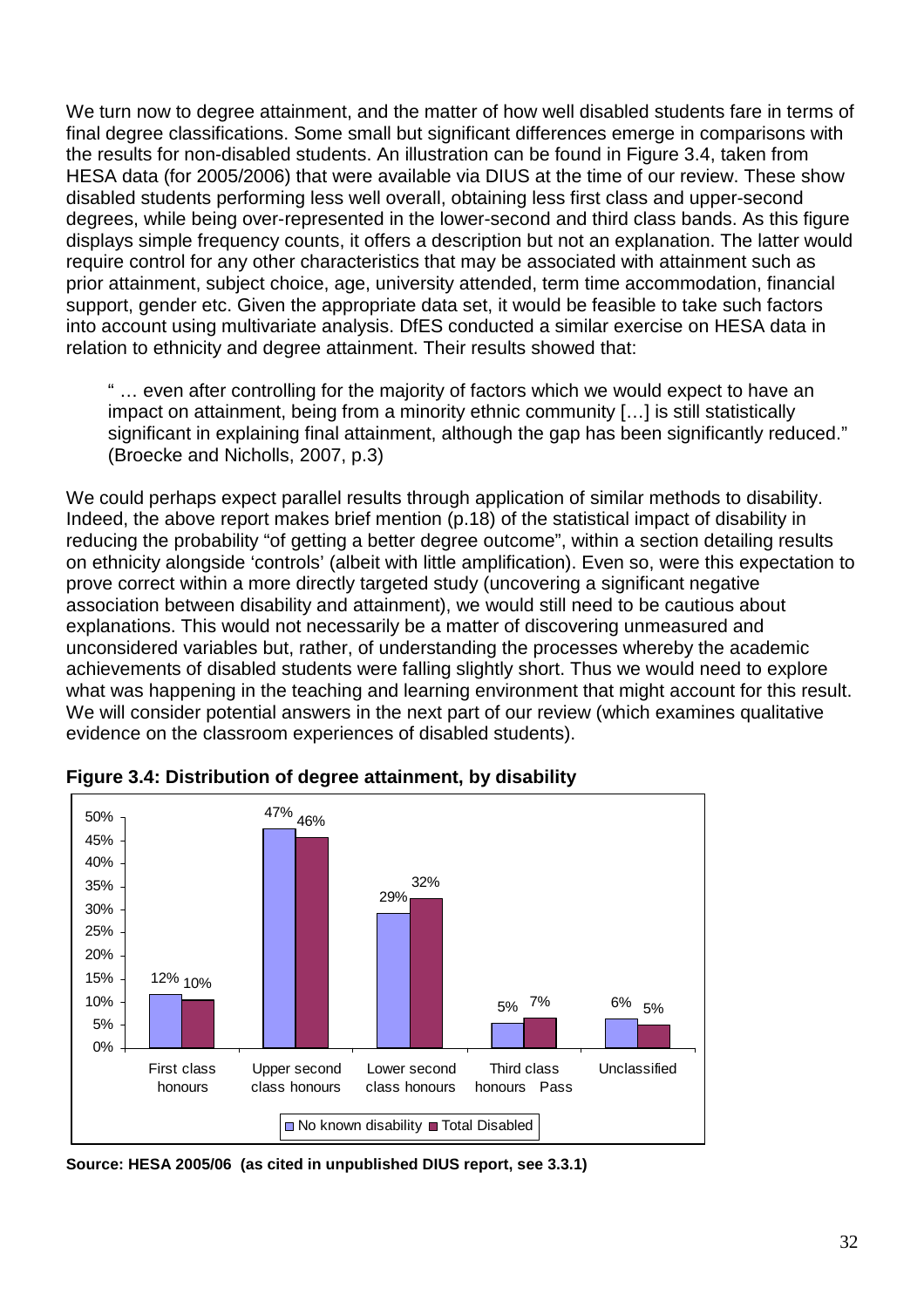Finally we come to statistics on the destinations of disabled students on completion of their degrees, taken from HESA data (Figure 3.5), and the question of whether disabled students have better or worse prospects for employment or further study on completion of their degrees. Once again, the aggregate picture is promising, with Figure 3.5 displaying a broadly flat profile as one compares disabled and non-disabled students in each destination. We add the customary rider that these descriptive statistics do not take into account other differences that may account for variation in employment and further study. Moreover, there are some features to note in the histograms. Interestingly, disabled students in receipt of DSA do marginally worse in comparisons; not only with non-disabled students, but also with those disabled students who do not draw DSA. A further sign of disparities can be seen by disaggregating destinations data, as in Figure 3.6. This evidence looks only at those who are unemployed six months after leaving university and only at disabled students, but in this case broken down by 'type of disability'. Inequalities begin to reassert themselves with much higher unemployment levels reported by partially sighted students, wheelchair users and those requiring personal care support. Although we have no data to hand which distinguish different labour market destinations, it is unlikely that disabled graduates find themselves equally represented in the hierarchical strata of the UK occupation structure.



**Figure 3.5: First destination six months after qualifying, by disability** 

**Source: HESA 2005/06 (as cited in unpublished DIUS report, see 3.3.1)**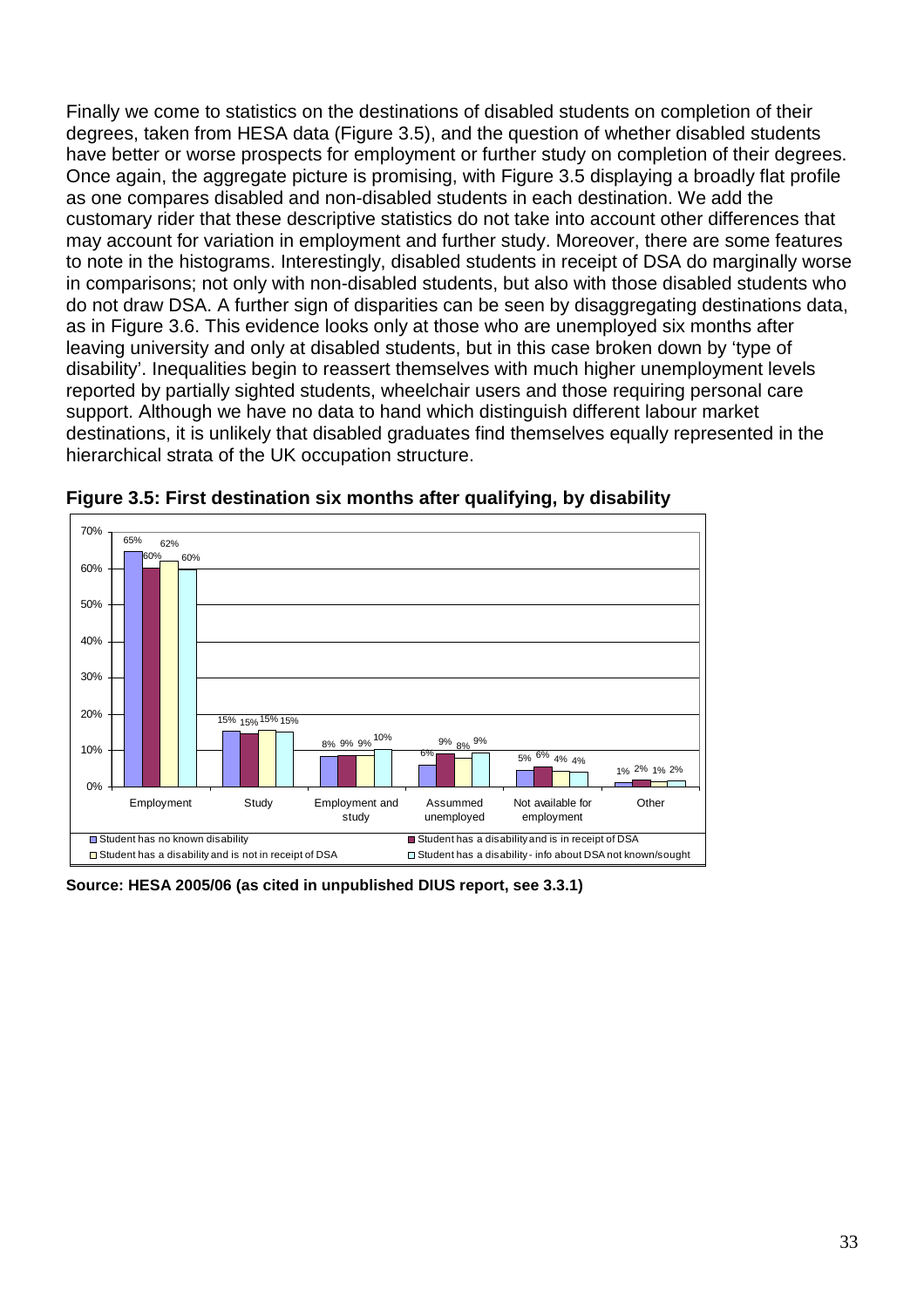

**Figure 3.6: Percentage assumed unemployed six months by type of impairment** 

**Source: HESA 2005/06 (as cited in unpublished DIUS report, see 3.3.1)** 

We now conclude this section of the chapter by summarising key features of the statistical profiling of the progress of disabled students through the HE pathway. There seems to be considerable progress at the aggregate level, and the progress of disabled students is marked on many different indicators. It is impossible to draw inferences on attribution from such data alone, and the policies and programmes which may have been responsible cannot be identified. Nonetheless, it is probable that progress in this area has benefited from a general shift in attitudes towards disabled people throughout the UK, as well as from the specific involvement of governmental bodies. The fresh thinking and revised practices that go with this change may not have penetrated to all corners of the HE sectors and employment system, and as ever the devil might be in the detail. Inevitably, at the local level, development could well be more halting for particular groups of disabled students in particular disciplines, at particular universities or if aiming at particular occupations. Taken alongside the evidence that aggregate data offer for positive potential, the patterning of subject choice might now point towards possible merits of a more targeted wave of policies and programmes.

We note finally that the above analysis relies entirely on secondary sources in the normal manner of evidence reviews. It may be worth adding that an initial scrutiny of some of HESA's raw and un-interpreted data<sup>7</sup> indicates broadly the same pattern of steady but unequal progress. Jacklin et al.'s (2007) report on just one HEI provides some fine-grained statistical analysis and also concludes that:

"Demographically, and particularly in relation to gender, disabled students … were becoming more representative of the total entry cohorts." (p.5)

—<br>7

http://www.hesa.ac.uk/index.php/component/option,com\_datatables/Itemid,121/task,show\_cate gory/catdex,3/#disab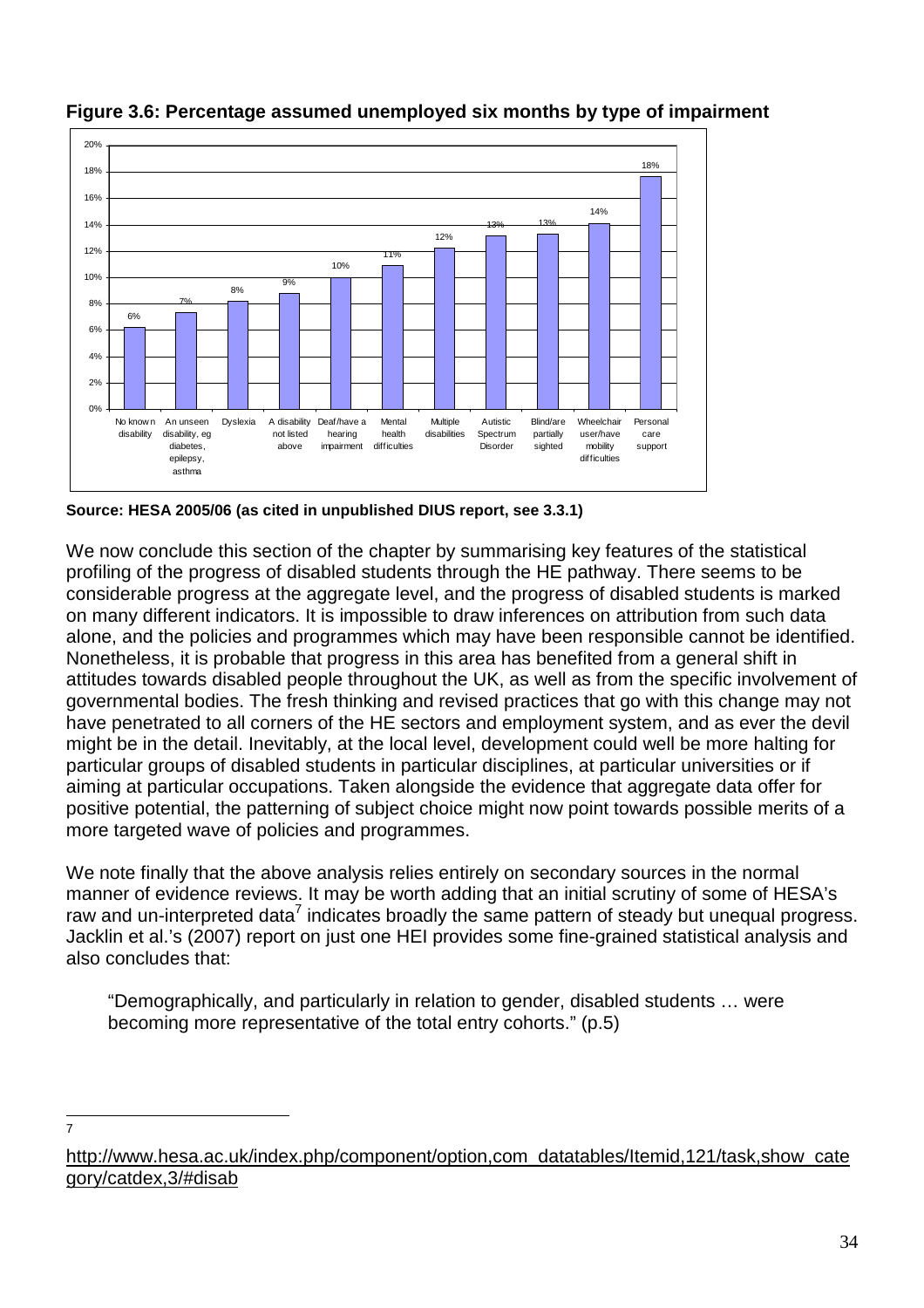## **3.3.2 Evidence from formal academic studies**

We turn next to the body of work with the greatest width and depth of reportage. Our review follows the substantive classification outlined in Section 3.2.4. and reflects the methodological restrictions explained therein.

#### **Student pathways**

We begin with the issue of access, and examine research conducted on the barriers and facilitators to entry into HE. We outlined the statistical picture in Box 3.1 in respect of entry rates. Now, we examine some qualitative studies of the "disabled students' experience", of which there are very many (Holloway, 2001; Borland and James, 1999; Shevlin et al., 2004; Fuller et al., 2004 a, b; Jacklin et al., 2007).

In summarising the main body of findings, we can point to four recurring themes in identifying obstacles to access, as reported by students:

- i. Inaccessible physical and accommodation provision.
- ii. Lack of accessible information, and the complexities and obstacles associated with regulations and procedures.
- iii. Issues concerning identification and differentiation on the basis of impairment (including a sense of exclusion from the 'normal', etc.).
- iv. Levels of awareness and attitudinal barriers.

We provide examples selectively here. One modus operandi in unearthing positive and problematic factors has been for researchers to select a small number of disabled students, just enrolled or at the threshold of university, and to ask them, via semi-structured questions or in focus groups, to report on their experiences. For instance, Shevlin et al.'s (2004) questions on choice of college or course met with a set of replies indicating the restricted and careful choices involved:

"I knew it was accessible. I had been here before. I live near here so it is very handy".

"A deaf friend of mine came here to do the same course. I just followed her".

 "Initially I wanted to go to U of A but they had no residences on campus. I'm not able to travel on buses … so that's basically why I came to U of B".

 "I did geography and it requires a field trip up the side of a mountain. The lecturer implied what was I doing geography for if I can't go on field trips?'

Not all replies, of course, were disability related, as in: "I hadn't a clue what I was going to do. Arts allows you to keep your options open", or "I chose science because I like the white coats". Fuller et al.'s (2004a) students tell a similar tale:

"I wanted a chance to express feelings and emotions in a visual way with support and acceptance".

 "I didn't feel I had the ability to do a completely academic subject as I have difficulty in writing".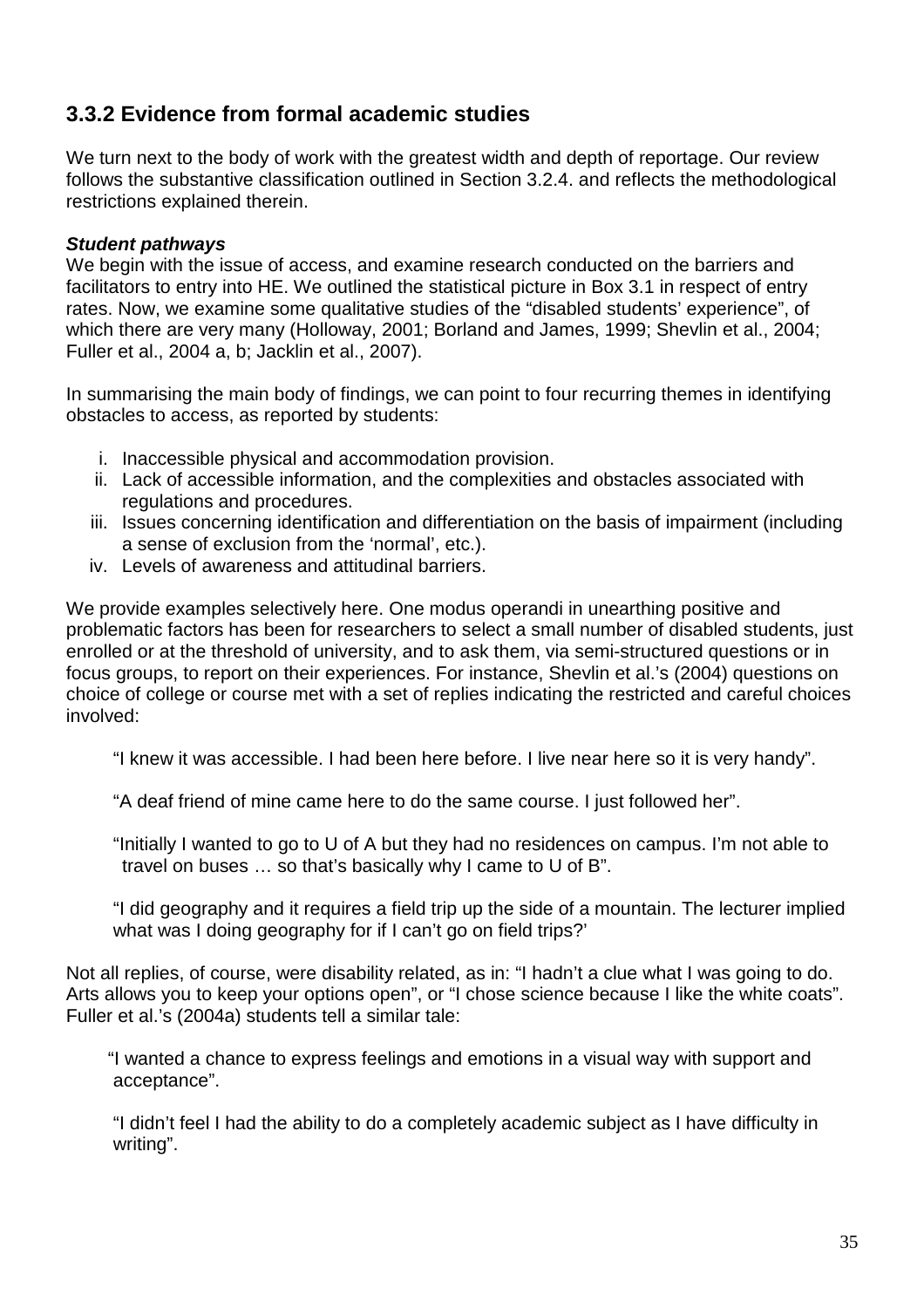Such data are highly evocative and are often a mainstay of this type of approach. There is some danger, however, that vignettes and experiential narratives have been called upon to do too much explanatory work on matters such as inequality of access. What is interesting and important, therefore, in two of the studies noted above is the attempt to put these replies into perspective. Jacklin et al. observe, in relation to the issue of where to apply, that only 20% of the replies were disability related (2007, p.23). Fuller et al. put this figure at 10% and 12% respectively for choice of course and choice of institution (2004a, p.308).

The issue of non-declaration provides some of the most interesting empirical material in reports. The decision to disclose an impairment is in some senses a formal one, made at the time of admission and registration. It is also an informal one, made on a day-to-day and encounter-byencounter basis. Contrasting quotations from Jacklin et al.'s research (2007, pp.27-28) illustrate well the dilemma that may be involved:

"I don't want to be a special case. I don't want to have any special help. I want to be a normal student. I don't want any exceptions to be made for me I want to do this properly".

"I just feel terribly alone and I think that if I wanted anything it would be to know [there are] other people out there …".

Later, the second student here reports on finding companions with the same impairment, saying that it was "like finding another of your species. It was incredible," with a feeling of encountering someone who had been through "something I have been through". Barriers are noted in great detail in some reporting. This may refer to such matters as being able to access information, support, or specific contacts, with concerns about confidence, confidentiality, and so forth. For example, Fuller et al. (2004b) report statements that neatly illustrate difficulties:

"Deep down, I know counselling would help me, but it is making the final steps and knowing so little about what is available that holds me back".

" [I] would love to get into contact with other diabetics who are studying [here], but due to patient confidentiality this poses me a problem. As such I know no one my age who has the condition and therefore feel isolated with having to cope on my own".

Some brief methodological remarks are now made by way of appraising the considerable research material in this style. The anecdotes and vignettes on student experience are undoubtedly rich in individual insights, even if their wider representativeness and reliability are not always guaranteed. Sometimes, however, perhaps data are – as it were – being expected to 'speak for themselves'. In fact, careful interpretation is usually necessary with this type of material, and its limitations and specific contexts need keeping in mind. This literature seems to contain insufficient comparisons with non-disabled students and, perhaps importantly, with disabled students who do not 'make it' into the HE system. The feasibility and character of qualitative work sometimes make it ideal for swift collection of 'early warning signs', and for obtaining genuine feedback, but it requires considerable care and balance if it is to help serve broader goals without loss of rigour.

### **Relationships**

'Staying the course' in further and higher education is not only a matter of academic hurdles and successes. A satisfying, profitable and developmental period of study also depends on the creation of successful interpersonal relationship with peers, and with academic and support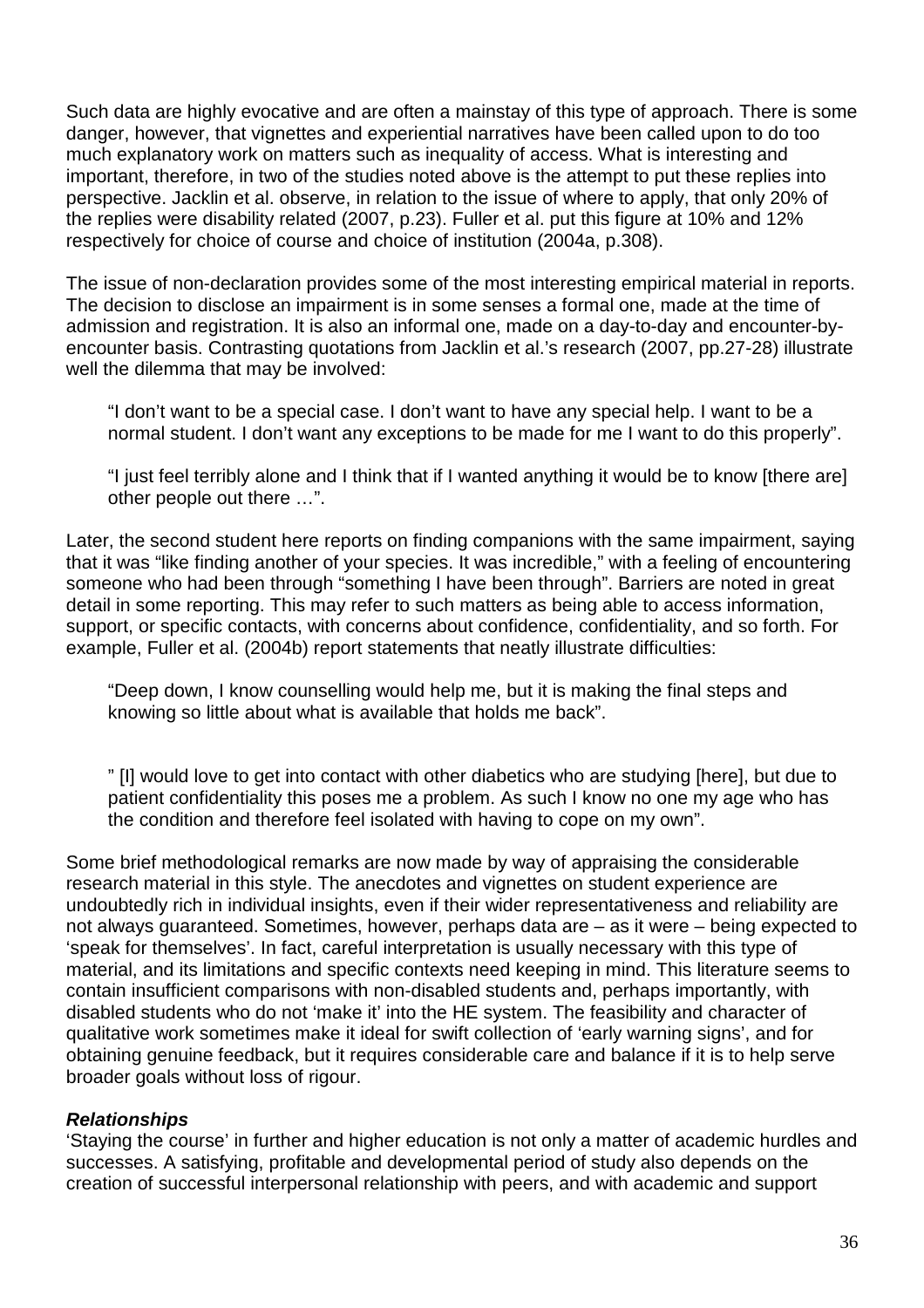staff. A number of studies have examined the workings of these associations. We give a flavour of some key findings via five investigations, including some coverage of the staff side of interactions (which brings us into the area of staff reactions to change).

One 1990s study (Ash et al., 1997) reports on what might be thought of as the traditional picture. The authors questioned disabled students and non-disabled students at three colleges of further education. They found that many non-disabled students were only vaguely aware of the presence of disabled students or of the problems confronting them. Social contact between the two groups was limited. It tended to follow 'tram lines', whereby only those non-disabled students who had had previous contact with disabled people tended to form friendships with disabled students whilst at college. Whilst non-disabled students were strongly supportive of the principle of inclusive education, many saw inclusion in the mainstream as conditional on the particular impairment of the individual. The study calls for greater early contact (induction sessions) in order to prompt mutual understanding.

This picture moves on somewhat with Taylor and Palfreman-Kays' (2000) inquiry into the relationship between the groups of students, in this instance those studying on an Access Course. The study points to considerable advantages that apparently flow from 'disclosure'. For instance, several dyslexic students viewed their impairment as an opportunity to receive and provide support. After the 'declaration' of disability, according to these accounts, "the development of relationships between students progresses a stage further". Mutual understanding often developed into everyday practical and sometimes formal support, fellow students often being in the best position to help with note taking, typing etc. The same study, however, highlights variation across different access courses and between students with different impairments. Students with dyslexia and hearing impediments report on lack of understanding, and even on being treated as objects of humour. Difference in levels of contact between disabled and non-disabled children in primary and secondary school is located as the key explanatory factor in accounting for the discrepant findings. Recommendations are made on recruitment and induction practices, and for the strategic location of 'disability awareness projects' within these.

From such studies we learn that the issue of interpersonal support is believed to be a core concern for all disabled students. An American study of a "large public university" (Olney and Brockelman, 2003) provides a sophisticated account of how this may be best achieved. For many of the students interviewed, getting the appropriate support had proved frustrating and time consuming. Lack of assertiveness, difficulty in advocating for themselves and, above all, concern about the judgements of others were the stumbling blocks. The research centres on how these students (most of them without an immediately discernable impairment) went about the business of "management of perceptions". When it came to disclosure, it seems that they pursued a mixed strategy: they decided "not only whether or not to tell but whom and how to tell". According to the authors, this strategy helped them avoid being stereotyped in some quarters, but also permitted them to be viewed in a very positive light in others. As one of the students put it, following what she saw as over-attention from disability support services: "I've been reduced to a label. I don't want to be reduced to a label." By contrast, another respondent drew advantage and some pride from being accepted as a disabled student by staff. This study shows that building interpersonal relations makes an important contribution in student success, but that linkages so formed are complex and based on an intricate web of perceived beliefs and consequences. There appears to be no simple and uniform way that 'disability provision' can be organised to meet such challenges.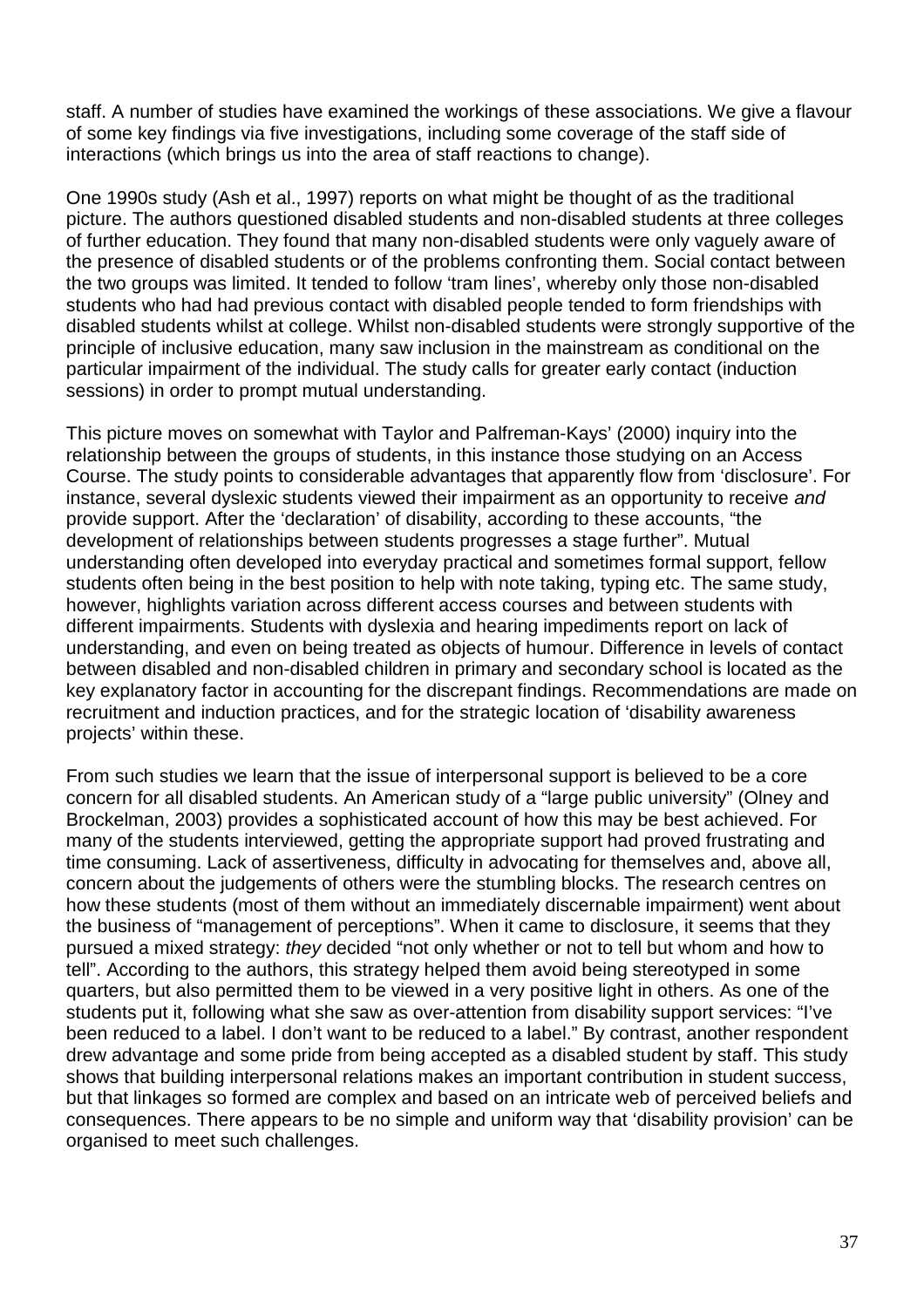There is further research into relationship-building between disabled students and staff. Some indirect lessons on staff awareness and their interactions with disabled students can be gleaned from studies exploring attempts to introduce a more inclusive curriculum. We thus include some research now which assesses progress towards this goal as well as some drawbacks. Stefani and Matthews' (2002) paper reflects upon the experience of a major, university-wide project entitled Creating an Accessible Curriculum for Students with Disabilities. In particular, they trace "the difficulties experienced within a multi-disciplinary team that did not ensure a shared conception of the complexities of the change management project in which it was engaged". In short, the staff were not uniform when it came to provision for disabled students. Tension occurred between specialists in what at the time was known as 'special needs', and the mainstream 'academic' staff. Stefani and Matthews indicate that many of the latter felt they were being propelled into a "predetermined project with a predetermined methodology" that did not conform to norms and standards for student contact in their own disciplines. While it could be argued that the Department of Social Work "had a longstanding record of facilitating the learning of disabled students", for many other departments it was generally the case "that staff had considerable experience of making 'ad hoc' arrangements to accommodate disabled students", but very little experience of "developing and designing the curriculum for maximum accessibility". Given that the concept of accessible curriculum was "somewhat intangible", there was "no obvious model for transference of procedures from Social Work to other disciplines" (Stefani and Matthews, 2002, p.43). MacDonald and Stratta's (2001) study of the broader widening participation agenda encountered similar issues. Interviews were conducted with staff in an "institution with a well-established access policy". The reaction of many tutors to nontraditional students was about "helping them adjust to the existing undergraduate provision rather than engaging in a radical rethink on possible approaches to a more diverse population".

Research in this area is potentially important, and usefully could be both deepened and widened. At present, not enough systematic information is available on staff reactions to parts of the equality agenda about why, when and where there might be opposition or hostility, and on the causes for any such phenomena. As we note in relation to some other matters touched on in this report, it is inadequate to rely on exhortation to generate or consolidate change. The material under review here suggests that relationships (between all stakeholders) develop on ad hoc bases with mixed benefits. Given this, one essential target may be to develop the kinds of support systems and learning environments that consistently facilitate constructive interactions.

### **Sub-groups**

A growing appreciation that the umbrella terms 'impairment' and 'disability' cannot capture the experience of all students so labelled has led to intensive study of particular sub-groups. It is beyond the scope of our review to inspect details here, but useful to contrast some selected studies to illustrate underlying issues. Even from a limited survey we can see the formidable diversity, in both challenge and response, involved in promoting inclusive HE for differing groups.

**i) Dyslexia.** We begin with dyslexia, and the study offering the most extensive statistical profiling of students declaring themselves as presenting with this class of impairment associated with reading (Richardson and Wydell, 2003). Drawing on HESA data provides a picture of the uneven prevalence rates of such students across gender, by age, by level and subject of study, and by degree classification. Students with dyslexia tend to be found within the youngest age cohorts. They perform significantly less well than non-dyslexic students in terms of degree classification, and choice of subject is heavily contoured by preference or by opportunity. The report reveals significant 'underperformance' at all points along the student pathway, suggesting that the apparent problem for this group is likely to have multiple roots.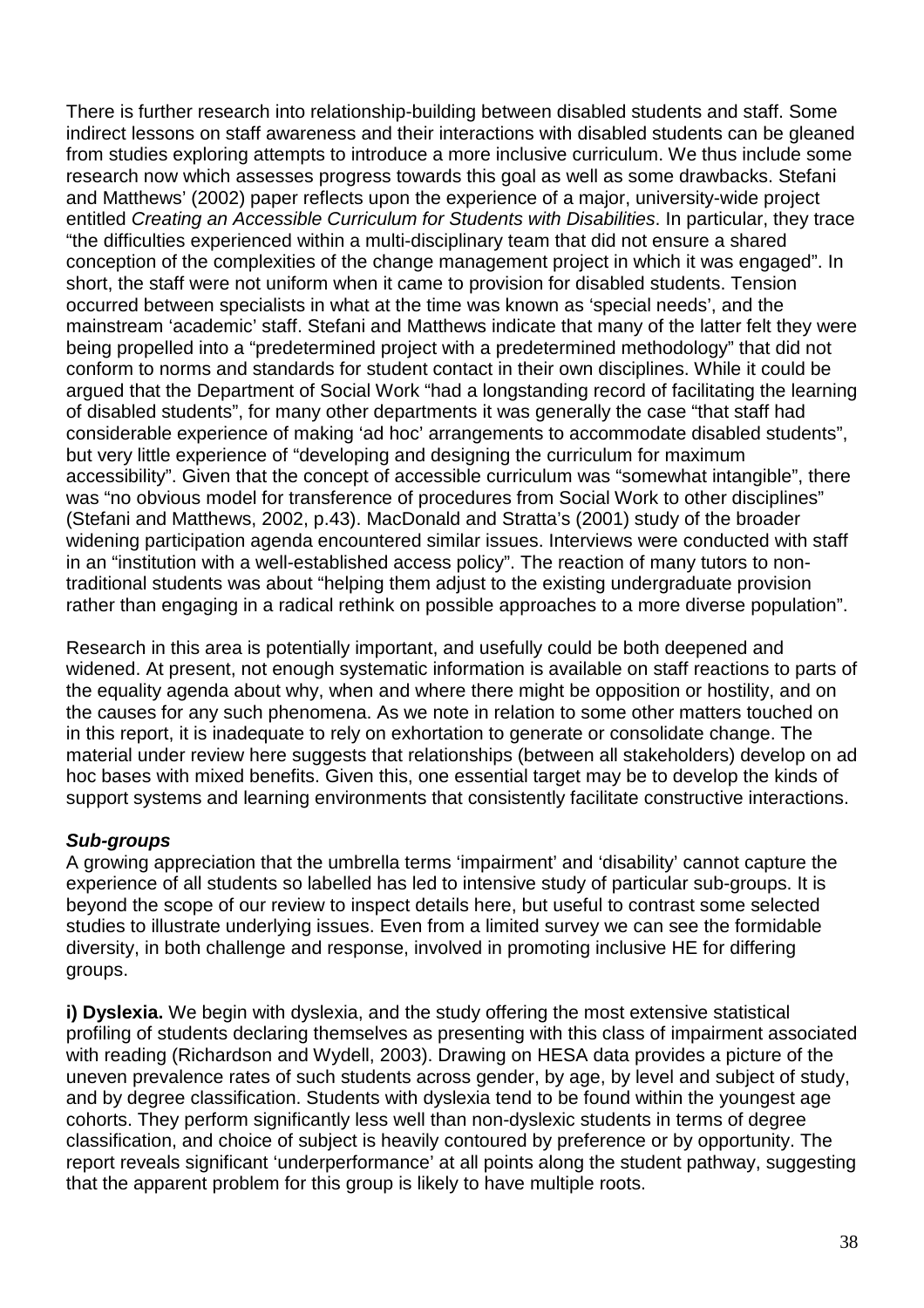Qualitative studies (e.g. Madriaga, 2007) tend, however, to pursue a singular explanation, rooting difficulties of access for dyslexic students in HE 'disablism'. Madriaga's study, supported under an Aimhigher scheme, consisted of producing 21 'life histories' of students within the scheme. Of the 16 students with dyslexia here, only three were diagnosed by the age of 15. Their accounts reveal tales of frustration and resentment:

"Nobody would test me for it. I kind of blame the school because I would have moved on quicker if I would have been assessed years ago."

"A lot of the time the teachers don't push the kids if they got special learning needs. 'It don't matter darling if you have not done your homework'."

"When I told him (tutor) I was dyslexic, he started speaking slowly to me. I think if people understand what the problem is then I don't think there will be a problem."

"I did have support for reading and writing in exams. But she was a pain. She would be like: 'are you sure it doesn't mean this?'. I was like: 'could you just read the question, rather than trying to influence me' ".

According to the above author, these sentiments should remind us that:

"… there is a gap between policy and practice where students continue to lack the necessary support. This gap cannot be simply explained away by insensitive lecturers lacking disability awareness. Confronting disablism is a university wide issue."

Studies of university responses to dyslexia do however reveal some progress amidst considerable scepticism on the part of some staff (Du Pre et al., 2007). A recent study by Ingram et al. (2007) at a Scottish HEI reveals a typically mixed picture:

"The emergent findings … highlight the fact that managers, teachers and support staff operate an under-resourced and largely ad hoc system of dyslexic support, although Napier, with greater central funding, shows signs of more strategic insight with the appointment of a full-time dyslexia coordinator with strategic potential."

Perhaps a feasible conclusion from looking at studies in this area (albeit a very tentative one) might be that many factors are in operation, and that if institutional disablism is significant amongst them then it is likely to be evidenced most clearly in the under-resourcing of staffing and inadequate training.

**ii) Visual impairment** HE students are required to read, take notes, use computers, watch demonstrations, operate equipment, carry out experiments and practicals, take part in workshops and attend field trips. Increasingly, they are expected to watch film and video, download web materials, and find their way though the virtual learning environment. Visual assimilation is almost assumed as the prelude to learning and analysis. The barriers are formidable and this is reflected in the empirical material on visually impaired students in HE.

It is useful to begin by noting again some HESA data on prevalence, and a further study involving Richardson (Richardson and Roy, 2002). Parallels may be drawn with (i) above. Again, there are uneven prevalence rates of such students across gender, by age, by level and subject of study and by degree classification. The patterning, however, reveals a group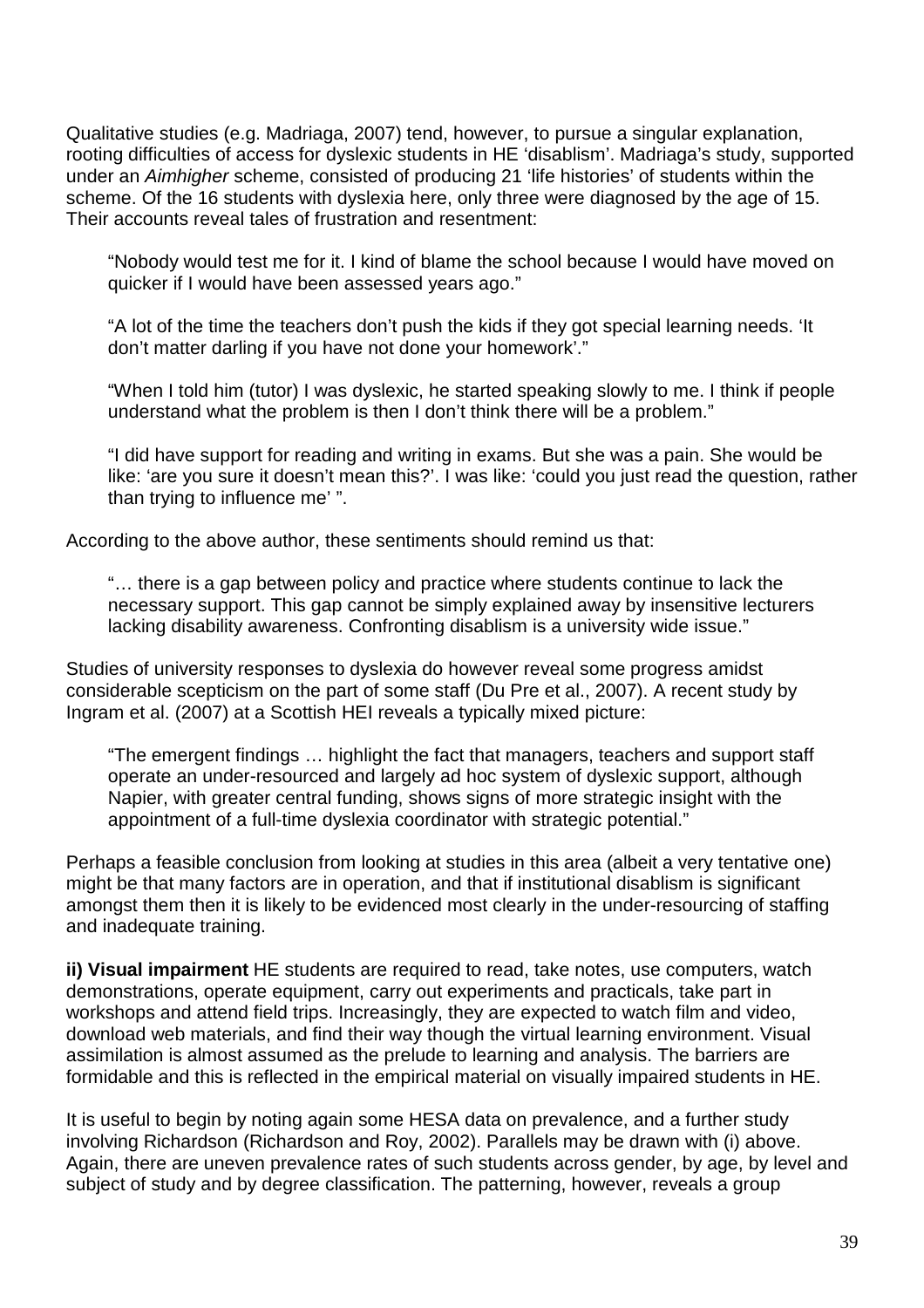apparently with a different set of ambitions and a dissimilar range of barriers. Visually impaired students tend to be significantly older than their dyslexic counterparts. Partly, this is a matter of visual problems increasing with age, but we also concur with Richardson and Roy's interpretation that willingness to contemplate HE comes later for these students who, because of the severity of some conditions, may have been guided to specialist training and employment opportunities (especially in the past). Proportionately more visually impaired students go on to higher degrees than do dyslexic students. Final degree classifications are also superior, with a significant presence in the first class band. The authors calculate, via multiple regression analysis, that (overall):

"… students with visual impairments tended to obtain a slightly poorer class of honours that those with no reported disability but this was due to demographic variables rather than to their visual impairment." (Richardson and Roy, 2002, p.46)

Choice of subject is heavily skewed, the potential explanations perhaps lying in preferences and aptitudes of this group as well as in admissions practices of differing schools and departments.

There is a considerable and largely technical body of literature (see Shepherd, 2001) on teaching and learning barriers being minimised through changes in teaching strategies, the support of an assistant, or the use of a specialist piece of equipment, and via alternative modes of assessment. Students report some satisfaction with such provision (Palmer, 2005) when it is installed, though estimates of extent of usage of inclusive methods and technology are scarce. Success at university for visually impaired students also has a non-academic side, being affected by support from family and friends, level of interaction with non-disabled persons, level of integration into the university community, satisfaction with residence and community services, opportunities for leisure activity, and potential for securing employment and maintaining independent living options. Qualitative studies by Zell-Sacks et al. (1998) and Peavey and Leff (2002) provide evidence to show that visually impaired students are making less headway with 'lifestyle' and 'networking opportunities' than they are with academic progress. Such a lack of 'social capital' is claimed to have a crucial knock-on effect on employment (Potts, 2005).

**iii) Mental health.** Research in this area appears sporadic and uneven, reflecting difficulties and disagreements in the diagnosis of mental health impairments.<sup>8</sup> Certainly, there is no available statistical profiling of attainment levels, subject choice, age banding, etc. of such students of the type mentioned above in (i) and (ii). We devote part of the third section of this chapter to issues of measurement and classification for this group. For the present, we begin with a quotation from the Royal College of Psychiatrists (2003) suggestive of the 'educated guesswork' that goes into estimating prevalence rates for students with mental health impairments:

"In 1999–2000, only 4.5% of the 1.6 million students in higher education declared a disability and only 0.12% declared a mental health disability. Clearly this is a gross under representation, reflecting a continuing reluctance to declare mental health disability despite the provisions required by the Disability Discrimination Act 1985. Association of University and College Counselling data suggest that approximately 3% of university students consult their counselling service per year, and it is probable that approximately 8% in total may do

 $\overline{a}$ 

 $8$  There are interesting and significant initiatives in this field (as we indicate later in this report), and some of these may include generation of new information of various types. At national level, the Universities UK/Guild HE Working Group for the Promotion of Mental Well-Being in Higher Education was founded in 2003. See: http://www.mwbhe.com/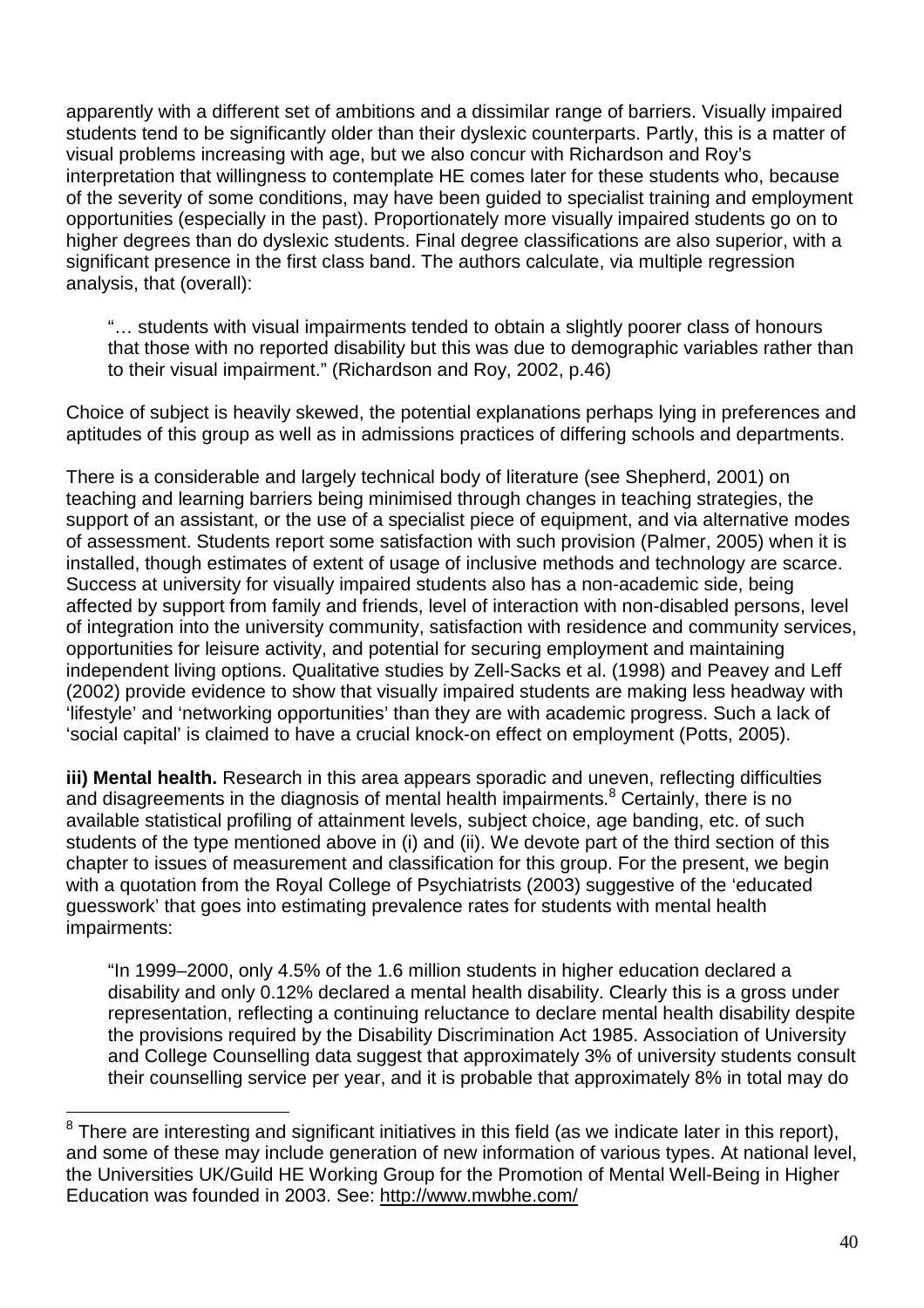so during the course of their student career. Two-thirds of those who use the counselling services are female." (2003, p.15)

A Swedish study (Dahlin et al., 2005) provides a first indication that mental health problems are likely to be strongly stratified across institutions and departments. Stress and depression is higher amongst medical students than in the general population. Year 1 medics are substantially more exposed to these conditions than are later cohorts. Statistically significant gender differences were also discovered for medical students, with women scoring considerably higher on both stress and depression scores. Student debt may account for another pocket of mental health problems. Cooke et al. (2004) discover that students reporting financial concerns score more highly on a battery of mental health measures. Andrews and Wilding's longitudinal analysis (2004) shows that financial difficulties often predate depression and anxiety, and thus that the causal relationship may operate in that direction.

Formal studies of the university response to mental health are in their infancy. The Mental Health in Higher Education Website<sup>9</sup> contains resource materials, but these comprise mainly good practice guides and descriptive case studies. Stanley and Manthorpe's (2002) volume still seems to represent the main collection of research on student mental health. As in the majority of arenas reported on here, accounts of individual students' experiences feature significantly, although the case studies of breakdown and of parental reaction to student suicide are perhaps exceptionally distressing. The chapters on 'effective response' tend to the descriptive and prescriptive rather than the evaluative.

Several experiments have begun on promoting knowledge of mental health by creating posts for 'users' of mental health services (individuals with experience of mental distress who have had contact with such services). Simons et al. (2006) report on development of the role of 'user academic' at a UK university. This qualitative study found that the post had a positive impact amongst immediate stakeholders (the academic and support team with responsibility for mental health, and students participating in the programme), but attempts to achieve wider socially inclusive practices were inhibited by 'organisational factors'. The post did not escape a degree of stigmatisation. Integration of the holder into traditional academic work routines was slow.

This illustrative summary of research on three different groups of students with impairments reminds us of the challenging complexity involved in any response from the HE sector. We cover only three 'conditions' above, yet their diagnosis and aetiology vary considerably, as do their representation and distribution, levels of stigma or public understanding, practical and technical problems in teaching and learning, and opportunities for integration and networking in the wider student population.

### **Teaching and learning**

 $\overline{a}$ 

Two main types of studies predominate here. Some are in the 'experiences' style (see above), and report on barriers encountered by disabled students in their day-to-day learning activities at college or university. A related type of exercise collects feedback on experience and views via quantitative surveys (as with the National Student Survey). Others report on and evaluate specific schemes designed to improve the learning experience. The most typical and most extensive example of work in the first category comes from Fuller and colleagues (2004a, b). The researchers surveyed all students declaring an impairment at a particular institution (medium sized, liberal arts, HE). Data were collected by closed and open questions, and

<sup>&</sup>lt;sup>9</sup> http://www.mhhe.heacademy.ac.uk/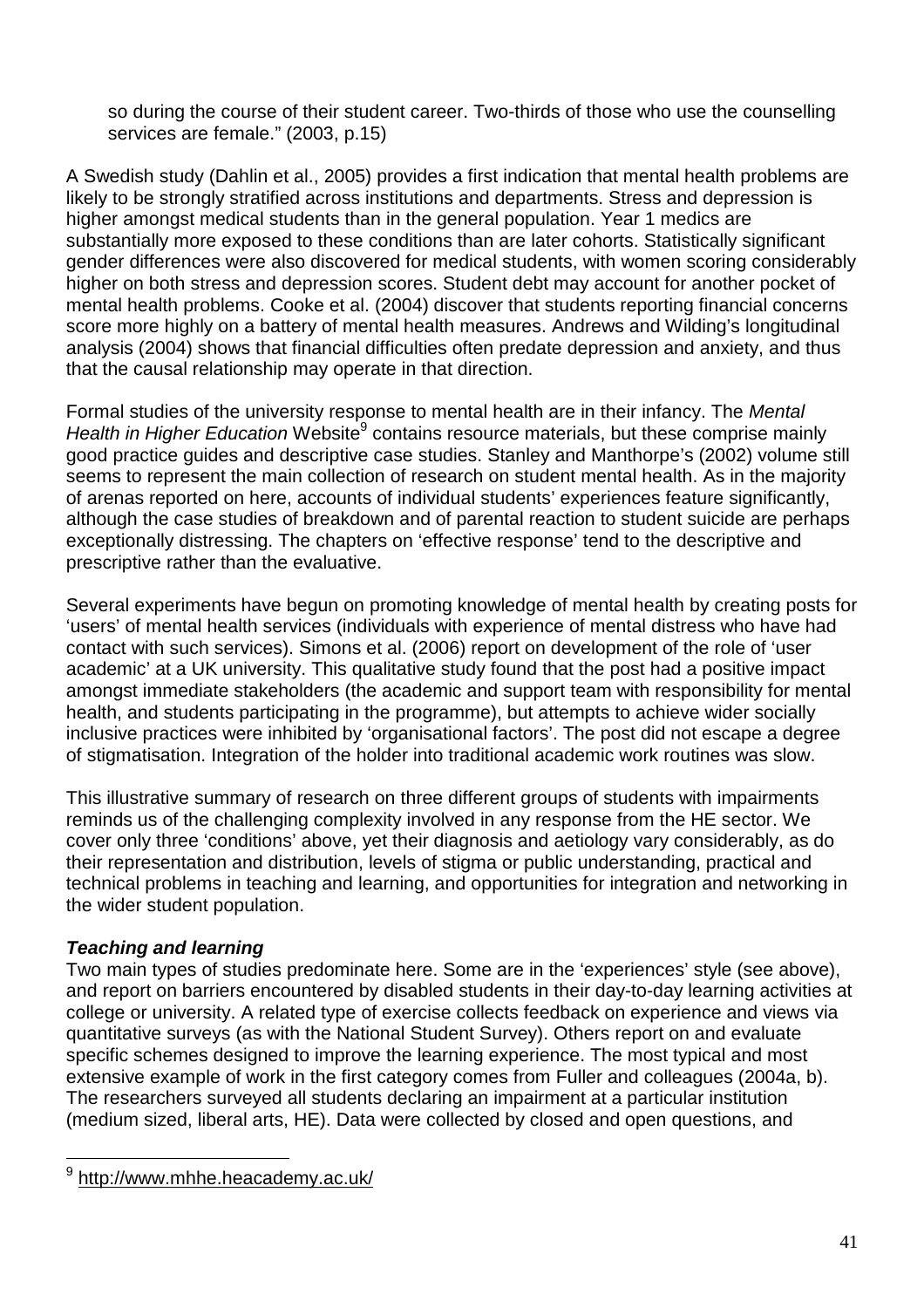responses were sought on barriers in specific areas of activity. Lectures proved particularly troublesome, with almost half of the sample noting problems with speed, audibility and comprehensibility of the lecture, poor visual and support materials, lack of note taking opportunities and so on. Tutorials and seminars raised more particular restrictions, perhaps rooted in specific impairments (as when students report difficulties in hearing the discussion or picking out the right words to express their ideas). Libraries and other learning centres were not universally appreciated, usually because of the inaccessible nature of equipment and setting. The report also makes strong use of the student 'voice' in describing the barriers. The following quotations typify the reported opinions on learning centres:

"Most of the relevant books are on short loan. I can't read all the information I want in 24 hours. I can't afford to be late either."

"Myself and helper have 11 sets of doors to get through to get to the computer labs which are very heavy and a disabled student with no helper would really struggle."

Fuller and colleagues conclude with four general recommendations, typical of this mode of inquiry. They favour greater flexibility in all aspects of teaching and learning, parity in provision for disabled and non-disabled students, improved information for all staff and students on new forms of provision in teaching and learning, and 'upgrading' in actions and attitudes of all providers. A more recent study by Jacklin et al. (2007) serves as something of a counter to this rather negative picture (the main reason being the central focus, with Fuller et al. seeking out 'barriers', whilst Jacklin et al. tried to cover the 'processes' of becoming a disabled student). The latter's' results are summarised in Box 3.2.

### **Box 3.2: Jacklin et al.'s summary of the learning experience of disabled HE students**

- 73.9% of respondents (N=192) indicated that overall they were happy with their learning experiences at the HEI. 22.4% disagreed (3.6% did not respond). Results were broadly similar across all impairment categories.
- Of those students who felt they were generally happy with their learning experiences, 57.1% felt there were barriers to their learning, and of these 68.6% felt barriers were related to their impairment.
- Of the 'happy with learning experiences' group, 79.3% agreed that appropriate support had been identified for them, and 66.4% were receiving the support that had been recommended.
- Of the 22.4% of respondents who indicated they were not happy with their learning experiences, 84.1% felt there were barriers to their learning and most of these (81.8%) felt at least some of these barriers were related to their impairment. Of this 'not happy' sample, 59.1% felt that appropriate support had been identified but only 43.2% were receiving the recommended support.

Somewhat unusually, this project involved a number of disabled student 'co-researchers'. Their particular task was to come up with ideas on improving the learning experience and the report ends with 18 such recommendations. They echo the broad lines of the Fuller advice above, filling in some very practical details, such as the following:

"Allocate one named person for the student to turn to if a problem arises. HEIs can be big and complex places and disabled students have additional points of contact because of their support needs."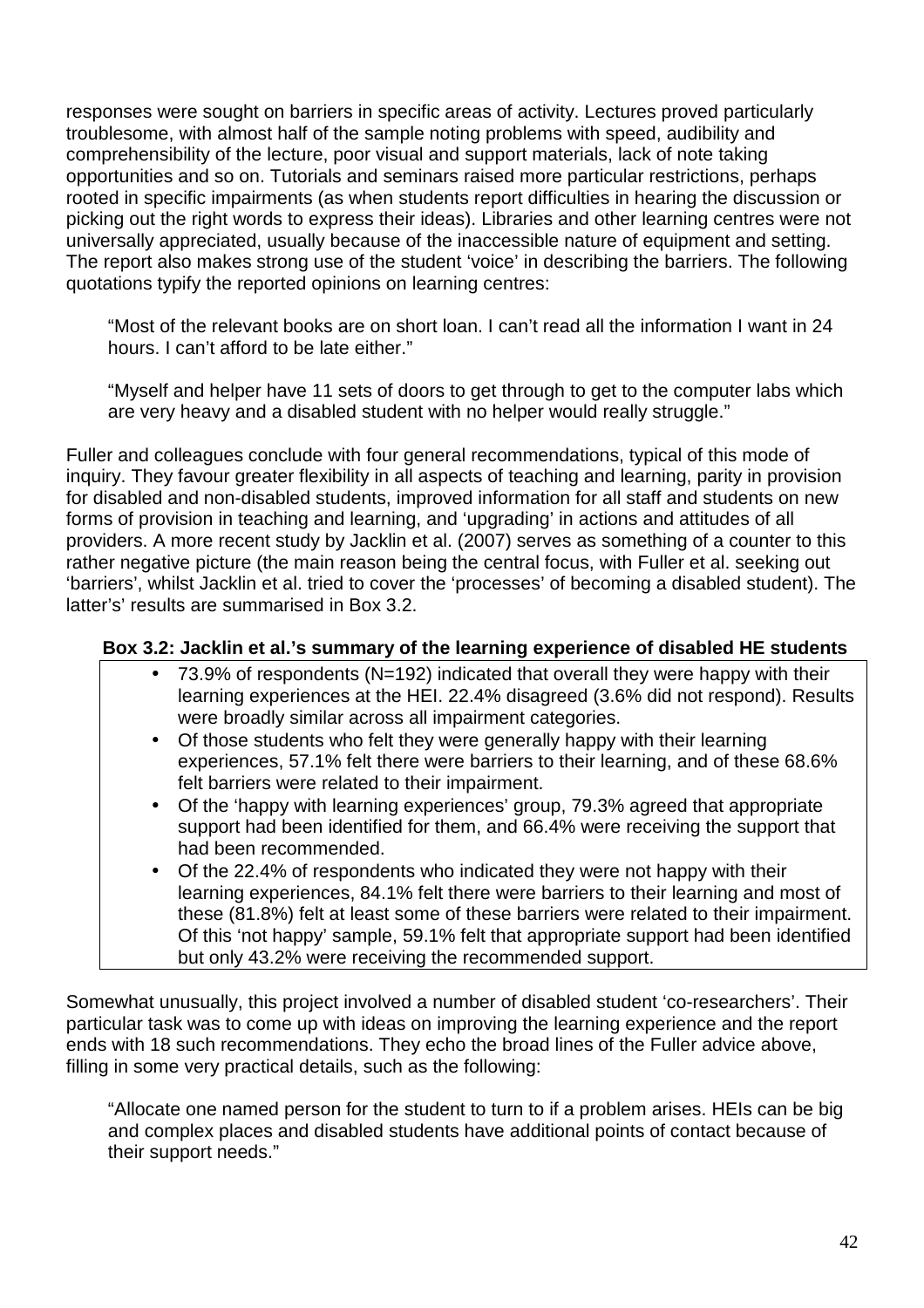"For students with mobility difficulties, ensure the distance between rooms is taken into account when timetabling. HEIs should not forget cafes and other social spaces – disabled students want to go for coffee with their peers between seminars."

The debate on the optimal form of learning support for disabled students was exemplified with the publication of an exchange between Avramidis and Skidmore (2004), and Wright (2005). The former pair of researchers administered the LfAQ (learning for all questionnaire) to a sample of all students at a university in the southwest of England. The purpose of the LfAQ was to ascertain students' views of university and departmental provision (physical environment, learning resources, tutorial arrangements, study aids, timetabling, etc.) and how it could be improved. Of interest here is the comparison between the perceptions held by disabled and non-disabled students. Table 3.3 summarises the findings, providing aggregate measures of reported satisfaction on three dimensions of support as offered by the university generally and in relation to tutor work and lectures. As can be seen, perceptions of levels of support are very similar across the two groups (with no significant differences as measured in ANOVA tests). Avramidis and Skidmore also report close correspondence in qualitative answers to open-ended questions, with both groups of students calling for more space for self-study, increased time with personal tutors, improved IT access, etc. Coming to the all important interpretation of these findings, the authors regard these shared sentiments as indicative of the need to rethink provision away from the 'specialist' framework and towards 'mainstreaming'.

|                      |     | . .  |      |
|----------------------|-----|------|------|
|                      | N   | Mean | SD   |
| University support   |     |      |      |
| <b>Disabled</b>      | 69  | 3.13 | 0.72 |
| Non-disabled         | 294 | 3.22 | 0.58 |
| <b>Tutor support</b> |     |      |      |
| <b>Disabled</b>      | 69  | 3.23 | 0.98 |
| Non-disabled         | 294 | 3.32 | 1.07 |
| Lecturer support     |     |      |      |
| <b>Disabled</b>      | 69  | 2.76 | 0.55 |
| Non-disabled         | 294 | 2.89 | 0.56 |
|                      |     |      |      |

**Table 3.3: Mean satisfaction scores by type of provision and disability** 

In a rather unusual step, the same LfAQ data set was re-scrutinised by Wright (2005) in a paper published a year later in the same journal. Even more remarkably, he comes to precisely the opposite conclusion, namely that the evidence shows that it is important to extend or consolidate specialist provision by disability and by subject area. This case is argued by demonstrating that:

- The survey results reveal very high levels of usage by disabled students of special learning materials and services, and so LfAQ questions which simply asked about 'provision' may not have carried similar meanings to the two groups of students. The general demand for more study space is not the same as the demand for more study space accessible by wheelchair – but the generic survey instrument could not distinguish between the two.
- There are, after all, significant differences between groups if the analysis is carried out at higher levels of disaggregation. For instance, if disabled students are grouped by impairment, and the several questions on each of the three levels of provision are taken separately, then the different groups disagree markedly.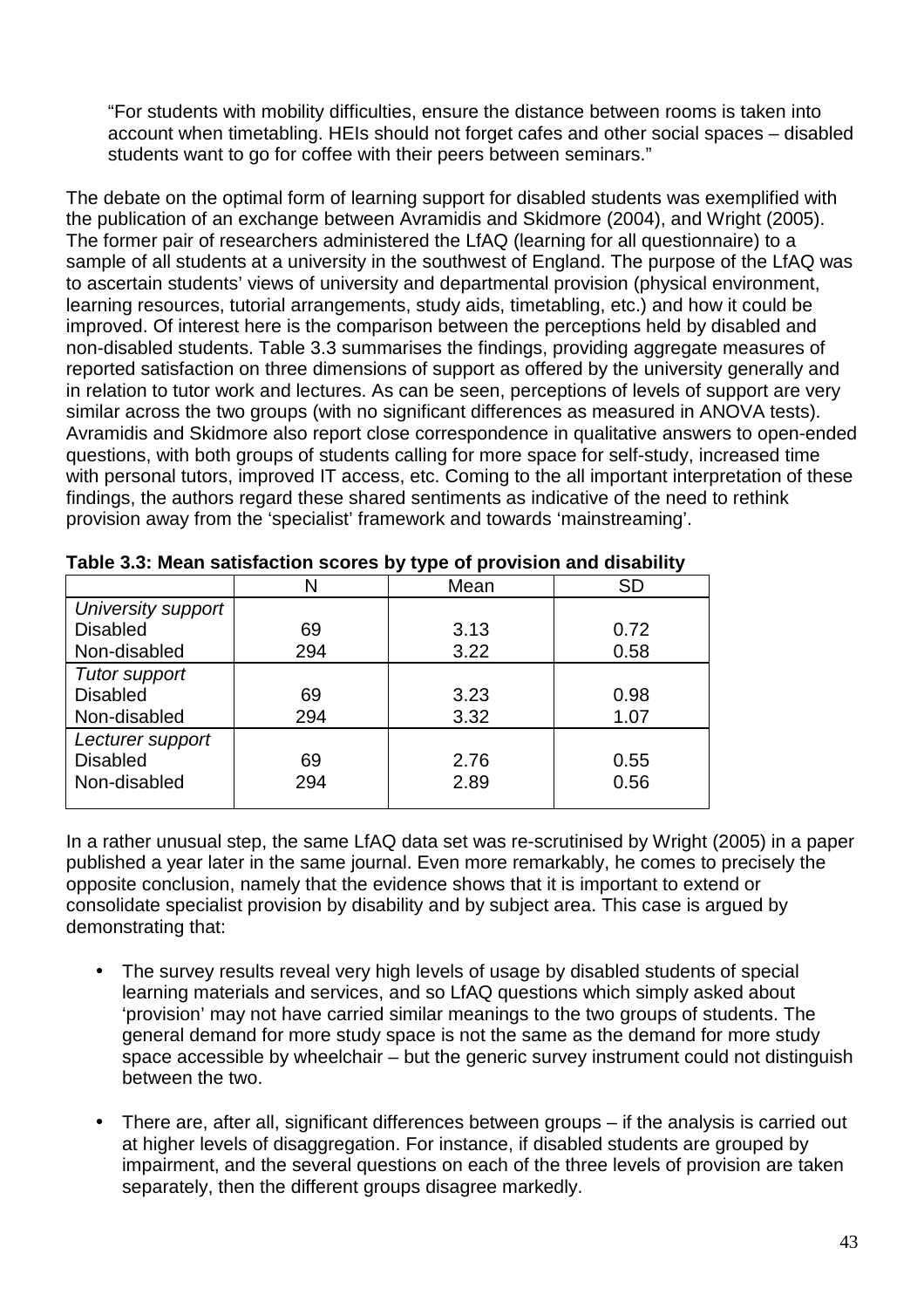Reflecting on these approaches, in our consideration Wright provides the superior technical data analysis, though this does necessarily mean that his perspective on policy implications is necessarily superior. The key point, perhaps, is that data on student perceptions on their own cannot provide a conclusion on the specialist-versus-mainstream arguments. For a clearer resolution one would need to know more about the views of all stakeholders, and crucially be in possession of hard data about the progress of students under different modes of provision. The body of evidence is insufficient here, but the exchange is certainly illuminating, not least for its reminder of the care needed when interpreting student responses material.

There is a large literature evaluating various tools, methods, techniques and apparatuses that claim to enhance the learning experience of disabled students. Of these, the most substantial is research on the potential benefits of ICT, multimedia and e-learning (Clark, 2002; Phipps et al. 2002; Keats and Clarkson, 2004; Newland et al., 2006; Sloan et al., 2006). An underlying hypothesis is that ICT can reduce or overcome barriers resulting from both the nature of the physical leaning environment and methods of teaching delivery. It is also said to offer more opportunities for 'blended learning', that is choice of learning mode and learning situation to fit it with impairment, home and support systems. A significant proportion of this research is about meeting the technical challenges. These concern adopting the optimum platforms and virtual learning environments and adapting them via captioning, audio description, transcripts, keyboard access etc. We make no attempt here to evaluate the progress of these digital journeys. Many technical innovations may require further modification and adaptation for students with differing impairments, and the degree of success and exact impact will sometimes be difficult to predict. As Sloan et al. (2006) put it:

"… it is eminently possible that a specific multi-media e-leaning resource may not be accessible to students with a particular impairment – for example, visual impairment – but [that it] significantly enhances accessibility for students with other access needs".

As for the disabled student reception of e-learning, the most significant project appears to be the evaluation of HEFCE's Accessibility in Learning Environments and Related Technologies (ALERT). Data were collected by semi-structured interviews with staff and students at Durham and Bournemouth (Newland et al., 2006). Analysis mainly takes the form of a large matrix of quotations from students with various impairments and studying across different modules. Reported results are overwhelmingly positive with most students being enthusiastic advocates for 'e-tivities'. There is limited methodological commentary in the report, with no discussion of potential threats from selection bias or 'Hawthorne effects'<sup>10</sup>. A paper by Hosie et al. (2005) provides a promising framework for more in-depth evaluation in this area.

Teaching and learning projects can be considered the engine of research activity in the widening participation field. Many other studies exist in what might be regarded as specialised areas of teaching and learning (even though their authors would not regard them as such). We do not provide fuller coverage of these, except in the bibliography. An example of a niche area might relate to research conducted on field work or work experience (Wray et al., 2005; Skill, 2005; Fell and Wray, 2006). Whilst perhaps a little outside the daily run of HE activity, the support requirements are seemingly much the same: shared responsibility, planning, reasonable adjustments, clarity on disclosure, good communication, etc. Teaching and learning also raise numerous questions of benchmarks and standards (Chapman and Carlisle, 2006),

 $\overline{a}$ 

 $10$  A tendency of research subjects to act atypically as a result of their awareness of being studied, as opposed to their reaction to the intervention in which they are placed.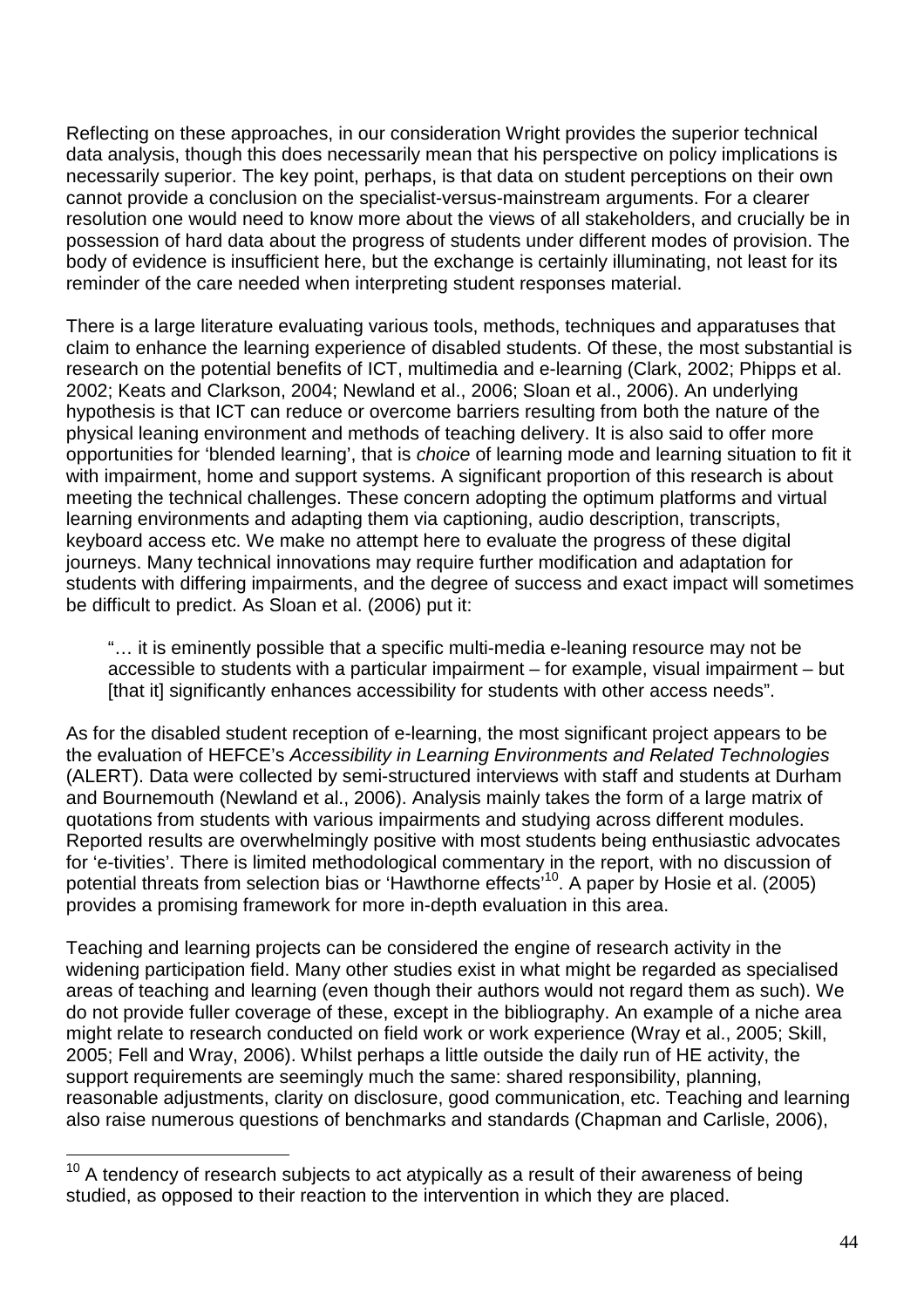but these lie outside the scope of the present review (although we can note significant studies such as the HEFCE-funded SCIPS project, Academic Standards and Benchmark Descriptors: Developing Strategies for Inclusivity).

#### **Assessment**

There is extensive use across HE institutions of special examination arrangements for disabled students. Konur (2002, following Tindal), provides a useful classification of the different kinds of adjustment, which we have adapted freely in Figure 3.7.

| <b>Assessment</b><br>materials                                    | <b>Assessment</b><br>directions                        | <b>Assessment</b><br><b>Presentation</b>                                   | <b>Response</b><br>format                                        | <b>Response</b><br>support                      | <b>Setting</b>                                                        | <b>Timing</b>                                                                |
|-------------------------------------------------------------------|--------------------------------------------------------|----------------------------------------------------------------------------|------------------------------------------------------------------|-------------------------------------------------|-----------------------------------------------------------------------|------------------------------------------------------------------------------|
| Braille, large<br>print, tape<br>prompts.<br>computer<br>scanning | Via<br>amanuensis<br>proctor,<br>computer<br>interface | Audiotapes,<br>proctor<br>reading $/$<br>signing,<br>computer<br>interface | Braille.<br>computer<br>processed<br>audio or<br>signed<br>paper | Dictation,<br>signing,<br>brailing<br>responses | Separate<br>rooms.<br>Adaptive<br>furniture,<br>lighting<br>acoustics | Extensions,<br>session<br>breaks.<br>Flexible<br>schedule.<br>course<br>work |

#### **Figure 3.7: Assessment adjustments for disabled students in HE**

**Adapted from Konur, 2002.** 

There is a growing array of investigations charting satisfaction with such arrangements and working towards more equitable assessment systems (Konur, 2002; Waterfield et al., 2006; Waterfield and West, 2007). This research indicates interesting disparities of opinion within and between the assessed and their assessors. Waterfield et al. (2006), writing of material collected in HEFCE's SPACE project (Staff-Student Partnerships for Assessment, Change and Evaluation), reported 83% student satisfaction with 'special arrangements' (see also Chapter 8 for comments on this project). Their qualitative work, by contrast, elicited considerable dissatisfaction in regard to such matters as isolated exam rooms, distractions with different finishing times, sitting for a long time, exam pressure, time pressure, not feeling well on the day, etc. Their findings also indicate that the majority of disabled students report receiving special arrangements under examination conditions, with 'only' around 30% doing so for other forms of assessment. Assessment preferences for disabled students were marked, the 'top five' being 'continuous assessment', 'multiple choice', 'oral examination', 'coursework' and 'portfolio'. Formal examinations, the authors note, "do not feature at all". Evidence such as this is taken as a sign of the need for fundamental change. A weakness here is the lack of comparative data on the opinions and experiences of non-disabled students (who might be expected to suffer from anxieties such as crowded examination rooms and a parallel dislike of formal examinations).

Action research experiments with different forms of assessment have tended to confirm the preferences noted above (Waterfield et al. 2006; SWANDS, 2002). The SPACE project connected with the introduction of a new assessment toolkit across disciplines from the Humanities to Civil Engineering in a small number of English HE institutions. The authors note a broadly positive response (both in terms of attitudes and grades) to the introduction of newer forms of assessment such as oral assessment on tape, design reports, portfolios etc. Above all, having a choice of assessment systems proved popular and successful, with the key side effect of reducing requests for special provision, extra time, etc. It is important to note, however, that the studies reveal a corresponding increase in satisfaction with the new systems and an improvement in grades for the non-disabled students partaking in these trials.

Most of the formal research conducted on the outcomes of assessment adjustments for disabled students originates in the USA. A useful summary can be found in Konar (2002).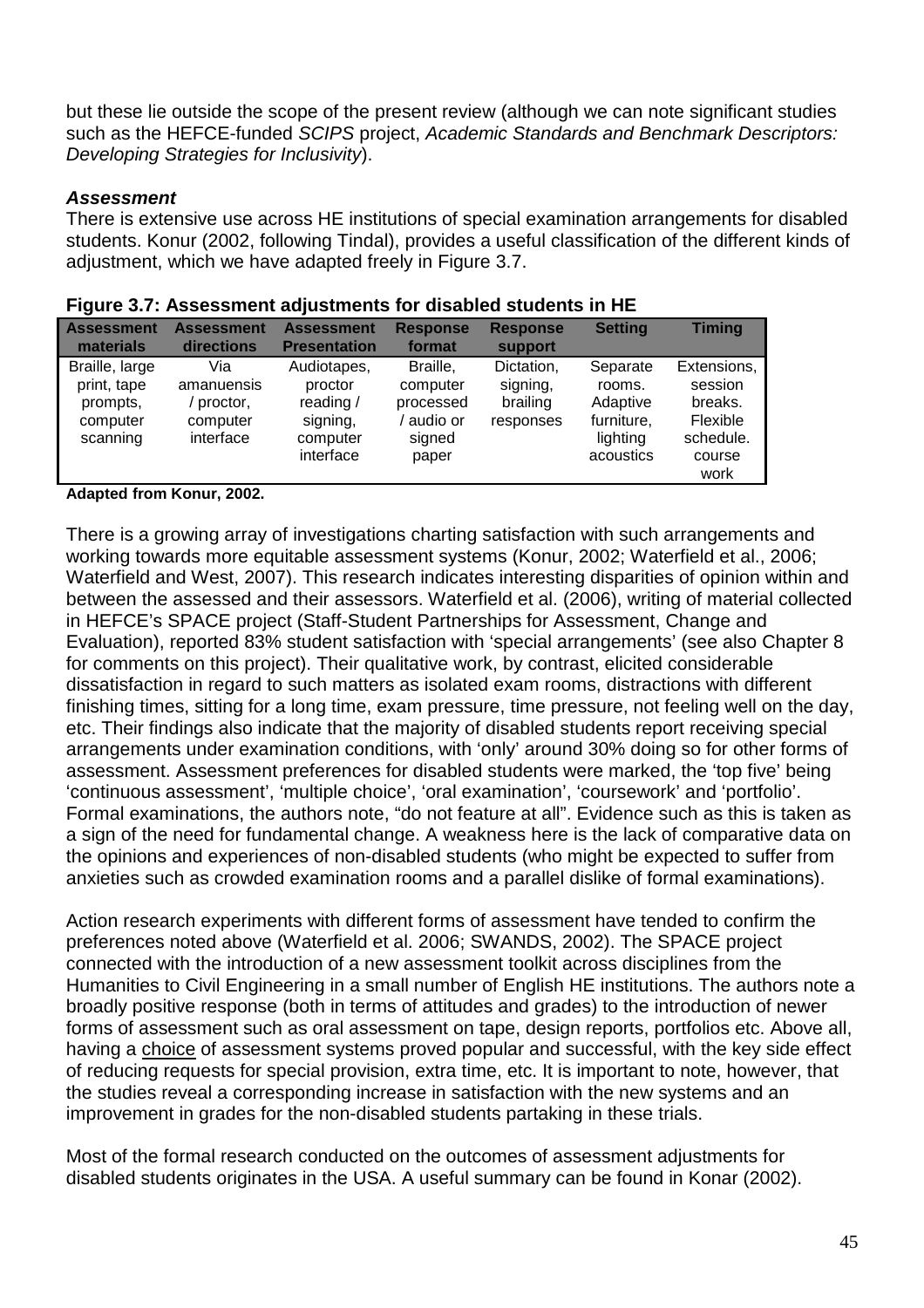These studies tend to be conducted in formal experimental style and concentrate on the measurement of outcomes. They reveal a more mixed picture than reported in UK enquiries, and for most adjustments (be they visual formats, time, transcription systems, etc.) there are winners but also losers. Benefits accruing from assessment changes would appear to be highly sensitive to the specifics of impairment and the context of the examination.

There is some research on the institutional perspectives on modifying assessment systems for disabled students. Not surprisingly, Waterfield et al.'s (2006) interviews with academic staff revealed contrasting views on the need for and feasibility of change. These range from, "I don't see why we should change – we've done exams for thirty years and not had any student complaining" to "I'm happy to do it but how do you get a department to change?". This balance is expressed in the following carefully worded conclusion:

"… while there is individual staff practice across the sector to support innovation in assessment practice, there are clearly obligations and responsibilities at institutional, cultural and legislative levels that will confront reluctance whether it resides within the faculty, among examiners, professional bodies or employers." (Waterfield et al 2006)

A number of authors (Follett, 2003; Sharp and Earle, 2000) report that the institutional response to the need for fair assessment for disabled students has been patchy and ad hoc. Claims made, largely on the basis of research with interested parties, suggest that this situation may be remedied by pursuing the following themes: embedding changes to current practice at strategic level; assessment of core learning outcomes becoming a fundamental facet of all assessment regimes (and not just an aspiration of inclusive education); continued professional development for staff; support and acknowledgement from professional bodies; and more time and money (albeit hard to find) to change systems (Waterfield et al., 2006).

Our searches in this area also revealed a number of practical guidelines and resource packs produced following funded research projects. A useful example is documentation from the SHEFC funded project on Creating accessible examinations and assessments for disabled students: http://www.teachability.strath.ac.uk/chapter\_8/reflectingonpractice8.html.

We return briefly to another facet of the assessment debate, concerning the relationship between recommended changes and academic standards, in Section 3.4 below. To conclude the present part of this review, however, two general comments are added now. The first offers an overall appraisal of this section of material. In common with much of the literature on disability, the available research in this specific domain can be said to be unevenly spread in its methodological approaches. The typical study can be described thus: it will be a case study, probably based on a widening participation project, and data collection is mainly qualitative while data analysis is mainly descriptive. The focus is frequently on the experiences of individual students (often rather few) engaging with their studies or in the intervention. Vignettes, pocket histories, or extended quotations (carrying the voice of the disabled person) constitute the main analytic techniques. Recommendations follow, and these are often long (more extensive sometimes than the evidence that precedes them), and may well be orientated towards calling for institutional adjustments.

There is a danger of circularity in this methodological stance, with the commitment to particular innovations being carried into the research findings. Another limitation is that whilst many of these studies express commitment to the social model, relatively few concentrate on the institutional, cultural, administrative, economic and physical barriers to inclusive HE. From the methodological point of view, the main weakness is the lack of studies committed to a multi-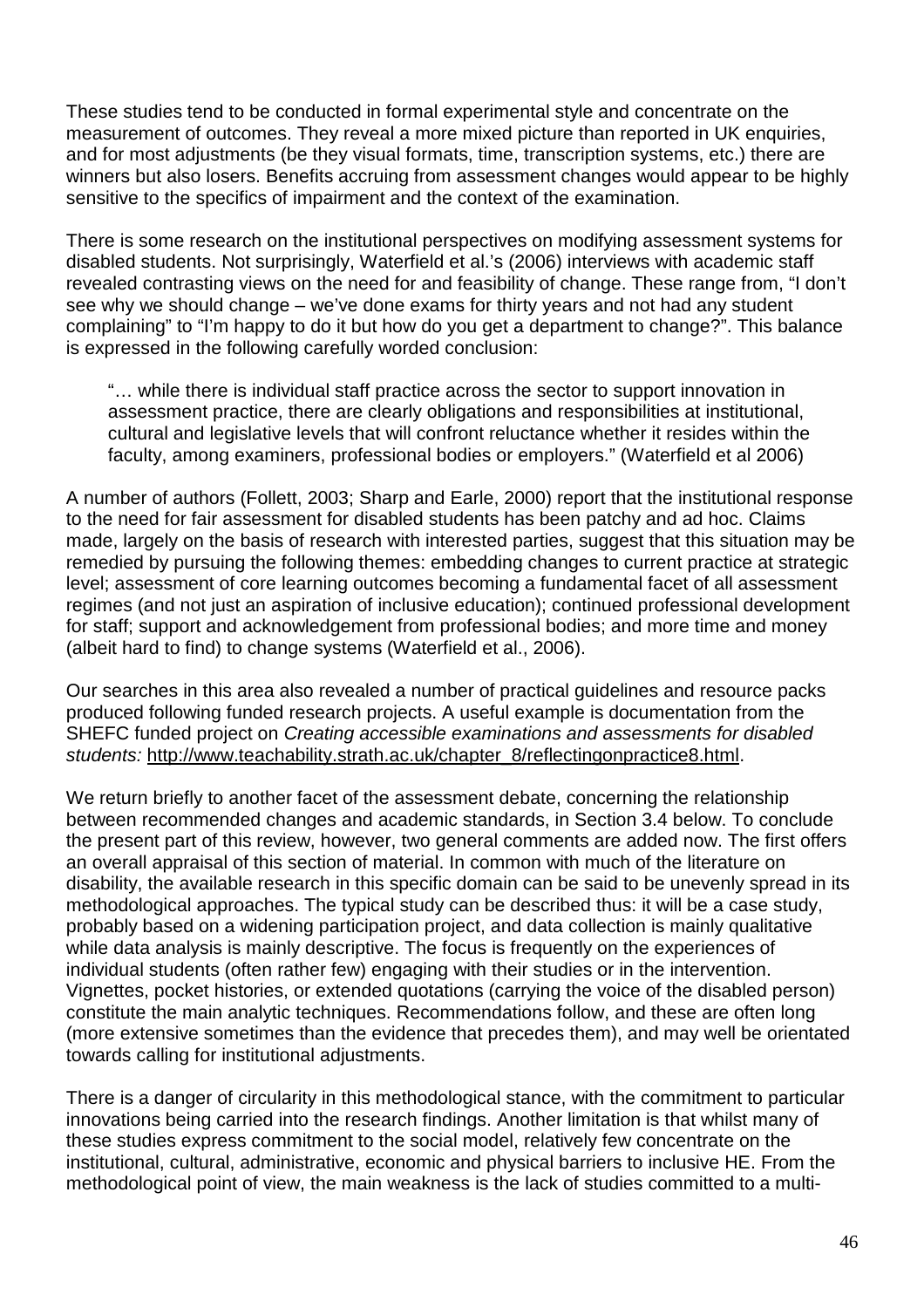method approach. Other fields of inquiry have shed their adherence to the single or dominant research paradigm, and it seems desirable for research on disability and HE also to do so, with an emphasis on more pluralistic research paths.

Our second comment concerns future interventions. The substantive conclusion above mirrors a point come across frequently in these research reports. Many authors pointed out that the whole apparatus of university provision (be it in terms of admissions procedures, teaching and learning, student support, careers advice and so forth) was in rapid transition. These changes were not driven by a particular set of stakeholders or interest groups, but seemed to be part (albeit depending on one's point of view) of the recent professionalisation or bureaucratisation of HE provision. There is a danger that specific interventions for disabled students, even when led by disabled people, will remain too much in a self-contained environment. A more powerful and perhaps more efficient option is to embed them into a comprehensive inclusion package. The widening participation agenda needs to be just that, as authors are sometimes well aware. Hurst puts this strongly in a passage relating to the true remit of his team in producing a handbook on disability issues in continuing professional education:

"However, what should be borne in mind throughout is what is being produced is good professional practice in the classroom and throughout the institution generally, and is not specific to disabled learners." (Hurst 2006b, p.154)

## **3.4 Measurement issues**

Our brief requested we pay special attention to issues around the measurement and classification in profiling the progress of disabled students in HE. This section of the chapter serves that purpose. There are several problems and pitfalls, all being well rehearsed in the literature (Ramsden, 2005; Tozer, 2006), which can be summarised thus:

- Disability is an 'essentially contested concept'. It has been measured with a focus on individuals' specific impairments or, alternatively, via the constraints that social and environmental barriers place upon them. Then there is the matter of 'degree', where disability is assessed according to the extent to which it is 'work-limiting', or whether it constrains 'normal day-to day activities', or whether it is 'short-term or enduring', whether it is 'physical' or 'sensory', and so forth. In effect, there is no agreed definition. Furthermore, much of the literature from the 'social model' perspectives has been concerned with changing prevailing definitions.
- Partly because of the success of the social model, the classifications and codes used in key survey instruments and in administrative data have been modified and adapted over the years. It follows that caution must be exercised in interpreting longitudinal data patterns. Trends and shifts may be due to genuine policy response or actual behavioural change, but may also be artificial and attributable to measurement artefacts.
- There are parallel problems with comparability. Differences in working definitions across government bodies, research agencies, HEIs and FECs have allowed variation to creep into the databases. Accordingly, there is a measure of disagreement on even basic information such as on the presence of disabled students in an institution.
- Mirroring the overall problem, there is also little consensus in agreeing on terms and measures to describe the types and subsets of impairment. This is especially so in the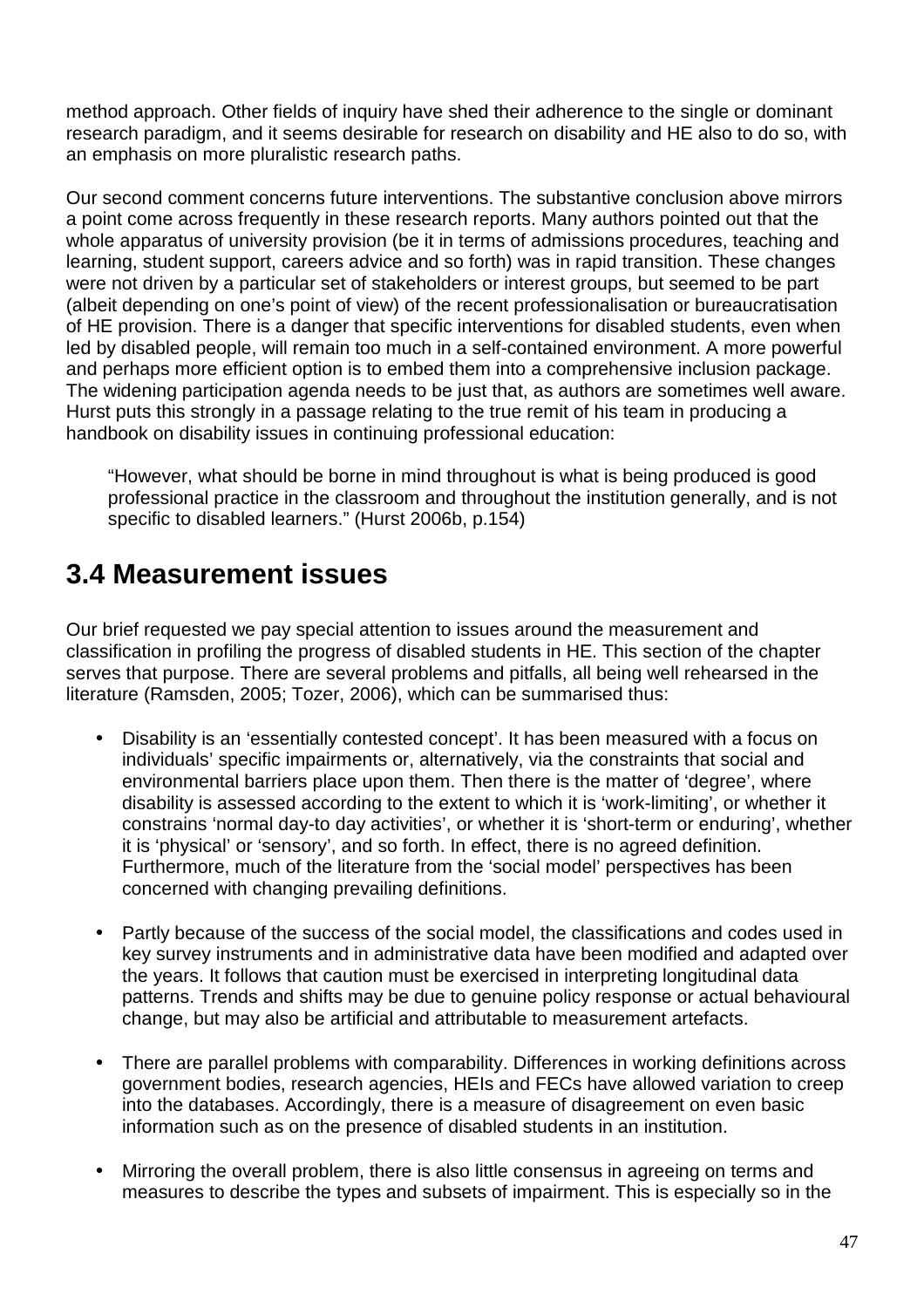domain of cognitive and mental health impairments. A somewhat disputed corollary here is that, given the relative failure to distinguish between the sub-types of impairments, the policy and practical response may not have been sufficiently 'granulated'.

- For practical purposes, the measurement and monitoring of impairments is often based on 'self-report'. Data are often collected via student box-ticking of enrolment forms and so on. Self-report suffers significantly from the so-called 'social desirability effect'. This effect, in turn, may depress or exaggerate reported numbers (Rose, 2006). Classically, it is considered that the stigma associated with disability labels has led to high levels of under-reportage. In a changing world, it may be that the allowances and benefits associated with disabled status may themselves siphon more students into the statistics.
- The issue of disclosure deserves further and more specific mention, as it can be a crucial one for self-reporting. Students "are likely to make a series of judgements" as to whether the advantages of disclosing an impairment will be outweighed by the advantages of not doing so, and institutions encourage students to disclose impairment to varying degrees (Riddell, 1998, p.208). It is certainly probable that the general figures on disabled students under-estimate real numbers of disabled students. Many students may be reluctant to declare their impairments, given the concerns that "they might be labelled, treated differently or even rejected from their choice of course or HEI" (Beauchamp-Pryor, 2004, p.108). Furthermore, many students will not see themselves as 'having a disability' (Maudsley and Rose, 2003), and others may dislike impairment monitoring because it focuses on the individual rather than the organisation carrying out the monitoring (Cavanagh and Challis, 2006). It might conceivably be suggested that the high numbers associated with dyslexia reflect this being an area where disclosing impairment provides access to support and resources, but without 'incurring a negative label' (cf Riddell, 1998, p.211). Such a hypothesis, however, would need verifying through extensive research. For more on self-report issues, see 3.5.4 below.
- Progress of students into and through the HE system depends on formal assessment and examination procedures, delivered at frequent intervals. There is debate about the fairness and validity of such testing in relation to students with diverse impairments. Beginning with the relatively standard idea of 'extended time' for students with 'special circumstances', there has been considerable experimentation in trying to produce assessment procedures that are 'impairment-neutral'. These, in turn, have been criticised in terms of potential over-compensation and for being discriminatory.

Drawing all these difficulties together, it can be argued that dispute colours many aspects of the measurement process: basic definitions of disability, inconsistency of classification, techniques of data collection, and assessment methodology. With all of these elements in motion it is certainly difficult for the evaluator or reviewer to be confident about attribution: for example, in making causal inferences that particular changes within the disabled student population are attributable to particular policy initiatives. This complex picture, however, is no counsel of despair. The general figures for disabled students are likely to gain in accuracy as more sensitive methods are used in respect of declaration, with emphasis on "the support that can be provided and the benefits of disclosure" (Rose, 2006, p.16). This is an issue touched on again in later chapters. Furthermore, and more generally, understanding the range of measurement problems is itself part of the remedy. Safe inferences can be made if the data limitations are explored alongside the primary gathering of evidence. We conclude the chapter with some recommendations on this front.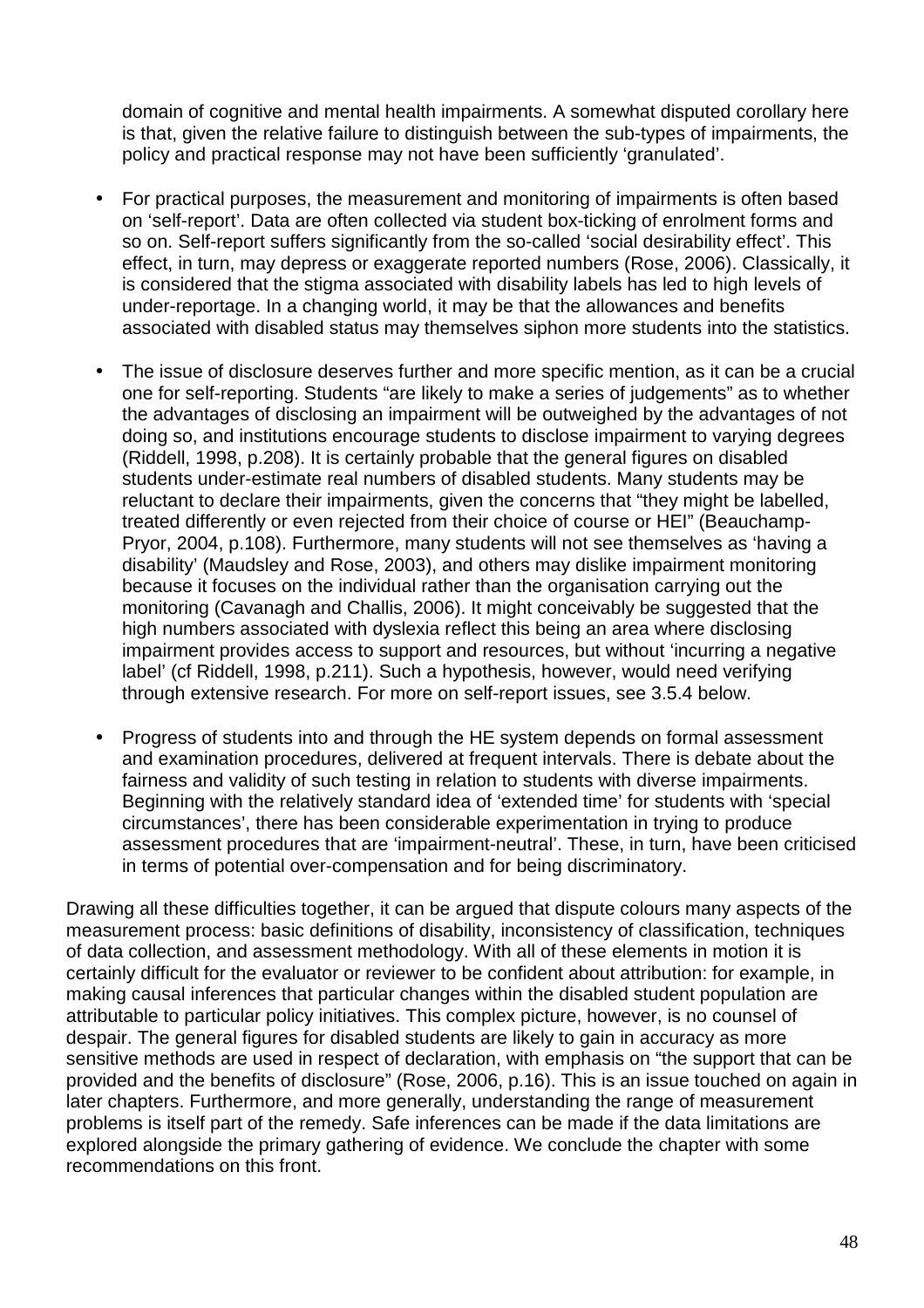# **3.5 Towards a more rigorous measurement system**

A number of suggestions can be found in the literature about how to remedy the above problems and how to strengthen the measurement base to statistical analysis in this area. In common with many other attempts to make progress in complex policy systems, the way forward is incremental and more about data linkage and interpretation than the production of new instruments and indicators. The following recommendations provide, in our view, a useful summary of the most pressing requirements.

## **3.5.1 A golden rule**

Our first point on measurement takes the form of the 'veteran's advice'. That is to say, almost without exception, statistical sources suffer as standard the array of measurement problems listed above. In all policy domains there is contest over key terms, rivalry between agencies on counting systems, weakness in the data collection apparatus and so on. All of this evokes the statistician's golden rule, namely that it is imperative to concentrate in interpretation, analysis and policy recommendations on portions of the evidence base in which measures are common and stable. Whilst it may never be possible to gauge precise and agreed prevalence measures, it is possible to say that things are different between location  $L_1$  or  $L_2$ , or have changed over time between  $T_1$  and  $T_2$ , provided the same measure is in place. This simple rule should be axiomatic in all evidence-based policy decisions (in this domain as elsewhere).

#### **The example of reasonable adjustments and academic standards**

Tackling this topic exemplifies our advice above. The question about whether disabled students should be assessed distinctively has come to the fore, as interest has shifted towards measuring progress rather than simply the presence of disabled students in HE. Assessment procedures for disabled students now feature extra time, use of amanuenses and scribes, adaptive technology, question communication by sign language, oral rephrasing, permission for the use of dictionaries and spell checkers and so on (see, for example, Demos's Online materials for Staff Disability Awareness (2003)). We touch again on innovations in this area elsewhere in this report. Here, however, we confront the debate on standards and objectivity and its implication for the metrics of assessment.

Initially, this issue was the cause of some tension between the requirements of making reasonable adjustments for disabled students, and a perceived lowering or compromising of standards. The notorious 'Westling case' at Boston University brought the issue to the fore (Sparks and Ganschow, 1999). Provost John Westling responded to the claim that many standard assessment practices were discriminatory by pronouncing that allowances and waivers produced 'swaddled' students. Nowadays, most institutions have extensive guidelines and policies on assessing students with impairments, although, perversely, there is now the apparently converse argument that 'compensatory assessment' can be considered discriminatory or counter-productive (Sharp and Earle, 2001). The many adjustments to assessment systems have been characterised as ad hoc (Robson, 2003), though the HEFCEfunded Academic Standards and Benchmark Descriptors initiative has been indicated as apparently trying to systematise the process (Chapman and Carlisle, 2006).

Against this background, we need to consider what can be said on the validity and reliability of data on academic progress of disabled students. Our reading of the debate is that a slow accommodation is being reached, and that it is easier to achieve this under the constant press for new forms of assessment in HE (Bloxham and Boyd, 2007). Assessment procedures in the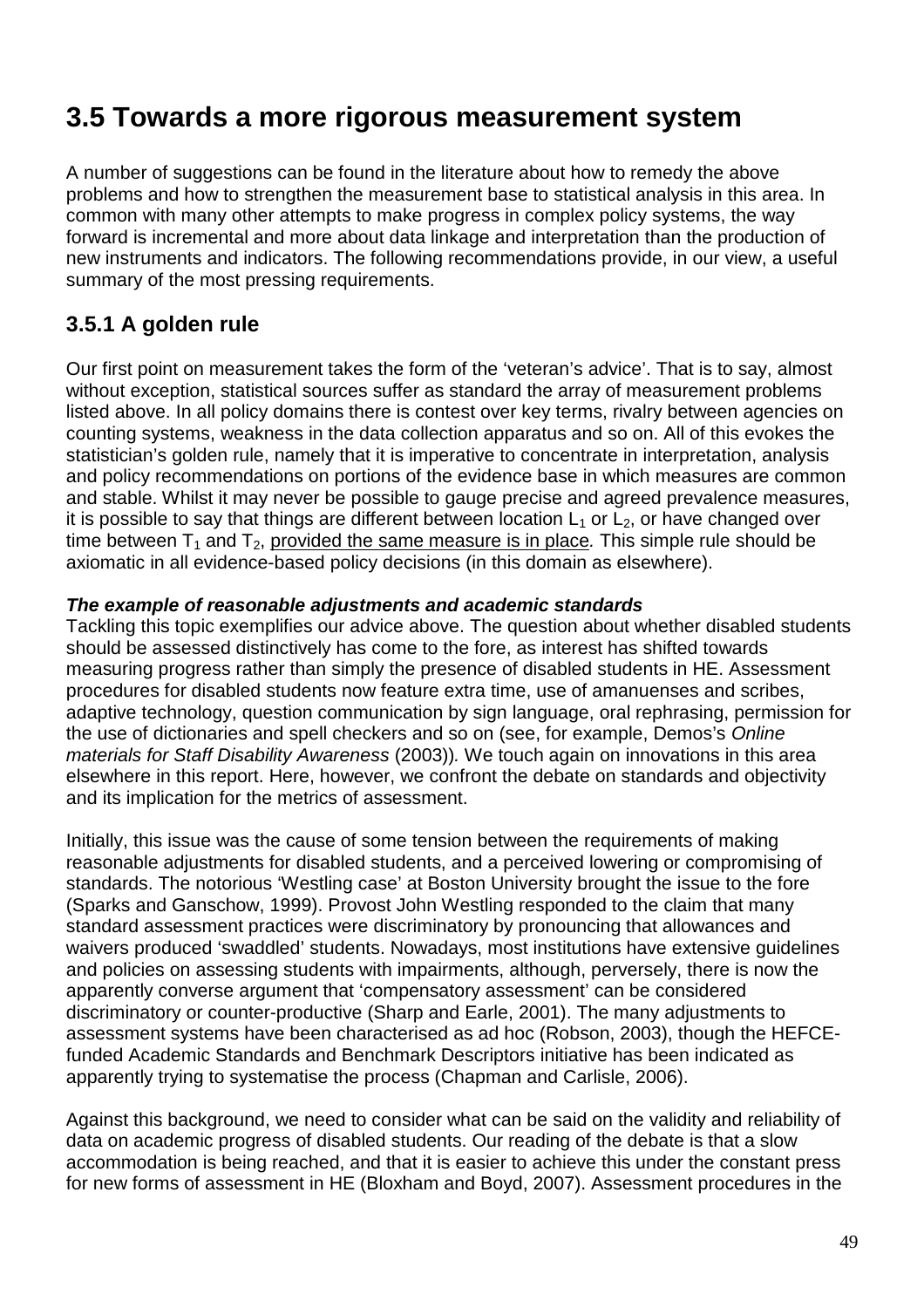general population of students are themselves undergoing reform, and perhaps the whole assessment baseline has been moving. Disappointingly, however, we have to hand no in-depth studies attempting to compare formally and numerically the effectiveness and reliability of alternative assessment practices for disabled students. The precise form of assessment undertaken by each student is, moreover, not registered or retrievable in aggregate records on achievements and pass rates. We conclude, therefore, that the impact of assessment techniques on recorded performance (for individuals or the disabled student body as a whole) has not been estimated, and that it becomes more difficult to do so as the whole apparatus of assessment is in motion. We return, therefore, to our 'golden rule' (above), that smaller and more localised comparisons, in which the measurement apparatus is less likely to have undergone dramatic change, are likely to be more reliable.

## **3.5.2 The alignment and re-alignment of data bases and survey instruments**

Data on disabled students and HE are collected by a number of departments and agencies. In terms of measurement decisions, these bodies tend to operate on a 'custom and practice' basis, with the result that there are discrepancies between their counting and classification systems. The solution to the problem is better co-ordination. As far as we are aware, a number of bilateral and trilateral arrangements are in place between government agencies seeking to achieve compatibility between their respective systems. This goal does not require all agencies to move to exactly the same measurement systems and definitions, merely that basic research is conducted so that information can be 'translated' or 'linked' from one instrument to another. The umbrella national organisation in this respect is known as UK Data Forum. The first phase (2004-2007) of its National Data Strategy (NDS) aimed "to provide strategic direction to the ongoing development and maintenance of a coherent and robust national data infrastructure for UK social and economic research and research in related fields of interest" (ESRC, 2006). As well as harmonising statistical resources, the strategy aims to identify gaps in the current data infrastructure (and determine how those gaps might be closed), to prioritise future data provision, to agree principles of its co-funding, and to seek to resolve the practical and ethical issues associated with linking between data sources. Specific recommendations on information sharing at national level go beyond the remit of our review, while HEFCE's data requirements also extend well beyond coverage of this investigation. Even in our relatively narrow terrain, however, the need for co-ordination is clear. We also note that NDS operates under a continuous process of audit and consultation,<sup>11</sup> and that all public bodies need to keep in touch with changes. In addition to these developments, further recognised efforts are under way within central government, to carry forward the harmonising of disability information across governmental activities and organisations.

## **3.5.3 'Subsets' of disability**

There is a need for better data on groups with differing impairments. The very issue of access to HE for disabled students was partly rooted in their invisibility, and dealing with the invisibility of some within this emerging minority is an urgent task. Trying to capture all the nuances of disability in a classification system has, however, proved the most intractable of measurement problems. The drawback from a statistical point of view is that expert understanding of any impairment leads to progressive refinement of its forms and nuances. Specialists gradually render a single issue into a matrix of types, conditions and subgroups. Problems then follow for the statistician trying to provide estimates of the prevalence of that impairment, and for the

 $\overline{a}$  $11$  At time of analysis for this review, a period of consultation was due to end on 8 August, 2008.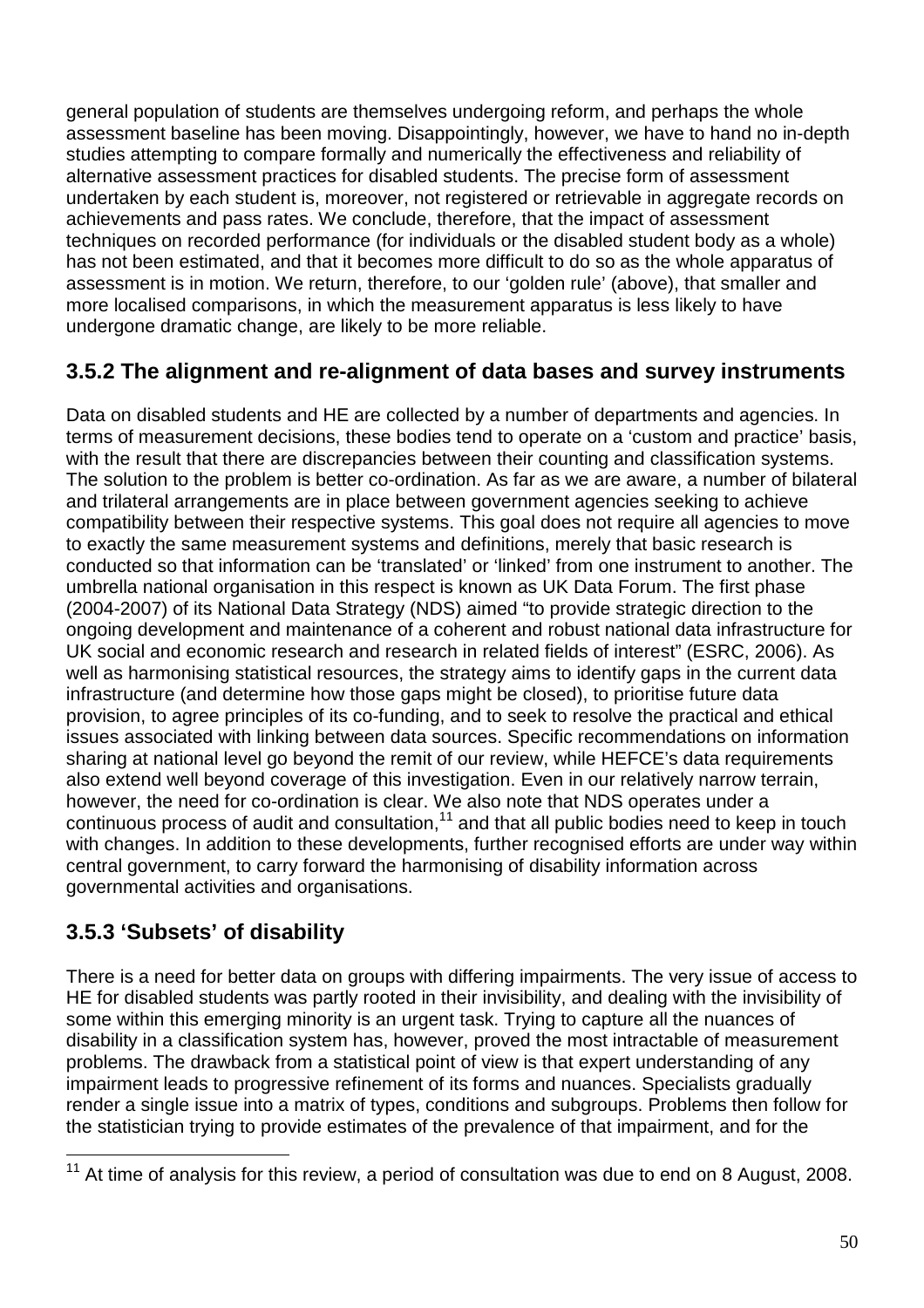policy maker trying to design a measured response. We illustrate the challenges with two examples taken from reports commissioned by the Royal National Institute for the Blind (RNIB) (Tate et al., 2005) and the Royal College of Psychiatrists (RCP) (2003).

The RNIB study distinguishes between measures which relate to understanding of the underlying clinical condition, and those which describe the impact of the condition on the person's function and everyday life. Although there is a high correlation between functional difficulties described by a person and the clinical measure, a person's functional problems will also be influenced by a range of personal and situational factors. The latter, of course, include all of life's daily requirements, and for a student they include any factor that can impact on work, study or participation. The rival conceptual frameworks lead in turn to different operational and technical measures as follows:

- i. **Vision 'difficulties'**: measures based on self-report of problems with vision-related functions. For example, these may pose questions on difficulties in 'reading newsprint' or being able to 'recognise a friend across the street'.
- ii. **Clinical measures based predominantly on the concept 'visual acuity'**. A number of clinical measures exist of which the most commonly used and internationally accepted is the Snellen chart (routinely used in high street optometrists). Other clinical measures include visual fields, colour vision, contrast sensitivity, light/dark adaptation and motion perception.
- iii. **Vision related 'quality of life' measures describing the impact of vision problems on everyday functioning and well-being**. These are also based on self-report but extend the questions about restrictions as in (1), to include items on worries and frustrations about eyesight, as well as lack of accomplishments caused by limitations in the visual environment.

Each of these categories is populated in turn by dozens of alternative instruments and scales. Even from this pen picture the potential difficulties of multiple, contrasting, and yet variously 'approved' measures are evident.

There are many claims that the number of HE students presenting with mental health problems has 'risen sharply' in recent years. Enumeration for such an assertion is difficult, however, because of difficulties of diagnosis, measurement and the sheer number of conditions involved. The RCP report produces a typology of mental health problems with the following core dimensions: Affective Disorder; Schizophrenia; Anxiety Disorder; Conduct Disorder; Drug and Alcohol Misuse; Eating Disorder; Suicide; and Asperger's Syndrome. Each of these is broken down into sub-categories and conditions with, for example, anxiety disorder comprising: 'phobic conditions', 'obsessive-compulsive', social phobia' and 'general'. Each sub-condition, in turn, can be measured according to further dimensions of 'severity' and 'risk'. It seems likely that the categorisation might be challenged, given its inevitably normative character, but even were it uncontested there would be large data issues. Coming to the practicalities of measurement and record keeping, the RCP report (2003, p.13) highlights a 'debate'. It appears that "Some studies are concerned with 'disorder' and others with 'problems'". In general, the former refers to syndromes amounting to a mental health diagnosis, whereas the latter is concerned with problematic symptoms of behaviours. There is often seen to be a difference between the two in terms of threshold (higher for disorder) and methodology (disorder implies clinical diagnosis, whereas problematic symptoms and behaviours are usually based on self-report).

There is some commonality across the two examples. Although quite dissimilar in their presentation and consequences, visual impairment and mental health generate the same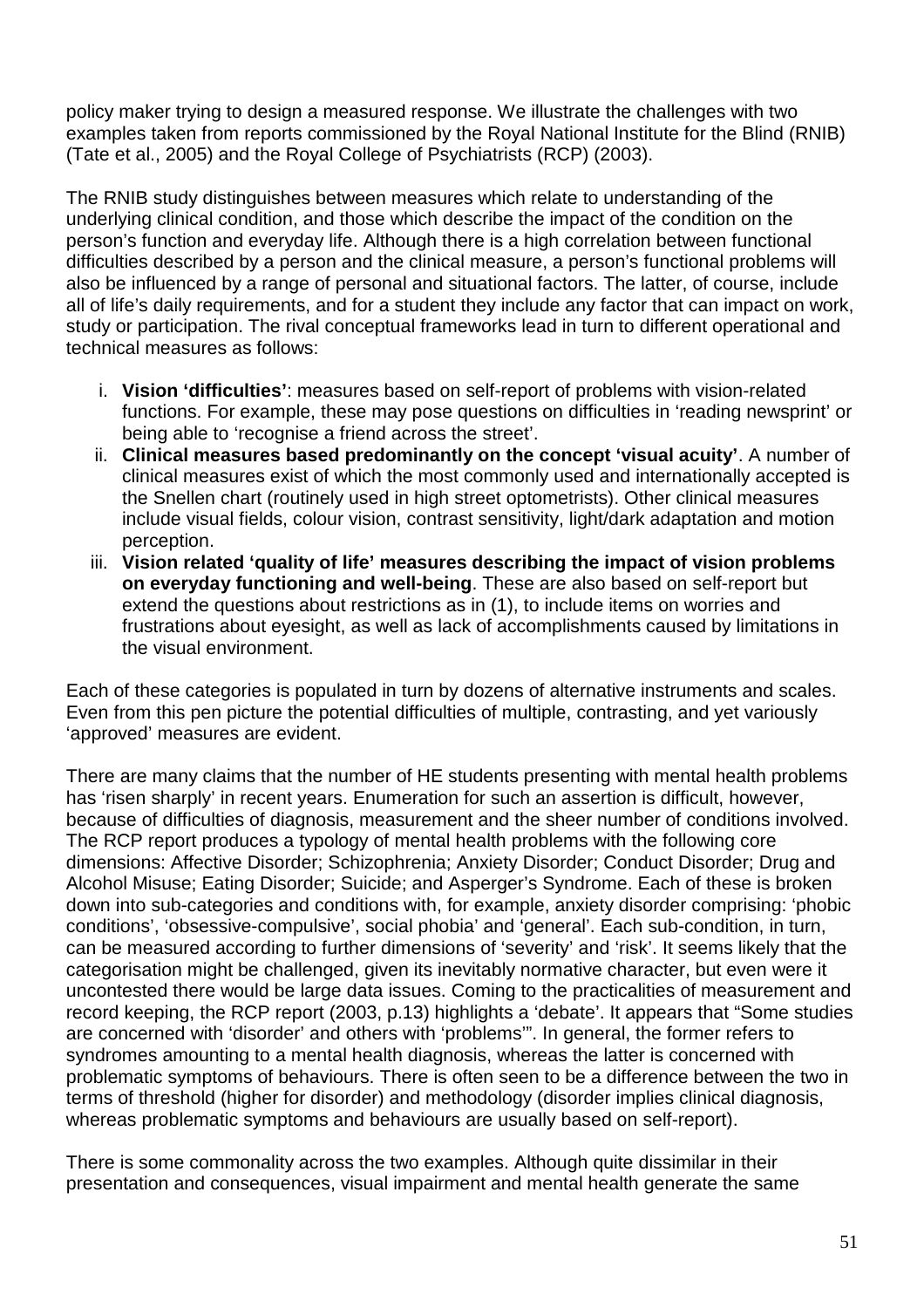dilemma as to whether measurement should be via clinical means or via behavioural and social consequences. The RNIB has issued some advice on this score: that one should choose according to subsequent use to which the measure is to be put.

As far as the widening participation agenda is concerned, this provides us with the handy rule of thumb that measurement systems should pursue behavioural and social consequences. To amplify, if it is assumed that policy is irreversible with regard to the expansion of HE, then it must be assumed that a large admixture of students with mixed abilities will be drawn into the HE system. The policy predicament is less about counting them and more about supporting them through the system. For this we need good data on the behavioural and social aspects of the underlying conditions. Forearmed with this information, research and policy can then pursue the appropriate solutions<sup>12</sup>. For instance, if students with mental health problems report high levels of stress, recorded by some valid and reliable means, it becomes possible to design and evaluate a response. This recipe, however, is not a panacea for all measurement problems. Gathering data on consequences of disability (worries, frustrations, and lack of accomplishment, etc.) is itself one of the toughest challenges of social research. It opens up the challenges of 'self-report', a problem to which we now turn.

## **3.5.4 Self-report**

This issue, almost by default, has become the most pressing measurement one. Most of the statistical data under discussion here originate in that moment when, in response to admissions document or survey question, students face the choice of declaring whether or not they are disabled. The title of Rose's fine study (2006), Do you have a disability – yes or no? Or is there a better way of asking?, captures the core dilemma. She gives scores of poor examples in which clumsy, ill-considered wording can be stigmatising and may, in the past, have driven down prevalence scores. Her most striking illustration is the juxtaposition of the following instruments of inquisition from a college enrolment form (Box 3.3).

### **Box 3.3**

 $\overline{a}$ 

| Do you have a disability?      | □ Yes □ No |  |  |  |
|--------------------------------|------------|--|--|--|
| Do you have a criminal record? | □ Yes □ No |  |  |  |

Her report provides many interesting suggestions about the way that disclosure of disability can be handled in a more informative and ethical manner, as well as focusing on the responsibilities of the organisation (see Box 3.4). Work is now well advanced on extracting information on disability in ways that respect confidentiality, and can be better embedded into administrative procedures and institutional routines.

 $12$  We do not underestimate the difficulties surrounding this proposition. For instance, if increasing pastoral care is deemed a potentially useful response to student stress, then the underlying problem may be exacerbated by worsening staff/student loads and by increasing bureaucratic demands (leaving academic staff less time to pursue pastoral roles).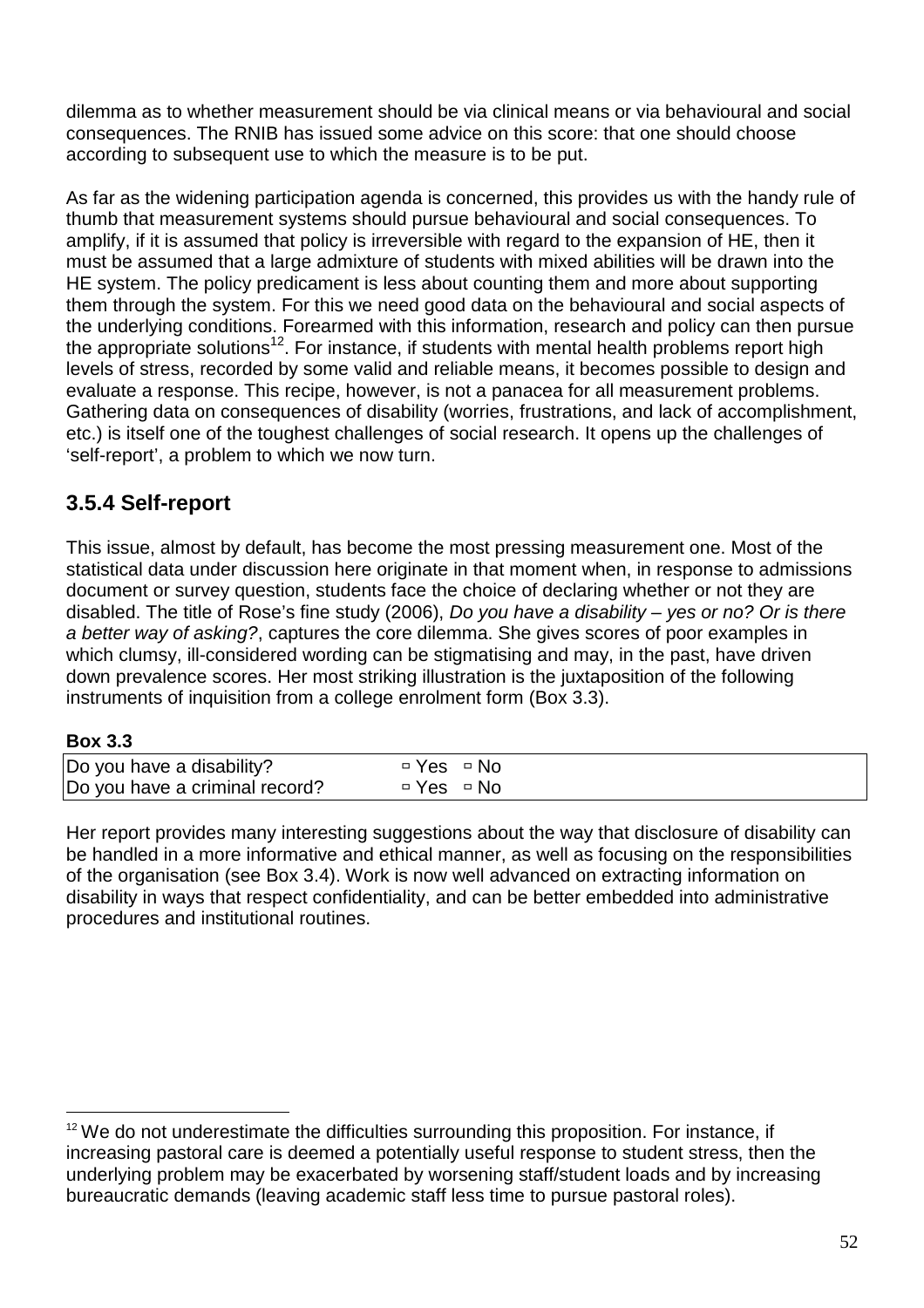## **Box 3.4**

Are you a disabled person?

We want you to get the best from your course. How would you wish to let us know how we can best support you?

 $\overline{P}$  By talking confidentially to a member of staff at interview

 $\overline{P}$  By talking confidentially to a member of staff by telephone

 $\overline{\phantom{a}}$  In writing

□ Through an advocate, parent or carer who will accompany you

Welcome progress on this front, however, creates problems for those seeking a statistical overview. Disclosure rates, whether referring to underlying symptoms or their consequence, can be expected to rise in response to more sensitive wording and better-designed forms. We do not know, however, at what rate this will occur, or at what point questions turn from deterrence to inducement. Moreover, different institutions develop and adopt these more sophisticated tools in a piecemeal fashion. In fact, we cannot be sure whether observed shifts in admission or prevalence rates are real, or merely the result of a change of instrumentation.

It is impossible in population-level statistical analysis to trace back every contributory datum to the questionnaire item that elicited it, so the 'indicator shift' effect can never fully be controlled. We agree, therefore, with the customary qualification that caution needs to be exercised and expressed in interpreting longitudinal data on the prevalence of disability that is rooted in selfreport. It may be possible to go beyond this somewhat negative conclusion by trying to gain estimates of the approximate magnitude of the problem. Questions could be asked, for instance, as to whether changes in question wording might change recorded prevalence data by 5%, 10%, 20%, or 50%. Further research could be useful on this issue. Rose's research (2006) contains interesting qualitative data on the student's reaction to being confronted by such questions. There is, however, another more quantitative form of inquiry, known as 'question testing' that might prove illuminating (Czaja and Blair, 2005; Fowler, 1995; Converse and Presser, 1986). This approach puts the 'same' question to respondents using different wording and formats, to measure how different styles influence response frequencies. This method could be adapted to gain a sense of the impact of the 'old' and 'new' styles of disability declarations. Progress on this issue could then be extended to the improvement of self-report questions on the subsequent consequences of being a disabled student at university.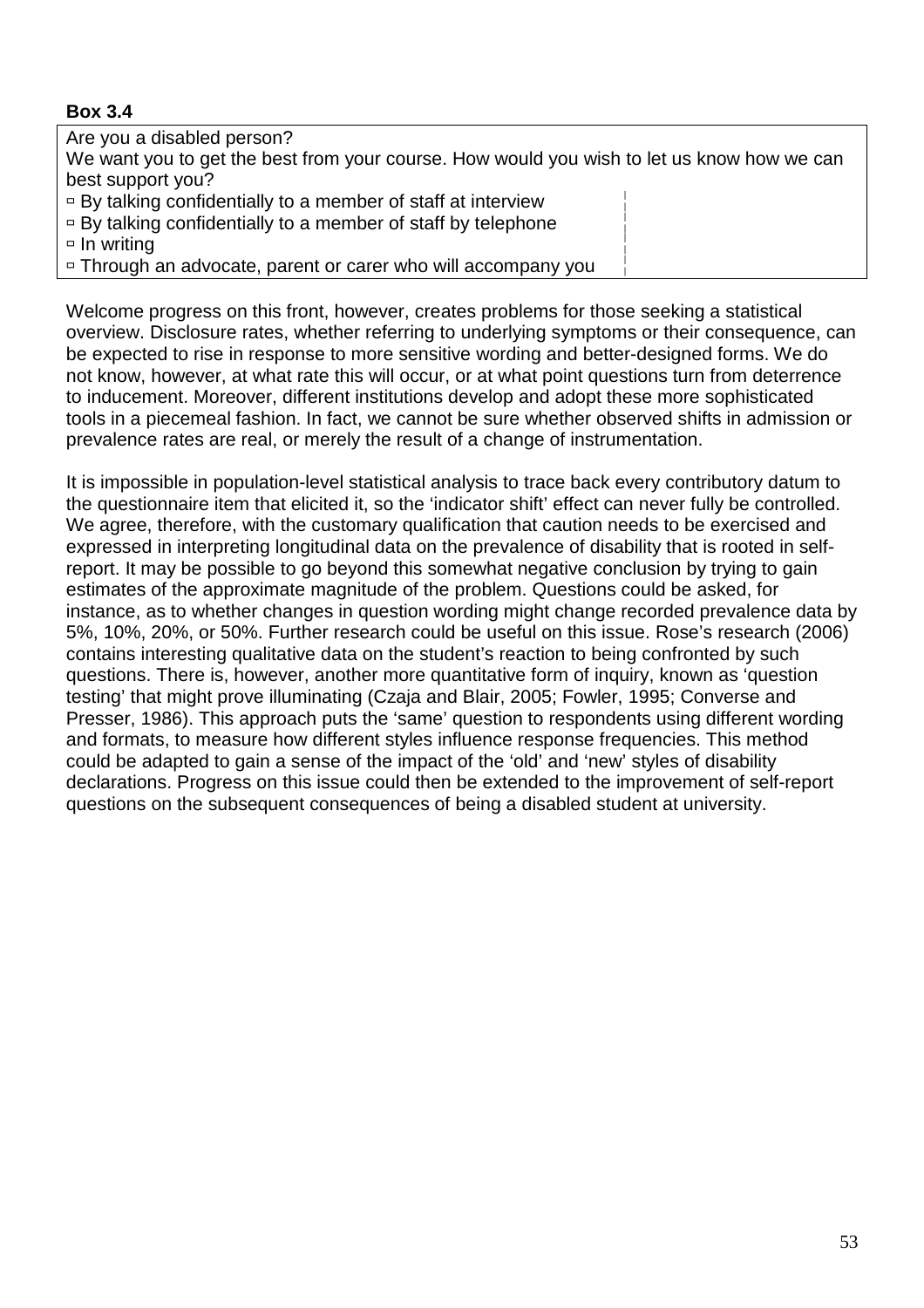# **Chapter 4**

# **Survey results for England**

As explained in Chapter 1, 64 questionnaires were returned for the English sample of institutions, and it is the results from these that are discussed in this chapter. The questionnaire was divided into six sections, which are discussed in sequence. It should be noted that whilst the majority of the results provided in the good practice section are shown below (see Section 4.1), the answers for Questions 6 and 7 on the questionnaire (demonstrating specific good practice exemplars) are outlined in Chapter 7. Some findings from the website search are included in the present chapter where relevant. Selected cross-tabulations of results from the questionnaire are shown, but these were only pursued where there seemed to be a sufficient variation in responses, as well as adequate numbers in different categories of response, to make this worthwhile. In the event, cross-tabulations revealed very little in the way of patterned variation, although we refer below to a few insights from these analyses.

As Chapter 1 indicated, the response rate was high for the questionnaire. There was nonetheless some variation in levels of response on individual questions (and in some cases apparently a surprising lack of knowledge). Tables are often accompanied below by mentions of the additional comments made by informants, as the design aimed to invite these at various points through the questionnaire.

One key issue of potential significance, from the point of view of good practice, was the relationship between student take-up of support monies on the one hand, and the sensitivity of practices to facilitate impairment disclosure on the other. Some information and ideas were offered amongst the responses from England and Wales, but it was subsequently decided to seek additional information. This was to enhance the material by asking some very direct supplementary questions. Thus, as a follow-up to the original questionnaire, 60 institutions were contacted across England and Wales to request further information on levels of DSA take-up and the mechanisms provided by institutions for improving disclosure. The targeted institutions were those that had already commented in some way that was relevant to this topic. In effect, we were inviting them to amplify their answers. The outcome of this small-scale additional questionnaire survey is reported in Chapter 7, as the material bears directly on good practice around disclosure of impairments.

# **4.1 Dedicated services, 'equality champions', and support for specific impairment groups**

There were seven questions in Section 1 of the questionnaire touching on good practice. These dealt with specific or dedicated services, the existence of an 'equality champion', specific support or provision for particular impairment groups, and other examples of good practices.

## **4.1.1 Specific or dedicated services (Questions 1 and 2)**

The first question within the survey questionnaire asked directly whether or not the institution had a specific or dedicated disability support service. Of the 64 institutions, some selected more than one response. Nonetheless, 31 informants claimed that their institution had such a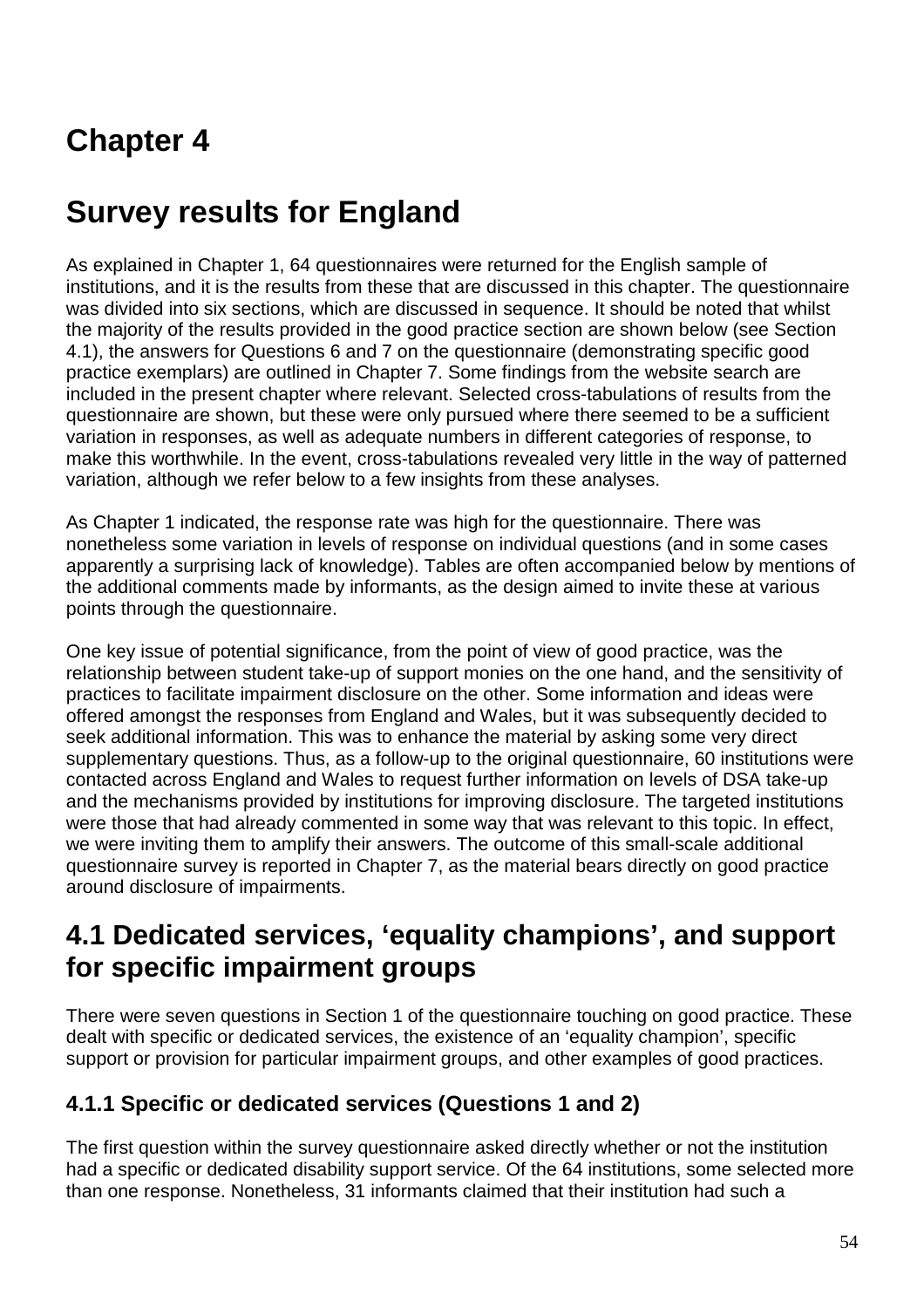separate or dedicated service. 28 stated that they did have such a service, but that it was part of a broader equality or support service. Two stated that they did not have any such service, although, of these two, one did have a service for disabled students incorporated into a 'Learner Support Service', and one had ticked both yes and no on the questionnaire. Four institutions selected the option titled 'other' on the questionnaire, the responses of which included that such services were supplied by a larger nearby university, as well as the following claims:

"The Equality Unit provides central specialist disability services and professional lead for Disabled Students Co-ordinators based in the faculties (main contact for support for individual disabled students)."

"We have an additional support team that caters for the full spectrum of learning support needs, including specific learning difficulties; general learning difficulties and disability physical/medical other."

It appears, then, from the overall responses, that there is now some form of support service provided for disabled people across institutions in general. The pattern suggested by the responses is of a mixture of approaches, but some type of dedicated service is available.

The website search reinforced the impression given in this answer. A large number of the 87 institutions in the sample (78), appeared to have a specific/dedicated service (or a disability officer or adviser) available, as evidenced via their websites. For the majority of the colleges, these tended to be classed more commonly under the title of 'Additional Learning Support Services' than Disability Services or similar (as was often the case for the HEIs). Most mention, however, some form of support available for, at the very least, students with learning difficulties.

On the question about the size of the service, the respondents answered in several different ways. Responses suggested that core staff working in disability services varied amongst institutions, and the figures offered sometimes included a broader array of personnel (either across equality services generally or embracing ancillary or support workers). Our interpretation was that disability services are becoming quite well established, but that core staff numbers remain relatively small, complemented by larger numbers working with individuals and their needs.

# **4.1.2 'Equality champions' (Question 3)**

Our question on 'equality champions' referred to such a person as someone acting regularly on behalf of disabled students in a proactive way. The reason for the question was to provide an opportunity for highlighting the presence of people operating in this manner. 53 of the English informants felt that their institution did have an equality champion for disabled people, and only eight felt that it did not. Without additional evidence about levels of seniority, it is difficult to say for certain how valuable these personnel are. On the other hand, the responses suggest a degree of commitment within the organisation, although effects might depend on roles, locations or seniority. Of the eight informants stating that they did not have somebody they could identify in this way, one explained that "everyone is responsible for equality" and "three Directors oversee equality for Staff, Students and the Curriculum", which suggests quite a strong system. Another admitted, "Not at the most senior level (University Management Team)". A third acknowledged that, "We have no dedicated champion for disabled people", but this institution did have a Pro-Vice Chancellor responsible for diversity-related issues and chairing their Equality and Diversity Committee. Interestingly, the comment was also made that the Vice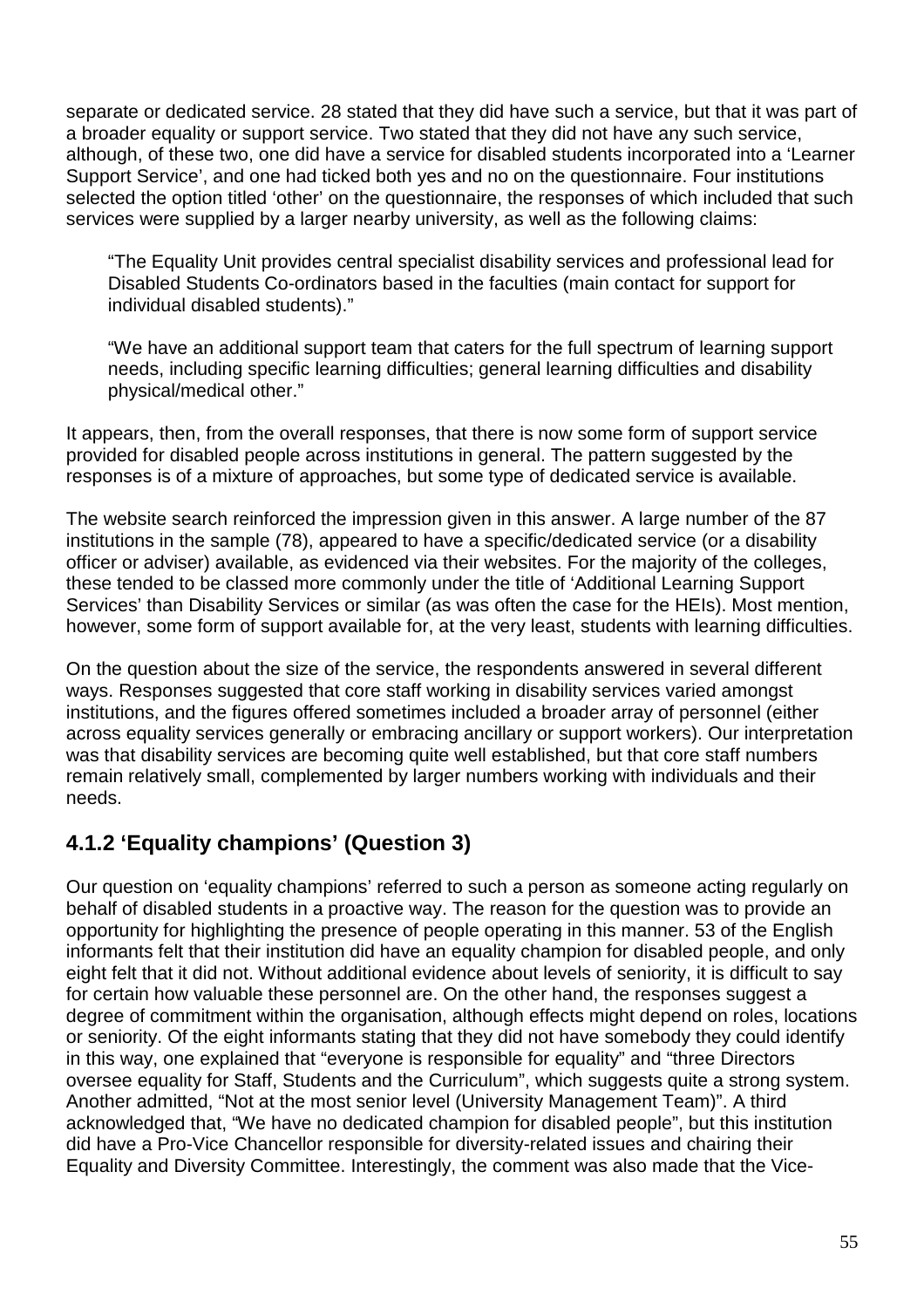President (Welfare) of the Students' Union regularly acted in one institution on behalf of disabled students, through representation on various committees, in a proactive manner.

# **4.1.3 Dedicated provision of support (Question 4)**

The issue of dedicated support is also discussed in Chapter 7 in relation to good practice (see Section 7.1.5). 41 informants claimed that their institution provided support for all types of impairments that we had specified. As we can see in Table 4.1, the group catered for most regularly across the largest number of institutions are students with dyslexia, for whom 62 institutions claimed to provide specific/dedicated support. Students with other learning difficulties (55) and students with mental health difficulties (54) also appeared to be groups receiving dedicated provision within many of the institutions. For the rest of the groups, the numbers of institutions claiming to provide dedicated or specific support were between 45 and 48. One institution did not identify any groups for whom specific support was provided. These answers provide indications of the extent of activity across the range of institutions, and detailed amplification is available in the comments in Chapter 7. It is clear that specific impairments are attracting a great deal of attention within most institutions. Our Conclusions chapter incorporates this point later, when identifying three stages or trends within developments responding to disabled people.

| Impairment label                                                    | Number of<br>institutions |
|---------------------------------------------------------------------|---------------------------|
| Students with dyslexia                                              | 62                        |
| Students with other forms of learning difficulties (excl. dyslexia) | 55                        |
| Autistic spectrum condition                                         | 48                        |
| Students with mental health difficulties                            | 54                        |
| Students with mobility impairments/wheelchair users                 | 45                        |
| Students with visual impairments (blind/partially sighted)          | 45                        |
| Students with hearing impairments (deaf/partial hearing)            | 47                        |
| Students with multiple impairments (2+ impairments/special needs)   | 46                        |
| Students with unseen impairments (e.g. diabetes, epilepsy, asthma)  | 45                        |

### **Table 4.1 Dedicated service provision (Question 4)**

## **4.1.4 Students whose needs are not being met (Question 5)**

In order to invite an element of self-evaluation, the participants were asked if there were any particular groups of students whose needs they felt were not being met sufficiently within their institution. Three felt that students with dyslexia were not having their needs met sufficiently; two cited students with other learning difficulties; and five cited students with autistic spectrum condition. The group that the greatest number of informants felt were not having their needs met sufficiently within their institutions were students with mental health difficulties (18 institutions), followed by students with hearing impairments (nine). Students with visual impairments were cited by six informants, and students with mobility impairments by four. It seemed that students with unseen impairments and students with multiple impairments were considered to have their needs met by most institutions. The fact that 31 institutions had not identified any groups may perhaps be perceived as optimistic. By contrast, one stated that they felt that all disabled students' needs could be better met within their institution, apart from students with dyslexia.

Nonetheless, some of the answers were informative about issues arising in meeting the needs of students or reasons for difficulties. Reference was made amongst respondents to six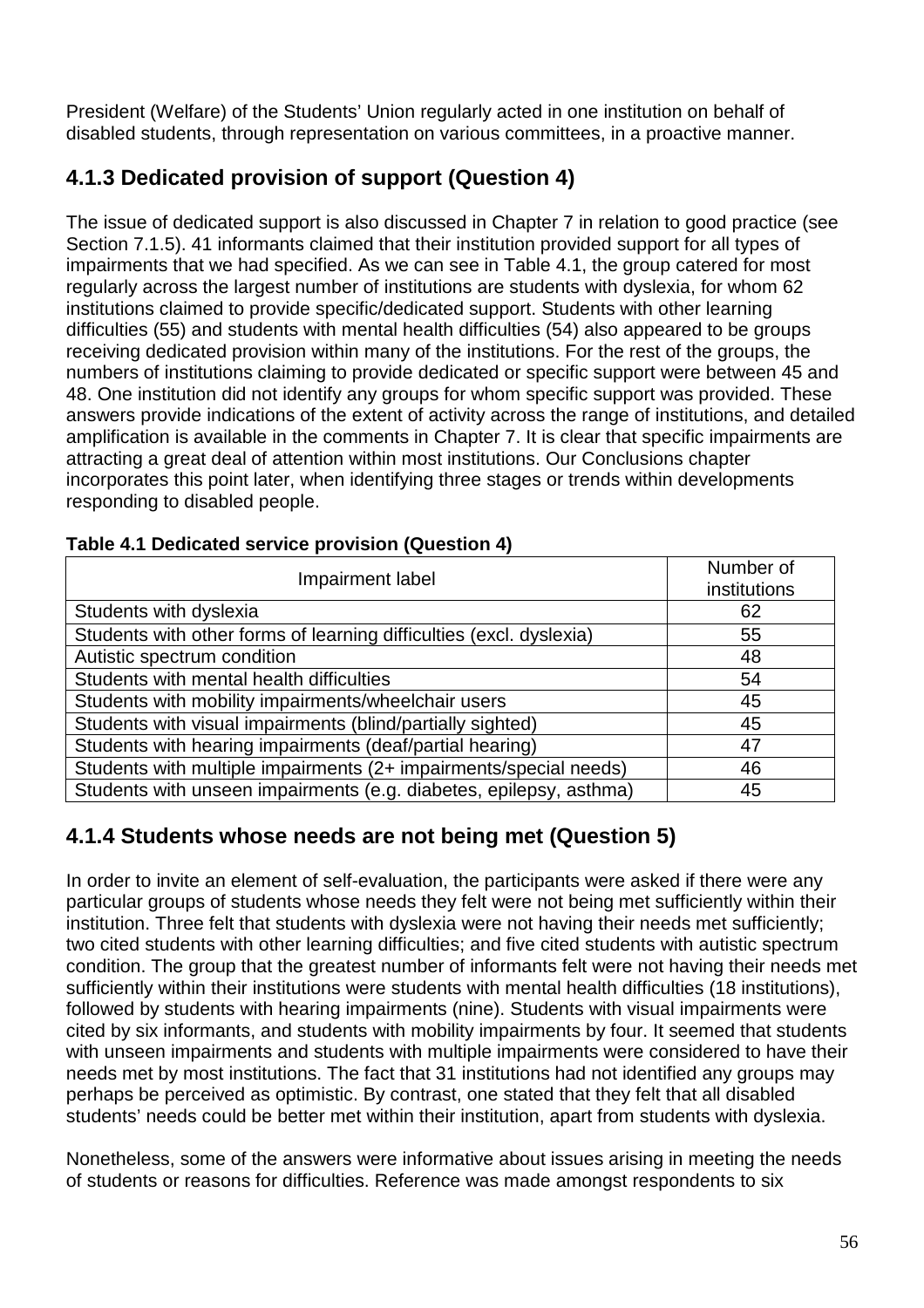categories of impairment here. On mental health, for example, attention was drawn to the way in which the "unpredictable and high risk nature of 'crisis' events makes adequate resourcing extremely difficult". Suggested improvements were having additional support such as a 'sessional psychiatrist' or a 'Mental Health Co-ordinator'. Several respondents commented on the shortfall in meeting needs of students with hearing impairments, citing insufficient funding through the DSA for a sign language interpreter, shortage of qualified interpreters, and "lack of support provision in our … deaf support, BSL and electronic notetaking". For students with mobility impairments, access problems still remained, given funding limitations. There was an awareness of further investment needs such as increasing the number of rooms in student halls of residence "suitable for people with complex physical needs", etc. Individual comments were also made on the needs of students with visual impairments, dyslexia and other learning difficulties:

"In respect of students with visual impairment – course material accessibility and data manipulation for screen readers remains a challenge for the institution."

"Currently bidding for increased staffing to meet need for faster and more responsive service for dyslexic students, particularly those not eligible for DSA (non-UK) and those who are newly identified as having SpLD".

"We find it particularly difficult to identify suitably trained staff to support students with learning differences other than dyslexia (in particular those with dyscalculia)."

Although this part of the questionnaire invited institutions to emphasise elements of their good performance, there were responses that revealed shortfalls and difficulties. This suggests that staff are prepared to acknowledge that more needs to be done, and to highlight areas where this should be done. We have dealt with Questions 6 and 7 in Chapter 7 as noted above.

Part-time students were only mentioned by a small number of the English institutions (four), all of which were universities. Those informants who did discuss part-time students referred to their being excluded from receiving DSA, and three discussed ways in which their institution offered some form of financial (or other) support for such students. The two more specific responses were:

"We provide ALF to those students who are studying more than 25% but less than 50% of a full-time course."

"We recognise our responsibilities to those students who are not eligible for DSA and provide and fund appropriate support."

In our view, the lack of spontaneous interest amongst the replies might be indicative of potential neglect of the needs of this category of students. At the same time, it could reflect their relative 'invisibility' when funding is being considered. Informal comments from some key informants during our study also pointed to the possibility of some neglect. The situations of disabled parttime students may well deserve separate investigation in the future through more in-depth work.

# **4.2 Disability equality schemes (DES)**

For the full survey sample for England, we examined the institutions' websites as a way of scanning for the availability and presence of a DES. Most of the sites showed that a DES had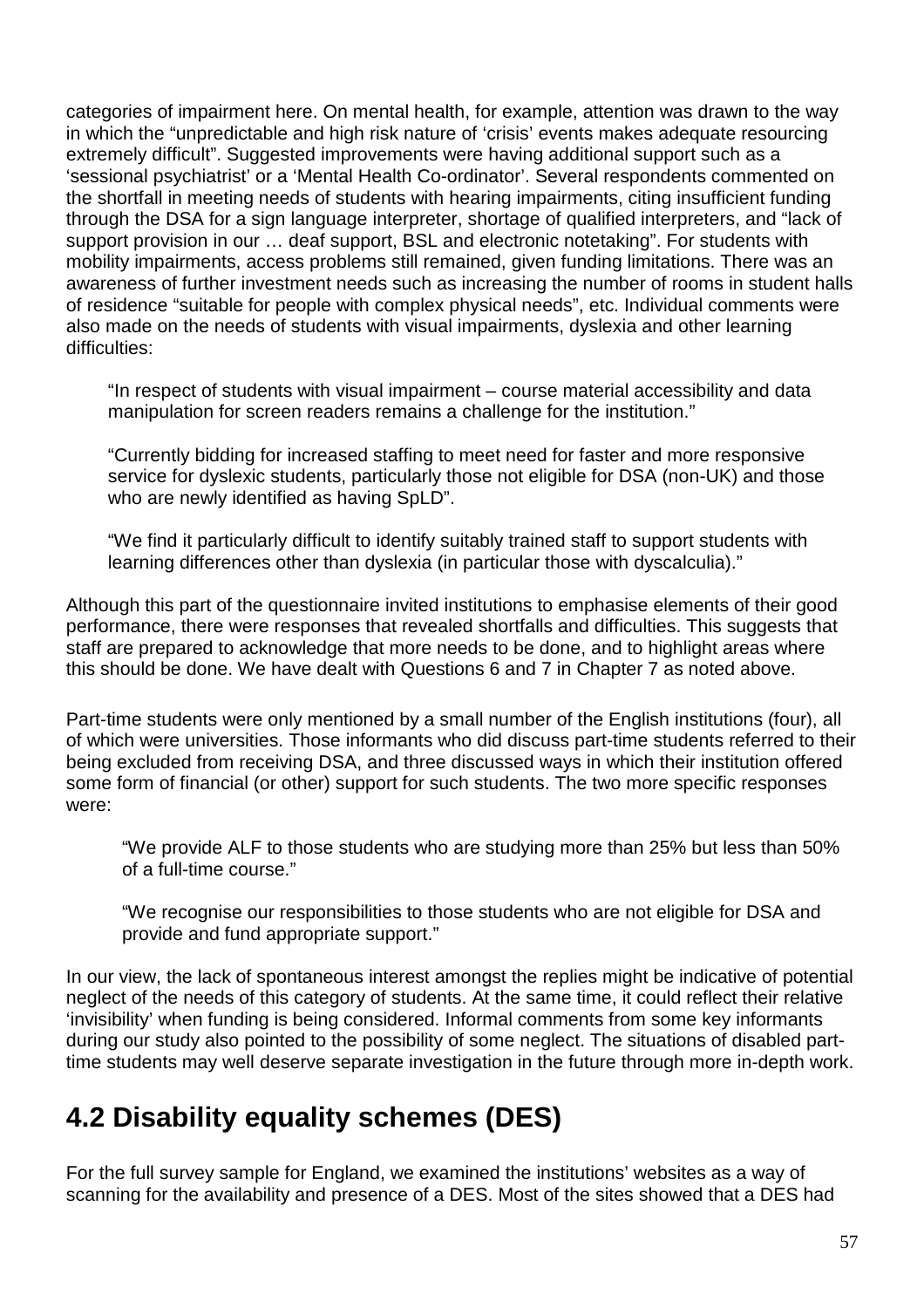been produced. Surprisingly, however, there appeared to be some exceptions. We could not readily find a DES in eight of the English cases, which is unexpected given that the production of the DES is a requirement of the DED, and that accessible publication is a necessity. Some institutions offer a single equality scheme (although these were not included in the eight). A very large majority of the institutions with material on the websites make the full scheme available to read online. A website investigation took this further by looking more deeply at the institutions initially selected as the case studies. Thus we examined seven DES websites in more detail (the Welsh institution is included in the following chapter).

According to official guidelines, there have been five key criteria to be met by institutions through the DES. These include a statement of how disabled people have been involved in the development of the scheme, the inclusion of an action plan (which should cover a three year period at least), arrangements for the collection of information on disability equality, arrangements for impact assessment on disability equality, and plans for how information will be used. Of the six English institutions in the initial case study selection, two had not met all five criteria in their DES, one of which was a college. The areas in which institutions seemed to encounter issues were in meeting the three year requirement in the action plan, and in discussing the use of information within their institution. As regards information gathering, there was sometimes quite limited scope in terms of the type of data collected (on two occasions). Disaggregating between different impairments, for instance, might reveal different types of barriers, and so data on students in this way may be useful. On all other areas, however, the institutions appeared to be meeting the set guidelines provided. The effectiveness and use of the DES could well deserve ongoing monitoring by HEFCE or another institution.

Overall, then, in relation to the availability of the DES or a single equality scheme, we would have expected it to be easy to swiftly access this for each institution, by going through the main website pages. Progress has been made, but there are some surprising gaps.

## **4.2.1 The involvement of disabled students in the DES (Question 8) and inclusion of an action plan (Question 9)**

Section 2 of the questionnaire carried this issue a little further. In particular, Question 8 sought information about whether or not disabled students had been involved in the development of the DES (see Table 4.2). Question 9 requested confirmation as to the inclusion of an action plan within the DES. We had rather expected 100% positive response on the first of these questions, but it seems that some institutions have not yet consulted students, even in relation to this primary area of requirement. When looking at which institutions had not involved disabled students, we found that two colleges and two institutions categorised as specialised/small independent/affiliated colleges, had not done so. In addition, one of the 'new' or post-1992 (large urban/conurbation) institutions had failed to involve disabled students in the development of the DES (see Table 4.3). When asked about the inclusion of an action plan in the DES, only one institution acknowledged that it did not include one at present.

| Lavic 4.2 Illvolvenient of disabled students (Question 0)         |                           |  |  |
|-------------------------------------------------------------------|---------------------------|--|--|
| Student involvement                                               | Number of<br>institutions |  |  |
| Disabled students were involved in the development of the DES     | 57                        |  |  |
| Disabled students were not involved in the development of the DES | 5                         |  |  |
| Don't know                                                        |                           |  |  |

### **Table 4.2 Involvement of disabled students (Question 8)**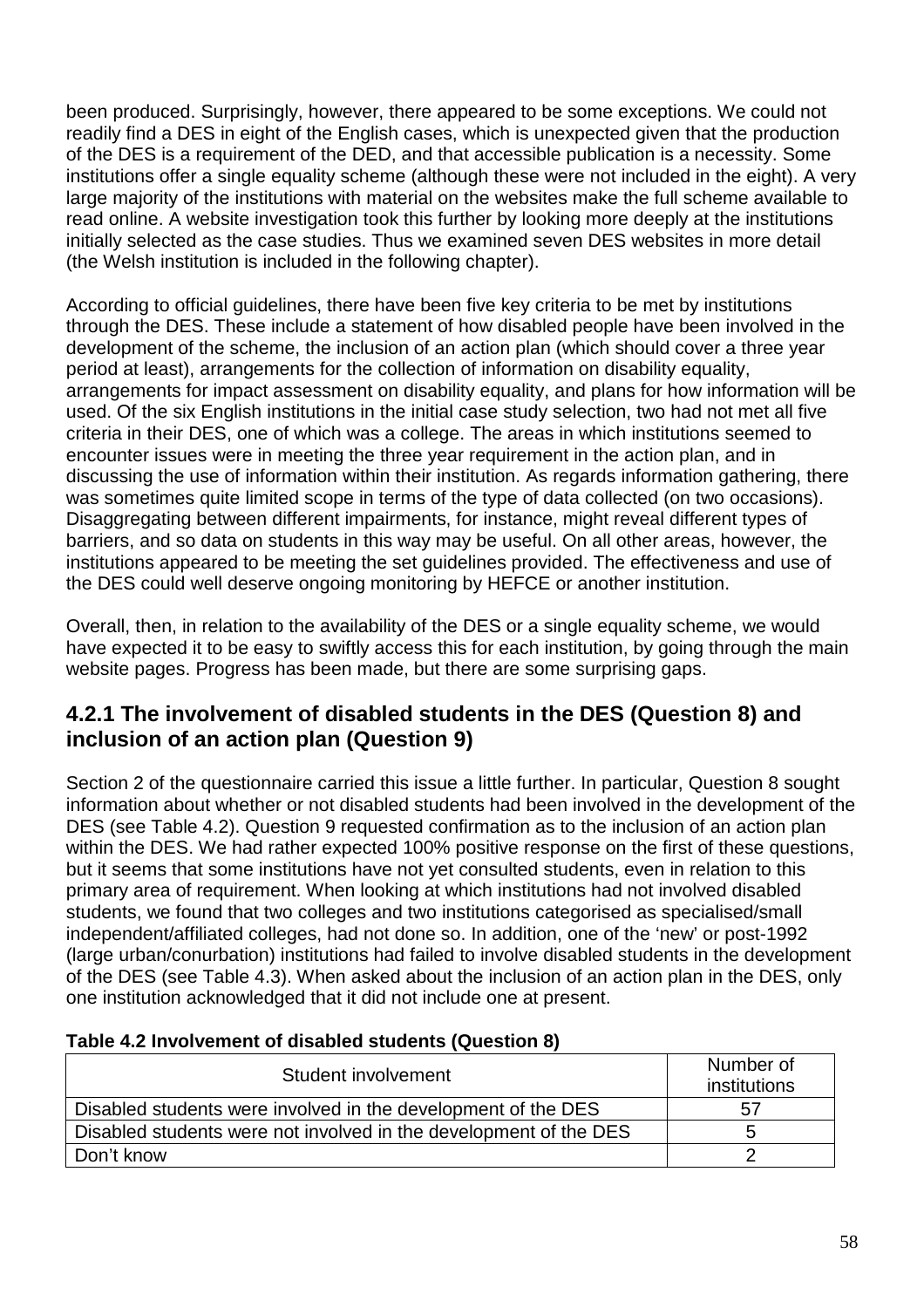| Institution classification | Disabled students' involved in the DES |                                           |  |  |    |
|----------------------------|----------------------------------------|-------------------------------------------|--|--|----|
|                            | Yes                                    | Don't know<br>No answer<br>N <sub>o</sub> |  |  |    |
| New large urban            | 11                                     |                                           |  |  | 12 |
| New small scale            | 9                                      |                                           |  |  |    |
| Old large civics           | 11                                     |                                           |  |  |    |
| Old small town             | ⌒                                      |                                           |  |  |    |
| Specialised                | 9                                      | ົ                                         |  |  | 12 |
| High status + research     | 4                                      |                                           |  |  |    |
| <b>FEC</b>                 | 10                                     | ◠                                         |  |  | 13 |
| Special category           |                                        |                                           |  |  |    |
| Total                      | 57                                     | 5                                         |  |  | 64 |

## **Table 4.3 Involvement of disabled students by type of institution (Question 8)**

## **4.2.2 Institutions' collection and use of data (Questions 10 and 11)**

Data collection is essential to underpin the DES and monitor progress. It will also be increasingly important as EIA develops (see Chapter 8). It appears from the responses to Question 10 (see Table 4.4) that some appropriate monitoring of disabled students is taking place in terms of numbers, impairment groupings, courses taken and outcomes. Nonetheless, more universal monitoring of such matters as completion rates and examination results is desirable, and the exceptions are not really acceptable. The figures in Table 4.4 do show extensive monitoring on numbers of disabled students and on disabled students by impairment, but that monitoring of other issues is somewhat weaker. This table therefore might be interpreted as showing disappointing results. Results under different headings in the subsequent table (4.5) are not mutually exclusive, so need careful interpretation. 84% do claim to be using data for monitoring and improving performance. The development of published information in reports and online is a positive trend.

| <b>Factors monitored</b>                                               | Number of<br>institutions |
|------------------------------------------------------------------------|---------------------------|
| Numbers of disabled undergraduate students                             | 57                        |
| Numbers of disabled postgraduate students                              | $50*$                     |
| Disabled students by impairments (dyslexia, mobility impairments, etc) | 59                        |
| Courses taken by disabled students                                     | 44                        |
| Examination results of disabled students                               | 42                        |
| Satisfaction data on services used by disabled students                | 46                        |
| Completion rates for disabled students                                 | 45                        |
| Drop out rates for disabled students                                   | 39                        |
| Other                                                                  | 11                        |
| Information not available                                              | 4                         |

### **Table 4.4 Data collection (Question 10)**

\*Not all institutions have postgraduate students.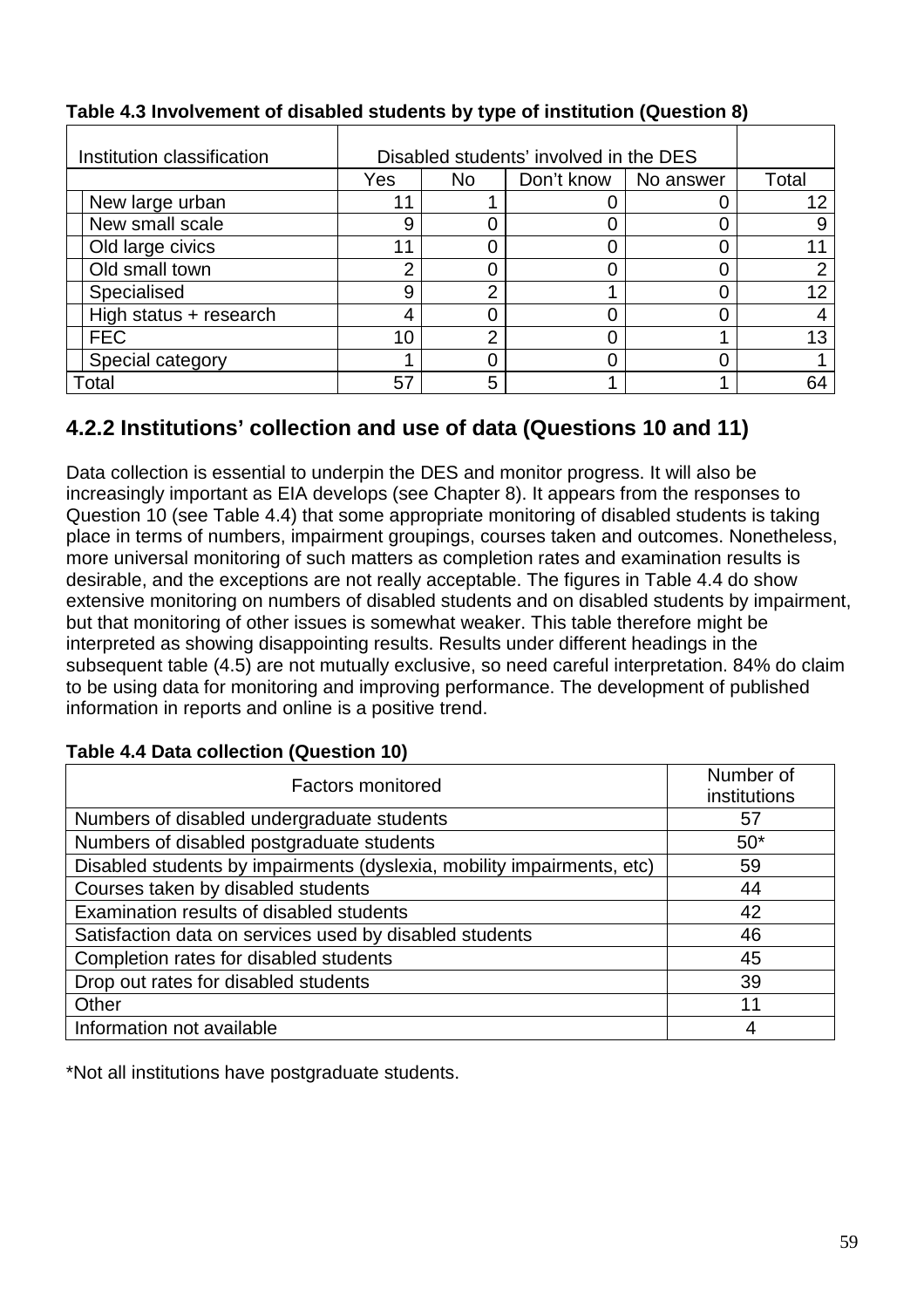## **Table 4.5 Use of data by institutions (Question 11)**

| Data use                                                     | Number of<br>institutions |
|--------------------------------------------------------------|---------------------------|
| Published in reports/online                                  | 44                        |
| Reports provided to individual departments/schools/faculties | 41                        |
| For monitoring and improving performance                     | 54                        |
| Applications for funding                                     | 23                        |
| Other                                                        | 17                        |
| Don't know                                                   |                           |

# **4.2.3 Production of an annual report (Question 12)**

Question 12 was designed to test whether accessible annual reports have become available as required under the DED. The responses show that more than half of the institutions had an annual report available to download from their website, but that some institutions had not produced an annual report or were unable to provide an answer! Progress in setting up electronically accessible information had clearly been incomplete (see Table 4.6), but there were also some mentions of individual problems such as delays. Justifications offered included:

"Major staffing changes have retarded this process."

"Much progress made against the action plan, but lacking staff to pull the report together. New post approved to carry out this function, but in the process of recruitment."

#### **Table 4.6 Production of an annual report (Question 12)**

| Production of an annual report                      | Number of    |
|-----------------------------------------------------|--------------|
|                                                     | institutions |
| Yes                                                 | 20           |
| Yes, and it is available to download on our website | 34           |
| <b>No</b>                                           |              |
| Don't know                                          |              |

## **4.2.4 Training provided to staff within English institutions (Questions 13 and 14)**

Some responses to this question were less forthcoming than hoped, as not all distinguished between disability equality training (DET) and disability awareness training (DAT). All except one of the institutions provided either general equality training, disability-related training or both (see Table 4.7). There was also a range of additional comments. For those who selected this option, some were simply expanding on the answers that they had provided in the tick boxes, whilst some provided information about courses or training that they considered to be additional to those categories they had selected. It was clear that there was training focused both on specific impairment issues and on the implications of specific staff roles. Training varied widely and included induction into staff roles, online training modules, training related to law, training focused directly on awareness, training related to specific impairments (such as deaf awareness training for reception staff), training for admissions tutors, staff development on creating an accessible curriculum, and others. There was a richness of training work in hand, across diverse institutions, and we make further reference to examples in Chapter 7.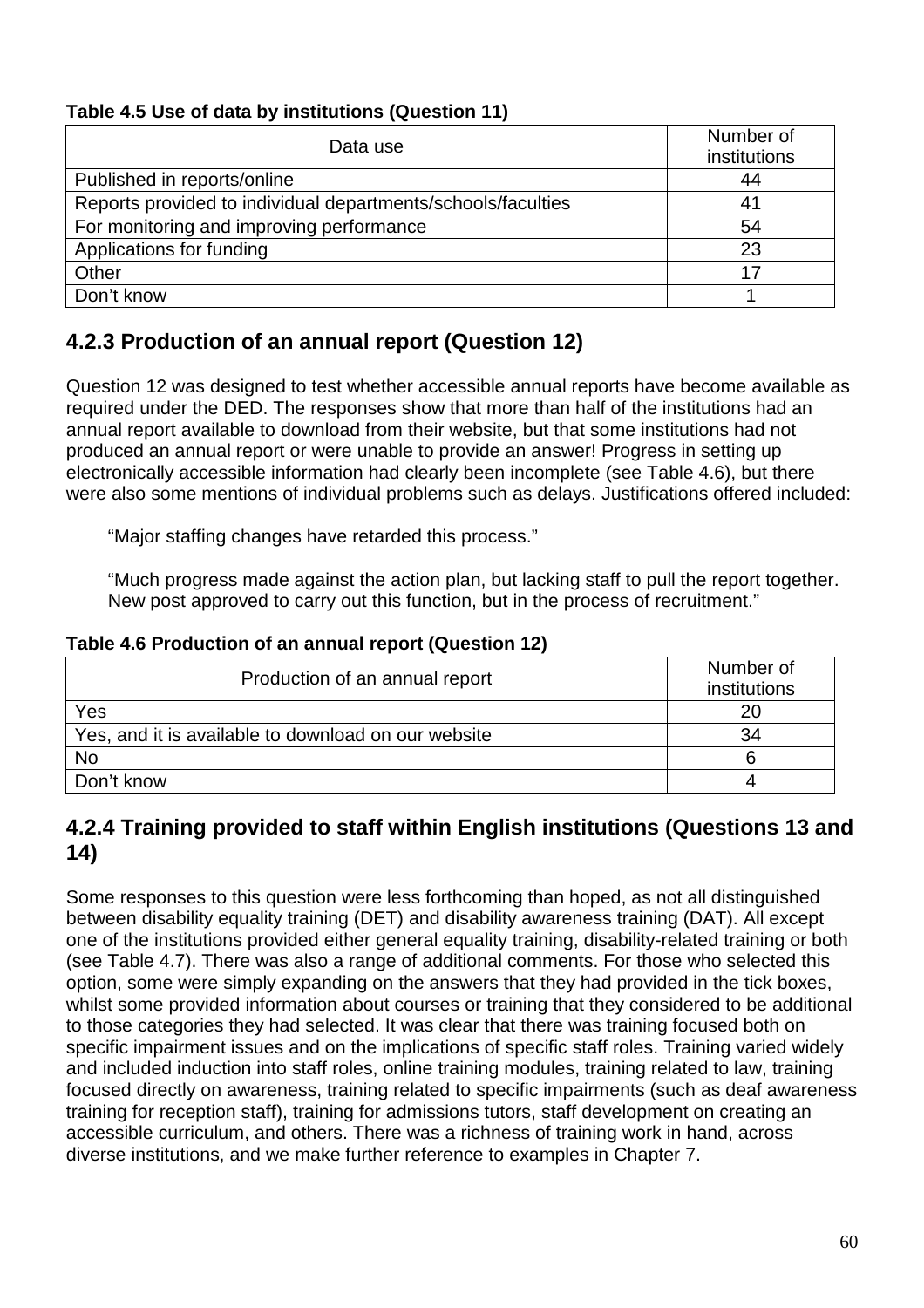| Form of training available                        | Number of<br>institutions |
|---------------------------------------------------|---------------------------|
| Disability awareness/Disability equality training | 58                        |
| General equality training                         | 51                        |
| None at present                                   |                           |

### **Table 4.7 Training provided to staff within English institutions (Question 13)**

The next question (Question 14) asked directly about making training a requirement for staff. Some institutions combined a mixture of some compulsion with access to additional voluntary training. It appears from responses, however, that 29 institutions only offer voluntary training, as far as can be ascertained from this survey (see Table 4.8). As noted above, there is training for specific roles or purposes, and some of this perhaps is more likely to be compulsory. There is a managerial logic to this in terms of effective use of resources. On the other hand, there is also some mainstreaming of disability-related training. The following examples illustrate the range of responses:

"In an effort to mainstream disability training, it is integrated into much of our current training provision so that it becomes part of everything that we do rather than [an] add on. Some of this training is compulsory depending on role (e.g. Recruitment training; annual training for Admissions Tutors)."

"All staff who recruit and appoint other staff have to attend Recruitment and Selection training, which has equality and diversity issues embedded in the content.".

"Some departments make elements compulsory; University wide training is voluntary."

"Online diversity training for all new staff as mentioned above is compulsory."

"Compulsory element is disability awareness training as part of induction processes for new staff."

"Compulsory for all Student Services staff."

"We tailor training of staff to intake of student need but also offer general sessions on dyslexia; ADHD etc. We had a specialist organisation brought in to deliver sensory awareness training to frontline staff."

### **Table 4.8 Voluntary or compulsory training for staff (Question 14)**

| <b>Training type</b>            | Number of<br>institutions |  |
|---------------------------------|---------------------------|--|
| Voluntary (only)                | 29                        |  |
| Voluntary                       | 50                        |  |
| Compulsory for all staff        | 18                        |  |
| Compulsory for particular staff | 17                        |  |
| Don't know                      |                           |  |

As is re-emphasised later, in Chapter 7, a diversity of training opportunities has been opening up for staff. We cannot judge how far staff are able, and resourced, to take advantage of these. At the level of general commitment, however, institutions seem to be developing their performance positively, but not with a particularly strong emphasis on compulsion for all staff.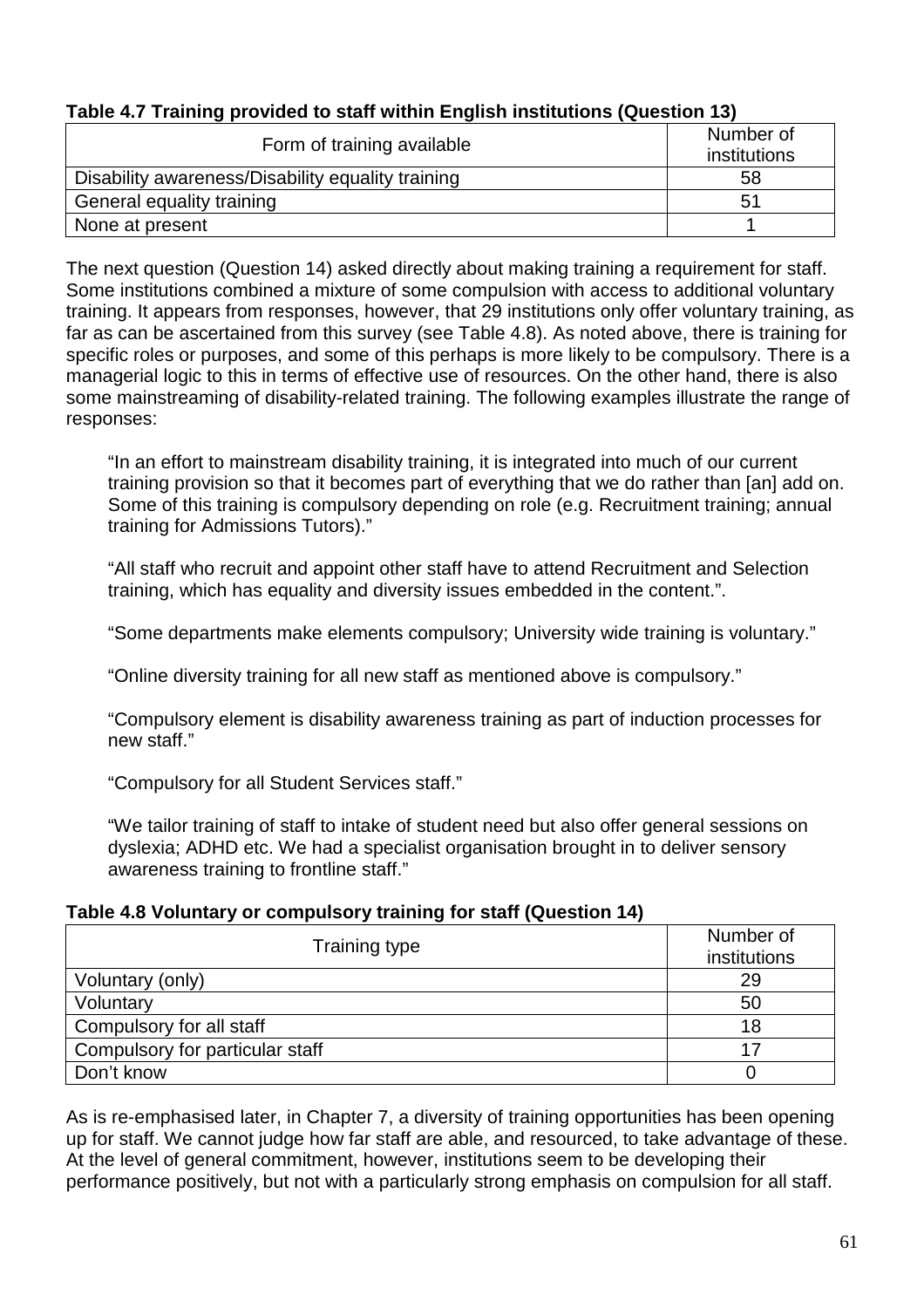## **4.2.5 Representation of disabled students in committees or advisory panels (Question 15)**

This question was drawn in such a way as to invite a relatively positive response, because most institutions could have been expected to include disabled students in at least some locations across their committees or panels. It was therefore a surprise to receive 16 negative responses: see Table 4.9. There is a link between this result and the relatively muted interest in consultation and participation suggested from our discussion in Chapter 7 on good practice.

#### **Table 4.9 Representation of disabled students in committees or advisory panels (Question 15)**

| Representation                            | Number of<br>institutions |
|-------------------------------------------|---------------------------|
| Yes, disabled students are represented    | 40                        |
| No, disabled students are not represented | 16                        |
| Don't know                                |                           |

Looking at the institutions in which disabled students are not represented directly in any committees or advisory panels, there appeared to be quite a broad spread of types, with no immediate indication of a specific pattern. Whilst there were three institutions each, for colleges and specialised/small independent/affiliated colleges, showing similarities with the findings from Question 8 (see Section 4.2.1), there were also three institutions each for 'new' large urban universities, 'new' small scale universities and three 'old' large civics, as well as one high status/research institution.

# **4.3 Institutions' use of HEFCE mainstream disability funding allocation**

Section 3 of the questionnaire explored issues around mainstream disability funding allocation, reflecting the specific interests of HEFCE.

## **4.3.1 The main uses of HEFCE mainstream disability funding allocation (Questions 16 and 17)**

Here we were interested to explore the impact of HEFCE's mainstream disability funding allocation within institutions, and how far additional funds were being used to complement this funding. Our first question asked about the main purposes for which HEFCE's mainstream disability funding allocation had been used, via a series of categories. Key destinations for funding within institutions were the provision of general dedicated disability services, providing technical assistance and equipment, and improving campus accessibility. Also important were providing individual support services (such as personal assistants), staff training, and supplementing DSA for individual students. There was a spread of activities, however, across most of the identified expenditure areas (see Table 4.10). The low figure for careers services was not particularly surprising, as this has probably rarely been a priority.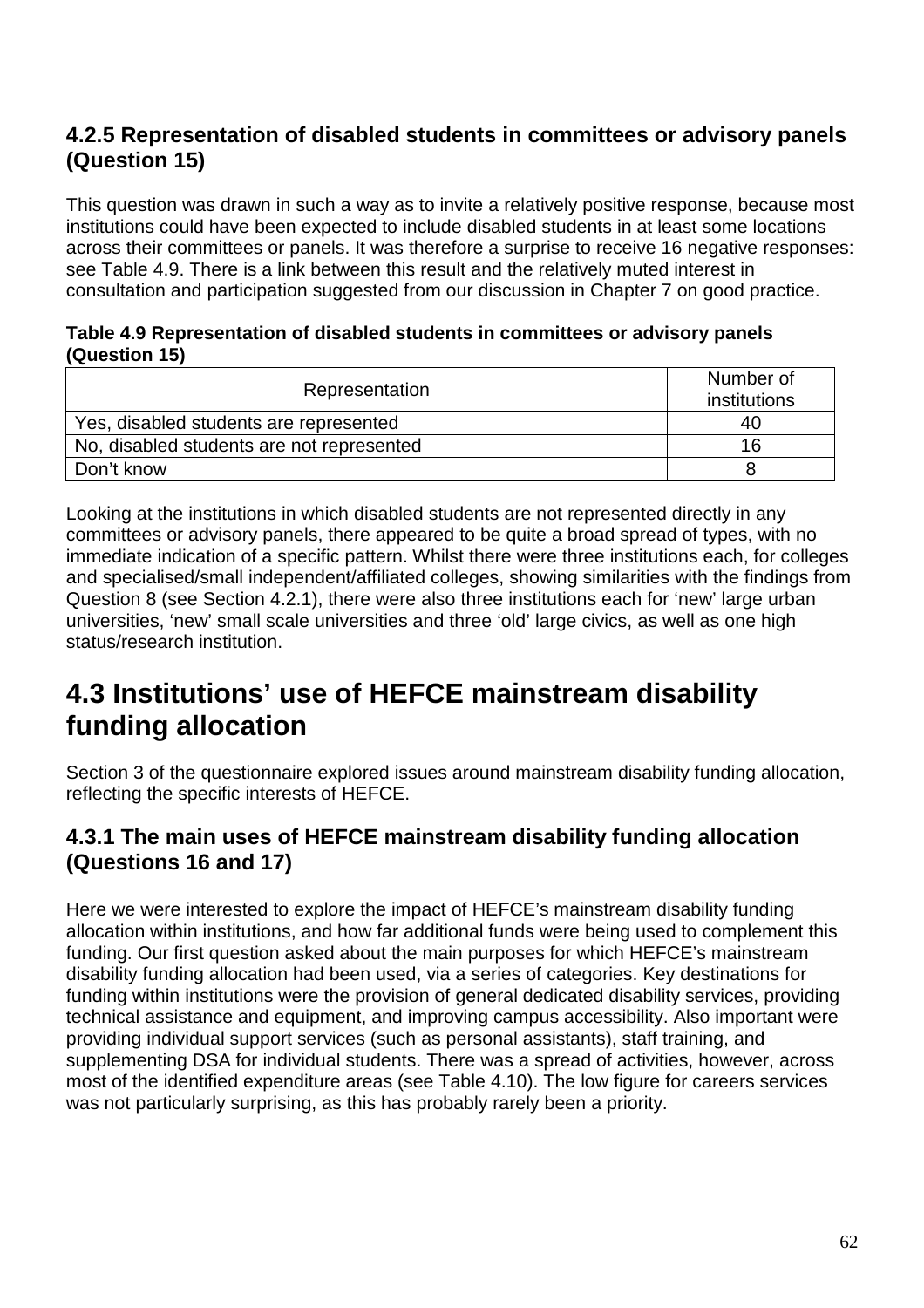#### **Table 4.10 The main uses of HEFCE mainstream disability funding allocation (Question 16)**

| Uses of HEFCE funding                                                   | Number of<br>institutions |
|-------------------------------------------------------------------------|---------------------------|
|                                                                         |                           |
| Improving campus accessibility                                          | 26                        |
| Improving accessibility of residential accommodation                    | 14                        |
| Providing technical assistance and equipment (e.g. computers)           | 34                        |
| Providing accessible information services (e.g. transcription)          | 19                        |
| Providing individual support services (e.g. personal assistants)        | 22                        |
| Providing general dedicated disability services (e.g. disability staff) | 42                        |
| Improving admission and outreach services for student recruitment       | 13                        |
| Improving careers services for disabled students                        | 6                         |
| Providing staff training                                                | 21                        |
| Supplementing DSA for individual students (e.g. hardship funds)         | 21                        |
| Other/comment                                                           | 19                        |
| Unanswered                                                              | 3                         |

Quite extensive comments were made in some of the responses, explaining specific issues. Some dealt with budgetary matters and included the following:

"Our allocation of mainstream disability funding has fluctuated over the past few years from £52K to £112K. In view of this we do not allow any particular expenditure head to depend on it. We notionally allocate it to accessibility issues although it supports various initiatives in practice."

"Some of the work described above is supported and funded through mainstream University funds, irrespective of the HEFCE MDFA. However, in all the cases highlighted the MDFA makes a significant difference to the quality, extensiveness and feasibility of the work."

"This funding forms the major part of the student Disability Services budget. It enables us to provide appropriate support as soon as possible without waiting until student has their DSA application approved. Also funds support work, transcription, BSL interpreters at interviews and academic related social events, scribes in exams, etc. where institution has responsibility for making adjustments. Small amounts have been used to improve campus accessibility and student residences when there are very particular needs specific to an individual student. By 'staff training' we mean training of disability centre staff and support workers. Other – particularly publicity material about disability services for students. (Until 3 years ago some of the funding was used to supplement disability services staff costs)."

"Funding generally is spread across the University. Also used to fund the salary costs of Disability Support Service Manager and Disability Officer."

"Some funding has been used to carry out research to inform practice. This supports both the work of the Disabled Student Support Portfolio and the development of inclusive learning, teaching and assessment practices across the institution. The above breakdown does not reflect the model adopted by the institution. The University has developed a more embedded model where the expectation is that all staff in the institution are equipped to support disabled students as part of their role. Managers are therefore expected to address issues of accessibility and inclusive practice into their approaches."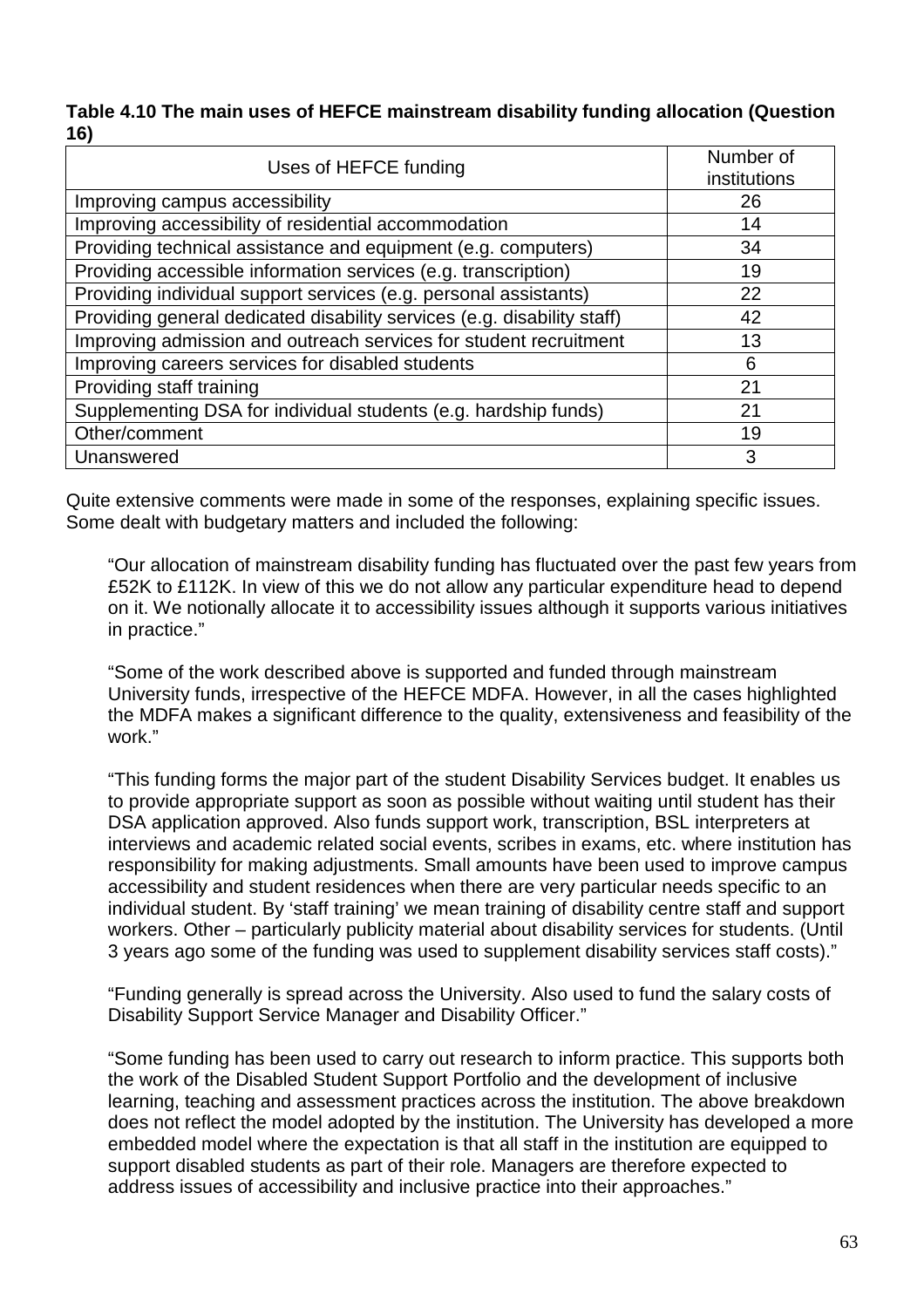Some informants provided very specific points about use of the monies:

"(1) Large proportion funds student advisers (1.8fte) and supervisors (1fte) for staff supporting students with disabilities. (2) Fund supports alternative exam personnel and invigilators. (3) Part funds assistive technology provision and screening for students with specific learning difficulties."

"Major refurbishment of book library and computer provision."

"Supporting home students on courses not eligible for DSA (e.g. short courses). Paying for Educational Psychologists' assessments. The limited funding that is available is dedicated to our core support services for students with disabilities. There are other University funding sources from which we supplement the core services to support DDA requirements."

The 'unanswered' group in the table (three responses) may have related to the question not being seen as applicable (as was suggested by one college). An overview of the responses would note the importance of dedicated disability services and technical assistance.

To obtain a second measure of the issues covered in Table 4.10, we included an additional question which asked respondents to select the top three priorities in terms of usage of funding amongst the categories identified for the earlier question. This confirmed the emphases seen for Question 16, as far as campus accessibility, technical assistance and dedicated disability services were concerned (the latter being cited most often) (see Appendix 4, Table A1 and accompanying comments). One of the comments added by respondents here stated:

"Because of the small amount of funding in the mainstream funding allocation we have been unable to prioritise. We have used funds from our widening participation budget to supplement the HEFCE mainstream disability funding."

Some of the answers in this part of the questionnaire may have been indirectly pointing to leverage and complementarity effects. Thus, HEFCE mainstream disability funding is being supplemented, or is a stimulant to more resources being found.

## **4.3.2 Allocation and monitoring method for mainstream disability funding allocation (Questions 18 and 19)**

The questionnaire sought to discover the methods used when distributing the mainstream disability funding allocation within institutions. Responses to this question were quite varied but there was a substantial group using a method that allocated a block grant to central support, or comparable services (17). An alternative – the block grant to disability services or similar activities – was the method for 12 (employment of support staff and other specific destinations were mentioned for funding). An example of details was:

"We do not use a formula or mechanistic approach as we only receive about 30k in disability funding and 12% of our students are in receipt of DSA. The disability funding is used with our block grant to meet the costs of employing learner support staff as well as contributing to IT and estate costs for disabled learners."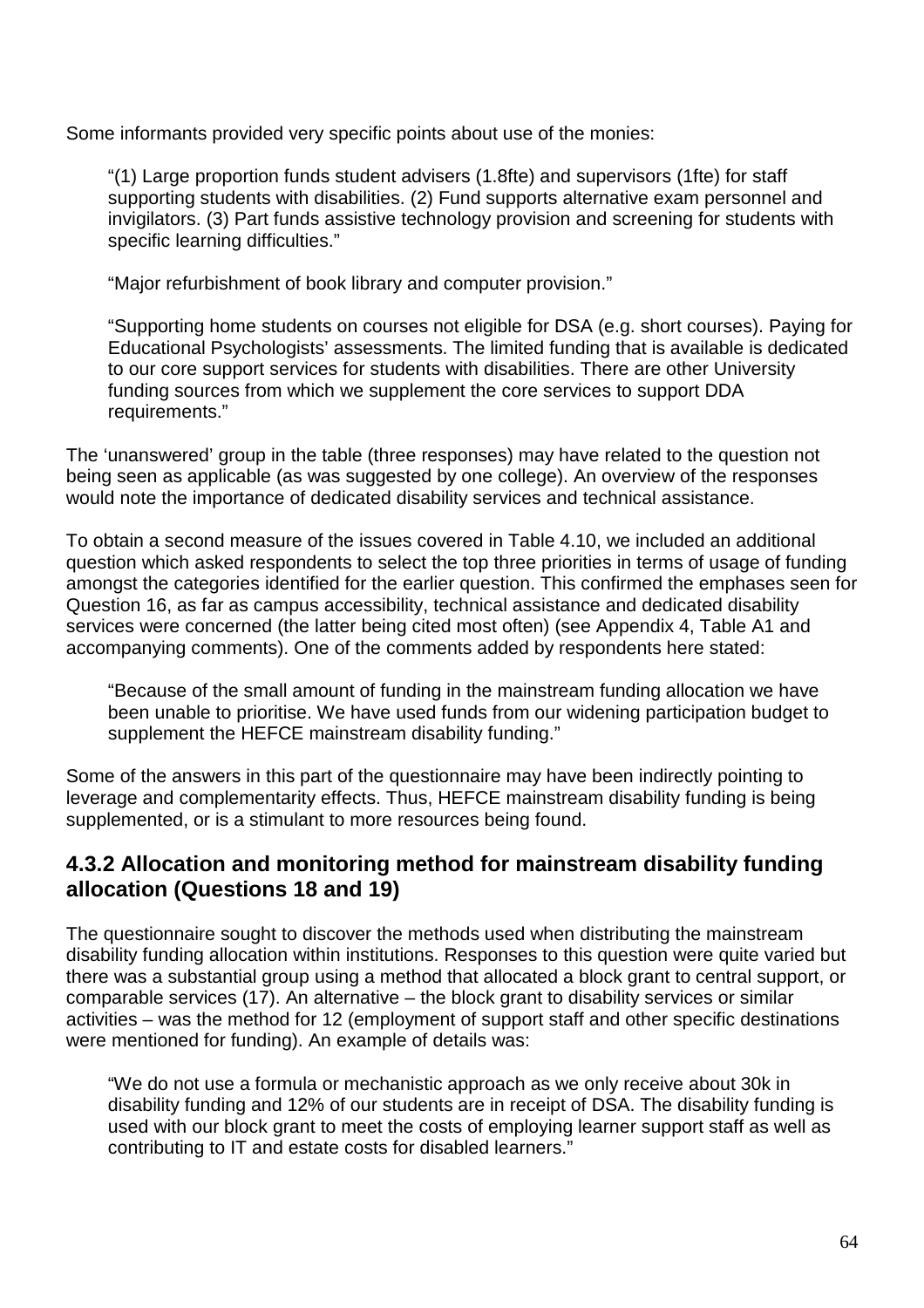For other institutions, rather specific or more complicated answers were given, several identifying a mix of methods:

"Approximately 88% of the mainstream disability funding allocation is distributed to academic departments through the [name of institution], based on the numbers of FTE students in each department. The remainder is left as a block grant to fund central support services. A separate larger expenditure budget is provided to the Disability and Dyslexia Support Unit, but this is not directly linked to the amount received through the mainstream disability funding allocation."

"Mainstream disability funding is used to support the costs of our Central Disability and Additional Needs Service. There is also a specific allocation, linked to student numbers that is made to the faculties to assist departments in meeting costs associated with individual students."

"A combination of a formula related to number of students – 35% (total number of students number specific to disabled students) and a block grant to the Disabled Student Support team 65%."

One other feature that stood out was that relatively few indicated using a formula related to numbers of students. It is possible that there could be disincentives for individual departments, schools or academic units, if they are carrying a disproportionately high support load without being resourced adequately from central funds. One informant actually mentioned funds allocated being significantly less than costs (see earlier quotation). It is difficult to comment effectively on this issue from our material, but institutions may need to monitor carefully, so that there is no disincentive to admitting increased numbers of disabled students. If allocation to departments is "not formula driven" (as one respondent explained), there still needs to be a clear rationale for scale. Distribution logics mentioned were also connected with the "DES action plan", "projects or specific activities". There were hints that perhaps HEFCE monies might be having a leverage effect, as when one informant referred to significantly greater funds on disability being deployed than are received through the specific HEFCE funding.

We also asked for information about monitoring of how the mainstream disability funding allocation had been spent (see Appendix 4, Table A2 and accompanying comments). Responses indicated that while there is some monitoring of the expenditures, this does not seem very well established. It is clear that there has been some development of annual reporting or regular review. In one case, a new database was expected to record the amount each individual student will receive, and, in another, spending was approved via a disability action forum and monitored by an equal opportunity committee. There was clearly some good practice within specific institutions, even if adoption of monitoring appears not to have gone far enough.

## **4.3.3 Estimation of budget for disabled students covered by mainstream disability funding allocation (Question 20) and other sources (Question 21)**

Question 20 asked institutions to estimate approximately how much of their budget for disabled students was covered by HEFCE's mainstream disability funding allocation. 40 institutions selected a figure below 50%, and the largest group chose the range 1-24% (see Table 4.11). For those institutions where the HEFCE funding covered a large proportion of their budget for disabled students, three were 'new'/post-1992 universities (large urban/conurbation) and two were 'old' universities (large civics) (see Table 4.12). This might perhaps relate to them having a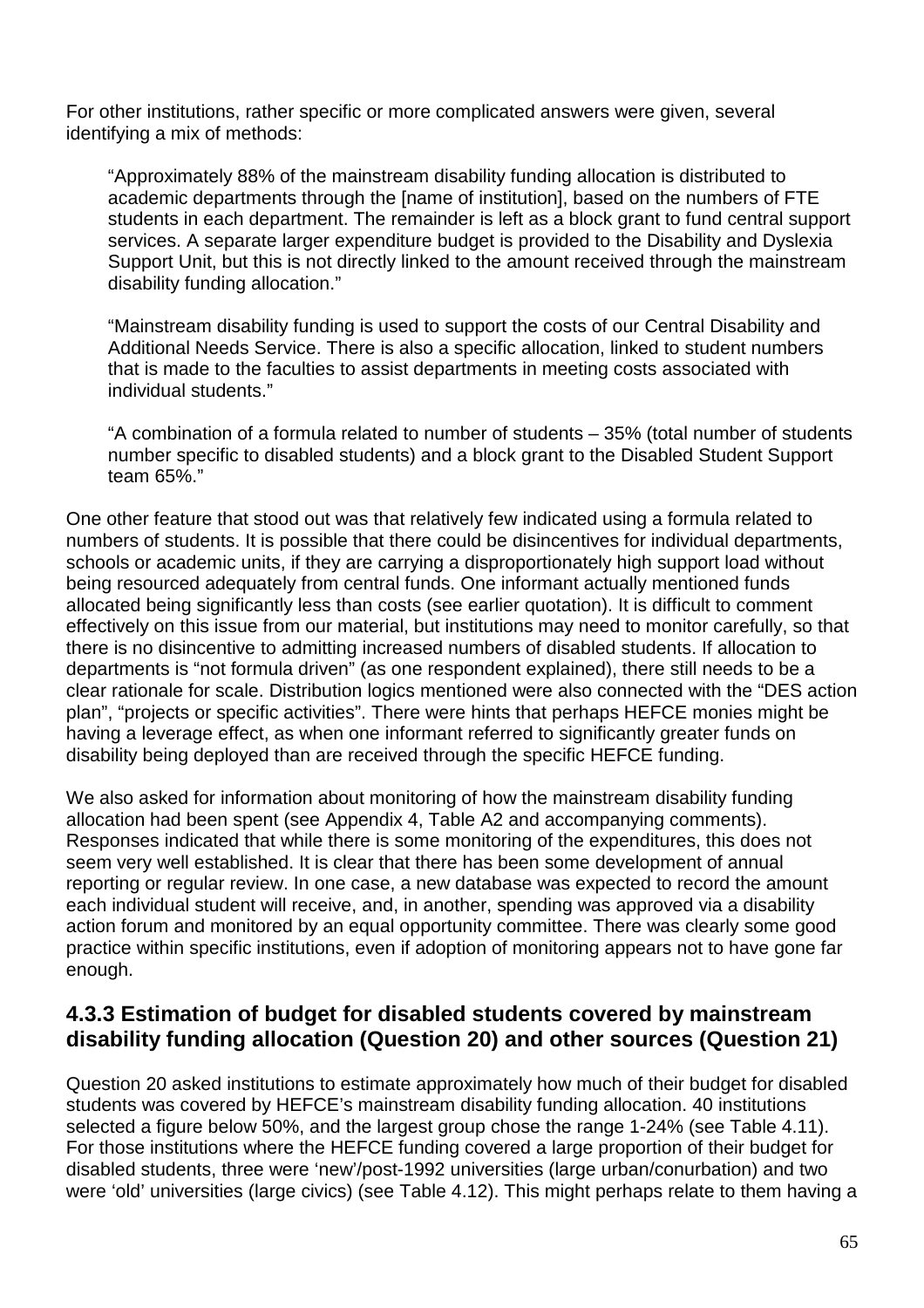larger percentage of disabled students, however, rather than less allocation of their own or other sources. A second (related) question (Question 21, not tabled) investigated the importance of funding from alternative sources (HEFCE teaching grant, HEFCE widening participation allocation, HEFCE capital funding or other sources). Responses to this question were difficult to aggregate because answers were frequently incomplete. The thirteen figures offered as estimates of the teaching grant contribution ranged very widely from 9% to 55%. Eighteen on the second category (widening participation) ranged from 1-93.5%. Eight responses offered estimates ranging from 0-100% for HEFCE capital funding. Eleven referred to 'other sources' as constituting 4.7-100%. An additional 34 responses fell into the 'don't know' or 'unanswered' category. Two interpretations can be suggested from these results. First, many respondents were not equipped to provide meaningful figures, and a deeper enquiry would be needed to obtain adequate estimates. Second, there may be no readily available or transparent set of overall budgetary data within most institutions that could be accessed to generate a reliable response. This could be seen to reinforce what we have already noted about limitations in good practice on monitoring, etc.

#### **Table 4.11 Estimation of budget for disabled students covered by mainstream disability funding allocation (Question 20)**

| Amount of budget | Number of<br>institutions |
|------------------|---------------------------|
| $1 - 24%$        | 26                        |
| 25-49%           | 14                        |
| 50-74%           |                           |
| 75-100%          | 6                         |
| Unanswered       | 10                        |

#### **Table 4.12 Budget covered by HEFCE mainstream disability funding allocation by type of institution (Question 20)**

| Institution classification | Budget for disabled students covered by HEFCE |        |   |   |                          |       |
|----------------------------|-----------------------------------------------|--------|---|---|--------------------------|-------|
|                            | $1 - 24%$                                     | 25-49% |   |   | 50-74% 75-100% No answer | Total |
| New large urban            | 4                                             | 3      |   |   |                          | 12    |
| New small scale            | 3                                             | 3      | ◠ |   |                          |       |
| Old large civics           | ⌒                                             | 3      |   | റ | ⌒                        |       |
| Old small town             |                                               |        |   |   |                          |       |
| Specialised                | 4                                             | 3      | ⌒ |   | ⌒                        | 12    |
| High status + research     | ⌒                                             |        |   |   | n                        |       |
| <b>FEC</b>                 |                                               |        |   |   |                          | 13    |
| Special category           |                                               | 0      |   |   |                          |       |
| Total                      | 24                                            | 13     |   | 6 | 14                       | 64    |

## **4.3.4 Level and impact of mainstream disability funding allocation received in the last round (Questions 22 and 23)**

The next question (Question 22) covered the recent funding round of mainstream disability funding allocation, and by looking at the first three figures (see Table 4.13), we can see that half of the committed responses indicated an increase. When asked about the impact of fluctuations on the continuity of planning (Question 23), the largest group of responses pointed to 'some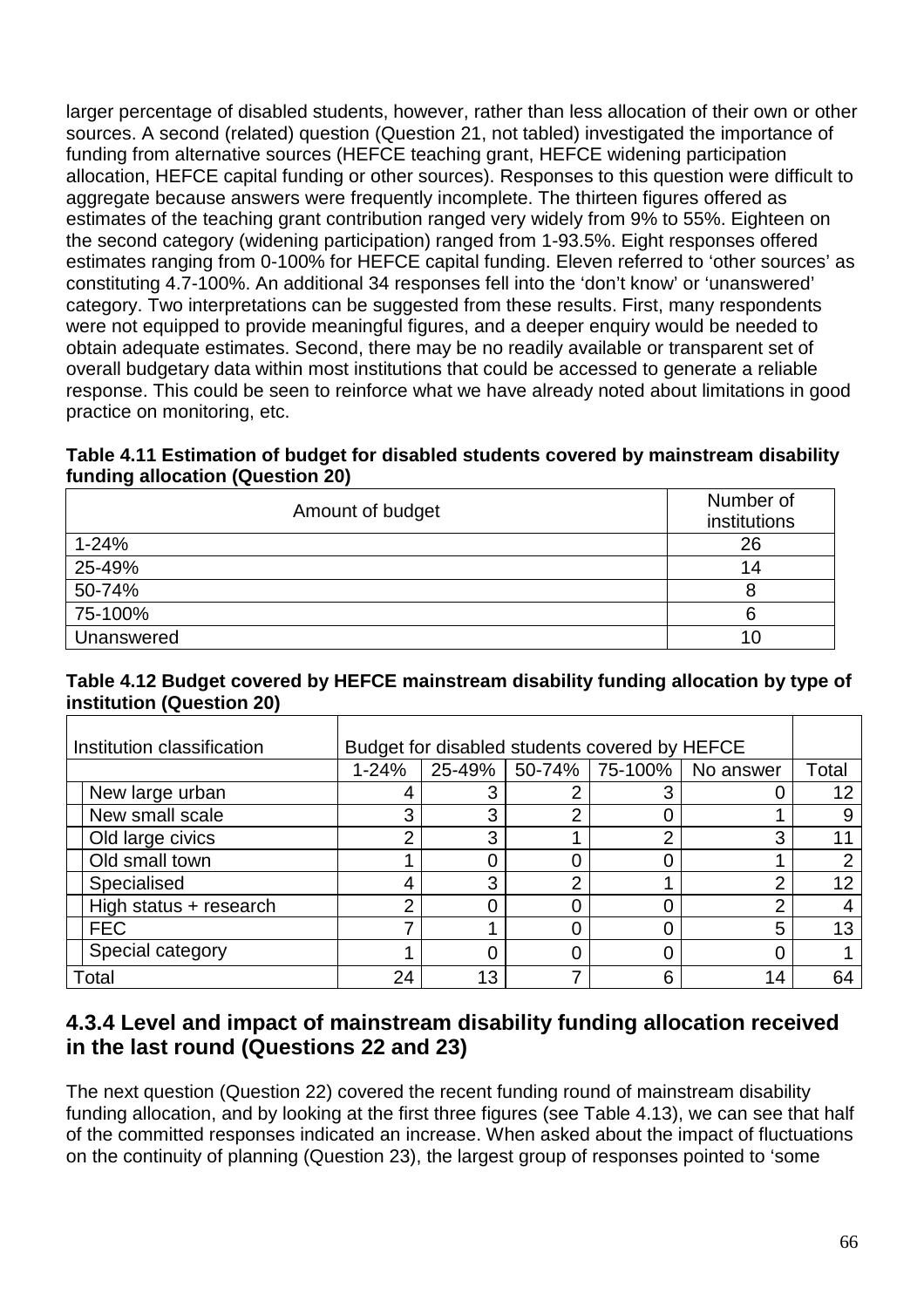effect' (and five noted a 'substantial effect') (see Table 4.14). Even for those who indicated 'no effect' on continuity of planning, there was not necessarily a positive sentiment:

"This is because we do not rely on the allocation."

"The university is committed to providing appropriate support for students with disabilities and the service has been protected from fluctuations in funding to date. However allowing for these potential fluctuations in funding has led to caution in longer term planning."

From those who stated that there had been an effect, it was clear that substantial changes could have severe impact:

"Following the halving of the funding that we experienced last year, urgent discussions were held with the Strategic Director for Resources. It was agreed that the University would maintain its financial commitment to the plans agreed, despite the loss of over £30,000 from HEFCE funding."

"Staff recruitment, retention and training is severely affected by fluctuation, as is continuity of provision. The Uni…has made this differential up in recent years (07 and 08)."

The fluctuations in funding referred to here reflect primarily the increase in numbers of students across the sector who are drawing on what has been a fixed national level of funding. The consequence has been that funding may be seen to fall within an institution because of increased demand nationally.

#### **Table 4.13 Level of mainstream disability funding allocation received in the last round (Question 22)**

| Changing level of funding | Number of<br>institutions |
|---------------------------|---------------------------|
| Increased                 | 27                        |
| Decreased                 | 17                        |
| Stayed the same           | 10                        |
| Don't know                |                           |
| Unanswered                |                           |

#### **Table 4.14 Impact of fluctuations in mainstream disability funding allocation (Question 23)**

| <b>Fluctuations</b>                                                     | Number of<br>institutions |
|-------------------------------------------------------------------------|---------------------------|
| Fluctuations have had no effect on the continuity of planning           | 19                        |
| Fluctuations have had some effect on the continuity of planning         | 25                        |
| Fluctuations have had substantial effects on the continuity of planning |                           |
| There have been no fluctuations                                         |                           |
| Other                                                                   | 12                        |

## **4.3.5 External sources of funding used for disabled students (Question 24)**

Question 24 asked whether there were any external sources of funding other than those from HEFCE or the DSA that institutions had used to meet the needs of disabled students. Half of those responding to the questionnaire answered 'yes' when asked whether they had been able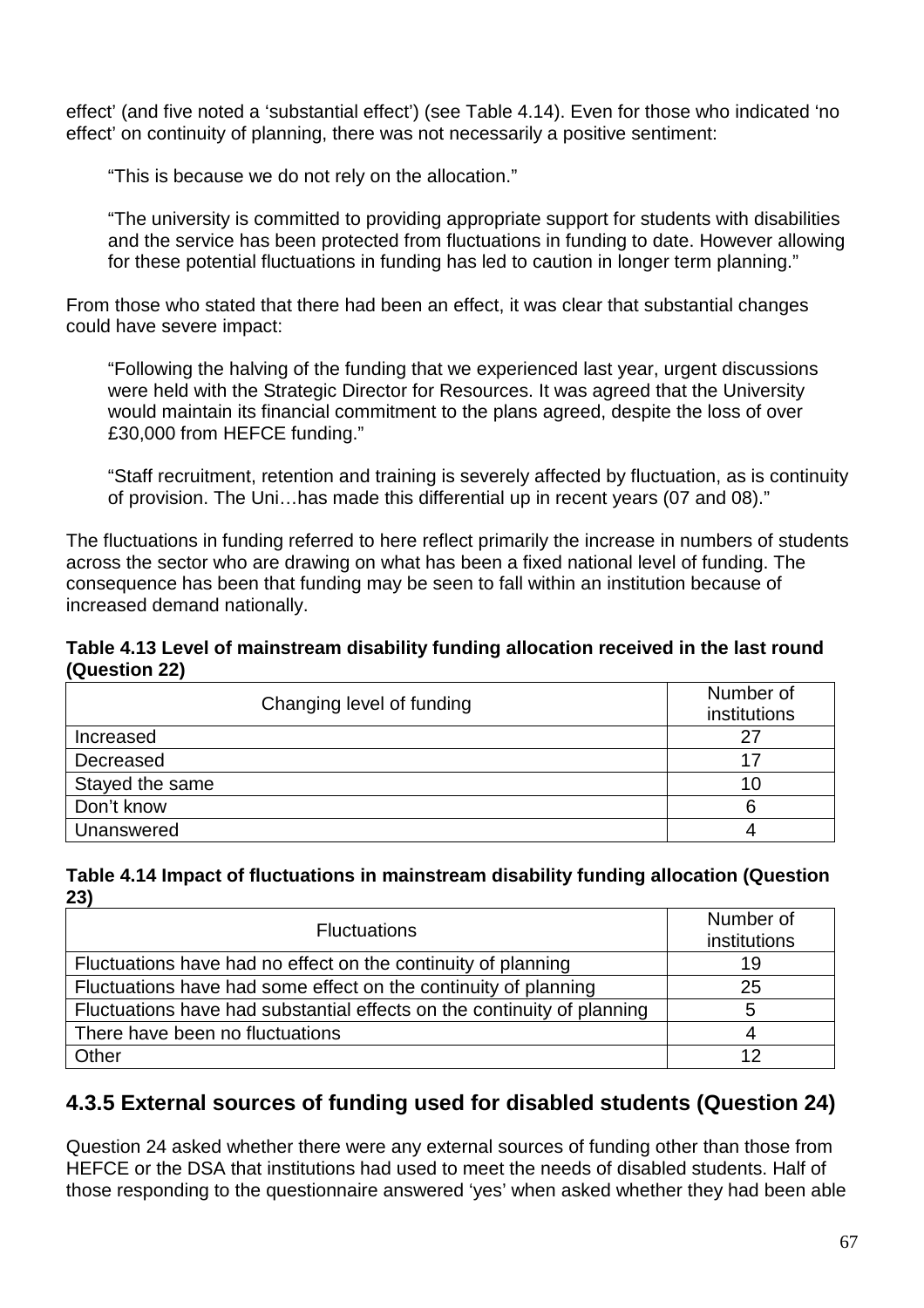to use extra resources to meet the needs of disabled students, but a substantial number had not; see Table 4.15. Numerous comments were made about specific sources, including a range of charitable funders, alumni foundation grants, business, governmental and project sources. Some examples were:

"Some students who have had insufficient DSA funding (usually deaf students) have been encouraged to apply (successfully) to The Snowdon Foundation."

"Individual students are encouraged to apply to specific charitable trusts for items of equipment etc. Such as the Blatchington Court Trust for the Blind."

"All support at the college is funded by the Learning and Skills Council's Additional Learner Support Funding."

"Snowdon Awards, ALF, Disabled Students Appeal Fund."

One informant referred to tuition fees and trading/investment income:

"A large proportion of the funding allocated to our student facilities and general educational support departments, which includes those working to meet the needs of disabled students, is provided from tuition fees and other forms of trading/investment income. In particular this funding is used in relation to capital expenditure which improves accessibility in academic, residential and social facilities. We have also had small amounts of funding from research councils in the past."

**Table 4.15 External sources of funding used for disabled students (Question 24)** 

| External funding available | Number of<br>institutions |
|----------------------------|---------------------------|
| Yes                        | 32                        |
| <b>No</b>                  | 25                        |
| Don't know                 |                           |
| Unanswered                 |                           |

Given that 25 institutions indicated not using these other external sources of funding, HEFCE support is clearly playing a substantial role.

## **4.3.6 Allocation of institutions' own resources (Questions 25 and 26)**

In the next question we asked whether institutions had regularly allocated resources of their own to supplement external funds. Thus, the questionnaire asked about the use of internal funds. 42 informants indicated that their institution does supplement external funding so as to meet the needs of disabled students (66%) (see Table 4.16), and the spread of institution types can be seen in Table A3 in Appendix 4. Institutional spending was dedicated to staff costs, equipment and facilities, making "reasonable and anticipatory adjustments" (at school, department or central services level), overseas students not eligible for DSA, an institutional Hardship Fund Scheme, accessibility improvements, staff development, individual support needs and sign language interpreters. Levels of spending, insofar as these were evidenced directly, seemed to vary widely. It was notable that several informants mentioned supporting students unable to access regular forms of support, including not only international students, but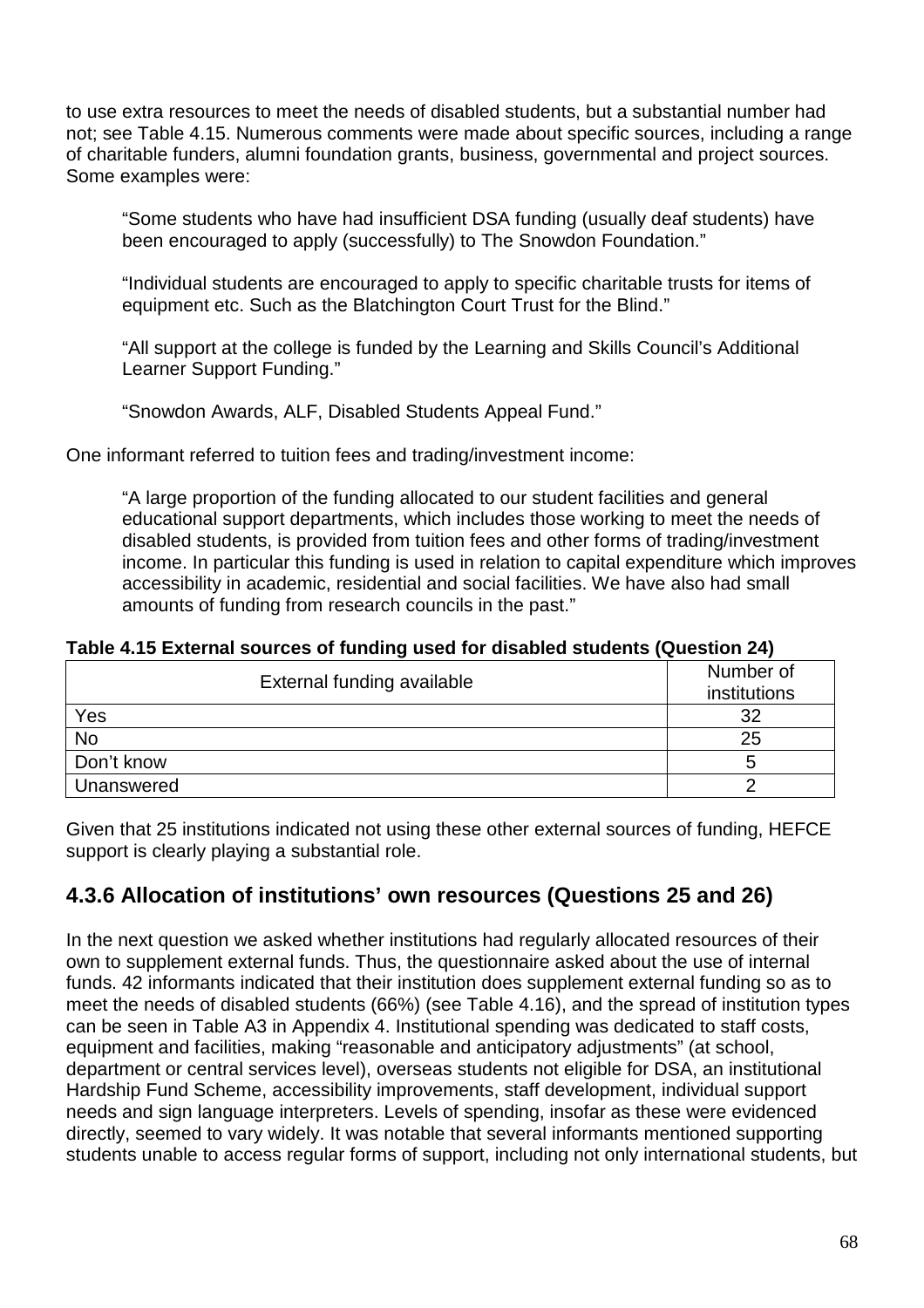also those on particular courses who could not access mainstream support, such as some EU funded programmes.

#### **Table 4.16 Regular allocation of institutions' resources to supplement external funds (Question 25)**

| Use of institutions' own resources | Number of<br>institutions |
|------------------------------------|---------------------------|
| Yes                                |                           |
| <b>No</b>                          | 1 ว                       |
| Don't know                         |                           |
| Unanswered                         |                           |

The uses to which internally generated funds were put were explored in Question 26. When asked about the main expenditure areas for these internal funds, institutions identified particularly technical assistance and equipment, and improving campus accessibility or residential accommodation, but also pointed to other targets (see Table 4.17).

**Table 4.17 Allocation of own institution's resources (Question 26)** 

| Areas to which institutions' funding is allocated                       | Number of<br>institutions |
|-------------------------------------------------------------------------|---------------------------|
| Improving campus accessibility                                          | 36                        |
| Improving accessibility of residential accommodation                    | 24                        |
| Providing technical assistance and equipment (e.g. computers)           | 39                        |
| Providing accessible information services (e.g. transcription)          | 22                        |
| Providing individual support services (e.g. personal assistants)        | 26                        |
| Providing general dedicated disability services (e.g. disability staff) | 32                        |
| Improving admission and outreach services for student recruitment       | 15                        |
| Improving careers services for disabled students                        | 13                        |
| Providing staff training                                                | 26                        |
| Supplementing DSA for individual students (e.g. hardship funds)         | 24                        |
| Other                                                                   |                           |
| Don't know/unanswered                                                   | 12                        |

## **4.3.7 How far HEFCE funding has led to contributions from own institutions' resources (Question 27) and been a stimulus to positive work within institutions (Question 28)**

The next two questions (Questions 27 and 28) sought to discover the importance attributed to HEFCE funding in terms of potential leverage or catalyst roles. 30 informants felt that HEFCE funding had had an impact in this way (as compared with 17 that did not) (see Table 4.18). 37 respondents felt that HEFCE funding had stimulated positive work towards disability equality practices at their institution, as against eight that gave a more negative answer (see Table 4.19). On the second question here, the number of negative responses was low, suggesting that, in broad terms, there is a positive perception. To gauge better the strength of this positive result, it is useful to note which institutions did not see HEFCE funding as having a positive impact. As Table 4.20 shows, there is a large percentage of colleges that state either 'neither agree nor disagree', 'disagree' or 'strongly disagree' (90% cent of those providing an answer). In fact, only one college provided a positive response to this question. Although the responses will have been complicated slightly by the fact that two FECs listed by HEFCE as receiving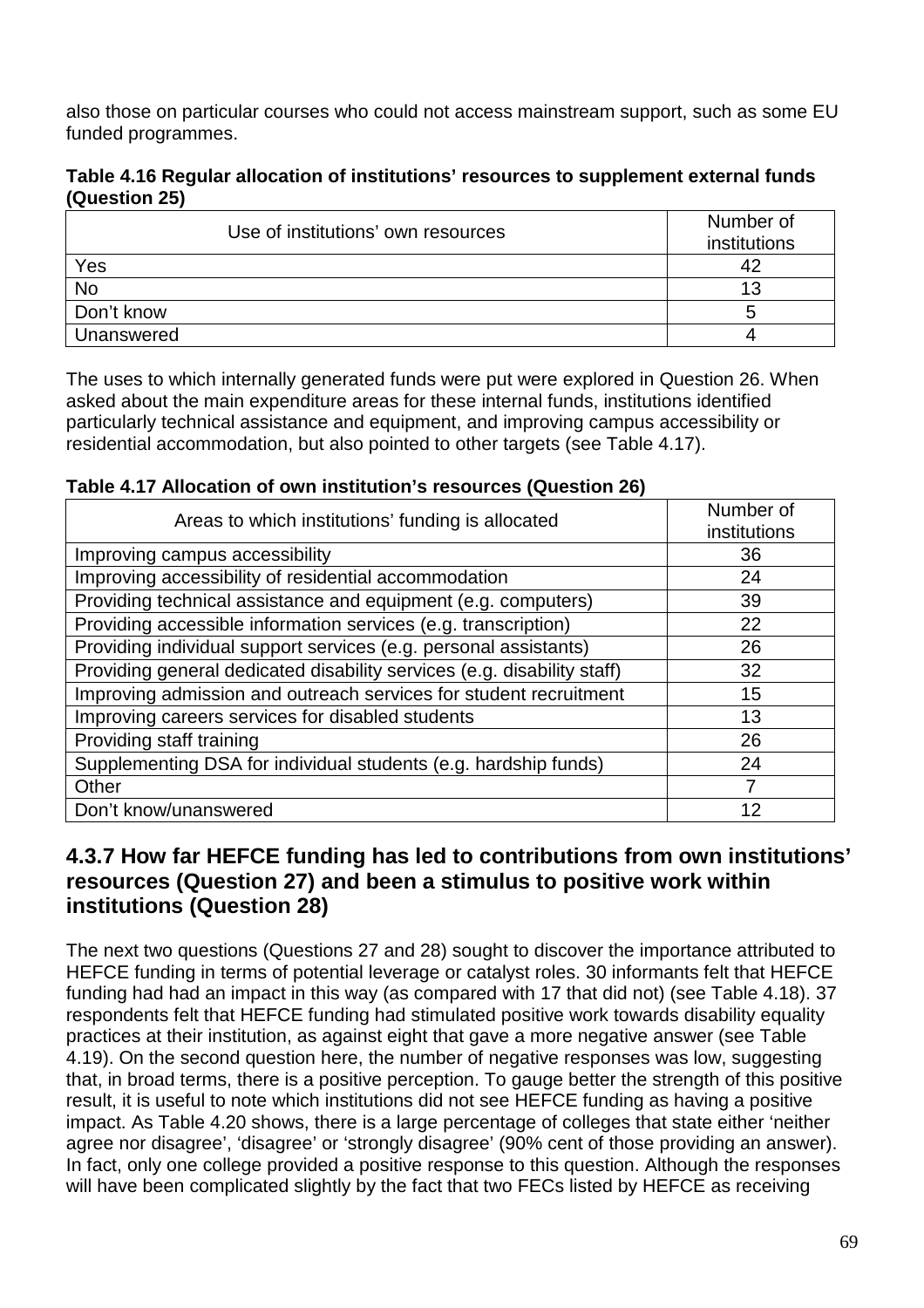mainstream disability funding allocation were not receiving these monies, the result is still clearly indicative. Thus, there is less satisfaction with HEFCE contributions among FECs than HEIs, but this may well relate primarily to the relatively small levels of funding that FECs receive when compared with HEIs. Importantly, the responses on the university side are still more consistent when taken on their own, demonstrating a widely held HEI view that there is a leverage, catalyst or stimulus effect.

### **Table 4.18 How far HEFCE funding has led to contributions from own institution (Question 27)**

| Influence of HEFCE funding for institutional funding | Number of<br>institutions |
|------------------------------------------------------|---------------------------|
| A great deal                                         |                           |
| It has had some influence                            | 21                        |
| Very little influence                                | 13                        |
| No influence at all                                  |                           |
| Don't know                                           | 12                        |
| Unanswered                                           | 5                         |

#### **Table 4.19 How far HEFCE funding has been a stimulus to positive work towards disability equality practices (Question 28)**

| Influence of HEFCE funding for positive work | Number of<br>institutions |
|----------------------------------------------|---------------------------|
| Strongly agree                               | 20                        |
| Agree                                        | 17                        |
| Neither agree nor disagree                   | 14                        |
| <b>Disagree</b>                              | 6                         |
| Strongly disagree                            |                           |
| Unanswered                                   | 4                         |

### **Table 4.20 HEFCE funding as a stimulus for positive work by type of institution (Question 28)**

|                            | <b>HEFCE positive stimulus</b> |       |                |                 |          |        |       |
|----------------------------|--------------------------------|-------|----------------|-----------------|----------|--------|-------|
|                            |                                |       | <b>Neither</b> |                 |          |        |       |
|                            |                                |       | agree          |                 |          |        |       |
|                            | Strongly                       |       | nor            |                 | Strongly | No     |       |
| Institution classification | agree                          | Agree | disagree       | <b>Disagree</b> | disagree | answer | Total |
| New large urban            |                                | າ     |                |                 |          |        | 12    |
| New small scale            | 4                              | 3     | ⌒              |                 |          |        | 9     |
| Old large civics           | 4                              | 4     | 3              |                 |          |        |       |
| Old small town             | C                              |       |                |                 |          | ი      | 2     |
| Specialised                | 3                              | 4     |                | ⌒               |          | ⌒      | 12    |
| High status + research     | ∩                              |       |                |                 |          |        | 4     |
| <b>FEC</b>                 | C                              |       | 5              | ⌒               | ⌒        | 3      | 13    |
| Special category           | 0                              |       | ი              | 0               | 0        | 0      |       |
| Total                      | 20                             | 17    | 14             | 6               | ⌒        | 5      | 64    |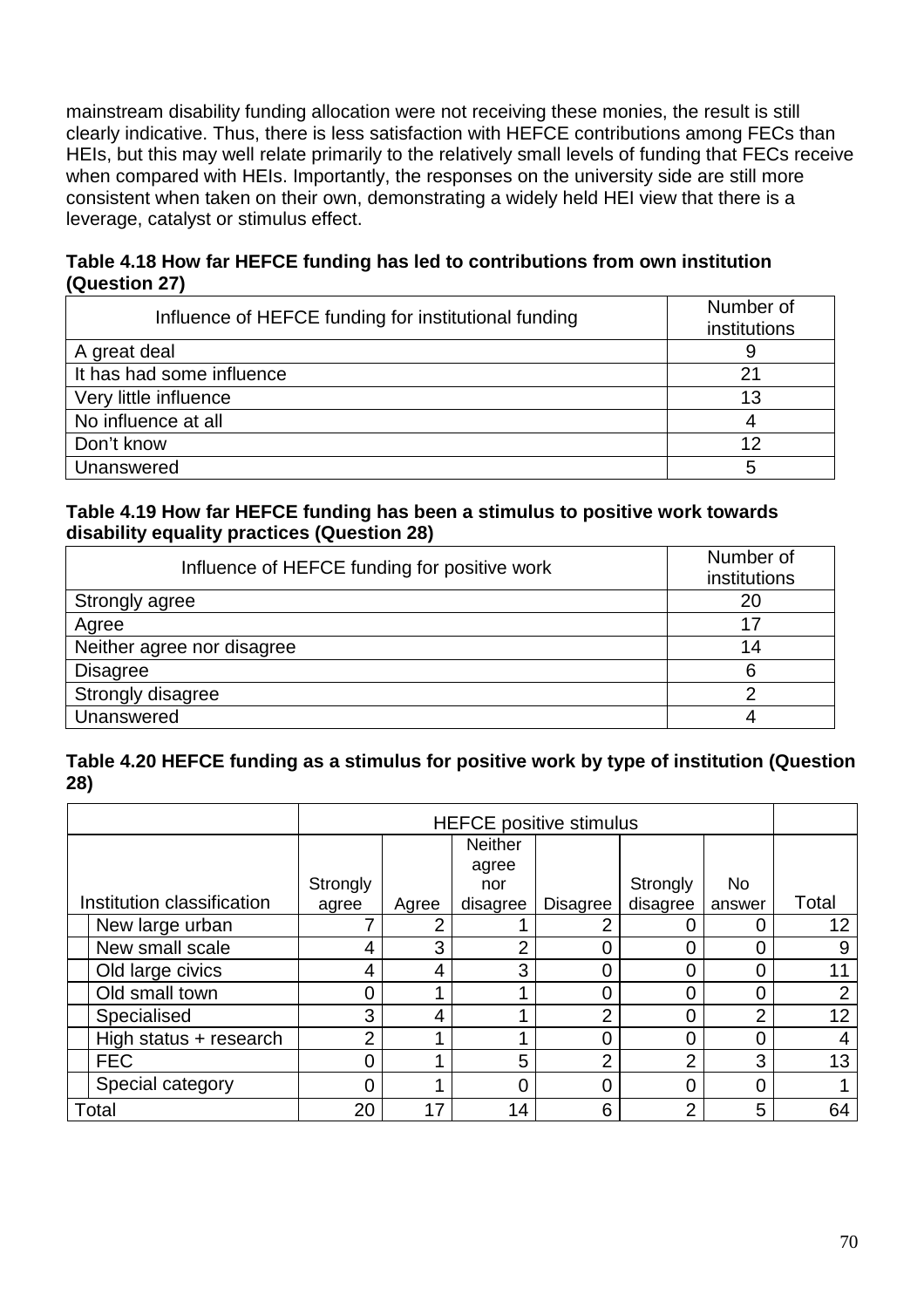# **4.3.8 Franchise arrangements with colleges (Questions 29 and 30)**

The research team had been asked to include some questions about franchise arrangements with colleges, and the distribution of responsibilities for disabled students. Thus, this part of the questionnaire had two specific questions for institutions that only applied to HEIs and not the further education colleges. 30 of the responding HEIs had such an arrangement or connection (see Table 4.21). There was overlap between categories of response (see Table 4.22), however, because some operate services through more than one channel. In 22 cases, the college provided support, but with seven of these there was also support through the university. A much lower percentage of the HEIs claimed to provide all of the support directly (seven). One response indicated partnership with an institution overseas. For others, a variety of arrangements appeared to operate:

"College students can access some services on University campus but are mostly supported by college staff and services as learning and teaching is delivered on college site."

"Payments are made to associate colleges based on FTEs and include an element for the provision of academic services, social facilities, premises maintenance and central administration. It is left to the colleges to allocate these funds according to their own requirements. In addition to funds provided by us, we have passed on HEFCE Capital funding (both DDA and non-DDA) to support developments in their infrastructure and estates, which has included meeting DDA requirements."

"Students registered at the University are able to access support from the Disability Support Team (e.g. help in arranging an Educational Psychological Assessment or Needs Assessment), although the day to day arrangements for their support (e.g. exam arrangements) are provided by the college."

"Usually the college provides the support and it is funded through DSA. We would coordinate the arrangements."

"We invite partner college staff to take up our staff training and provide bespoke care conferences if required, provide networking days for partner college disability advisers, and offer good practice guides to partner college staff to promote consistency of approach, disability good practice written into franchise documentation."

| Table 4.21 Franchise arrangements with colleges (Question 29) |  |  |
|---------------------------------------------------------------|--|--|
|---------------------------------------------------------------|--|--|

| Franchise arrangements | Number of<br>institutions |
|------------------------|---------------------------|
| Yes                    | 30                        |
| <b>No</b>              | 19                        |
| Other                  |                           |
| Unanswered             |                           |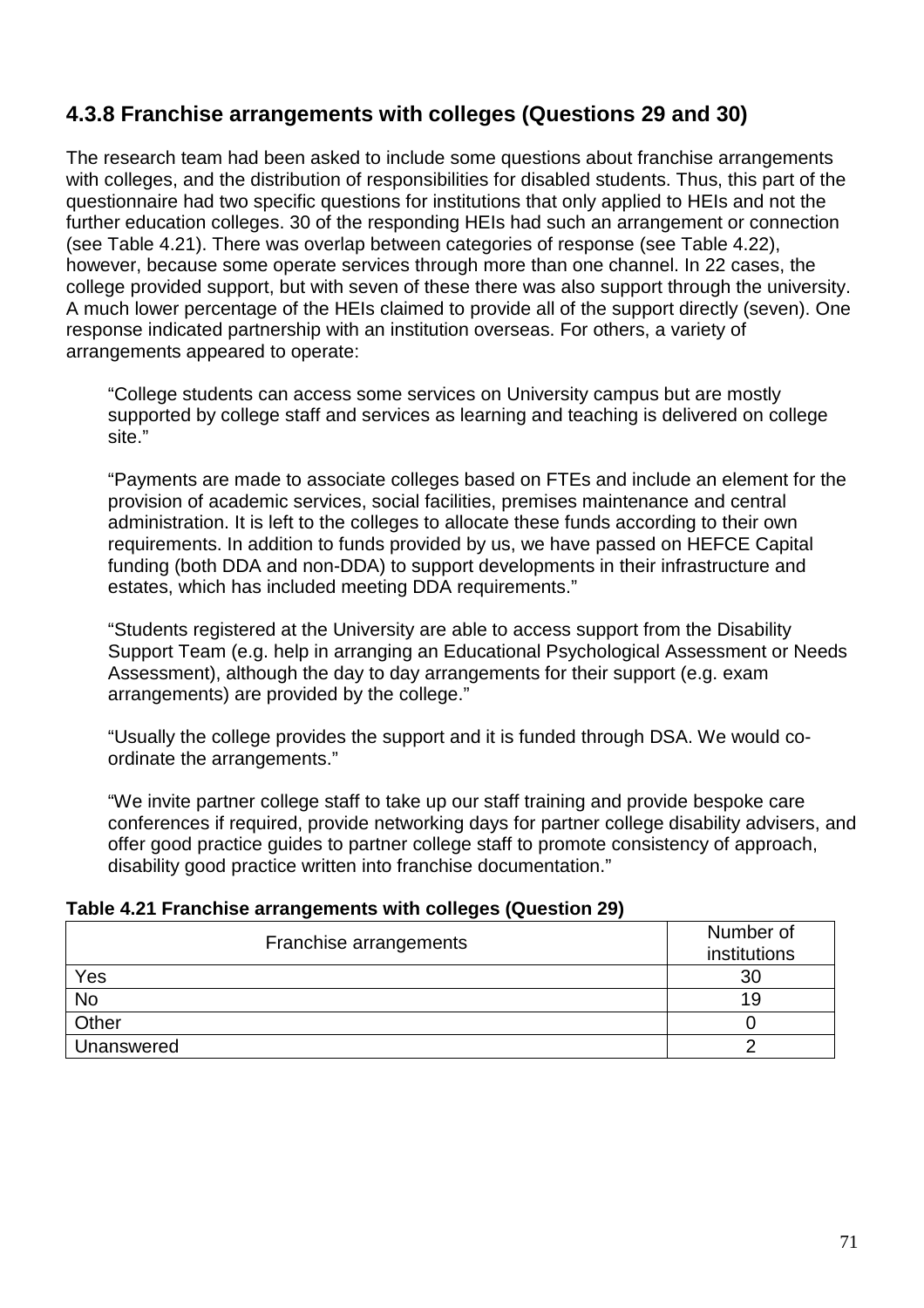| Type of support provided                                                                       | Number of<br>institutions |
|------------------------------------------------------------------------------------------------|---------------------------|
| Disabled students access support services at our institution                                   | 10                        |
| We provide support services to the college for disabled students                               | 6                         |
| We make a contribution to the cost of support services for disabled<br>students at the college | 5                         |
| The college provides the support for disabled students                                         | 22                        |
| Other/further explanation                                                                      | 11                        |
| Unanswered                                                                                     |                           |

**Table 4.22 Provision of support during franchise arrangements (Question 30)** 

# **4.4 Individual funding for disabled students**

The website check revealed that a large number of institutions from the full sample supplied information on DSA, although the level of detail provided varied immensely. Whilst some offered detailed information and further links to additional guidelines or information, some simply provided a link to the Government website, and others only mentioned DSA in a passing line or two. Further investigation of DSA and other financial provision for disabled students took place through Section 4 of the questionnaire (see below).

## **4.4.1 Numbers of students in receipt of DSA (Question 31) and provision of support for DSA (Questions 32 and 33)**

As regards numbers of students in receipt of DSA (Table 4.23), there was some variation according to type of institution. Of the 32 institutions taking 200 or more disabled students, all were universities, whereas nine of the 17 institutions taking below 100 are FECs. Two FECs had no students in receipt of DSA (see Table 4.24). An accompanying question dealt with the kinds of support or advice offered to students applying for DSA. Table 4.25 below indicates the spread of activity. Institutions appear to be heavily engaged with key forms of support. The 'other' category in the table drew a variety of comments. Amongst these were references to assessment by outside specialists, liaison with funding bodies on behalf of applicants, liaison with suppliers, pre-entry work, presentations and open days. Some respondents suggested an attempt to provide a relatively holistic service, as in the claim to assist the student/applicant "through the whole process from form completion to liaising and chasing up with LEAs". Analysis was carried out to examine the responses by institution type, in terms of positive answers given about providing the main categories of support mentioned in Table 4.25. The figures from a cross-tabulation here did not reveal any major variations, although it appears that FECs may be providing fewer different types of support than are institutions as a whole (see Appendix 4, Table A9).

Question 33 asked about the stages at which support and advice was offered to students wishing to apply for DSA (see Table 4.26). The design of this question included asking about support during the course for people with acquired impairments, but some responses pointed out that more might be involved in this:

"During the course is not just for acquired impairments. Students may not have been diagnosed before (e.g. dyslexia); may not have needed support before; may have been reluctant to disclose etc. We try to ensure information about our services are disseminated across the institution and we encourage students to make contact with us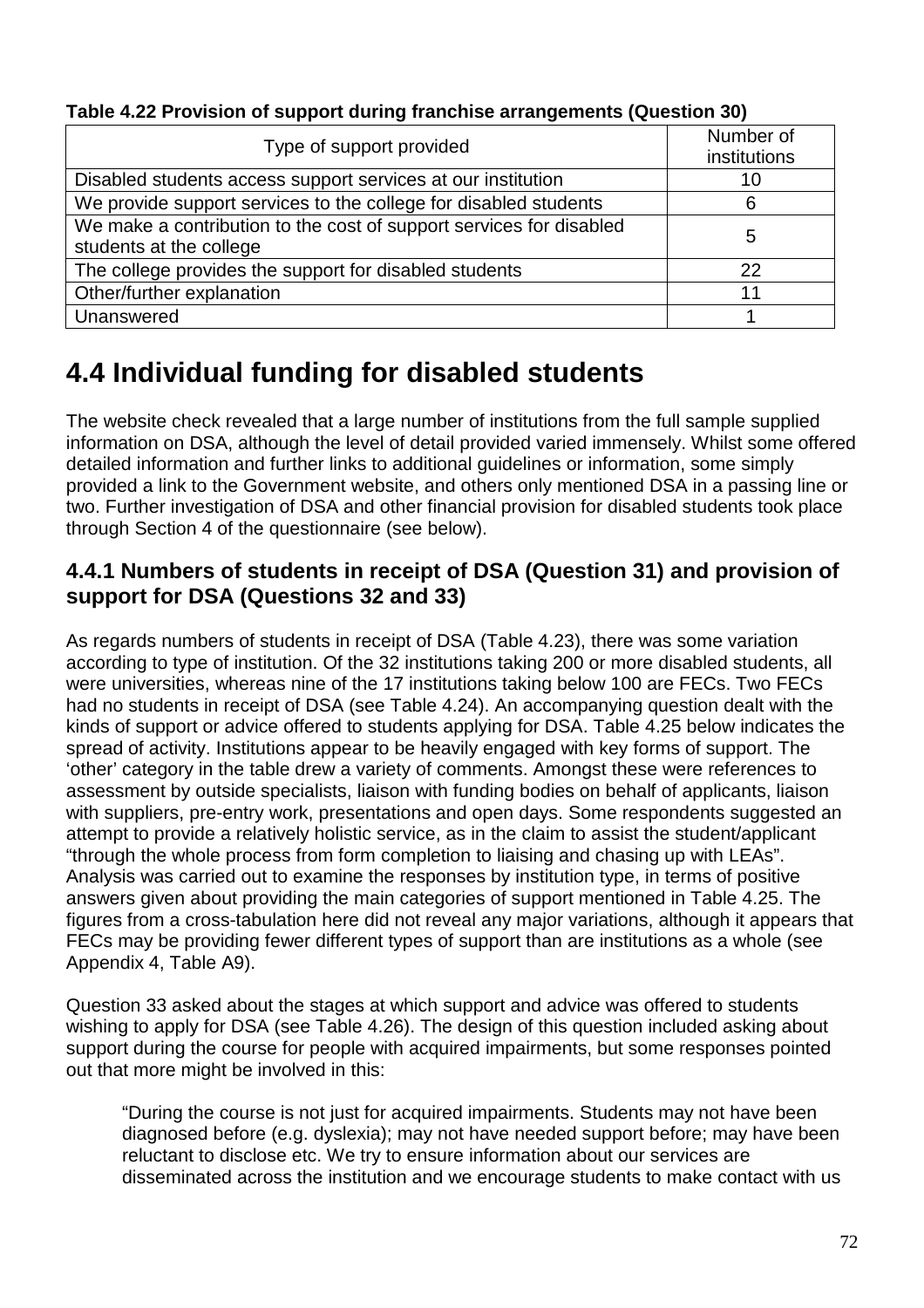at any time during the course. Therefore, a significant proportion apply for DSA at later stages even though they may have been eligible at the start of their course."

As another response noted, there could be students who delay disclosure, and also some who do not want to apply for DSA initially (or deal with the bureaucratic process). There is also the possibility for institutions looking ahead, beyond the undergraduate period. This was mentioned with reference to postgraduate study in one response.

It was not possible, given the nature of data available, to test for any clear causative link between the specific practices within institutions and the levels of DSA take-up. Most institutions were carrying out the essential tasks of providing written information, support or counselling, and assistance with completing forms. In order to explore take-up further, therefore, a smallscale supplementary questionnaire survey was developed, focusing tightly on potential links between best practice and DSA take-up. The results from that exercise are dealt with in Chapter 7. Key conclusions are that it seems generally to be felt that adoption of good practices does generate more appropriate levels of disclosure and take-up.

| Numbers of students | Number of<br>institutions |
|---------------------|---------------------------|
| $500+$              | 16                        |
| 200-499             | 16                        |
| 100-199             | 5                         |
| $1 - 99$            | 17                        |
| None                | o                         |
| Unanswered          |                           |

#### **Table 4.23 Numbers of students in receipt of DSA (Question 31)**

| Table 4.24 Numbers of students in receipt of DSA by type of institution (Question 31) |  |  |
|---------------------------------------------------------------------------------------|--|--|

|                            | Number of students with DSA |          |         | Total   |          |           |      |
|----------------------------|-----------------------------|----------|---------|---------|----------|-----------|------|
| Institution classification | none                        | $1 - 99$ | 100-199 | 200-499 | $500+$   | No answer | none |
| New large urban            |                             |          |         | 3       |          |           |      |
| New small scale            |                             |          | 0       | 5       |          |           |      |
| Old large civics           |                             |          |         | 3       | $\Omega$ |           |      |
| Old small town             |                             |          | 0       |         |          |           |      |
| Specialised                |                             | 4        | 3       | 3       |          |           | 12   |
| High status + research     |                             | 3        | 0       |         |          |           |      |
| <b>FECs</b>                | ◠                           | 9        |         | 0       |          |           | 13   |
| Special category           |                             |          |         | 0       |          |           |      |
| Total                      | ◠                           | 17       | 5       | 16      | 16       | я         | 64   |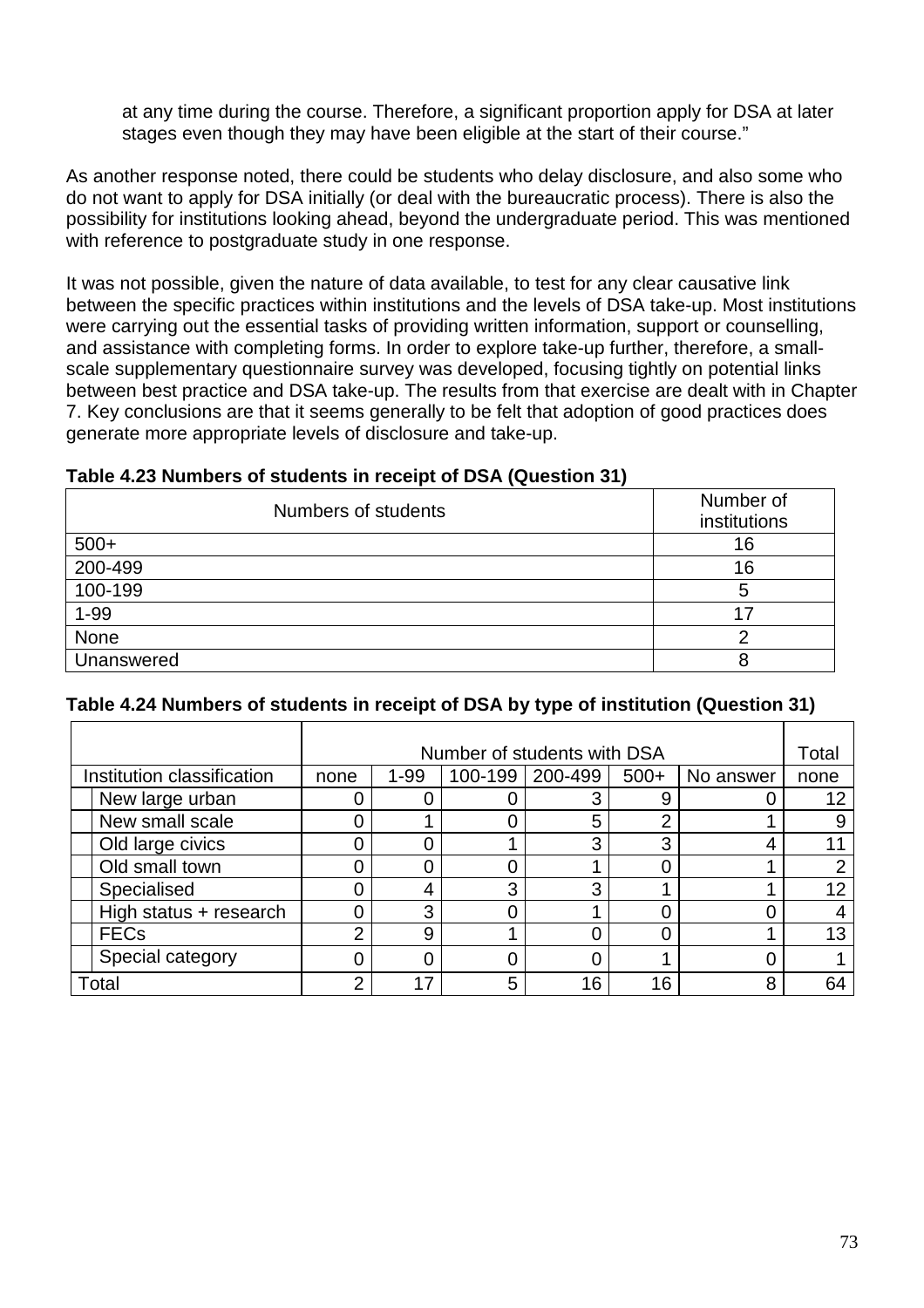| Support offered                       | Number of<br>institutions |
|---------------------------------------|---------------------------|
| Written info (pamphlets/website)      | 60                        |
| Personal support/counselling services | 61                        |
| Assistance with filling in forms      | 61                        |
| Conducting assessments of need        | 33                        |
| Other                                 | 22                        |
| None                                  |                           |
| Unanswered                            |                           |

## **Table 4.25 Kinds of support offered during DSA applications (Question 32)**

### **Table 4.26 Stages at which support is offered (Question 33)**

| <b>Stages</b>                                                       | Number of<br>institutions |
|---------------------------------------------------------------------|---------------------------|
| Prior to admission                                                  | 60                        |
| At induction and entry stage                                        | 57                        |
| During the course (in the case of people with acquired impairments) | 58                        |
| Other                                                               | 19                        |
| Unanswered                                                          |                           |

One positive feature was clearly that support was being offered at early stages by a large majority of institutions.

## **4.4.2 'Emergency', supplementary and other forms of financial assistance for disabled students (Questions 34, 35, 36 and 37)**

The next four questions were closely related, touching on similar territory in slightly differing ways. The questionnaire was investigating the extent to which emergency support was offered, and the availability of supplementary or alternative funding. The answers tended to reinforce each other, as there was a degree of consistency on extent of engagement. Question 34 sought information about the assistance that might be offered in the event of delays in acquiring or accessing DSA (see Table A4 in Appendix 4). 53 informants (83%) claimed that their institution offered support. Many specified the particular actions that they would take. These included the loan of equipment, staff time or provision of support workers, direct payment channelled from charitable sources, Access to Learning Funds (ALF), Hardship Funds/International Hardship Funds, provision of study skills sessions, "Disability and Health Referral Budget", payment for transport and parking. The scale of support appeared to vary considerably and one informant stressed the principle of not providing this support "when [more mainstream] funding is available". More frequently, it seemed to be perceived as good practice to provide resources on an interim basis while regular funding was awaited. For example, one referred to "providing a note taker at the beginning of term prior to agreement for DSA", and another to providing support workers and requesting payment later. It seemed to be fairly frequent for loan arrangements to operate for equipment, etc. An additional comment was about £15,000 set aside for students from 'non traditional backgrounds' which included disabled students not yet in receipt of DSA. Despite the array of resources mentioned, seven institutions did not offer any temporary assistance of these types. Furthermore, we were not able to go more deeply into questions about the depth and appropriateness of support. Some delays may cause very great inconvenience, and it is difficult to know whether emergency 'cover' is likely to be adequate.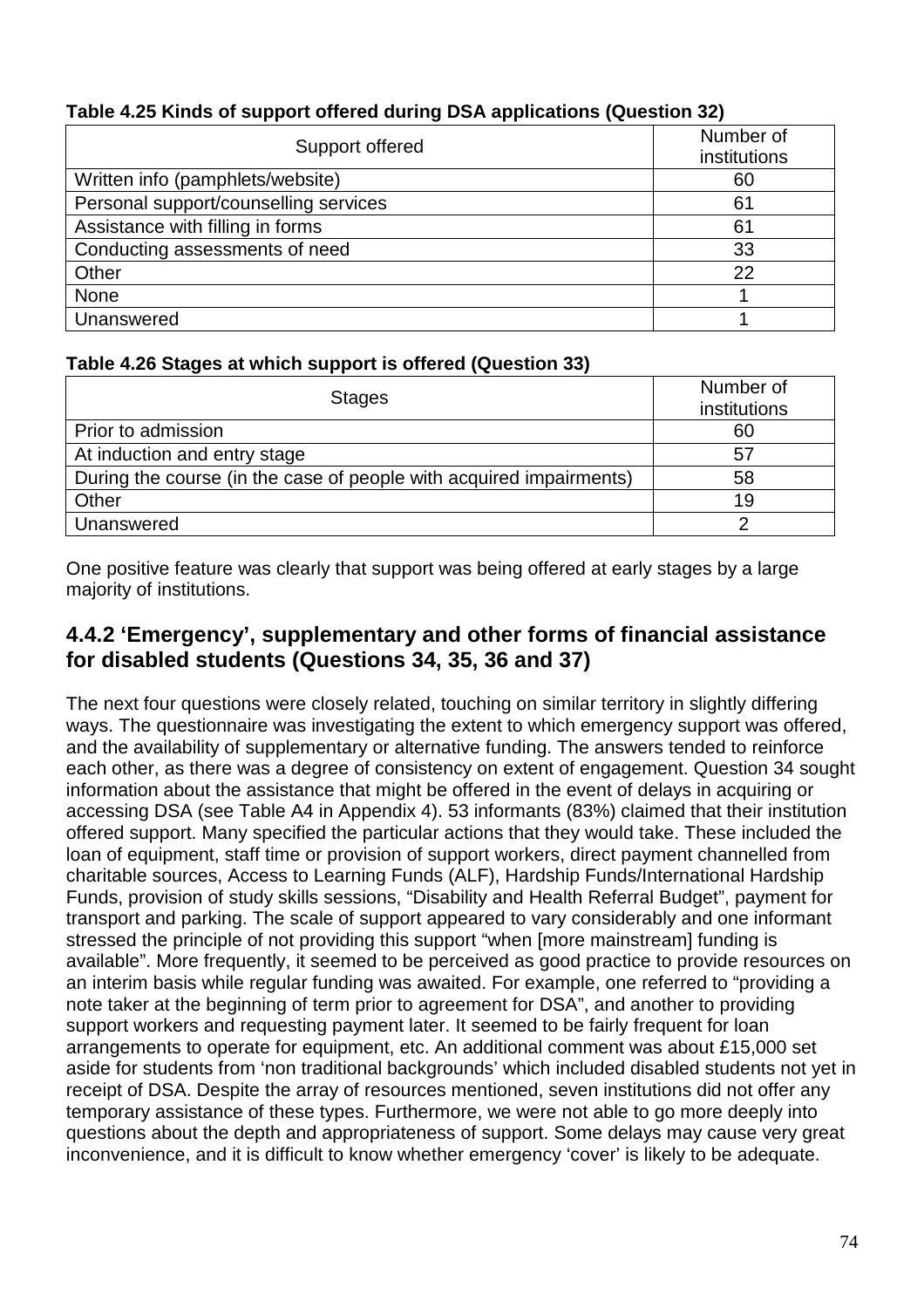Question 35 was meant to complement the previous one, so there was overlap in focus. When asked about the availability of funding to supplement DSA funds, 52 institutions (81%) gave a positive response (see Table A5 in Appendix 4), but there was some dual coverage in additional material with the specific items referred to above. More distinctive reference was made, however, to "top-up funding" provided when the DSA amount had been spent, to support an activity that is not covered by DSA, and to supplementing the DSA with "non-medical support for a student with partial sight". The ALF was widely cited as a source of funding (in 27 instances), along with other budgets. Interesting detailed issues were raised in a number of cases:

"Where non-medical helper costs exceed DSA allowance (e.g. BSL users on graduate programmes). In some cases Research Councils' interpretation of what is needed to support a student is at variance with the needs assessment – we would make up [the] difference. In most cases where the shortfall affected what equipment a student could have we would buy the equipment and lend it to the student for the duration of the course."

"If a student's needs went above that which is demarcated by the ceiling of the DSA, we would look to internal sources of funding to support that students needs. For example, this has been the case for students with complex sensory impairments who require large quantities of 1-1 and materials based support."

"Some students will be eligible for financial assistance beyond DSA dependant on individual circumstances. These are government schemes and the criteria are not set by the University. Alongside the funding available to all students – Course Grant, Student Assistance fund and PC [computer] Grant – disabled students are able to access: ALF. Crowther Fund, OU Student Educational Trust and other bursaries."

Despite institutional willingness to help, a similar point applies to that made earlier about obtaining finance elsewhere if possible, as evident in the response of one informant who stated that support is provided "if additional costs cannot be reasonably covered from ALF".

Further exploring availability of alternatives to DSA funds, we asked an additional question directly about substitutes (see Table A6 in Appendix 4). A clear majority again gave a positive response and the instances cited overlapped with those mentioned for the previous related questions. Nonetheless, there were particular points and emphases worth noting. International students are a group for whom support can be difficult to provide. One answer offered was:

"International students who identify a disability or specific learning difficulty after commencing their studies can access a combination of means tested and non-means tested support through the University Hardship Fund."

In all, 14 respondents mentioned international or non-UK students. There was also mention of part-time students, and students who receive, as one respondent put it, "a limited DSA e.g. from a Research Council". To complete coverage of the issues about student funding, Question 37 asked explicitly for indications of the funds drawn on and mentioned key examples. In line with responses on the earlier questions, over 90% of institutions referred to ALF. Although we do not have data on the scale of expenditure from this source, it emerged as a key resource in terms of citations. Disabled students in 34% of institutions appeared to make use of The Snowdon Scheme, and a similar percentage of institutions used their own funding for international disabled students (see Appendix 4, Table A7). Mentions were also made of a variety of specific funds, just as in comments for the earlier associated questions. For example, one reference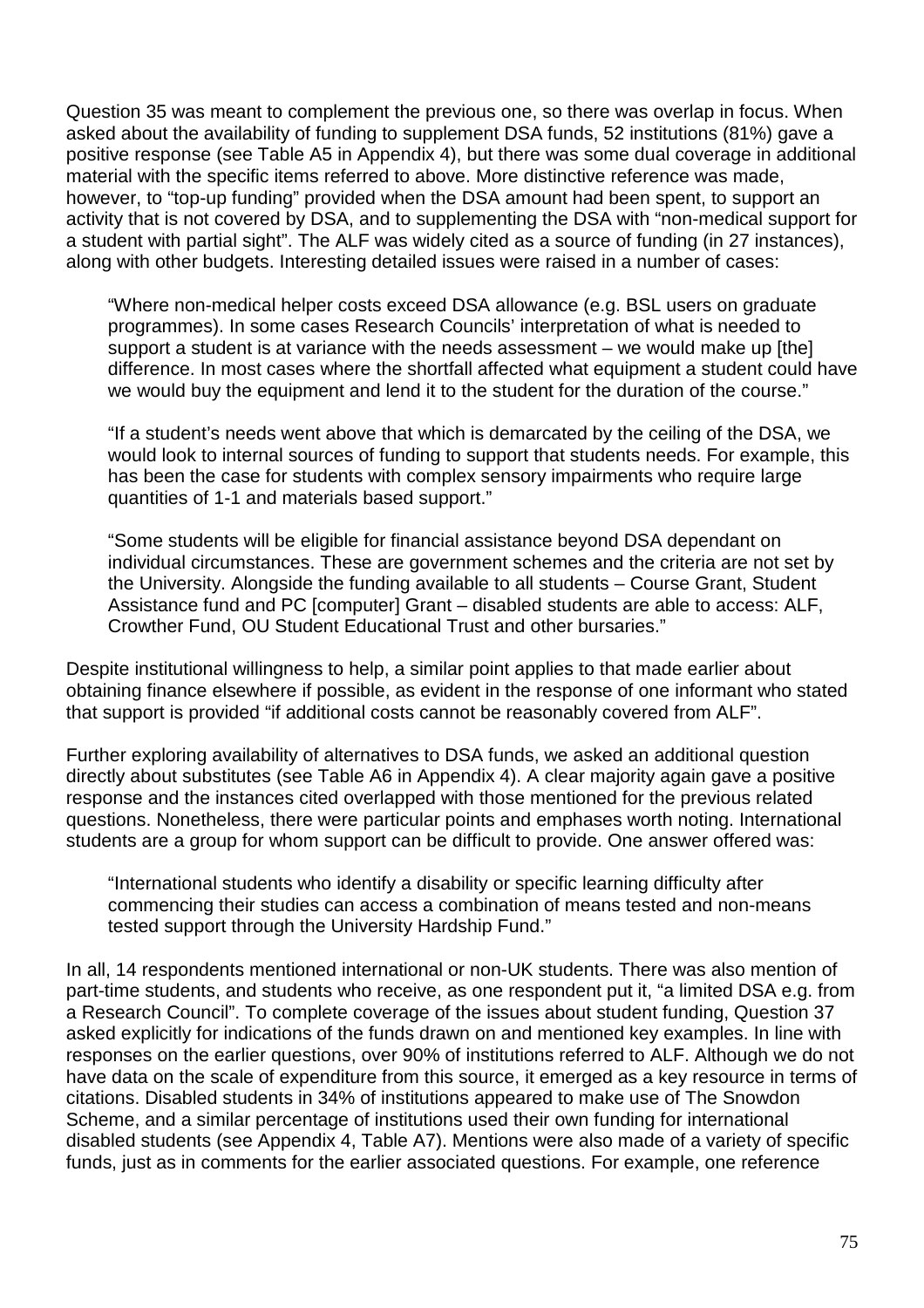was to a trust fund "that provides discretionary travel grant for specific project-based trips", while others were to college scholarships, a governors' fund, and "director's bursary schemes.

## **4.4.3 Uncovering undeclared impairments (Question 38)**

The aim of this question was to discover the level of awareness relating to less visible impairments and issues of disclosure. Large numbers of comments were offered in response, and 54 informants stated that their institution did take steps to uncover undeclared impairments (see Table A8 in Appendix 4). The extent and scope of comments suggested strong recognition of specific issues around disclosure. On the other hand, it was not clear how far particular resources were being allocated to this. For example, one respondent, while pointing out that students were asked to review their disability disclosure at enrolment, added that there was "no dedicated funding for this", a comment echoed by some others. Several responses referred to encouraging declaration, and there was reference to organised campaigns and to guidance and training for academic staff "in the detection of potential dyslexic thinkers". Others emphasised opportunities for students to self-refer or disclose. Mentions were also made of identification during initial screening at induction, or following submission of written work. Students might also be encouraged to refer to support services even if a difficulty had not been disclosed. One positive practice may be to have free screening or assessment (as in the cases of dyslexia or an educational psychologist assessment). Some institutions were clearly trying to be pro-active with students and give publicity to encourage disclosure, along with access to funding which would otherwise not be available. One respondent noted that students may not disclose "until there is a crisis", which suggests the importance of ongoing access to support. At the same time, particular moments might arrive at which screening might take on more importance: for example, when students are starting their dissertations or approaching key examinations. Another response emphasised the significance of improving declaration processes at all student stages, access to disability services, application forms, etc. The inherent difficulties of this area in terms of ethics and needs were also made clear:

"We are reliant on students declaring a need as this would be consistent with their rights to confidentiality and privacy. However, students exhibiting signs of difficulty (for example, with literacy skills, mental health problems) would be referred to the support services on offer."

Universities may have some success if they proceed sensitively, as is implicit in this comment:

"Students complete a personal learning plan at induction. We usually find that the number who declared a disability on their application form is doubled at induction."

As mentioned earlier, these issues have been explored further through a small-scale supplementary questionnaire survey. The results of this survey are discussed in Chapter 7.

# **4.5 Admissions, access and audit**

Section 5 of the questionnaire covered issues around information and access.

## **4.5.1 Information provided for new applicants (Question 39)**

Question 39 asked about information provided that is specifically relevant for disabled people. On most aspects there was a reasonably encouraging response, although 'accessibility maps'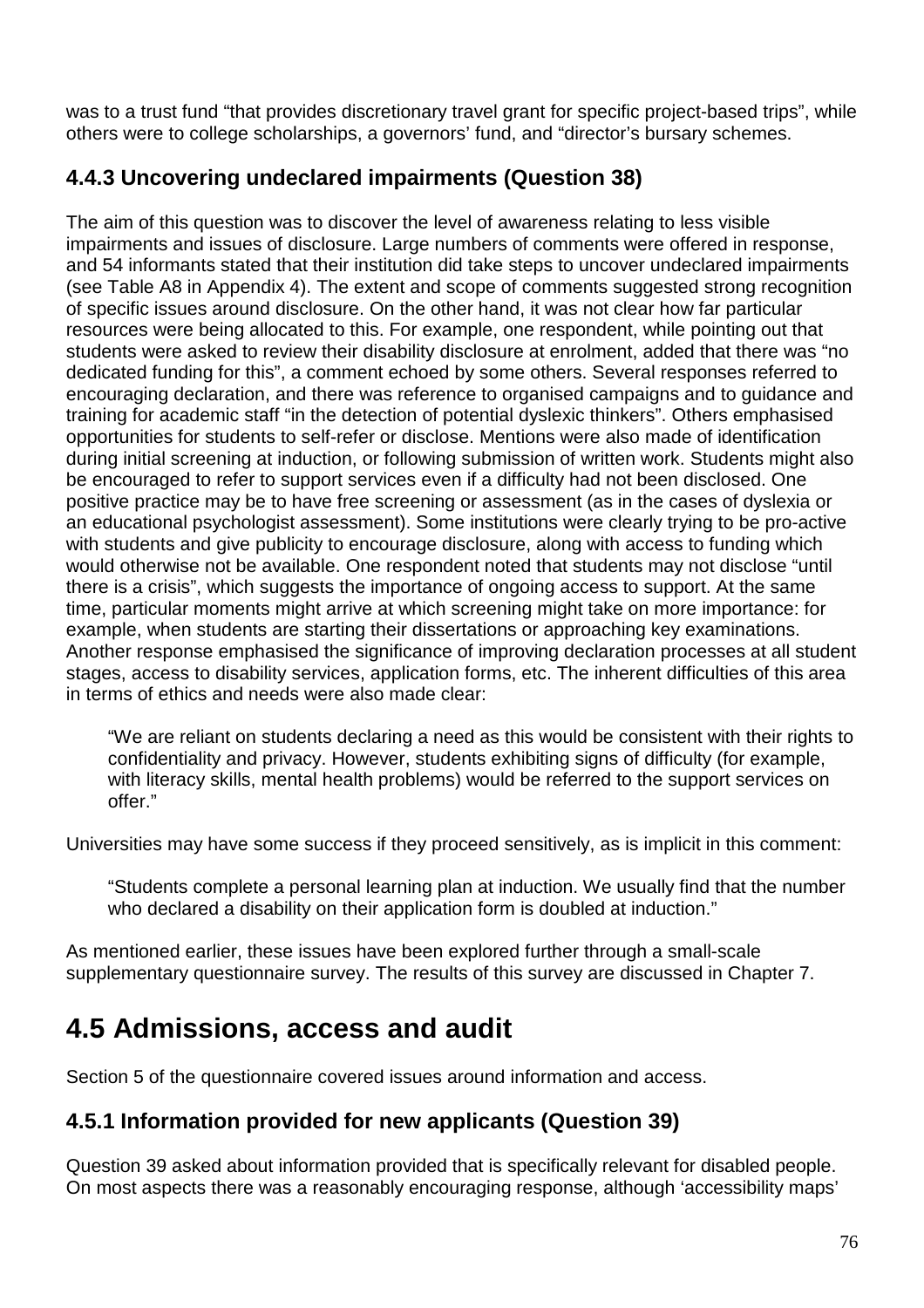were only noted at 25 institutions, and information on students' groups at 17 (see Table 4.27). As elsewhere in this study, it seems that avenues for the participation of disabled students in university activities are not particularly high on the agenda. This could explain the lack of information on students' groups. Some respondents elaborated on their practices. For instance, amongst comments on accessibility maps were the following:

"We did provide information through an accessibility map, however, it has been too difficult to update annually because of the rapid expansion of HE provision."

"Accessibility map – covers only part of the building (work in progress). Info on accessible residential accommodation – work in progress."

Another response pointed out that students were encouraged to get in contact with queries about access to buildings, as the complexity of the campus meant it was "difficult to give accurate information to cover all needs". On the other hand, an interactive route planner with wheelchair route option, was being developed. It appears that relevant information is frequently sent before or during induction on a number of issues such as individual support needs. Only one comment referred to liaison with other students:

"We hope to incorporate liaison with the Students' Union on students' groups and also to introduce regular focus groups, blogs, message boards, etc. in the coming year as resources permit."

| Type of information                                    | Number of<br>institutions |
|--------------------------------------------------------|---------------------------|
| Information on dedicated disability services           | 58                        |
| General information on the accessibility of the campus | 41                        |
| An 'accessibility' map of the campus                   | 25                        |
| Information on accessible residential accommodation    | 40                        |
| Information on financial support                       | 52                        |
| Information on technical assistance                    | 33                        |
| Information on students' groups                        | 17                        |
| Contact details of an appointed representative         | 53                        |
| Other                                                  | 17                        |
| Unanswered                                             |                           |

#### **Table 4.27 Information provided for new applicants (Question 39)**

## **4.5.2 Improvements to the physical environment/access audits (Questions 40, 41 and 42)**

Three questions dealt with the physical environment directly. Question 40 asked about significant improvements made in the last ten years. Almost all institutions had made improvements in campus accessibility during this period, and a significant majority had improved specific areas including lecture theatres, seminar rooms or residential accommodation (see Table 4.28). Attention had also been given to laboratories/workshops and leisure facilities. Comments added cited a variety of activities ranging from large to much smaller scale. For example, one comment noted the fire safety and evacuation issue:

"Recently installed safe havens around campus linked to security so disabled staff and students can be evacuated in a timely and safe manner."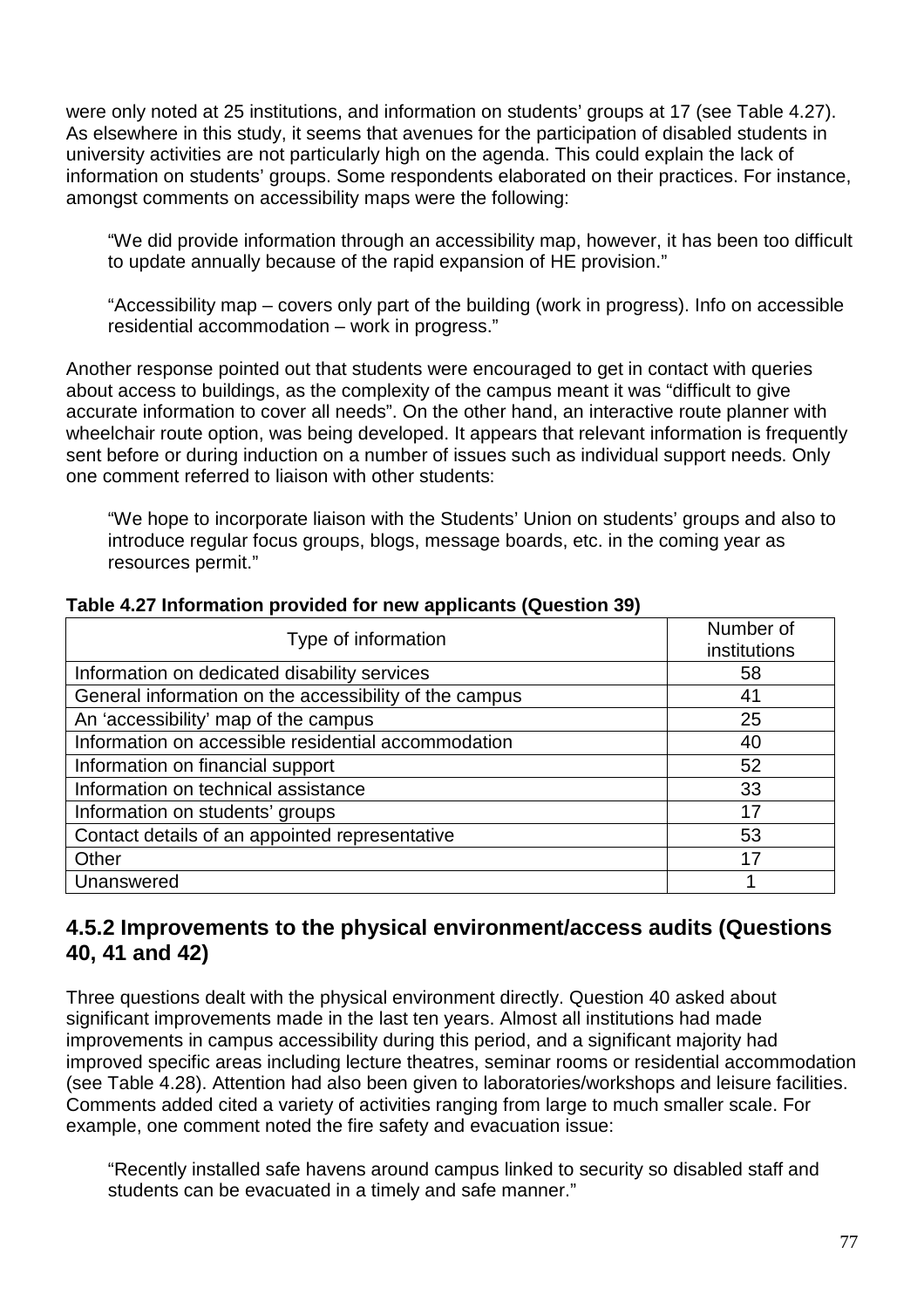Good practice requires that accessibility is integrated into new build and refurbishment, and there was some evidence of this. HEI and FEC estates strategies could be expected to incorporate access improvement as a matter of course. Despite progress evidenced in the answers, there was also acknowledgement that more needed to be done, and some matters were 'on the agenda', yet constraints remained:

"We are constrained by the age and style of the built environment but have in place a management system to resolve physical access issues."

Various detailed changes were cited, and good practice seemed to involve an ongoing (or even constant) programme of review or improvement, and, in one case, a disabled student consultative group seemed to be inputting directly with estates services. In another case, a response referred directly to compulsory impact assessment procedures for all new work undertaken. This approach should probably be applied by any major projects panel. We emphasise in Chapter 8 the significance of regular impact assessment procedures, so it was encouraging to see this mentioned for Question 40 (even though only once). Another issue connecting directly with our good practice exemplars is the inclusion by informants in their answers to this question of features and equipment designed to assist site users. Examples mentioned included lift modifications to provide audible floor indication, self-closing fire doors and automatic opening front door, induction loops (or similar) and electronic boards to large lecture theatres and some seminar rooms. While these matters may seem more mundane than major building works, we believe they can be seen as steps towards a slightly broader vision of the "smart campus" (see also later chapters).

Question 41 (untabled) indicated that most institutions (54) had carried out an access audit within the last ten years, or were currently undertaking one. The answers suggested that institutions are aware of the need for audit, but perhaps it may not be taking place quite as frequently as it should, although one response stated that it is "updated annually". Table 4.29, based on Question 42, shows that institutions are not especially over-confident about the effectiveness of audit and adaptation. Only 11 feel the process to be very effective at their institution. On the other hand, the large majority claimed reasonable, effective or very effective performance. Of slightly more concern, six responses acknowledged a poor level of achievement. Our conclusions on the improvement of the environment are that there is a reasonable level of acknowledgement both of the necessity for ongoing change and monitoring, and at the same time, of some continuity of unmet need.

| Areas of the physical environment | Number of<br>institutions |
|-----------------------------------|---------------------------|
| Campus accessibility              | 61                        |
| Lecture theatres                  | 46                        |
| Seminar rooms                     | 42                        |
| Laboratories/workshops, etc.      | 37                        |
| Leisure facilities (sports, etc.) | 31                        |
| Residential accommodation         | 42                        |
| Other                             | 18                        |
| Unanswered                        |                           |

### **Table 4.28 Improvements to the physical environment (Question 40)**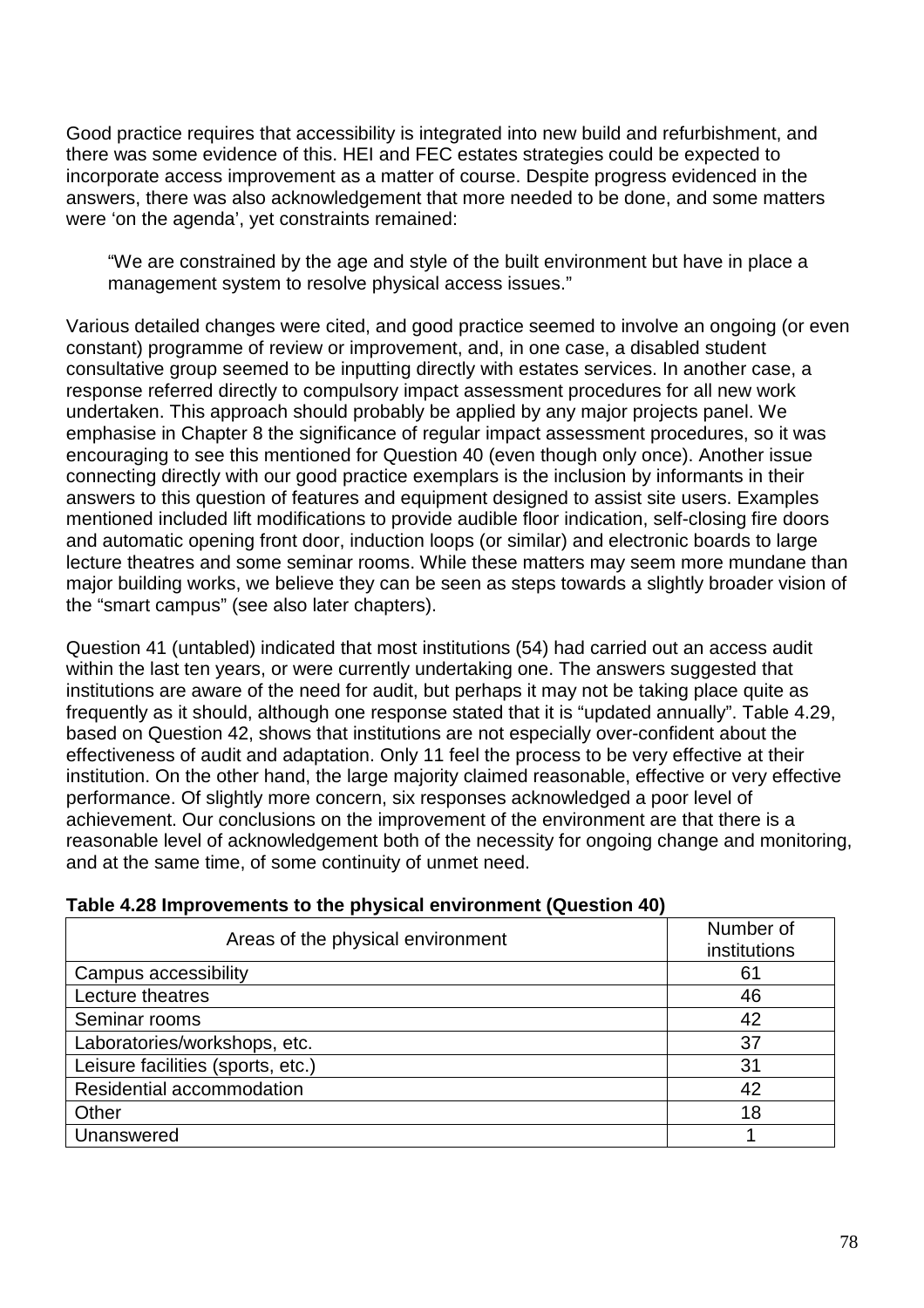| Level of effectiveness                       | Number of<br>institutions |
|----------------------------------------------|---------------------------|
| Very effective                               | 11                        |
| Effective                                    | 22                        |
| Reasonable (being handled 'reasonably well') | 21                        |
| Poor                                         | 6                         |
| Very poor                                    |                           |
| Don't know                                   |                           |
| Unanswered                                   | 3                         |

**Table 4.29 Effectiveness of institution audits and adaptation of buildings (Question 42)** 

# **4.6 Institutions' self-evaluation of progress**

# **4.6.1 Self-evaluation exercise (Question 43)**

As a conclusion to the Leeds' team's part of the questionnaire, institutions were offered the opportunity to rate their own progress in developing good practice in supporting disabled students. This was sub-divided over 12 topic areas. We are aware that exercises of this kind cannot provide a fully reliable account across institutions, given the potential for variety amongst these in approaches and understandings regarding good practice. On the other hand, we thought it useful to invite them to present themselves positively if they felt it valid to do so, and reveal those areas where matters seemed to be going best or worst. Institutions rated themselves at between 1 and 5, with 1 being poor and 5 being excellent, in relation to a number of services or activities. With 12 categories in total, institutions could achieve a maximum score of 60 by aggregating their performance across these activities. Perhaps unsurprisingly, 37 of these institutions each scored a total of between 41 and 60 for self-evaluation over the 12 fields. This equates to average performances of fair or better, although 12 replies placed institutions lower. Taking each category of activity in turn, we added together the total scores that institutions had given themselves, and divided by the total number of responses for that activity category. Table 4.30 below therefore shows a self-rating average score for each category obtained by aggregating all institutions' responses. Although there may have been some complacency in the self-evaluation, there were some low figures (one and two) in specific sectors, and averages did vary a little.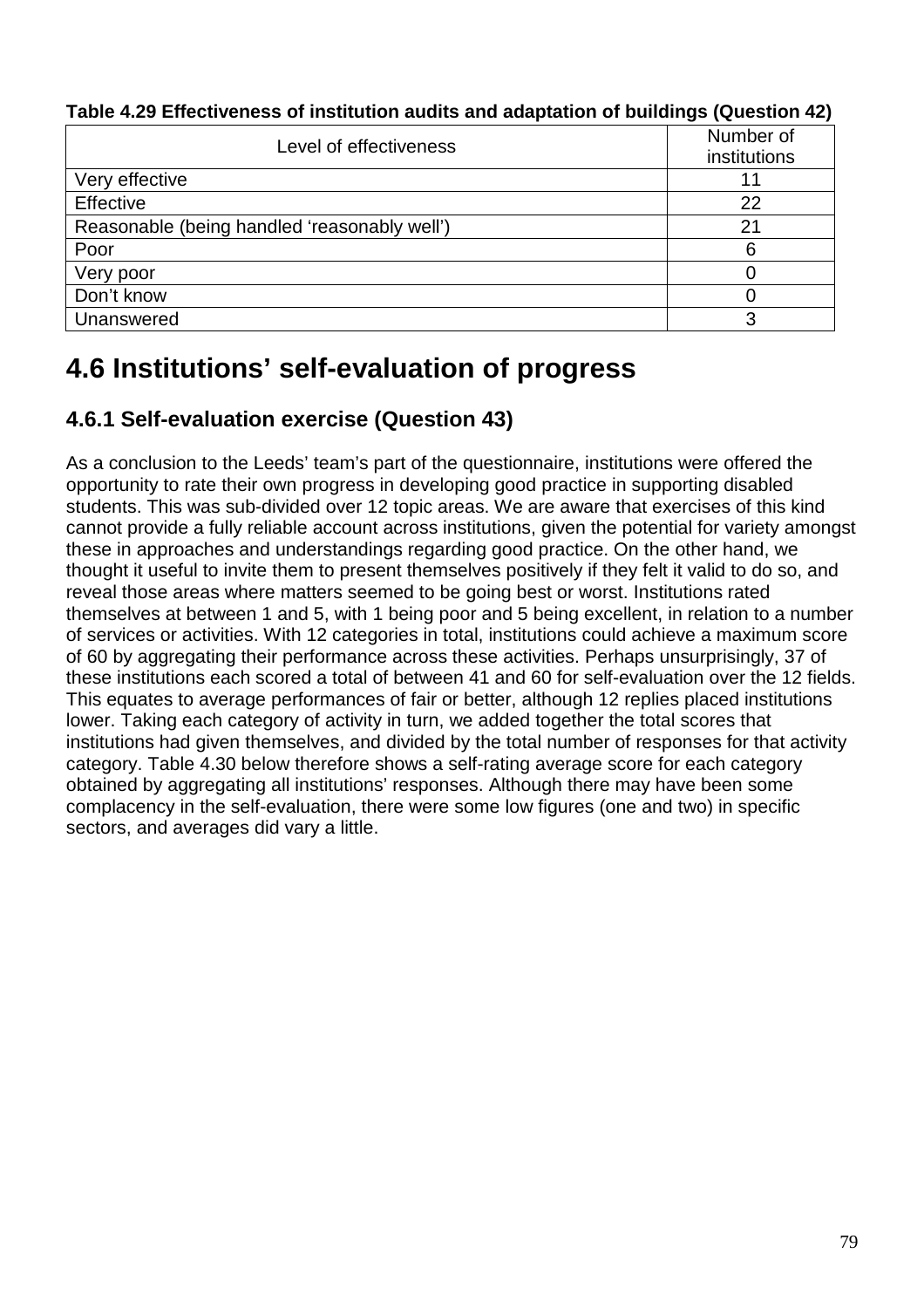| Table 4.30 Self-evaluation exercise (Question 43) |  |
|---------------------------------------------------|--|
|---------------------------------------------------|--|

| Categories                                                                                        | Average<br>score | Total<br>responses |
|---------------------------------------------------------------------------------------------------|------------------|--------------------|
| Meeting physical access needs                                                                     | 3.73             | 61                 |
| Providing equipment for disabled students                                                         | 3.98             | 62                 |
| Meeting disabled students' communications needs                                                   | 3.81             | 60                 |
| Dealing with financial provision for disabled students                                            | 3.91             | 59                 |
| Providing dedicated resources (staff and allied services for<br>disabled students)                | 4.25             | 61                 |
| Mainstreaming of disability issues into committee business,<br>monitoring and reporting practices | 3.34             | 61                 |
| Consulting and involving disabled students and their<br>representatives                           | 3.26             | 61                 |
| Representing the interests of disabled students in contacts<br>with external bodies               | 3.56             | 55                 |
| Meeting disabled students' needs with reference to specific<br><i>impairments</i>                 | 4.31             | 61                 |
| Meeting disabled students' particular needs with reference<br>to ethnicity                        | 3.52             | 55                 |
| Meeting disabled students' particular needs with reference<br>to gender                           | 3.58             | 55                 |
| Meeting disabled mature students' needs                                                           | 3.89             | 58                 |

The most useful way to interpret the results from this self-evaluation is to use it to reveal any significant differences that emerge for differing areas of activity, when we examine responses from institutions as a whole. While not meant to provide a reliable finding in statistical terms, this exercise suggested that there may be less confidence over institutional activities in some areas than in others. Rather in line with conclusions arising in various parts of our work, we find that there is less assertion about the successful mainstreaming of disability issues into university business, and about institutional progress in consulting and involving disabled students. A cross-tabulation was carried out of the responses on these two areas against categories of institutional type. As the numbers are small and the exercise has to be viewed cautiously, the results can only give a very tentative indication. It did seem, however, that self-evaluation for consultation and involvement of disabled students was low for institutions in the specialised institutions/small independent/affiliated colleges category.

# **4.7 Conclusions**

The findings from the returned questionnaires (of which there were 64 from the English sample) and the website review offered useful insights into the provision of services for disabled students, and uses of funding, within the institutions. Some of the key findings that emerged from this stage of the research are summarised below.

• It was evident that most institutions have some form of dedicated support service for disabled students (although in many, core staff numbers are relatively small). 53 of the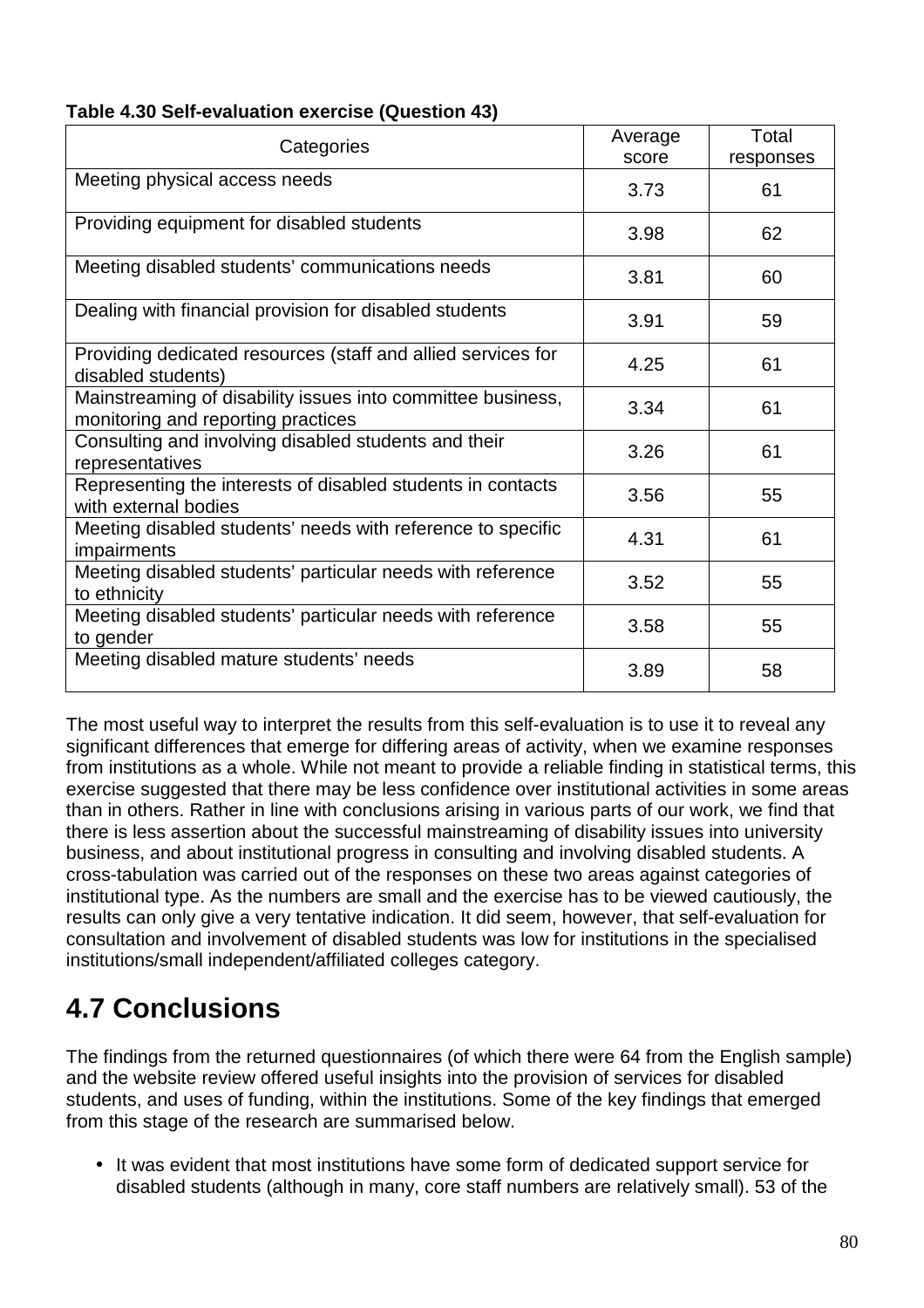English institutions indicated that they had an equality champion for disabled people, and only eight felt that they did not.

- Inquiry into the provision of support for students with specific impairments showed that whilst nearly two-thirds of institutions provide for all types of impairments identified, the group catered for most regularly across the largest number of institutions are students with dyslexia.
- Those groups of students mentioned whose needs are perhaps not being met sufficiently, according to the responses provided, were students with mental health difficulties and students with hearing impairments.
- The DES had been produced by the majority of institutions, according to the website review, although it was not readily available in eight of the English institutions. For those who had produced a DES, there was evidence of consultation with disabled students (although there were some gaps); the collection, publication and monitoring of data on disabled students; and the production of an annual report (although again, some institutions had not produced the latter).
- Most institutions have some form of training available for staff, whether general equality, or disability-related training. Some institutions also provide training related to students with specific impairments. Not all training, however, is compulsory for all staff.
- Most institutions indicate some representation of disabled students in committees or advisory panels, but 16 negative responses were received on this.
- HEFCE's mainstream disability funding allocation primarily seems to be used to provide general dedicated disability services or technical assistance and equipment, and to improve campus accessibility. Also important were providing individual support services (such as personal assistants), staff training and supplementing DSA for individual students.
- Some of the answers from the questionnaire seemed to point to leverage and complementarity effects. Thus, HEFCE mainstream disability funding may be a stimulant to more resources being found. A question on the impact of fluctuations in this funding on planning seemed to support the valuable nature of this resource for institutions, with the largest group of responses pointing to some effect (and five noting a substantial effect).
- The questionnaire asked whether there were external sources of funding other than those from HEFCE or the DSA that institutions had used to meet the needs of disabled students. Half of those responding to the questionnaire answered 'yes', but a substantial number said no, suggesting again that HEFCE support is playing a major role. 66% of informants indicated that their institution supplemented external funding so as to meet the needs of disabled students.
- Allocation methods for HEFCE funding varied considerably, but many institutions use a method of allocating a block grant to some form of central support service, whilst others allocate to disability services. Monitoring of such spending seemed to be relatively underdeveloped, although there was some evidence of annual reporting or regular review.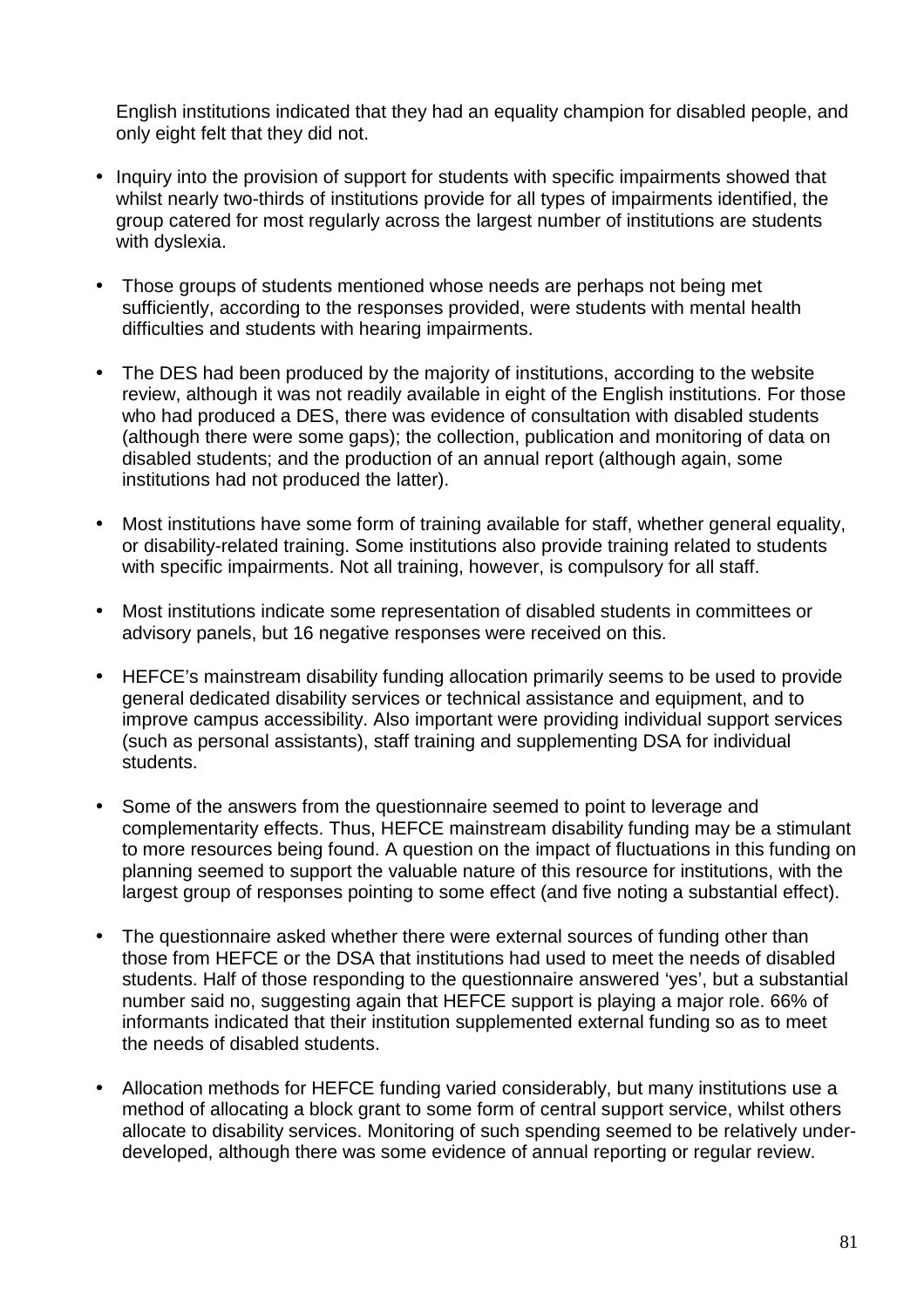- A question asked institutions to estimate approximately how much of their budget for disabled students was covered by HEFCE's mainstream disability funding allocation. 40 institutions selected a figure below 50%, and the largest group chose the range 1-24%.
- For institutions involved in franchise arrangements, the colleges provide the support to disabled students in the majority of cases, although in some instances the university provides supplementary support.
- For students in receipt of or applying for DSA, a range of services are offered and at different stages by most institutions, with many offering support and guidance at the early stages.
- The majority of institutions offer some form of financial support in the event of DSA delays. ALF were often cited as substitute funding. Part-time and International students were mentioned as groups lacking support through funding such as the DSA.
- Some institutions provided specific information for disabled students at application stage, although there were some evident gaps in information provision, relating particularly to 'accessibility maps' and student groups.
- Campus accessibility seemed to be an area that the majority of institutions had made improvements to over the last ten years, and most had carried out an access audit within the same period. Despite this, it was noted that there was still a need for progress.
- In the self-evaluation exercise, it appeared that respondents lacked confidence in their institutions' ability to mainstream disability issues into university business, and in their ability to consult and involve disabled students.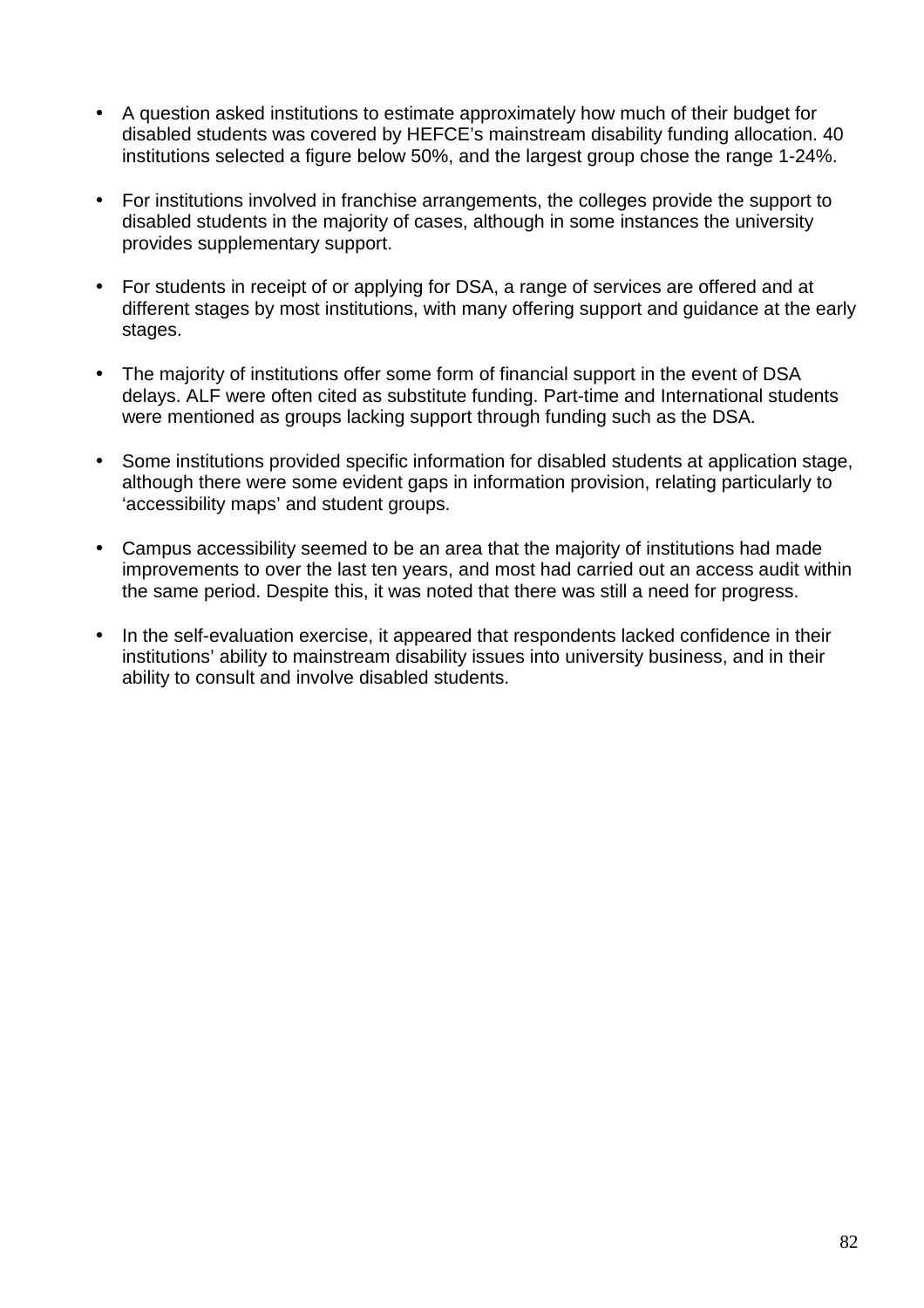# **Chapter 5**

# **Survey results for Wales**

The sample of returned questionnaires for Wales included eight institutions (out of nine contacted), these being seven HEIs and one FEC. The questionnaires were slightly different from those supplied to English institutions (taking into account variations in funding). The results from the completed questionnaires for the eight Welsh institutions are shown below. As with the information from English institutions, the material gathered from Wales has helped to inform Chapter 7. This includes the results from the follow-up to the original questionnaire, in which 60 institutions were contacted across England and Wales to request further information on levels of DSA take-up, and institutions' mechanisms for improving disclosure.

# **5.1 Dedicated services, 'equality champions', and support for specific impairment groups**

## **5.1.1 Specific or dedicated services (Questions 1 and 2)**

The first question, in Section 1 of the questionnaire, asked about the availability of a dedicated disability support service (or a disability officer or adviser), with two informants claiming to have a 'separate' or specific dedicated disability support service, and the other six stating that the service they provided was part of a broader equality or support service (one here was a college). The website search confirmed these findings, showing that all institutions had some form of disability service available.

As indicated in the previous chapter, in relation to numbers of staff within these support services, institutions tended to define staff variously and so the figures offered sometimes included a broader array of personnel (either across equality services generally or embracing ancillary or support workers), rather than simply providing a figure for core staff. As stated in Chapter 4, our interpretation was that disability services are becoming quite well established, but that core staff numbers remain relatively small, complemented by much larger numbers working with individuals and their needs.

# **5.1.2 'Equality champions' (Question 3)**

Question three asked whether or not there was a member of staff at the institution considered to be an 'equality champion' for disabled students in areas of decision making. Six informants felt that there was, and provided job title and sometimes the name of the person. Job titles included 'Equality and Diversity Manager', 'Diversity Adviser in Human resources', 'Equalities Officer', 'Director of Student Support' and 'Director of Student Threshold Services'. One of the institutions, whilst stating that they did have an 'equality champion', did not actually appear to have a person in place at present:

"We have recently advertised for an Equal Opps Officer who would undertake the role of 'equality champion'.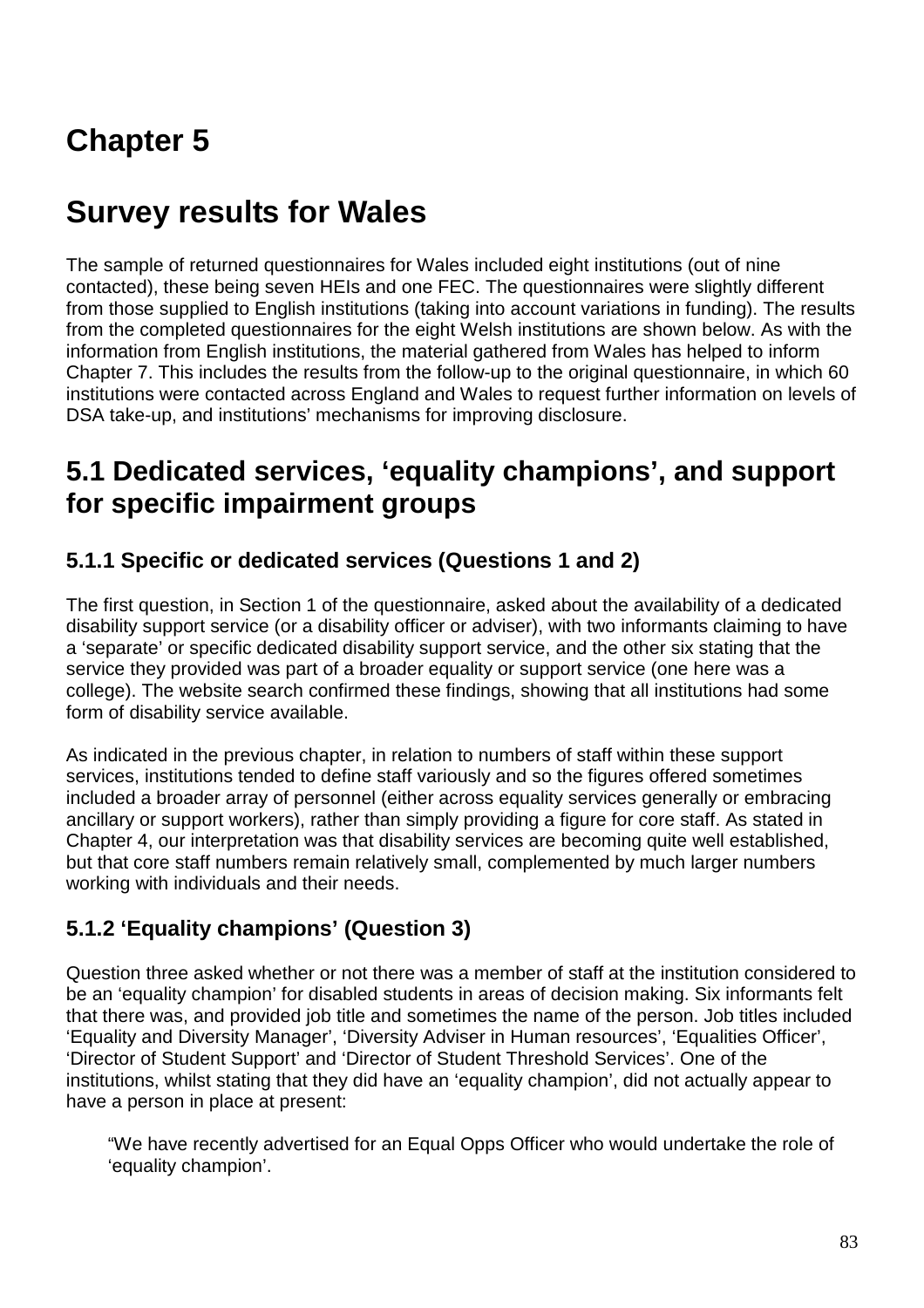# **5.1.3 Dedicated provision of support (Question 4)**

Looking at whether institutions provide specific/dedicated provision or support for particular groups of students, the questionnaire required the ticking of boxes for a range of different impairments. Five respondents claimed that their institution provided support for all types of impairments. The group catered for most regularly across the largest number of institutions are students with dyslexia, for whom all eight informants claimed to provide specific/dedicated support. Students with mobility impairments and visual impairments also appeared to be receiving dedicated provision within most institutions (seven for each). For the remaining impairment groups, six informants each claimed to be providing support specifically (see Table 5.1).

| Impairment label                                                        | Number of<br>institutions |
|-------------------------------------------------------------------------|---------------------------|
| Students with dyslexia                                                  | 8                         |
| Students with other forms of learning difficulties (excluding dyslexia) | 6                         |
| Autistic spectrum condition                                             | 6                         |
| Students with mental health difficulties                                | 6                         |
| Students with mobility impairments/ wheelchair users                    |                           |
| Students with visual impairments (blind/partially sighted)              |                           |
| Students with hearing impairments (deaf/partial hearing)                | 6                         |
| Students with multiple impairments (2+ impairments/special needs)       | 6                         |
| Students with unseen impairments (e.g. diabetes, epilepsy, asthma)      | 6                         |

### **Table 5.1 Dedicated service provision (Question 4)**

## **5.1.4 Students whose needs are not being met (Question 5)**

The participants were asked if there were any particular groups of students whose needs they felt were not being met sufficiently within their institution. Whilst in the English institutions the group most cited here was students with mental health difficulties, such students were only mentioned by one informant from a Welsh institution. The others mentioned in the Welsh responses included students with mobility impairments (two institutions), students with hearing impairments (two institutions), and students with visual impairments (one institution). Three respondents felt that all disabled students' needs are met sufficiently, with one stating that:

"The numbers of students with VI [visual impairments], HI [hearing impairments] and mobility issues are now very low. We have the facilities and personnel to support these if and when they attend college. The college has a number of qualified First Aiders to support students with potential medical emergencies. The team has received in-house and external training on all the Specific Learning Difficulties, Asperger's Syndrome, Mental Health, and some have done manual handling, therefore we feel we are adequately equipped for all the above."

One comment referred to issues arising in meeting the needs of students with mobility impairments:

"Although we have a rolling programme of access improvements, we still have buildings and parts of buildings which remain inaccessible to wheelchair users."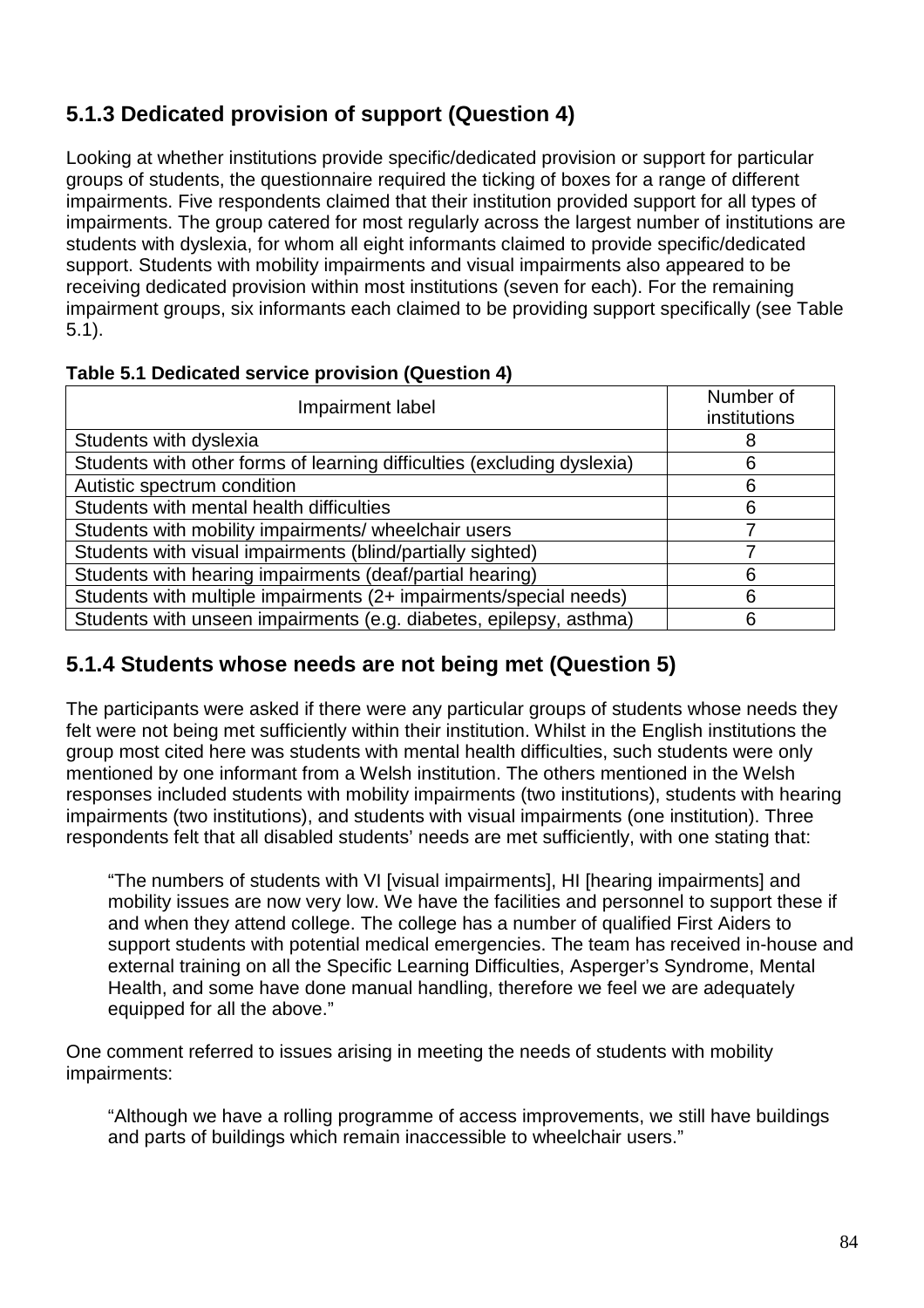As stated in Chapter 4, Question six asked about areas of strength, and we have incorporated the aggregated results for England and Wales in the chapter on good practice, in addition to the results for Question seven about specific examples of good practice that could be shared with us. We can add that part-time students were mentioned specifically by two of the Welsh institutions, one of which was a university and the other a college. The university informant referred to the financial assistance provided for part-time students, due to their not meeting the criteria for a DSA. The college informant discussed how their institution offers screening to a substantial number of part-time HE students. As indicated in the previous chapter, the topic of disabled part-time students and their needs might well benefit from more in-depth investigation. It is not at present an evident area of strength.

# **5.2 Disability equality schemes**

The DES had apparently (according to information on the websites) been produced by eight of the nine institutions contacted, and each of them made the scheme available to read online. As noted in the previous chapter on English institutions, a more detailed investigation of DES took place when we were planning for case studies. Most of these English institutions met the five key criteria in the development of their DES (see Section 4.2). The Welsh institution in the case studies also met the majority of these criteria, although institutional information use was difficult to assess given the lack of availability of an annual report. Section 2 of the questionnaire explored these issues further.

## **5.2.1 The involvement of disabled students in the DES (Question 8) and inclusion of an action plan (Question 9)**

Question eight sought information about the involvement of disabled students in the DES (see Table 5.2), and Question nine about whether the DES included an action plan (untabled). All but one of the informants from the responding institutions stated that disabled students had been involved in the development of the DES, and all institutions did include an action plan.

| Table 5.2 Illyofvellielit of disabled students (Question 0)       |                           |  |
|-------------------------------------------------------------------|---------------------------|--|
| Student involvement                                               | Number of<br>institutions |  |
| Disabled students were involved in the development of the DES     |                           |  |
| Disabled students were not involved in the development of the DES |                           |  |
| Don't know                                                        |                           |  |

## **Table 5.2 Involvement of disabled students (Question 8)**

## **5.2.2 Institutions' collection and use of data (Questions 10 and 11)**

As mentioned in the previous chapter, data collection is a key element for the DES, necessary to monitor progress within institutions. It appears from the responses in Table 5.3 that some suitable monitoring of disabled students was in place in several institutions with regard to numbers, impairment groupings and courses taken (largely reflecting the pattern for English institutions) (see Section 4.2.2). Where further improvements could be made, however, was through the collection of data on completion rates and satisfaction. Results for Question 11 contrasted only slightly to those obtained for the English institutions, with 87.5% of the Welsh institutions claiming to use data for the monitoring and improvement of performance, compared with 84.3% of the English institutions (see Table 5.4). There appear, however, to be some gaps in coverage by institutions.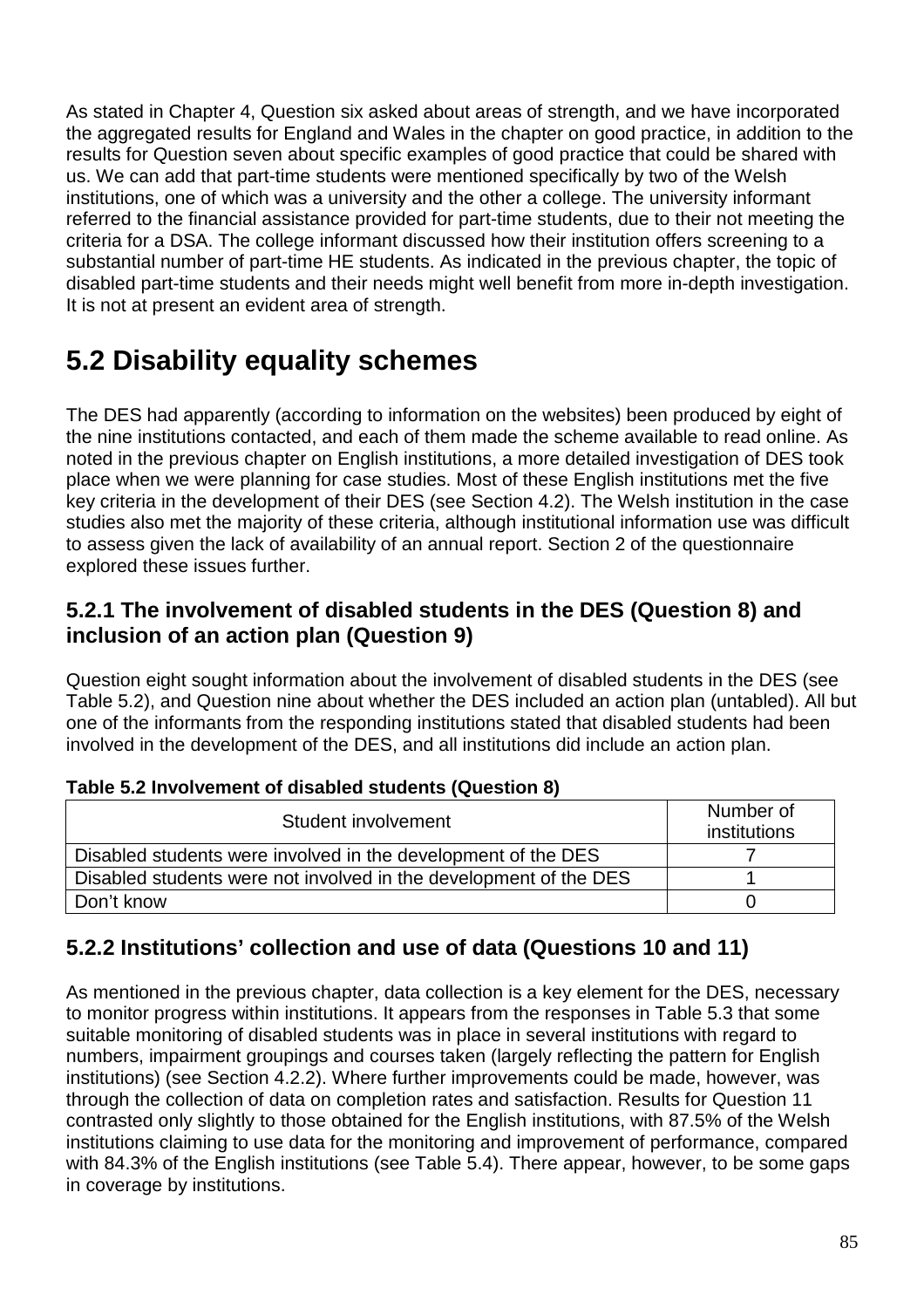### **Table 5.3 Data collection (Question 10)**

| <b>Factors monitored</b>                                               | Number of<br>institutions |
|------------------------------------------------------------------------|---------------------------|
| Numbers of disabled undergraduate students                             | 8                         |
| Numbers of disabled postgraduate students                              | –7*                       |
| Disabled students by impairments (dyslexia, mobility impairments, etc) | 8                         |
| Courses taken by disabled students                                     |                           |
| Examination results of disabled students                               | 6                         |
| Satisfaction data on services used by disabled students                | 5                         |
| Completion rates for disabled students                                 | 5                         |
| Drop out rates for disabled students                                   | 5                         |
| Other                                                                  | $\mathcal{P}$             |
| Information not available                                              |                           |

\* Not all institutions have postgraduate students.

### **Table 5.4 Use of data (Question 11)**

| Data use                                                     | Number of<br>institutions |
|--------------------------------------------------------------|---------------------------|
| Published in reports/online                                  |                           |
| Reports provided to individual departments/schools/faculties |                           |
| For monitoring and improving performance                     |                           |
| Applications for funding                                     |                           |
| Other                                                        | ⌒                         |
| Don't know                                                   |                           |

## **5.2.3 Production of an annual report (Question 12)**

Assessing whether annual reports have been produced and made available by institutions was the aim of Question 12. More than half had produced an annual report, but only two of these made this report available online; see Table 5.5. The respondent from the one institution which had not produced a report stated that it is "not requested in the FE sector". Another informant selected both the 'yes' and 'don't know' options, then stated that they were "waiting for [the] website to be updated to include this information". This is an area where a more universal positive response could have been expected.

### **Table 5.5 Production of an annual report (Question 12)**

| Production of an annual report                      | Number of<br>institutions |
|-----------------------------------------------------|---------------------------|
| Yes                                                 |                           |
| Yes, and it is available to download on our website |                           |
| <b>No</b>                                           |                           |
| Don't know                                          |                           |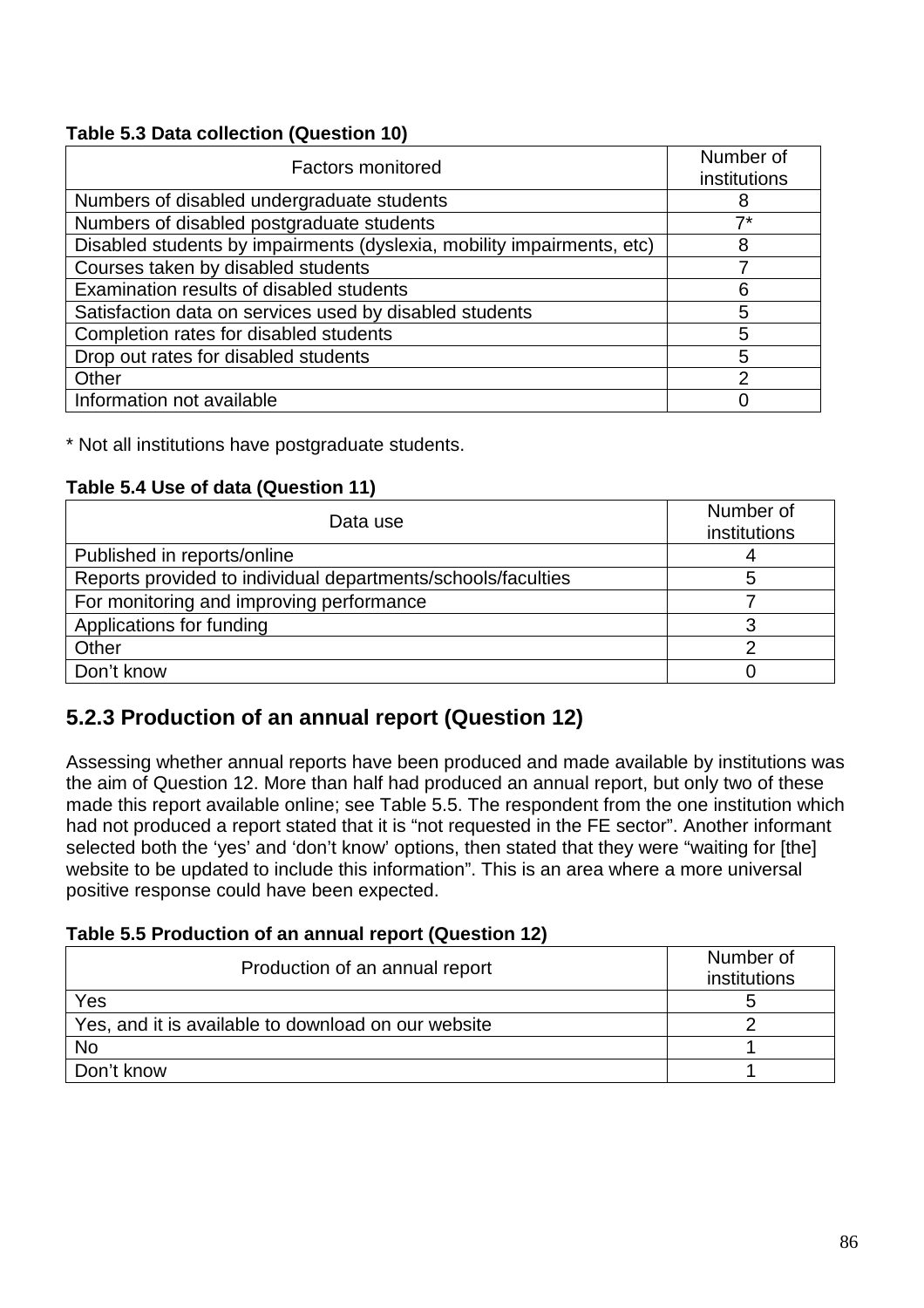## **5.2.4 Training provided to staff within Welsh institutions (Questions 13 and 14)**

All informants claimed that their institution provided either DET or DAT, and seven also provided some form of general equality training (see Table 5.6). As with the English institutions' responses, a range of additional comments were provided with regard to the type of training or courses that are made available to staff, with the level of disability-related aspects varying widely:

"Staff development, induction and training in disability/support issues reintroduced in 2008 for support, IT and tutorial staff, incl. residential support staff."

"Workshops on Inclusive teaching practices are part of the HE scheme for all new academic staff."

"DAT is provided, however DET is not currently available. The Disability and Dyslexia Service also offer training on dyslexia and mental health awareness and ad hoc sessions are delivered on supporting disabled students when requested."

"We provide internal training sessions on disability, gender and ethnicity. We also have lunch and learn sessions covering these issues."

"As part of the Faculty presentations and in-house training for the Learning Support Team, there is a section on disability awareness, the DES and the DDA, explaining the rights of disabled students."

"Cultural awareness. Built into many other training sessions, for example, selective interviewing."

Question 14 asked about whether training for staff, as discussed above, was compulsory or voluntary. Only one informant claimed that the training was compulsory for all, but for two institutions (25%) it was compulsory for particular staff (see Table 5.7). For the majority of the institutions, the training referred to was voluntary. The following responses illustrate the range of comments received here:

"An on-line equality training programme has been developed as a collaboration with other HEIs in Wales – this will be rolled out to staff as a requirement to complete."

"Induction has diversity training and is compulsory."

"Initially, disability and equal opportunities training have been compulsory. Training on specific disability issues is voluntary."

#### **Table 5.6 Training provided to staff within Welsh institutions (Question 13)**

| Form of training                                  | Number of    |
|---------------------------------------------------|--------------|
|                                                   | institutions |
| Disability awareness/Disability equality training |              |
| General equality training                         |              |
| None at present                                   |              |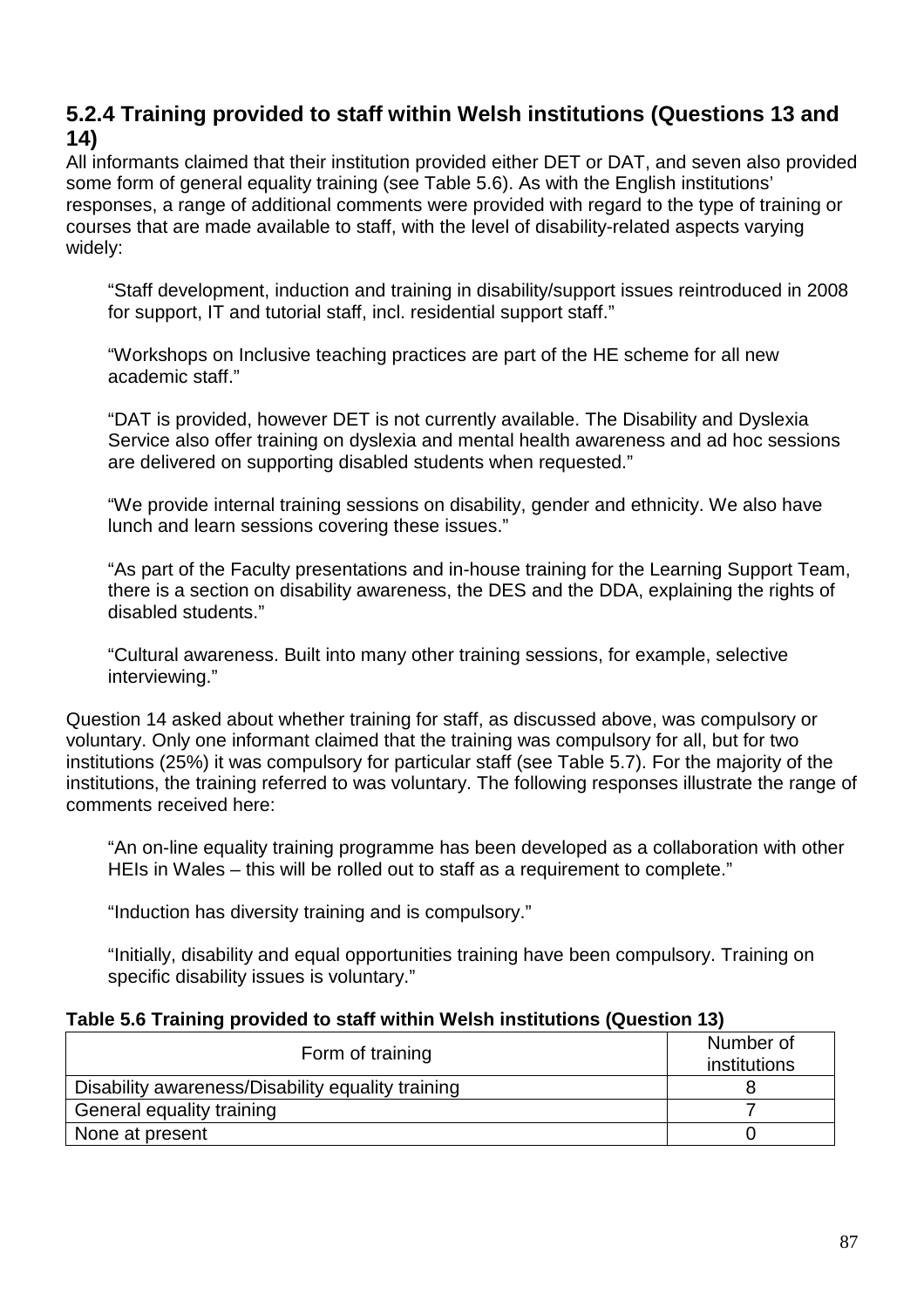## **Table 5.7 Voluntary or compulsory training for staff (Question 14)**

| Training type                   | Number of<br>institutions |
|---------------------------------|---------------------------|
| Voluntary                       |                           |
| Compulsory for all staff        |                           |
| Compulsory for particular staff |                           |
| Don't know                      |                           |

## **5.2.5 Representation of disabled students in committees or advisory panels (Question 15)**

Question 15 asked whether disabled students are represented directly in any committees or advisory panels. Somewhat in contrast with the responses from England, the Welsh answers to this question showed almost all institutions involving disabled students (in some way) formally, as illustrated in the table below.

### **Table 5.8 Representation of disabled students in committees or advisory panels (Question 15)**

| Representation | Number of<br>institutions |
|----------------|---------------------------|
| Yes            |                           |
| <b>No</b>      |                           |
| Don't know     |                           |

# **5.3 Institutions' use of HEFCW disability premium funding**

Section 3 of the questionnaire explored issues around disability premium funding, reflecting the specific interests of HEFCW.

## **5.3.1 The main uses of HEFCW disability premium funding (Questions 16 and 17)**

Key destinations for funding within institutions were the provision of technical assistance and equipment (75% of institutions), improving campus accessibility and providing dedicated disability services (50% each) (see Table 5.9). There was a spread of activities, as with the English institutions, across the expenditure areas, although no informants claimed that their institutions allocated these funds to providing careers services for disabled students, or to providing accessible information. As for England, this lack of attention to careers services might be a concern (see also Chapter 7), but the issue of accessible information is certainly more surprising. It is an important issue for many disabled students, and one where it might be expected that funds are being deployed. Comments received for this question also included the following:

"The HEFCW Disability Premium is not allocated to specific purposes. It is a contribution to the much larger costs of providing disability service."

"Funding has not been ring fenced for specific spend."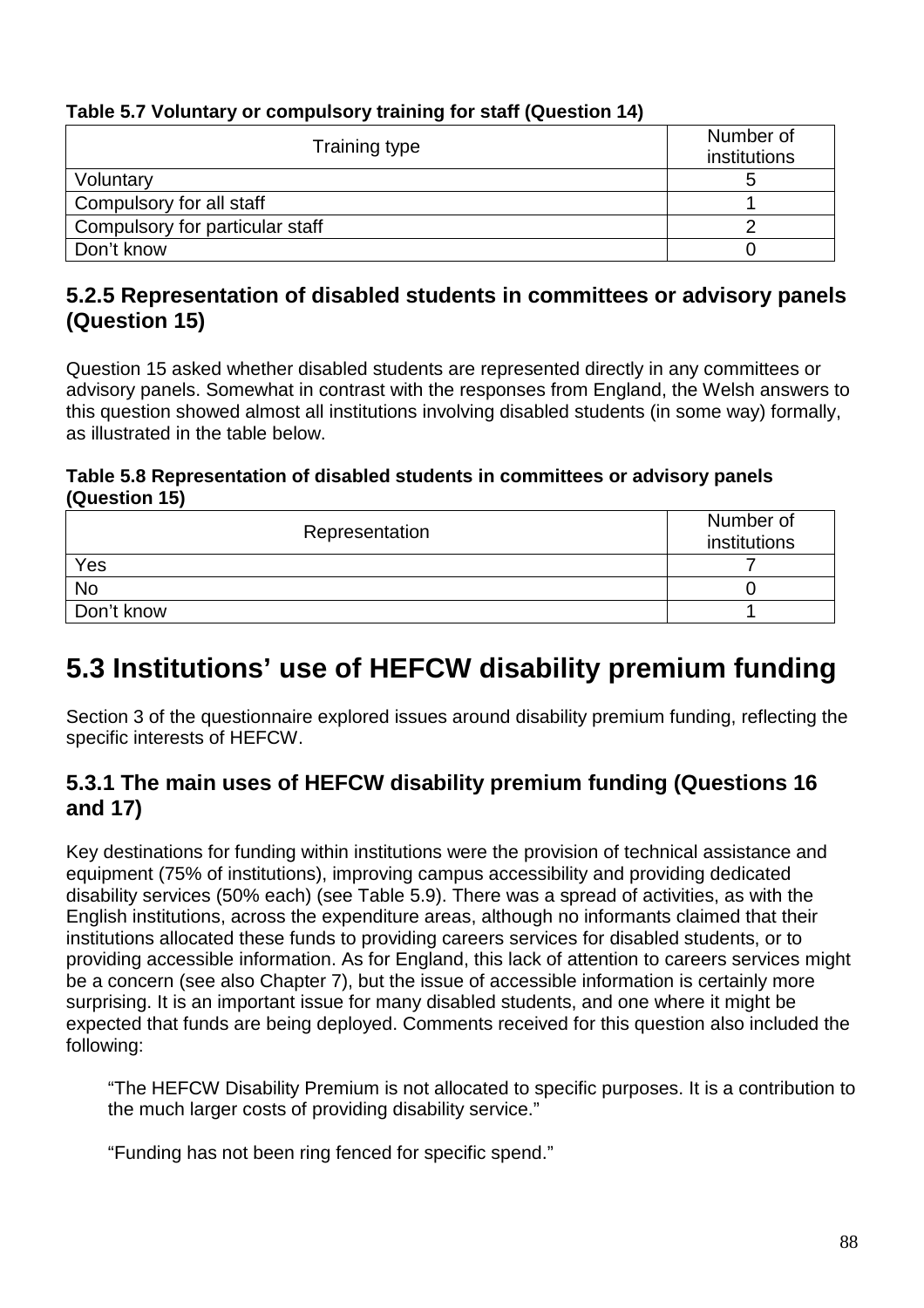| Table 5.9 The main uses of HEFCW disability premium funding (Question 16) |  |  |  |
|---------------------------------------------------------------------------|--|--|--|
|                                                                           |  |  |  |

| Uses of HEFCE funding                                                   | Number of<br>institutions |
|-------------------------------------------------------------------------|---------------------------|
| Improving campus accessibility                                          |                           |
| Improving accessibility of residential accommodation                    | 3                         |
|                                                                         |                           |
| Providing technical assistance and equipment (e.g. computers)           | 6                         |
| Providing accessible information services (e.g. transcription)          |                           |
| Providing individual support services (e.g. personal assistants)        |                           |
| Providing general dedicated disability services (e.g. disability staff) | 4                         |
| Improving admission and outreach services for student recruitment       |                           |
| Improving careers services for disabled students                        |                           |
| Providing staff training                                                |                           |
| Supplementing DSA for individual students (e.g. hardship funds)         |                           |
| Other/comment                                                           | 4                         |
| Unanswered                                                              |                           |

An additional question was used alongside Question 16 to look further at the most prioritised areas in relation to funding. These appeared to confirm the responses shown in Table 5.9, with campus accessibility, dedicated support services and technical assistance most often figuring in the top three priority categories (see Appendix 4, Table A10).

## **5.3.2 Allocation and monitoring method for disability premium (Questions 18 and 19)**

Question 18 (untabled) asked what allocation method was used by the institution for distributing the disability premium. 50% of the informants stated that their institution had used a method that allocated a block grant to central support services. For two institutions, some other method was used, the second being of considerable interest:

"Ad hoc, case by case basis."

"A process of consultation, involving disabled students, Student Union, Student Services, estates staff and representatives from registry, looking at prioritising need."

The other respondents selected 'don't know', or did not provide a response. A related question asked whether institutions have any separate monitoring to record how these monies are spent (Question 19). Again, only 50% of the institutions provided a positive response to this question (see Appendix 4, Table A11). Comments as to the type of monitoring system in place included:

"Separate account monitored by Finance Dept.".

"Monitoring is recorded as a specific element within the Institute Widening Participation Strategy."

"Separate project code."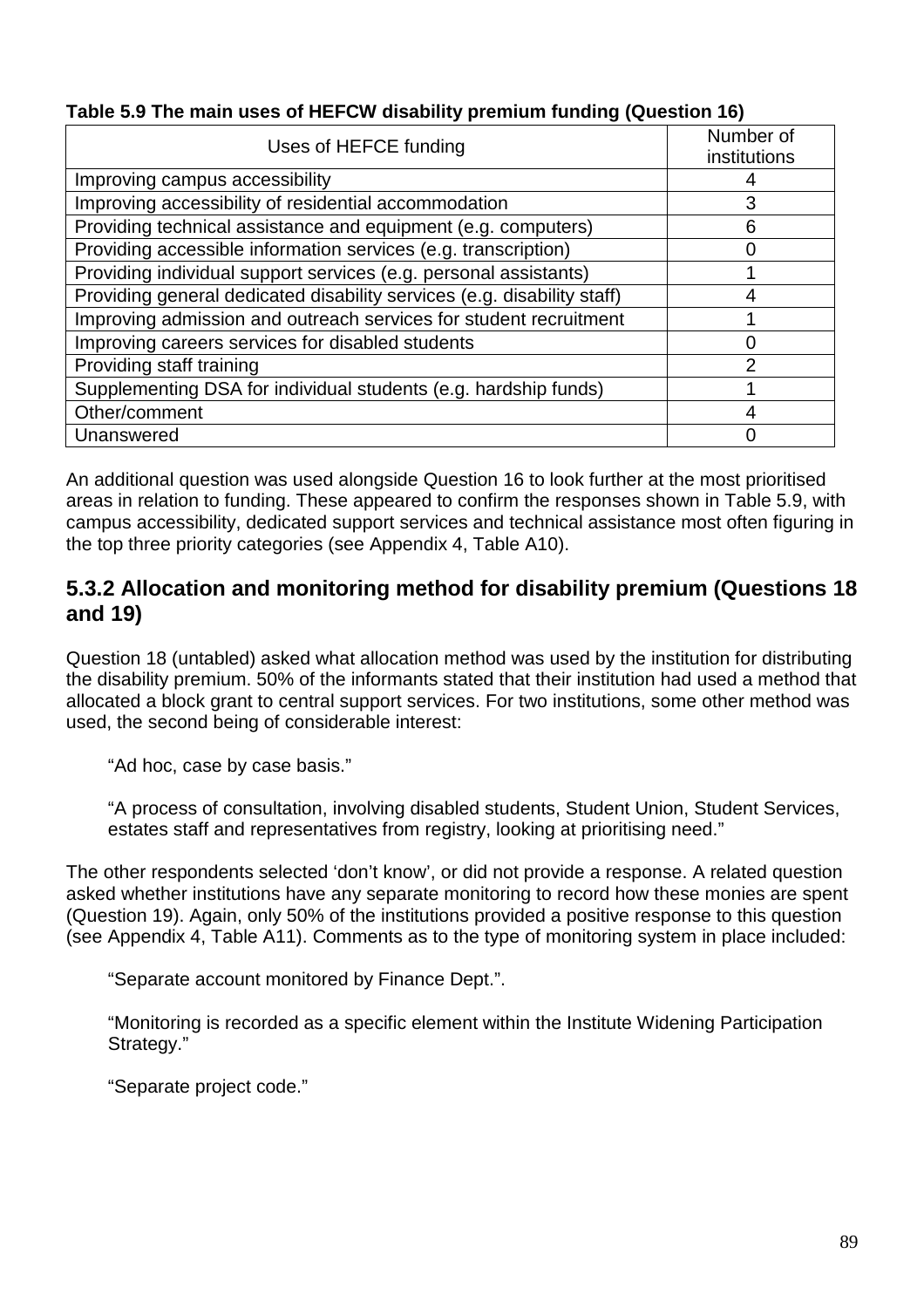# **5.3.3 Estimation of budget for disabled students covered by disability premium funding (Question 20) and other sources (Question 21)**

Question 20 asked institutions to estimate approximately how much of their budget for disabled students was covered by HEFCW's disability premium funding (see Table 5.10). Half of the informants chose a figure of less than 50%. Question 21 (untabled) requested information on the amount of funding used from alternative sources (HEFCW teaching grant, HEFCW widening access premium, HEFCW capital funding and any other sources). Only two responses were received, one of which stated that 10% of the institution's budget for disabled students was drawn from HEFCW capital funding, and 60% from 'other', which included "fees and DSA funding". The other respondent also claimed that 10% of the institution's budget came from HEFCW capital funding.

#### **Table 5.10 Estimation of budget for disabled students covered by disability premium funding (Question 20)**

| Amount of budget | Number of<br>institutions |
|------------------|---------------------------|
| $1 - 24%$        |                           |
| 25-49%           |                           |
| 50-74%           |                           |
| 75-100%          |                           |
| Unanswered       |                           |

## **5.3.4 Level and impact of disability premium funding received in the last round (Questions 22 and 23)**

Question 22 addressed the most recent round of funding for disability premium funding and, as shown in Table 5.11, half of the respondents indicated an increase. When asked about the impact of fluctuations in funding on the continuity of planning (Question 23), the largest group of responses stated some effect (as with the English institutions), with 50% selecting this option (see Table 5.12). One respondent amplified by stating that "Some posts have been fixed term rather than permanent posts". Another stated that whilst there had been an effect on their institution from such fluctuations, there had been "sufficient discretionary funds available to 'even out' the fluctuations and minimise impact on service levels". The informant who stated 'other' claimed that:

"This year is the first year of substantial decrease, however, possible fluctuations in the yearly allocation [have] had the most effect on continuity of planning."

| Changing level of funding | Number of<br>institutions |
|---------------------------|---------------------------|
| Increased                 |                           |
| Decreased                 |                           |
| Stayed the same           |                           |
| Don't know                |                           |
| Unanswered                |                           |

### **Table 5.11 Level of disability premium funding received in the last round (Question 22)**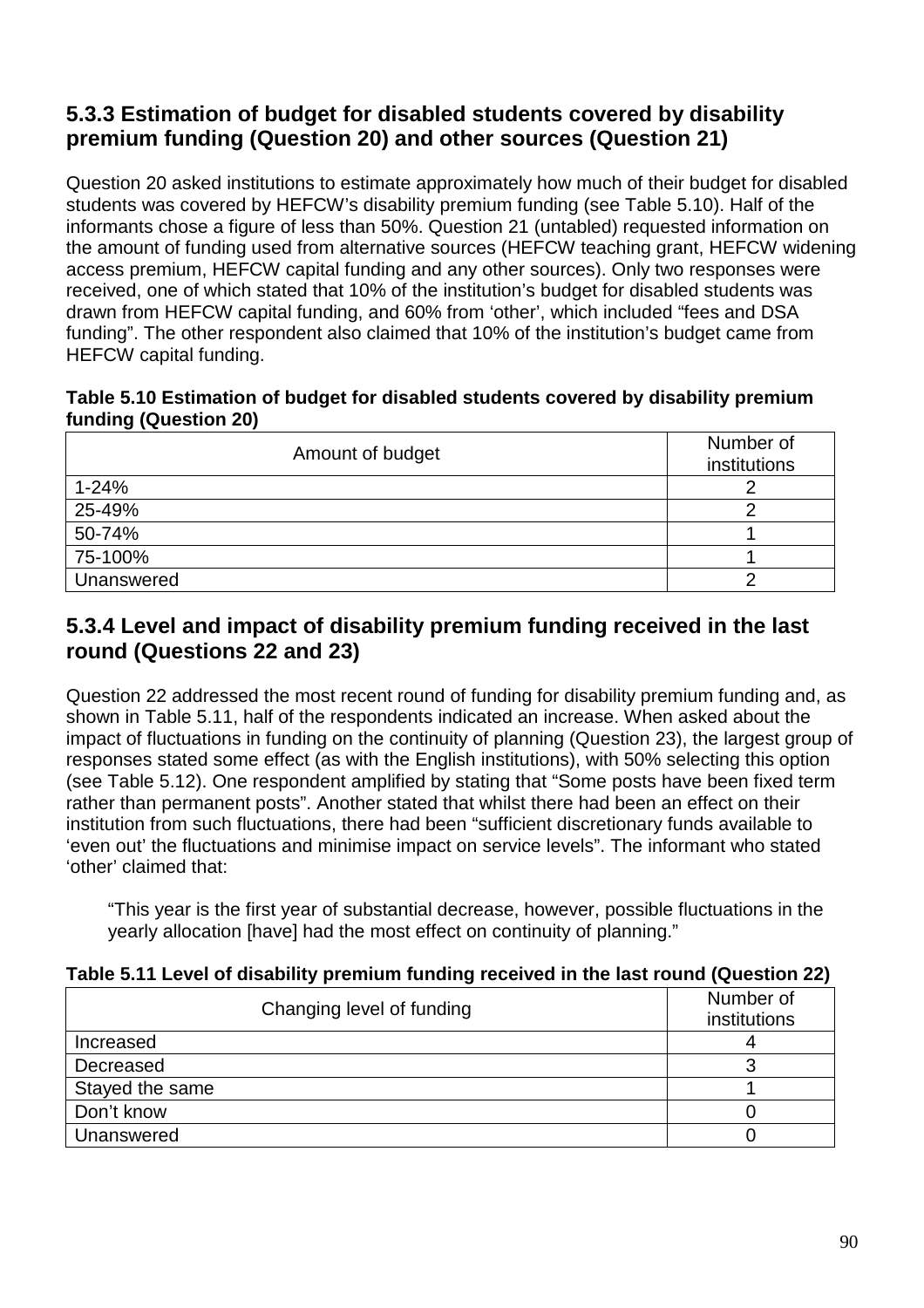#### **Table 5.12 Impact of fluctuations in mainstream disability funding allocation (Question 23)**

| <b>Fluctuations</b>                                                     | Number of<br>institutions |
|-------------------------------------------------------------------------|---------------------------|
| Fluctuations have had no effect on the continuity of planning           |                           |
| Fluctuations have had some effect on the continuity of planning         |                           |
| Fluctuations have had substantial effects on the continuity of planning |                           |
| There have been no fluctuations                                         |                           |
| Other                                                                   |                           |

# **5.3.5 External sources of funding used for disabled students (Question 24)**

Only two institutions suggested that they had been able to use extra resources to meet the needs of disabled students, most stating instead that they had not (see Table 5.13). Specific sources mentioned included:

"Support for individual students has been met via the Financial Contingency Funds and charitable funding e.g. Lillian Oldfield Trust."

"Research grant (teaching innovation) for curriculum development."

### **Table 5.13 External sources of funding used for disabled students**

| External funding available | Number of<br>institutions |
|----------------------------|---------------------------|
| Yes                        |                           |
| <b>No</b>                  |                           |
| Don't know                 |                           |
| Unanswered                 |                           |

## **5.3.6 Allocation of institutions' own resources (Questions 25 and 26)**

Question 25 asked whether internal funds were available for spending on provision for disabled students, and the results are shown in Table 5.14. Seven institutions supplemented external funding to cover these costs, allocating funds to staffing, support for "International Students and students on short courses who are not entitled to the DSA" (as mentioned in the previous chapter), individual cases of hardship, and the purchase of equipment for loan.

#### **Table 5.14 Regular allocation of institutions' resources to supplement external funds (Question 25)**

| Use of institutions' resources | Number of<br>institutions |
|--------------------------------|---------------------------|
| Yes                            |                           |
| <b>No</b>                      |                           |
| Don't know                     |                           |
| Unanswered                     |                           |

Question 26 was designed to complement the previous question, to obtain more detail on the use of internal funds. Informants identified improving campus accessibility and accessibility of residential accommodation, as well as referring to individual support and dedicated disability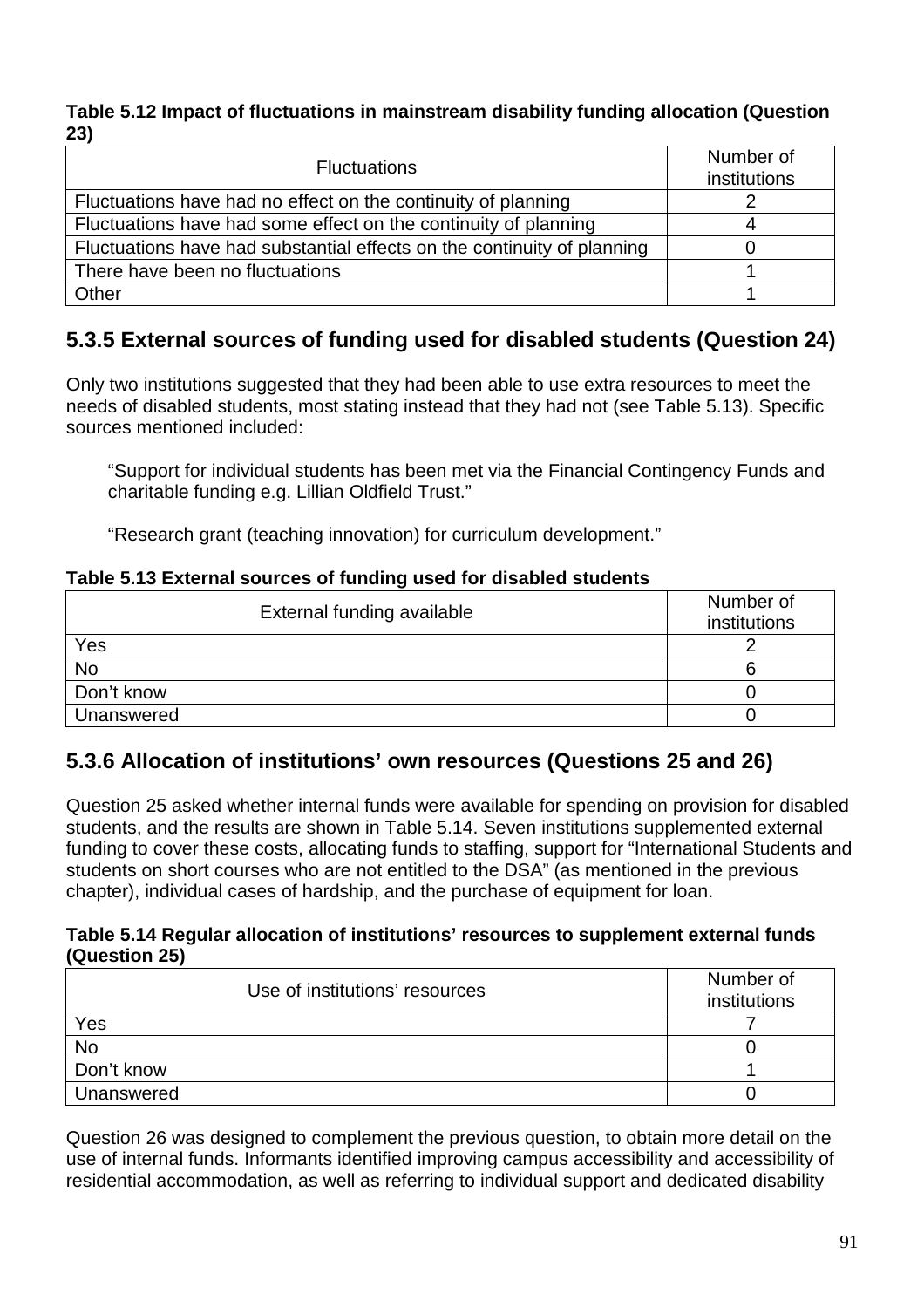support services. Other areas were also identified, although, again, career services did not feature in the priorities for this type of funding for any institutions (see Table 5.15). One institution highlighted a difficulty in providing support:

"The greatest challenge for us is the support of students not eligible for DSA. DSA is the easy part. Non-DSA requires considerable 'creativity' on our part."

| Areas to which institutions' funding is allocated                       | Number of<br>institutions |
|-------------------------------------------------------------------------|---------------------------|
| Improving campus accessibility                                          | 5                         |
| Improving accessibility of residential accommodation                    | 5                         |
| Providing technical assistant and equipment (e.g. computers)            | 3                         |
| Providing accessible information services (e.g. transcription)          | $\overline{2}$            |
| Providing individual support services (e.g. personal assistants)        | 5                         |
| Providing general dedicated disability services (e.g. disability staff) | 5                         |
| Improving admission and outreach services for student recruitment       |                           |
| Improving careers services for disabled students                        | O                         |
| Providing staff training                                                | 3                         |
| Supplementing DSA for individual students (e.g. hardship funds)         | 4                         |
| Other                                                                   |                           |
| Don't know/unanswered                                                   |                           |

### **Table 5.15 Allocation of own institution's resources (Question 26)**

### **5.3.7 How far HEFCW funding has led to contributions from own institution's resources (Question 27) and been a stimulus to positive work within institutions (Question 28)**

As Chapter 4 explained, this part of the questionnaire concluded with two questions relating to HEFCE or HEFCW's funding performing a leverage or catalyst role. Five respondents felt that HEFCW funding had had some influence (see Table 5.16), although two felt that it had had very little influence. Six informants agreed that HEFCW funding had stimulated positive work towards disability equality practices at their institution (see Table 5.17). On the second question here, there were no negative responses as to the role of HEFCW funding as a stimulus for positive work (although two responses were not decided either way).

### **Table 5.16 How far HEFCW funding has led to contributions from own institution (Question 27)**

| Influence of HEFCE funding for institutional funding | Number of<br>institutions |
|------------------------------------------------------|---------------------------|
| A great deal                                         |                           |
| It has had some influence                            |                           |
| Very little influence                                |                           |
| No influence at all                                  |                           |
| Don't know                                           |                           |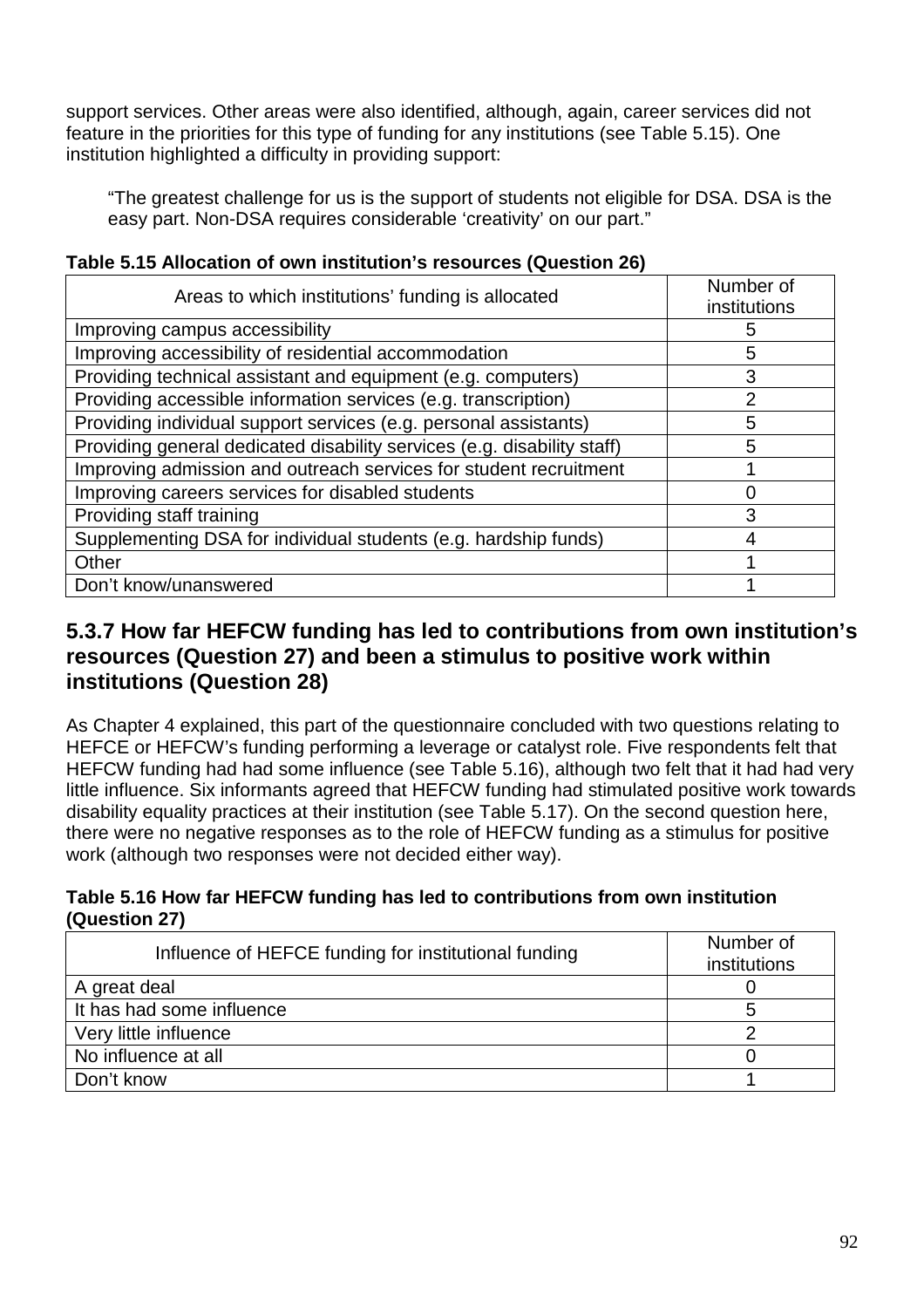#### **Table 5.17 How far HEFCW funding has been a stimulus to positive work towards disability equality practices (Question 28)**

| Influence of HEFCE funding for positive work | Number of<br>institutions |
|----------------------------------------------|---------------------------|
| Strongly agree                               |                           |
| Agree                                        | 5                         |
| Neither agree nor disagree                   |                           |
| <b>Disagree</b>                              |                           |
| Strongly disagree                            |                           |
| Unanswered                                   |                           |

# **5.3.8 Franchise arrangements with colleges (Questions 29 and 30)**

This section only applied to HEIs, and so only seven of the institutions responded. Five institutions had some form of franchise arrangement with colleges (see Table 5.18). Some of the informants claimed that their institution operated more than one type of service through these franchise arrangements (see Table 5.19). Within all of these arrangements, however, the college provided support for the disabled students, but in three of these cases, support from the university was also provided in some way. One informant, for instance, stated that:

"We provide advice and guidance for students where necessary, and approve application and admissions processes with the college."

| Table 5.18 Franchise arrangements with colleges (Question 29) |  |  |  |  |
|---------------------------------------------------------------|--|--|--|--|
|---------------------------------------------------------------|--|--|--|--|

| Franchise arrangements | Number of<br>institutions |
|------------------------|---------------------------|
| Yes                    |                           |
| <b>No</b>              |                           |
| Other                  |                           |

#### **Table 5.19 Provision of support during franchise arrangements (Question 30)**

| Type of support provided                                                                       | Number of<br>institutions |
|------------------------------------------------------------------------------------------------|---------------------------|
| Disabled students access support services at our institution                                   |                           |
| We provide support services to the college for disabled students                               |                           |
| We make a contribution to the cost of support services for disabled<br>students at the college |                           |
| The college provides the support for disabled students                                         | 5                         |
| Other/further explanation                                                                      | See below                 |

# **5.4 Individual funding for disabled students**

The initial website check revealed that all of the Welsh institutions provided some form of information on DSA on their site although, as with the English institutions, the level of detail provided varied immensely.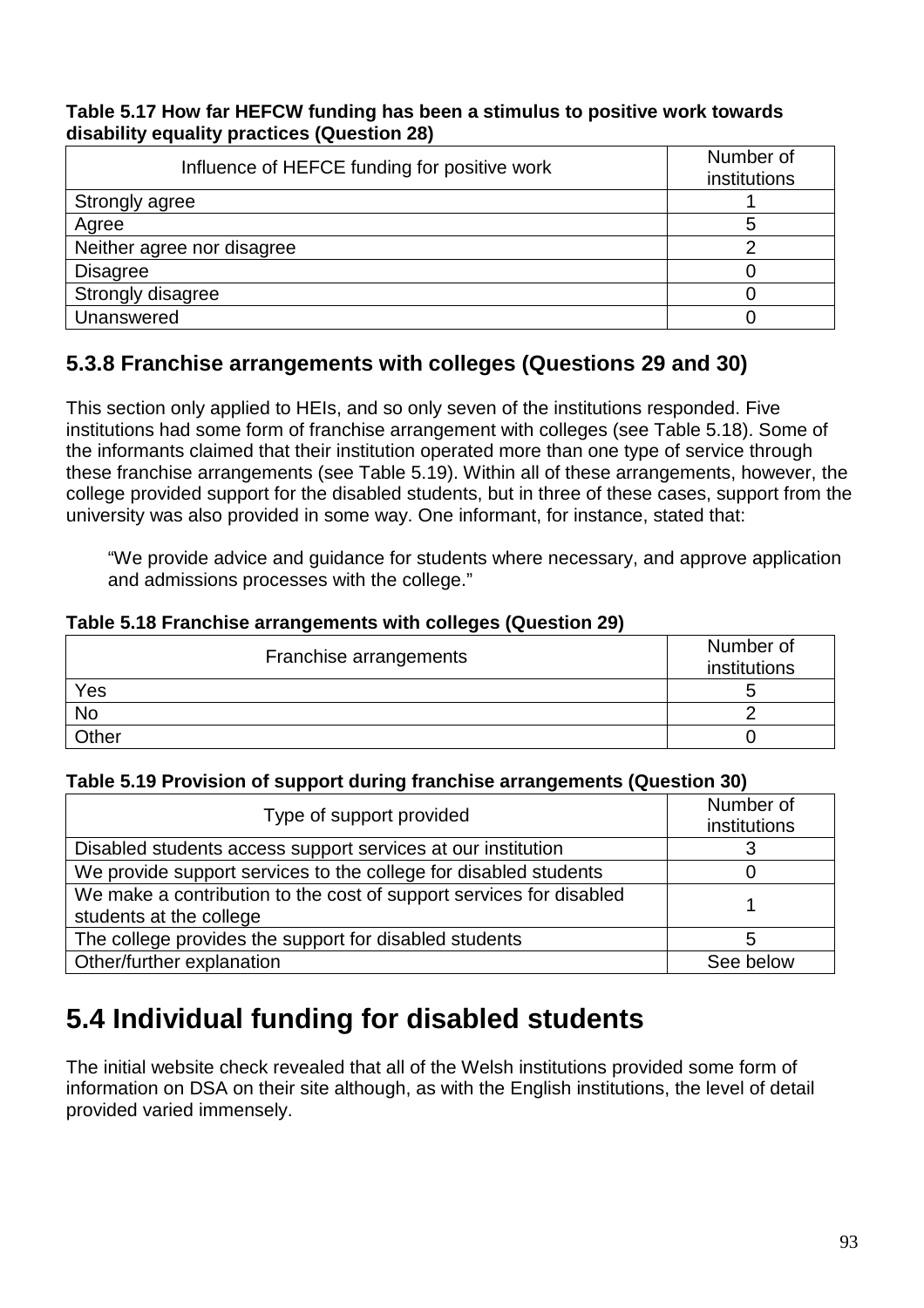## **5.4.1 Numbers of students in receipt of DSA (Question 31) and provision of support for DSA (Questions 32 and 33)**

The first question in Section 4 of the questionnaire concerned numbers of disabled students receiving DSA. Of the four institutions with more than 200 disabled students covered, all were universities (see Table 5.20). The next question asked about the kinds of support offered to students in receipt of DSA (Question 32). The results of this are shown in Table 5.21. As with the English institutions, the Welsh HEIs and FEC appeared to be involved in a range of different types of support. Looking at the responses of the two institutions that stated 'other', we can see that a range of services are offered:

"Specific to DSA we have an information flyer to students regarding the DSA process, explaining the SSTA at the Access Centre. Lecturers in the Learning Support Team help students complete paperwork and guide them through the DSA process. We have 50 staff supporting the DSA students with respect to human support, plus three IT tutors for their tuition on specialist sw/hw. We have our own independent Access Centre which also provides SSTAs, advice on equipment and support on applications for DSA."

"We advise students before their formal assessment of need and liaise with needs assessors regularly to ensure all the student's support requirements are taken into account."

The majority of institutions also appeared to provide the services at a range of different points during the student experience (see Table 5.22).

| Numbers of students | Number of<br>institutions |
|---------------------|---------------------------|
| $500+$              |                           |
| 200-499             | ◠                         |
| 100-199             | (college)                 |
| 26-99               |                           |
| $1 - 25$            |                           |
| None                |                           |
| Unanswered          | ◠                         |

### **Table 5.20 Numbers of students in receipt of DSA (Question 31)**

### **Table 5.21 Kinds of support offered (Question 32)**

| Support offered                       | Number of<br>institutions |
|---------------------------------------|---------------------------|
| Written info (pamphlets/website)      |                           |
| Personal support/counselling services |                           |
| Assistance with filling in forms      |                           |
| Conducting assessments of need        |                           |
| Other                                 |                           |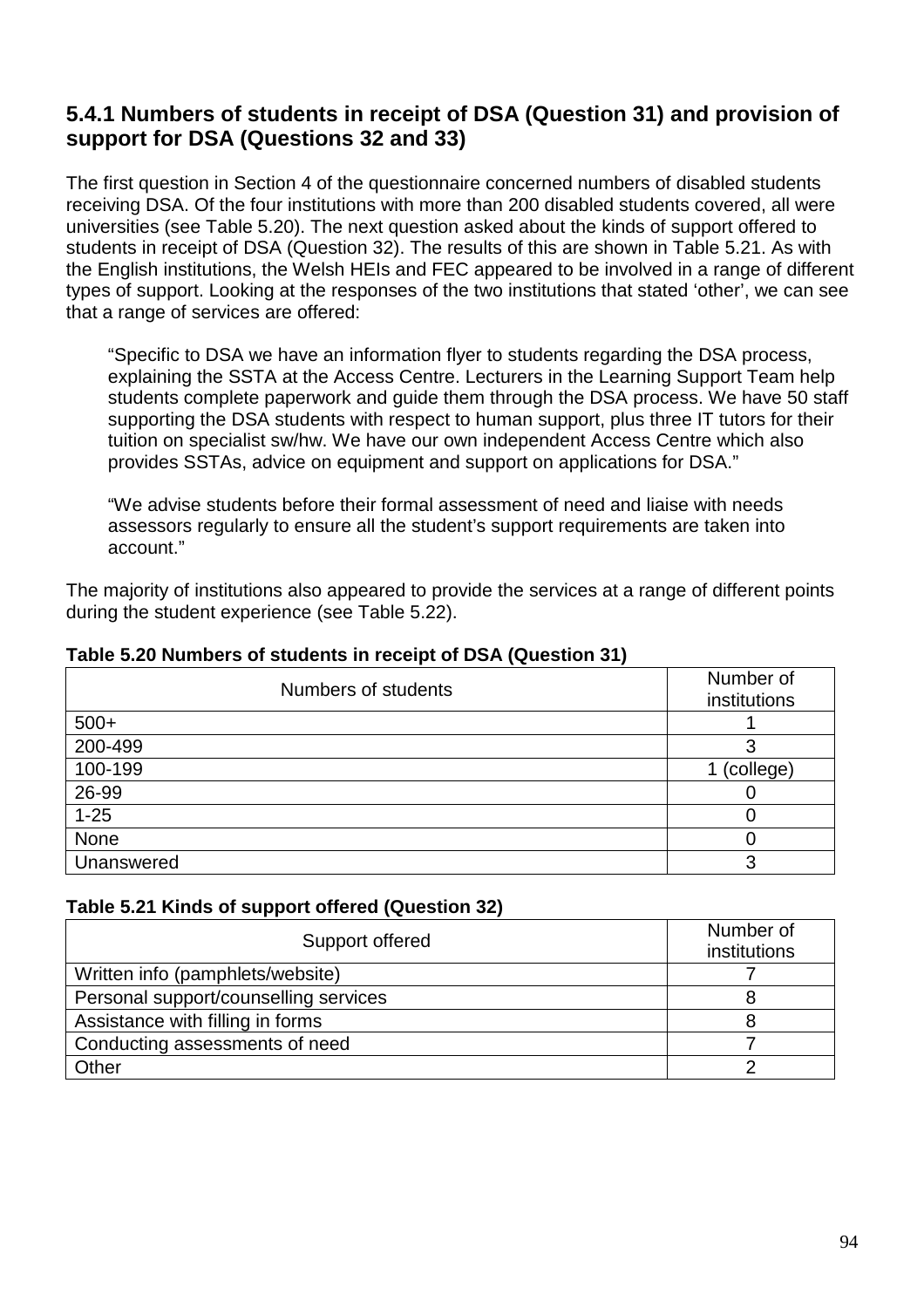| Table bis played at miller dappert to birding (wavolion bo) |                           |  |
|-------------------------------------------------------------|---------------------------|--|
| <b>Stages</b>                                               | Number of<br>institutions |  |
| Prior to admission                                          |                           |  |
| At induction and entry stage                                |                           |  |
| During the course                                           |                           |  |
| Other                                                       |                           |  |

### **Table 5.22 Stages at which support is offered (Question 33)**

## **5.4.2 'Emergency', supplementary and other forms of financial assistance for disabled students (Questions 34, 35, 36 and 37)**

As in the questionnaire for England, these four questions are closely related, addressing similar issues in different ways, and therefore discussed together. Question 34 requested information as to whether assistance was offered in the event of delays for DSA. All of the institutions claimed to offer support of this type (see Table 5.23). For five of these institutions, Financial Contingency Funds were mentioned as one such source. Also included in the added comments were loan of equipment, study skills support, access to support workers, and discretionary funds. Question 35 was similar to the above, but asked whether funding was available to 'supplement' DSA funds for students (Table 5.24). Again, all informants claimed that such monies were made available to disabled students, highlighting similar types of funding to those already mentioned. Financial Contingency Funds, the LEA premium, equipment and staff time were all suggested. Question 36 asked about whether funding could be provided when DSA cannot be secured, and again all institutions provided a positive response (see Table 5.25), with some further overlap of replies with those received for the two previous questions. Answers also included, however, the availability of provision for international students. As one respondent stated, "A fund has been set up for international students and through centrally funded staff" and, as another noted, "a separate budget for International students and part-time students who do not meet the criteria for a DSA" is available. Finally, Question 37 asked if any other form of funding was available for disabled students. There is no table for this below as the question was open-ended. Two institutions did not answer the question, and one stated that no other forms of support were available. Five, however, repeated the types of funds listed above such as the Financial Contingency Fund, funds for international students, and hardship funds.

| Emergency/temporary funds | Number of<br>institutions |
|---------------------------|---------------------------|
| Yes                       |                           |
| <b>No</b>                 |                           |
| Don't know                |                           |
| Unanswered                |                           |

### **Table 5.23 'Emergency' or temporary financial assistance (Question 34)**

### **Table 5.24 The availability of funding to supplement DSA funds (Question 35)**

| Funds to supplement DSA | Number of<br>institutions |
|-------------------------|---------------------------|
| Yes                     |                           |
| No                      |                           |
| Don't know              |                           |
| Unanswered              |                           |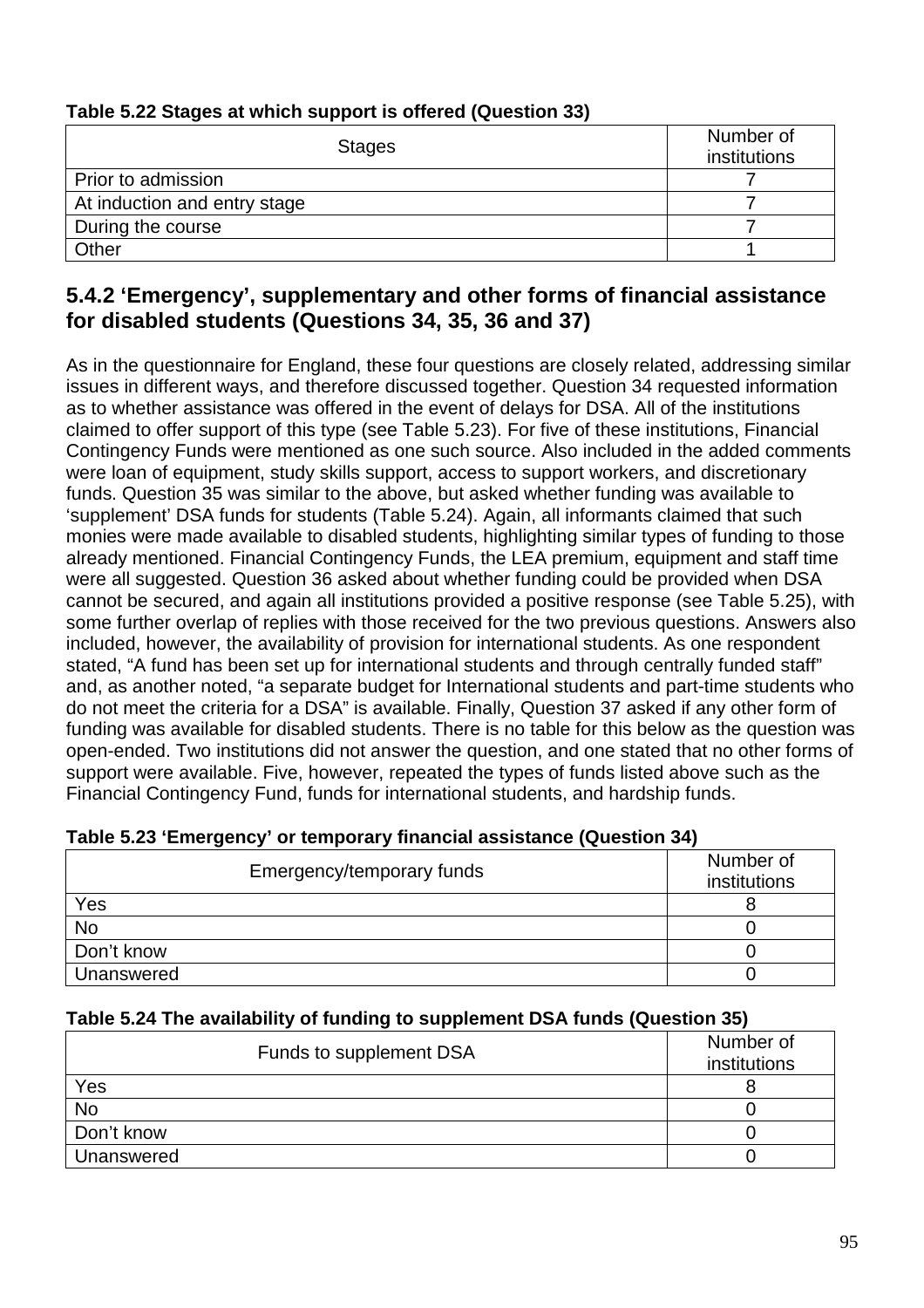| Funds in place of DSA | Number of<br>institutions |
|-----------------------|---------------------------|
| Yes                   |                           |
| <b>No</b>             |                           |
| Don't know            |                           |
| Unanswered            |                           |

### **Table 5.25 Funding offered in place of DSA funds when unavailable (Question 36)**

The responses above suggest a relatively positive situation in terms of overall awareness, although we cannot comment on the detailed effectiveness.

# **5.4.3 Uncovering undeclared impairments (Question 38)**

All eight of the informants from the Welsh institutions claimed that they did take steps to uncover undeclared impairments. The comments received in relation to this question addressed a range of ways in which this might be achieved, including dyslexia screening being available to students, information campaigns, the use of a "health check questionnaire sent to all students at enrolment", or through links with other services. One respondent stated, for instance, "We have an active student health centre (GP and nurse) which provides a 'flow' of declarations throughout the academic year". Another informant stated that they used several methods including:

"Talks to new students' cohorts to encourage disclosure at any time during the course of study to make students aware of support available and their entitlement. Early intervention policy for student support prior to DSA funding. Close liaison with other support areas, including counselling service and welfare service to help ensure students are receiving all the support to which they may be entitled."

The areas most frequently identified were similar to those identified by the English institutions. As mentioned in Chapter 4, these issues have been explored further through a small-scale supplementary questionnaire survey. The results are discussed in Chapter 7.

# **5.5 Admissions, access and audit**

Section 5 of the questionnaire covered issues around information and access.

## **5.5.1 Information provided for new applicants (Question 39)**

Question 39 requested detail on information provided that is specifically relevant for disabled students. As with the English institutions' responses, there was a good spread of information types, although 'accessibility maps' and information on students' groups were each noted by only three of the institutions (see Table 5.26).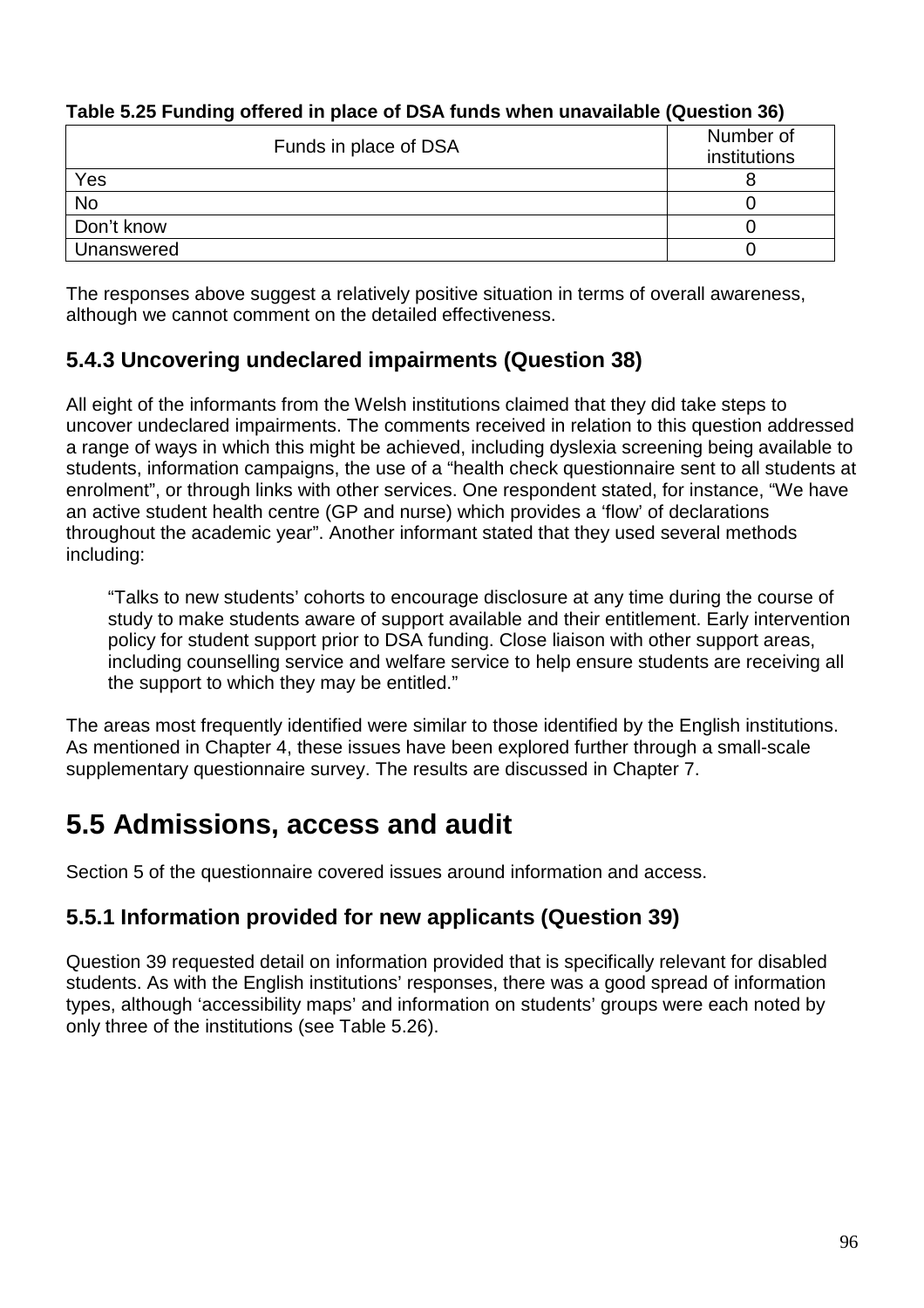### **Table 5.26 Information provided for new applicants (Question 39)**

| Type of information                                    | Number of<br>institutions |
|--------------------------------------------------------|---------------------------|
| Information on dedicated disability services           | 8                         |
| General information on the accessibility of the campus | 5                         |
| An 'accessibility' map of the campus                   | 3                         |
| Information on accessible residential accommodation    | 6                         |
| Information on financial support                       | 8                         |
| Information on technical assistance                    | 6                         |
| Information on students' groups                        | 3                         |
| Contact details of an appointed representative         |                           |
| Other                                                  | 0                         |
| Unanswered                                             |                           |

### **5.5.2 Improvements to the physical environment/access audits (Questions 40, 41 and 42)**

Questions 40 to 42 addressed the physical environment directly. Table 5.27 shows the institutional responses on whether significant improvements had been made to the physical environment in specific areas in the last ten years. There appeared to have been a spread of activity, with campus accessibility, lecture theatres and seminar rooms in particular being tackled. Question 41 (not represented below in a table) asked about access audits, and all institutions who answered this question (seven) had carried out an access audit within the last ten years. The responses to Question 42, as shown in Table 5.28 seem to mirror those of the English institutions, with some possible lack of confidence shown in relation to the effectiveness of audit and adaptation within the institutions. Over half of those who answered this question stated that their institution audits and adapts buildings 'reasonably well', although three did state that audit was 'effective'.

| Areas of physical environment     | Number of<br>institutions |
|-----------------------------------|---------------------------|
| Campus accessibility              |                           |
| Lecture theatres                  |                           |
| Seminar rooms                     | 6                         |
| Laboratories/workshops, etc.      | 3                         |
| Leisure facilities (sports, etc.) |                           |
| Residential accommodation         | 5                         |
| Other                             |                           |
| Unanswered                        |                           |

#### **Table 5.27 Improvements to the physical environment (Question 40)**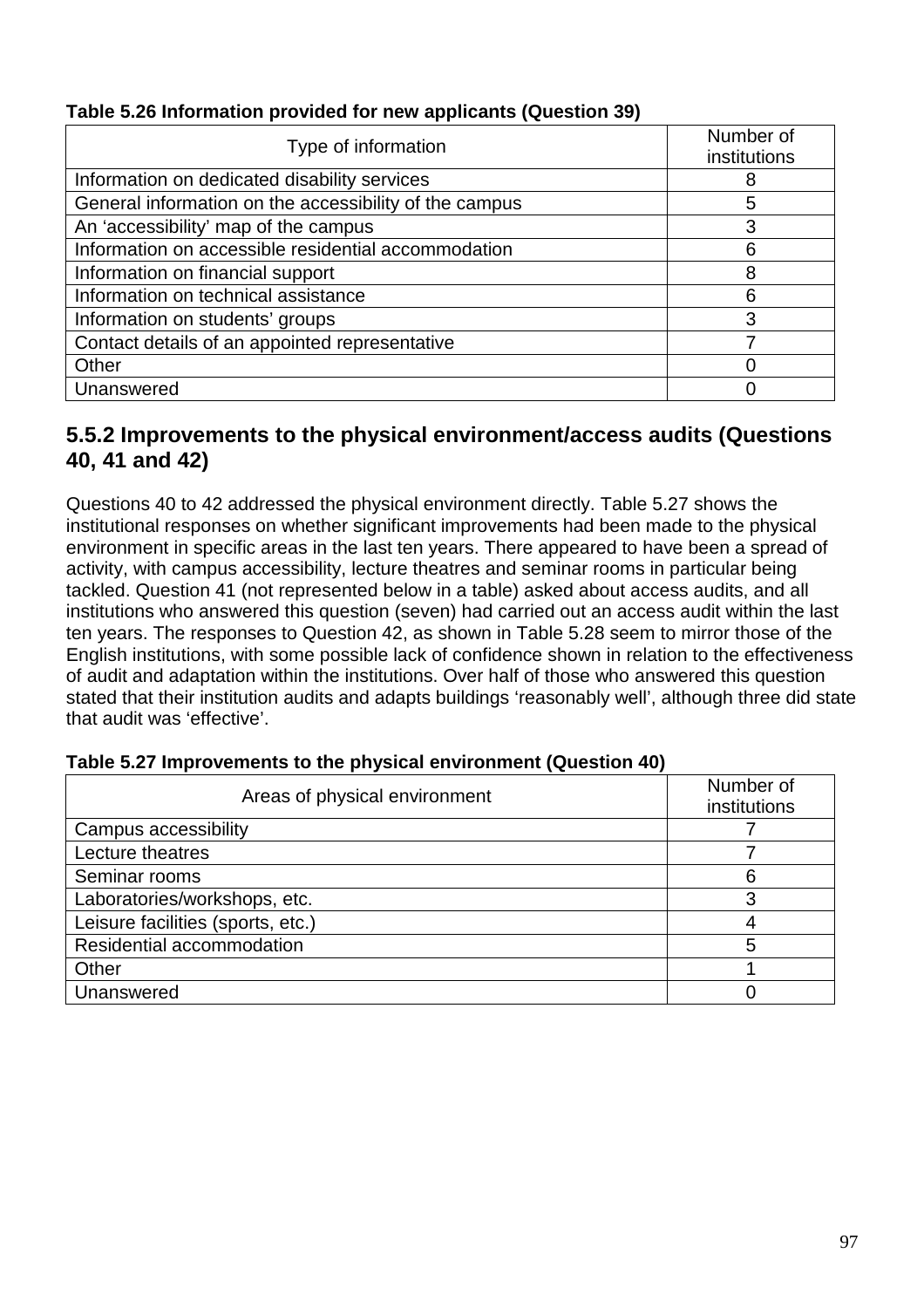| Level of effectiveness                       | Number of<br>institutions |
|----------------------------------------------|---------------------------|
| Very effective                               |                           |
| Effective                                    |                           |
| Reasonable (being handled 'reasonably well') |                           |
| Poor                                         |                           |
| Very poor                                    |                           |
| Don't know                                   |                           |
| Unanswered                                   |                           |

**Table 5.28 Effectiveness of institution audits and adaptation of buildings (Question 42)** 

# **5.6 Institutions' self-evaluation of progress**

# **5.6.1 Self-evaluation exercise (Question 43)**

As was explained in the previous chapter, this type of evaluation measure is most useful as a general indicator of self-confidence across the whole group of institutions in relation to differing areas of activity. Institutions rated themselves at between 1 and 5, with 1 being 'poor' and 5 being 'excellent', in relation to a number of services or activities. With 12 categories in total, institutions could achieve a maximum score of 60 by aggregating their performance across these activities. Taking each category of activity in turn, we added together the total scores that institutions had given themselves, and divided by the total number of responses for that activity category. Our table below therefore shows a self-rating average score for each category obtained by aggregating all institutions' responses.

Strikingly, the two areas scoring lowest are the same in the English and Welsh responses (see Table 5.29). On the other hand, the Welsh responses placed their performance slightly higher in providing equipment for disabled students. The indications from this question reinforce two themes already found for performance in England. Thus, we can have some doubts about the degree of commitment made so far either to consultation and participation on the one hand, or mainstreaming of disability issues into university business on the other.

| Categories                                                                                      | Average<br>score | Total<br>responses |
|-------------------------------------------------------------------------------------------------|------------------|--------------------|
| Meeting physical access needs                                                                   | 3.6              | 8                  |
| Providing equipment for disabled students                                                       | 4.5              | 8                  |
| Meeting disabled students' communications needs                                                 | 3.87             | 8                  |
| Dealing with financial provision for disabled students                                          | 4                | 8                  |
| Providing dedicated resources (staff and allied services for<br>disabled students)              | 4.25             | 8                  |
| Mainstreaming of disability issues into committee business,<br>monitoring & reporting practices | 3.5              | 8                  |
| Consulting and involving disabled students and their<br>representatives                         | 3.37             | 8                  |

### **Table 5.29 Self-evaluation exercise (Question 43)**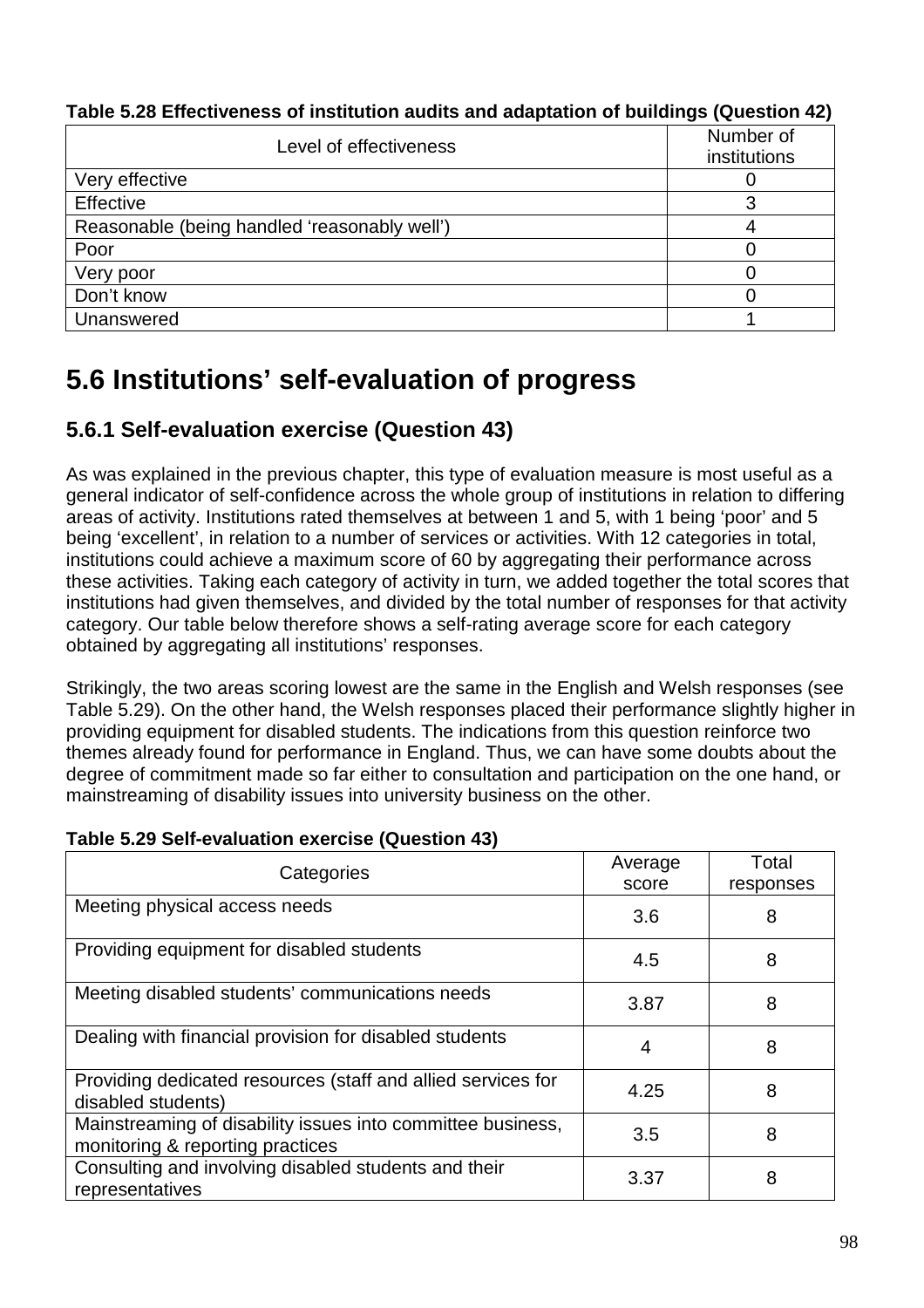| Categories                                                                          | Average<br>score | Total<br>responses |
|-------------------------------------------------------------------------------------|------------------|--------------------|
| Representing the interests of disabled students in contacts<br>with external bodies | 3.75             | 8                  |
| Meeting disabled students' needs with reference to specific<br><i>impairments</i>   | 4                | 8                  |
| Meeting disabled students' particular needs with reference<br>to ethnicity          | 3.6              | 8                  |
| Meeting disabled students' particular needs with reference<br>to gender             | 4                | 8                  |
| Meeting disabled mature students' needs                                             | 4                | 8                  |

# **5.7 Conclusions**

The findings from the returned questionnaires (of which there were eight for the Welsh sample), and the website review, offered useful insights into the provision of services for disabled students, and uses of funding within the institutions. Some of the key findings that emerged from this stage of the research are summarised below.

- Most institutions have some form of support service for disabled students, largely as part of a broader equality service (although in many, core staff numbers are relatively small). Six respondents identified an 'equality champion' within their institution.
- Inquiry into the provision of support for students with specific impairments showed that the group catered for most regularly across the largest number of institutions is students with dyslexia.
- Those groups of students mentioned whose needs are perhaps not being met sufficiently, according to the responses provided, were students with mobility impairments and hearing impairments (each mentioned by a quarter of the respondents).
- The DES had been produced by the majority of institutions, according to the website review. There was evidence of consultation with disabled students in all but one institution; the collection, publication and monitoring of data on disabled students in most institutions; and the production of an annual report in over half of the institutions.
- All institutions have some form of disability training available for staff, and some have additional general equality training. This training, however, is only compulsory for staff at one of the institutions.
- As regards the representation of disabled students in committees or advisory panels, nearly all institutions (seven) involve disabled students in some way.
- HEFCW's disability premium funding is mainly used to provide technical assistance and equipment or general dedicated disability services, and to improve campus accessibility.
- Allocation methods for HEFCW funding varied considerably but half of the respondents, who provided a response, claimed to use a method of allocating a block grant to a central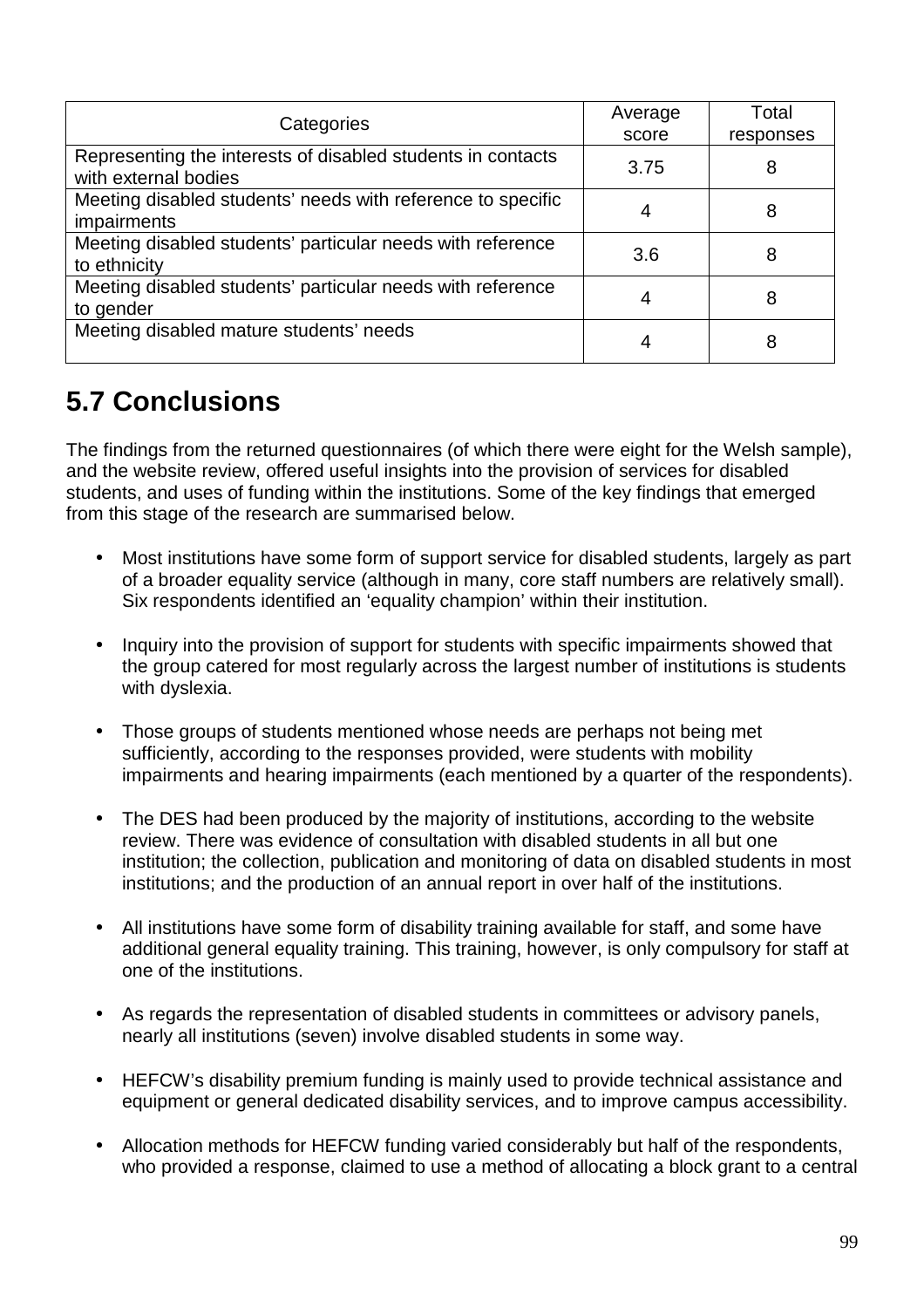support service. Some form of monitoring of such spending is noted within three of the institutions.

- The responses seemed to suggest that HEFCW funding could be providing a stimulant to institutions locating additional resources for supporting disabled students. A question on the impact of fluctuations in this funding seemed to support the valuable nature of this for institutions. In addition, only two of the institutions have any other external sources of funding available than those secured through HEFCW or the DSA.
- For institutions involved in franchise arrangements, it seems that the colleges provide the support to disabled students in the majority of cases, although in some instances the university provides supplementary support.
- For students in receipt of or applying for DSA, a range of services are offered and at different stages by the majority of institutions.
- All of the institutions offer some form of financial support in the event of DSA delays. Financial contingency funds were often cited as substitute funding.
- All institutions provided some form of specific information for disabled students at application stage, although 'accessibility maps' and information on student groups were available at less than half.
- Campus accessibility seemed to be an area that the majority of institutions had made improvements to over the last ten years, and all who answered the question on audit had carried out an access audit within the same period. Despite this, it appears that there is still room for progress.
- From a self-evaluation exercise, it appeared that respondents' confidence was least evident in their institutions' ability to mainstream disability issues into university business, and in their ability to consult and involve disabled students.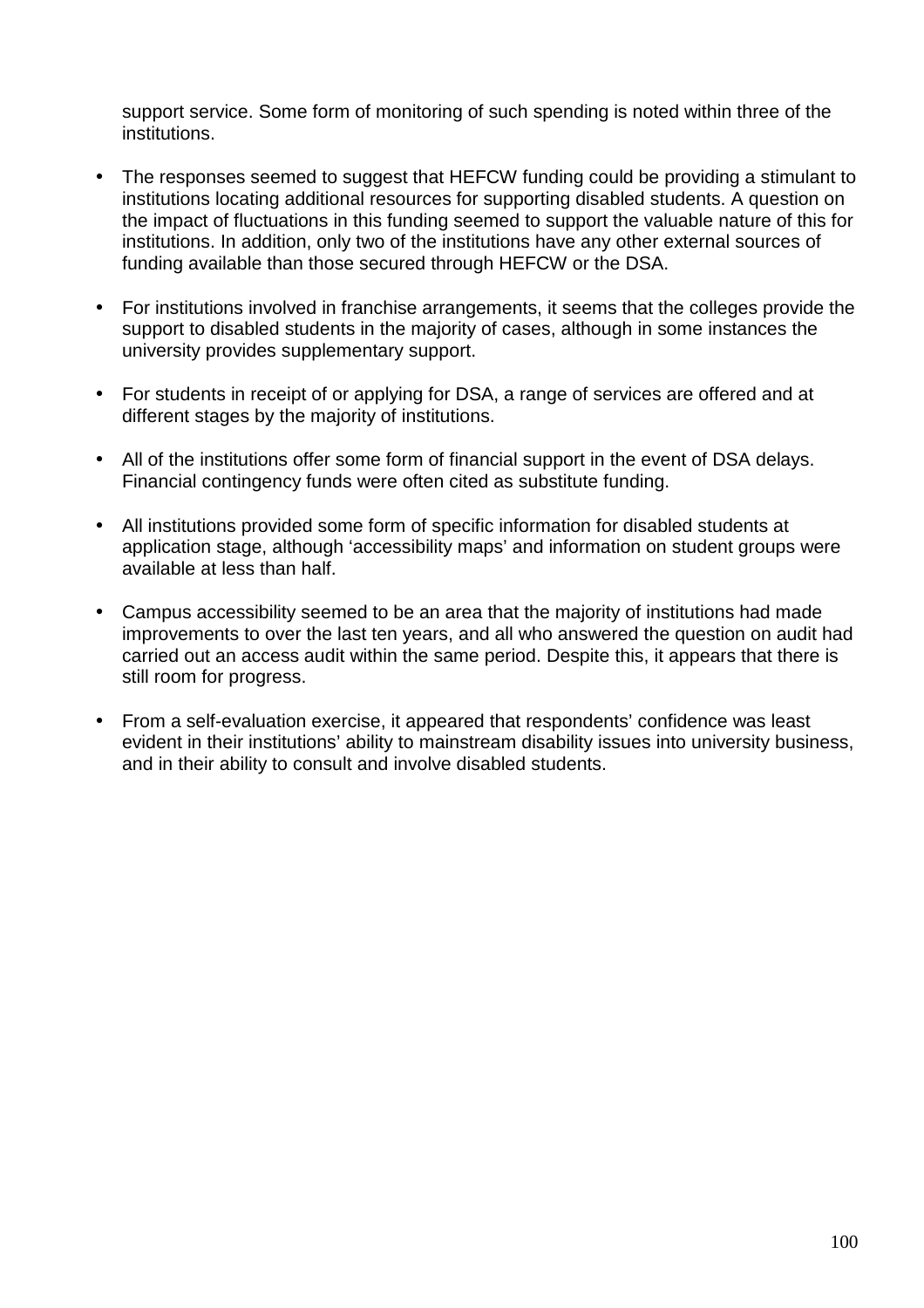# **Chapter 6**

# **The case studies**

# **6.1 Introduction**

Seven of the organisations completing the questionnaire were selected as 'case studies' for more in-depth study. Selection was based primarily on two criteria – type of institution and geographical location – with efforts made to include as wide a range of institutions as possible. All seven institutions were visited, and semi-structured interviews or other meetings took place with individuals involved in developing and delivering provision and support for disabled students. These informants included: frontline disability support staff; equality and diversity practitioners; teaching staff; representatives from estates; senior management; and so on. The timing of this part of our study made it difficult to meet with students (who were largely taking their summer break), but we secured direct input from disabled students at four of the institutions. Given this limitation, the research team made a particular effort to explore with frontline staff any problems that were known to have been experienced by recent students. Overall, there were discussions with 38 staff members and six students, supplemented by additional contacts prior to or following visits as appropriate. The selection of interviewees at each institution was in part shaped by our initial contacts, generally those staff who had filled in the questionnaire. This proved unproblematic (and indeed helpful) in terms of access to insights and information (and discussants were in any case not meant to constitute a representative sample). It should be noted, however, that levels of disability awareness amongst our informants were probably very much higher than amongst HEI or FEC staffs in general. Names of institutions and individuals have been anonymised to protect the confidentiality of respondents. We are very grateful for the contributions of interviewees, both staff and students.

A brief sketch of the seven institutions and our informants is now presented, before an overview is given of practices and progress across them. In that overview we touch on some examples of good practice (6.3.1), and this topic is taken further in Chapters 7 and 8. Finally, various constraints that mitigate against positive work are identified. A brief conclusion then summarises some key points.

# **6.2 The sample institutions**

# **6.2.1 Institution A**

Founded in the 1960s, this university claims to have rapidly established itself as amongst the best in the UK. It is a small, relatively modern campus institution, based on a single site. Of its 10,000 students, around 260 are in receipt of DSA. Staff members interviewed included the Director of Policy and Planning, two student advisors in learning support, an academic staff representative from the Equalities and Diversities Committee, and the Head of Academic Services including the library. It did not prove possible to arrange to talk to any disabled students.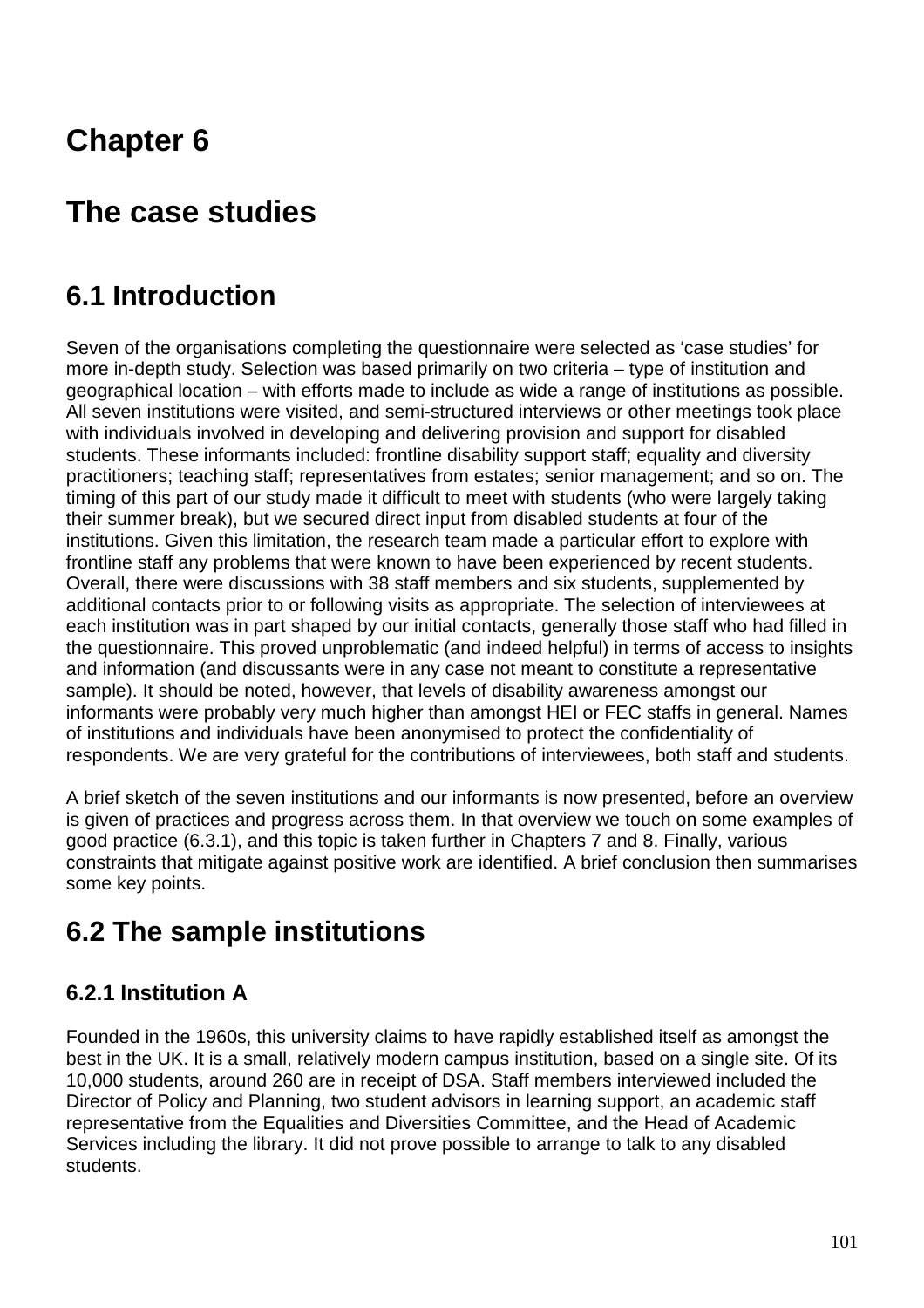# **6.2.2 Institution B**

This is an urban university founded at the end of the nineteenth century, and comprising 28 schools based on campuses in a major city. Many of the institution's buildings are old, sometimes with potential implications for access. There are over 25,000 students, but it was unclear how many were in receipt of DSA. Staff members interviewed included the Equality and Diversity Compliance Manager, the Accessible Curriculum Project Officer, a representative from Estates, and the Disability and Dyslexia Service manager. It did not prove possible to arrange to talk to any disabled students (although the research team was able to refer to a substantial higher degree thesis which touched upon disability from student perspectives at this university).

# **6.2.3 Institution C**

Founded in the late nineteenth century, this is an urban institution that attracts substantial numbers of international students. The campus comprises predominantly older buildings on public streets. Of its 7,500 full-time and 800 part-time students, about 90 were said to be in receipt of DSA. It was acknowledged, however, that this was likely to be an underestimation of numbers who might be eligible. Staff members interviewed included the Advisor to Students with Disabilities/Dyslexia Support Tutor and a Dean. It did not prove possible to talk to any disabled students.

## **6.2.4 Institution D**

Dating back to the end of the nineteenth century, this institution is a multi-campus university, with additional activities based abroad. The largest campus is sited in an attractive parkland location. Of over 30,000 students at the university, a little over 500 were thought to be in receipt of DSA. Staff members interviewed included the Head of Student Services, the Diversity Officer, the Disability Support Manager, and the Dyslexia Support Manager. Contact was made with two students. One was a wheelchair user studying archaeology and art history, and the other a wheelchair user taking an MSc in IT management.

# **6.2.5 Institution E**

The most recently-established of the case study institutions is a campus university based in a parkland location. The university comprises distinct colleges, and buildings range from older listed buildings to more modern structures. It is a small institution with approximately 8,000 students, of whom around 200 are in receipt of DSA. Interviews took place with the Director of student services, three SENDA coordinators, a representative of Estates, the Head of Disability Services, the University Disability Advisor, the Dyslexia Support Tutor, a Library representative, and three Student Welfare Officers. One student with dyslexia was also interviewed.

## **6.2.6 Institution F**

This institution is spread over three campuses based in and around a city centre (although the campus arrangements are about to change). It is one of the largest of the new universities, with more than 30,000 students. Approximately 1,000 of these are in receipt of DSA. Staff members interviewed included the Head of Disabled Students Support Portfolio, the Student Support Manager, the Director of Student and Academic Services and the Diversity Manager. Discussion also took place with a student who was a sign-language user.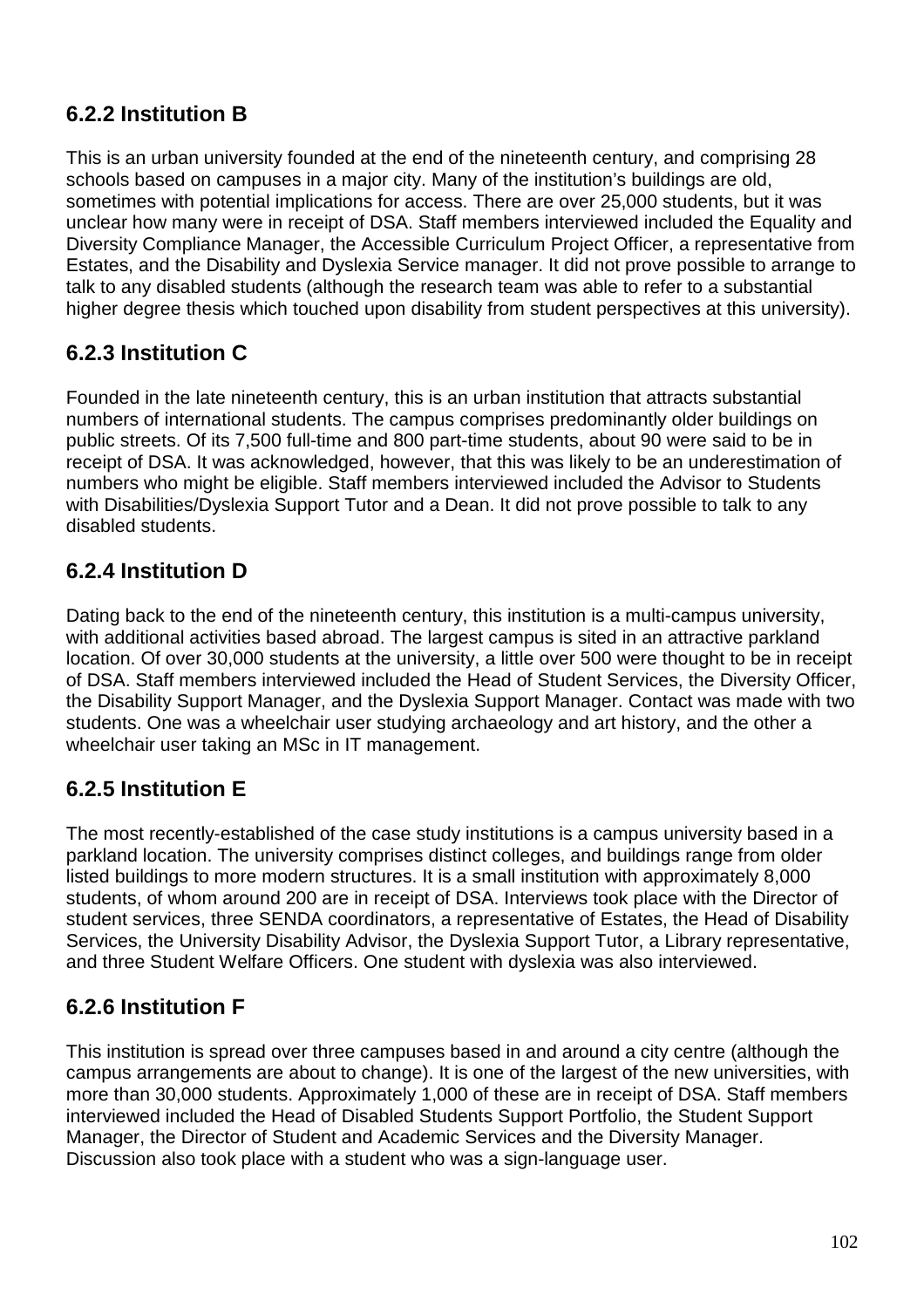# **6.2.7 Institution G**

The institution is predominantly concerned with FE, but provides a limited number of HE courses: degrees, diplomas, certificates and professional qualifications. It is currently based on three campuses, one being in a city centre, one on the outskirts, and one in a nearby small town. The first two of these are due to be replaced by a new city centre campus. Around 10,000 part-time and 3,000 full-time students attend the college, with just five thought to be in receipt of DSA. Staff members interviewed included the Learning Support Manager, the Learning Support Tutor for Deaf Learners, the Director of HE, the Head of Equality and Diversity, the Equality and Diversity Advanced Practitioner, the HE tutor, and the Health and Safety Officer. Two students were also interviewed, both with dyslexia (one taking a Foundation Degree in Art, and the other an HND in photography).

# **6.3 Practices and progress across the sample institutions**

All institutions were undoubtedly making progress with provision for disabled students. There was, however, some disagreement between stakeholders about the extent of good practice, the urgency of speeding up change, and the degree to which disability was in fact 'embedded' throughout the institution. At Institution A, for example, there was a recognition that things would not become 'perfect overnight', but optimism that they would steadily improve:

"It's a bit like having a super-tanker in the sea and trying to steer it in a different direction – it just takes a long time for something that big to turn."

At Institution G, however, the recently appointed Director of HE expressed surprise that there wasn't more evidence of the new duty to promote disability equality. As she told us, "I don't get a sense of urgency around here". A similar lack of urgency was highlighted at other institutions.

All institutions visited had a Disability Support Service or equivalent. In some cases this was part of a broader Equality Service or Additional Support Team. Several had their own assessment units, and all offered support in filling in DSA forms. Despite this, however, there was massive disparity in the number of students reported to be claiming DSA at each institution, with only five students for example at Institution G. There was awareness that many students were unwilling to disclose their impairment status, and some students reported delays in getting the support they needed (see 6.4 below). At Institution B, complaints were voiced about the general attitude that there should be "one unit that deals with diversity for the university". There was similar recognition in the other institutions that these specific support units were not sufficient in themselves, and that there was a need to 'embed' disability issues at a broader institutional level. In line with their new duties, all institutions visited had produced a DES which included an action plan. Even so, mechanisms for assessing the impact of these plans were often underdeveloped. The importance of demonstrating measurable improvements, and the need for enforcement mechanisms, emerged as major issues. As we were told at Institution B:

"DES actions need to feed into a higher strategic document. Somebody higher up should be asking for that report."

Six of the seven institutions claimed to have involved disabled students in the development of their plan, but in most cases students seemed to have been 'cherry-picked' by staff, and there was no real attempt to involve a wider constituency of disabled students (see 6.4).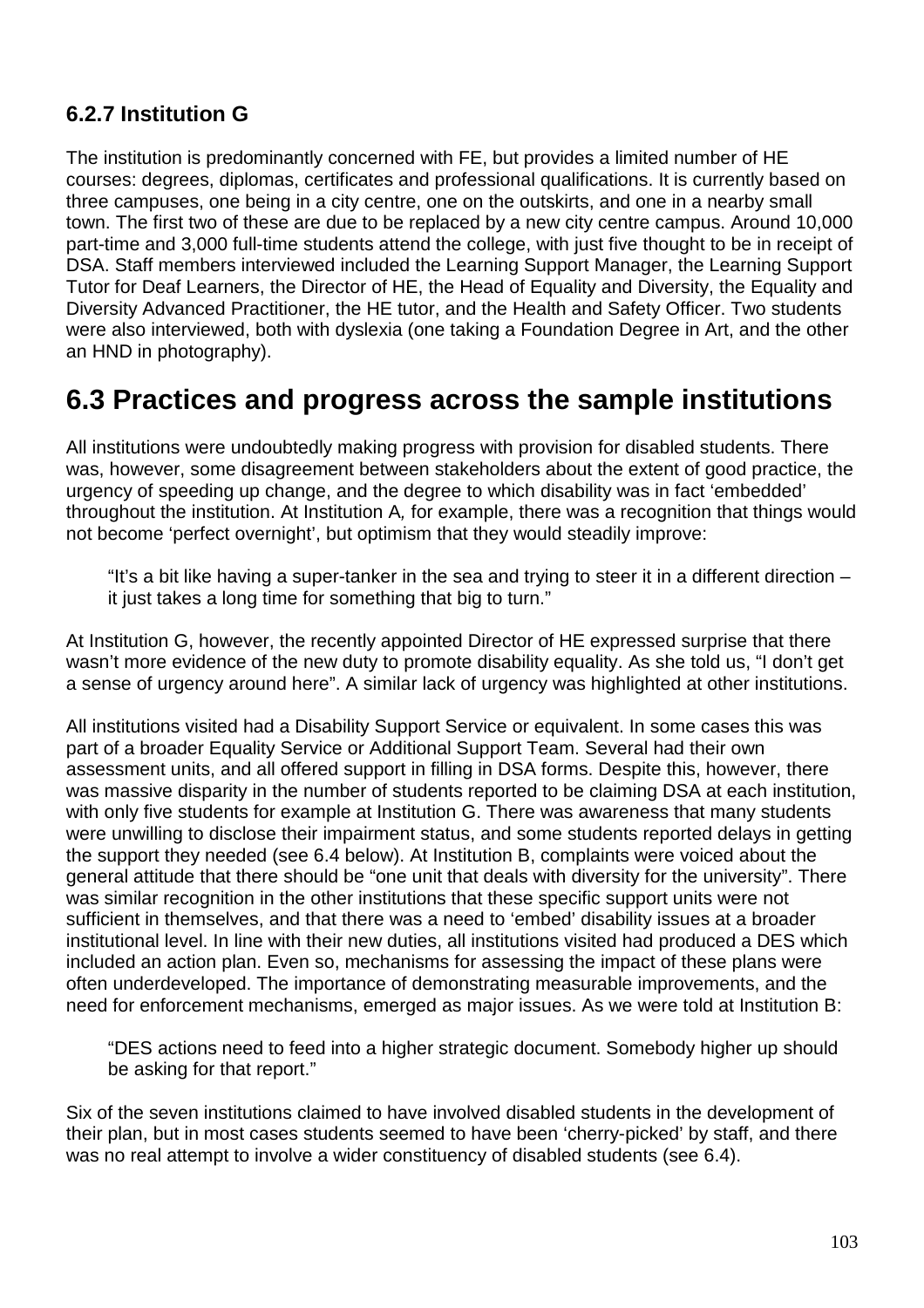Discussions indicated that all institutions were aware of their statutory duties to disabled people in relation to the building regulations. All claimed to be making advances in terms of campus accessibility, and the accessibility of teaching buildings and accommodation. Some institutions were making positive attempts to produce access maps of their campuses and buildings (see 6.4). Improving access for disabled people was very much seen as an ongoing process, however, and a number of difficulties were also highlighted (see 6.4). Accessibility in terms of teaching and learning seemed to receive a lower priority, as will be discussed below.

# **6.3.1 Positive practice**

As Chapter 7 also indicates, there are many examples of good practice occurring in institutions across the country. All institutions visited demonstrated an awareness of and commitment to the broad principles of disability equality in HE. In all instances, however, work to achieve such equality was very much ongoing. Thus, these seven institutions could be seen to an extent as being in transition. Examples that were referred to of innovative practice in supporting or working for disabled students included:

• **The purchase of a minibus to assist the mobility of disabled students in a hilly campus.** Institution D had recognised the difficulties faced by disabled students in hilly conditions, and had purchased a minibus to assist students with mobility impairments to get from their accommodation to classes, and to travel between classes. This contrasted with other institutions that saw environmental access between their buildings as outside their sphere of responsibility. As we were told at one institution, "we don't own the streets".

#### • **Consultation with disabled people's organisations.**  Institution B had made links with the local disabled people's organisation, and had

consulted them about issues relating to access to the built environment and so forth.

### • **Proactive moves to uncover impairment.**

At Institution G, active attempts had been made by a dyslexia worker to uncover the condition in students, and to encourage them to accept support and apply for DSA. She was proactive in informing students about the condition, and routinely went into classes and handed out information, coloured overlays and so on. Both students interviewed here were tested for dyslexia after they had started their courses. As one told us, "I just thought I was slightly dumb". The other claimed "it was like a light going on". However, both had experienced long delays in getting the equipment and support they needed (see 6.5).

### • **Networking and support for staff.**

Whilst there was felt to be a general lack of guidance and leadership relating to support for disabled learners, a number of staff interviewed were members of various networking groups and forums. The Head of Academic Services at one university library, for example, was a member of Claud: Librarians in Higher Education Networking to Improve Access for Disabled Users (see: http://www.bristol.ac.uk/claud/). Other staff were members of NADP (National Association of Disability Practitioners: The professional association of disability and support staff in further and higher education) (see: http://www.nadp-uk.org/). Informants felt these links to be invaluable.

• **The dissemination of accessibility information, and the production of online accessibility maps of university buildings and campuses.**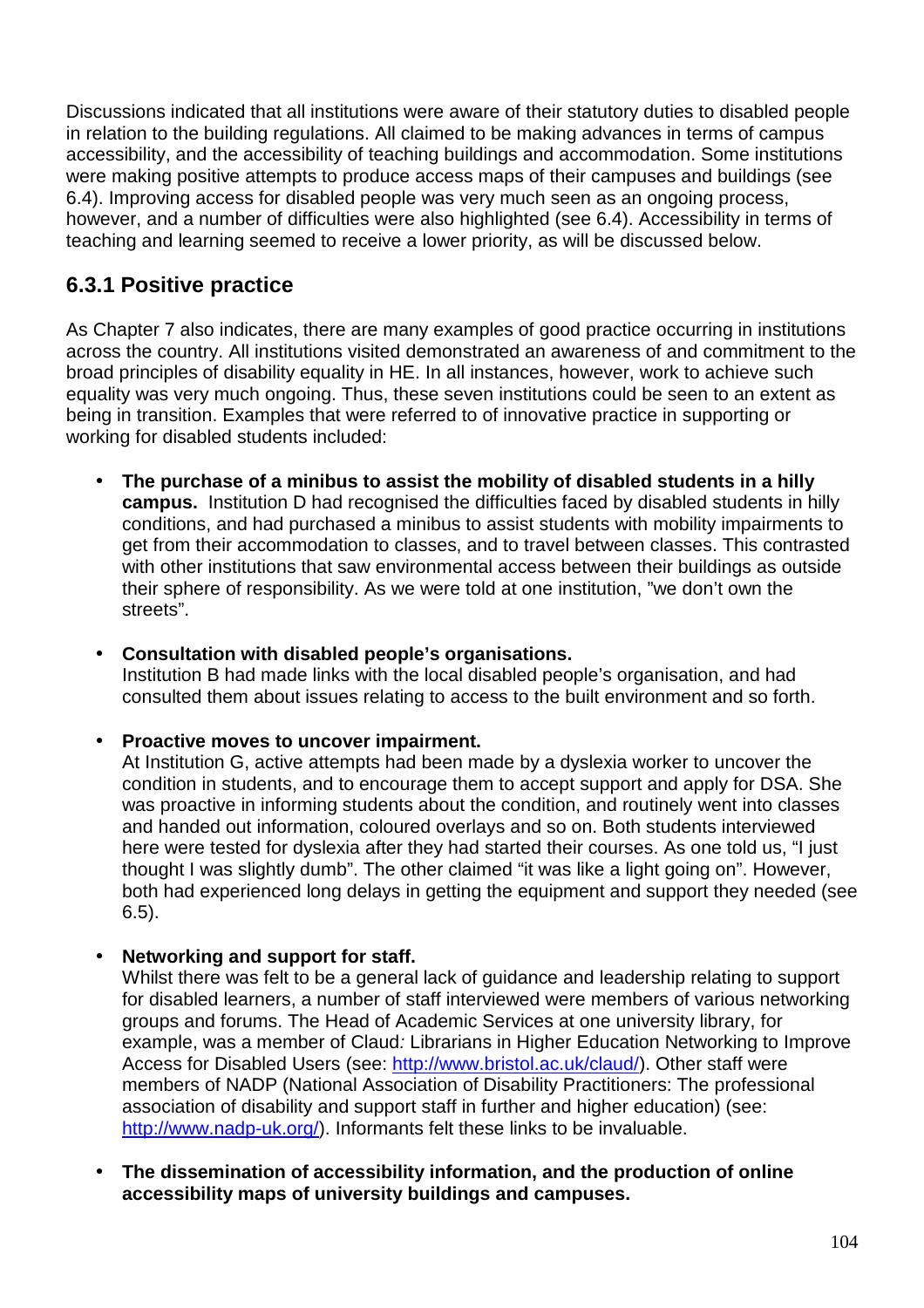Institution A had employed an external agency run by a wheelchair user  $-$  DisabledGo  $$ to audit buildings on their campus (see http://www.disabledgo.info/). The resulting web pages were due to go online over the summer. Institution F was planning to employ the same company. Several institutions had produced their own online accessibility maps, although the process by which these were developed was not always clear. At Institution B, the estates representative explained that she walked the routes, noted any problematic areas, and then produced her own maps. Disabled people were apparently not directly involved.

#### • **The appointment of an Accessible Curriculum Project Officer.**

This was an unusual and innovative job role that was only found within Institution B. The remit of the job was to advise all 28 academic schools about how to make their teaching more inclusive and accessible. Whilst some schools were very receptive to the officer's input, she clearly met with a good deal of resistance. She was adamant that there should be more compulsion for universities to improve their practices (see Section 6.5).

# **6.4 Limitations and constraints**

A number of constraints and areas for improvement were highlighted during this fieldwork stage of the research. These will now be considered.

### **6.4.1 Dedicated resources: assessment and disclosure**

At Institution F, David (now a final year computing student with a hearing impairment) had been assessed prior to beginning his course. He was advised to apply for DSA and it came through 'quite quickly', after about 2-3 weeks. He is provided with a note taker, a sign language interpreter, study skills support and computer equipment, and claims to be happy with his support "75% of the time". Other students, however, did not have such a straightforward experience. At Institution G, for example, where we spoke to two students whose dyslexia had been identified since commencing their courses, the process was much less smooth. As Jane told us:

"Waiting for that assessment of needs was a very lengthy process and then it took months after that before you actually get the allowances and the equipment that you needed."

Both these students agreed that it would have been useful to have been told about DSA before they started their course. This suggests that information about provision and support for disabled students should perhaps be circulated to all students, not just those who tick a relevant box on their application form. This might also reassure students, who initially do not wish to disclose an impairment, that such a disclosure could have positive outcomes. It is important that institutions find more innovative ways of encouraging students to disclose impairment and seek support.

On the whole students were satisfied with their support once it was in place. David, at Institution F, however, highlighted the issue of continuity and consistency of support:

"It's quite disappointing when interpreters leave, say after one year and then new interpreters will come."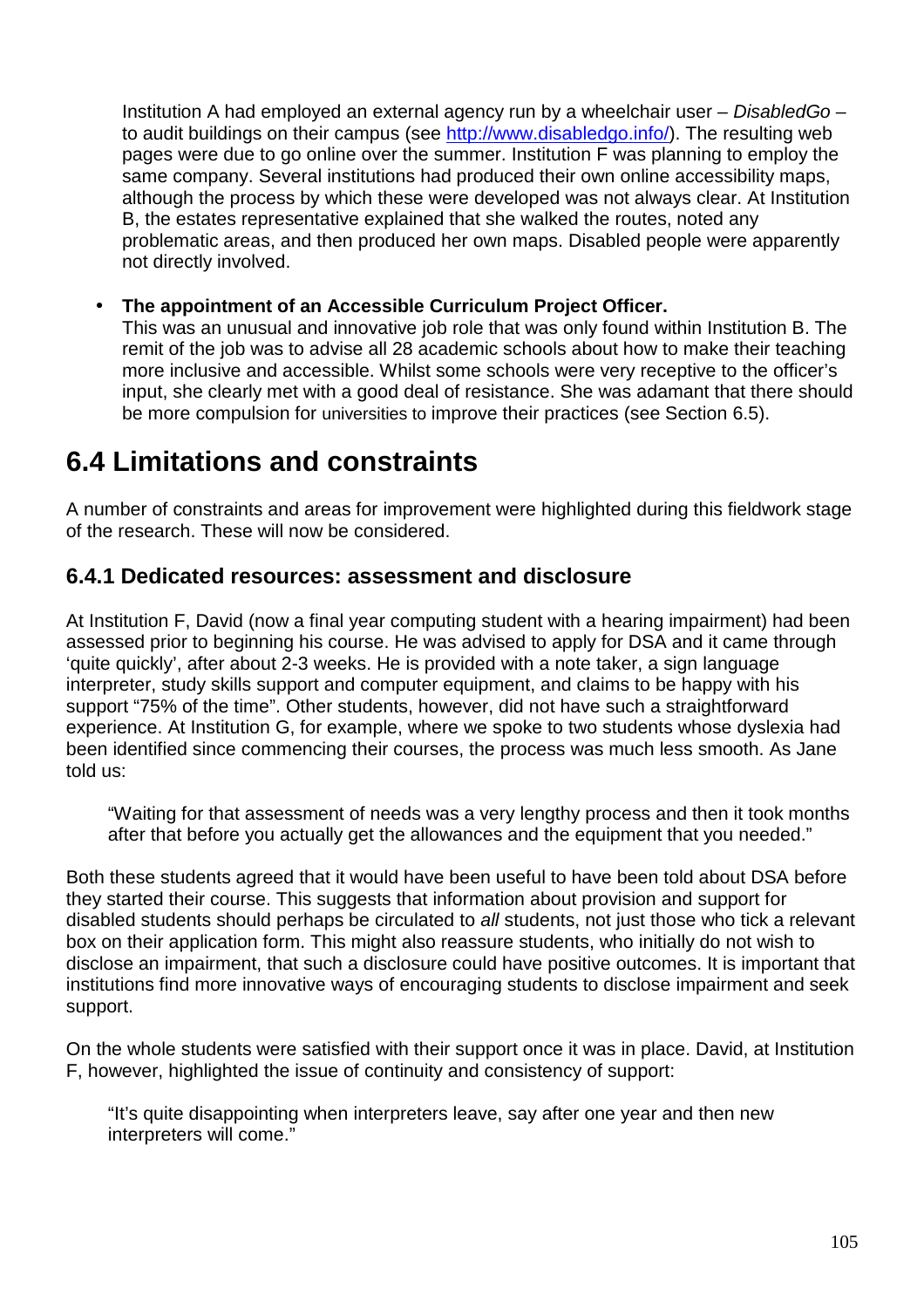For this student, freelance interpreters were problematic, as they often lacked specialist knowledge and sometimes used regional signs which were hard to understand. Perhaps most importantly, David raised the issue of the lack of monitoring procedures, a matter that he thought should be the responsibility of the Disabled Student Support Team:

"There's not that sort of ongoing check to see that students are satisfied with what's going on. Then perhaps some leave because they're not happy with the course or they've not made friends easily."

## **6.4.2 Involving disabled students**

Involving disabled students appeared to be problematic at all institutions visited, and none of the students we talked to had ever been consulted on matters relating to disability policy or provision. This was a particular issue in relation to the drafting of DESs. Institution A, for example, involved one relatively politicised student in reviewing an early draft of the scheme. As the Academic Staff Representative of their Equalities and Diversities Committee told us:

 "I'd be the first to say I don't think the process was perfect or exemplary, but we were working to a tight timescale and we tried to involve people as best we could. It could have been better if we'd had a lot more time and resources but that was not going to happen ... We couldn't for example go out and survey the entire student population or the entire staff population saying 'what do you think the priorities for disability should be?' because it just would have been unmanageable in the timescale we had. But what we did instead was to use mechanisms that we already had – equalities and diversities committee that kind of thing …".

Institution B had not involved disabled students at all, despite the requirement to do so. The lack of engagement across our case studies was often attributed by staff to student apathy. Institution F, for example, had a Disabled Students' Forum in their Students' Union that the Head of Equality and Diversity was keen to involve. We were told, though, that "the difficulty is students engaging with the Forum so we can engage with the Forum". Indeed, the student that we interviewed at the same institution had been asked to join the Forum but had declined:

"I just feel like the forum's a bit of a waste of time because it's just people meeting up, meeting with lawyers, clarifying this policy and that ... just a small number of people. … I don't think you can make big changes like that."

We were informed that neither of the students at Institution D had ever been consulted about any matters relating to provision for disabled students, despite the fact that one of them was a member of a students' union disability group. Ayesha commented that she "would have really loved to be involved. He who wears the shoes knows where it pinches."

In fact, attempts to 'drum up' interest from students seemed to be fairly ineffectual. When drawing up their DES for example, Institution A mounted a day's events to try and interest students in becoming involved. Yet only one student actually attended. It seems, then, that more creative strategies are called for, as student involvement appears to be an area where improvements are urgently required. (Perhaps one option might be to pay modest fees or expenses more often to participants in at least some kinds of consultative roles, so that they could feel they have some recognition of the value of their inputs and time.)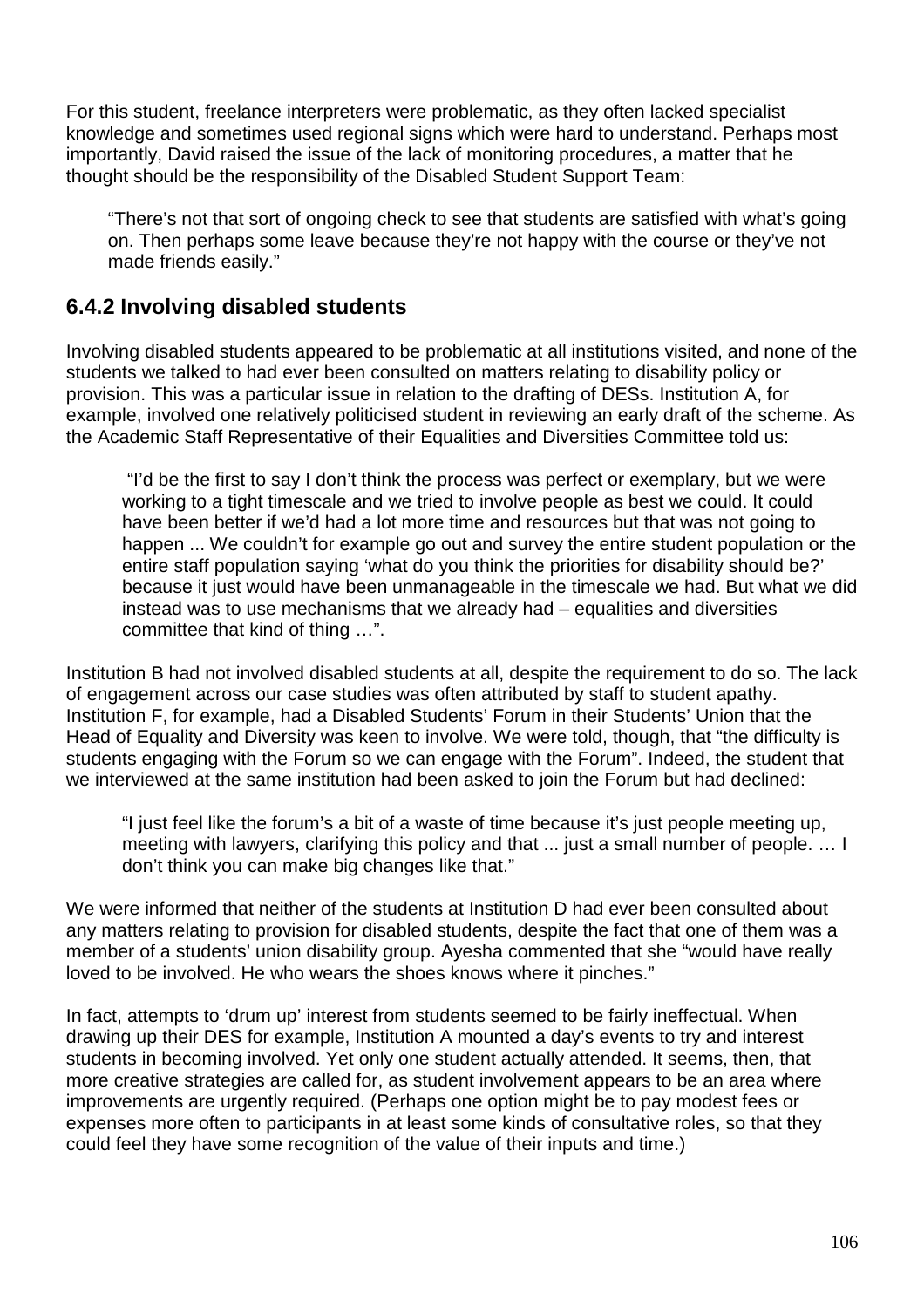# **6.4.3 Continuity of funding**

Some institutions were concerned that planning ahead was difficult because of the fluctuations in HEFCE mainstream funding. Institution A, for example, had seen a substantial drop in their funding, despite the fact that there had been an increase in the number of students claiming DSA at the university:

"Because it's based on this relative system, we just slipped over the edge, dropped a quartile and they hacked out a big chunk of our funding, which institutionally we've been making good thereafter … It was really quite problematic to understand why they'd taken the money from us … We were very disappointed 'cos our absolute number of students claiming disabled student's allowance was going up. We could see no reason why the funding would drop".

In this instance, funding had been redeployed from other areas to make up the shortfall, and provision had not been affected, but, as the Director of Policy and Planning explained, this had had a significant impact on the morale of disability support staff:

"It's almost like a lack of appreciation of their effort because they know they're actually supporting more disabled students".

An interesting aspect of this situation was that local personnel did not seem fully aware of the drivers behind the fall in monies coming to their institution. In a context of increasing national demand from students, a fall at institution level may result from fixed national funding being distributed across greater numbers (rather than from any withdrawal or intended redistribution of support). Clearly there could be a problem for confidence and commitment within institutions if this type of effect is substantial.

## **6.4.4 Physical access needs**

Several of the visited institutions have a number of older, often listed, buildings. Working with such structures was identified as the greatest challenge by the estates representative at Institution B, as "they weren't designed with disabled access in mind". Similarly, at Institution C, reference was made to "places where [access for disabled people] is impossible because the buildings are old". At Institution E, however, the estates representative was critical of what was described as the "listed building, can't touch it" mentality. As he saw it, the fact that buildings were old was often used as an excuse. Adaptations *could* be made to listed buildings, and they were not necessarily the barrier that people thought they were.

All institutions were aware of the need to make teaching space accessible, and improvements in this area were ongoing. Simply being able to get into a teaching room, however, is not sufficient for many disabled students. The lack of induction loops was highlighted as a problem at Institution B, as were arrangements for emergency evacuation, and both students at Institution D were critical of the facilities inside lecture theatres. Rachel's choice of university had been determined by the fact that it was "a campus university, with everything not too far apart". She was nonetheless critical of the fact that she had had no choice over where to sit in the lecture theatres, and that there was sometimes no designated space for wheelchair users. This could be very uncomfortable for viewing PowerPoint presentations:

"I often have to sit against the side wall as there is no designated wheelchair space, and have to turn my head quite a bit and tilt it back."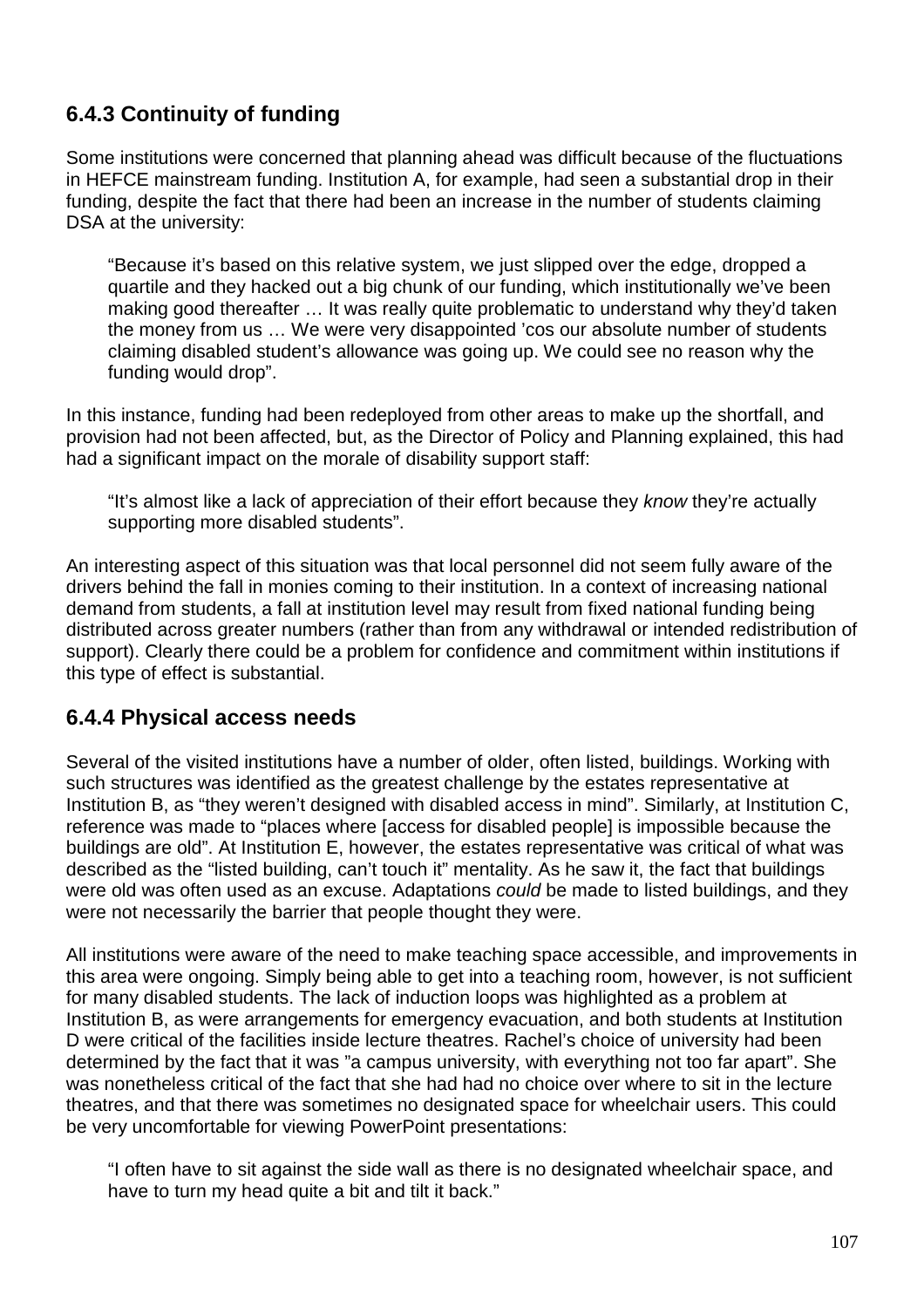Similarly, Ayesha told us:

"Until towards the end of my second semester, I felt it was great studying here. A personal experience I had toward the end of the second semester was the limitation I encountered in doing things I wanted desperately to do, like doing [a] presentation for my group. The facilities built for these were obviously not adapted for wheelchair users – e.g. the controls of presentation equipment. They were high and unreachable for wheelchair users. I had to stay at a certain position to do my presentation while another person did the controls for me. That was very odd and actually played into my psychology. The second presentation I wanted to do was even worse because of the steps in the lecture room. I [had to sit] at the back [while] a colleague did the controls for me. It would be worth incorporating disabled students' participation into designing some of these facilities. Personally I love being involved in school work but the difficulties faced with the equipment available can really be discouraging."

All but one of the institutions (Institution G) provided residential accommodation for students, and all claimed to have accessible rooms available. These were often grouped together in what some could perceive as 'ghettos', however, and ideas about what constituted 'accessibility' were clearly variable. At *Institution B*, for example, the Accessible Curriculum Project Officer admitted there were a lot of accommodation issues:

"I think there's a real lack of understanding about what people's needs might be. Like one student who does walk but with some difficulty and he needed a ground floor flat and he really needed parking near it, but basically he was offered – 'well you can have parking near your flat but it'll be on the top floor, or you can have a ground floor flat but you'll have to park ten minutes walk away'. So what he's been doing for the last three years is carrying his bike around in his car, cycling from his flat to his car, getting the car and driving to class. When he goes to the supermarket he leaves everything in his car and carries like two tins to his flat every time he goes back and forth. You know and that's after he's complained and tried to have his accommodation sorted out."

Even more alarmingly, at Institution C, disabled students were charged extra for accessible rooms. This is clearly not acceptable.

University accommodation is generally guaranteed for all first year students, but subsequently students are expected to move into private housing. Rachel, at *Institution D*, highlighted that the university could make this process easier for students with particular access needs. She suggested that:

"The university should try and publish a little guide booklet on accessibility in and around [the city]. This little guide could also include information on finding private housing as all students move off campus after the first year … I found my two houses by pure luck and they weren't stress-free".

## **6.4.5 Teaching and learning**

A range of inter-related issues arose that were connected with learning and teaching. One was about staff attitudes and involvement. On the one hand it was suggested that there was a positive outlook, but on the other there was recognition of practical or attitudinal barriers. The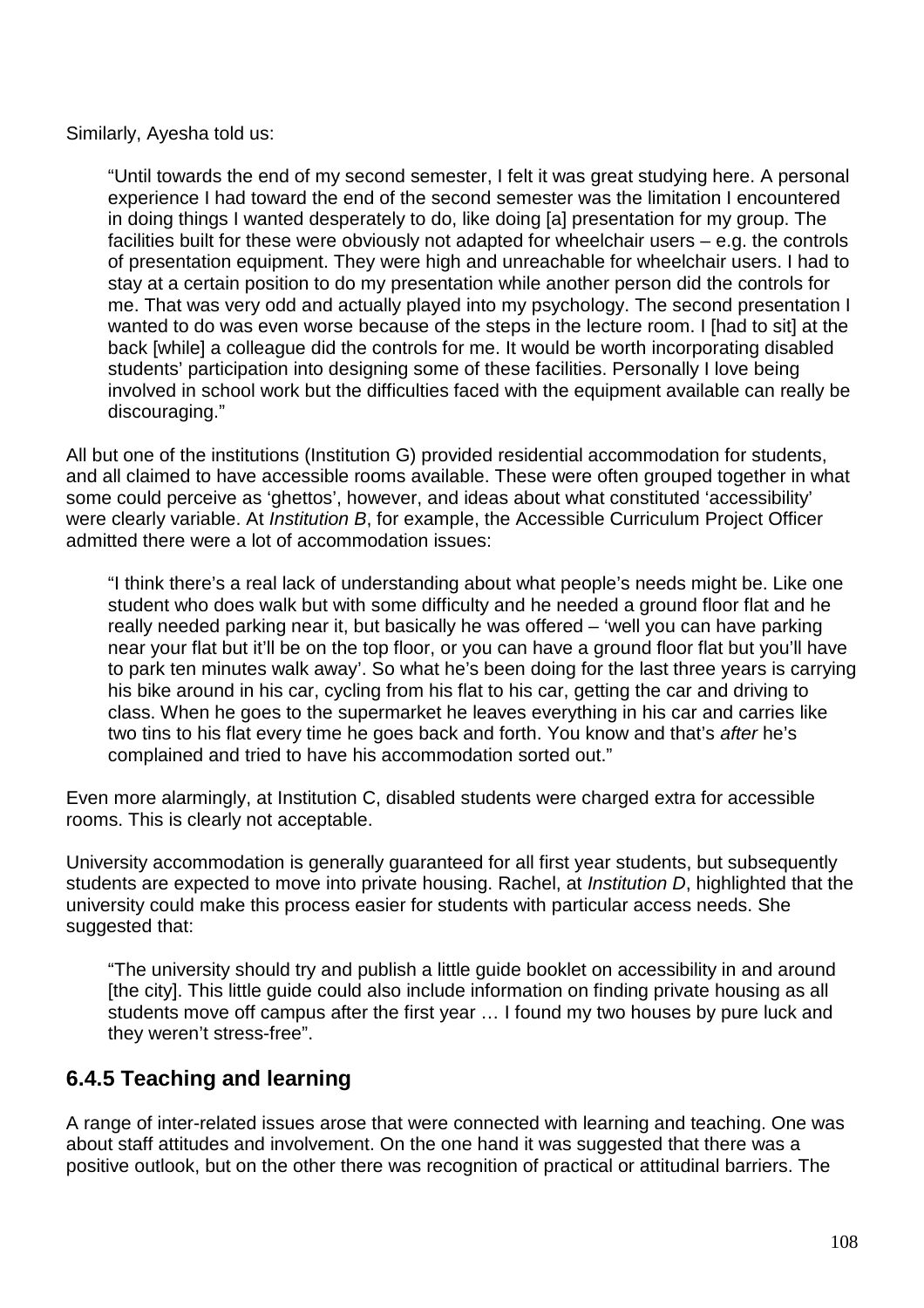more optimistic view was illustrated clearly at Institution A, in comments from the Director of Policy and Planning:

"I don't think we've identified [attitudes of teaching staff] as a particular issue here. I think most departments would bend over backwards to support students."

An academic working in the same university, however, insisted on the need for ongoing efforts to improve matters:

"We have to keep working to try and raise our game on teaching and learning, and I feel quite strongly that that's something that gets neglected in discussions nationally about disability equality. People think first in terms of lifts, ramps, that type of thing … but … we need to see that how academics do their teaching is a big part of how you improve disability equality and there are things like not just facing the white board all the time, but more fundamentally making sure that you try and develop your teaching to make it as accessible to the students as you can – like providing hand-outs in advance – that sort of thing".

Discussions within the case study institutions certainly acknowledged that academics already have many demands on their time, so that changing their teaching practices may not be a top priority. As a student with dyslexia told us, "You're not going to be popular if you're time needy". It was further suggested that older academics – "who came into academia when it was a different type of job" – were more resistant to changing their practices, and that with their gradual replacement by "young-blood" the speed of change might increase. Even if this were a correct hypothesis, however, simply waiting for older staff to disappear would not constitute a satisfactory strategy to generate improvements.

Teaching practices as such seemed to vary widely. Students interviewed often distinguished between 'good' and 'less good' tutors. David, a sign language user, told us:

"Most of them are pretty good but a lot of them aren't perhaps very deaf aware. Perhaps some of them aren't quite patient enough. Perhaps some of them don't provide interpreters with material to prepare ... interpreters need that time to prepare".

Similarly, at Institution G, Emma (who has dyslexia) observed that:

"With the less good [tutors] you would be expected to basically get off the course if they felt you weren't keeping up to the work".

Despite efforts by support staff to inform tutors about the needs of dyslexic students, both Emma and Jane claimed that they had never received a hand-out on coloured paper, a very simple adjustment. This perhaps points to an urgent need for training, an area that is considered next.

# **6.4.6 Staff training**

All institutions visited offered some sort of training focussed around equality and diversity and/or disability equality. None of them appeared to offer DAT and, indeed, across the seven case study institutions, staff were not all necessarily alert to the distinction. Training was always voluntary, except for people taking up new appointments or for particular staff roles. Institution A was not unusual therefore in informing us that: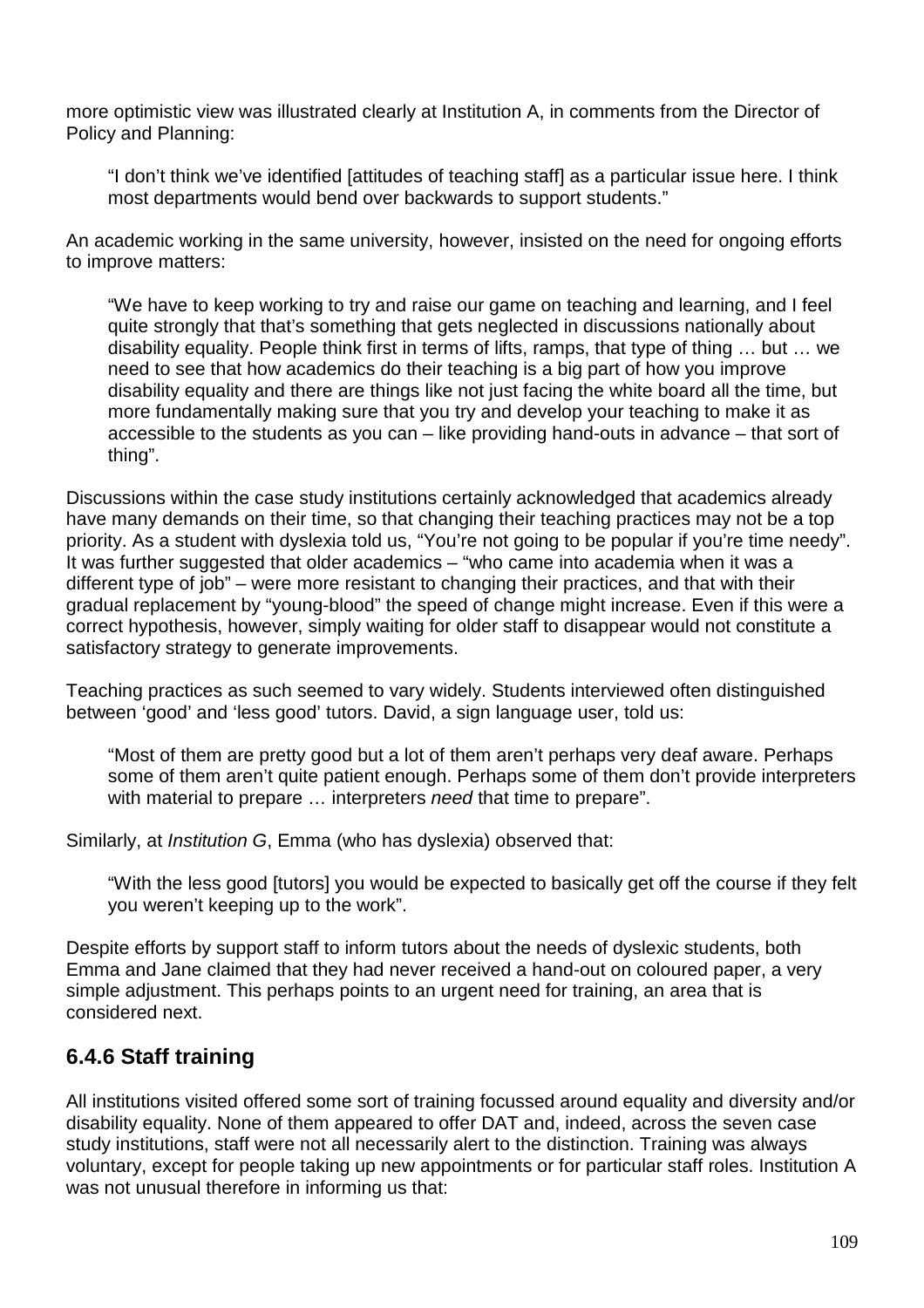"We don't have mandatory staff development on equality and diversity issues, although induction for new staff will always have an equality and diversity input."

There was a strong feeling from informants at Institution B that training should be mandatory for all staff, and at Institution G the recently appointed director of HE was clearly surprised that she had been offered no training around disability issues:

"It feels to me as if the college makes a lot of grand statements about what it achieves, what it does with regard to equality and diversity, but when you actually come down to it, I'm not sure that it's being very active in taking some of those things forward in terms of staff training … I've had no training and been offered no training about actually working with disabled students, and I think what is offered is probably offered on a voluntary basis".

If this picture reflects a more widespread situation across institutions, then there is certainly a significant gap in the implementation of staff training, and in management strategies for this. There could well be a strong case for more mandatory staff training and development around disability equality and awareness, although the potential implications in terms of resources (especially of teaching staffs' time) would need to be acknowledged and tackled. Chapter 7 notes some of the ongoing work in HEIs and FECs in the training area, and also points to instances of innovative projects and initiatives to improve communications, teaching and assessment. These imply a little more optimism than some of the comments referred to above, but the case studies show that there is no room for complacency on this issue.

### **6.4.7 Support from above**

In terms of embedding disability issues at an institutional level, it was felt vital by informants that there was support for positive action from senior management. As we were told at Institution B:

"There needs to be a demonstrated commitment to equality from the top level on a more formal basis – informed commitment".

It may not, however, be any easier to secure the genuine commitment of senior staff on an ongoing basis than it is to ensure that hard-pressed front-line teachers devote time to developing better practice in their work. At the end of a day's training conducted by the Accessible Curriculum Project Officer in one institution, a member of senior management had apparently asked:

"So what happens when equality comes into conflict with our ambitions to be a world leading university?"

As our informant noted here, the speaker had not said "if", but had said "when". Given the pressures for institutions to perform successfully in so many ways, it may well be that issues of equality and diversity do not stand high on the agenda. In addition, there have probably only been rather limited internal levers within HEIs and FECs for encouraging regular managerial commitment to disability issues, amidst the wider array of competing demands placed upon institutions. As we were reminded at Institution A:

"Realistically the university has other fish to fry and equality and diversity will be a part of what it has to do as an institution, it's not the whole business of the university."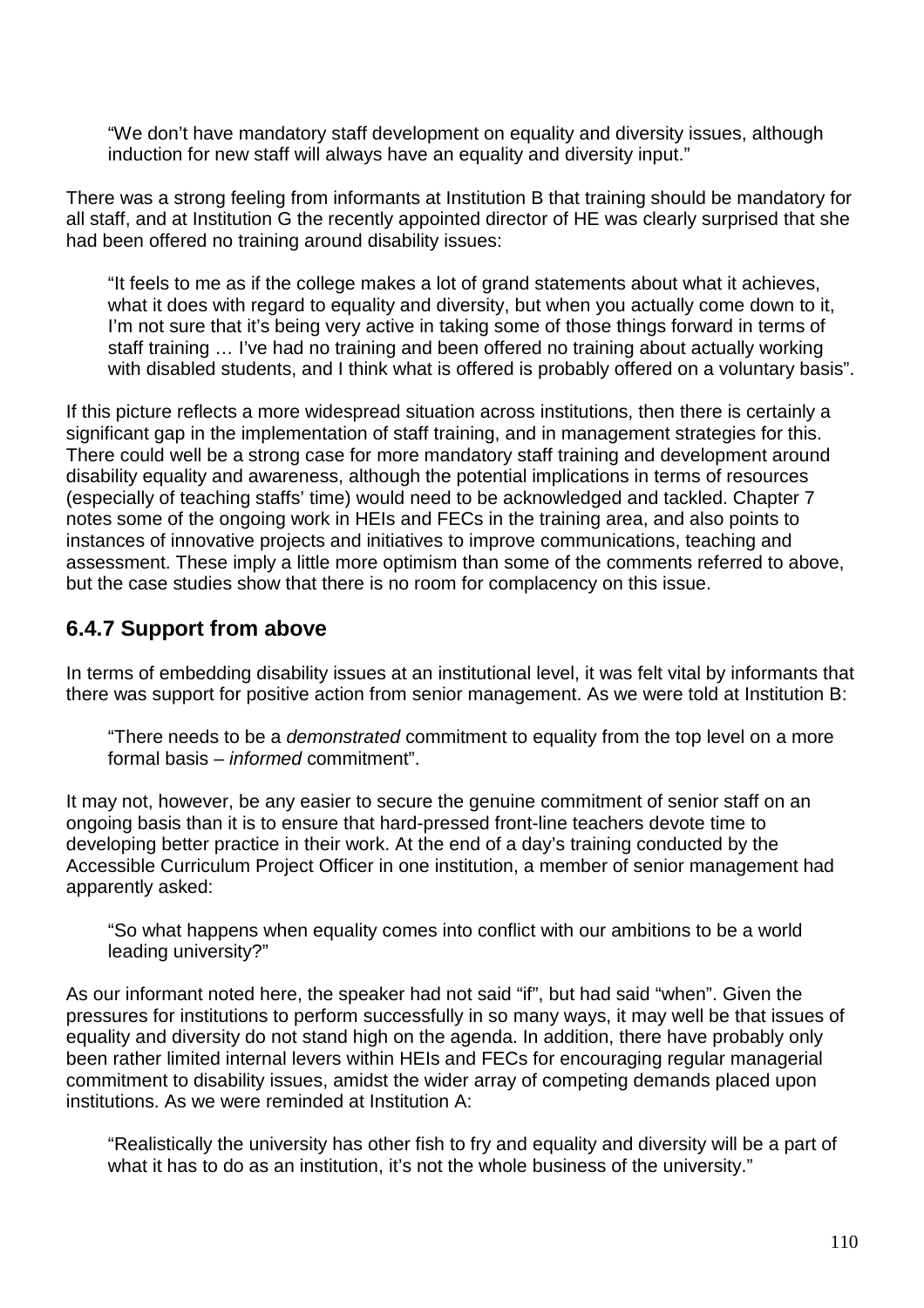Nonetheless, some case study informants pointed directly to the crucial significance of central management and administration for embedding and mainstreaming good practice and proactive approaches. The work of local 'equality champions', of committed disabled staff, and of active students themselves, might be undermined or 'side-lined' if senior management is not prepared to prioritise in favour of positive change. In other parts of this report we highlight the potential role that EIA might have in starting to strengthen mainstreaming.

## **6.4.8 External support and monitoring**

As discussed above (Section 6.4) it was often felt that there was little in the way of external advice and support. As we were told at one institution: "There isn't a clear agenda nationally." It was also suggested that there should be an external agency monitoring the progress made by individual institutions. As we were told at Institution B:

"without some external body expecting the university, demanding the university shows what's it's doing, I'm in this position where I go into an academic school and say 'I'd really like you to do this' and they go 'we really don't wanna do it' … and I've got nothing. I can't say 'you will be expected to do it'. You know the QAA isn't asking about this. I would love the QAA to take it seriously."

# **6.5 Conclusions**

Although staff presented positive achievements on behalf of their teams or institutions, there was also recognition of specific and general limits in what has been done so far. Useful insights were offered from both staff and student informants, and there was some resonance with several of the points emerging from the national survey. Before moving on to our good practice chapter, we summarise with some key positive points that have emerged through the case studies, along with some matters deserving attention:

- Levels of commitment and knowledge are often high amongst staff whose work regularly includes or focuses around disability issues. This reflects changes that have taken place in institutional environments in recent years, moving towards fuller recognition of disability.
- All institutions were making progress with provision for disabled students, although there was uncertainty across stakeholders about the extent of good practice, the urgency of speeding up change, and the degree to which disability was acknowledged in mainstream thinking and action. Staff directly engaged with disability issues can often cite positive examples of change and innovation, although they may also be well aware of barriers that remain.
- Work to achieve greater equality was very much an ongoing task, and the case study organisations could best be characterised as institutions in transition.
- There can be problems of delay and poor communication affecting the meeting of individual support needs. Institutions could seek to reduce delays in processes (perhaps especially where these concern access to resources), and improve the flows of information. Targeting of information and advice is likely to be most effective where it includes all students, rather than being focussed too tightly on the groups whose needs are most clearly visible from the outset.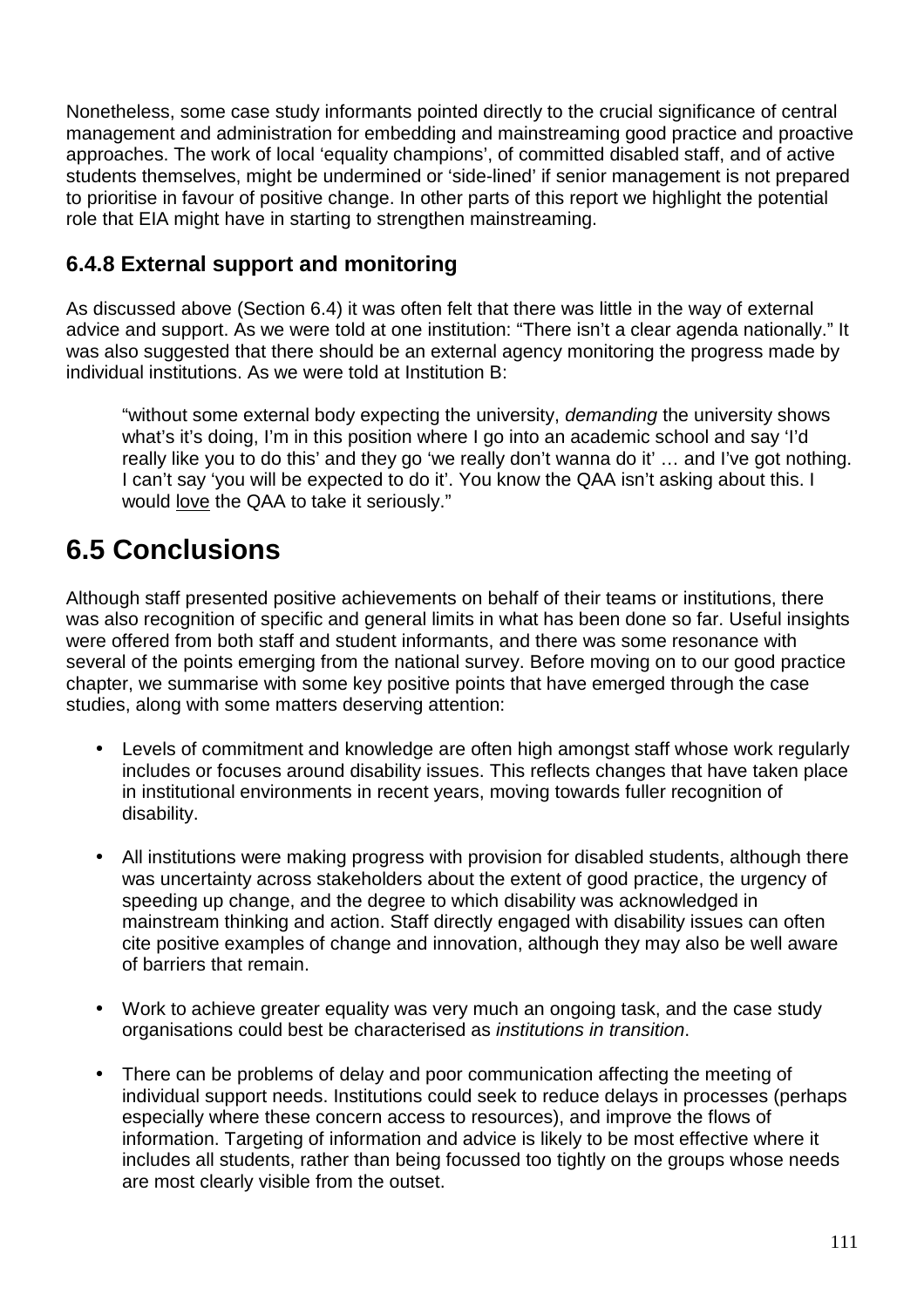- Consultation, participation and feedback mechanisms do not seem well developed, and deserve more attention.
- There is not always adequate continuity and reliability of funding for services and student needs, and this can affect performance of essential work, planning and innovation.
- While progress has been made on access and allied issues, much remains to be done, and students can still find themselves facing very difficult situations.
- Improvements in learning and teaching have been made, but practical and attitudinal barriers sometimes remain.
- Staff training is not as far-reaching or mainstreamed as might be hoped, and the seriousness of staff commitment to improved understanding and better practice is thought to vary. As far as we can judge, DAT seems under-valued within institutions. One hypothesis might be that time and resource problems facing teaching staff may have combined with limited levels of senior management commitment, to delay positive change and resulting in diminished commitment to training. This cannot be verified within the limits of our present study.
- Officers engaged with disability issues day-to-day are not always convinced about the strength of commitment of their senior managements. Thus it is difficult to confirm that disability issues are being mainstreamed effectively into university and college business in strategic and planning terms, despite good work at the support officer and unit levels.
- External regulation and support are seen by some informants as having important roles to play, but there are some doubts expressed about the adequacy of monitoring and guidance.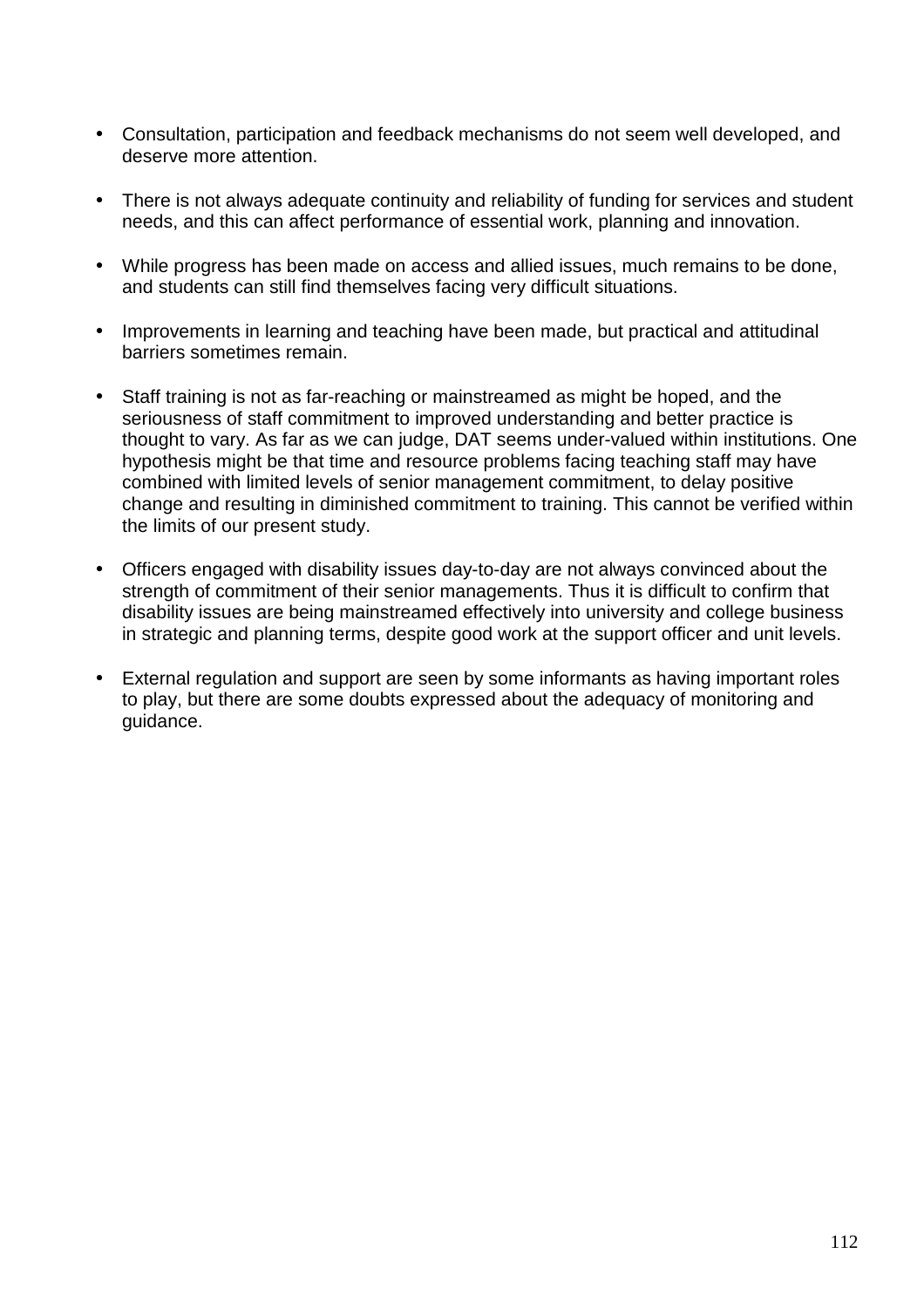# **Chapter 7**

# **Good practice developments in England and Wales**

# **7.1 Introduction**

This chapter draws together information on progress within institutions to show something of the 'state of play' on good practice and innovation across the sector. The material can be informative in itself (as no similar review has been available previously for England and Wales), but also provides one of the bases for recommendations featured in our conclusions chapter. In that chapter we include selected exemplars and descriptions gathered and assembled during the analysis of good practice, and make suggestions about subsequent development of a good practice toolkit for HEIs.

The present chapter relies on the national survey, but supplemented by some additional contacts. The survey responses showed that a large number of institutions feel they have something particular to offer in terms of their work towards good practice. Thus, 46 of the questionnaire responses across England and Wales referred to specific instances, or more general achievements, under the good practice heading (Question 7 of the questionnaire). In addition, institutions identified areas in which they felt strong (Question 6), and some gave useful comments in amplification or support (see also summary in Table 7.1). Taken as a whole, the material points to quite a rich array of positive work in hand, demonstrating that strong proactive efforts are being made.

| Area                                        | Number of institutions |  |
|---------------------------------------------|------------------------|--|
| Meeting physical access needs               | 20                     |  |
| Providing equipment                         | 32                     |  |
| Meeting communications needs                | 21                     |  |
| Dealing with financial provision            | 31                     |  |
| Providing dedicated resources               | 54                     |  |
| Mainstreaming of disability issues          | 25                     |  |
| Consulting and involving disabled students  | 24                     |  |
| Representing interests with external bodies | 21                     |  |
| Handling particular needs (impairment)      | 29                     |  |
| Handling particular needs (ethnicity)       | 9                      |  |
| Handling particular needs (gender)          | 9                      |  |
| Handling particular needs (mature students) | 16                     |  |

| Table 7.1 Areas of activity in which institutions feel strongest (English and Welsh |  |  |
|-------------------------------------------------------------------------------------|--|--|
| institutions)                                                                       |  |  |

This is not to suggest that further progress is unnecessary, and we were surprised not to find more examples cited of good practice in one or two specific aspects of HEI and FEC operations. Furthermore, there can always be financial and time constraints. As one university response put it: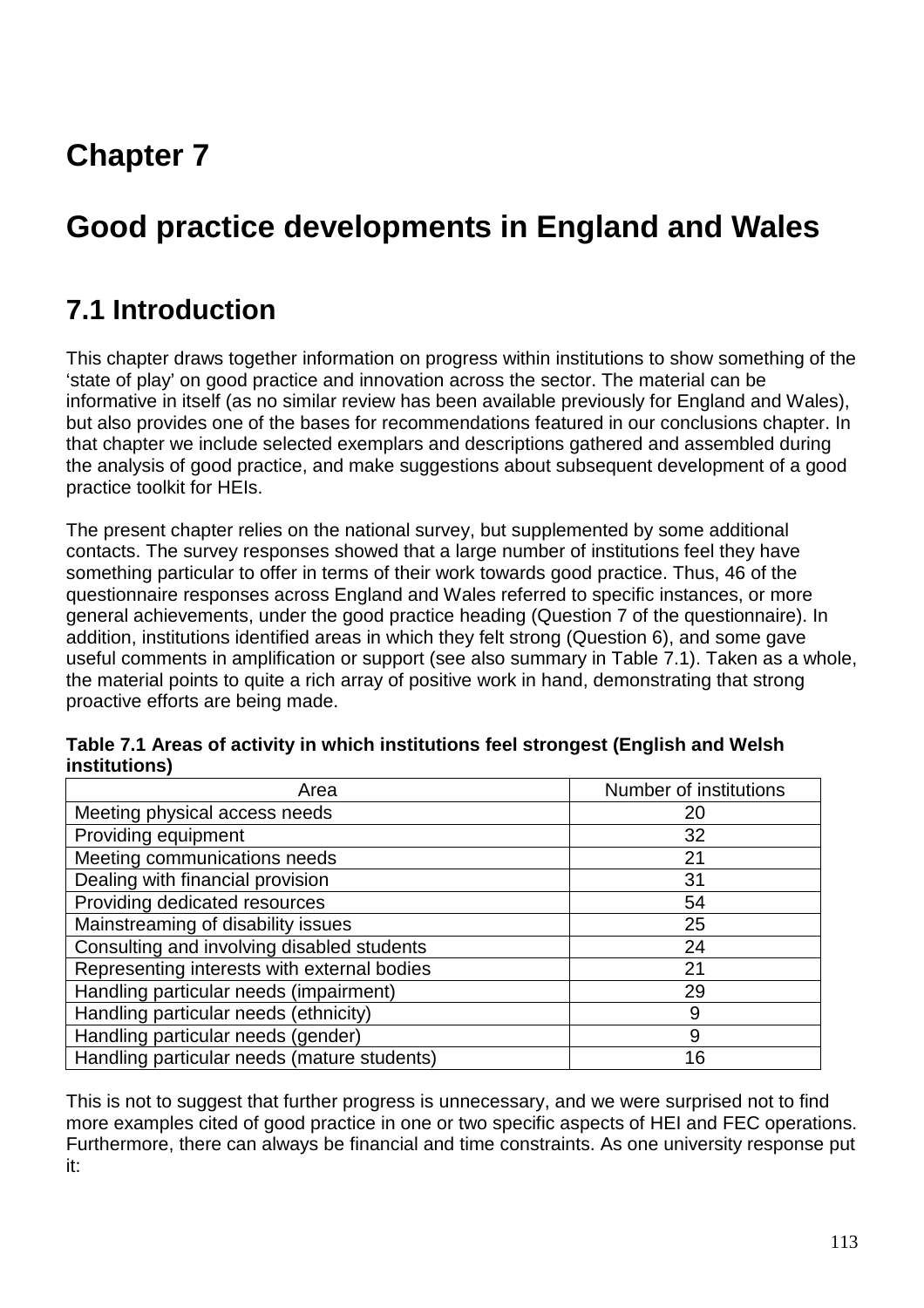"We are able to meet many of the needs of our students but due to heavy workloads the response is typically reactive rather than proactive and is sometimes limited by funding issues and other resource constraints."

Another informant (additional to those contacted through our survey sample) highlighted what she saw as the under-resourcing of disability offices. In her own organisation, caseloads were apparently more than double those that had been officially recommended, and there were inevitably sometimes long waiting lists. This was despite the university providing services with "12% of the Access to Learning Funds", an additional £75,000 to support disabled students, "the full amount of the HEFCE disability widening access funds", and additional monies such as some from the alumni fund. Perhaps growth in demand and recognition of a widened range of needs has been such that there are likely to be ongoing shortfalls in the services dedicated specifically to disabled students.

Nonetheless, a substantial number of institutions present a very committed image, confirming our overview in earlier parts of this report. There have been major shifts towards engagement with disability in recent years, and increased acknowledgement of needs. We can add that some respondents referred to specific HEFCE-funded work to illustrate involvement with good practice. An extensively documented example is the SPACE project on inclusive assessment, a staff-student partnership for assessment change and evaluation run with a consortium of eight institutions in the South West. This project exemplifies the depth of detailed work in hand within the sector, and provides information of potential value to a range of readers (see http://www.plymouth.ac.uk/pages/view.asp?page=10494).

Some of the examples cited by institutions were selected and followed up by the research team to obtain more information, and this was reinforced by material gathered through general networking, the case studies, pilot work at Leeds, and our review of websites. No particular pattern was evident to suggest that best practice is to be found predominantly or disproportionately within any particular types of universities or colleges. The exemplars of positive developments described in the next chapter draw on information from some very different institutions; including a Welsh university, a small North of England college, a large English civic university, and a new university covering several old industrial areas. It is worth noting, however, that the small group of specific references in questionnaire responses to links with other aspects of 'difference' (with mention of mature students, etc.) came from newer universities. This may reflect priorities related to recruitment patterns and the composition of student populations. In a similar way, the infrequency across our sample of explicit commentaries on part-time students might perhaps be an indicator of a relatively low level of interest.

The sections below comment first on the survey responses as a whole on good practice, supplemented by information from websites, case studies and other contacts. This is followed by a discussion about how good practice is defined. There is then a brief conclusion, noting that a selection of exemplars and descriptions of good practice will be presented in the final chapter to give fuller examples of specific positive developments and ways forward.

As we indicated in Chapter 4, an additional research investigation was carried out to enhance our responses from 60 of the sample institutions through a small-scale supplementary email questionnaire. This was to investigate further the perceptions of potential links between student take-up of support monies on the one hand, and the sensitivity of practices to facilitate impairment disclosure on the other. The targeted institutions were those that had already commented in some way relevant to this topic, so that the new exercise was very much a logical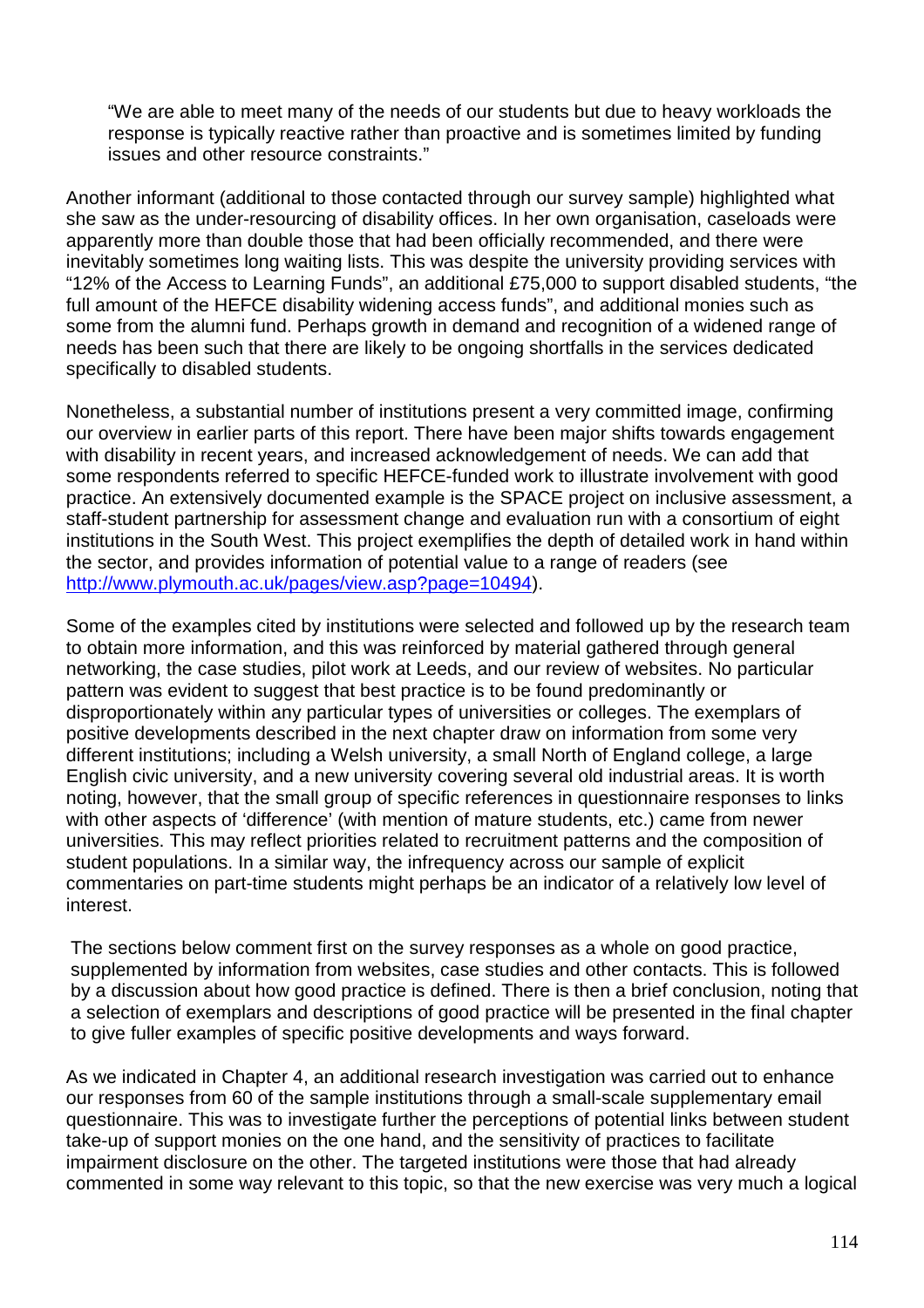step to deepen or amplify the insights that they had begun to provide. The outcome of this enquiry is reported in Section 7.2.5, as the material bears directly on good practice around disclosure.

# **7.2 Good practice developments amongst HEIs and FECs**

Examples of good practice offered to us by institutions were grouped initially into the nine main areas identified for investigation at the outset of this research. An additional category was subsequently added to cater more particularly for responses provided via our small-scale supplementary survey focused on relationships between take-up and good practice on disclosure (see also Chapter 4). The ten categories are shown below. Some activities or initiatives do not fit neatly under one of our headings, and could have been located within more than one group. Staff training, for example, relates to enhancing communications but also to dedicated resources and improved procedures. We have dealt with it mainly under the communications and information heading below (7.2.3), reflecting its importance in helping staff improve what they can offer for students, but that discussion touches briefly on other issues too.

## **7.2.1 Physical access needs of disabled students and potential students**

Only a small number of specific examples were directly referred to as good practice under this heading in the completed questionnaires (although 20 institutions saw this as an area of strength). Perhaps improving access has become sufficiently regularised in HEI and FEC activities to not seem worth citing as a distinctive instance of innovation and good practice. Physical access needs have been acknowledged widely for some time, and the task of improvement is understood to be ongoing (albeit sometimes presenting numerous problems). A few particular instances of action, however, were mentioned to the research team as good practice (and this is an area into which resources have been channelled from HEFCE). For example, one questionnaire response noted the adaptation of vocational workshop areas to meet individual needs, and a case study informant described the example of an accessible fume cupboard developed specifically for wheelchair users for use during chemistry experiments. Another respondent explained that their institution was engaged in an extensive and ongoing programme of improvements to physical access, and was using an access consultant to ensure production of a brief for developers based on principles of access for all. In a third case a new purpose built campus was expected to improve further the physical access. In the meantime, modifications had been made on existing sites, with advice from the institution's Access Centre. Ongoing work via access audits is also evident (see our chapters on the questionnaire responses for further information). For example, one informant via email commented that access audits had been done, and there was an ongoing plan of works to improve accessibility. Recently this institution had commissioned an information accessibility audit with DisabledGo (see also below), which would list (when live on the web) all the main buildings (by type of service), and indicate what access would be like for them.

It also seems that practice on access can move forward even if major physical changes are slow. One example was the provision of a minibus on a large campus. Another was a free bus service through part of the town, connecting with areas of the extensive sites that constituted the campus. Although not completely satisfactory, the free bus was accessible for wheelchair users.

Overlapping with the equipment category in 7.2.2, and communications in 7.2.3, was the use of a system for students with visual impairments to find their way around the university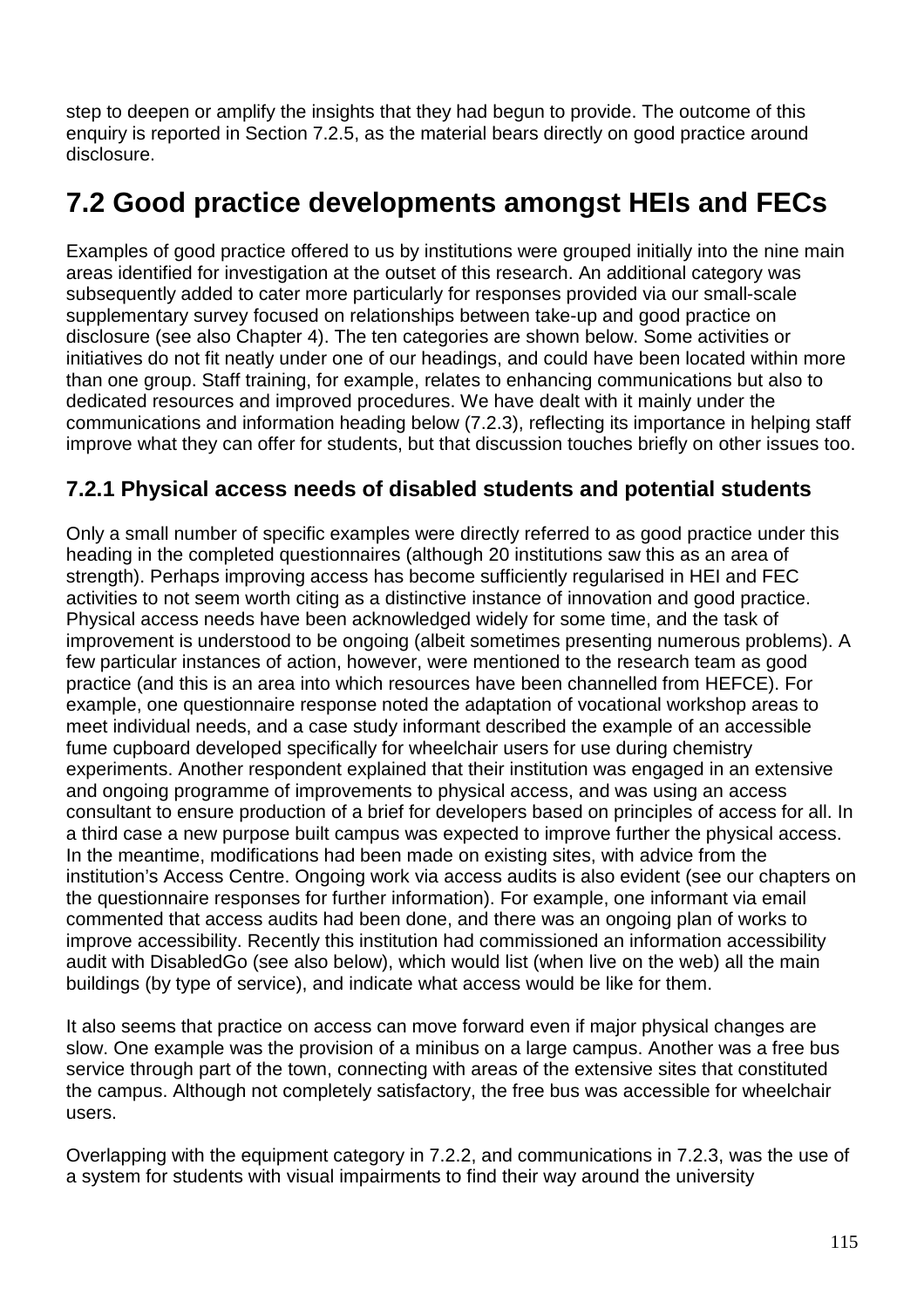independently. Developed by the RNIB, the system called React involves speakers located on certain buildings which are triggered by a device carried around by the student. These speakers provide information about the location of the student, so that they know what part of the university they are currently in. This type of system can deliver information in some of the public spaces and in appropriate strategic locations. Installation of this system potentially assists students with visual impairments, in particular, but is a type of development which eventually could also have generic applications in being useful to a variety of site users. Perhaps this example points towards future thinking about using electronic resources to move towards what we might call the 'smart campus', complementing directly the physical improvements. This idea is referred to again in the next chapter (see 8.3.1; see also 4.5.1 and 4.5.2 for other relevant developments).

## **7.2.2 Equipment and space needs of disabled students**

27 of the institutions indicated that this was an area in which they felt strongest, although informants did not provide many specific examples of good practice here. Nonetheless, this category overlaps slightly with 7.2.1, 7.2.3 and 7.2.6, where we add more. Examples mentioned in responses on equipment include hearing or induction loop systems, adjustable furniture, and IT items or facilities (such as laptops, assistive software, etc.). Additional information referred to accessible shower facilities, hoists, installation of the Deaf Alerter system for specific buildings, and pagers. Recognising the need for effective 'backup' support for users of equipment and IT is also important. Some reporting indicated that this had been responded to by appointment of an assistive technology officer or advisor or by an assistive technology initiative, to help students on the use of specialised equipment and IT support, and to advise academic staff on ways in which technology can enhance the student experience and their teaching. One institution noted that its "Disability Services has an IT suite staffed with an IT Disability Support Officer" and was able to offer training for students. As is indicated elsewhere, the focus of good practice development may have been moving towards addressing particular impairment-related needs, but there has also been work around specific student academic categories, such as a project supported by HEFCE to create online resources for postgraduates. This resource known as 'Premia' - provides materials, information and advice for students, staff, researchers and others with the aim of overcoming some of the barriers encountered by disabled postgraduate research students. It built on research that had revealed students' postgraduate research experiences to be very different from their lives as disabled undergraduates.

Although there were few explicit mentions of good practice linked to equipment, the information on websites was more encouraging. A large number actually noted the availability of some specific technical assistance, generally referring to items of equipment such as particular types of software, loan of laptops, audio equipment and so forth. Even so, levels of provision (and the amount of information provided on the website) did vary considerably.

### **7.2.3 Communications (and information) needs of disabled students and potential students**

Several examples relating to communications and information were given in the completed questionnaires. Entries related both to arrangements or support for students, and to training and guidance, to help staff perform well in terms of understanding and communicating. In addition, there was reference to the development of guidelines, rules and other information.

As far as provision for students was concerned, a few comments from respondents related to early stages for applicants or to entrants just starting their degrees. For instance, references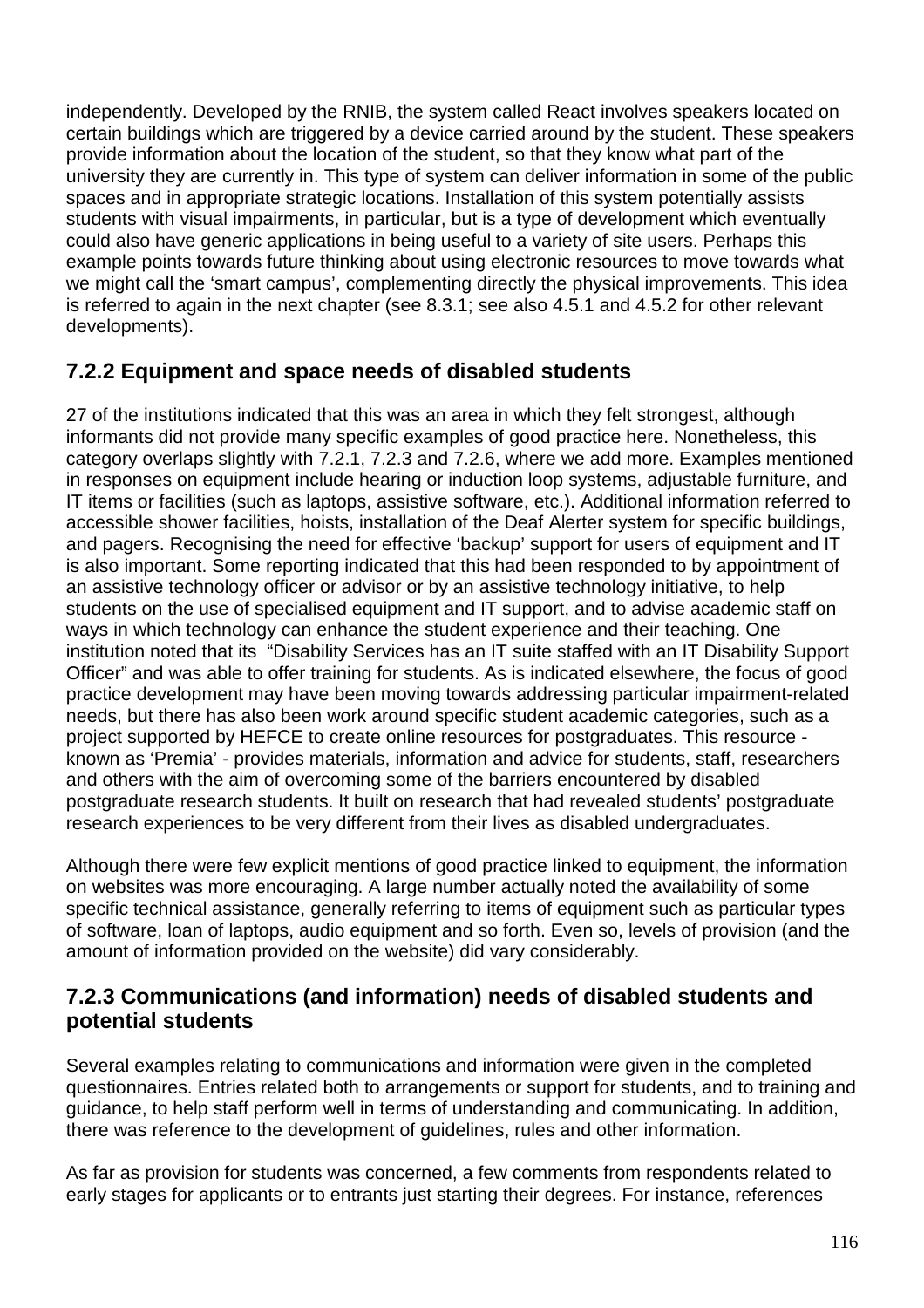were made to an "Information day on admissions", and "specific induction for disabled students". Arrangements linked to identification and personal assessment were also noted, such as the "Pre-declaration interview", and "alternative assessments" (see below, on the SPACE project). These are part of the communications process, and relate to identification of needs, although reflecting administrative needs as well as those of disabled students.

For the later stages of the academic trajectory there were good practice entries on one or two questionnaires mentioning careers workshops, workshops on skills and employability, and what were described as exit interviews for deaf students. Other potential sources of advice and information for students mentioned under the good practice heading were mentors and peer groups (see also 7.2.6 and 7.2.9). We also encountered some material on how institutions try to ensure a flow of information to staff and officers from disabled students. For instance, one institution mentioned using surveys with evening class students to further explore support needs, and during the summer and prior to the academic year sending out "a Needs Questionnaire to anticipate any requirements and support". Another had carried out a survey providing numerous detailed insights, and had placed the results on the web. One of our case study institutions was using a questionnaire on experiences of learning and assessment, and this included coverage of how far students had experienced specific good practice modes in teaching contexts. Reference was made to having note-takers, sign language interpreters, materials available in advance, audio recordings, etc., and students could indicate whether these had been experienced, and (if so) whether they had been beneficial. Experiences of assessment and special arrangements were also explored, and a follow-on exercise using focus groups or interviews was mentioned. These types of surveys may well be becoming more widespread, even though not directly cited in many responses to the questionnaire.

Some institutions noted accessibility of curricula or course material, or "the production of courses and systems of assessment" as instances of their good practice. Course production methods may well be seen as exemplifying good practice if they ensure subsequent clear communication of materials and aims, and this would apply to distance learning as well as sitebased studying (although good practice could also relate to methods of testing or consultation). In any event, institutional responsiveness to specific impairment issues as well as generic ones could be expected to be reflected in teaching, pastoral support and assessment practices, with effective communication clearly an ongoing concern across all three.

Not surprisingly, in view of this concern for effectiveness, good practice examples provided for us quite often focussed around training, information production or dissemination for staff themselves. Mention was made of such topics as student support documents, training workshops, online training packages or presentations, practical training on working and communicating with disabled people, and training for placement mentors. One response noted coverage of disability support "in the academic context as part of [our] Postgraduate Certificate in Academic Practice". Another emphasised how disability training was apparently "integrated into much of our current training provision so that it becomes part of everything that we do".

Claims of this kind were meaningful, but we did not necessarily have extensive evidence on outcomes. Sometimes training or advice targets were impairment-specific, as in the case of "staff resources and training in relation to providing support for students with dyslexia". Responses also mentioned "bespoke training" and "staff disability drop-ins". Dyslexia was the focus for provision of marking guidelines on the web, cited as an example of good practice by one respondent, and for other information to help staff. The direction of developments for staff guidance and training is towards increasing the accessibility of teaching, and improving the assessment, feedback and marking approaches.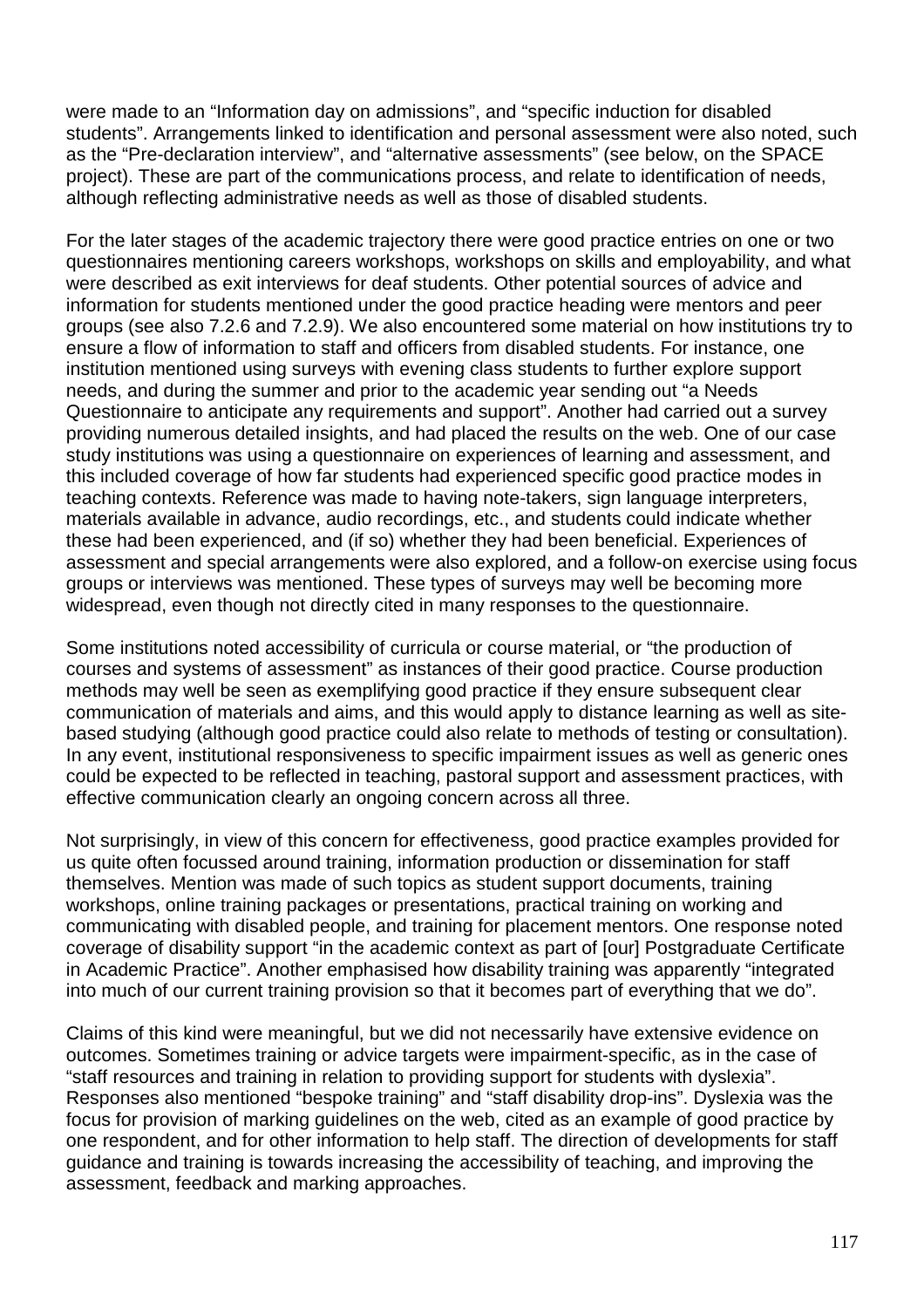As we note below, there is also considerable interest in mental health, and this is an area where staff may be grateful for easily accessible and succinct guidelines as well as training opportunities. One institution provided us with a very clear and useful short guide for staff to refer to when called upon to respond for students in emotional distress or a period of mental illhealth. This is well understood to be an area in which communication by staff with students needs to follow best practice paths as far as is feasible, including prompt referral on to specialist advice and support (when appropriate). A key informant, who had been involved with a specific related initiative supported by HEFCE at this institution, explained that it was important to help various categories of staff find out what was needed, to become more aware of emergent problems as well as ongoing ones, to know how to deal with concerns such as invasion of privacy, and to learn more about the effects of medical treatments. Staff training resources had apparently included video material on a case study, workshops, and the clear written advice mentioned above. Bringing information together in accessible forms was important for staff and students, as was involvement of some disabled students in helping with the initiative. It was also reported that there had been an increase in disclosure, directly via the project team and attributable to the initiative. We refer to mental health again below under 7.2.6 and 7.2.7.

We are aware that good practice around staff training is potentially contested, in view of reservations some disabled people may have about attempts to simulate or convey to staff the ways in which teaching methods, materials or approaches can be perceived and received. On the other hand, significant efforts are currently going into matters such as training for teachers who are using e-learning, where the focus is on the urgent need to improve delivery of technical materials. Similarly, one university noted that its Centre for Additional Learning Support had been working closely with the Mathematics Education Centre to provide support for dyslexic and dyscalculic students. The leading tutors were founder members of a national interest group in this territory, and had developed a postgraduate qualification in specialist support (giving specialised training in this area). We return briefly to the matter of staff training in Section 7.3 as it appears to be one of the key areas for proactive involvement by institutions and groups of staff. Improving communications in teaching and pastoral work is only one of several potential benefits.

There now seems to be considerable breadth of coverage in the documentation sometimes available to staff, and the web is a resource that channels information to staff, students or both. An example of the extent and range of training provisions was given by one small university:

"We have carried out DET only with staff in Student Support Services. The Disability Advisers provide training via the Staff Development programme on the Roles & Responsibilities of all staff towards disabled students, which focuses on the SENDA & DDA 2005. This is often adapted for specific Faculties, for example, Education & Health, which need to focus on professional standards. The counsellors & mental health adviser provide training on responding to students with emotional & psychological disorders, also through the Staff Development Programme. The Equality & Diversity Manager provides induction training for all new staff on equalities issues & all staff have been informed that they have to complete the online Equality & Diversity package. Many bespoke sessions are provided to staff via Faculty or Dept meetings or staff development time, on issues as diverse as 'note taking difficulties for students with dyslexia' to 'communication needs for D/deaf student nurses'".

Other media are also in use; one arts-orientated institution referred to its "Disability booklet and CD version of access guide" in our questionnaire section on good practice.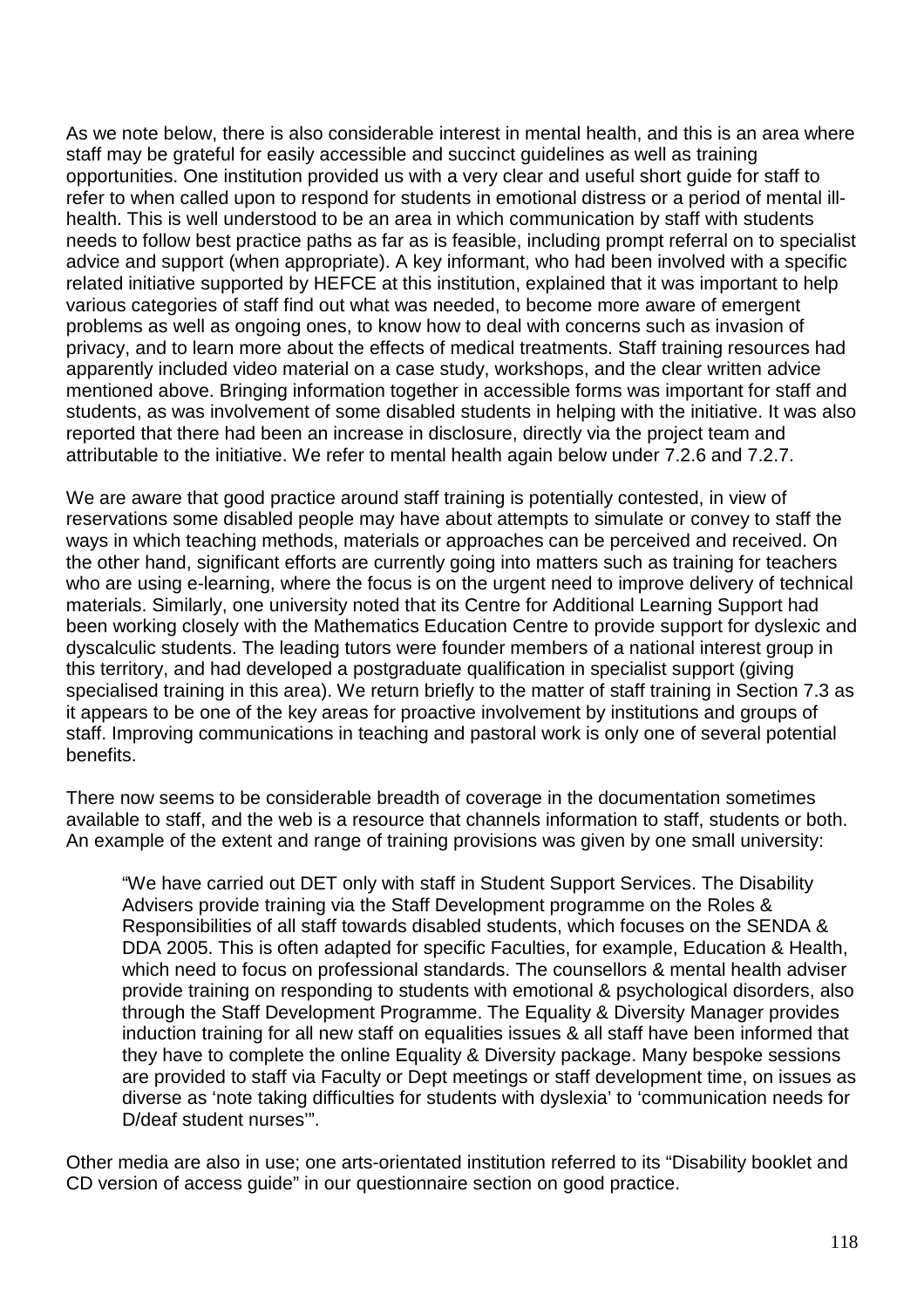# **7.2.4 Financial provision and needs for disabled students**

Only a small number of informants identified particular activities directly related to finance as examples of their good practice. One instance cited on the resource allocation front was providing specific funding for overseas disabled students. Other responses focussed on assessment, with mentions of "diagnostic assessment at no cost to student", and "Campus based dyslexia and DSA assessments". Although direct reference to financial examples of good practice was rare, many other developments referred to have clear financial implications, including dedicated and specialised services of various kinds, staff training, efforts to improve take-up, etc. (see 7.2.6). Access to DSA was mentioned by some respondents in connection with making early contact, maintaining this, and dealing with screening and forms.

Institutions have a variety of financial approaches, and it lay beyond our remit to judge these in terms of any preferred model for good practice on disability, particularly as far as internal distribution of departmental or services funds was concerned. One reported way of prioritising some parts of institutional spending has involved a bidding process by departments or other units seeking resources. In one of the case study institutions this method was being used to distribute modest funds amongst departments, to enable them to make necessary reasonable adjustments for particular cohorts of their students. It did not include specialist IT provision and physical changes to the estate (both dealt with separately). Regular bidding procedures offer potential benefits in terms of encouraging innovation, and avoiding the so-called 'silting up' of funding flows and new opportunities that can occur through the accumulation of ongoing commitments. Bidding may also be useful if it leads to a steady build-up of better access and equipment, while allowing flexibility over time in selection of key targets. On the other hand, this method of distribution is less appropriate where what is required is a reliable periodic supply of resources to meet needs that are continuous.

## **7.2.5 Relationships between take-up and good practice on disclosure**

As mentioned previously, a supplementary exercise was carried out to deepen our material on the relationship between good practice and disclosure on the one hand, and take-up and expenditure levels on the other. The responses taken overall supported the view that good practice and appropriate mechanisms could raise disclosure and take-up levels. Informants generally took a positive view of the impact of better practice on disclosure, and indicated that experiences had been enhanced where more sensitive practices had been developing. At the same time, some respondents made clear the potential difficulties of evidencing the relationship in terms of statistics or other data. We give now a summary of key points from the responses. As explained earlier, the targeted institutions were 60 from our national samples that had already commented in some way relevant to this topic. A copy of the supplementary questionnaire letter is included in Appendix 5. The response rate was approximately 38% (which can be considered successful in the context of a very tight timescale of a few weeks, but in any event proved sufficient to provide a deepening of insights from the individual respondents).

#### **The significance of sensitive (and non-intrusive) practices when institutions are trying to facilitate disclosure amongst disabled students**

Informants confirmed in various comments that sensitive practices for facilitating disclosure are very important. Some went further and provided detail on the ways in which they believed that their practices achieved this sensitivity. One institution, for instance, provided an in-depth outline of how they offer as many varied opportunities to disclose as possible. For them, this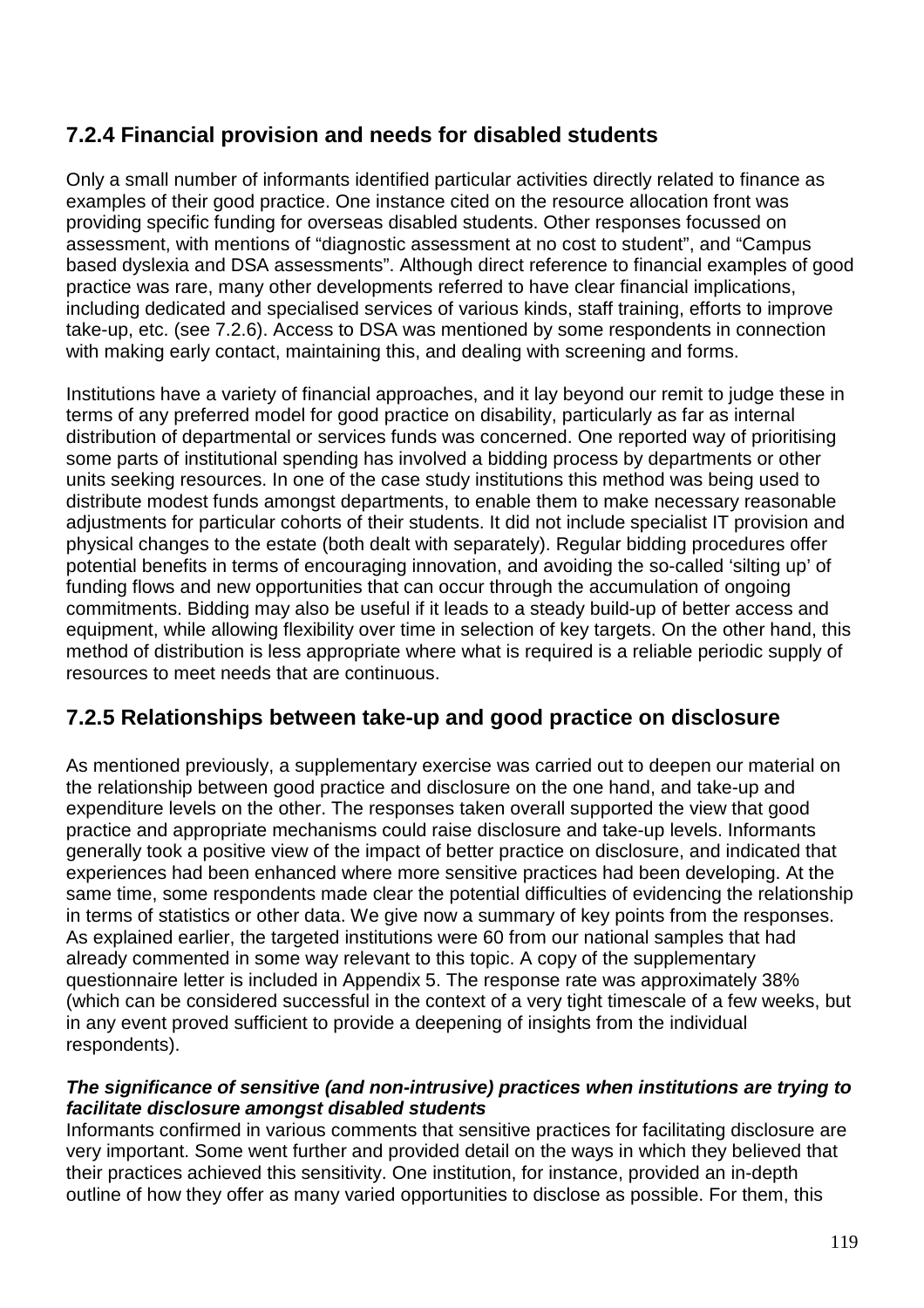included contacting potential applicants who declared an impairment on the UCAS form, providing information about services in a variety of places (via Blackboard, reception screens, posters, at events such as Induction and Freshers' week, etc.), and working with staff to improve awareness. As they stated:

"We are involved in discussions with staff throughout the year and impress upon them the need for sensitivity in their approach to any students where they have concerns about a disability e.g. dyslexia, mental health difficulty. The Disability Service meet all new faculty learning support tutors and agree referral procedures as required. This continues to give students clear signposting e.g. for dyslexia screening."

Another ten informants supported the idea of providing many varied opportunities (and at different stages) for students to disclose their impairments, with a view to improving disclosure rates. One response from a large university stated that sensitive practices are:

"Vital. The more opportunities that a student has to disclose the better and I think that there must be non-intrusive options available. I find that in our team we often elicit disclosures that are sensitive in nature in the middle of offering support for something completely different and because the student feels at ease s/he then opens up more. I would say that such practices are particularly valuable in cases of invisible disabilities, especially mental ill-health disclosures."

Specific issues were raised in relation to the requirement for sensitivity, and how this might be achieved. Comments referred to the need for explanation around the use of language or terminology, classifications of what constitutes an 'impairment' or 'disability, issues of confidentiality and the consequences of disclosure. Two informants drew attention to how some students can be discouraged from disclosing an impairment due to terminology such as 'disability' and 'disabled', or even 'Disabled Students Allowance'. One reply suggested the need for a brief explanation of terminology in the text when in contact with students, which helps to reduce problems. This respondent continued that the line of questioning used can also have a significant impact:

"The right sort of questioning is important, such as starting off with, 'Hi, what can I do for you', if appropriate, 'what's the nature of your disability/ condition' as opposed to 'what's your disability' or even, 'What's wrong with you?', or 'What are you suffering from?'. Once you have their confidence they are more likely to respond positively."

Another informant noted how disclosure can be affected by lack of information about what constitutes a 'disability', when declaring it on the application form. Thus, definitions should be made available, to ensure that "…people do understand the full range of conditions and needs which can be addressed through DSA and/or disability service provision". This response went on to state that it is also essential to make sure that "…there are multiple case history style examples of students with different impairments and needs scattered through the prospectus and other materials". This need for encouragement within advertising was supported by another informant, who stated that:

"It is important that institutions making HE provision are perceived (pre-application) as being inclusive and supportive in nature. Authentic images of disabled students are therefore important in course marketing as well as case studies/cameos/success stories."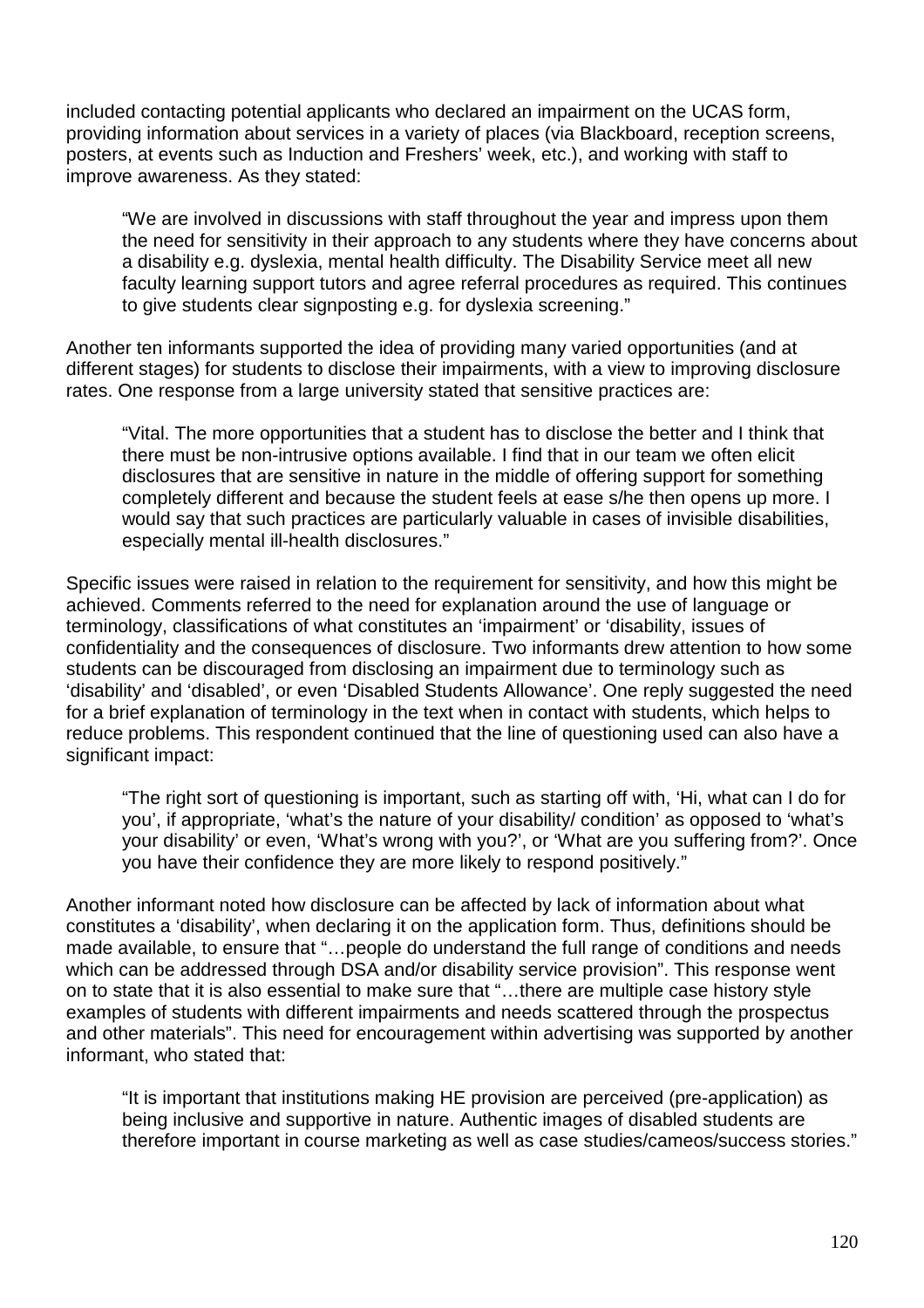Several informants highlighted the importance of confidentiality, discretion, making clear to the applicant how information about them is held, and what is done with it (such as being used to liaise with different staff), fostering a sense of 'safe disclosure'. As one stated, "It is also important to address understandable concerns about why we are asking for disability (and other) information". Another, who drew attention to the handling of confidentiality, went on to highlight the importance of students exercising control over what is done with information about them:

"Some students also comment that they appreciate the facility to limit/specify the people who may receive information about their disability - they feel more in control of the information and appreciate that they are trusted with this decision. This is particularly pertinent in the case of potential future employers - some students are keen to confirm that information about their disability will not be included in references or information sent out to their potential employer."

In terms of concerns around the consequences of disclosure, three informants discussed how institutions need to be aware of anxieties that students may have about this (and the impact of stigma), in order to facilitate disclosure. As one reply stated, some students may think: "Will this in some way be used to discriminate against me?"

One response highlighted difficulties that can arise in improving disclosure across the wider university. This institution is currently updating its procedures because:

"I think they work well within our team, but I don't think they work so well out in the wider University. That is, the same procedures are meant to be followed when a student discloses a disability for the first time for someone outside of disability services, but I couldn't put my hand on my heart and tell you that happens. I think the students that are most concerned with disclosure are often those with mental health difficulties who often fear the stigma and a few students with dyslexia".

Finally, one informant stated that their institution treats disclosure sensitivity because:

"After all, we are aware that without this provision we would lose the aforementioned students, and therefore we would be failing to meet their educational needs, our aim is to provide all students with the confidence to complete."

#### **Links between sensitive practices on disclosure and better levels of DSA take-up and wider access to support**

Whilst informants indicated that they did think that sensitive practices lead to better levels of DSA take-up, one stated: "Anecdotally – yes," but also noted that the institution "has no statistics to back this up other than the increase year on year of students applying for the DSA". This point about data was reinforced by some other informants who stated that they did not have evidence to support their belief about a positive effect. Nonetheless, one reply indicated that there had been improved disclosure since the institution had started sending information about disability support services to all applicants, not just those who declared an impairment. Another stated that whilst the informant believed that sensitive practices lead to better levels of DSA take-up, this could not be achieved on its own, but rather, "Based on our experience, this needs to be balanced with overt advertising…Otherwise students may not be aware of their entitlements". Clearly the situation on causation is understood to be complex as well as difficult to measure. Thus, as one informant stated, when responding on the issue of the impact of sensitive practices for take-up: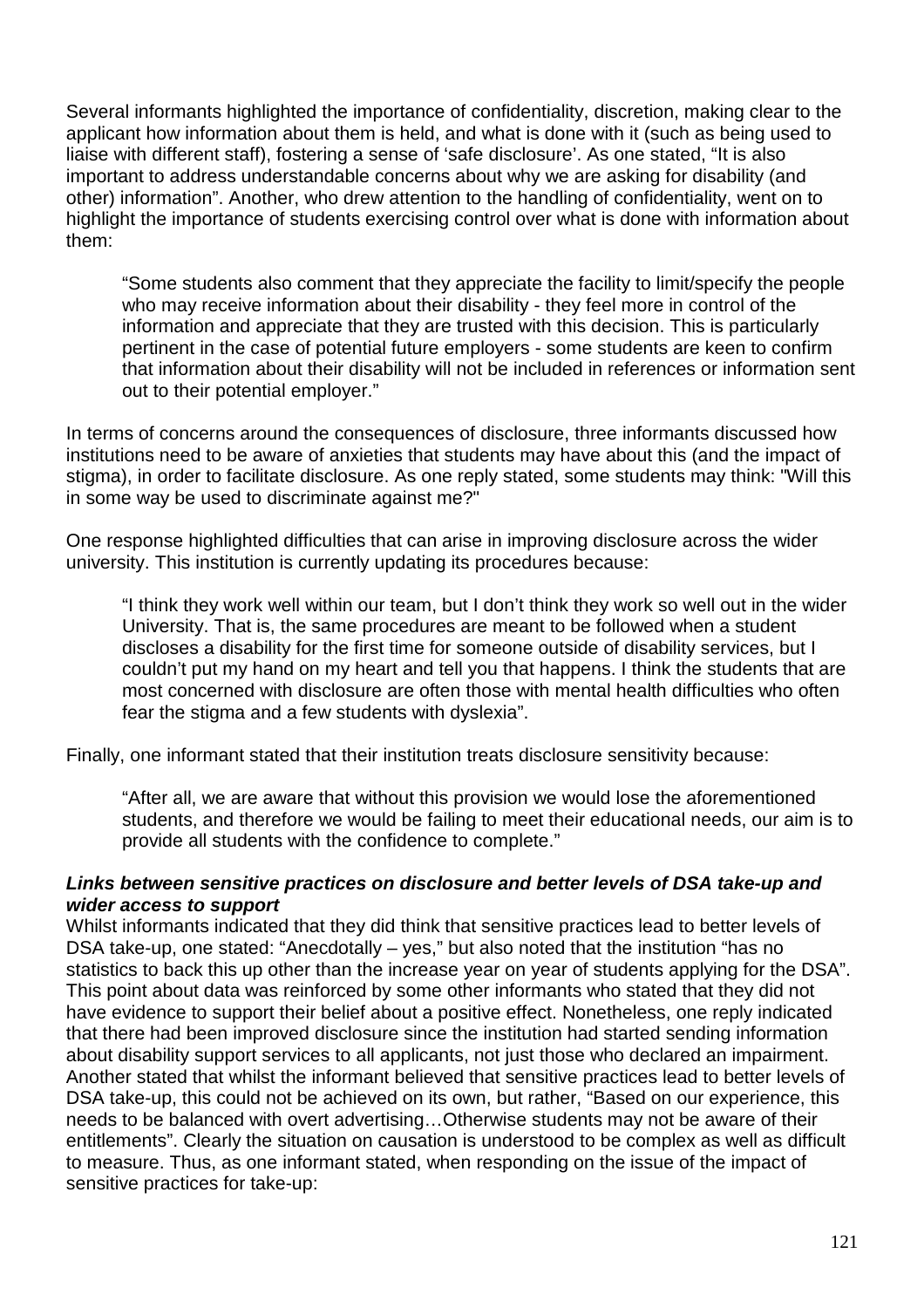"Probably yes, though I doubt if the number-increase directly attributable to this is huge. The majority of students who have disclosed who do not take up the DSA are those with chronic medical conditions (e.g. asthma, diabetes) where (unless the condition is unusually severe) there is little need for DSA as there are few or no additional needs arising from the condition. A few do not take it up because they somehow feel they are not entitled, they say 'save it for those who really need it' (they don't understand that one person's claim does not affect another person's claim) or they object on political/philosophical grounds to claiming government support."

Even so, many informants reiterated the need for well explained, transparent disclosure practices to provide an increased take-up of DSA.

**Experience of effects on take-up levels from improving disclosure practices** 

A question was asked specifically about experiences of impact within the informants' institutions. Replies indicated that better levels of take-up had been achieved due to improvements in the way that disclosure was handled, although (as noted above) the lack of evidence that informants could draw on to support their comments led to some caution. Comments included:

"I am not able to cite any firm evidence about this but I do feel that in educational environments in which there is a strong emphasis on learner support for ALL students there will be more disclosure."

"Yes, I believe so, although I do not have any statistical evidence to back up my instinct. In particular we have recently ensured that there is always a member of the disability team on duty at open days and we have noted a marked increase in students arriving with DSA after talking to staff at an open day. In the past students would arrive and tell us that they had heard about it but hadn't actually applied and I feel that by meeting someone face-to-face who is able to deal empathetically and in a knowledgeable manner then students feel it is worthwhile applying for support."

A third reply said: "Yes, to a modest degree", a fourth was unsure because "We've always tried to approach the issue in a sensitive manner", and a fifth stated that the institution had only just improved their procedures, so had not had time to witness any improvements. One respondent from a college stated that they did believe that better levels of take-up amongst their HE students had resulted from improved disclosure practices within their institution, but that: "This has of course coincided with an increase in student numbers, although it is our belief that building in some of the measures…has had a positive effect on disclosure". A reservation about further unmet needs also surfaced from a respondent:

"Our practices re[garding] requesting disclosure have improved numbers of disclosures but we know there are still many students who don't declare particularly in the area of mental health."

Some informants provided specific examples of where improvements in their practices might have led to higher disclosure rates. One respondent, for instance, believed that more careful wording of questions might have had had an effect, while another drew attention to greater visibility of the disability service and more places that a student could declare. For another institution, it was said that the most important improvements had been clearer communication about the reasons a student should disclose and how the institution used the information. One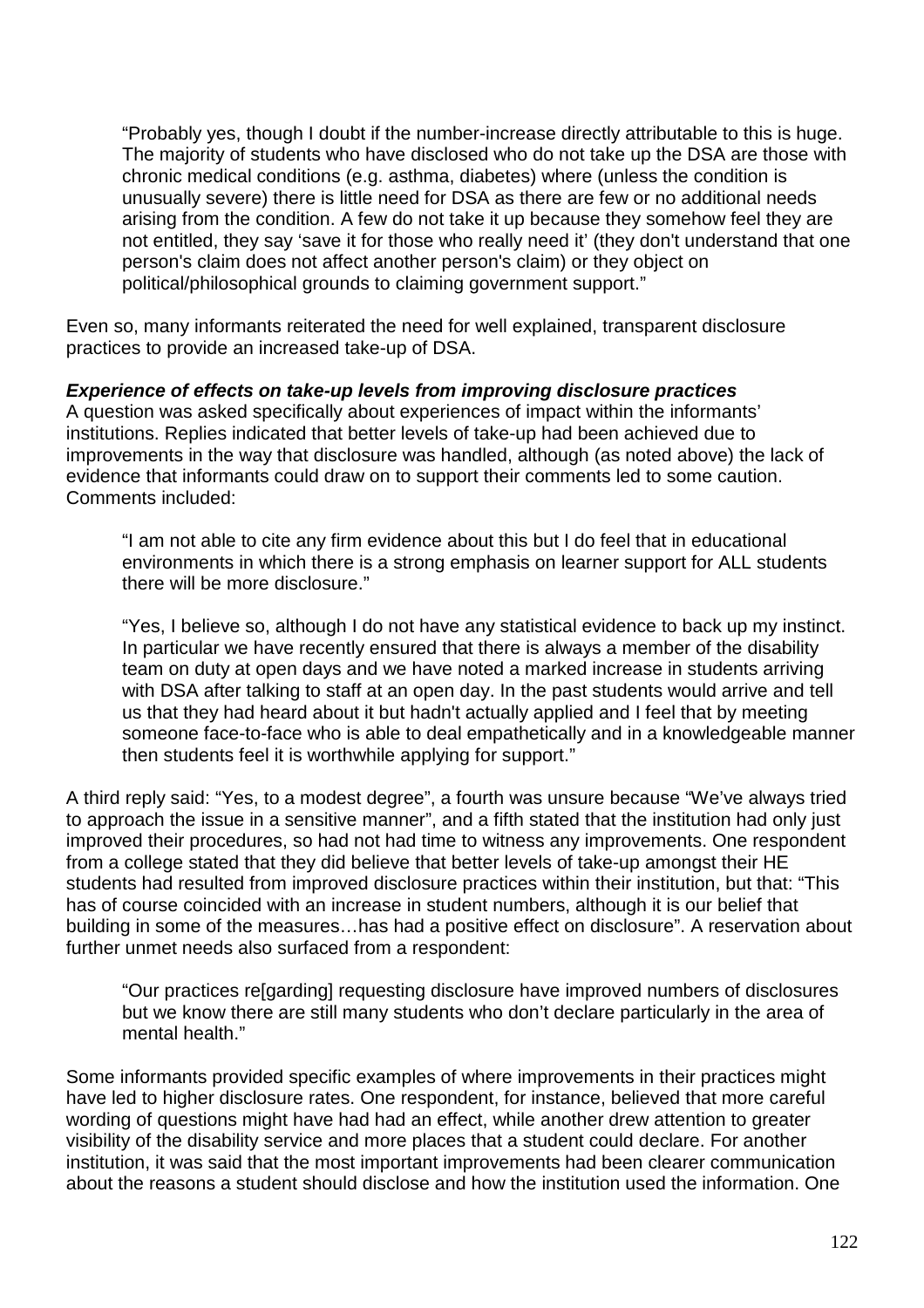respondent elsewhere referred to the improved 'placement' of the disability service around the campus and with staff, through talks and disability awareness presentations, which "has and will increase the number of students accessing the service". This had gone "hand in hand with sensitivity about disclosure mechanisms and an overt commitment to confidentiality". Practice had developed so that a student "can discuss the issues around disclosure to various parts of the university and reach agreement with an adviser".

## **7.2.6 Dedicated resources**

This area was clearly an important one for action, and that was confirmed in that 54 institutions who answered the questionnaire saw it as an area of strength. The two chapters on the questionnaires mentioned the development of specific/dedicated provision or support for particular groups of students, and the group most frequently catered for was students with dyslexia. 'Dedicated resources' concerns not only ensuring that financial resources serve effective purposes (linked with 7.2.4), but also the establishing of facilities, support systems and services directly responding to generic or specific impairment needs. The purposes behind support and resourcing vary, and include targets such as recruitment and retention. Inevitably, the present section overlaps with others. Altogether, 33 institutions claimed to provide a separate, dedicated service, and 34 institutions a service that forms part of a broader equality unit. Others provided some form of service, such as a disability officer within a student support or learning support service.

Charting the more detailed formal arrangements for management and delivery of services lay outside our brief for the survey, but respondents did provide helpful illustrative material. Many institutions have dedicated officers, units or centres (for counselling, assessment, support services, Braille and text enlargement, or what one referred to as an "AccessAbility Centre"), and there is an array of targeted activities and innovations. A reply from a multi-campus university noted the development of support at all campuses, using local resources, to ensure that students receive appropriate support wherever they are based. Within the HEI or FEC environment, resources in effect may be dedicated to a wide diversity of systems, practices and regular events to channel support, sometimes starting before enrolment. They range from the complicated multi-staged backup systems in place to deal with and provide guidance on the DSA, to such facilities as a "Daily Drop-in" offered during term-time by a disability support service. One informant mentioned contracting out of support services, within the questionnaire section on good practice, and there was one other questionnaire reference to a strategy of that type. It seems probable that the majority make heavy use of 'in house' development strategies, given their 'spin-off' value in raising awareness across institutions, but there are instances where purchasing or liaising closely with outside expertise is thought very beneficial. The second response relating to this explained how the arrangements were about facilitating choice:

"When learning support is recommended through DSA, students are given the choice of using an external company working in their own home at their preferred time."

Support groups may also be found that involve people coming regularly into universities or colleges from outside from organisations that focus on specific impairment areas.

Several instances of mentoring services are mentioned in questionnaire responses. Some are for complex or specialist cases, such as mentoring for autism or Asperger's, and there is also reference to "buddy schemes" along with "one-to-one mentoring and group support". A good example is an institution that reported recent developments in the mentoring of its disabled students (especially those experiencing mental health difficulties and Asperger's Syndrome),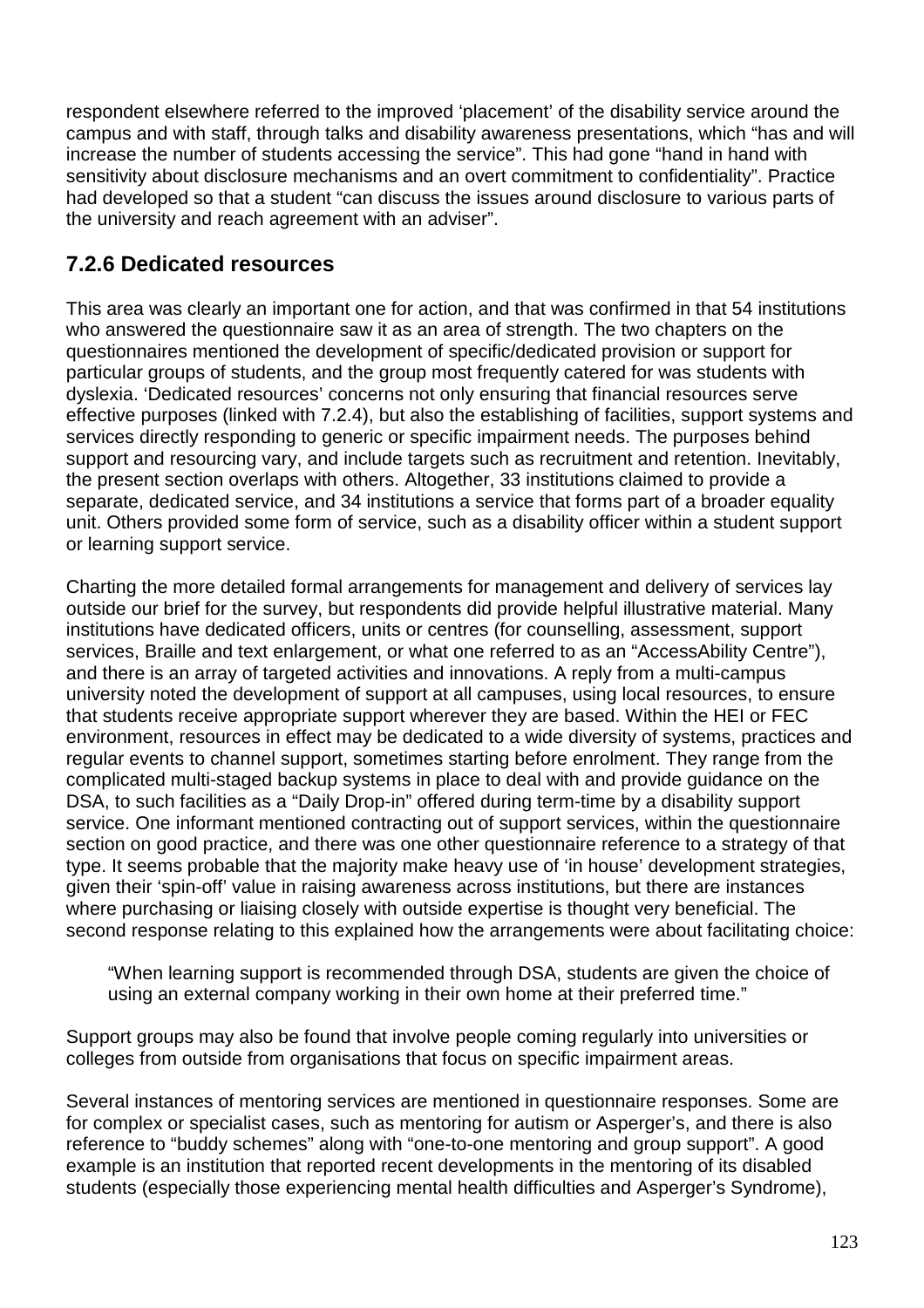commenting that it had followed and helped develop best practice in the sector. The scheme was apparently proving successful (with strong demand), and was student-led in terms of takeup. Some students prefer to be seen regularly, while others are mentored only when they feel support is needed. Although normally operated face-to-face, this scheme extends to distance learning or on-line courses too.

For those students who are on placements (such as in nursing), telephone and email mentoring can be arranged. Peer group arrangements are also in use in some places, to provide support and advice, and mention was made by one institution of a peer group support network. As far as more formalised support systems are concerned, it is likely that the scope and scale of services involving personal and academic assistance have grown rapidly across institutions generally over the last ten years (although this is an area where there may be some potential for problems and tensions, resource issues, etc.). Some questionnaire responses mentioned large numbers of personnel involved in relation to disability, but it was not possible to estimate total numbers, or the balance in England or Wales between volunteers, external employees and universities' own staff. One university provided information on a Community Services Volunteers (CSV) project, which was aimed at giving a holistic and supportive service that would enable disabled students with multiple or complex physical needs fully to participate in student life. There were well developed approaches to induction, training and supervision of volunteers, with coverage of issues ranging from health and safety matters to preparation for difficulties that might be encountered. The CSV scheme deployed eight volunteers on one-year placements, between them supporting three disabled students. These volunteers live in student accommodation and receive a basic living allowance while supporting the student with all aspects of physical care on and off campus.

Further specialist support and intervention has developed in a number of institutions in relation to specific impairments and situations. Dyslexia was briefly mentioned already in 7.2.3 and 7.2.4., and seems to be attracting considerable attention across a range of institutions. Amongst further references to it in the questionnaires were comments on a "web based online source for staff", "an in-house Dyslexia Service which includes dyslexia assessors and tutors", "a well established infrastructure for producing screening and diagnostic testing and support for students with dyslexia", and a "holistic programme for dyslexic thinkers" (see also 7.2.8 and 7.2.9 below). Some responses suggested quite a strongly interventionist approach:

"All level 1 students are screened for dyslexia on entry; support and further testing is available. We also screen internally and have follow-up assessments with an Educational Psychologist in house."

Support systems have also been developed for autism, and a screening and diagnostic process for Irlen syndrome in one institution. Returning to mentoring (mentioned above), we can note that some systems with this label seem very professionalised, and perhaps there is not a very clear divide between what is titled 'mentoring' and other forms of support service. An impressive example focussing in particular on those on the autistic spectrum can be cited at more length. One goal here was to assist the transition between school/college and university. The arrangements had developed over the past four years, and most recently had been assisting 33 students via 18 mentors. The scheme had been included as a good practice example within a publication from an external body, where its role for students with Asperger's Syndrome was highlighted. As part of this scheme, the disability advisor liaises with the student, their school, and relevant departments within the university about support requirements, strategies are sought to overcome barriers, and advice and support is given to staff. Mentoring is usually delivered by means of DSA funding, and mentors receive full training and support. Although in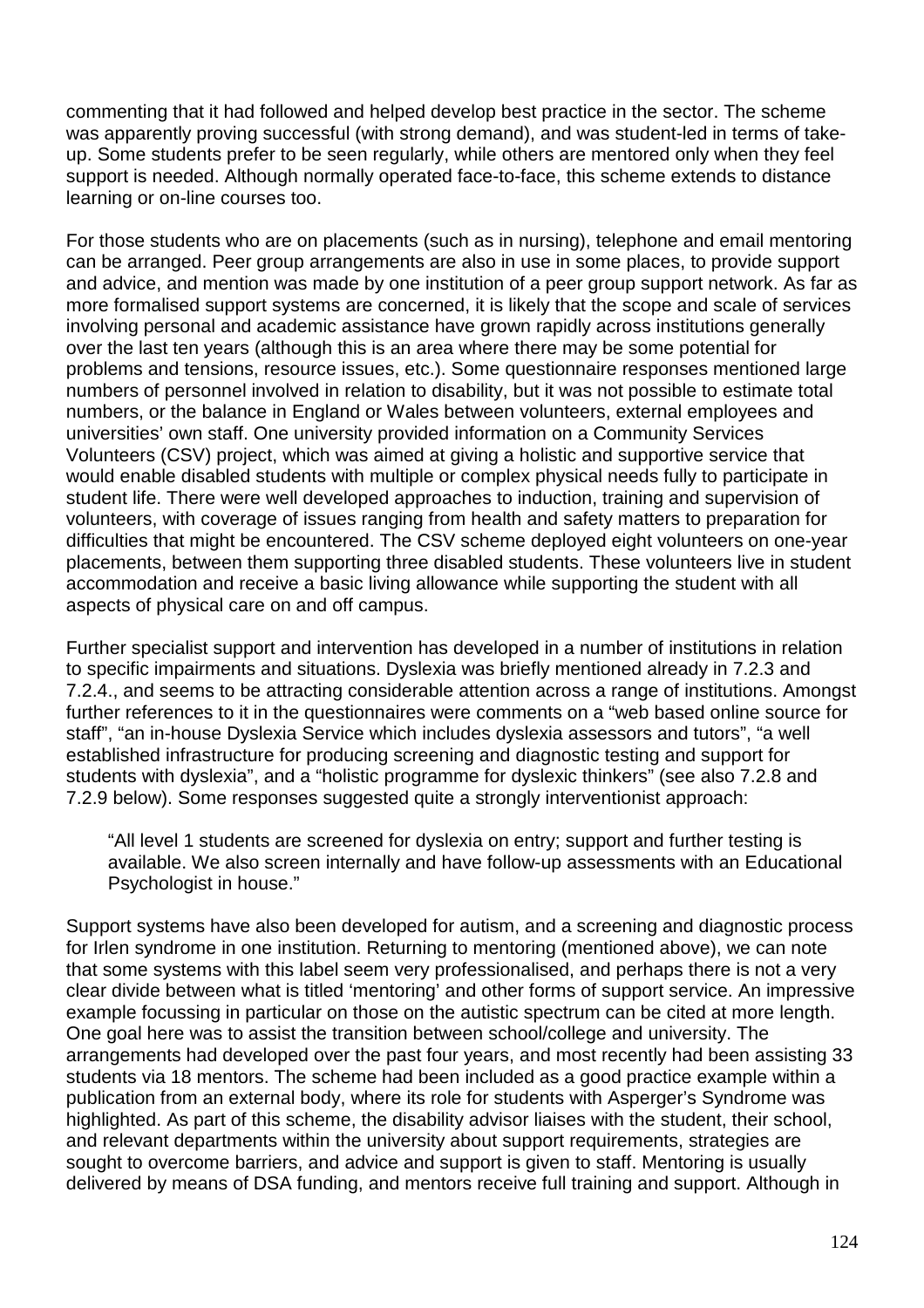essence the funding is used to provide study support, there is an element of support with strategies to cope with other matters that have an impact on studies, such as time management across activities. One benefit highlighted by the scheme's organiser was that mentors had "assisted in the retention of vulnerable students who would otherwise have found the demands of university life untenable". She indicated the potential of the students that might have been lost, in giving an example of one who recently achieved a 2.1 degree result and was now moving on to Masters level.

On developments within teaching and learning packages, one response referred to a "Bridging course for students with learning difficulties". Although we did not receive much information about specialised educational pathways, there may be various places across HEIs and FECs where educational routes are planned and targeted directly for people with specific impairments. One example was provided in a response from a college engaged in running a course for 80 students with an acquired brain injury. The impression here was of strong and proactive commitment, and we have used the case for illustration in the next chapter.

Mental health and well-being seems to have been one particularly strong focus. Responses from the questionnaires referred to a "Critical Incident Team for mental health", a "mental health support team", and a "Mental health practitioner role to help support staff and students in halls of residence". Elsewhere there was "Joint work on student risk; e.g. counselling, accommodation and disability and mental health", and "Supporting needs of disabled students, particularly mental health". Another comment mentioned "Specialist deaf support and [a] mental health adviser", while there was also mention of an institution's support for students with mental health needs and students with visual impairments being "notable strengths".

Additional information obtained about the Critical Incident Team mentioned above showed concern for potential threats to a student or group of students due to an emotional or physical health problem. Instances might include an "acute mental health episode" or "a bout of communicable disease". The idea for the team was that it should respond quickly and efficiently when help was needed, and it would "take just ONE phone call". Response was facilitated by an on-call rota (although out of office hours enquirers seemed to be referred to the emergency services, and direct telephone contacts to the team itself were in any case to be via staff). The team was made up of qualified student services staff from different but related professional disciplines, to provide a multidisciplinary and integrated response. There were strong direct links with named staff within Schools and services, and co-ordination with external agencies as well as internally (along with communication with families). The team could train nominated staff in crisis interventions, and would allocate professionally trained mentors to students experiencing poor physical or mental health (in order to help avoid a critical incident). Students experiencing distress which required support but was not critical would be channelled into consultation with a member of the Student Wellbeing Team. There was also a strategic dimension to the team's work.

This approach certainly seems to represent good practice in principle, provided some kind of adequate response is available for certain types of incident on a 24-hours basis (albeit that this might be the responsibility of emergency services of other types). Confidential contact via email was available for students, with a promise of response within two working days. In another example an institution's documentation noted that the Student Counselling Centre was not a crisis service, although it could help by facilitating referral. Due to pressure of demand, there might be limits on guaranteeing long-term help or support, but other sources of support were highlighted too. These included the Student Medical Practice, the Student Advice Centre, the Chaplaincy, the International Students Office, Nightline (a confidential listening and advice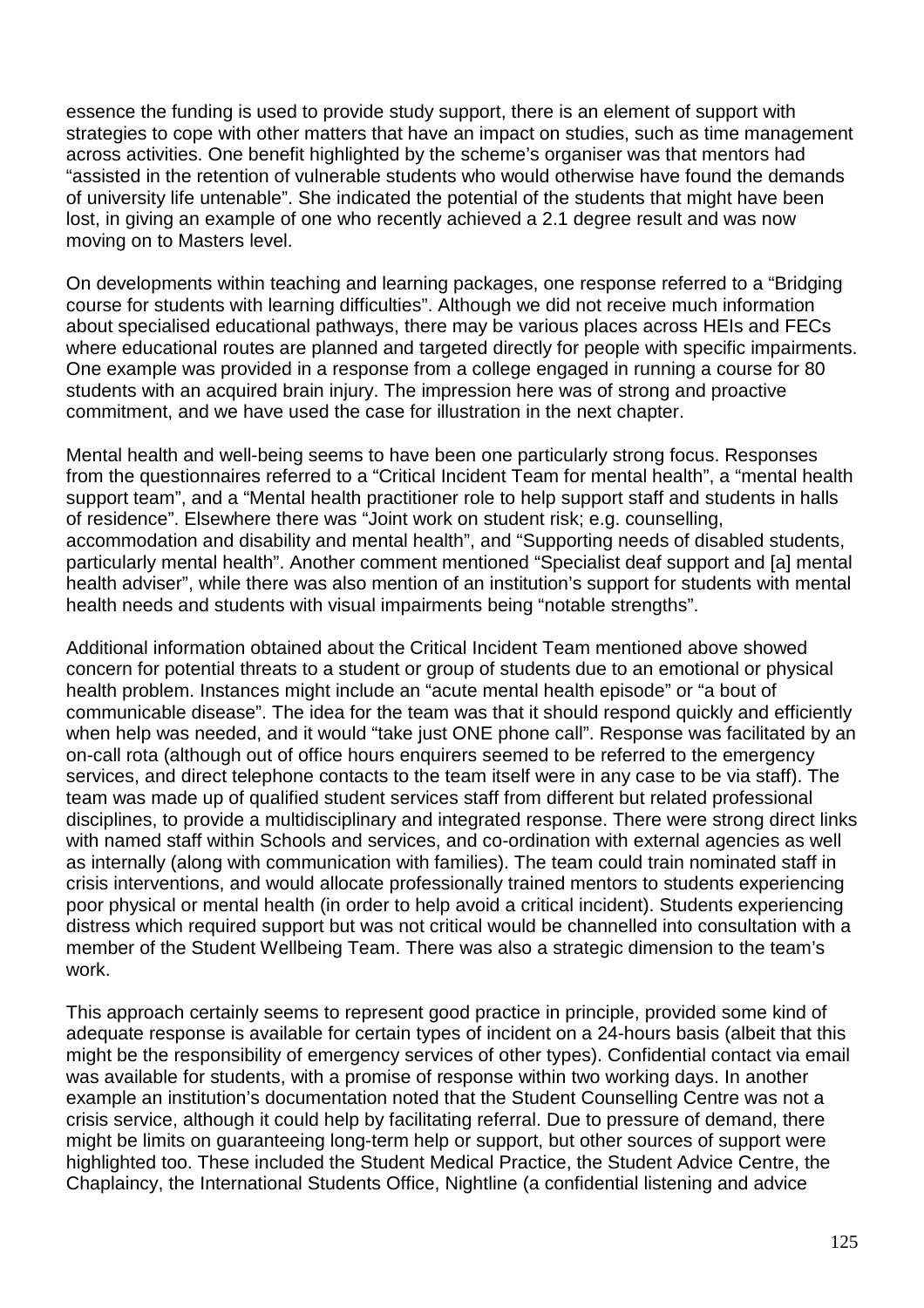service), Hall wardens, and FLASH Clinics (Focussed Learning and Self-Help sessions run by mental health workers from the Primary Care trust). For the latter, students could either selfrefer or be referred by their GP or counsellor.

From the array of information available to our research team, it seems that the mental health area can be one with inherent difficulties of resource needs, demanding ethical and confidentiality issues, and potential tensions amongst students themselves. Support may be needed for students for whom the behaviour of another student is causing distress, as well as for those experiencing crisis. In any event, this is clearly one area among several where significant developments have been taking place within some institutions. For most types of interventions, our survey responses on their own generally did not provide sufficient depth to see exactly how well interventions were working.

One institution claimed to be particularly strong in the provision of support for students with visual impairments, especially in relation to the services provided by its on-site transcription centre. As well as contributing to the RNIB National Library Service archives with Braille and audio copies of key texts, it apparently also provides all reading sources for specific courses at the university in a range of different formats (Braille, audio, large print and electronic). With its continuous transcription of a range of study materials and resources in various formats, its own collection and that archived at the RNIB are continuously being developed, providing ready access to sources for students.

The balance between generic and specialised services is important, but there is no way of ascertaining how well the latter complemented ongoing development of the former across our samples. One informant emphasised the generic approach, stating that the Disabled Student Support Team was "broad and holistic in nature", although there were areas of specific, dedicated expertise. This respondent also felt that this comprehensive model of support might be unusual. The claim was made that the university had developed a more embedded model, where the expectation is that all staff in the institution are equipped to support disabled students as part of their role. Looking at information we have gathered on student assessment, we can see that resources may be dedicated to improving this through training or course development which takes account of specific and more generic needs. We have already mentioned the SPACE project, and add now that this includes development of an alternative assessment toolkit for specific subject areas. A direction indicated in that work is towards a more universal design of assessment systems, perhaps beginning to reduce the increasing reliance on 'special arrangements' that has developed. The SPACE documentation actually notes (2008, 5.2, p.2) that special arrangements have grown exponentially to become "a resource hungry edifice". We comment further on the SPACE contribution in the next chapter (8.3.5).

### **7.2.7 Adoption and implementation of appropriate formal practices and procedures**

This is a key element within an approach that seeks to improve the general environment in line with social model perceptions. It should involve both the mainstreaming of disability issues by any necessary adjustments to existing arrangements or mechanisms, as well as any specific new practices of record-keeping, audit or testing. The focus could be at several levels, from central administration down to departmental settings, and good practice might extend to better use of monitoring or reporting, and development of impact assessment by institutions.

There were a few references by questionnaire respondents to information and monitoring systems under the good practice heading. SITS (Strategic Information Technology Systems)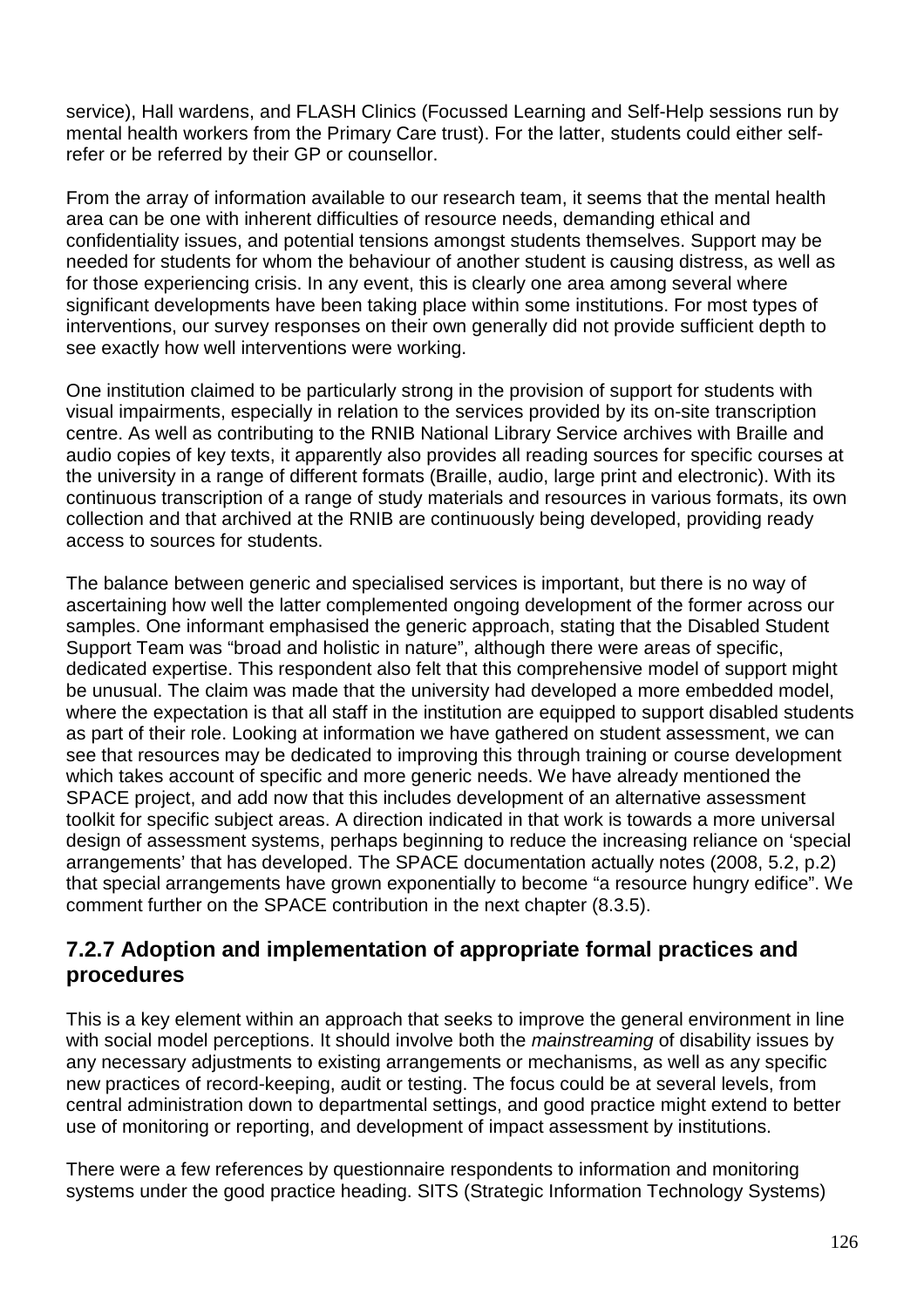were mentioned specifically as a means for storing and sharing information on students (and another scheme called ADAPT was also mentioned). Little was said beyond this, however, except for one reference to the "monitoring of reasonable adjustments". More institutions, by contrast, mentioned as good practice their activities and/or their documentation around rules, codes, guidelines or support and intervention tools. This was suggestive of ongoing innovation and consolidation at formal, procedural and practical levels. Examples cited included a full Code of Practice on Provision for Disabled Students, Learner Support Systems and Documents, a Disabled Student Support Portfolio, and (noted earlier) marking guidelines on the web. One university mentioned that its Learner Support Documents were discussed and agreed with students, and could be circulated. This may well reflect wider practices that are developing or already in place, and there was also mention in responses of Personal Learner Support Plans and Student Support Agreements (addressing similar needs).

Specific examples of procedural developments offered under the good practice heading were the Fitness to Study Procedures cited by two institutions. These procedures appeared to involve additional staff, and a system for temporarily withdrawing students from their studies. A document from one university explained that the Procedure for Assessment of Fitness to Study on the Grounds of Health and Safety (post-entry) was intended to be used as an alternative to any disciplinary procedure:

"… where there is sufficient concern that a student's behaviour resulting in a possible disciplinary response could be as a result of disability, ill health or have an impact on the health and safety of the student or other people."

Decisions made on a student's fitness to study would be made "through a collective process of consideration of the ability to study, learn and graduate", and academic and support staff might "initiate use of the procedure if concern for the student is sufficient". In related territory, our discussion of a Critical Incident Team (in 7.2.5 above) illustrates the development of regularised intervention systems which will cater for preventative and containment activities as well as offering support. We should probably add to our account of procedural developments those cases where requirements have been introduced for staff to have compulsory training, when about to take on particular formal roles (as with recruitment training, "annual training for admissions tutors", etc.).

Documentation advising participants about procedures and requirements can be extensive, and this includes rules for students as well as staff. One large institution, for example, has prepared a Student Mental Health Policy that runs to 14 pages, covering key responsibilities for the University, Schools, Faculties, individual staff members, individual students, prospective students, the Disability Team, and the Student Counselling Centre. The Code of Practice on Provision for Disabled Students already mentioned above, is 43 pages long. It has 12 main sections, but also adds appendices dealing with examples of reasonable adjustments to assessments, and guidelines for organising and administering support workers for assessment activities. The text includes issues that are perhaps still relatively little discussed across academic environments (such as competence standards and the way these should be approached) as well as matters that have attracted considerable discussion in learning and teaching contexts (selection and admission, confidentiality, programme specifications, reasonable adjustments, risk assessment, assessment methods, etc.). Inclusion of guidance on specific parts of practice (such as guidelines for clear print, accessible formats and accessible visual displays) will probably help make this document seem immediately useful to staff for points of reference. This Code is intended to form part of the institution's Academic Quality Manual.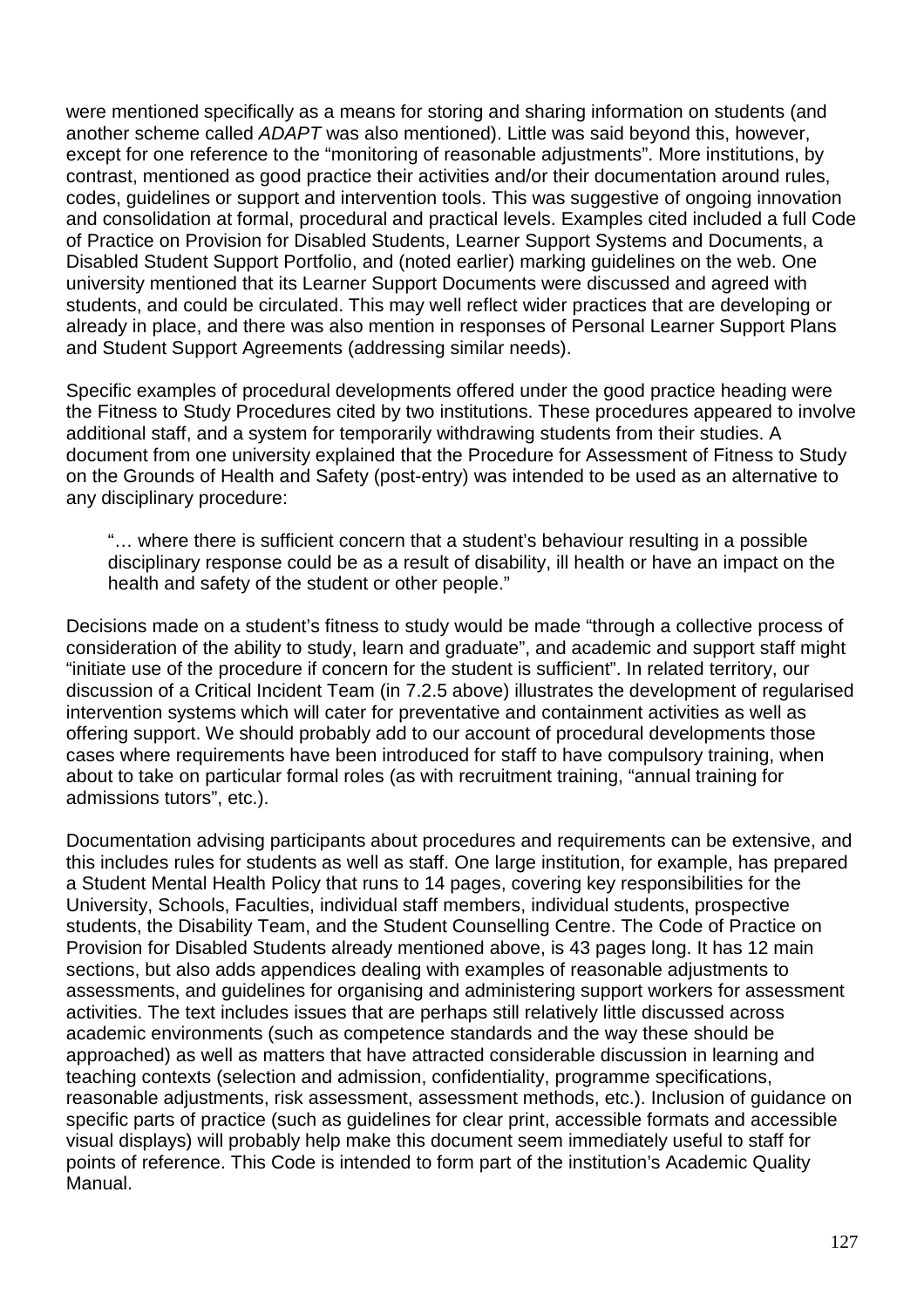A crucial feature of all arrangements is that they should appear fair as well as being supportive. This applies to assessment, the taking into account of mitigating circumstances, systems for providing services, and changes in teaching practices. Although very rarely brought to our attention during the research, there has been some minor reporting at institutions of hostility (both from staff and other students) to the specific assistance given to disabled students. It is possible that the shift towards increased interest in dyslexia and other relatively invisible impairments could have heightened any feelings of resentment, and it is vital to ensure that procedures as well as learning and teaching developments are transparent, robust in terms of fairness, and fully defensible to all students.

From the point of view of generic changes in HEI and FEC environments, one of the most interesting procedural issues is likely to be the development and fuller implementation of forms of impact assessment. A small number of responses to the questionnaire touched on this; for instance, in a reference made to impact assessment in course validation. Two examples mentioned in questionnaire responses were followed up to obtain more information, and are discussed further in the last chapter. At a more modest level, a respondent noted that "Alternative assessments [are] built into module design and validation", presumably implying that modules would not be formally approved without taking account of students' needs as far as modes of assessment were concerned.

### **7.2.8 Consultation and participation**

Discussions with informants confirmed that there is recognition that working towards inclusion requires involvement of disabled students in regularised consultation. This can be issue-based (access, equipment availability, course validation, accommodation, etc.), but also more 'generic' or proactive. For example, some disabled students might wish to be involved in outreach work with potential applicants for student places, in 'ambassador' programmes, and so forth. It was perhaps surprising, therefore, that few direct mentions were made of student involvements as instances of good practice in the questionnaire responses (although a disability liaison group, a Student Voices event, and a consortium involving staff/student partnership for assessment change and evaluation were cited). An institution noted positively that some of its departments "include disabled students as part of presentations in student inductions to encourage declaration of disability". Another institution stated that:

"A disabled students group meets once a term. Notes of the meetings are considered at the Student Affairs Committee, chaired by the Vice Chancellor and action implemented when necessary. A disabled students rep also sits on the Equal Opportunities Working Group".

One respondent elsewhere, however, indicated a lack of success in attempting directly to consult with disabled students, and stated that disability had therefore been raised via agenda items on the Student Council. A different informant described the efforts to involve students and again noted the limited success achieved. Here, there seemed to have been genuine difficulties in securing participation, although a new (albeit modest) attempt was currently being made via installation of a post-it note suggestion board. Perspectives from disabled people had fed into audit processes for the development of this institution's DES, but student groups as such seemed not to have responded. A similar point about non-participation was mentioned in one of the case study institutions we visited. In fact, information from a student source at that university revealed a desire to be more involved, but apparently there was a lack of information about the opportunities for students to engage.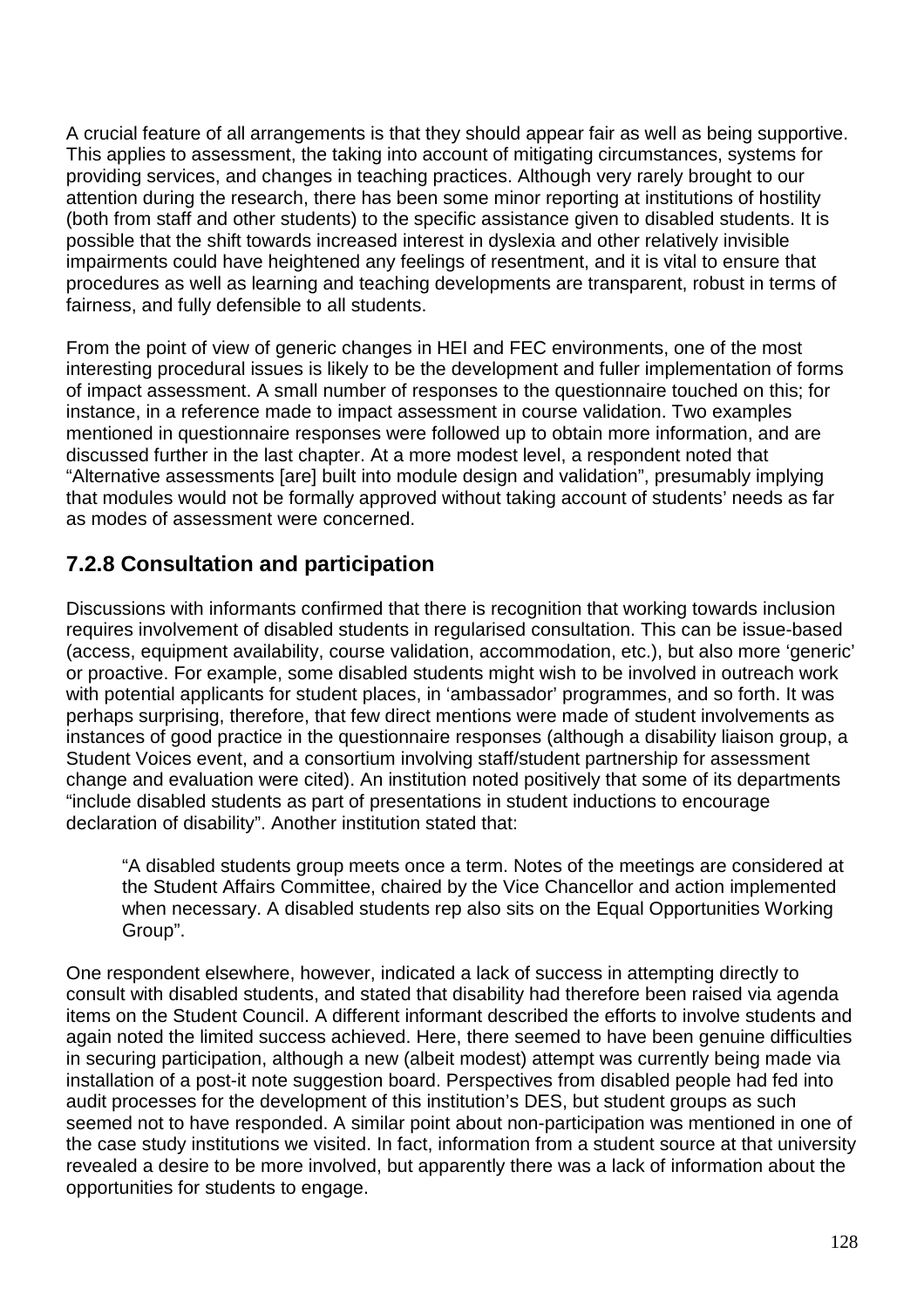Perhaps one possibility is that the existence of established disabled students' societies is something upon which institutions could build, in their attempts to work towards good practice. The website search showed that at least 13 institutions had such a group (including dyslexia societies, for instance). Looking further to see if some other forms of groups might exist which mentioned disabled students or disability in some way, 12 institutions could be considered to have a group fitting that description, although these would not necessarily provide the kind of peer support that a disabled student might wish to have. In any event, it would perhaps be useful if the institutions made such potential channels more apparent for students. On the other hand, deeper interrogations revealed that students certainly are involved or consulted within some forward-looking good practice developments as well as through regular committee memberships. A key feature of good practice may be to ensure both that established mechanisms are in place for disabled students to raise worries or suggestions in an ongoing way, and that students are incorporated into standardised consultation processes related to change and improvement. As an example of the latter, we note in the next chapter their consultation as a matter of standard procedure during specific impact assessment processes (EIA).

### **7.2.9 Communications and interactions with external organisations and environments**

This heading reflects the desirability of HEIs and FECs adequately representing the interests of disabled students alongside other students in consultations and negotiations with external bodies (such as local employers, academic partners, the research councils, etc.).

It is clear that some institutions' staff very actively participate in collaborative events (such as a symposium to raise awareness on dyslexia that was cited) and networks (such as a dyslexia network also referred to) to try to make progress. One Welsh institution, for instance, referred simultaneously to several such engagements; a collaborative forum involving local government, HEIs and FECs, student-centred networking, a social support group for young people with Asperger's Syndrome, and involvement with the National Autistic Society. Two other Welsh institutions also highlighted valuable external relationships (with RNIB, RNID, Autism Cymru, British Dyslexia Association, and others, albeit in part for securing advice and guidance). Clearly there will be contacts between many HEIs or FECs and outside organisations or groups, for various specific purposes, and the range includes professional bodies (such as those for specialist teachers), third sector organisations, public agencies and services, bodies concerned with skills and training, and many others. Furthermore, there was evidence of recognition from outside bodies of specific achievements (as in one case where work had been commended in the field of autism) and of successful publishing enterprises linked with conferences (in one instance through a forum exploring creativity across science, art, dyslexia and education).

HEI and FEC staff may be able to interact with outside organisations on behalf of individual students (for instance via mentors for disabled students who are on professional placements in fields such as nursing). Apart from mentions of support for placements, however, little specific illustration was offered on good practice in dealing with potential employers, career paths and further training opportunities. A rare exception was where students not at degree level were being assisted through a social enterprise scheme. In this instance, pathways had been established into job opportunities (albeit in areas of kinds perhaps traditionally associated with disabled people). One positive feature here was that disabled people now established within local enterprises were apparently playing a facilitating role for new applicants from the academic institution.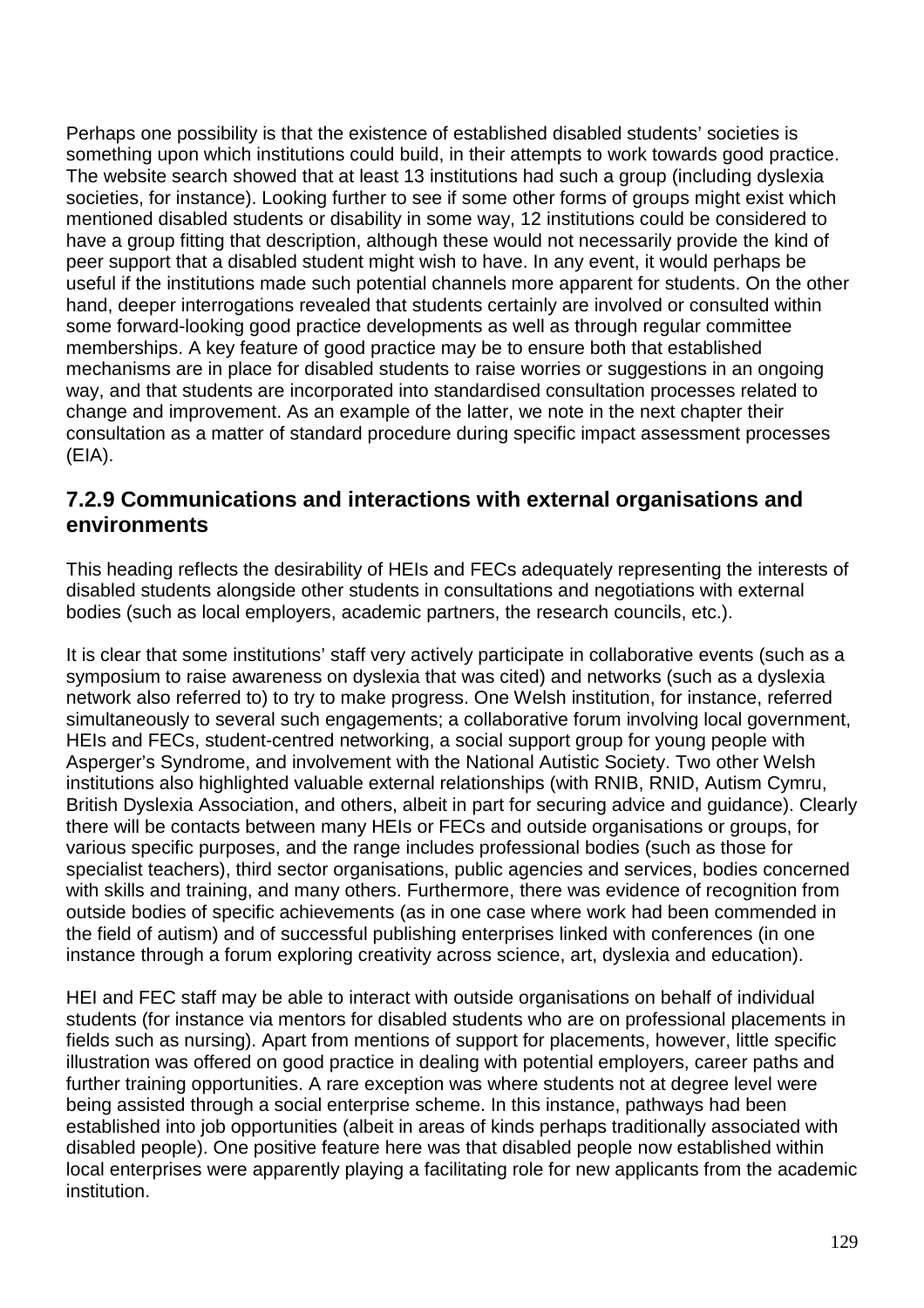There was no scope in the present research systematically to explore roles played by departments or academic units dedicated to disability studies, or that deal with specialist study in understanding areas of impairment. One hypothesis is that such units provide 'added value' through their capacity to engage with outside organisations on behalf of disabled students (and may also contain active 'equality champions' working alongside people based in disability services). They may be able to operate on problems requiring detailed insights at the interface between disability, on the one hand, and academic institutional practices for students on the other. An example is the raising of questions about how the practices of research council postgraduate award allocations may affect disabled people. One postgraduate teaching and management team had drawn a number of issues here to the attention of the Economic and Social Research Council during the latter's consultation exercises. Such issues as these might seem relatively minor by comparison with some more difficult problems facing disabled people. but there is an important general point. Universities and colleges can be proactive on behalf of disabled students, and this does not stop at the campus boundary.

### **7.2.10 Relationships with other dimensions of 'difference' amongst students**

Most questionnaires said nothing specific in the responses on good practice about aspects of 'difference' outside disability itself. Perhaps this might be because there are not many ongoing or recent projects that tackle this linkage directly, but it might also be because interest in new activities often tends to focus around impairment categories (rather than subdividing disabled people on lines of ethnicity, age, gender or sexual orientation).

Nonetheless, there was some positive comment from institutions, suggesting commitment. One university stated that some expertise had been developed in dealing with ethnicity, gender and the needs of mature disabled students, reflecting the "composition of our normal body of student clients". Another stated that "we strive to meet the specific requests of students in respect of age, gender, cultural or religious background". A third indicated that gender issues were considered "when undertaking DSA support or dyslexia assessments", with particular requests for gender preference being responded to. Here also, mature students "have a dedicated generic enquiry service", and mature students "querying dyslexia for the first time have access to no-charge dyslexia assessments". One area in which we might possibly look for more future investigations might concern the combination of mature student status with impairment and demanding domestic and financial situations.

# **7.3 Defining good practice**

Good practice is being defined and detailed in a wide variety of ways within and across institutions, and some routes forward may not command as much approval as others. In effect, the concepts and meanings of good practice can be contested. For example, some people might feel that extensive screening and investigation procedures could become intrusive. Record keeping and management of risk relating to mental health could certainly be an area where there might be an awkward combination of the wish to support and the need to contain potential difficulties. For this kind of reason it is important to keep innovations and practices under review, and build up the consultation processes which seemed a little under-represented in the questionnaire responses on good practice (7.2.8). It is also desirable to maintain a reasonable balance between interventions focussed on specific impairments on the one hand, and the overall learning and living environment on the other. There is clearly movement forward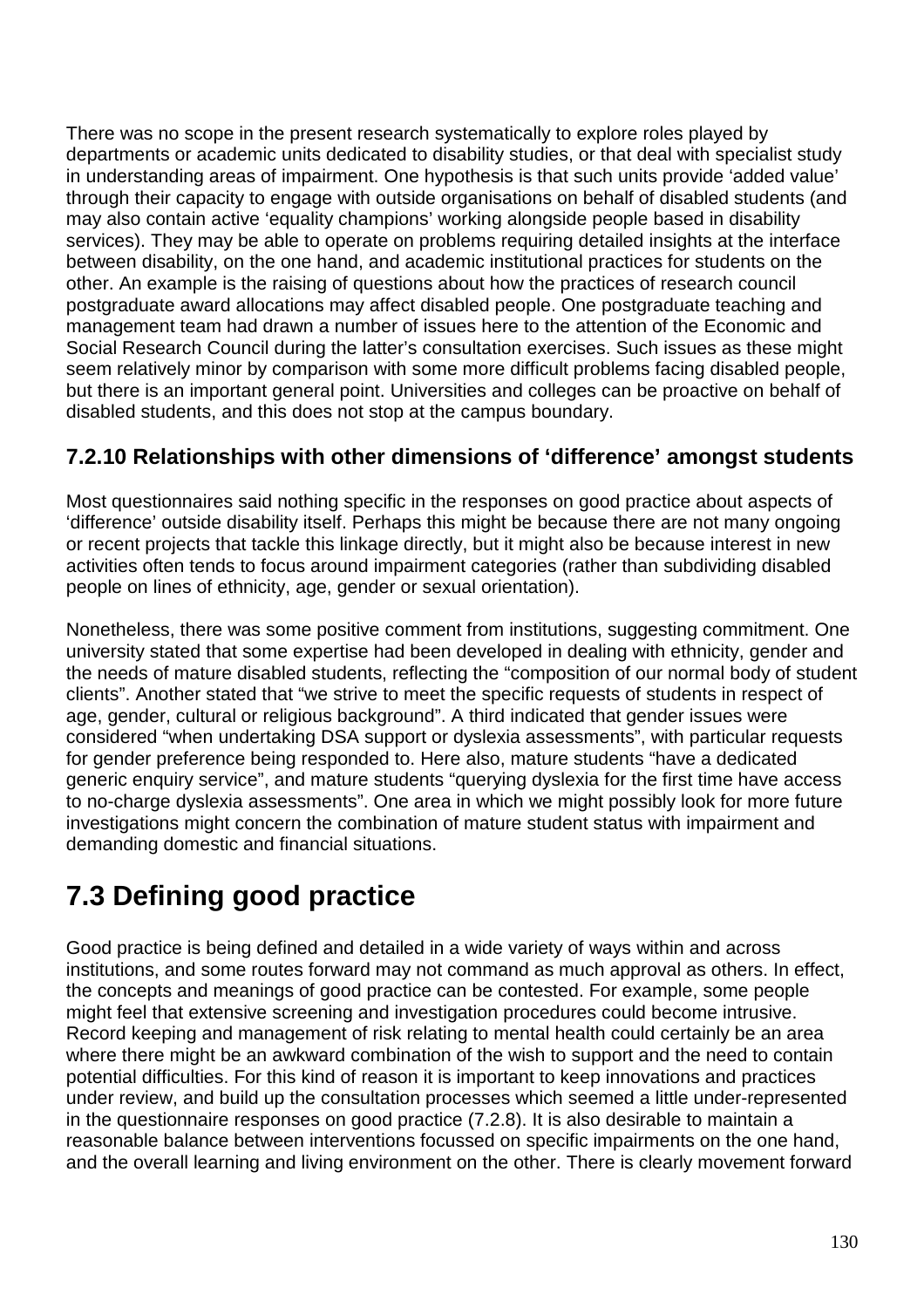on both fronts at present, but a preoccupation with responding to impairments should not be at the expense of improved procedures and 'generic' concerns.

Our commentary in 7.2.3 indicated the significance of ongoing work with staff, to improve the services that they can offer in support capacities and teaching. As we indicated, some approaches to the training of staff might be contentious. In particular, there could be reservations about some types of attempts to simulate or convey to teaching staff the potential responses or perceptions of disabled students. It can be argued that simulations (and certainly forms of role-playing) will not properly reveal the experiences of disabled students, and we should also bear in mind that it sometimes might be difficult to develop general or generic standards that accommodate the unique circumstances of individuals. At the same time, however, various forms of communications used in learning and teaching need to be scrutinised in ongoing ways, in order to improve effectiveness and equality of access. Consequently the search for higher standards of delivery should be treated as part of a good practice approach. Making presentation methods more sensitive to difference also has something in common with providing the best available equipment to improve accessibility of teaching in the lecture theatre or of exchanges in supervision sessions or seminars. A well-known simple example of trying to accommodate needs is that visual material may be improved for some disabled students by using overheads or slides that contain material prepared in large size formats. Indeed, this may assist students in general. In any event, we should not rule out examples of good practice focussed around improving sensitivity within teaching, even if the methods of training may involve attempts to predict how particular kinds of materials may be received. In fact prediction of impact is perhaps a better way of approaching this than is simulation (although there could be a fine boundary between them in some contexts). As one document from a university put it when referring to an initiative on inclusive teaching:

"It is our professional responsibility to adopt an approach to the development of our teaching which anticipates the needs and expectations of a range of different learners."

Significant efforts are currently going into matters such as developing training for teachers who are using e-learning or e-assessment, where foci are on improving delivery of materials and enabling student responses in a fairer way. This may involve training for staff on making quite technical materials (such as tests and questions) more accessible, and this can include various practical illustrations that seek to capture particular presentation difficulties or challenges linked to impairment. A key expectation to ensure that good practice is achieved is to integrate consultations with disabled people into specific stages of the development process for training packages relating to teaching (and to assessment of academic work).

## **7.4 Conclusions**

There is a very wide and sometimes impressive variety of positive developments and innovations reported from institutions. Nonetheless, there seem to be some areas of activity (such as consultation and participation, work to facilitate exit pathways, or the monitoring of the financial experiences of specific groups) where we might have hoped to hear more. The chapter also presented findings from our supplementary analysis on the relationship between sensitive practices for disclosure, on the one hand, and take-up of support on the other. Here we received general confirmation of the view that there are potential benefits from improved practice.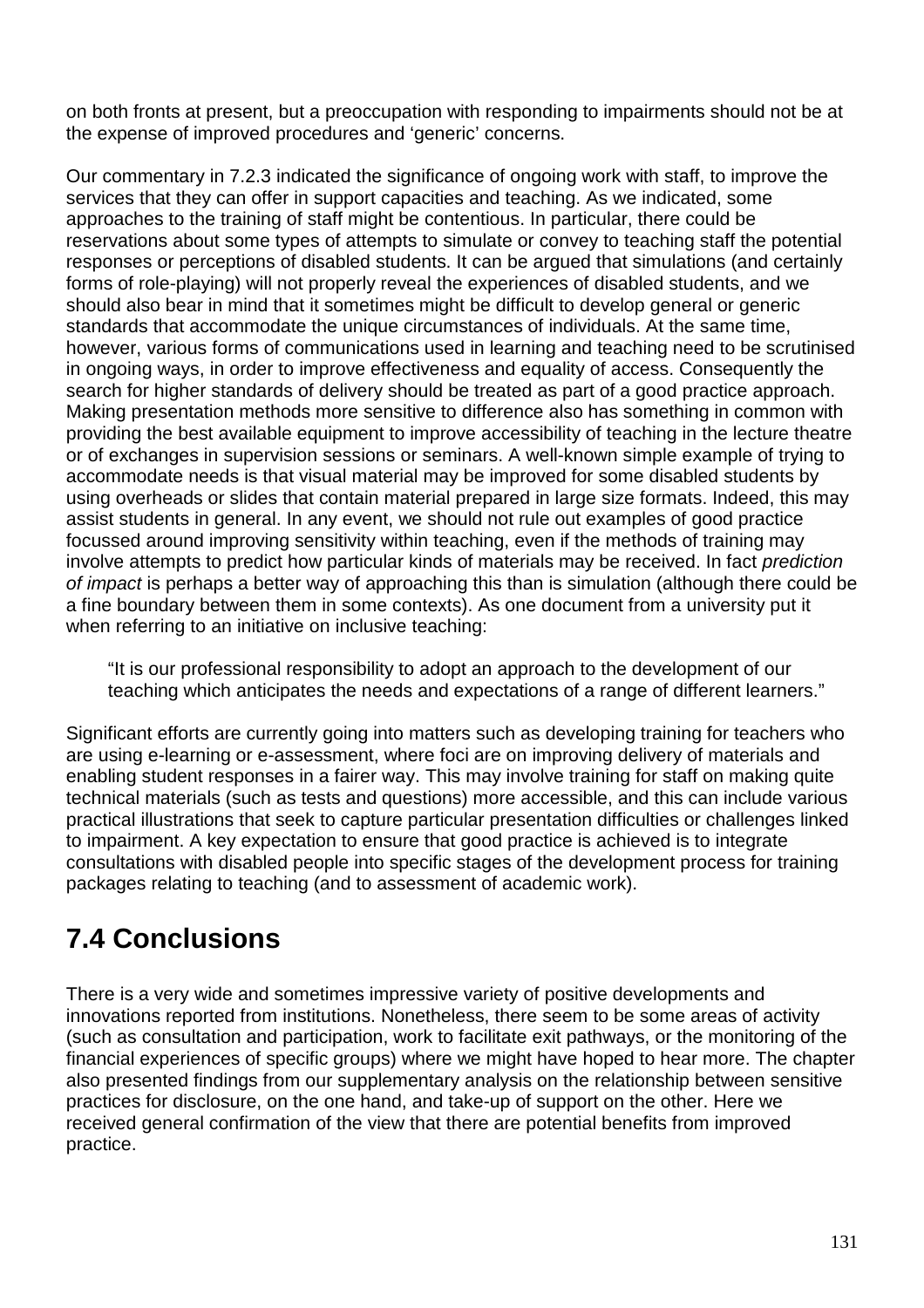Taken alongside our chapters on the national survey results, this analysis of good practice informs particular parts of the final chapter. In Chapter 8 we amplify elements from our present exploration to illustrate in more detail some ways in which specific activities may carry good practice forward. The discussion there builds especially on experiences or actions in specific universities or colleges, with the aim of providing pointers for ongoing developments across the sector.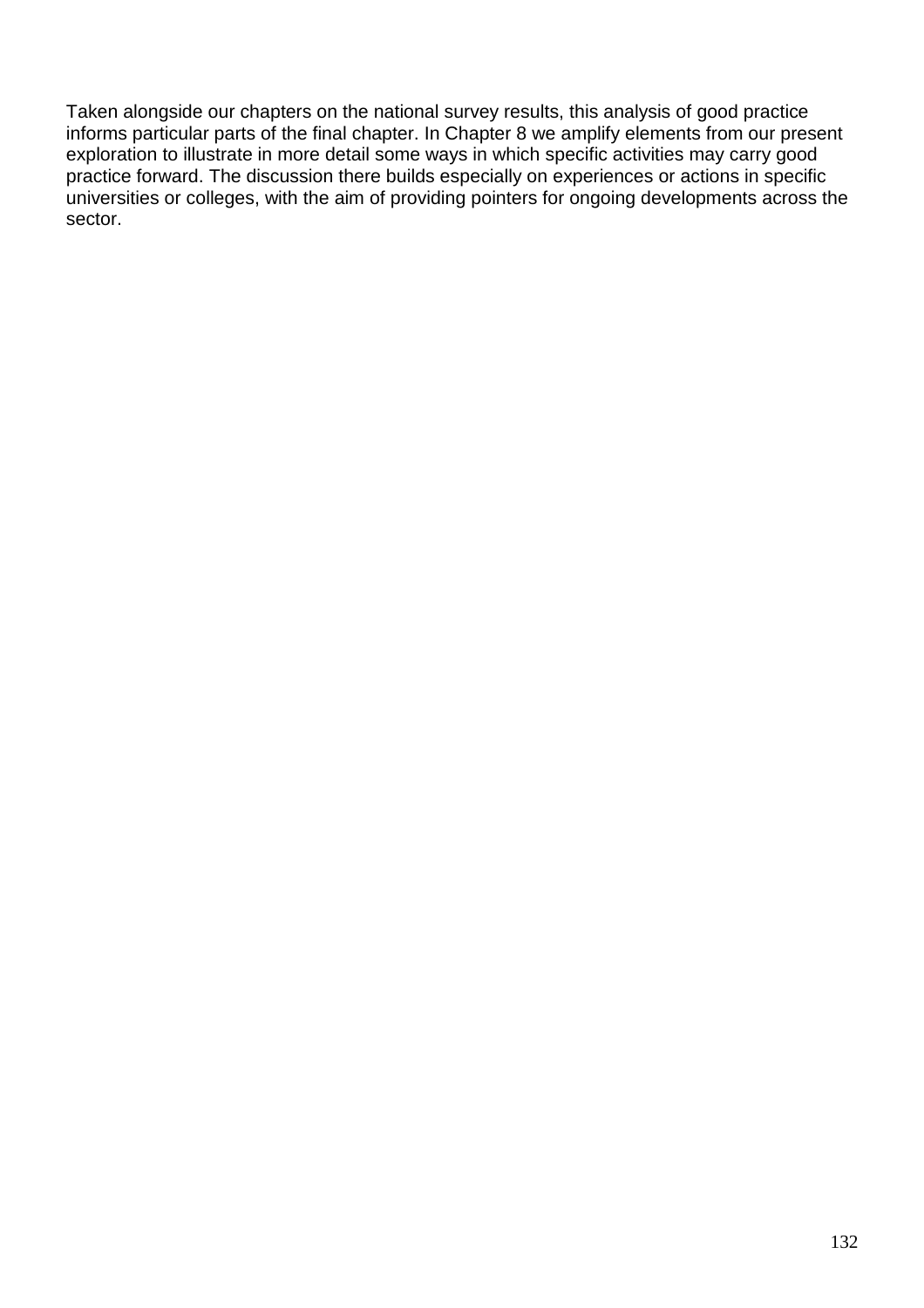# **Chapter 8**

# **Conclusions**

This chapter summarises some key points arising from the detailed work, and offers broad interpretations. The study has successfully assembled a valid 'snapshot' of what is happening across the sector, along with a background analysis that helps locate recent trends, events and research contributions. There is justification for considerable optimism about trends, but still much room for further positive change.

We proceed first below by suggesting (in Section 8.1) that trends and achievements can be characterised in terms of three overlapping stages or steps in development within HEIs and FECs. Secondly (in Section 8.2), we draw out and list selected key conclusions about the present situation. To complement this (in Section 8.3), we comment on good practice exemplars or descriptions we have assembled, building on experiences or actions in specific universities or colleges. Then (in Section 8.4), these examples help us summarise ingredients that might together constitute a portfolio for 'the proactive good practice institution'. This indicates an agenda that could be taken further to generate a good practice and innovation toolkit. Finally (in Section 8.5), the chapter explores some potential options for moving forward across England and Wales.

### **8.1 Three mutually reinforcing stages of development within HE**

Although activities overlap and mutually reinforce one another, we can characterise positive change within institutions in terms of three stages, steps or trends. First, during earlier periods there was an emphasis particularly on responding to physical impairments, by improving access and reducing barriers. Work on this continues within universities and colleges because campus and residence environments still present many problems. In our good practice chapter we began to take the debate on this a little further, by identifying the concept of the 'smart campus' as a theme for future development (see also below, 8.3.1). Thus, physical change may be complemented increasingly in years to come via concerted technological improvements making use of electronic systems.

A notable shift has taken place more recently, however, as considerable effort has gone into responding to less visible impairments and to improving support mechanisms and systems for individuals. This can be seen as a distinctive second stage or trend. Dyslexia in particular has moved up the agenda. Implications include exploring better methods of delivering teaching, improving communications, training staff, and looking afresh at assessment and curriculum delivery. There is also much emphasis on more systematic appraisal of needs and better response systems for impairments of several kinds. Such matters seem to constitute major preoccupations amongst staff engaged with disability in numerous places across the sectors. There is considerable energy and enthusiasm being put into improving practice both in support systems and in learning or teaching performance.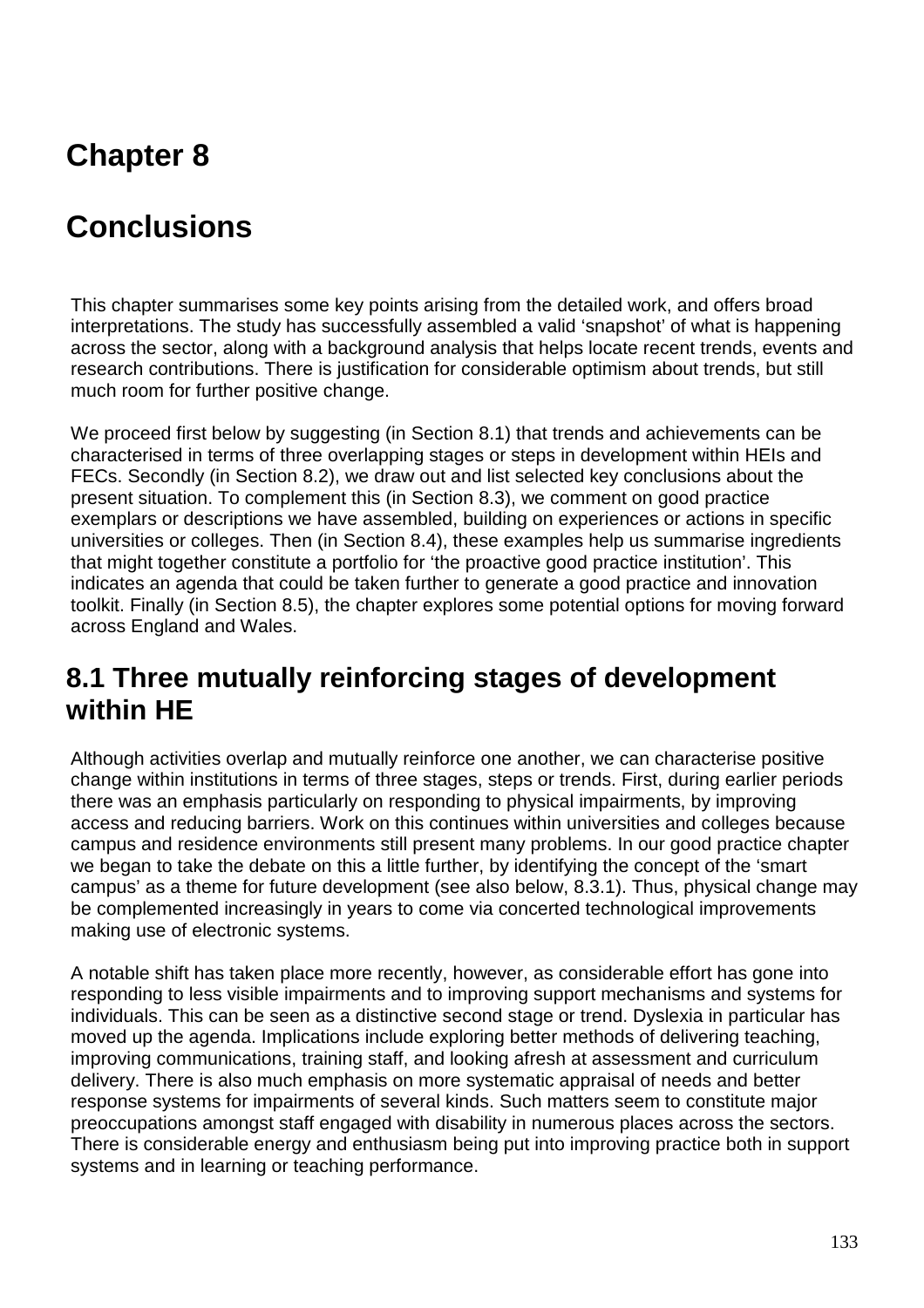A third stage of development may also be emerging, and it is appropriate to stress its significance. This stage is exemplified particularly by the adoption of EIA (see also 8.3.4). EIA opens doors to embedding disability issues more firmly (and in a generic way) across the core activities and central management processes of institutions, complementing and helping to consolidate the ongoing work that is flowing from the other two stages. Crucially, it also has the potential to bring with it a more regularised and significant consultative approach to all domains of equality strategies.

The three boxes below summarise the stages or overlapping trends. Clearly, the idea of stages is a simplification, since they contain what is in practice an accumulating body of activities within which priorities have shifted over time.

#### **An accumulating set of activities**

### BOX 8.1

### **STAGE ONE (ONGOING) EMPHASIS ON TACKLING PHYSICAL BARRIERS**

The need for improving access is widely acknowledged today, and much has been done.

Best practice involves disability issues being automatically considered when changes are made.

Continuing attention to detail (such as signage) is important.

Effective consultation can be an important factor in producing better environments.

Innovative technology may offer ways forward to complement changes to buildings, and there might be scope for developing future visions of the 'smart campus'.

### BOX 8.2

#### **STAGE TWO (ONGOING) EMPHASIS ON RESPONDING TO LESS VISIBLE IMPAIRMENTS AND IMPROVING SUPPORT SYSTEMS**

This has moved rapidly up the agenda, and often focuses on specific impairments.

Targeted projects, web-based material and training are important resources.

Teaching, curriculum and assessment are key foci for improvement.

Assessment of individual needs is an important area where developments have taken place.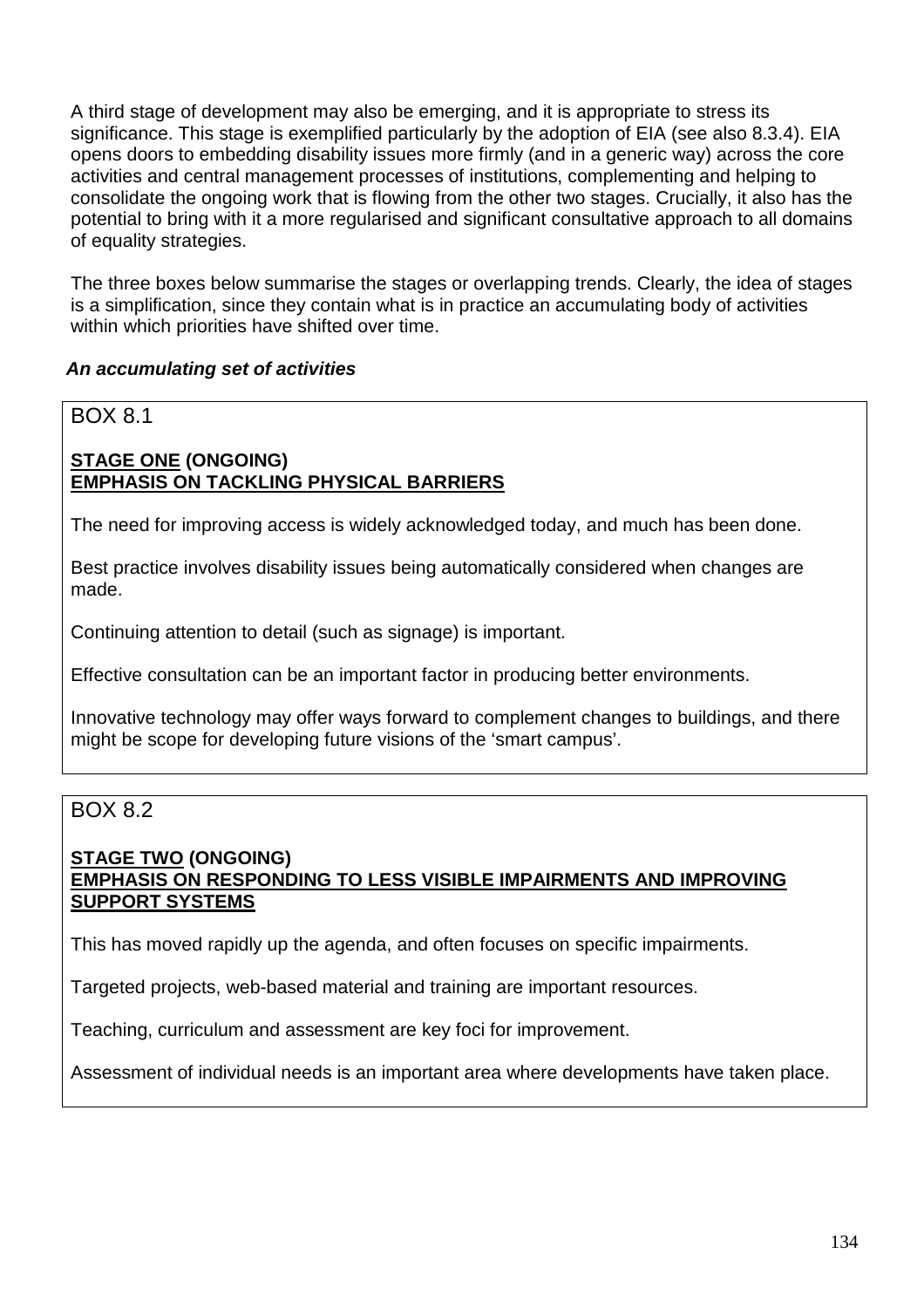### BOX 8.3

#### **STAGE THREE (DEVELOPING NOW) EMPHASIS ON EMBEDDING EQUALITY ISSUES WITHIN THE CORE ACTIVITIES OF INSTITUTIONAL PLANNING**

This is best seen as an emerging development.

A key component is the requirement to engage with EIA, which could complement and help consolidate existing emphases on specific impairments and needs.

EIA requires institutional commitment at the highest levels, and its generic character provides an opportunity for leaders to embed equality issues more directly within mainstream planning.

Periodic consultation is essential.

## **8.2 Key findings**

This list highlights some selected broad points that seem especially salient for informing policy debate:

- The climate of thinking about disability in HE has been transformed over the last ten to fifteen years, so that disability issues are now acknowledged regularly within support work, site planning, admissions, learning and teaching, and assessment. This is not to say that responses are adequate, but to accept that the overall environment of ideas and attitudes has shifted very substantially within many institutions. Disability is firmly on the agenda, even if the priority sometimes given to it may not be high enough. Inputs from official bodies (including HEFCE and HEFCW) need to be accorded recognition in the change that has been achieved, although much remains to be done. The flow of finance may well have been very important.
- There is widespread evidence of enthusiasm and innovation amongst key staff in HEIs and FECs, evidenced clearly in efforts to improve practices and provide better services across a large array of institutions. Indeed, we have encountered staff that genuinely can be described as 'equality champions' in their specific work. A variety of useful projects and initiatives are helping towards better understanding and feeding into developments in teaching, assessment and support. Some of those projects valued and cited by institutions in England as good practice have been sponsored directly by HEFCE, while others in both countries have arisen out of a keen wish amongst lecturers or managers to enhance day-to-day practices (such as communication within teaching).
- There can be no guarantee that students are always accessing the necessary support to which they are entitled. This is because of possibilities of unrecognised and unmet need amongst student populations. Despite the excellence of some of the support being given to those who can be most readily identified, some students may 'fall through the gaps' in provision. This is a problem affecting planning but also data. Meanwhile, events can still go badly wrong for individuals who are being catered for with delays, lack of continuity, poor staff awareness, access problems, and shortfalls in resources.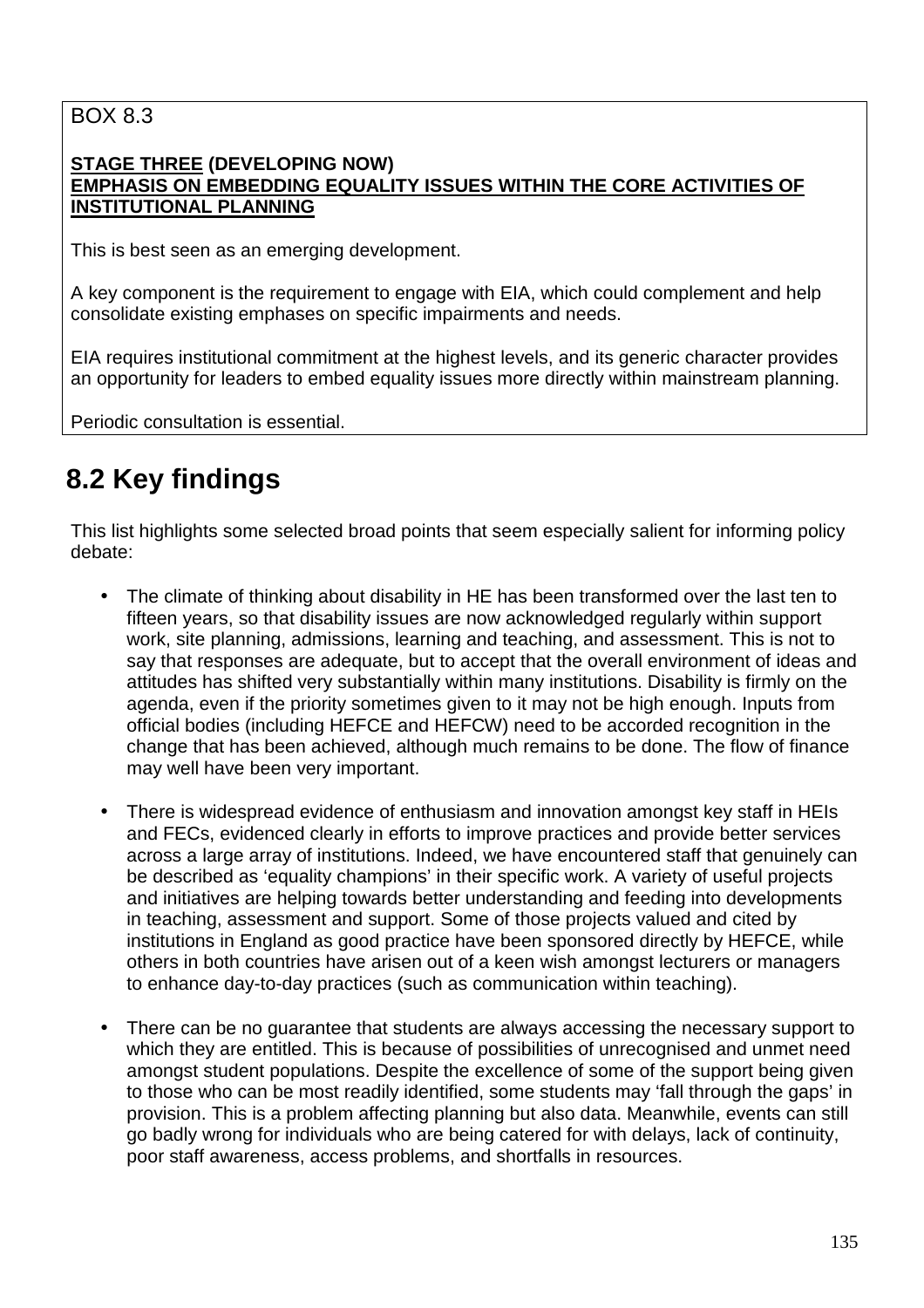- The trend towards better institutional performance linked to specific impairments and to support systems has been improving what is provided, but it is less clear how much progress has been made in embedding disability matters in a more 'generic' way within university business. Thus mainstreaming is not a feature on which institutions appear to be quite so successful. Useful documentation and formal procedures have been developing in positive ways in many places. Yet it is uncertain how far central managements have yet adjusted to the needs implicit in taking a more holistic view, or in implementing EIA. The uncertainty of the research team on this reflects a general reservation about the depth of evidence on regular commitment at senior levels. There is also a question to consider about how far such commitment would be sustained independently of external pressures and funding.
- When referring to good practice, informants did not very often emphasise successful participation or consultation, and this may well be an area that remains underdeveloped. Indications are, however, that the position may be better in Wales than in England. One informative exception for England is mentioned in our good practice exemplars in 8.3.4 below. This involves a small college in the North which has set up a strategy for involving in its EIA procedures three categories of informants: disabled students, disabled staff, and disabled members of the external community.
- When reviewing the attention being given to needs and barriers along the pathways and trajectories of students, the research team found some references to holistic approaches and 'joined up' activities, although we might perhaps have hoped for more. Little was mentioned about assisting or developing effective exit (or postgraduate) strategies, although there were some exceptions. The limited commentaries offered on transition to postgraduate level might reflect various factors, including the stance on disability taken by external funders (such as the research councils). This is certainly an area deserving review, since arrangements can influence the capacity of HE to deliver disability equality in line with official expectations. An initial view might be that allocations of funding via HEIs both for higher degrees and postdoctoral work ought to take account of regional patterns of potential student demand, local access situations, institutional strengths relevant to supporting disabled students, and the need for continuity of location and support systems for individuals over time. This would be likely to fit with the needs of other potential students embraced by an equality strategy, who may have domestic commitments, important local links, and a requirement for ease of access within a specific region (cf brief comments on availability of HE, in NAO, 2008, p.10, d.). Such matters ought to be taken up with external bodies by HEIs, in line with the need to be proactive on disability and other aspect of 'difference'.
- The financial side of disability support work seems to receive considerable attention within institutions, and there is some evidence of attempts to fill specific gaps in funding (such as with overseas students). On the other hand, nothing was brought to our attention to reveal any detailed investigations into financial problems that might be faced by disabled students during their time in HE, or the connections this might perhaps have with other aspects of difference or circumstance (such as having family responsibilities, studying part-time, etc.). Although individual informants clearly were aware that there might be specific financial and non-financial difficulties faced by part-time students, little detailed comment was offered on the extent of problems, and the matter was not a focus for any of the substantial good practice examples made available. No data were offered from informants on such potential concerns for part-time students as travel costs, 'out of hours' provision of services, problems of making contact, or access to DSA (cf. Chapter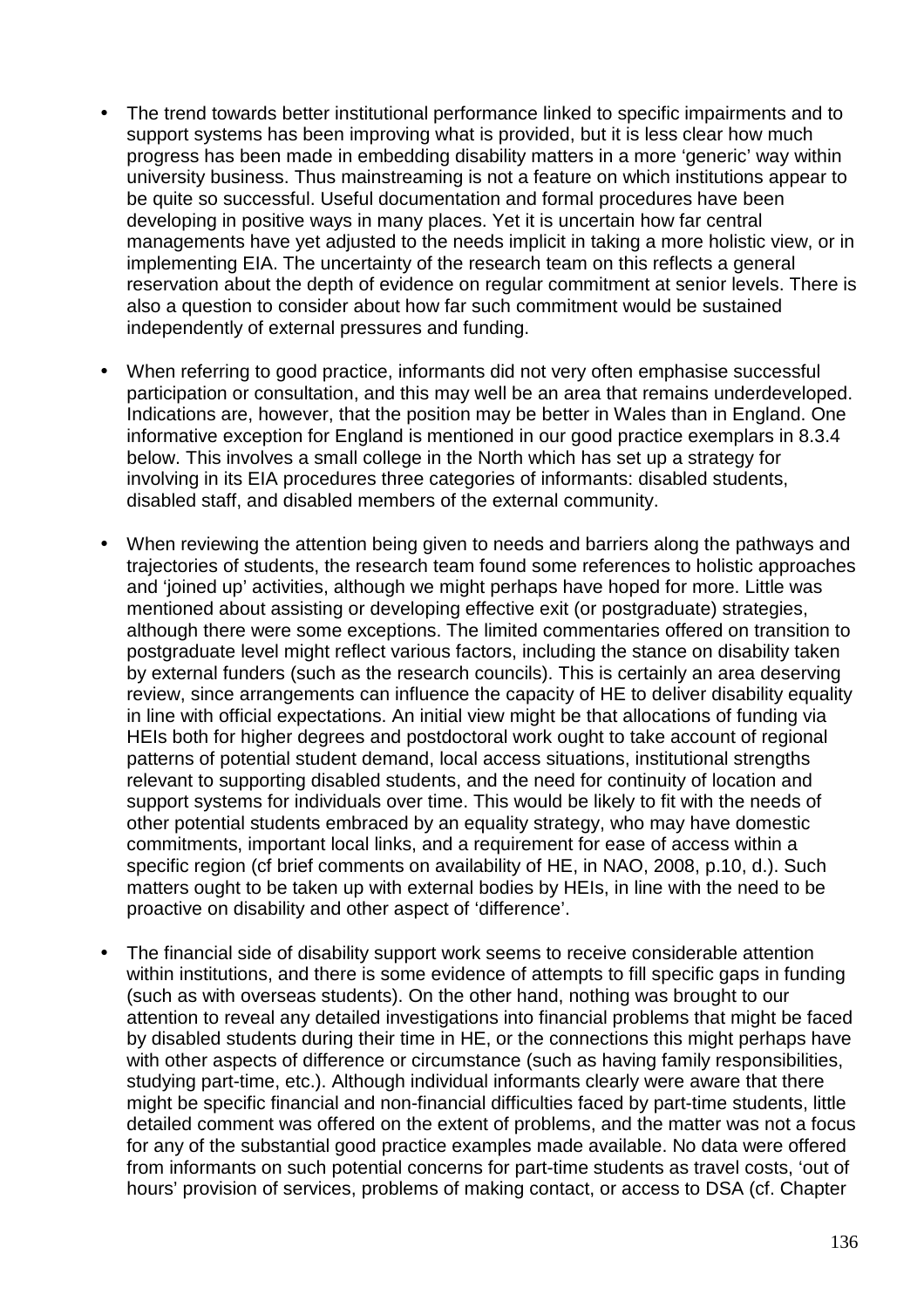2; 2.5). These are matters that might deserve further research, but, looking across HE as a whole, the lack of responses may suggest relatively low priority given to part-timers.

- The data position at the interface between HE and disability is rather weak. Research and evaluation face particular challenges (see Chapter 3), and within institutions the impression is of limitations in information collection and monitoring. The lack of internal data in some domains within HEIs and FECs may become a pressing issue as EIA becomes more entrenched, and there might be dangers of falling back too much on impressionistic methods. There may already be something of an over-reliance on smallscale qualitative investigations that generate useful insights from individuals and small groups, but lack adequate contextual or comparative grounding. At national level there may be a case for more statistical work on degree completion and achievements. Chapter 3 comments briefly on this (and indicates the importance of controlling for factors which could be expected to have an impact on attainment).  $^{13}$
- Differences between institutions may be significant, with some not even providing adequate website information, while others show that they have taken a range of excellent good practice steps. There does not seem to be any clear differentiation between categories of institutions, although there were minor variations.

### **8.3 Exemplars and descriptions of good practice and ways forward**

This part of the chapter draws on our analyses of good practice and positive innovations to illustrate some of the ways in which specific activities may carry good practice forward. We present descriptions or exemplars of preferred practice, each of which builds on experiences or actions in one or more specific universities or colleges (and sometimes draws on our survey information in general). They all highlight selected present and emergent practices in a way that could provide pointers for a programme of ongoing developments across the sector.

### **8.3.1 First steps towards the 'smart campus'?**

 $\overline{a}$ 

One way of improving HEI and FEC sites for students, staff and visitors might be to add more electronically controlled aids and enhancements. Automatic doors and 'speaking lifts' are existing examples, but the research team also obtained information about a more novel system (mentioned previously) called React, introduced to inform people about their locations across parts of a university site. This deploys voice messages when activated/triggered by a device carried by the student. Speaking equipment is located at selected key locations, to provide information about the main campus site, and can assist students with visual impairments in particular. Perhaps this example points towards future thinking on using advancing technology to move towards the 'smart campus', with universities and colleges mirroring the concept of the 'smart home' deployed in the housing field. At present this option is likely to be pursued only in modest ways, and can in any case only complement rather than be a substitute for physical

 $13$  After completion of the review stages for this study, the NAO published an informative report on widening participation that includes comments on data deficiencies, and on the proportion of students "declaring a disability" (see NAO, 2008, Summary, 8 and 23a; full report, p.15). Unsurprisingly, "people with disabilities" are categorised as one of two groups "with limited data" when participation trends are referred to (ibid., p.15).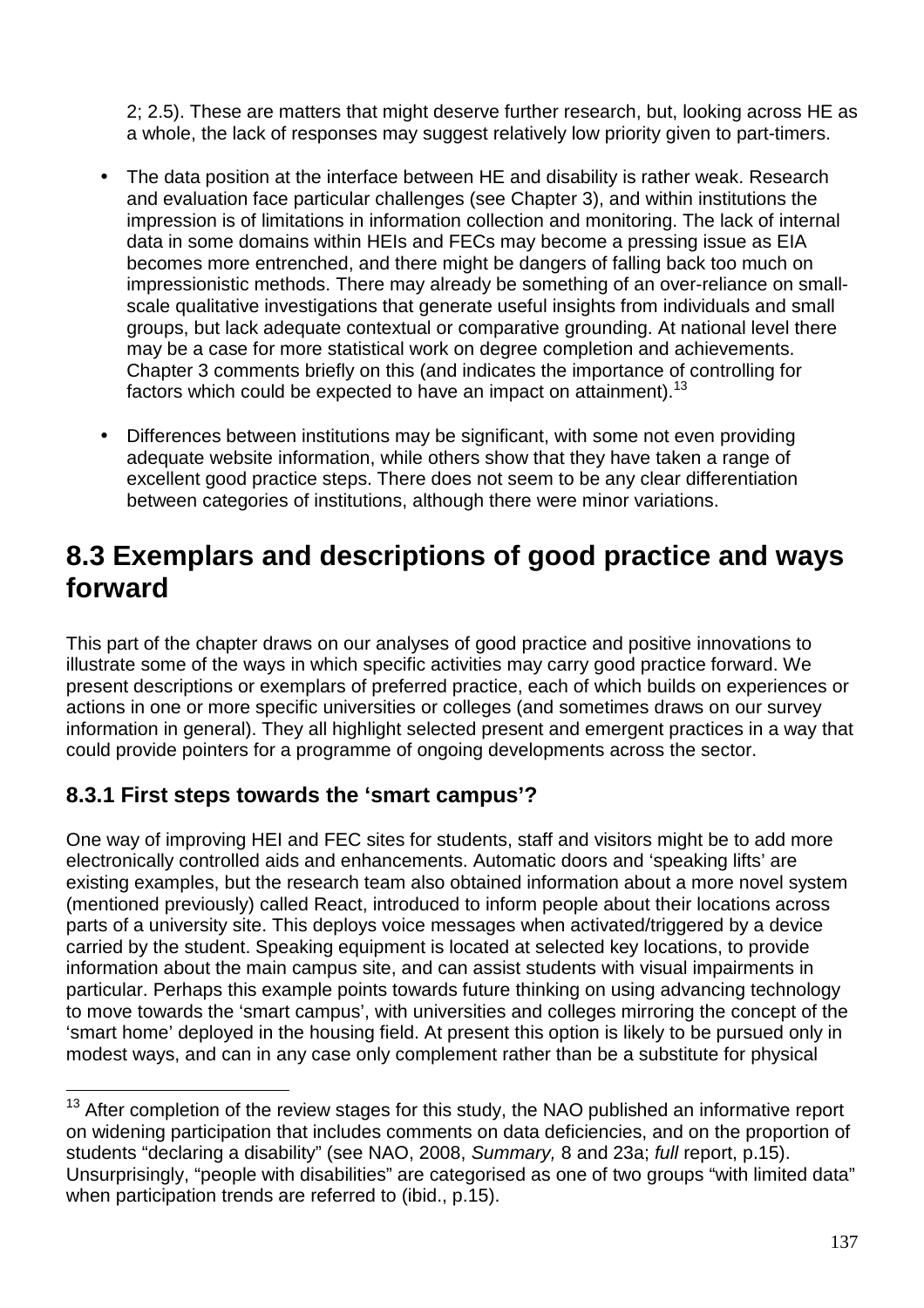improvements of direct kinds. Good maintenance and on-going upgrading and monitoring of equipment is also essential (especially since the failure of facilities such as lifts can be very damaging for individuals and disrupt learning). Nonetheless, there may well be scope for considering doing more as technology develops. Key elements for good practice would be:

- Periodically checking the availability, costs and benefits of technological innovations, in conjunction with regular access audit and ongoing improvement to physical structures.
- Regularly consulting disabled students and community informants about potential changes.
- Developing a longer-term vision of the campus as a more receptive and inclusive environment, in which new technologies could have important roles to play.

### **8.3.2 Moving towards better websites**

From looking at a range of websites, we identified several features that might together characterise good practice. First of all, the most obvious area where good practice will be evidenced is through general access/accessibility features of the website. These should be present from the main page and throughout the website (including on the disability/equality service pages). Features should include the ability to alter the layout/background/presentation of the site to suit the viewer's access requirements. The website search for this study looked at each institution's main page to see what accessibility provision is available. 60 of the 96 websites have some way of making the site accessible. This varies somewhat from being able to select a 'text only' option, to changing the font size or background colour, to a large selection of accessibility features. Some websites have an accessibility option which does not actually work, and so they were not included in the final total. If this accessibility feature was not available via the main page, it was looked for through another location on the website, such as through disability services, or through different departments. Overall, 61 (not necessarily the same as above) had some accessibility link from an alternative page. 54 sites had both a link from the main page and from somewhere else on the site.

In addition to accessibility features being available for the viewer via the website, having access to an area on the site where disability services/equality services provide further, more specific information for disabled applicants and students is important. This should also be easy to find from the main page. If there is not a direct link from the main page, the use of a search engine to locate it should be available. Within this disability services/provision area, information should be easily accessed on the types of services, equipment, accommodation, environment issues, application details, contact details of relevant persons, etc. (if not to be found elsewhere, e.g. in a disability policy document available online). The provision of information on funding opportunities and specific funds available for disabled students is likely to be important for students, and should therefore be possible to access via the website. A large number of institutions did provide information on DSA (78), although the level of information varied greatly, from one line to a whole page, to links to the Government web page. There was sometimes also information on other types of funding available.

Other information which potential and current disabled students should be able to access might include: the DES, information on student funding, support groups/student peer groups, information on technical assistance and accessible accommodation, and information about the physical environment. This might include, for instance, an 'accessibility map'. Accessibility or access maps can provide important details for a student in terms of how to access a building,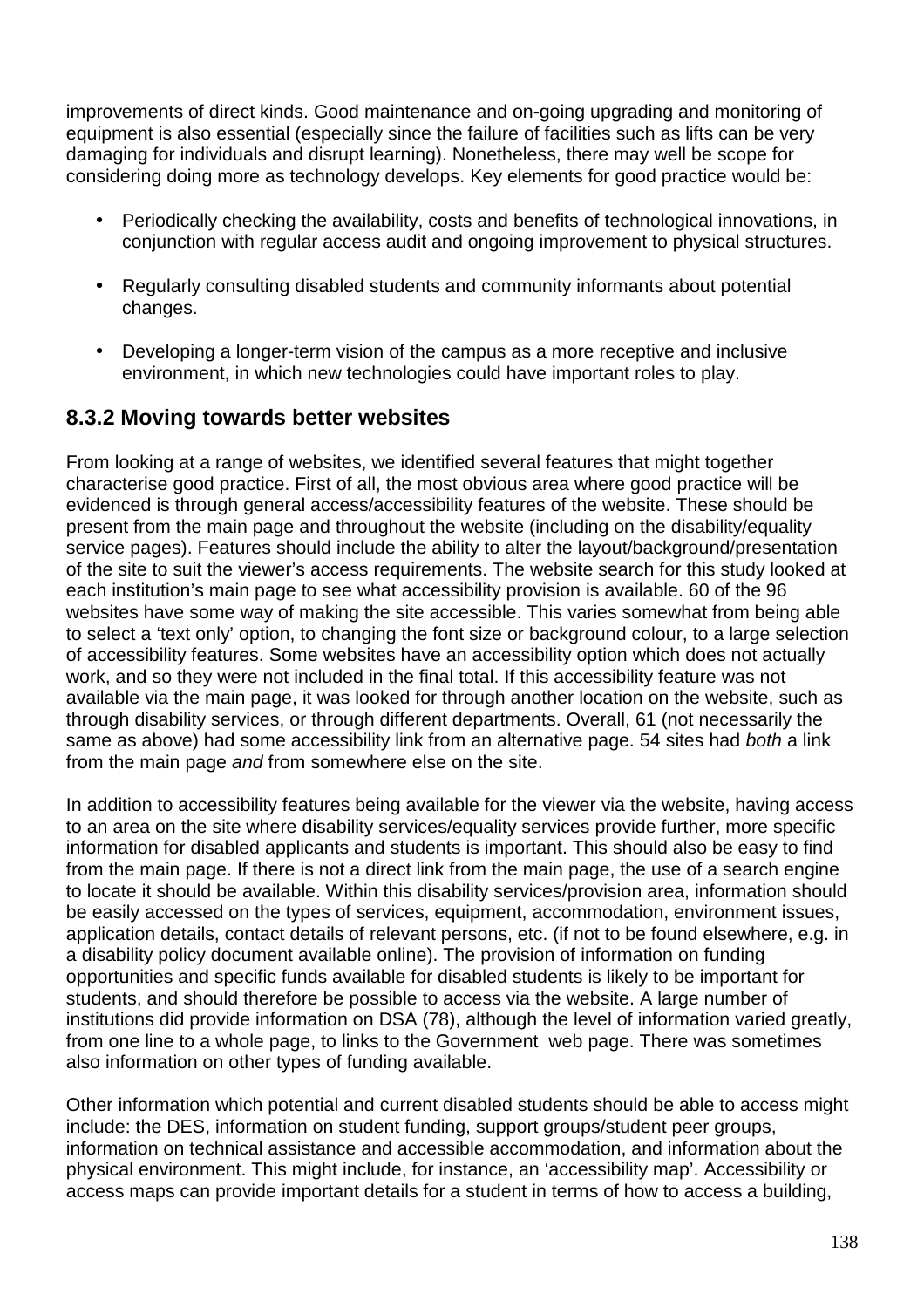where to park, where accessible toilets might be, and so forth. Of the institutions in the sample (96), 20 had some form of map clearly available (although the standards varied greatly). Of these, 16 institutions made their maps available online, via their website. It was not clear whether or how far disabled people had been involved or consulted when maps had been drawn up. 53 of the institutions had some form of information available on accessibility of the environment, even if this was only to state that the campus was predominantly inaccessible. Such information may be very important to a student's decision to attend a university or college. The accessibility of residential accommodation provided by the university is also important within these considerations, and 63 of the institutions provided some mention of accessible accommodation being available. On occasion, this involved only the name of a person to contact if such accommodation was required, but in other cases thorough information on each of the different halls of residence was available, with details on the number of 'accessible rooms' and whether guide dogs were allowed in the buildings. One way of engaging with issues had been to use the services of DisabledGo, which had provided independent access audit and assessment for some of the HEIs contacted, and was capable of generating accessible internet materials on this for clients.

Drawing on the above information, we suggest that a good practice exemplar for website arrangements would be likely to include:

- Good accessibility features
- A specific location for disability services information, well linked to main pages
- Within this disability information, coverage related to key topics and issues
- Links to the DES and/or disability statement
- Accessibility maps or similar guides
- Good contact details within specific parts of the site (ideally including connections to student organisations as well as university resources, units and their staff)
- Detailed information on the provision and characteristics of residential accommodation (with appropriate contact details, etc.)
- Financial/funding information.

### **8.3.3 Addressing specific impairment needs within an inclusive environment**

It is important to create environments in which impairments can be revealed and discussed without stigma and any sense of exclusion. There are signs of good practice in particular institutions on this matter, and a view that sensitive procedures and communication can make positive contributions to better take-up of services and support. A number of ingredients should be kept in mind when developing responses.

Planning to meet the needs of individuals requires a prior process of identification (preferably self-identification) and assessment, screening or appraisal of some kind. Thus, there may be a learning support questionnaire (or similar document) and/or a meeting, or some other efforts to gather information and anticipate requirements. Coverage may be given at the same time to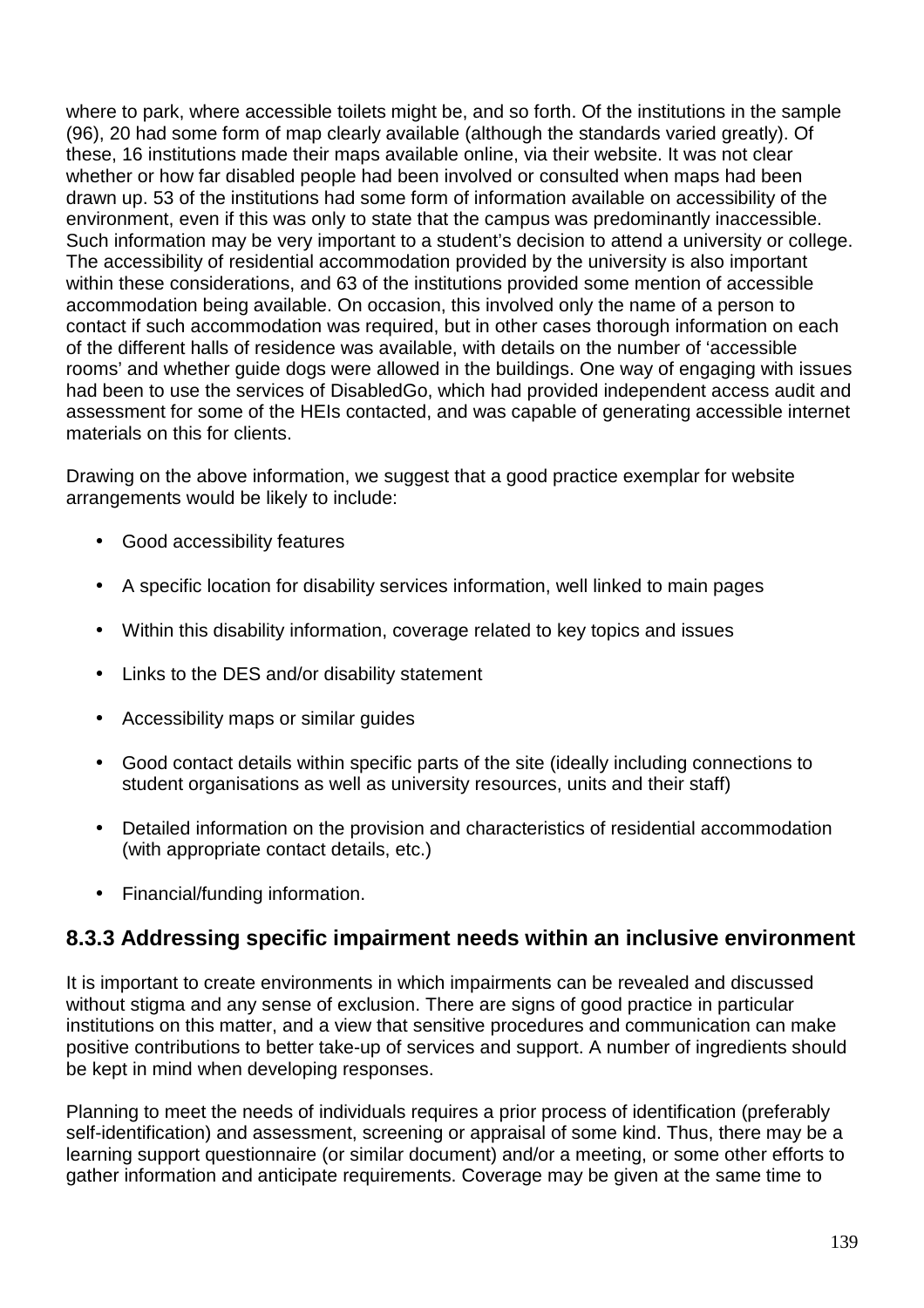DSA, and to whether an application has already been made. Additional matters to be considered will include confidentiality and the release of information. At an early stage it will be important to begin keeping a record of the situation, and to develop a personal learning support plan. Perhaps this would initially be of a draft character and subject to updating and elaboration if needed later. A good practice approach to this would seem to include:

(i) reaching a clear understanding of the main effects that the student feels impairment may have on study;

(ii) assessing the support requirements that may arise for him or her, with the links needed in terms of liaison with appropriate staff and services;

(iii) analysing any implications in terms of teaching and learning arrangements, covering reasonable adjustments that will deal with specific barriers, and the connections that should be made with teaching managers and departments (in some cases to be made as early as possible, and leading into further dialogues, etc.);

(iv) exploring probable assessment and examinations issues as far as these are relevant, and the implications in terms of support arrangements and adjustments;

(v) preparing for dealing with any risks, access problems or allied issues around emergencies (such as use of emergency exits, etc.);

(vi) confirming the responsibilities of the student, including keeping staff informed, maintaining regular contact, etc.;

(vii) confirming the responsibilities of university staff to provide specific support as far as feasible, and to offer opportunity for ongoing feedback from the student;

(viii) reference may be made to the institution's code(s) of practice, which will set out expectations of staff and students, and should provide a coherent and comprehensive framework for actions.

There is much being undertaken to respond to particular needs, but good practice seeks to set this within a broader outlook. The theme of inclusiveness is often crucial here, and can be complemented sometimes by a holistic approach that aims to minimise gaps and ensure interconnectedness of the varied aspects of support work. One statement captured especially clearly the theme of inclusion. This was from a college that runs a course for students who have acquired a brain injury (which is often referred to as 'abi'):

"The college ethos is very much centred around inclusion, while ensuring that these students receive specialised teaching to enable them to deal with their injuries and progress through [the college's] individual tutorial system. Every student is allocated a tutor who meets with them on a regular basis to assess their progress and to identify any areas of concern or celebration."

What apparently makes this approach more inclusive is a set of identified factors: disabled students being taught in the same buildings as other students, using the same facilities, and being treated in an integrated manner. Staff at the institution felt that at other colleges (by contrast) 'abi students' are at risk of being segregated, particularly in terms of being located in separate buildings and so forth. This abi course also adopts a holistic or inclusive approach in itself, in that people can progress for up to four years on the abi programme and this may lead them into further study. Ages of participants can include students of 20 years old, up to more mature students of 70 years old. We also noted, elsewhere, holistic outlooks that could enhance inclusion strategies. For example, one case study institution gave a strong impression of working hard to achieve 'joined up' support and advice activities. Thus the personal, academic and accommodation domains were brought together.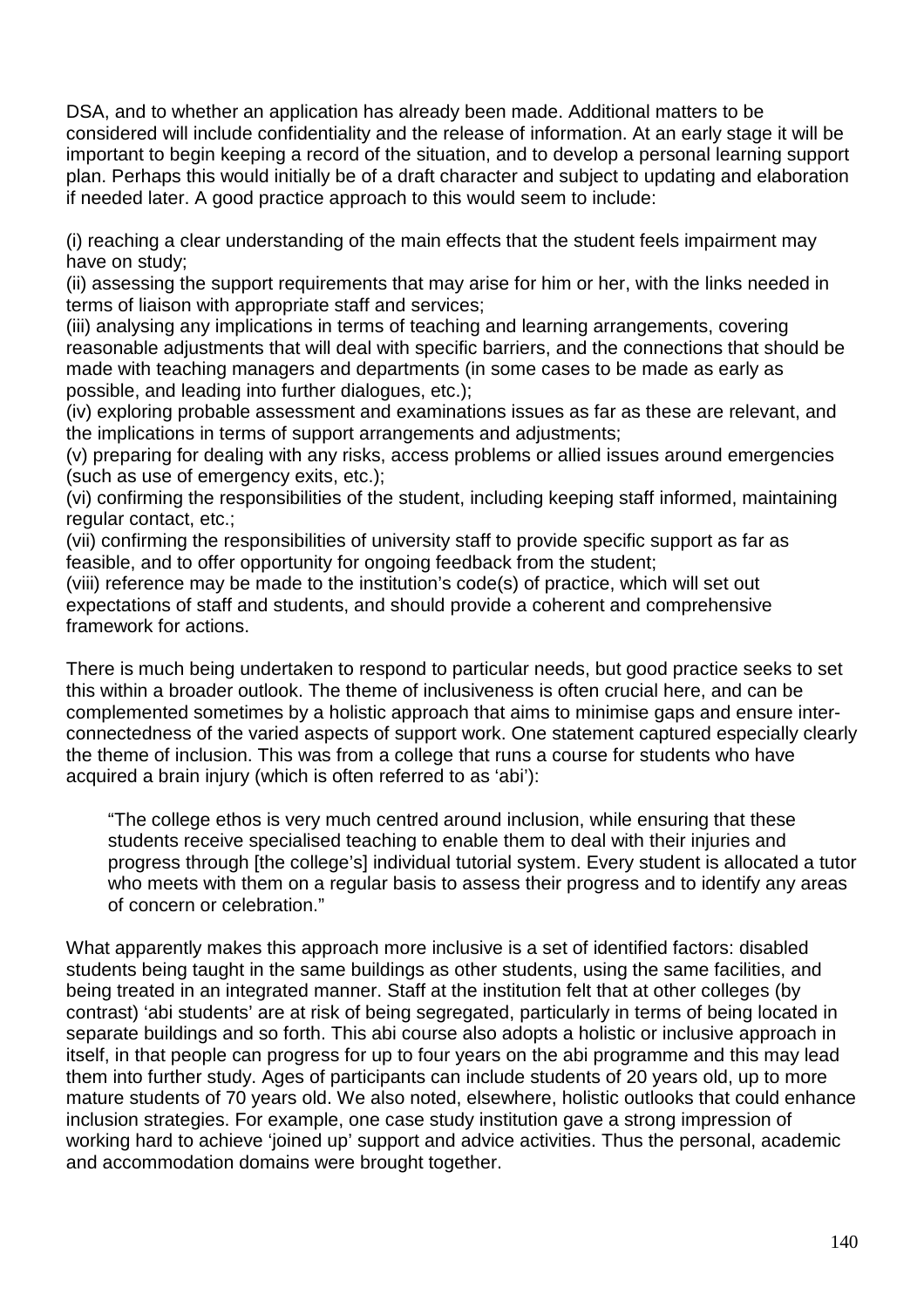From the point of view of an inclusive communication and institutional 'profile', we can add that there may be advantages from having some documents that welcome and encourage students in general, acknowledging simultaneously both the more generic (or shared) problems they face, and the more specialised needs that some will be dealing with. A very good example was provided by a new university in a document titled Student support: A helping hand through University life. This included coverage of loneliness, homesickness, stress, exam stress, panic attacks, helping a friend in crisis, eating disorders, self-harm, alcohol, drugs, personal safety, harassment, looked after young people, family liaison, students with children, and immigration advice. At the same time, it introduced the Student Support Team and support issues, and referred to making an appointment with a student support adviser, as one of its sections.

The conclusion from the above discussion is that addressing needs requires not just attention to individual impairments, but the adoption of a strategy catering for some other central themes as well. Thus, a good practice overview on needs would mean:

- Acknowledging the specific issues faced by students with particular impairments, and seeking better to understand students' individual needs.
- Making the necessary links and adjustments across the full range of relevant activities, so as to support these individuals in an ongoing way.
- Being responsive to any new or emergent difficulties that can arise for students.
- Making sure that the services offered are as 'seamless' as is feasible, through genuinely joined up approaches, thereby reducing the danger of problems 'falling through the gaps', delayed responses, etc.
- Seeking to make the environments (academic and residential) as inclusive as possible, and ensuring that this becomes automatic within all relevant practices from initial publicity through to graduation.
- Aiming to be both proactive and preventative whenever possible.

### **8.3.4 Procedural good practice: developing impact assessment**

Two institutions (referred to here as Institutions W and Y [being from Wales and Yorkshire]) provided examples of aspects of the development of good practice on impact assessment, and we draw on these now. EIA sets out to discover in advance of a policy the effects that policy can be expected to have on identifiable groups of people. Ideally, predicting the impact of policies and practices on disabled students (as well as other groups) will help indicate disadvantages or problems (as well as benefits) that would arise if a strategy or change were to be introduced. Thus, a key concern is to examine a policy or practice (or a criterion or provision) to determine whether there is a "differential impact on a particular group" (HEFCE and ECU, 2004, p.3). This approach is meant to be integrated into the activities of public bodies in general, and the outcomes of EIA work should be reported and made available. The approach can also be applied retrospectively to policies that are already in operation. The findings of EIA do not in themselves dictate policy, but should ensure a more sophisticated and aware discussion about options. Furthermore, if negative or adverse impact is revealed, then steps should be taken to deal with this. EIA thus has the potential to become a crucial tool within planning processes if it is implemented as has been hoped. HEFCE guidance (2004) has emphasised relevance and proportionality as principles to consider when deciding whether to undertake full impact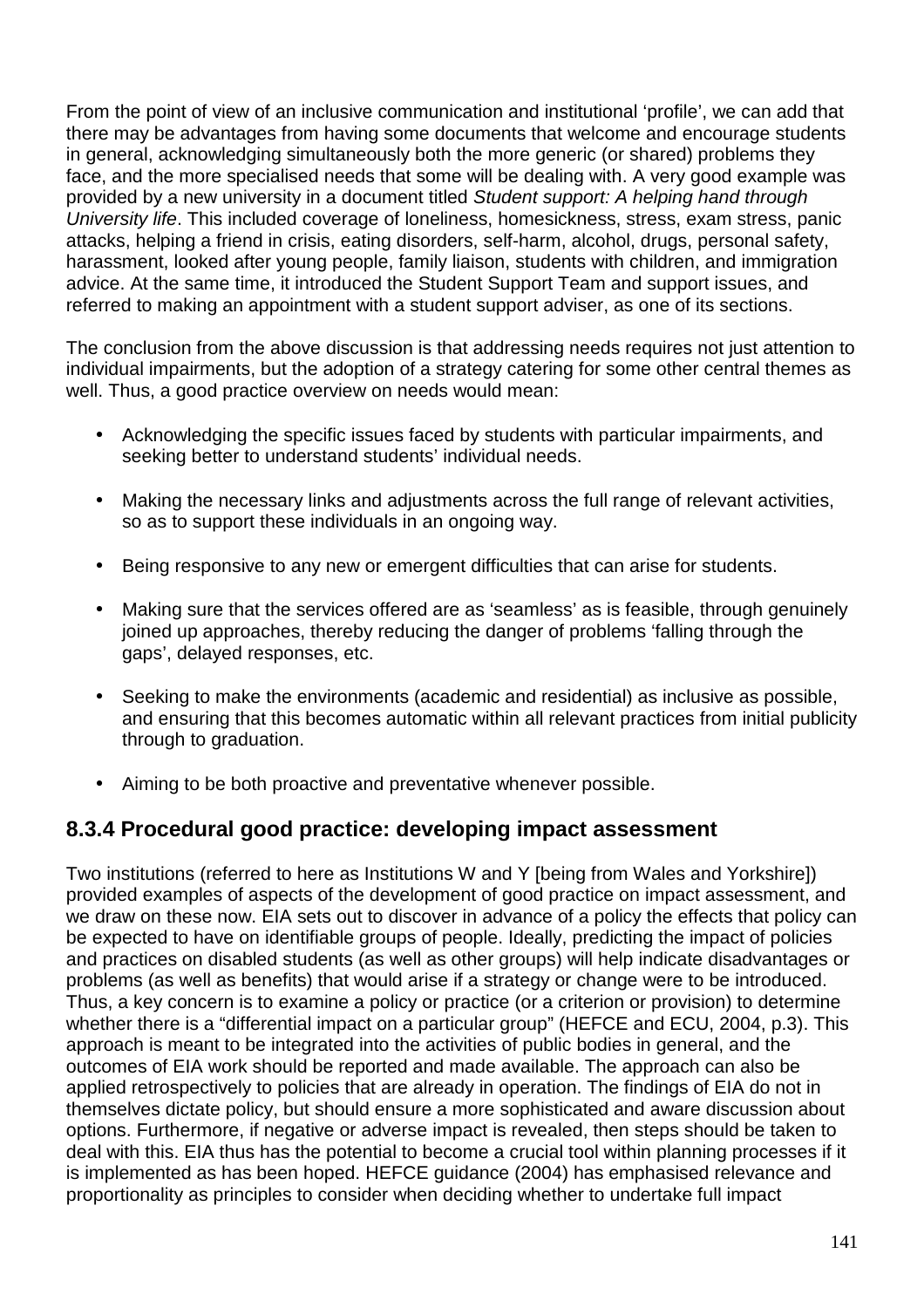assessments (some policies having less equality relevance or significance), and has recommended an initial mapping out of policies and practices, assignment of responsibilities, and screening to determine equality relevance and ascertain priorities. A recent ECU report also notes the requirement (in the case of disability) for institutions to look not only for potential or actual negative impact, but also for opportunities for positive impact "that might have been missed" (2007, p.7). There is furthermore a duty to involve in an ongoing way those that the rules are aimed at protecting.

Both Institutions W and Y took important initial steps by recognising the significance of the new requirements, and had been devoting time and staff resources to exploring the systems that might be put in place. Documentation prepared for Institution W's Human Resources Task Force pointed out that EIA needs to become a "natural part" of the policy making process "when new policies are being considered and when existing policies are being reviewed". Thus it was felt that "EIA should take place at an institutional level, covering central strategies, policies and practices", as well as within "College, School and Central Services".

In order to prepare for EIA and develop appropriate processes at Institution W, preliminary and pilot work was undertaken. Key elements were as follows:

- **A pilot project** within human resources (HR), looking at all the strategies, policies, practices and processes for which HR was responsible. For EIA there first needed to be a mapping of these policies, with identification of those people responsible for them. This was in effect an important 'trial run' and learning exercise within a particular practice domain.
- **Development of template documentation** for screening policies to identify risk. This involved creating a policy screening form for impact assessment, based on guidance provided by HEFCE and the ECU on conducting EIA. A number of areas of equality can be looked at (as well as disability). Examining risk across various policies and practices implies an institution being able to prioritise policies for attention, in terms of their importance and equality relevance.
- **A working group** focussed on HR, to take responsibility for the pilot project exercise in screening policies and procedures, with individual members responsible for screening of various policies and procedures. They involved other people or groups as appropriate.
- **Results from the screening process were shared more widely and observations invited**. The screening process was then 'signed off', with recommendations to move to full EIA. The pilot process within HR had resulted in identification of policies and procedures that should be covered in full EIA.
- **Recommendations from this preliminary work** included: further equality and diversity training; training on undertaking EIA; the embedding of impact assessment into policy development and review; and recognition of the importance of good statistical data and of making this available.

Having gone through and learned from these tasks, the institution began planning for introducing full EIA. A briefing sheet produced by the Equal Opportunities Officer summarised clearly the key aims and understandings underpinning the new approaches. Underlying aims included removing any unfairness and disadvantage, ensuring equality issues were mainstreamed, and engaging all university members in the equality agenda as well as meeting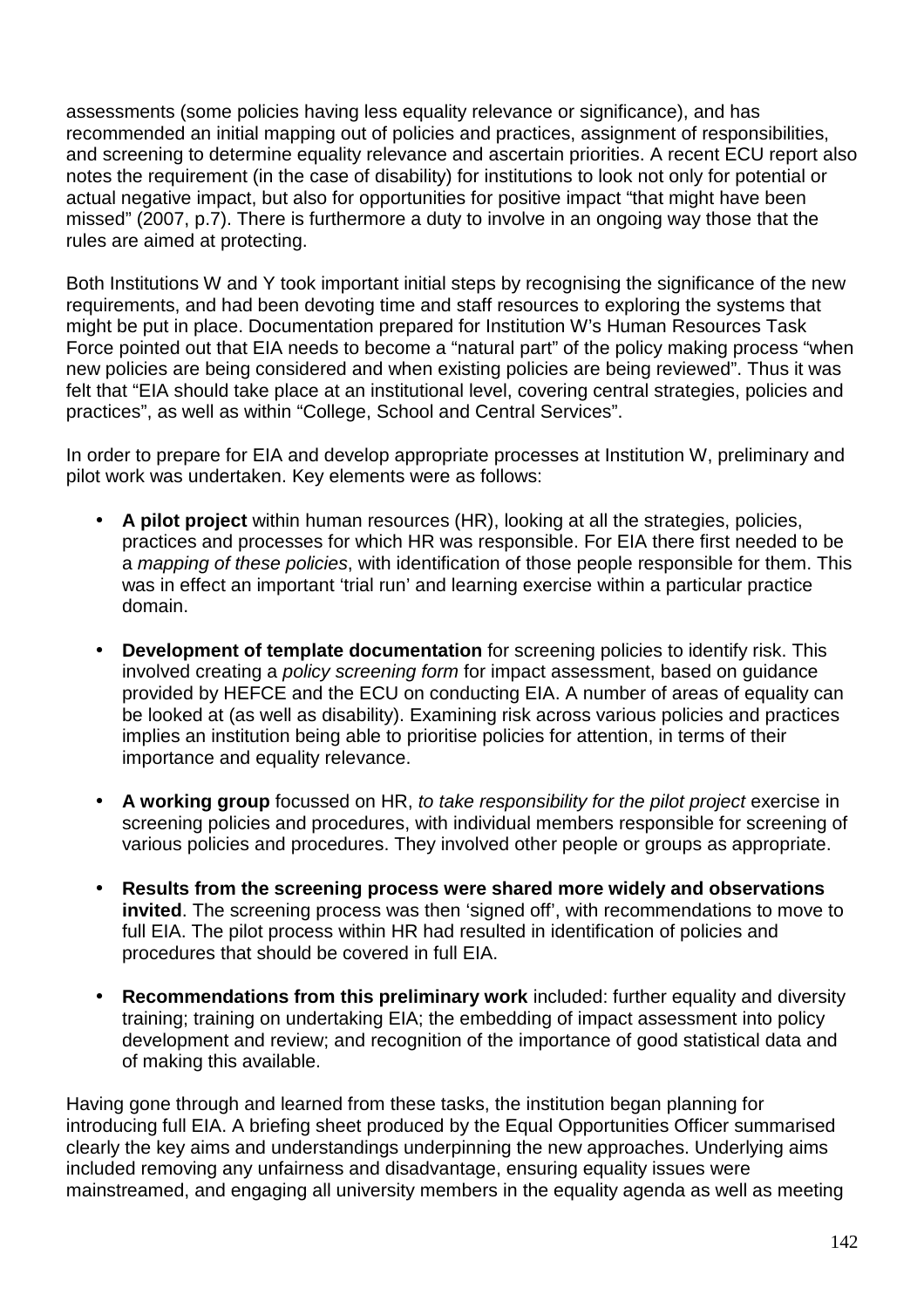legal requirements. It was understood that EIA should be an ongoing process, leading to consideration of equality issues being embedded in all management decisions, procedures, processes and practices. A working group met to discuss the next steps, and an action plan set out the stages to be run through from February to August 2008. A further pilot project was to take place on undertaking full EIA, targeting a policy identified as being high risk by the screening process. The action plan set out five stages:

(a) Communicate requirements (presentation to college managers and central services staff; inform task groups, working groups and advisory groups; make information available via intranet)

(b) Mapping (colleges and central staff to identify staff responsible for EIA and strategies, and policies and processes to be covered)

- (c) Staff training
- (d) Screening (key staff to identify risk using screening template)
- (e) Full EIA (pilot project on implementing this).

The steps taken by Institution W to begin to meet the challenges of EIA seem very much in the spirit of the official advice on how to proceed, but at the same time indicate that moving into EIA for a complex institution with diverse functions cannot necessarily be a matter of immediate implementation. Data availability may well prove a crucial issue as institutions attempt to explore some effects of policies, so it is not surprising that it featured in the last of the bullet points above. Consultations will be one way in which information or data on potential impact is gathered, and may also help when screening methods or approaches are being worked out.

Institution Y has also been engaging effectively with EIA, and can be cited more narrowly now to illustrate developing good practices on the consultation dimension in particular. This is a much smaller institution, and is already able to deploy impact assessment forms not only for assessing policies, procedures and practices, but also for course and module developments. Course developers or heads of department complete the relevant form and seek advice from Dyslexia and Disability Support Services if required. The person completing the form has responsibility for involving disabled people, and this may be fulfilled by seeking help from the Dyslexia and Disability Support Co-ordinator to convene a group, or by using other contacts. Three groups of disabled people have agreed to be involved: one of staff, one of students, and one of community members. A College Readership Group of disabled staff has agreed to read and comment on policies. People responsible for EIA are advised also that they may wish to develop methods of involving disabled people which are specifically relevant to the academic area involved. The impact assessment for course validation is embedded in the course validation procedure, so that all course developers have to complete it. A key officer involved in the developments comments also that "The other impact assessments are beginning to catch on as people undertake scheduled reviews of their services." Near the start of the form issued at this institution, staff are reminded of the need to involve disabled people in identifying priorities for EIA, in completing the assessment, and in revising policy. The person responsible is asked to "detail the ways in which you have involved disabled people in assessing this policy". Reference is also made to the need to have regard to the parts of the general duty to promote disability, and a table is to be completed with entries on the effect of the policy under review on particular impairment and illness groups. In addition, the member of staff must indicate what actions "you could take to reduce the negative impact on disabled persons".

It is difficult to know how typical or distinctive our two examples above may be, because little was said in most questionnaire responses about EIA. It would be useful to see some more extensive research on the implementation, benefits and problems with these developments,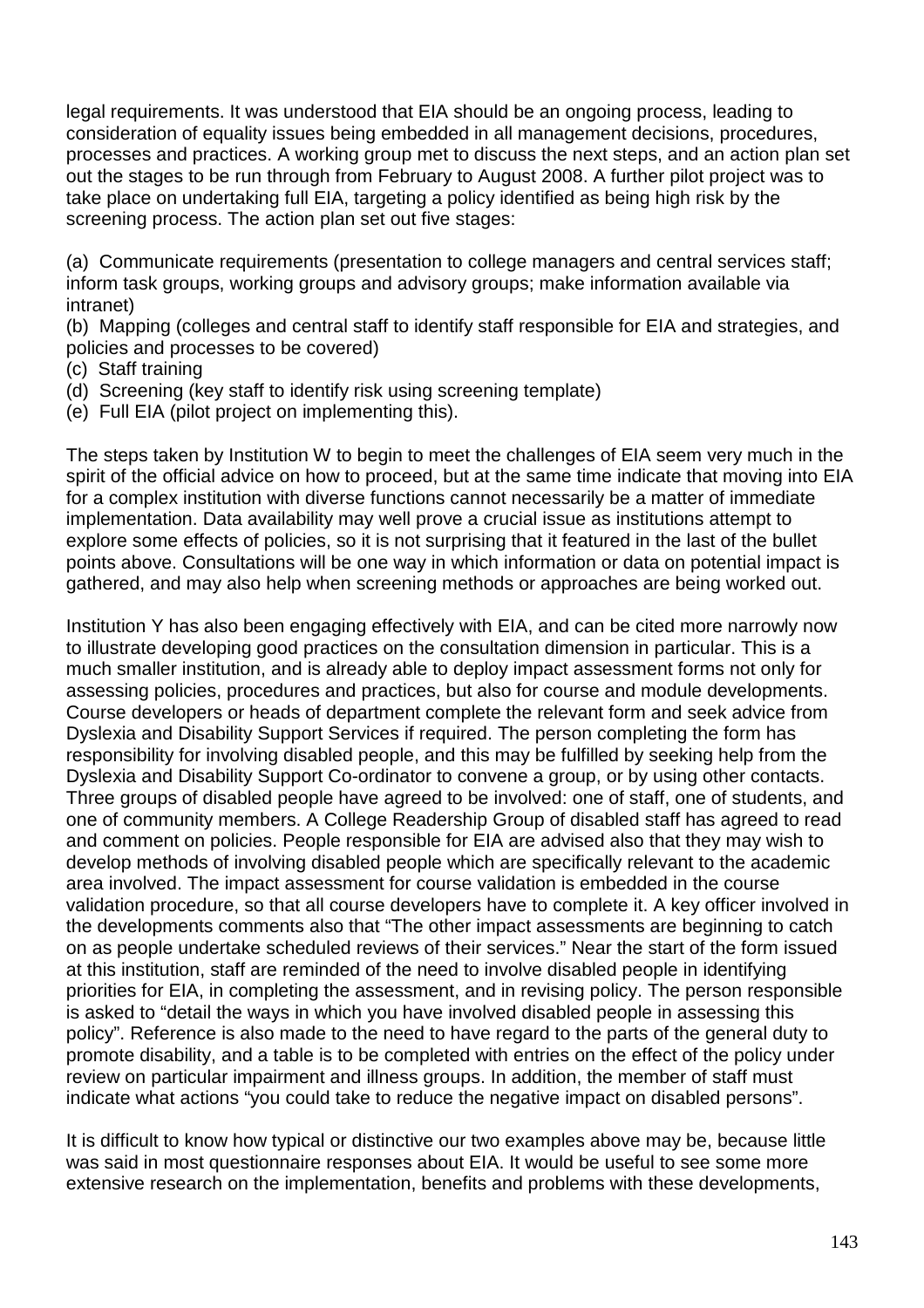given their apparently transformative potential. ECU has drawn on some research for its report on Conducting Equality Impact Assessments in Higher Education (2007). At the same time, there might be a case for further governmental intervention and support for the sector in this area. Our overall conclusions for good practice are:

- Every institution needs to press on with the development and implementation of EIA.
- The approaches recommended through ECU can be used as a reasonable starting point.
- Considerable investment of time and staff resources is required, and a casual approach is unlikely to work.
- Data availability will generally need considering from the outset.
- Consultation processes need to be planned at an early stage in development of systems.
- Implementation within a large institution may need 'staging' carefully, with selected key targeted areas identified quickly, a learning process in place for building on the first stages, and a rolling programme as part of the institution's planning.
- Institutions should see EIA as a way of demonstrating commitment at senior levels and in their central management processes, and a means through which leaderships can take more direct 'ownership' in relation to disability issues.

### **8.3.5 Developing strategies for assessment and for training staff; the SPACE approach**

SPACE (Staff-Student Partnership for Assessment Change and Evaluation) is a three-year project funded by HEFCE, involving a consortium of eight institutions in the South West. The aim over a three year period has been to develop and promote alternative forms of assessment "as a way of facilitating a more inclusive approach to assessment" (SPACE, 2008, p.1). Students are represented as well as academic staff and disability officers, and information is readily available about the project through a website as well as in publications that have arisen from it. At time of writing, the SPACE resource had become available on-line, and hard copies were about to be distributed to participating HEIs. Research was used to explore attitudes and issues (the SPACE survey and research).

The core activity has been to develop an alternative assessment toolkit in the subject areas of arts, education, business, science, humanities, human sciences and technology. Key elements include: a critical review of the issues governing the choice of assessment; case studies of inclusive assessment; institutional, departmental and individual procedures to support the process of assessment change; and staff and student evaluation forms. An important feature has been to take account of perspectives and voices from disabled students, so that the main SPACE document contains sections on how disabled students view 'special arrangements' for assessments, how they view current assessment modes, their preferred choice of assessment modes, what they say about assessments based on group work and on oral presentations, and what they say about their assessment performance. Alternative and inclusive assessment case studies are offered as staff development resources.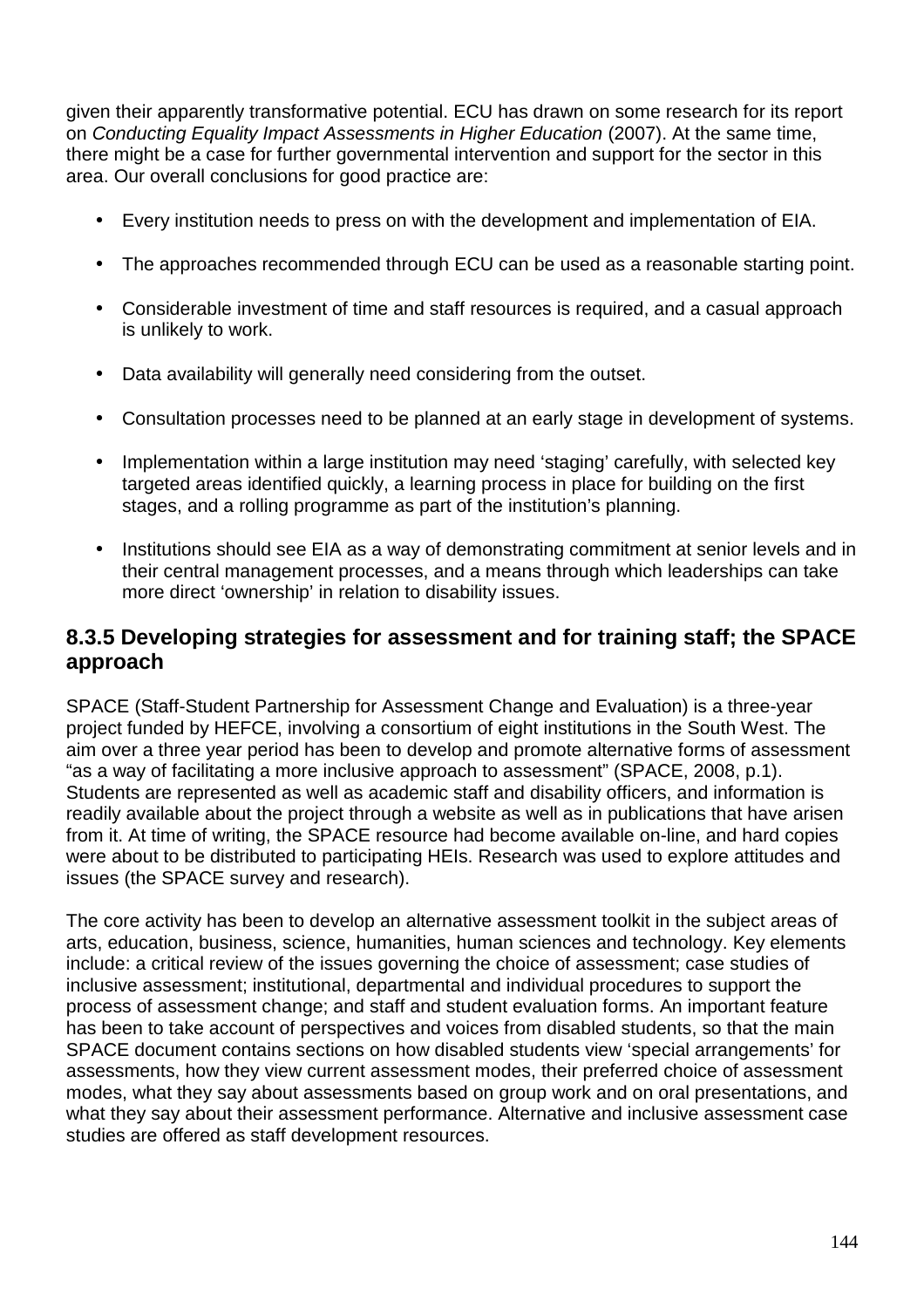A strong justification for the work lay in the argument that it had been timely to move beyond projects for development of specialist services, as these did not necessarily "create on-going consistency", or "the development of strategic approaches to inclusive practice through curriculum change, resource planning and relevant staff development" (SPACE, 2008, p.2). Thus, the emphasis in SPACE was towards encouraging dialogue and innovation between disability services and academic departments, supporting institutional change. A framework for looking at assessment was adopted that distinguished between a 'contingent approach' which in effect involved assimilation into existing systems (via arrangements for extra time, amanuensis, etc.), an 'alternative approach' offering a repertoire of assessments embedded into course design (such as providing a viva voce rather than written assignment), and an 'inclusive approach' capable of assessing the same learning outcomes in different ways (as with a flexible range of assessment modes available to all students). The inclusive approach would be concerned with equity, regardless of disability, learning style or learning experience. Aiming for a 'universal design' for assessment could potentially avoid problems of making categorical distinctions between disabled and non-disabled, and reduce the needs for testing of claims, evaluation of their significance, and negative labelling. It might also reduce some of the developing pressures for special arrangements that absorb extra time and resources. The implication is for "flexibility in content, course activities, learning environments and assessment of learning" (SPACE, 2008, p.10). As is argued in the SPACE documentation (2008, p.10), promoting the notion of flexibility in assessment practice, "as a cornerstone of an inclusive and universal approach", does not deny absolutely the need for contingent and alternative approaches for some disabled students in some assessment circumstances. On the other hand, the clear priority is for establishing an inclusive approach to assessment, through which disability is taken merely as one diversity within a holistic approach to equitable assessment practice. An advantage of the overview is that attention has been paid in general terms to weaknesses in current assessment practices, and to good assessment practices related to a range of student needs (such as a variety of more nuanced approaches to assessment encouraging student commitment and feedback). At the same time, the obstacles to change are not ignored.

As the material generated by the SPACE project is both very lengthy and accessible, we do not further summarise the details here. Instead we will highlight a few features that may help toward good practice in a range of teaching and learning contexts, drawing on some of the SPACE material and other information supplied to us, but bearing in mind that the debates on assessment will continue to develop:

- Adopting more inclusive approaches to assessment will require institutional changes and levels of commitment that go well beyond individual teaching teams and departments.
- Student perceptions of assessment need to be kept under review, and may help inform curriculum change and plans for delivery of teaching.
- The impact of differing modes of assessment should be monitored periodically to ensure that appropriate pathways are available for all students.
- Flexibility and choice over assessment methods should be considered and reviewed regularly, paying regard to the diversity of students as well as to desired learning outcomes.
- Students should be fully informed about potential assessment mode choices, and may need detailed advice when exercising these choices.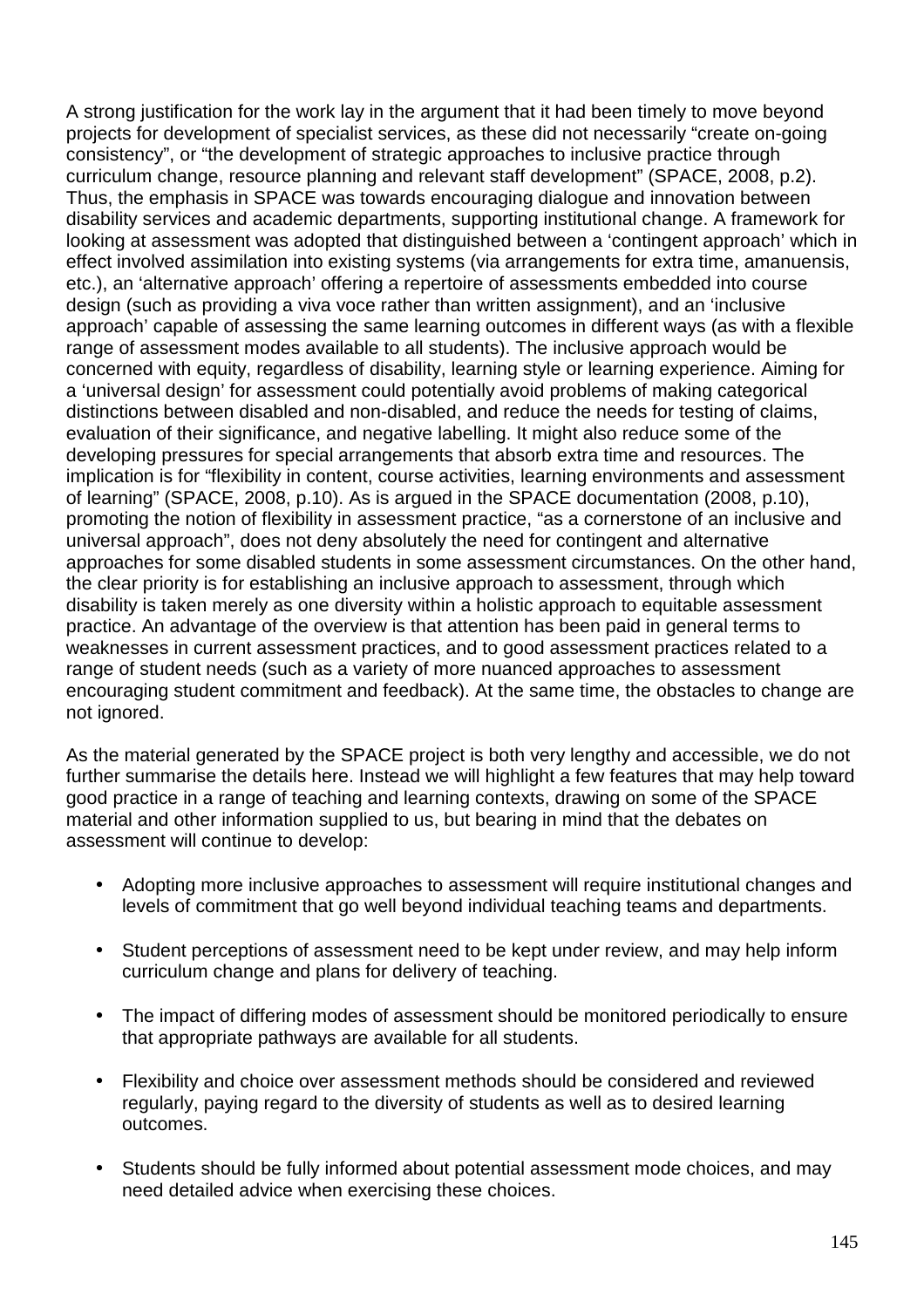• Staff must be resourced adequately to learn more about diverse needs, and to design and implement changes in the curriculum, modes of delivery, and assessment methods.

### **8.3.6 Training and supporting staff to improve communication and delivery of teaching, and to better understand the impact of assessment methods**

We discuss two examples here. The first relates to the use of the web to provide resources for staff. One of our case study institutions had created a substantial staff resource on Thinking about Dyslexia via the web, as a means to help the development of practice. This included 33 video interviews "intermingled with quick help on inclusive teaching methods and reasonable adjustments, and supported by in depth documents". Two questions were posed here: how were staff developing their teaching practices in ways that suit the wide range of approaches to learning which dyslexia presents, and what is the student perspective? Videos and guidance were arranged across three themes, with reference to 19 "topics in academic practice". Amongst the specific matters covered were planning of module content, mind-mapping, podcasting, webCT and students tape-recording lectures and meetings. Video material was intended to give insights into how students experience dyslexia in their studies, and how staff teach in ways that include a range of approaches to learning. Attention was also given to assessment and marking issues, with suggestions about such matters as giving feedback and adjusting deadlines. This site seemed to offer an informative and intelligent way of providing insights and encouraging change.

The second example focuses on small-scale exercises aimed at improving teaching delivered electronically, and facilitating better understanding of the implications specific impairments may have for e-based assessment. A HEFCE-funded (Centre for Excellence in Teaching and Learning) initiative on Active Learning in Computing (ALiC) has brought together four institutional partners. Although the team is primarily concerned with group and project work, some staff have been producing training tools for improving teacher sensitivity to specific impairments in e-learning delivery. Amongst external influences on this has been the work of the Joint Information Systems Committee (JISC) TechDis Service, which supports the education sector with advice and guidance on disability and technology. Informed also by consultations with a Disability Services manager (himself disabled) and other staff, a small group has created an accessible site (linked to other relevant sites) which includes sample questions (with some simulations) in relation to 'visual, motor, hearing and cognitive impairments'. The elements of simulation used relate to very practical implications for receiving taught material, and are partly focussed on implications impairments may have for attempts to conduct e-assessment (involving issues such as the impact of imposed time constraints, uses of colours, and overcomplex language or layout). Initial pilot work with staff trainees raised issues in feedback about the lack of direct guidance for practice, to complement the indications of difficulties. This led to the production of summary good practice guides, and these are accessed by links from the main website pages. The designers are now moving towards further testing which will draw upon focus groups of disabled students. The staff training aims to raise awareness of potential problems in delivering teaching materials, and in administering certain kinds of assessment (initially in computer science but subsequently in some other areas too).

Conclusions from these two short accounts are:

• Resources to assist staff can take many forms, and training should range from the general to the much more specific.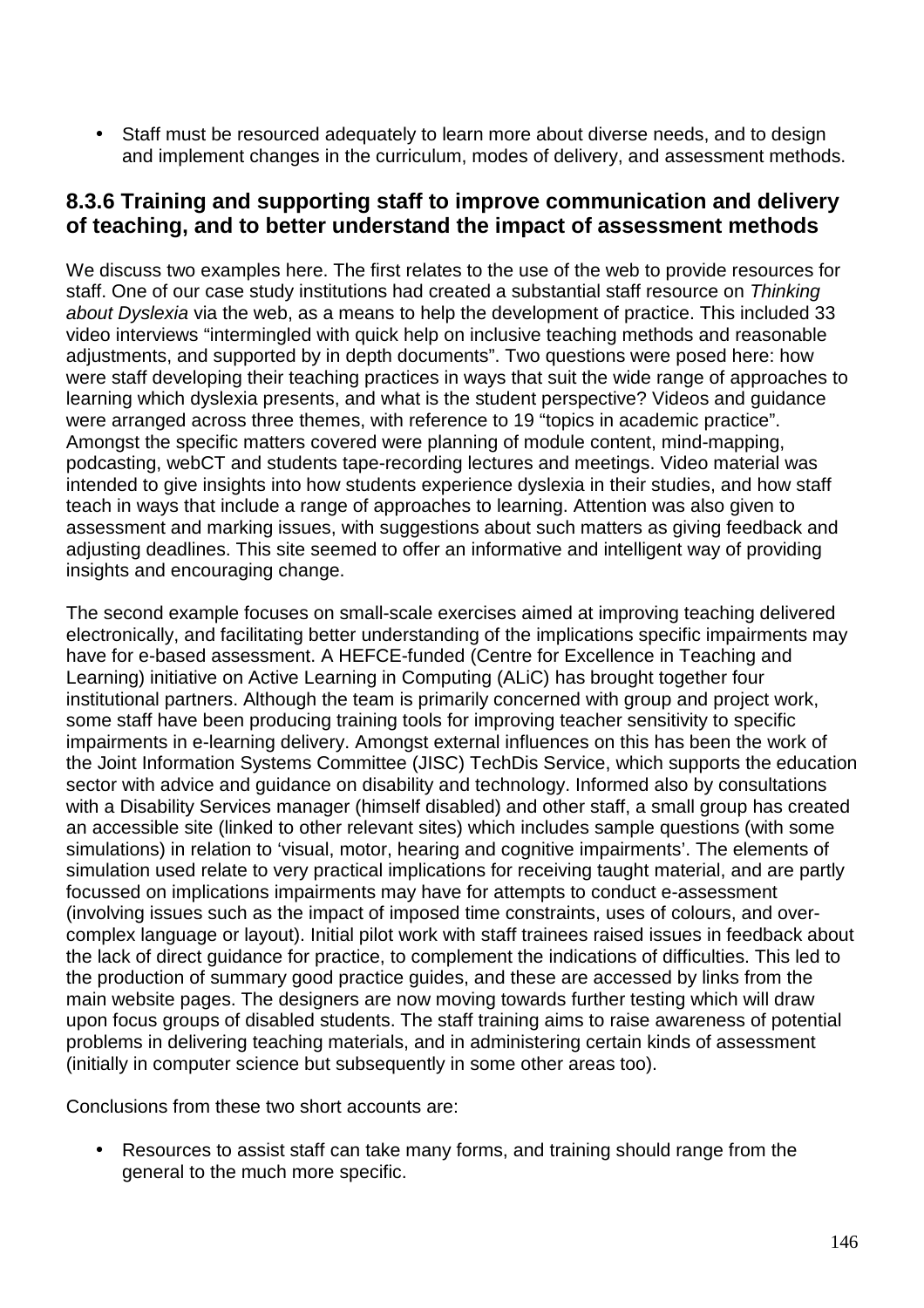- Attention must be paid in an ongoing way to specific impairments, in order to plan and design for more inclusive teaching and assessment, and to reduce barriers.
- Research, consultation and testing are important at many levels of activity.

### **8.4 Generating an agenda for a good practice and innovation toolkit**

This section briefly summarises some of the key ingredients that might together constitute a portfolio for 'the proactive good practice institution'. The summary looks a little beyond the scope of the present study, by indicating the agenda that would need to be explored in more depth with institutions to generate a good practice and innovation toolkit. We build heavily on the previous section.

The accounts above show that key steps for institutions are likely to include: improving the campus (8.3.1); ensuring that websites are adequate (see 8.3.2); keeping under review the support systems and documentation for individuals while simultaneously paying attention to inclusiveness (8.3.3); and making full and systematic use of impact assessment (8.3.4). All institutions also need codes of practice that are sufficiently comprehensive, although we did not attempt to outline key ingredients of formal codes via an exemplar, since it seems likely that ongoing exchanges of ideas amongst institutions will be the most appropriate way forward. It is also important to continue the work of staff training for improved teaching, communication and assessment, and we offered some points on these in 8.3.5 and 8.3.6. At the same time, consultation and participation ought to be demonstrable across a range of activities (and this was for instance touched on briefly in 8.3.6). On the finance side, an area for regular attention should be the circumstances experienced by disabled students themselves, and we were a little surprised that good practice examples offered to us via the questionnaire did not seem to highlight any specific in-depth explorations or monitoring of financial experiences, opportunities and barriers, or of the pathways of part-time students.

Bringing together the above points with findings from other parts of our research, we now summarise elements that subsequently might provide building blocks for a toolkit or set of guidelines. The two boxes below represent a summary of some of the essential ingredients. Creating a toolkit would require a much fuller exploration of possibilities and pitfalls, via consultations with institutions, so our suggestions are tentative. The first box is a reminder of what being effective and proactive implies in terms of orientations within day-to-day practices and policy-making across the board. The second box reminds readers of some particular areas of performance mentioned in our report, where improved practice might deal with deficiencies and could move more institutions into line with the exemplars that already exist.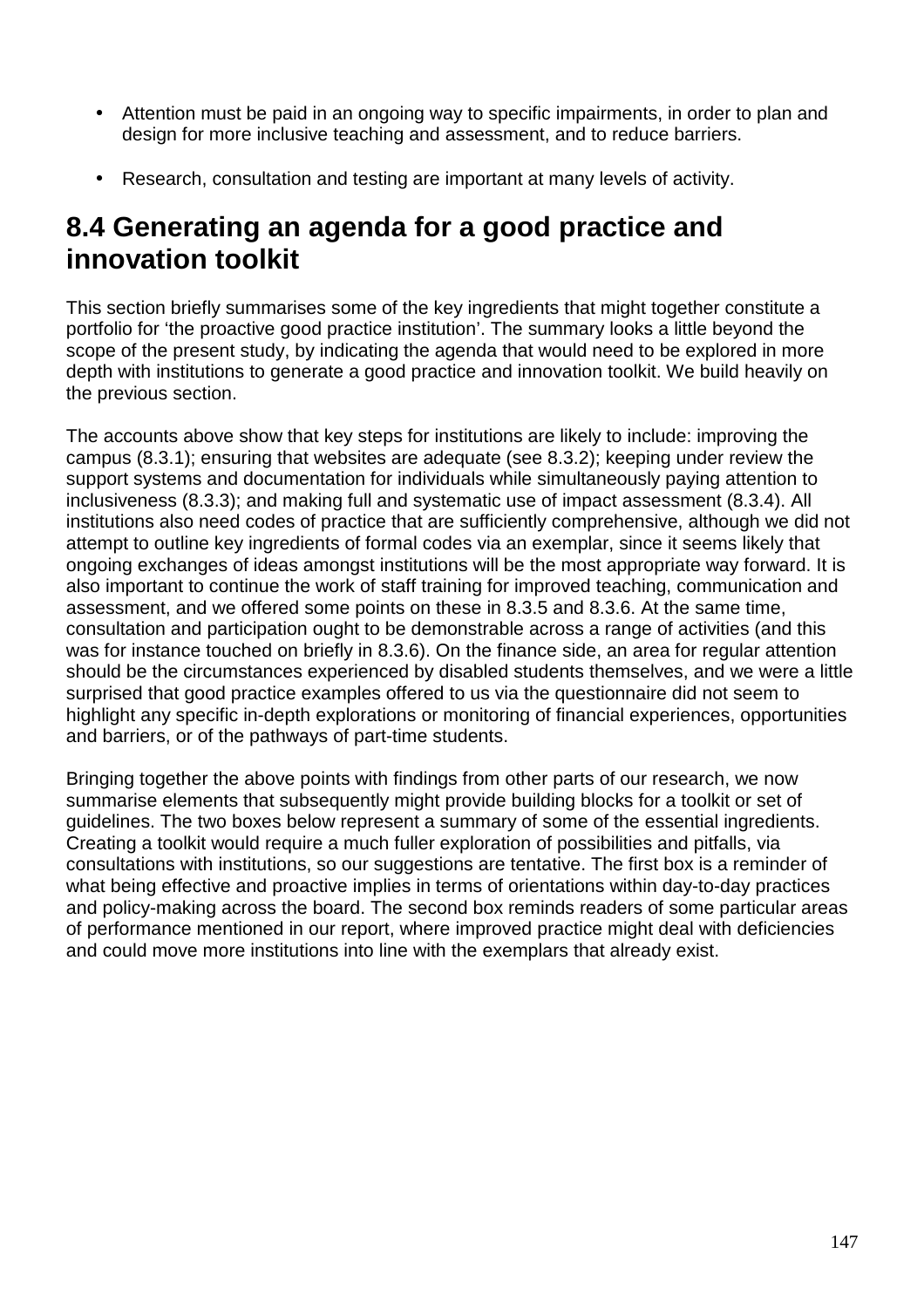### BOX 8.4

### **An effective approach to disability issues within a good practice environment**

A good practice organisation will seek to achieve:

**Mainstreaming** of disability issues, so that progress does not rely too heavily on ad hoc initiatives, and with central management and administration itself committed to ongoing inclusion of disability across all areas of activity.

**Effective formalisation of best practices**, through appropriate documentation and procedures (including written codes, regular consultation with staff and students, and participation).

**Sensitivity and awareness** in the handling of disabled students' diverse needs.

**Ongoing improvements in data collection and use,** with regular information flows complemented by periodic specialist investigations of circumstances and problems.

**Some revisiting** from time-to-time of areas previously dealt with, so as to avoid complacency and to check for continuing effectiveness of implementation.

**Adequate and evolving support for staff at all levels**, to help improve services and responses, taking proper account of the resources (including staff time) that must be dedicated to meeting equality goals.

**Increasing accessibility as an institution**, thinking across the range from physical access to communications and policy transparency.

**Continuity and stability in service provision for students**, while also being ready to innovate to improve what is being offered.

### BOX 8.5

### **Particular target areas to focus on for a good practice institution**

**Continuing to improve sites, access and facilities** through physical change, 'joined up' management, better equipment, and moves towards the 'smart campus'. Ideally there will be a longer-term vision of the campus as a more receptive and inclusive physical environment, in which new technologies could have important roles to play alongside improved buildings.

**Ensuring that websites are effective, and that adequate information is readily accessible.**  Features are likely to include a specific location for disability services information well linked to main pages, links from the main site to the DES and/or disability statement, suitable contact details, and information on accessibility of buildings.

**Keeping under review the support systems and documentation for individuals while simultaneously paying attention to inclusiveness**. Good practice acknowledges issues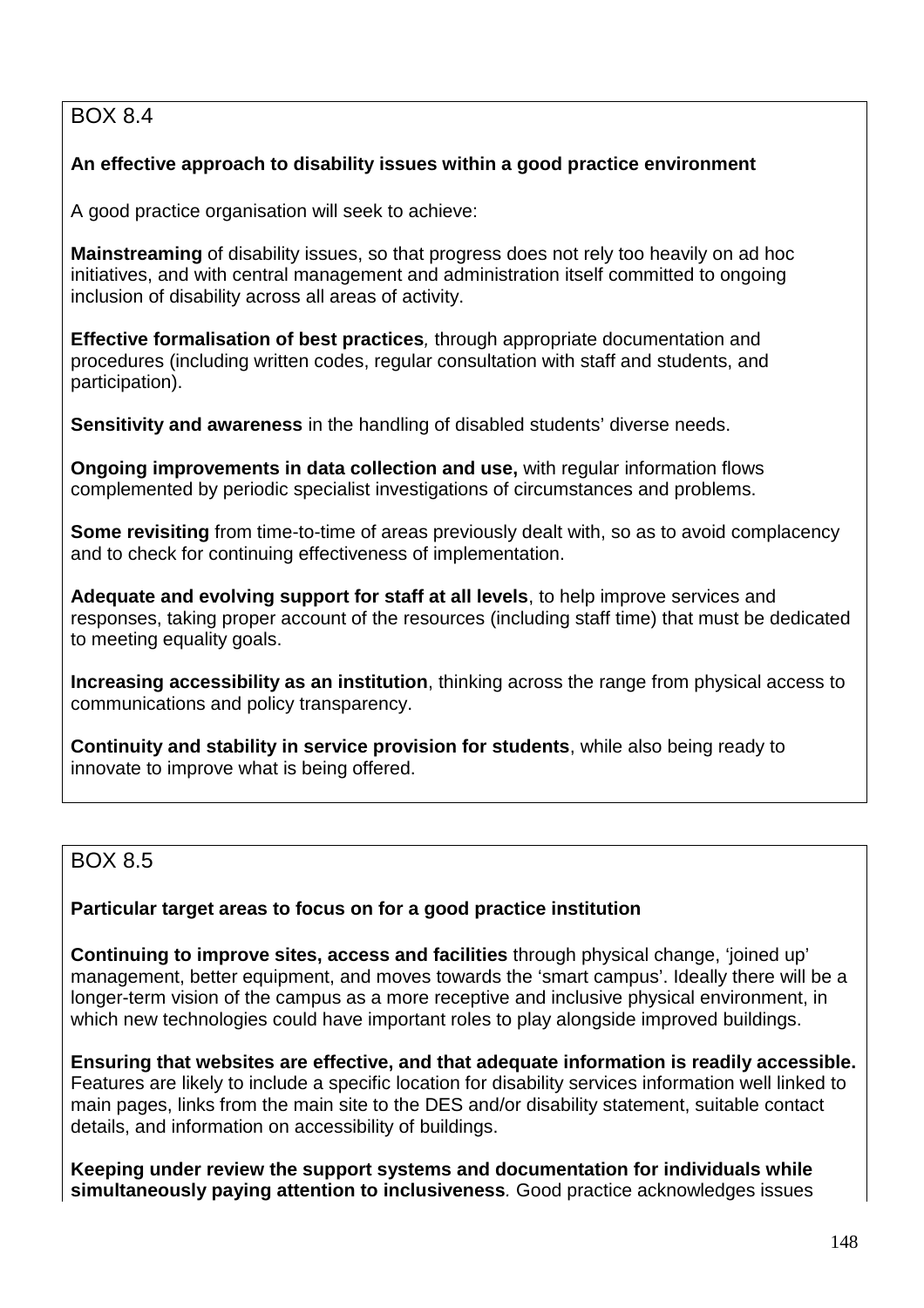faced by students with particular impairments, and seeks better to understand individual needs. At the same time, institutions should become as inclusive as possible across all their relevant activities, procedures and documentation, from initial publicity through to graduation. A stance that effectively encourages and facilitates disclosure may contribute to better take-up levels of funding.

**Pressing on with development and implementation of EIA**. This demonstrates commitment at senior levels and in central management processes, and can be a means through which leaderships take more direct 'ownership' in relation to disability issues. Considerable investment of time and staff resources may be required, planned stages or a rolling programme may be appropriate, and data availability and consultation mechanisms will need fully considering.

**Work should be ongoing towards improved teaching, communication and assessment.** Attention must be paid to specific impairments in order to plan and design for more inclusive teaching and assessment, and to reduce barriers. Student perceptions of assessment need to be kept under review, and may help inform curriculum change and plans for delivery of teaching. The impact of differing modes of assessment should be monitored periodically to ensure that appropriate pathways are available for all students.

**To underpin the drive for change it is very important to develop and continue the training and support of staff.** Staff must be resourced adequately to learn more about diverse needs, and to design and implement changes in the curriculum, modes of delivery and assessment methods.

**On the finance side, an area for regular attention by institutions should be the circumstances experienced by disabled students themselves.** It would be helpful to have some specific in-depth explorations or monitoring of financial experiences, opportunities and barriers, for particular categories of students (mature students, part-time students, etc.).

## **8.5 Potential options and issues for the future**

The development and implementation of EIA needs to be supported and monitored, as it could prove central to moving proactively beyond impairment-specific initiatives. There are two potential challenges, however, which need to be faced. First (and despite frequent claims that a strong business case exists for diversity strategies generally), full implementation is likely to prove demanding and expensive in terms of staff time. Those instances of development reported to us showed the depth of commitment, planning, testing and interactions needed. Furthermore, much of the cost will become regularised rather than necessarily diminishing after an early investment, although the system should help create much greater sensitivity in policies and practices. Second, the data implications of developing effective EIA are very important. Again, this could prove expensive to manage, particularly if systematic rather than impressionistic insights into policy effects are being sought, and if measurements are to be adequately rigorous. At the same time, disability is only one of several elements within EIA, implying a fairly complex set of arrangements to gather information and perceptions, and to review impact. Given these issues, further exhortation may be an insufficient strategy for governmental bodies. Options might be explored for giving more practical encouragement, and for looking into issues of data and consultation practice. Thus we recommend further investigation around EIA, including deeper engagement with questions about data needs,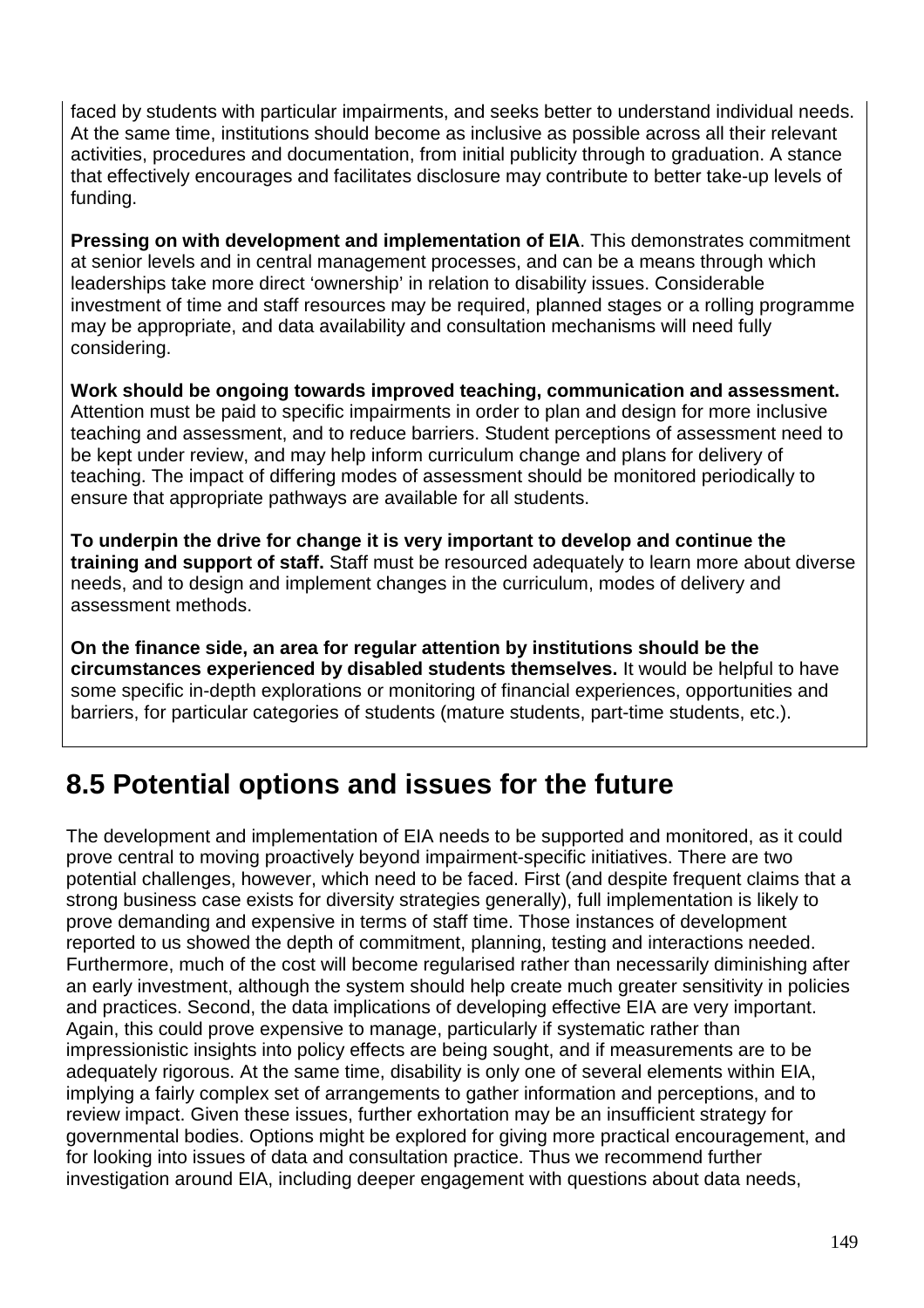staffing and procedural practicalities. This is something where an initiative from national levels could prove very beneficial.

HEIs and FECs do not particularly seem to emphasise the merits of and opportunities for student consultation and participation, although good consultation offers one of the essential ways of learning how to enhance performance. While our material may not fully reflect the extent of participation, and although there can be problems in getting people involved, there may well be a case for fuller and more diverse involvement of disabled staff and students (and their organisations) in some institutions. This issue may be especially salient for England. Perhaps moving forward on consultation processes might be an appropriate theme for further enquiry across HEIs and FECs.

The ongoing positive impact of HEFCE and HEFCW became evident in our investigation, and the significance of supportive intervention should be fully understood in future planning. Catalyst effects from funding or specific initiatives and projects are hard to quantify, but it is not certain that HEI and FEC management or teaching staff can be relied upon to prioritise disability simply on the basis of central government advice. It seems probable that a key benefit of having ongoing direct HEFCE or HEFCW involvement and targeted funding is that the effects might be crucially important with senior staff, as well as in the more visible field of innovative projects close to the teaching 'coal face'. Although changes and innovations in funding and programmes can be of great value, there are also merits in having a clear sense of continuities from an HEI perspective, in available levels and flows of dedicated funds.

We conclude with a further point about resources and governmental intervention, complementing those already made. The pace and depth of positive change in numerous domains may well be influenced strongly by future resource availability, both in respect of the fuller mainstreaming of disability equality, and the widening of commitment by individual teaching staff. The costs of change seen from within institutions may appear considerable, and likely to continue to grow in many areas of work. Given this context, continuing commitment by HEFCE and HEFCW will be significant for maintaining momentum. One modest option for the immediate short-term could be to explore in detail the ways in which institutions might best handle the costs of change (cast in non-economic as well as financial terms), and to feed into such an exercise some newly-assembled data on the staff and allied inputs needed for specific advances to be made. More important, however, clear targeting of key areas for development could well prove invaluable as a further stimulus to institutions. Perhaps one attractive option might be a rolling programme of encouragement, focussed on a succession of key themes year by year, with some supporting or complementary expenditure available as better practices are being developed or demonstrated. EIA (as noted above) could be a clear case for intervention, as could systematic consultation with students and staff. Another example might cover work towards better engagement of staff themselves (including developing processes of participation and consultation for all staff in institutions, as well as more effective release arrangements to encourage take-up of training).

We have pointed to the possibilities of generating a good practice toolkit, and this would probably require a separate collaborative initiative under the leadership of HEFCE and HEFCW.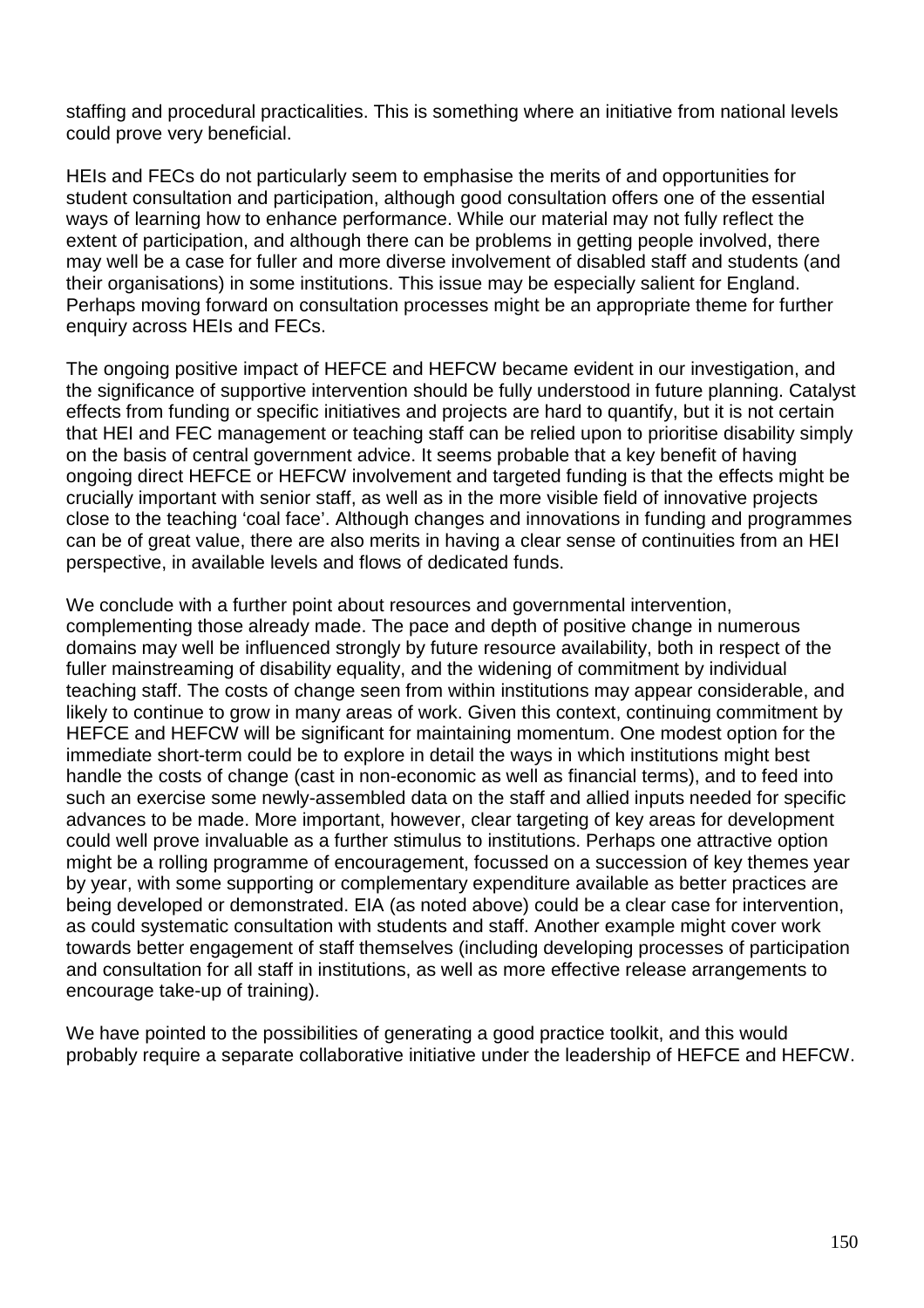# **Bibliography**

Action on Access. (Undated/a). Disability, Action on Access [Accessed  $8<sup>th</sup>$  August 2008], http://www.actiononaccess.org/?p=1\_3.

Action on Access. (Undated/b). Funding Arrangements, Action on Access [Accessed 8<sup>th</sup> August 2008], http://www.actiononaccess.org/?p=2\_5\_3\_7.

Adams, M. and Brown, P. (2001). Disability and Higher Education: The Australian Experience. Coventry: National Disability Team.

Adams, M. and Brown, S. (eds.) (2006). Towards Inclusive Learning in Higher Education: Developing Curricula for Disabled Students. London: Routledge Falmer.

Allan, J. (2003). 'Inclusion and exclusion in the university' in T. Booth, K. Nes, and M. Stromstad. (eds.) (2003). Developing Inclusive Teacher Education. London: Routledge Falmer.

Andrews, B. and Wilding, J. (2004). 'The relation of depression and anxiety to life-stress and achievements in students', British Journal of Psychology 95(4) pp.509-521.

Ash, A., Bellew, J., Davies, M., Newman, T. and Richardson, L. (1997). 'Everybody in? The experience of disabled students in further education', Disability and Society 12(4) pp.605-621.

Association of Graduate Careers Advisory Service Disabilities Task Group (2006). What Happens Next? A Report on the First Destinations of 2004 Graduates with Disabilities. Sheffield: Association of Graduate Careers Advisory Services.

Avramidis, E. and Skidmore, D. (2004). 'Reappraising Learning Support in Higher Education' Research in Post Compulsory Education 9(1) pp.63-82.

Barnes, C. (2007). 'Disability, Higher Education and the Inclusive Society', The British Journal of Sociology of Education, 28(1) pp.135-145.

Barnes, L., Harrington, F., Williams, J. and Atherton, M. (eds.) (2007). Deaf Students in Higher Education: Current Research and Practice. Coleford: Douglas McLean Publishing.

Beauchamp-Pryor, K. (2004). 'Power, Policy and Provision: disabling barriers in higher education in Wales' in C. Barnes and G. Mercer (eds.) Disability Policy and Practice: Applying the Social Model. Leeds: The Disability Press, pp.99 -115.

Bett, M. (1999). Great Britain: Independent Review of Higher Education Pay and Conditions. London: The Stationery Office.

Blair, T. (2005). Forward by the Prime Minister. In PMSU: Improving the Life Chances of Disabled People, London: Prime Minister's' Strategy Unit, 6-7 [Accessed 13<sup>th</sup> May 2008], http://www.cabinetoffice.gov.uk/strategy/downloads/work\_areas/disability/disability\_report/pdf/di sability.pdf accessed.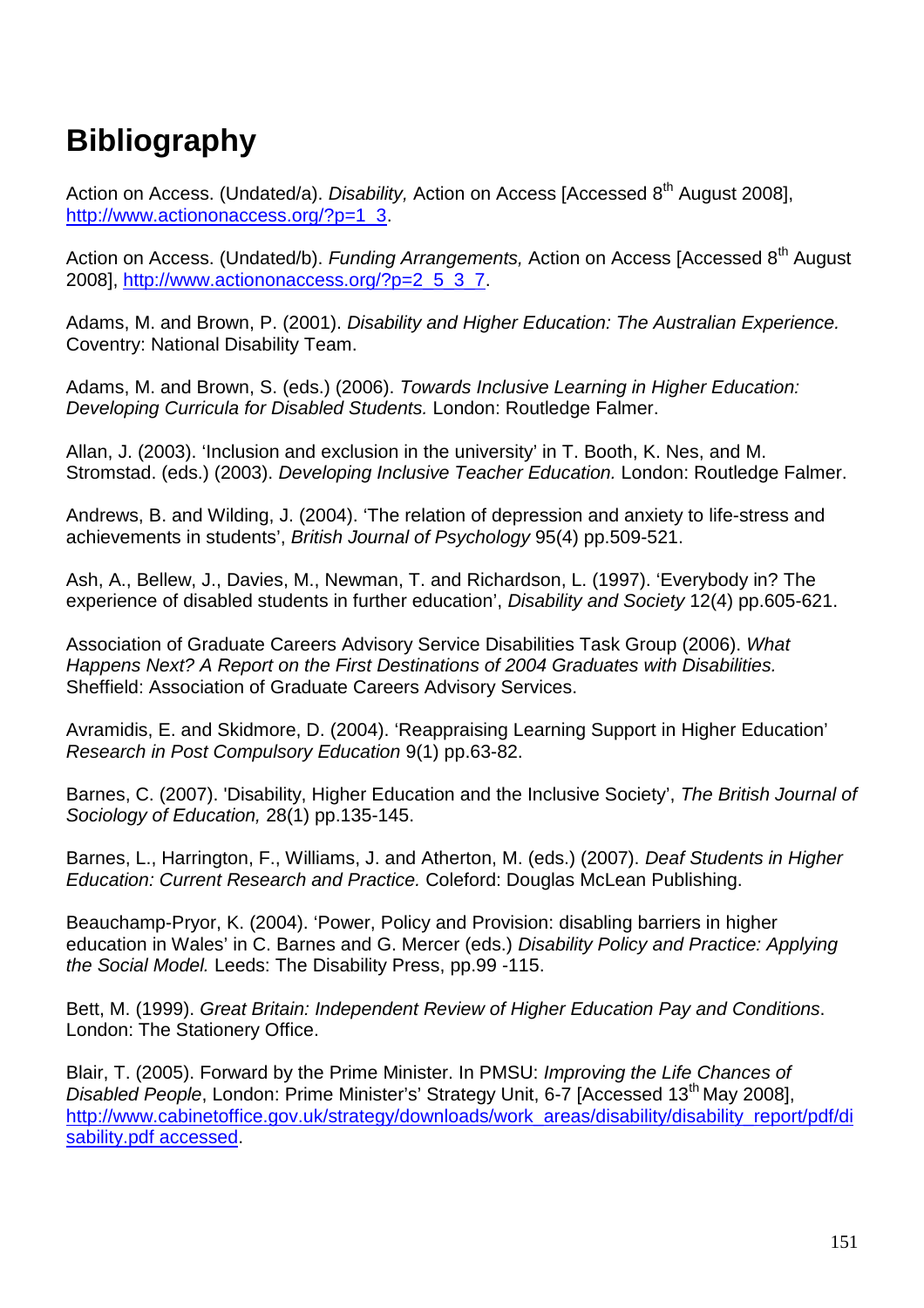Bloxham, S. and Boyd, D. (2007). Developing Effective Assessment in Higher Education. Open University Press: Maidenhead.

Bolt, D. (2004). 'Disability and the rhetoric of Inclusive Higher Education'. , Journal of Further and Higher Education 28(4) pp.353-358.

Borland, J. and James, S. (1999). 'The learning experiences of students with disabilities: a case study of a UK university', Disability and Society, 14(1) pp.85 -102.

Boxall, K, Carson, I. and Docherty, D. (2004). 'Room at the Academy? People with learning difficulties and higher education', Disability and Society, 19(2) pp.99-112.

BMA Equal Opportunities Committee (2007). Disability equality in the medical profession. London: British Medical Association.

Broecke, S. and Nicholls, T. (2007). Ethnicity and Degree Attainment (Research Report RW92). London: Department for Education and Skills.

Brown, P. and Simpson, A. (2004). 'The Social Model of Disability in Higher Education'. In: C. Barnes and G. Mercer (eds.) Disability, Policy and Practice: Applying the Social Model. Leeds: The Disability Press, pp.65–80.

Burchardt, T. (2005). The Education and Employment of Disabled Young People. Bristol: The Policy Press.

Campbell, J. and Oliver, M. (1996). Disability Politics: Understanding Our Past, Changing Our Future. London: Routledge.

Carter, J., Fenton, S. and Modood, T. (1999). Ethnicity and Employment in Higher Education. London: Policy Studies Institute.

Cavanagh, S. and Challis, R. (2006). Towards Disability Equality: Using statistics and data categories for monitoring. London: Equality Challenge Unit. [Accessed 2<sup>nd</sup> May 2008]. http://www.ecu.ac.uk/publications/updates/03-06.doc.

Chapman, V. and Carlisle, H. (2006). 'Academic Standards and Benchmark Descriptors'. In: M. Adams and S. Brown (eds.) Towards Inclusive Learning in Higher Education. Routledge: London.

Clark, J. (2002). Building Accessible Websites. Indianapolis: New Riders.

Commission of the European Communities (CEC). (2003). Equal Opportunities for People with disabilities: a European Action Plan, Brussels: 650 Final. [Accessed 12<sup>th</sup> May 2008]. http://ec.europa.eu/employment\_social/news/2003/oct/en.pdf.

Converse, J. and Presser, S. (1986). Survey Questions: Handcrafting the Standardized Questionnaire. Sage Series No. 63. Thousand Oaks: Sage.

Cooke, R., Barkham, M., Audin, K., Bradley, M. and Davy, J. (2004). 'Student debt and its relation to mental health', Journal of Further and Higher Education. 28(1) pp.53-66.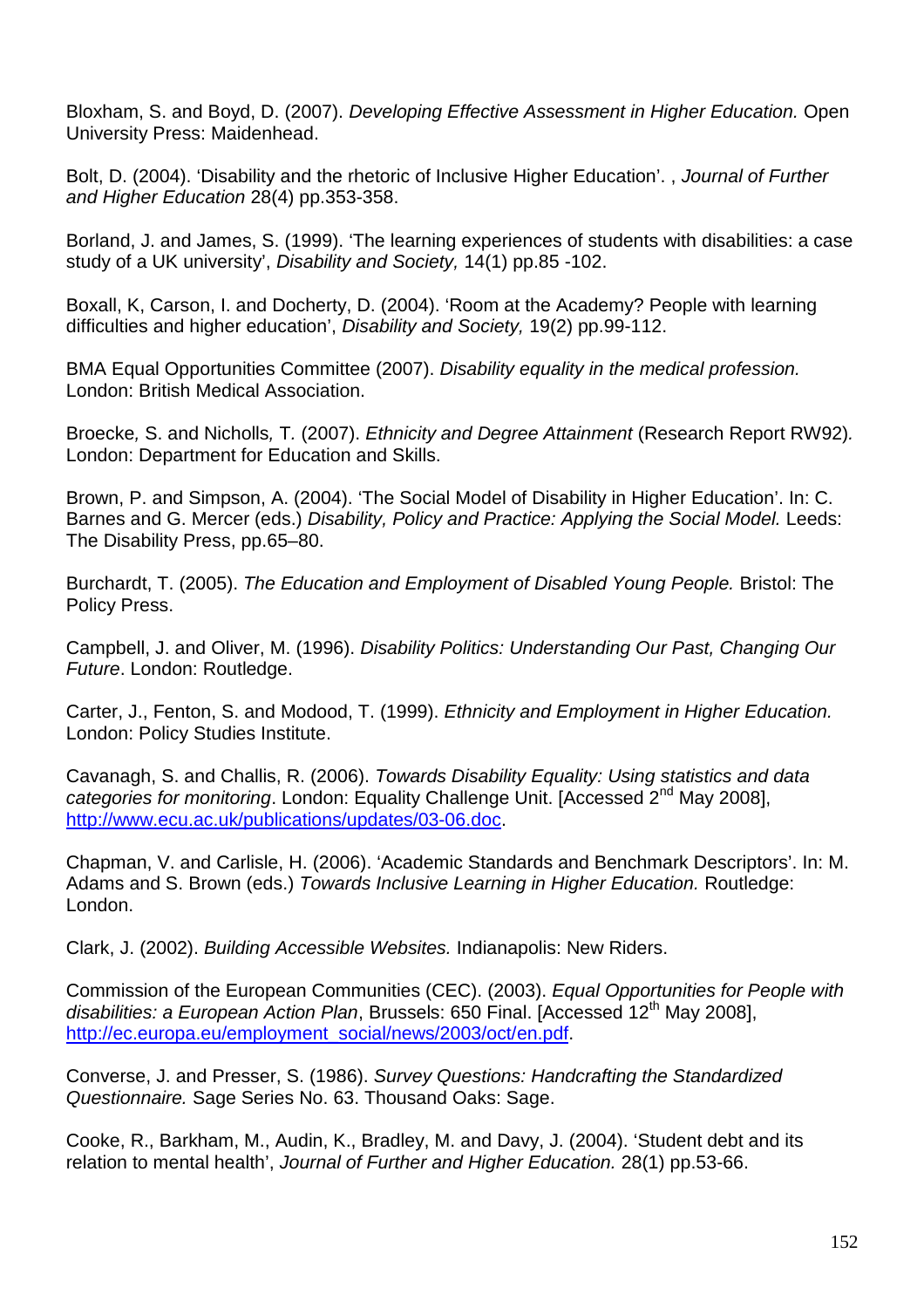Czaja, R. and Blair, J. (2005). Designing Surveys: A Guide to Decisions and Procedures. 2nd Edition. Thousand Oaks, CA: Pine Forge Press.

Dahlin, M., Joneborg, N. and Runeson, B. (2005). 'Stress and depression among medical students: a cross-sectional study', Medical Education, 39: 594-604.

DEMOS (2003). Online materials for Staff Disability Awareness. [Accessed 2<sup>nd</sup> May 2008], http://jarmin.com/demos/index.html.

Department for Education and Skills (DfES). (2003a). The Future of Higher Education. London: The Stationery Office.

Department for Education and Skills (DfES). (2003b). Widening participation in higher education [Accessed 2nd August 2009], http://www.dcsf.gov.uk/hegateway/uploads/EWParticipation.pdf.

Department for Education and Skills (DfES). (2006). Disability Equality Scheme: December 2006 – December 2009. London: Department for Education and Skills

Department for Innovation, Universities and Skills (DIUS). (2008). DIUS Single Equality Scheme. London: Department for Innovation, Universities and Skills. [Accessed 12th August 2008], http://www.dius.gov.uk/consultations/con\_120508\_equality.html.

Department for Innovation, Universities and Skills (DIUS). (2008). Towards a DIUS Single Equality Scheme: Consultation Document – Our proposals for a strategy on equality and diversity, London: Department for Innovation, Universities and Skills. http://www.dius.gov.uk/~/media/publications/S/SES-Consultation-Document

Directgov. (Undated/a). Disability and the Equality and Human Rights Commission. Accessed 2<sup>nd</sup> May 2008],

http://www.direct.gov.uk/en/DisabledPeople/RightsAndObligations/DisabilityRights/DG\_100234 57.

Directgov. (Undated/b). Education and Learning: University and Higher Education. [Accessed] 8<sup>th</sup> August 2008],

http://www.direct.gov.uk/en/EducationAndLearning/UniversityAndHigherEducation/index.htm.

Directgov. (Undated/c). Disabled people: Disabled Students' Allowances. [Accessed 8th August 2008],

http://www.direct.gov.uk/en/DisabledPeople/EducationAndTraining/HigherEducation/DG\_10034 898.

Disability Research Unit, University of Leeds. (1998). The Snowdon Survey: The Snowdon Award Scheme. Leeds: Disability Research Unit, University of Leeds.

Disability Rights Commission (DRC). (2005). The Duty to Promote Disability Equality: Statutory Code of Practice, England and Wales. London: The Disability Rights Commission.

Disability Rights Commission (DRC). (2006a). Doing the Duty: An overview of the Disability Equality duty for the public sector. London: The Disability Rights Commission. [Accessed 12th May 2008], http://www.dotheduty.org/files/Doing\_The\_Duty.doc.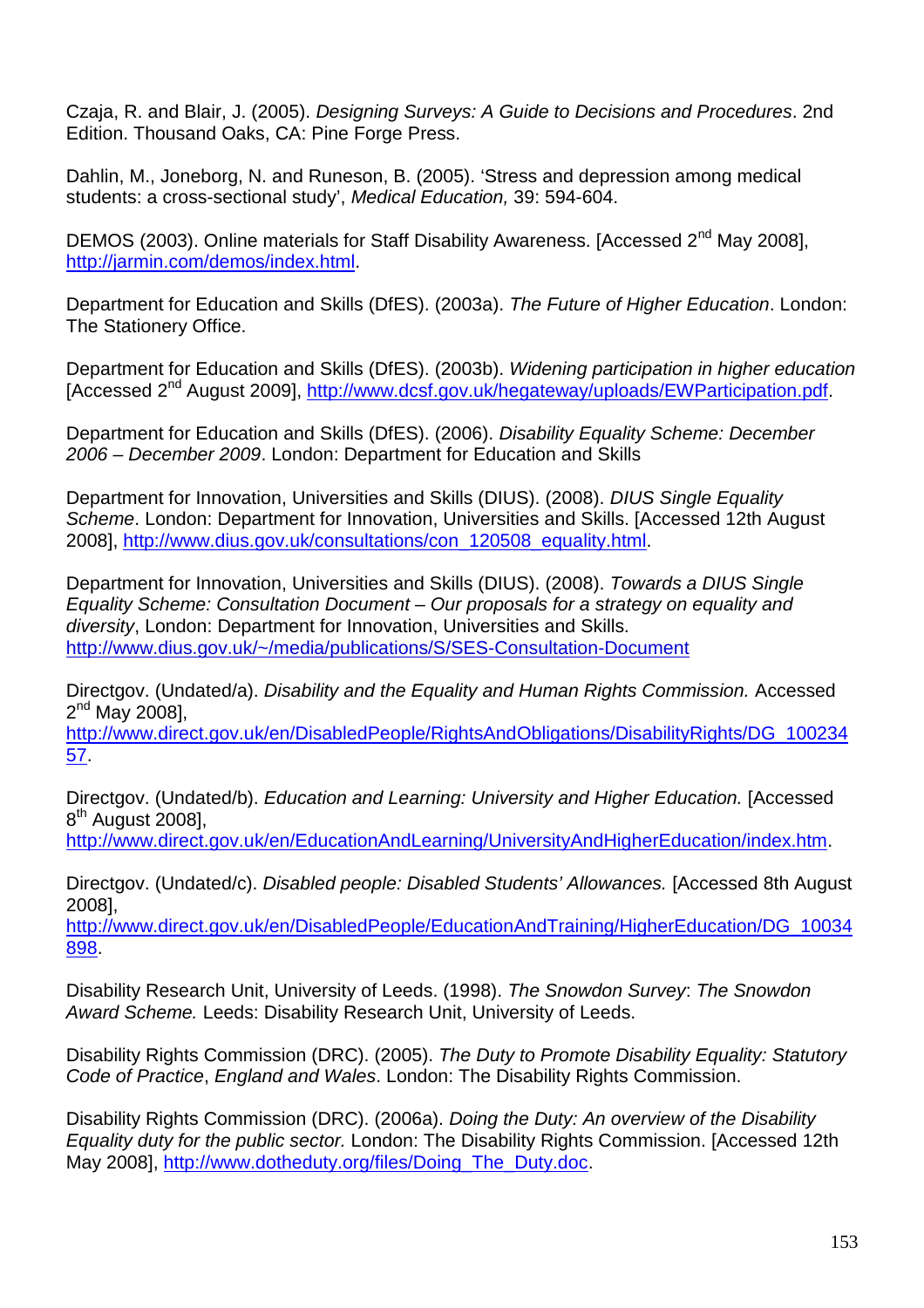Disability Rights Commission (DRC). (2006b). Further and higher education institutions and the Disability Equality Duty: Guidance for principals, Vice Chancellors, governing boards , and senior managers working in further and higher education institutions in England, Scotland and Wales. London: The Disability Rights Commission. [Accessed 12th May 2008], http://www.dotheduty.org/files/Furtherandhighereducation.doc.

Disability Rights Commission (DRC). (2006c). Meeting the Duty – An assessment of Higher Education Institutions' performance in relation to the Disability Equality Duty. London: The Disability Rights Commission. [Accessed on 12th May 2008], http://www.dotheduty.org/files/HEIoverview.rtf.

Disability Rights Commission. (DRC). (2006d). The Surest Start: Improving the Life Chances of Young Disabled people. London: DRC.

Disability Rights Commission (DRC). (2007). Understanding the Disability Discrimination Act: A guide for colleges, universities and adult community learning providers in Great Britain. London: The Disability Rights Commission. [Accessed 12th May 2008], http://83.137.212.42/sitearchive/DRC/docs/EDU23.doc.

Doyle, C. and Robson, K. (2002). Accessible Curricula; A Good Practice Guide. Cardiff: University of Wales Institute Cardiff (UWIC).

Du Pre, L., Gilroy, D. and Miles, T. (2007). Dyslexia at College. London: Routledge.

Economic and Social Research Council (ESRC). (2006). The National Data Strategy for Research in the Social Sciences. London: UK Data Forum ESRC.

Education Grants and Advisory Service (EGAS). (Undated). Guide to Student Funding, Education and Grants Service. [As accessed on  $6<sup>th</sup>$  August 2008: http://www.egasonline.org.uk/fwa/Guide/GuideToFunding.html?ref=230].

Equality Challenge Unit (ECU), Higher Education Academy and Action on Access. (Undated/a). Disability Equality Partnership DEP. London: Equality Challenge Unit. [Accessed 8th August] 2008], http://www.heacademy.ac.uk/ourwork/learning/disability/dep.

Equality Challenge Unit (ECU). (Undated/b). Guidance Publications. London: Equality Challenge Unit. [As accessed on 8<sup>th</sup> August 2008: http://www.ecu.ac.uk/publications/pubs\_guidance.html#200610DisabilityLegislationGuidance].

Equality Challenge Unit (ECU). (2007). Conducting Equality Impact Assessments in Higher Education. London: Equality Challenge Unit. [Accessed  $7<sup>th</sup>$  August 2009], http://www.ecu.ac.uk/publications/files/conducting-equality-impact-assessments.pdf/view.

Escalate. (2006). Ten guides for staff supporting disabled students and one for disabled students. York: Higher Education Academy. [Accessed 30th July 2008], http://escalate.ac.uk/3032.

Evramidis, E., and Skidmore, D. (2004). 'Reappraising learning support in higher Education', Research in Post-Compulsory Education, 9(1) pp.12-23.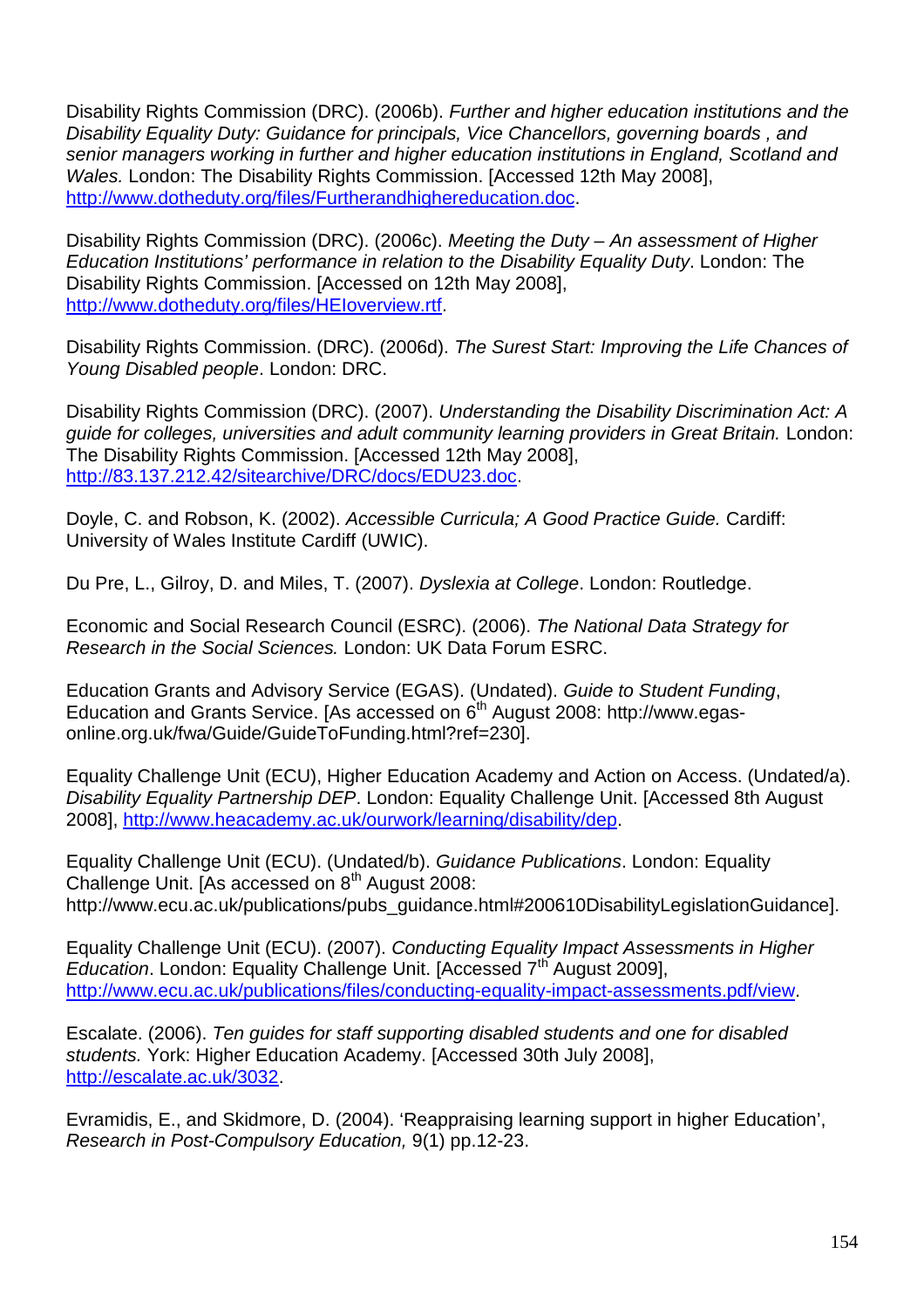Farmer, M., Riddick, B. and Sterling, C. (2002). Dyslexia and Inclusion: Assessment and Support in Higher Education. London: Whurr Publishing.

Farrar, V. (2004). Access to research: institutional issues for disabled postgraduate research students. Newcastle-upon-Tyne: University of Newcastle.

Fell, B. and Wray, J. (2006). 'Supporting Disabled students on placements'. In: M. Adams and S. Brown (eds.) Towards Inclusive Learning in Higher Education: Developing Curricula for Disabled Students. London : Routledge Falmer.

Fender, B. (2000). Circular letter number 7/00: Mainstream disability funding from 2000-01 onwards. [Accessed 6th August 2008], http://www.hefce.ac.uk/pubs/circlets/2000/cl07\_00.htm.

Fletcher-Campbell, C. (2003). Review of the research literature on educational interventions for pupils with autistic spectrum disorders. National Foundation for Educational Research. [Accessed 10th August 2009], http://www.auditcommission.gov.uk/SiteCollectionDocuments/AuditCommissionReports/NationalStudies/ASDre viewFeb03.pdf.

Follett, G. (2003). 'The place of assessment in quality enhancement in Scotland', *Exchange* 4, pp.12-14.

Fowler, F.J.Jr. (1995). Improving Survey Questions: Design and Evaluation. Thousand Oaks, CA: SAGE.

Fraser, K. and Sanders, E. (2005). 'Educating university teachers: participation and access issues for students who have a disability'. In: K. Fraser (ed.) Education Development and Leadership in Higher Education. Abingdon: Routledge Falmer.

Fuller, M., Bradley, A. and Healey, M. (2004a). 'Incorporating disabled students within an inclusive higher education environment', Disability and Society, 19(5) pp.455-468.

Fuller, M., Healey M., Bradley, A., and Hall, T. (2004b). 'Barriers to learning: a systematic study of the experience of disabled students in one university', Studies in Higher Education, 29(3) pp.303-318.

Further Education Funding Council (FEFC) (1996). Inclusive Learning (The Tomlinson Report). London: Further Education Funding Council, HMSO.

Further Education Funding Council (FEFC) (1997). Learning Works: Widening participation in further education (The Kennedy Report). Coventry: The Further Education Funding Council.

Gannon-Leary, P. and Smailes, J. (2004). 'Students with dyslexia: research projects at Northumbria University', Widening Participation & Lifelong Learning 6 (2) pp.15-24.

Goode, J. (2007). 'Managing' disability: early experiences of university students with disabilities', Disability and Society, 22(1) pp.35-48.

Gravestock, P. (Undated). Inclusive Curriculum Practice. One of a six-part series of e-bulletins on inclusive practices. Gloucester: University of Gloucester. [Accessed 8<sup>th</sup> August 2008], http://www.psychology.heacademy.ac.uk/networks/sig/icp.asp.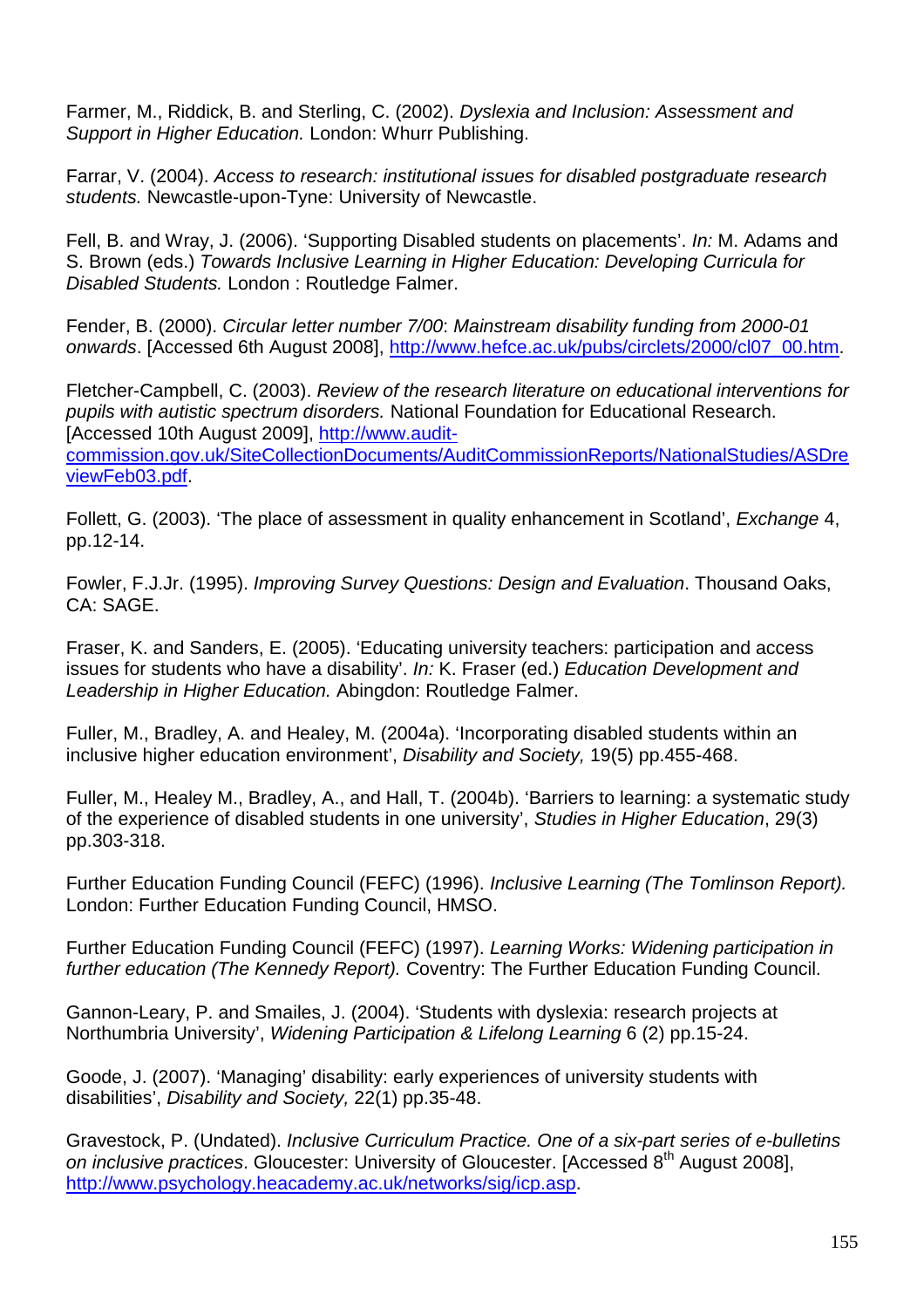Hall, T. and Healey, M. (2004). The Experience of Learning at University by Disabled Students in Geography, Earth and Environmental Sciences and Related Disciplines: Report on the Inclusive Curriculum Project Student Survey. Cheltenham: University of Gloucestershire, Geography Discipline Network and School Environment.

Hall, T. and Healey, M. (2005). 'Disabled students' experiences of fieldwork', Area, 37(4) pp.446-449.

Hall, T., Healey, M., and Harrison, M. (2004). 'Fieldwork and disabled students: discourses of exclusion and inclusion', Journal of Geography in Higher Education, 28(3) pp.255-280.

Hall, J. and Tinklin, T. (1998). Students First: The Experiences of Disabled Students in Higher Education. Edinburgh: Scottish Council for Research in Education.

Hamilton, J. (2000). 'Disability' and 'discrimination' in the context of disability discrimination legislation: the UK and Australian Acts compared', International Journal of Discrimination and the Law, 4(3) pp.203-245.

Harwood, R. (2006). Teeth and the Use: Enforcement action by the three equality commissions. London: Public Interest Research Unit.

Herrington, M. and Hunter-Carsch, M. (eds.) (2001). Dyslexia and Effective Learning in Secondary and Tertiary Education. London: Whurr Publishers.

Herrington, M. and Simpson, D. (2002). Making Reasonable Adjustments for Disabled Students in Higher Education. Nottingham: University of Nottingham.

Higher Education Academy (HEA). (Undated). Homepage. York: Higher Education Academy.  $[Accessed 30<sup>th</sup>$  July 2008],

http://search2.openobjects.com/kbroker/heaportal/heaportal/search/search.lsim?qt=disabled+st udents&sr=0&nh=2&cs=iso-8859-1&sc=heaportalportal&sm=0&ha=1209&sf=&mt=1&x=23&y=15.

Higher Education Funding Council for England (HEFCE) (1995). Access to Higher Education: Students with Special Needs. Bristol: Higher Education Funding Council for England. [Accessed 12th May 2008],

http://www.hefce.ac.uk/pubs/hefce/1995/m2\_95.htm.

Higher Education Funding Council for England (HEFCE) (1996). Access to Higher Education: Students with Learning Difficulties and Disabilities. Bristol: Higher Education Funding Council for England. [Accessed 12th May 2008], http://www.hefce.ac.uk/pubs/hefce/1996/m23\_96.htm.

Higher Education Funding Council for England (HEFCE) (2004). Conducting impact assessments for equal opportunities in higher education: A guide to good practice. Bristol: Higher Education Funding Council for England, Higher Education Funding Council for Wales and Segal Quince Wicksteed Limited. [Accessed 8th August 2008], http://www.hefce.ac.uk/Pubs/hefce/2004/04\_37/.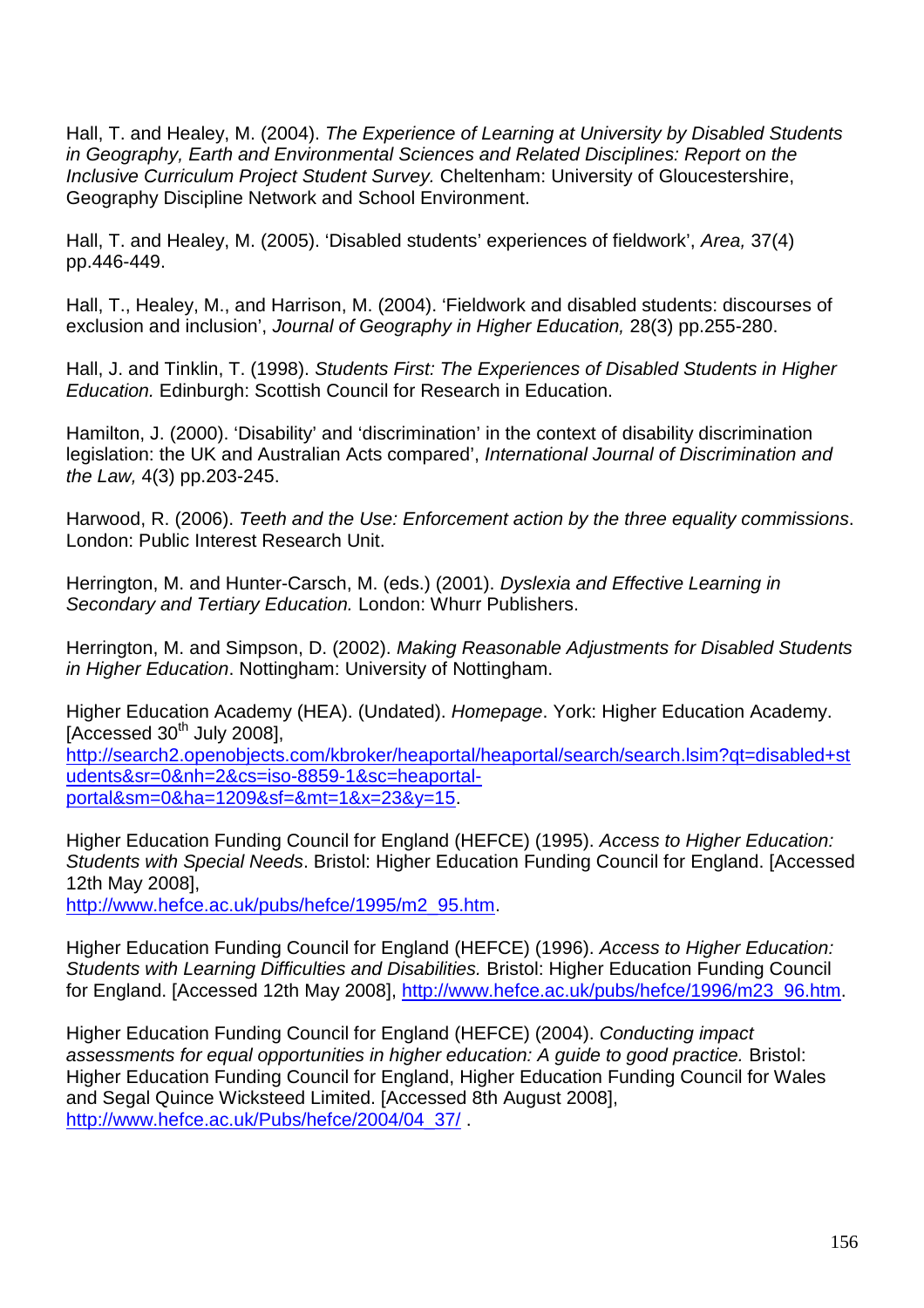Higher Education Funding Council for England (HEFCE) (2006). Single Equality Scheme: Consultation. Bristol: Higher Education Funding Council for England. [Accessed 12<sup>th</sup> May 2008]. http://www.hefce.ac.uk/pubs/hefce/2006/06\_28/06\_28.doc.

Higher Education Funding Council for England (HEFCE) (2007). Circular letter 21/07: Review of HEFCE policy as it relates to disabled students. Bristol: Higher Education Funding Council. [Accessed 11<sup>th</sup> August 2008], http://www.hefce.ac.uk/pubs/circlets/2007/cl31\_07.

Higher Education Funding Council for England (HEFCE) (2008). HEFCE strategic plan 2006-11: Updated May 2008. Bristol: Higher Education Funding Council for England. [Accessed 11th August 2008], http://www.hefce.ac.uk/pubs/hefce/2008/08\_15/08\_15.doc.

HEFCE and Equality Challenge Unit (2004). Conducting impact assessments for equal opportunities in higher education. Bristol: Higher Education Funding Council for England.

Higher Education Funding Council for Wales (HEFCW) (2006). HEFCW Disability Equality Scheme. Cardiff: Higher Education Council for Wales. [Accessed 12<sup>th</sup> August 2008], http://194.81.48.132/Miscellaneous\_Docs/HEFCW\_DES\_published\_version\_041206.pdf.

Higher Education Funding Council for Wales (HEFCW) (2007). Widening Access to Higher Education Feedback: Circular W07/37HE. Cardiff: Higher Education Council for Wales. [Accessed 12th August 2008], http://194.81.48.132/LearningTeaching\_Docs/W0737HE\_circ.pdf.

Higher Education Funding Council for Wales (HEFCW). Generic Feedback on 2006/2009 Widening Access Strategies: HEFCW/07/81. [Accessed 14th August 2008], http://www.hefcw.ac.uk/About\_Us/get\_council\_paper.aspx?fn=council%5C19%20sep%202007 %5Cpapers\_pdf%5CWidening%20Access%2007%2081%20annexes.pdf.

Higher Education Funding Council for Wales (HEFCW) (2008a). UK Performance Indicators (10<sup>th</sup> July), Cardiff: Higher Education Funding Council for Wales. [Accessed 12th August 2008], http://194.81.48.132/Publications/stats\_perform\_indicators.htm.

Higher Education Funding Council for Wales (HEFCW) (2008b). Capital Funding. Cardiff: Higher Education Funding Council for Wales. [Accessed 14th August 2008], http://194.81.48.132/Finance\_and\_Assurance/capital\_funding.htm.

Higher Education Funding Council for Wales (HEFCW). (2008c). HEFCW Equality Scheme 2008-2010: Consultation March 2008. Cardiff: Higher Education Funding Council for Wales. [Accessed 14th August 2008], http://www.hefcw.ac.uk/Miscellaneous\_Docs/SES\_2008\_- \_Consultation\_Version\_\_25\_03\_08\_.pdf.

Higher Education Statistics Agency Ltd (HESA) (2008). Students and qualifiers data tables. Cheltenham: HESA. [Accessed12th May 2008], http://www.hesa.ac.uk/index.php?option=com\_datatables&Itemid=121&task=show\_category&ca tdex=3.

Holloway, S. (2001). 'The experience of higher education from the perspective of disabled students', Disability and Society, 16(4) pp.597-615.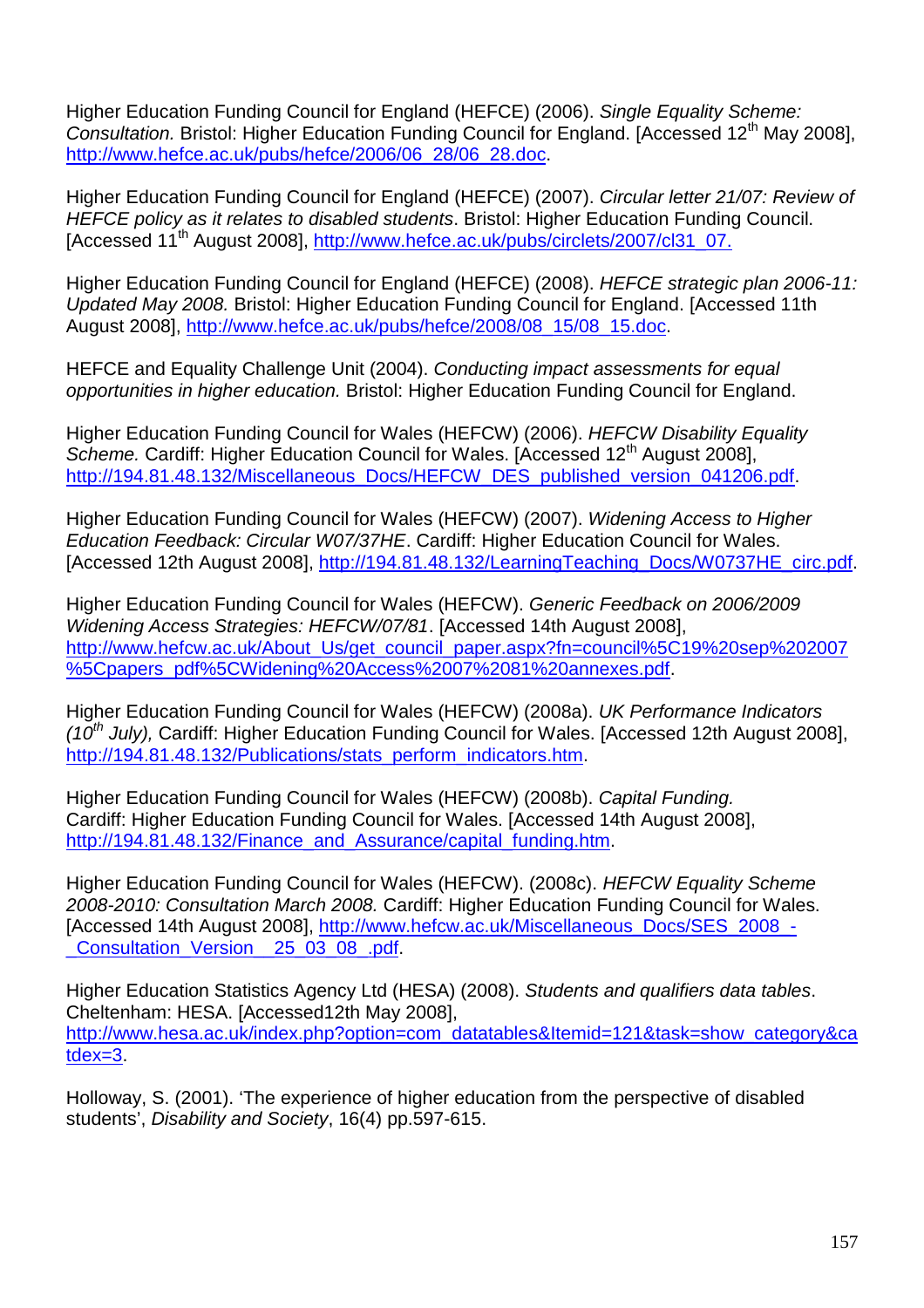Hosie, P., Schibeci, R. and Backhaus, A. (2005). 'A Framework and Checklist for evaluation online education in higher education', Assessment and Evaluation in Higher Education, 30(5) 539-553.

Hurst, A. (1993). Steps Toward Graduation; access to higher education for students with disabilities. Aldershot: Avebury Press.

Hurst, A. (ed.) (1998a). Higher Education and Disabled Students: International Approaches. Aldershot: Ashgate.

Hurst, A. (1998b). 'Students with disabilities and opportunities to study abroad', Journal of Studies in International Education, 2(2) pp.117-129.

Hurst, A. (1999). 'The Dearing Report and Students with Disabilities and Learning Difficulties', Disability and Society, 14 (1) pp.65-84.

Hurst, A. (2001). 'Teaching for diversity and retention: the example of students with disabilities'. In: H. Fry, S. Ketteridge and S. Marshall (eds.) The Effective Academic: A Handbook for Enhanced Academic Practice. London: Kogan Page.

Hurst, A. (2005). 'Inclusive Learning in Higher Education: The impact of policy changes'. In: P. Hartley, A. Woods and M. Pill (eds.) Enhancing Teaching in Higher Education: New Approaches for Improving Student Learning. London: Routledge Falmer.

Hurst, A. (2006a). Towards Inclusive Learning for Disabled Students in Higher Education – Staff Development: A Practical guide. London: Skill/UClan/HEFCE.

Hurst, A. (2006b). 'Disability and Mainstreaming Continuing Professional Development in Higher Education'. In: M. Adams and S. Brown (eds.) Including Students with Disabilities in Higher Education. London: Routledge Falmer.

Ingram, A., Pianu, E. and Welsh, R. (2007). 'Supporting dyslexic Scottish university hospitality students: positive actions for the future?', International Journal of Contemporary Hospitality management, 19 (7) pp.606-611.

Jacklin, A., Robinson, C., O'Meara, L. and Harris, A. (2007). Improving the Experiences of Disabled Students in Higher Education. York: The Higher Education Academy.

JM Consulting (2006a). Future Needs for Capital Grant Funding In Higher Education in Wales: A review of the future of SRIF and Learning and Teaching Capital. [Accessed 14<sup>th</sup> August 2008], http://194.81.48.132/LearningTeaching\_Docs/Final\_JM\_Report\_(Wales).pdf.

JM Consulting (2006b). Future Needs for Capital Funding in Higher Education: A Review of the Future of SRIF and Learning and Teaching Capital. [Accessed 14<sup>th</sup> August 2008], http://194.81.48.132/LearningTeaching\_Docs/Final\_JM\_report\_(UK).pdf.

Keates, S. and Clarkson, P.J. (2004). Countering Design Exclusion. London: Springer.

Konur, O. (2000). 'Creating enforceable civil rights for disabled students in higher education: an institutional theory perspective', Disability and Society, 15(7) pp.1041-1065.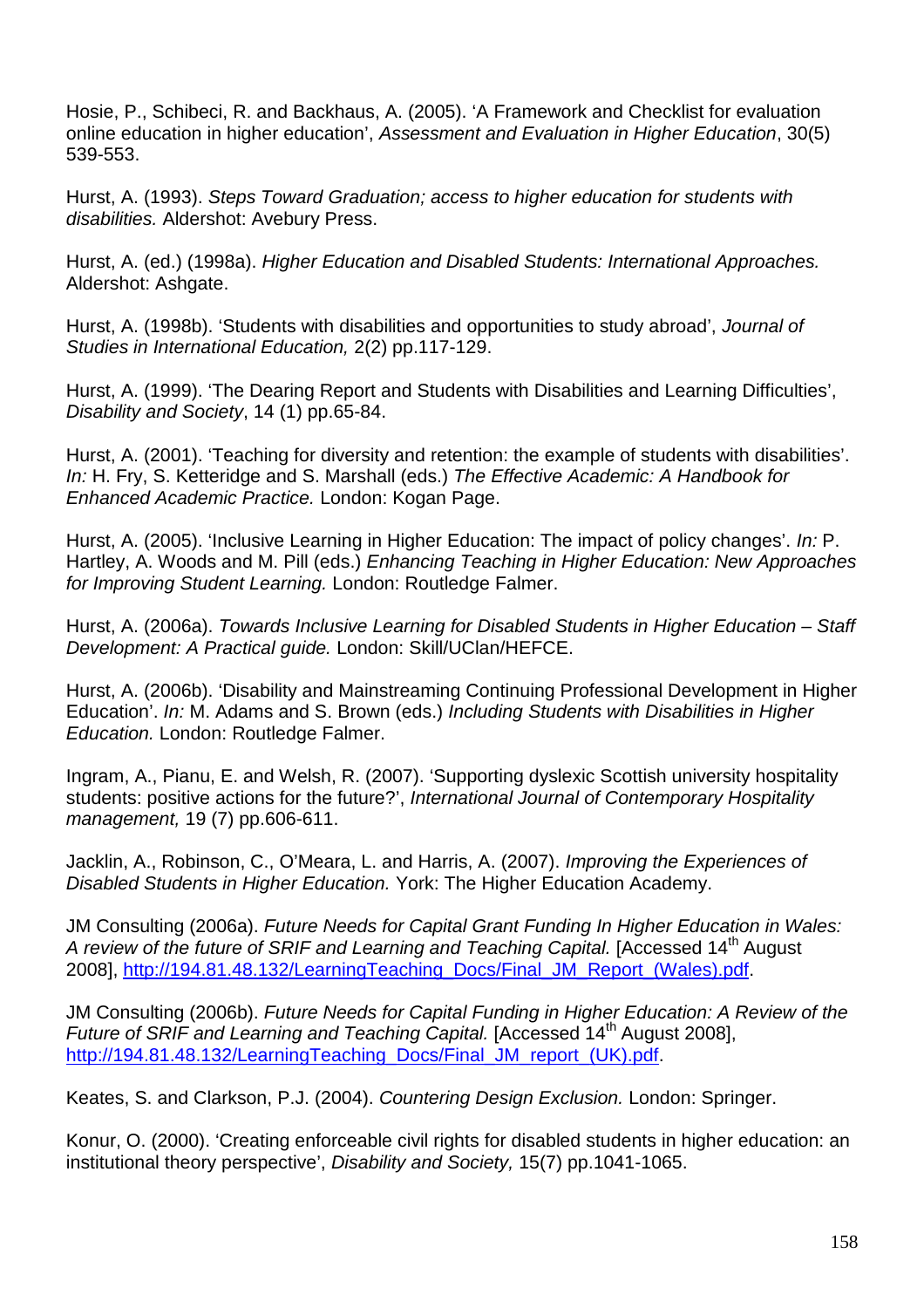Konur, O. (2002). 'Assessment of disabled students in higher education: current public policy issues', Assessment and Evaluation in Higher Education, 27(2) pp.131-152.

Labour Party Wales/Plaid Cymru (2007) One Wales: A progressive agenda for the government of Wales: An agreement between the Labour and Plaid Cymru Groups in the National Assembly Cardiff: WAG http://wales.gov.uk/about/strategy/publications/onewales/?lang=en

Leitch, S. (2006). Prosperity for All in the global economy – world class skills. Final Report. Leitch Review of Skills. London: HM Treasury, http://www.hmtreasury.gov.uk/d/leitch\_finalreport051206.pdf.

Lewis, B. (2002). 'Widening Participation in Higher Education: The HEFCE Perspective on Policy and Progress', Higher Education Quarterly, 56(2) pp.204-219.

Lipsett, A. (2007). 'Funding to help disabled students increased', Education Guardian. 7<sup>th</sup> Julv 2007. [Accessed 11th August 2008], http://www.guardian.co.uk/money/2007/jul/05/studentfinance.highereducation.

MacDonald, C. and Stratta, E. (2001). 'From Access to Widening Participation: Responses to the Changing Population in Higher Education in the UK', Journal of Further and Higher Education, 25(2) pp.249-258.

Madriaga, M. (2007). 'Enduring disablism: Students with dyslexia and their pathways into UK higher education and beyond', Disability and Society, 22(4) pp.399-412.

Maudslay, L. and Rose, C. (2003). Disclosure, Passing on of Information and Confidentiality. London: LSA. [Accessed  $17<sup>th</sup>$  May 2008], http://readingroom.lsc.gov.uk/pre2005/quality/goodpractice/disclosure-confidentiality-andpassing-on.pdf.

Morris, K. and Turnbull, P. A. (2007). 'The disclosure of dyslexia in clinical practice: experiences of student nurses in the United Kingdom', Nurse Education Today, 27(1) pp.35-42.

National Audit Office (NAO) (2002). Widening participation in higher education in England. London: Stationery Office.

National Audit Office (NAO) (2007). Staying the course: The retention of students in higher education. Report by the Comptroller and Auditor General. HC 616 Session 2006-2007. London: Stationery Office.

National Audit Office (NAO) (2008). Widening participation in higher education. Report by the Comptroller and Auditor General. HC 725 Session 2007-2008). London: Stationery Office.

National Committee of Inquiry into Higher Education (NCIHE) (1997). Higher Education in the Learning Society. The Dearing Report. London: HMSO, The National Committee of Inquiry into Higher Education.

National Disability Team and Skill: National Bureau for Students with Disabilities (2004). Aspiration raising and transition of disabled students from further to higher education: final report. National Disability Team.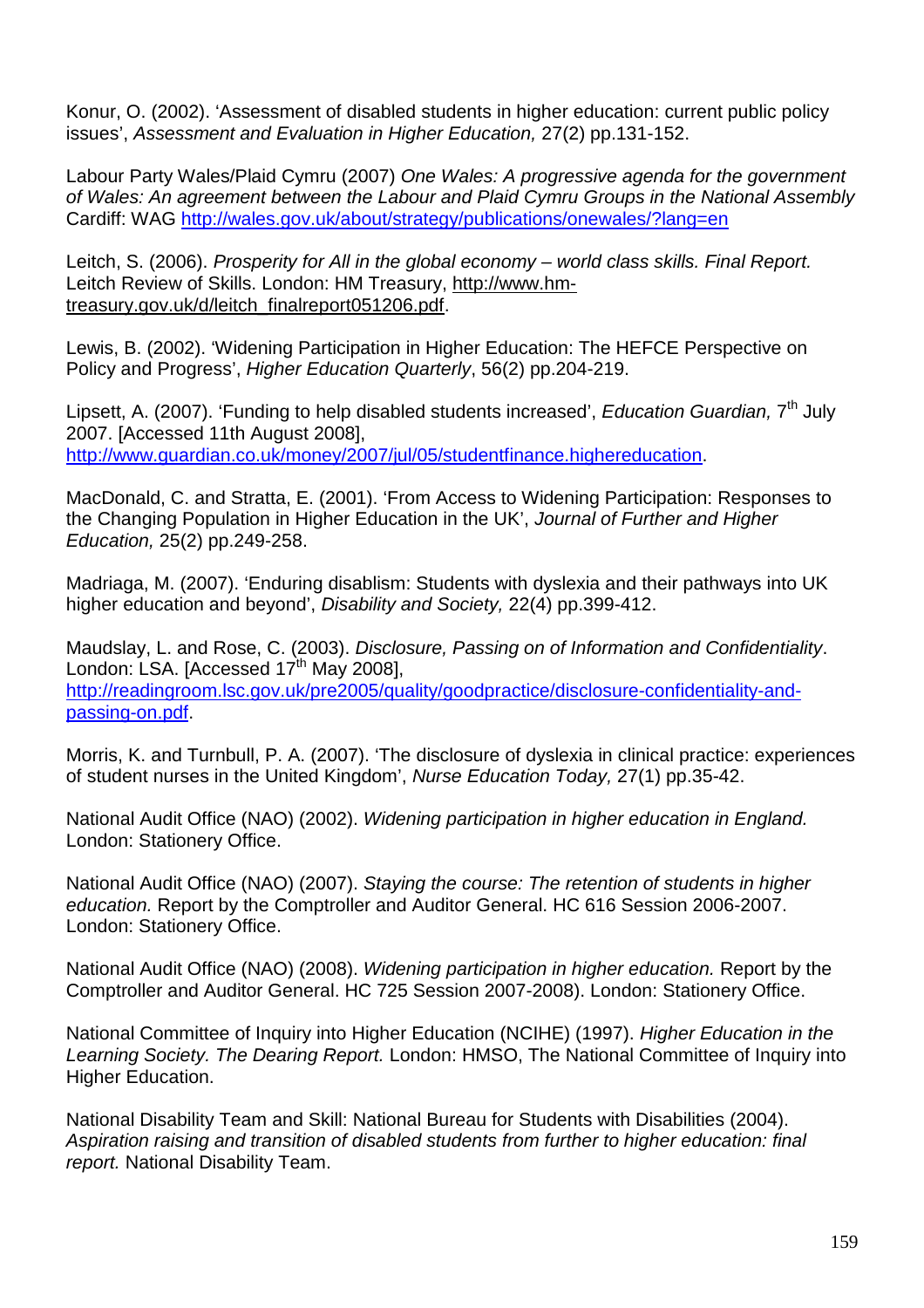Newland, B., Boyd, B. and Pavey, J. (2006). 'Enhancing disabled students' learning through virtual learning environments'. In: M. Adams and S. Brown (eds.) Towards Inclusive Learning in Higher Education: Developing Curricula for Disabled Students. London: Routledge Falmer.

Oakleigh Consulting (forthcoming). Review of Disability Equality Partnership (DEP). Bristol: HEFCE.

O'Connor, U. and Robinson, A. (1999). 'Accession or exclusion: university and the disabled student: a case study of policy and practice', Higher Education Quarterly, 53(1) pp.88 -103.

Ofeish, N. and Hughes, C. (2002). 'How much time? A review of the literature on extended test time for postsecondary students with learning disabilities', Journal on Post secondary Education and Disability, 16(1) pp.2-6.

Office for Civil Rights (OCR) (Undated). ADA Homepage (Education). Washington DC: Office for Civil Rights. [Accessed  $14<sup>th</sup>$  August 2008], http://www.ed.gov/about/offices/list/ocr/index.html.

Office of Public Sector Information (OPSI) (Undated/a). Chronically Sick and Disabled Persons Act (1970). London: Office of Public Sector Information. [Accessed 12<sup>th</sup> May 2008], http://www.opsi.gov.uk/RevisedStatutes/Acts/ukpga/1970/cukpga\_19700044\_en\_1#pb3-l1g8.

Office of Public Sector Information (OPSI). (Undated/b). Equality Act 2006. London: Office of Public Sector Information. [Accessed 7<sup>th</sup> August 2008]. http://www.opsi.gov.uk/Acts/acts2006/ukpga\_20060003\_en\_1.

Office of Public Sector Information (OPSI). (Undated/c). Race Relations (Amendment) Act 2000. London: Office of Public Sector Information. [Accessed 7th August 2008], http://www.opsi.gov.uk/acts/acts2000/ukpga\_20000034\_en\_1.

Oliver, M. (1996). 'Emancipatory research: Realistic goal or impossible dream?' In: C. Barnes and G. Mercer (eds) Doing Disability Research. Leeds: Disability Press.

Oliver, M. and Barnes, C. (1998). Social Policy and Disabled People: From Exclusion to Inclusion. London: Longman.

Olney, M. and Brockelman, K. (2003). 'Out of the disability closet: strategic use of perception management by select university students with disabilities', Disability and Society, 18(1) pp.35-50.

Owen-Hutchinson, J., Atkinson, K. and Orpwood, J. (1998). Breaking Down Barriers: Access to Further and Higher Education for Visually-Impaired Students. London: Stanley Thornes.

Palmer, C. (2005). 'Educating Learners with vision impairment in inclusive settings', International Congress Series, 1282: pp.922-926.

Parker, V. (1999). 'Personal assistance for students with disabilities in HE: the experience of the University of East London', Disability and Society, 14(4) pp. 483-504.

Pawson, R., Boaz, A., Grayson, S., Long, A. and Barnes, C. (2003). Types and quality of knowledge in social care. London: Social Care Institute for Excellence.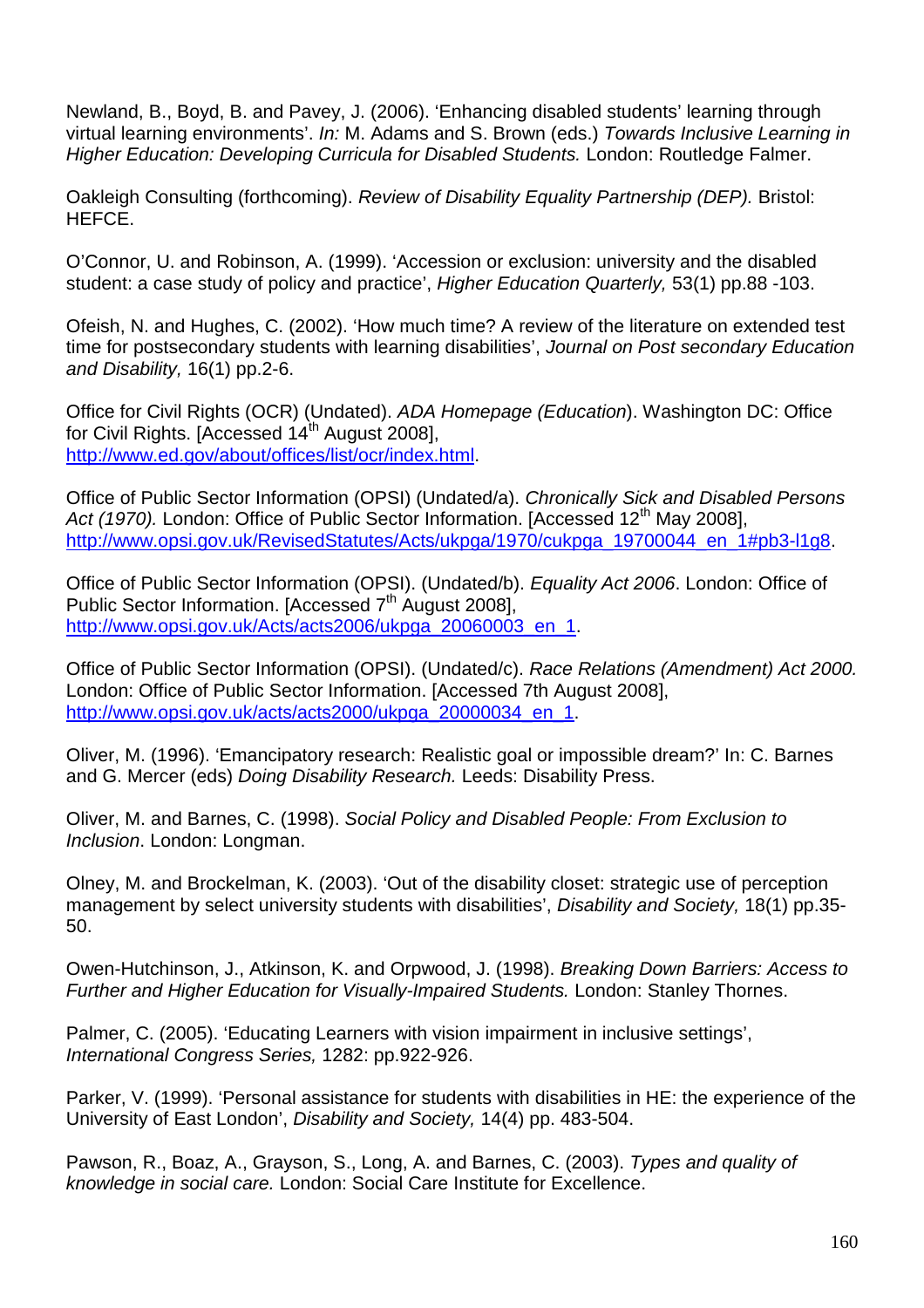Peavey, K. and Leff, D. (2002). 'Social acceptance of adolescent mainstream students with visual impairments', Journal of Visual Impairment and Blindness, 96(11) 808-811.

Phipps, L., Sutherland, A. and Seale, J. (eds.) (2002). Access all Areas: Disability, technology and Learning. London: JISC.

Pope, D. et al. (2007). 'Relationships between ADHD and dyslexia screening scores and academic performance in undergraduate psychology students: implications for teaching, learning and assessment', Psychology, Learning and Teaching, 5(2) pp114-120.

Potts, B.B. (2005). 'Disability and employment: considering the importance of social capital', Journal of Rehabilitation, 71(3): 20-25.

Powell, S. (ed.) (2003). Special Teaching in Higher Education: Successful Strategies for Access and Inclusion. London: Kogan Page.

Priestley, M. (2005). 'We're all Europeans Now: The social model of disability and social policy in Europe'. In C. Barnes and G. Mercer (eds.) The Social Model of Disability: Europe and the Majority World. Leeds: The Disability Press, pp.16-32.

Prime Minister's Strategy Unit (PMSU) (2005). Improving the Life Chances of Disabled People, London: Prime Minister's' Strategy Unit. [Accessed 13<sup>th</sup> May 2008], http://www.cabinetoffice.gov.uk/media/cabinetoffice/strategy/assets/disability.pdf.

Quality Assurance Agency (QAA) (1999). Code of practice for the assurance of academic quality and standards in higher education: students with disabilities: Students with disabilities. [Accessed 12th May 2008], http://www.qaa.ac.uk/academicinfrastructure/codeofpractice/section3/default.asp.

Quality Assurance Agency (QAA). (Undated). About the Quality Assurance Agency for Higher Education. [Accessed 12<sup>th</sup> May 2008], http://www.qaa.ac.uk/aboutus.

Ramsden, B. (2002). Patterns of Higher Education Institutions in Wales. Cardiff: Higher Education Wales, Higher Education Funding Council Wales.

Ramsden, B. (2005). Participation in Higher Education: A Study to Determine Whether the Higher Education Initial Participation Rate Should be Disaggregated. Department for Education and Skills Research Report RR676.

Rees, T. (2001). Independent Investigation Group on Student Hardship and Support in Wales: Investing in Learners. Coherence, clarity and equity for student support in Wales. Report to the Minister for Education and Life Long Learning at the National Assembly for Wales. Cardiff: Welsh Assembly Government.

Richardson, J. (2001a). 'The representation and attainment of students with a hearing loss in higher education', Studies in Higher Education, 26(2), pp.183-204.

Richardson, J. (2001b). 'The representation and attainment of students with a hearing loss at the Open University', Studies in Higher Education, 26(3), pp.299-312.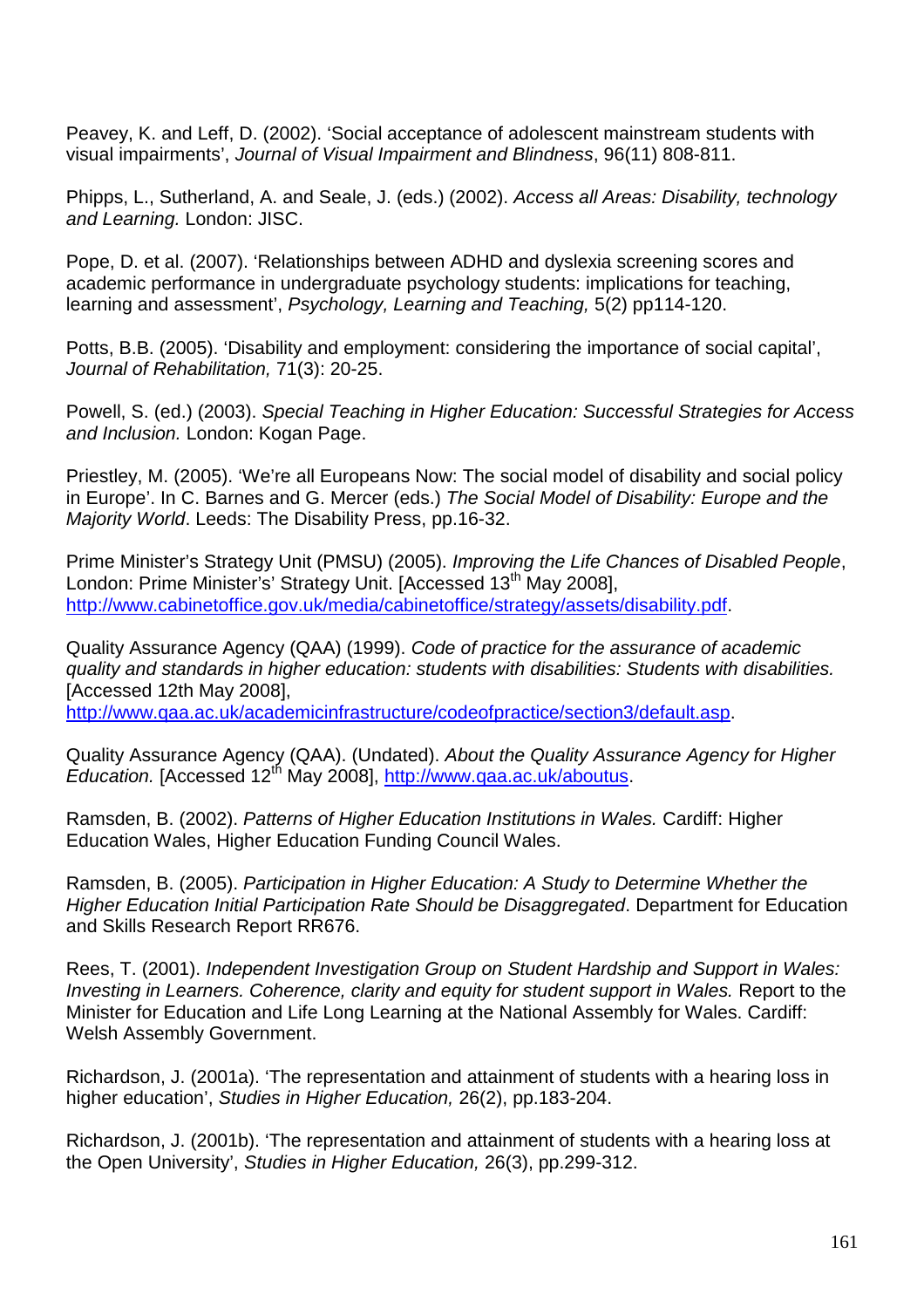Richardson, J. and Roy, A. (2002). 'The representation and attainment of students with a visual impairment in higher education', British Journal of Visual Impairment,20 (1) pp.37-47.

Richardson, J. and Wydell, T. (2003). 'The representation and attainment of students with dyslexia in UK higher education', Reading and Writing, 16, pp.475-503.

Richardson, J., Barnes, L. and Fleming, J. (2004). 'Approaches to studying and perceptions of academic quality in deaf and hearing students in higher education', Deafness and Education International, 6(2) pp.100-120.

Riddell, S. (1998). 'Chipping away at the mountain: disabled students' experience of higher education', International Studies in Sociology of Education, 8(2) pp.203-221.

Riddell, S., Tinklin, T. and Wilson, A. (2003). 'Disabled students in higher education: legislation, teaching, learning and assessment'. In: M. Slowey and D. Watson (eds.) Higher Education and the Lifecourse. Maidenhead: SREHE/Open University.

Riddell, S., Tinklin, T. and Wilson, A. (2003). 'The social characteristics of disabled students in higher education: implications for policy and practice', The Skill Journal, No. 77, pp.9-14.

Riddell, S., Tinklin, T. and Wilson, A. (2004). 'Disabled Students in Higher Education: a reflection on research strategies and findings'. In: C. Barnes and G. Mercer (eds.) Disability Policy and Practice: Applying the Social Model. Leeds: The Disability Press.

Riddell, S., Tinklin, T., and Wilson, A. (2005). Disabled Students in Higher Education: Perspectives on Widening Access and Changing Policy. London: Routledge Falmer.

Riddell, S., Wilson, A. and Tinklin, T. (2002). 'Disability and the wider access agenda: supporting disabled students in different institutional contexts', Widening Participation and Lifelong Learning, 4(3) pp.13-25.

Robson, K. (2003). 'Good practice in assessing students with disabilities', Exchange Issue, 4: pp.16-18.

Rose, C. (2005). 'I don't want to sue anyone… I just want to get a life'. Inclusive Risk Assessment. London: Learning and Skills Development Agency (LSDA).

Rose, C. (2006). Do you have a disability – yes or no? Or is there a better way of asking? Guidance on disability disclosure and respecting confidentiality. London: Learning and Skills Development Agency, [Accessed 17<sup>th</sup> May 2008], https://www.lsneducation.org.uk/user/order.aspx?code=052243&src=XOWEB.

Royal College of Psychiatrists (RCP) (2003). The mental health of students in higher education Council Report CR112. London: RCP.

Sackett, D. L., Rosenberg, W.M., Gray, J.A., Haynes, R.B., and Richardson, W.S. (1996). 'Evidence based medicine: What it is and what it isn't'. British Medical Journal, 312, pp.71-72.

Sanderson, A. (2001). 'Disabled students in transition: a tale of two sectors' failure to communicate', Journal of Further and Higher Education, 25(2) pp.227-240.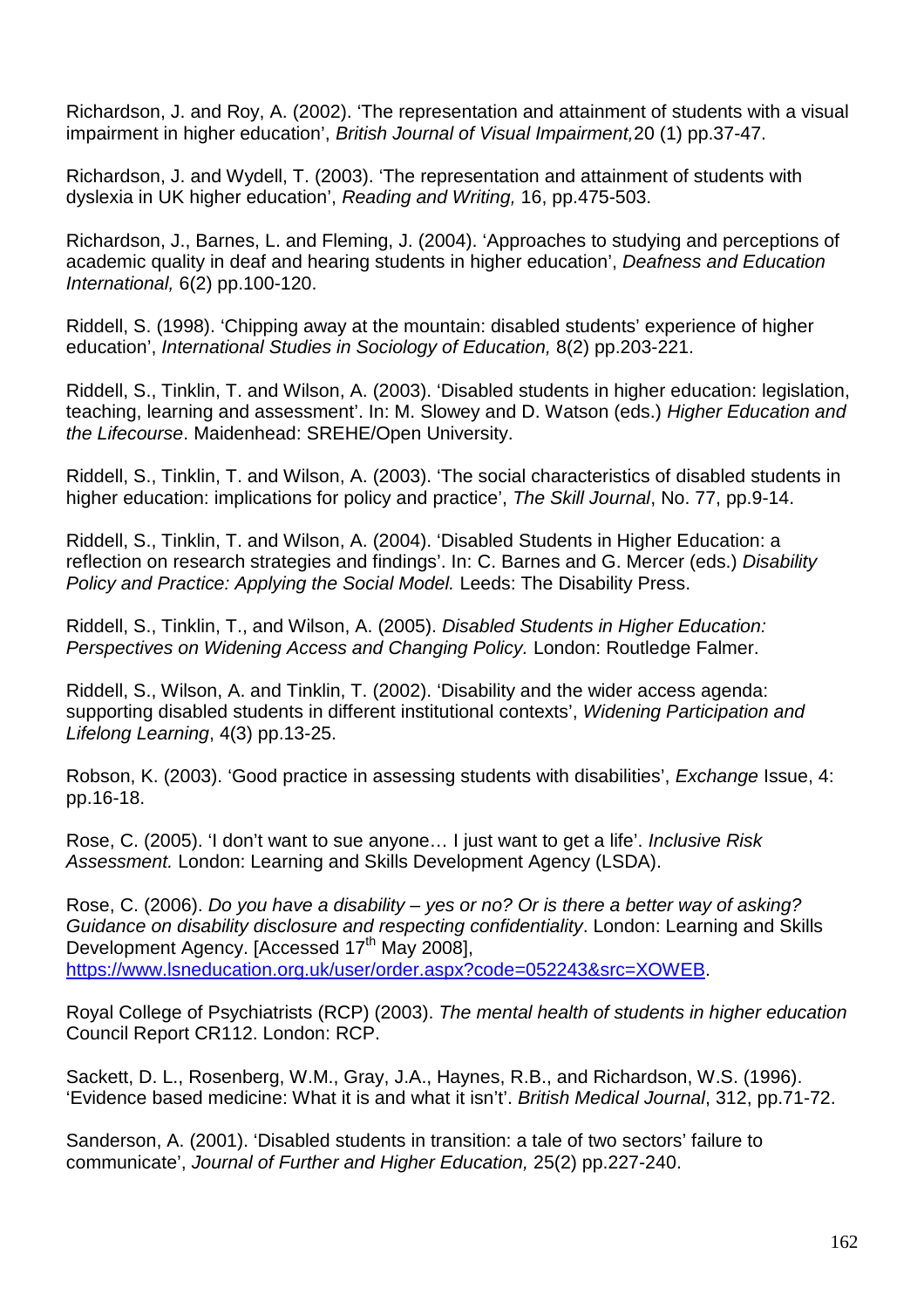Scott, S., Loewen, G., Funckes, C. and Kroeger, S. (2007). 'Implementing Universal Design in Higher Education: Moving beyond the built environment', Journal of Post Secondary Education and Disability, 16, pp.78-89.

Seale, J.K. (2006). E-learning and Disability in Higher Education. London: Routledge Falmer.

Segal Quince Wicksteed (SQW) (1999). Guidance on base-level provision for disabled students in higher education institutions. Bristol: Higher Education Funding Council for England, Higher Education Funding Council for Wales and Segal Quince Wicksteed Limited. [Accessed 12th May 2008], http://www.hefce.ac.uk/pubs/hefce/1999/99\_04.doc.

Sharp, K. and Earle, S. (2000). 'Assessment, Disability and the Problem of Compensation', Assessment and Evaluation in Higher Education, 25(1): 191-199.

Sharp, K. and Earle, S. (2001). 'Assessment in HE: compensating students with disabilities and learning difficulties', Skill Journal, No. 69. Skill, London.

Shepherd, I. (2001). Providing Learning Support for Blind and Visually Impaired Students Undertaking Fieldwork and Related Activities. Bristol: HEFCE.

Shevlin, M., Kenny, M. and McNeela, E. (2004). 'Participation in higher education for students with disabilities: an Irish perspective', Disability and Society, 19(1) pp.15-30.

Simons, L., Tee, S., Judith, L., Burgess, A., Herbert, L. and Gibson, C. (2006). 'A socially inclusive approach to user participation in higher education', Journal of Advanced Nursing, 58 (3), pp.246-255.

Skill (National Bureau of Students with Disabilities) (2003). Into Work Experience: Positive Experiences of Disabled People. London: Skill.

Skill (National Bureau of Students with Disabilities) (2005). The Disability Discrimination Act 1995: A Guide for Further and Higher Education. London: Skill.

Sloan, D., Sloan, S. and Stratford, J. (2006). 'Creating engaging, accessible multimedia for learning'. In: M. Adams and S. Brown (eds.) Towards Inclusive Learning in Higher Education: Developing Curricula for Disabled Students. London: Routledge Falmer.

Soorenian, A. (2008). 'The Significance of studying disabled international students' experiences in English Universities'. In: T. Campbell, F. Fontes, L. Hemingway, A. Soorenian and C. Till (eds) Disability Studies: Emerging Insights and perspectives. Leeds: The Disability Press, pp.108–125.

South West Academic Network for Disability Support. (SWANDS) (2002). An audit and guidance tools for accessible practice. University of Plymouth.

SPACE Project on Inclusive Assessment (2008). SPACE Project – Inclusive Assessment. [Accessed 5th August May 2008], http://www.plymouth.ac.uk/pages/view.asp?page=10494.

Sparks, R. and Ganschow, L. (1999). 'The Boston University Lawsuit', Journal of Learning Disabilities, 32(1) pp.14-23.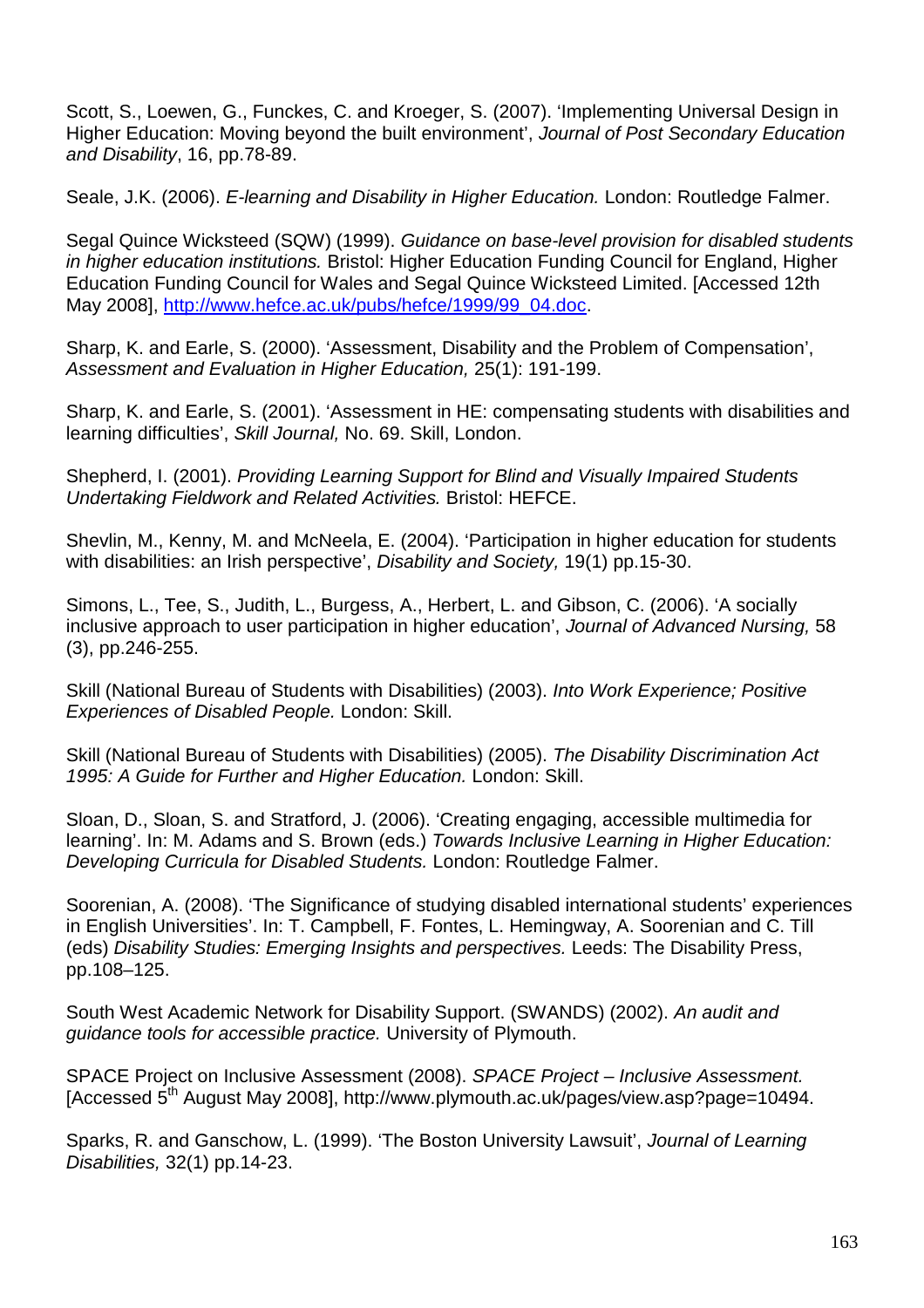Stanley, N. and Manthorpe, J. (eds.) (2002). Students' Mental Health Needs. London: Jessica Kingsley.

Stanley, N., Ridley, J., Manthorpe, J., Harris, J., and Hurst, A. (2007). Disclosing Disability: Disabled Students and Practitioners in Social Work, Nursing and Teaching. London: Disability Rights Commission.

Stefani, L. and Matthews, B. (2002). 'The difficulties of defining development: a case study', International Journal for Academic Development, 7(1) pp.41-50.

SWANDS (2002). SENDA Compliance in Higher Education: an audit and guidance tool for accessible practice within the framework of teaching and learning. Plymouth: The University of Plymouth, http://www.plymouth.ac.uk/pages/view.asp?page=3243 .

Tate, R., Smeeth, L., Evans, J. Fletcher, A., Owen, S. and Rudnika, A. (2005). The prevalence of visual impairment in the UK: A review of the literature. London: RNIB.

Taylor, G. and Palfreman-Kay, J. (2000). 'Helping each other: relations between disabled and non-disabled students on Access programmes', Journal of Further and Higher Education. 42 (1) pp.39 -54.

Taylor, M. (2005). 'The development of the special educational needs co-ordinator role in a higher education setting', Support for Learning, 20(1) pp.22-27.

The Snowdon Award Scheme. (Undated). The Snowdon Award Scheme: Homepage [Accessed 11<sup>th</sup> August 2008], http://www.snowdonawardscheme.org.uk/grants.

Tinklin, T., Riddell, S. and Wilson, A. (2004) 'Policy and provision for disabled students in higher education in Scotland and England: the current state of play', Studies in Higher Education, 29(5) 637-657.

Tozer, N. (2006). The Snowdon Survey 2006. Horsesham: The Snowdon Award Scheme [Accessed 11th August 2008], http://www.leeds.ac.uk/disabilitystudies/archiveuk/tozer/The%20Snowdon%20Survey%202006.pdf.

Transfer of Function Order. (1999). Statutory Instrument 1999 No.672: National Assembly for Wales (Transfer of Function) Order 1999. London: HMSO. [Accessed 12<sup>th</sup> August 2008]. http://www.opsi.gov.uk/si/si1999/19990672.htm.

UCAS (2008). Breakdown of applicant and accepted applicant disability data over five years. Cheltenham: UCAS. [Accessed 12<sup>th</sup> May 2008], http://www.ucas.com/about\_us/stat\_services/stats\_online/data\_tables/abusdis/.

Universities UK (2008). Universities UK, Homepage. [Accessed 6<sup>th</sup> August 2008]. http://www.universitiesuk.ac.uk/Pages/SearchResults.aspx?k=disability.

Van Stolk, C., Tiessen, J., Clift, J., and Levitt, R. (2007). Student Retention in Higher Education Courses: International Comparison (Prepared for the National Audit Office). Santa Monica, Arlington, Pittsburgh, Cambridge: RAND Corporation.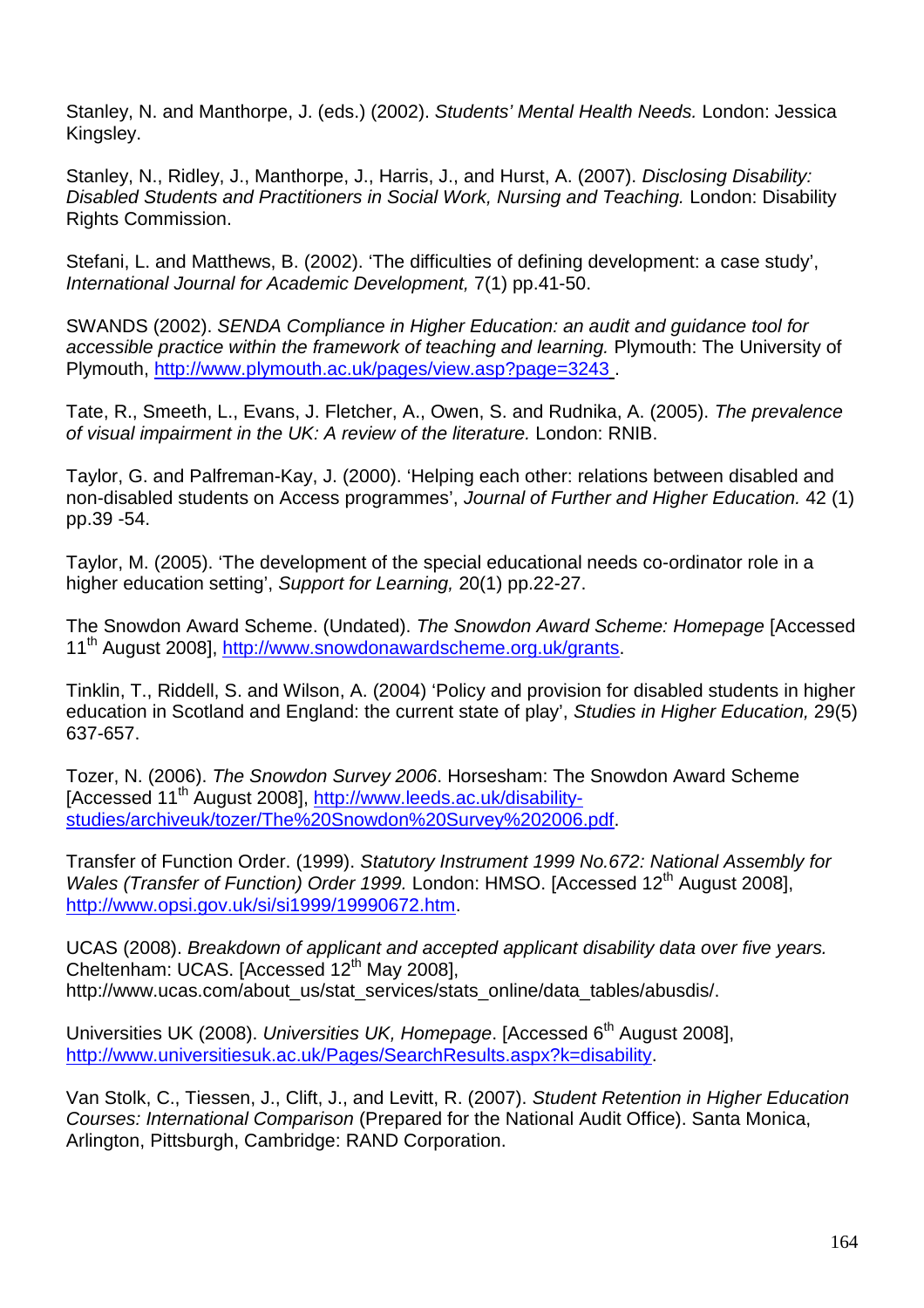Waterfield, J. and West, B. (2001). Trans-European Access and Mobility for People with Disabilities : A Guidance Resource for Higher Education Study and Graduate Level Employment. Brussels: European Commission.

Waterfield, J. and West, R. (eds.) (2007). Inclusive Assessment in Higher Education: A Resource for Change University of Plymouth: SPACE Project. (Staff-Student Partnership for Assessment Change and Evaluation). Plymouth: University of Plymouth.

Waterfield. J., West, B., and Parker, M. (2006). 'Supporting Inclusive Practice: Developing an Assessment Toolkit'. In: M. Adams and S. Brown (eds.) Towards Inclusive Learning in Higher Education: Developing Curricula for Disabled Students. London: Routledge Falmer.

Welsh Assembly Government (WAG) (2000). Putting Wales First: A Partnership for the People of Wales. Cardiff: Welsh Assembly Governments. [Accessed 12<sup>th</sup> August 2008], http://new.wales.gov.uk/news/archivepress/localgovculpress/locgovpress2000/754682/?lang=en

Welsh Assembly Government (WAG). (2002a). Review of Higher Education. Cardiff: Education and Life Long Learning Committee, Welsh Assembly Government. [As accessed on 12<sup>th</sup> August 2008:

http://new.wales.gov.uk/docrepos/40382/4038232/4038211/40382121/reachinghighere.pdf?lang=en].

Welsh Assembly Government (WAG). (2002b). Reaching Higher - Higher Education and the Learning Country: A Strategy for the Higher Education sector in Wales. [As accessed on  $12<sup>th</sup>$ August 2008:

http://new.wales.gov.uk/docrepos/40382/4038232/4038211/40382121/reachinghighere.pdf?lang=en].

Williams, W. and Ceci, S. (1999). 'Accommodating learning disabilities can bestow unfair advantages', Colloquy: The Chronicle of Higher Education, www.chronicle.com/99/disabled/disabled.htm.

Wilson, A. et al. (2007). 'Degrees of distress', Mental Health Today, June 2007, pp.28-31.

Wolfendale, S. and Corbett, J. (eds.) (1996). Opening Doors: Learning Support in Higher Education. London: Cassell.

Wray, J. (2004). Professional education and support for students with disabilities on placement York: Higher Education Academy.

Wray, M. and Houghton, A. (2007). Disability: A Rough Guide for Widening Participation Practitioners. Edge Hill University: Action on Access.

Wray, J., Fell, B., Stanley, N., Manthorpe, J. and Coyne, E. (2005). The PEdDS Project: Disabled Social Work Students and Placements. Hull: University of Hull.

Wright, B. (2005). 'Accommodating Disability in Higher Education: a closer look at the evidence for a mainstream framework of learning support', Research in Post Compulsory Education, 10(1) pp.121-144.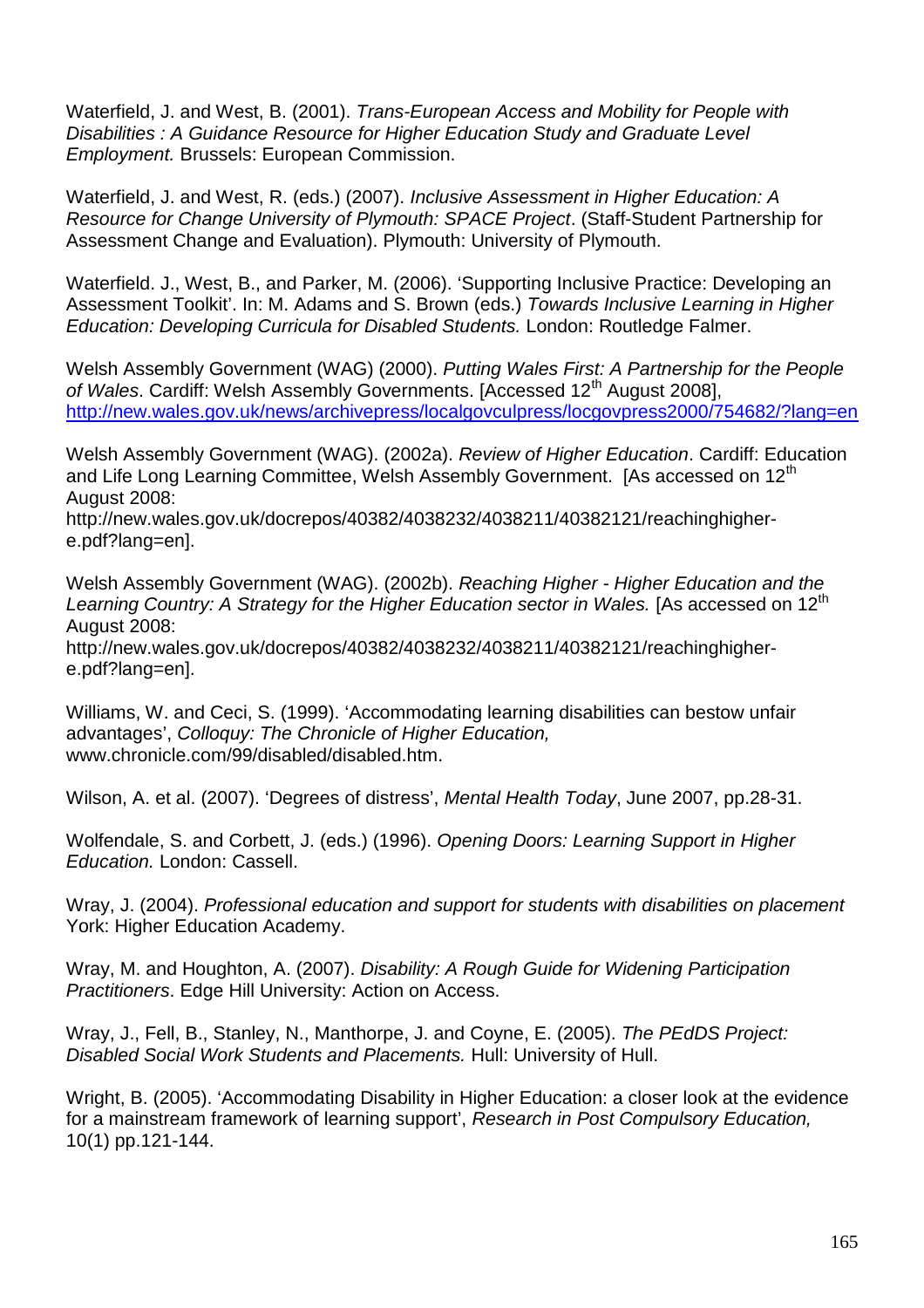Zell-Sacks, S., Wolffe, K., Tierney, D. (1998). 'Lifestyles of Students with Visual Impairments: Preliminary Studies of Social Networks'. Exceptional Children, 64, pp. 463-478.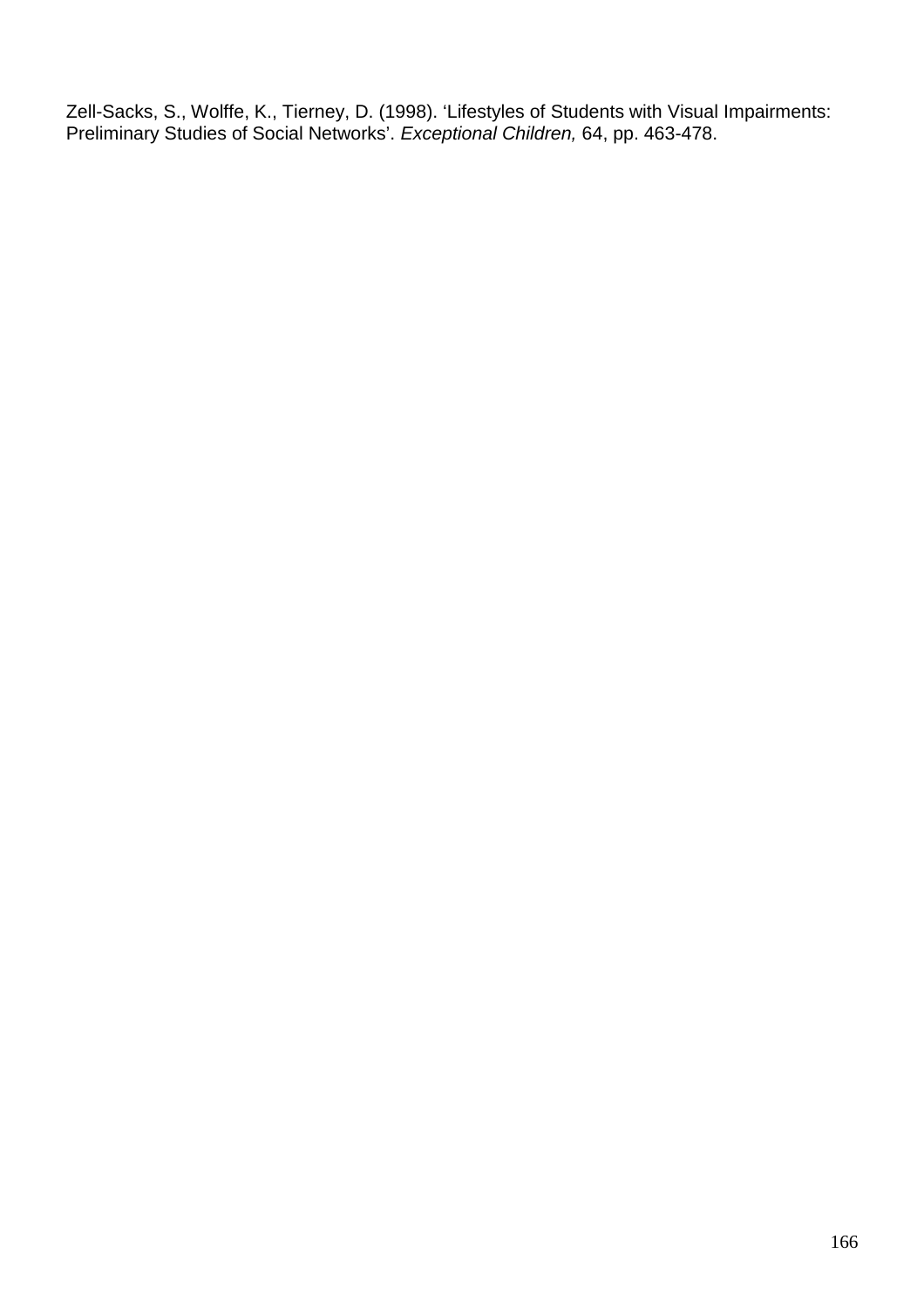## **Acronyms**

- ADA Americans with Disabilities Act
- ALERT Accessibility in Learning Environments and Related Technologies
- ALF Access to Learning Fund
- ALiC Active Learning in Computing
- BSL British Sign Language
- CRC Commission for Racial Equality
- CSV Community Services Volunteers
- DAT Disability awareness training
- DET Disability equality training
- DED Disability Equality Duty
- DEP Disability Equality Partnership
- DES Disability Equality Scheme
- DDA Disability Discrimination Act
- DfES Department for Education and Skills
- DIUS Department for Innovation, Universities and Skills
- DPP Disability provision plan
- DRC Disability Rights Commission
- DSA Disabled Student Allowance
- ECU Equality Challenge Unit
- EIA Equality Impact Assessment
- EHRC Equality and Human Rights Commission
- EOC Equal Opportunities Commission
- FEC Further education college
- FLASH Focussed Learning and Self-Help
- HE Higher education
- HEFCE Higher Education Funding Council for England
- HEFCW Higher Education Funding Council for Wales
- HESA Higher Education Statistics Agency
- HEI Higher education institute
- HR Human Resources
- LfAQ Learning for All Questionnaire
- LTC Learning and Teaching Capital
- NADP National Association of Disability Practitioners